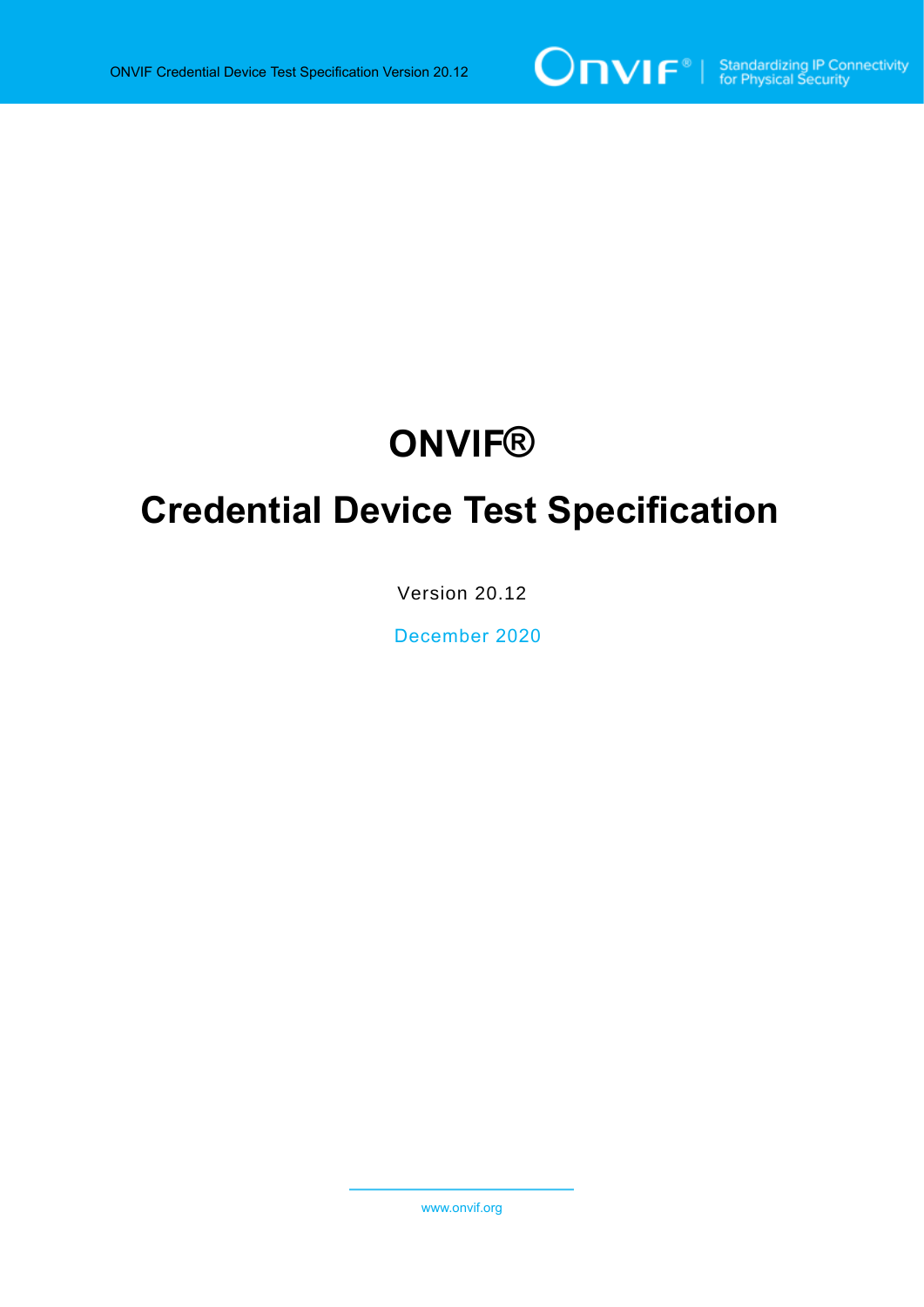#### © 2020 ONVIF, Inc. All rights reserved.

Recipients of this document may copy, distribute, publish, or display this document so long as this copyright notice, license and disclaimer are retained with all copies of the document. No license is granted to modify this document.

THIS DOCUMENT IS PROVIDED "AS IS," AND THE CORPORATION AND ITS MEMBERS AND THEIR AFFILIATES, MAKE NO REPRESENTATIONS OR WARRANTIES, EXPRESS OR IMPLIED, INCLUDING BUT NOT LIMITED TO, WARRANTIES OF MERCHANTABILITY, FITNESS FOR A PARTICULAR PURPOSE, NON-INFRINGEMENT, OR TITLE; THAT THE CONTENTS OF THIS DOCUMENT ARE SUITABLE FOR ANY PURPOSE; OR THAT THE IMPLEMENTATION OF SUCH CONTENTS WILL NOT INFRINGE ANY PATENTS, COPYRIGHTS, TRADEMARKS OR OTHER RIGHTS.

IN NO EVENT WILL THE CORPORATION OR ITS MEMBERS OR THEIR AFFILIATES BE LIABLE FOR ANY DIRECT, INDIRECT, SPECIAL, INCIDENTAL, PUNITIVE OR CONSEQUENTIAL DAMAGES, ARISING OUT OF OR RELATING TO ANY USE OR DISTRIBUTION OF THIS DOCUMENT, WHETHER OR NOT (1) THE CORPORATION, MEMBERS OR THEIR AFFILIATES HAVE BEEN ADVISED OF THE POSSIBILITY OF SUCH DAMAGES, OR (2) SUCH DAMAGES WERE REASONABLY FORESEEABLE, AND ARISING OUT OF OR RELATING TO ANY USE OR DISTRIBUTION OF THIS DOCUMENT. THE FOREGOING DISCLAIMER AND LIMITATION ON LIABILITY DO NOT APPLY TO, INVALIDATE, OR LIMIT REPRESENTATIONS AND WARRANTIES MADE BY THE MEMBERS AND THEIR RESPECTIVE AFFILIATES TO THE CORPORATION AND OTHER MEMBERS IN CERTAIN WRITTEN POLICIES OF THE CORPORATION.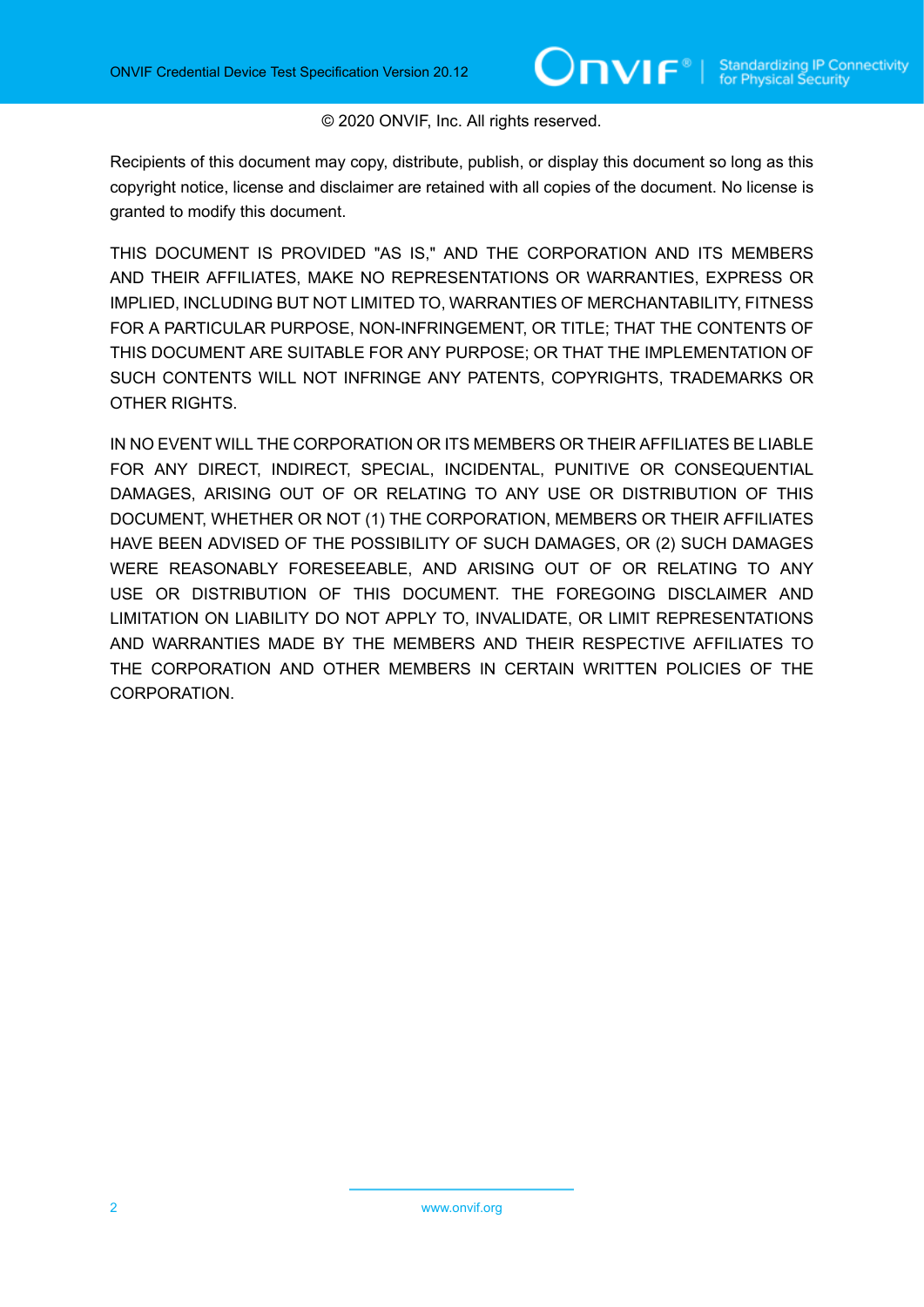

# REVISION HISTORY

| Vers. | <b>Date</b>  | <b>Description</b>                                                                                               |
|-------|--------------|------------------------------------------------------------------------------------------------------------------|
| 15.06 | Jul, 2015    | First issue of Credentials Test Specification                                                                    |
| 17.06 | Feb 21, 2017 | CREATE CREDENTIAL - NOT EMPTY CREDENTIAL TOKEN<br>updated according to #1357                                     |
| 17.06 | Mar 15, 2017 | Note added into the following tests according to #1366:                                                          |
|       |              | CREATE CREDENTIAL - VALIDITY VALUES                                                                              |
|       |              | MODIFY CREDENTIAL - VALIDITY VALUES                                                                              |
| 17.06 | Apr 27, 2017 | The following test cases were updated according to #1385:                                                        |
|       |              | CREDENTIAL-3-1-6 CREATE CREDENTIAL (DISABLED)                                                                    |
|       |              | CREDENTIAL-3-1-5 CREATE CREDENTIAL (ENABLED)                                                                     |
|       |              | <b>CREDENTIAL-3-1-7 MODIFY CREDENTIAL</b>                                                                        |
|       |              | CREDENTIAL-5-1-2 SET CREDENTIAL IDENTIFIER - ADDING<br><b>NEW TYPE</b>                                           |
|       |              | CREDENTIAL-5-1-3 SET CREDENTIAL IDENTIFIER - REPLACE<br>OF THE SAME TYPE                                         |
| 17.12 | Aug 17, 2017 | Current document name was changed from Credential Test<br>Specification to Credential Device Test Specification. |
|       |              | The document formatting was updated.                                                                             |
| 18.06 | Jun 21, 2018 | Reformatting document using new template                                                                         |
| 18.12 | Oct 12, 2018 | The following were updated in the scope of #1672:                                                                |
|       |              | Scope\Credential (updated with SetCredential)                                                                    |
|       |              | Test Policy\Credential (updated with SetCredential)                                                              |
|       |              | CREDENTIAL-3-1-16 SET NEW CREDENTIAL (ENABLED) (added)                                                           |
|       |              | CREDENTIAL-3-1-17 SET NEW CREDENTIAL (DISABLED)<br>(added)                                                       |
|       |              | CREDENTIAL-3-1-18 SET CREDENTIAL (added)                                                                         |
|       |              | Annex A.21 Create Pull Point Subscription (added)                                                                |
|       |              | Annex A.22 Delete Subscription (added)                                                                           |
|       |              | Annex A.23 Retrieve Credential Changed Event by PullPoint<br>(added)                                             |
| 18.12 | Dec 21, 2018 | Switching Hub description in 'Network Configuration for DUT' section<br>was updated according to #1737           |
| 19.06 | Jan 17, 2019 | The following were updated in the scope of #1679:                                                                |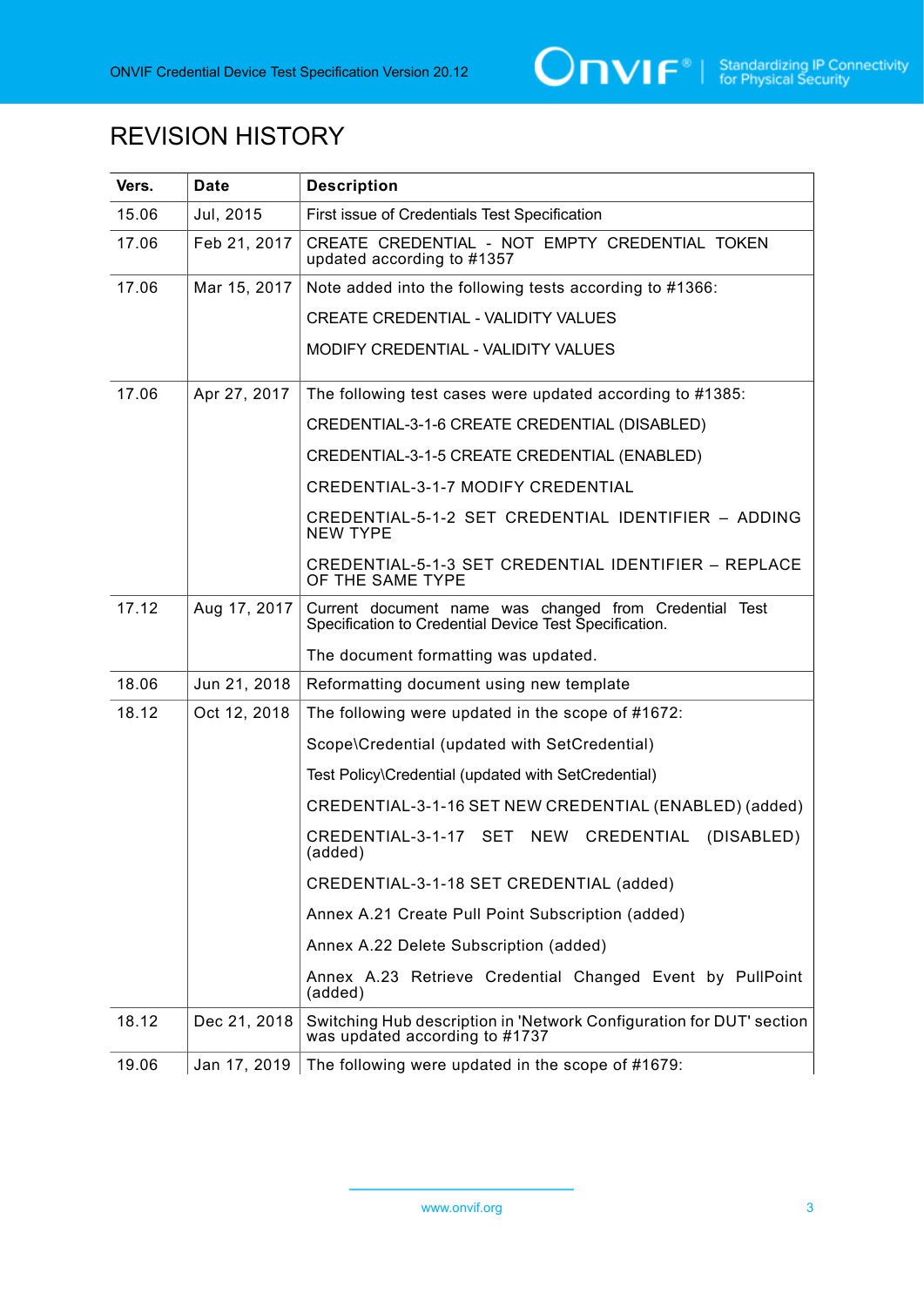

|       |              | <b>GET</b><br>CREDENTIAL-1-1-2<br><b>SERVICES</b><br>AND.<br><b>GET</b><br><b>SERVICE</b><br><b>CONSISTENCY</b><br><b>CREDENTIAL</b><br><b>CAPABILITIES</b><br>(DefaultCredentialSuspensionDuration was added to the Note)                                                                  |
|-------|--------------|---------------------------------------------------------------------------------------------------------------------------------------------------------------------------------------------------------------------------------------------------------------------------------------------|
| 19.12 | Aug 07, 2019 | The following were added in the scope of #1880:                                                                                                                                                                                                                                             |
|       |              | Scope\Whitelist Management                                                                                                                                                                                                                                                                  |
|       |              | Test Policy\Whitelist Management                                                                                                                                                                                                                                                            |
|       |              | <b>Whitelist Management section</b>                                                                                                                                                                                                                                                         |
|       |              | CREDENTIAL-10-1-1 GET WHITELIST - START REFERENCE<br><b>AND LIMIT</b>                                                                                                                                                                                                                       |
|       |              | <b>CREDENTIAL-10-1-2 GET WHITELIST - FILTERS</b>                                                                                                                                                                                                                                            |
|       |              | CREDENTIAL-10-1-3 ADD IDENTIFIER TO WHITELIST                                                                                                                                                                                                                                               |
|       |              | CREDENTIAL-10-1-4 REMOVE IDENTIFIER FROM WHITELIST                                                                                                                                                                                                                                          |
|       |              | <b>CREDENTIAL-10-1-5 DELETE WHITELIST</b>                                                                                                                                                                                                                                                   |
|       |              | Annex A.24 Add Number of Credential Identifiers to Whitelist                                                                                                                                                                                                                                |
|       |              | Annex A.25 Get Whitelist                                                                                                                                                                                                                                                                    |
|       |              | Annex A.26 Add Identifiers to Blacklist                                                                                                                                                                                                                                                     |
|       |              | Annex A.27 Get Blacklist                                                                                                                                                                                                                                                                    |
|       |              | Annex A.28 Add Identifiers to Whitelist                                                                                                                                                                                                                                                     |
| 19.12 | Aug 08 2019  | The following were updated in the scope of #1880 and #1882:                                                                                                                                                                                                                                 |
|       |              | <b>GET</b><br><b>SERVICES</b><br>CREDENTIAL-1-1-2<br>AND<br>GET<br><b>SERVICE</b><br><b>CAPABILITIES</b><br><b>CONSISTENCY</b><br><b>CREDENTIAL</b><br>(ClientSuppliedTokenSupported,<br>SupportedExemptionType,<br>MaxWhitelistedItems, and MaxBlacklistedItems were added to the<br>Note) |
| 19.12 | Aug 08, 2019 | The following were added in the scope of #1882:                                                                                                                                                                                                                                             |
|       |              | Scope\Blacklist Management                                                                                                                                                                                                                                                                  |
|       |              | Test Policy\Blacklist Management                                                                                                                                                                                                                                                            |
|       |              | <b>Blacklist Management section</b>                                                                                                                                                                                                                                                         |
|       |              | CREDENTIAL-11-1-1 GET BLACKLIST - START REFERENCE<br><b>AND LIMIT</b>                                                                                                                                                                                                                       |
|       |              | CREDENTIAL-11-1-2 GET BLACKLIST - FILTERS                                                                                                                                                                                                                                                   |
|       |              | CREDENTIAL-11-1-3 ADD IDENTIFIER TO BLACKLIST                                                                                                                                                                                                                                               |
|       |              | CREDENTIAL-11-1-4 REMOVE IDENTIFIER FROM BLACKLIST                                                                                                                                                                                                                                          |
|       |              | CREDENTIAL-11-1-5 DELETE BLACKLIST                                                                                                                                                                                                                                                          |
|       |              | Annex A.29 Add Number of Credential Identifiers to Blacklist                                                                                                                                                                                                                                |
| 19.12 | Oct 15, 2019 | The following were added in the scope of #1898:                                                                                                                                                                                                                                             |
|       |              | Test Policy\Whitelist Management (updated with check for adding the same credential identifier to the list)                                                                                                                                                                                 |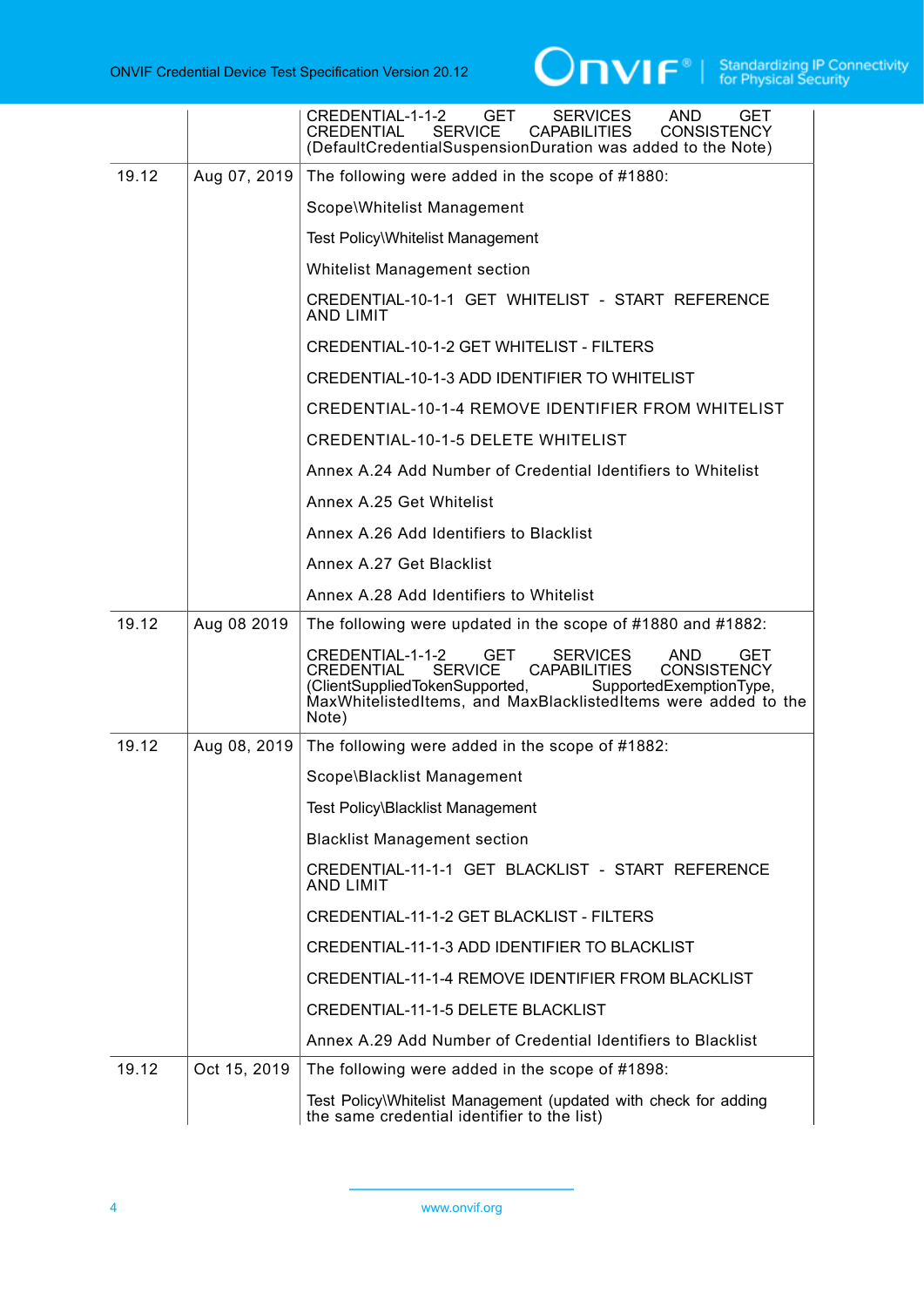|       |              | Test Policy\Blacklist Management (updated with check for adding<br>the same credential identifier to the list)                               |
|-------|--------------|----------------------------------------------------------------------------------------------------------------------------------------------|
|       |              | CREDENTIAL-10-1-3 ADD IDENTIFIER TO WHITELIST (updated<br>with check for adding the same credential identifier to the list, steps<br>$17-20$ |
|       |              | CREDENTIAL-11-1-3 ADD IDENTIFIER TO BLACKLIST (updated<br>with check for adding the same credential identifier to the list, steps<br>$17-20$ |
| 19.12 | Oct 23, 2019 | The following were added in the scope of #1880 and #1882:                                                                                    |
|       |              | Annex A.30 Generate Number of Credential Identifiers (was added)                                                                             |
|       |              | Annex A.24 Add Number of Credential Identifiers to Whitelist (was<br>updated to use A.30)                                                    |
|       |              | Annex A.29 Add Number of Credential Identifiers to Blacklist (was<br>updated to use A.30)                                                    |
|       |              | Annex A.26 Add Identifiers to Blacklist (was updated to add list of<br>credential identifiers)                                               |
|       |              | Annex A.28 Add Identifiers to Whitelist (was updated to add list of<br>credential identifiers)                                               |
|       |              | CREDENTIAL-10-1-3 ADD IDENTIFIER TO WHITELIST (was<br>updated to use A.30)                                                                   |
|       |              | CREDENTIAL-10-1-4 REMOVE IDENTIFIER FROM WHITELIST<br>(was updated to use A.30)                                                              |
|       |              | CREDENTIAL-10-1-5 DELETE WHITELIST (was updated to use<br>A.30)                                                                              |
|       |              | CREDENTIAL-11-1-3 ADD IDENTIFIER TO BLACKLIST (was<br>updated to use A.30)                                                                   |
|       |              | CREDENTIAL-11-1-4 REMOVE IDENTIFIER FROM BLACKLIST<br>(was updated to use A.30)                                                              |
|       |              | CREDENTIAL-11-1-5 DELETE BLACKLIST (was updated to use<br>A.30)                                                                              |
| 20.06 | May 13, 2020 | Pre-Requisite of the following test cases updated with adding of Pull-<br>Point Notification feature according to #1999:                     |
|       |              | CREDENTIAL-3-1-5 CREATE CREDENTIAL (ENABLED)                                                                                                 |
|       |              | CREDENTIAL-3-1-6 CREATE CREDENTIAL (DISABLED)                                                                                                |
|       |              | <b>CREDENTIAL-3-1-7 MODIFY CREDENTIAL</b>                                                                                                    |
|       |              | <b>CREDENTIAL-3-1-8 DELETE CREDENTIAL</b>                                                                                                    |
|       |              | CREDENTIAL-3-1-16 SET NEW CREDENTIAL (ENABLED)                                                                                               |
|       |              | CREDENTIAL-3-1-17 SET NEW CREDENTIAL (DISABLED)                                                                                              |
|       |              | CREDENTIAL-3-1-18 SET CREDENTIAL                                                                                                             |
|       |              | <b>CREDENTIAL-4-1-2 CHANGE CREDENTIAL STATE</b>                                                                                              |
|       |              | CREDENTIAL-5-1-2 SET CREDENTIAL IDENTIFIER - ADDING<br><b>NEW TYPE</b>                                                                       |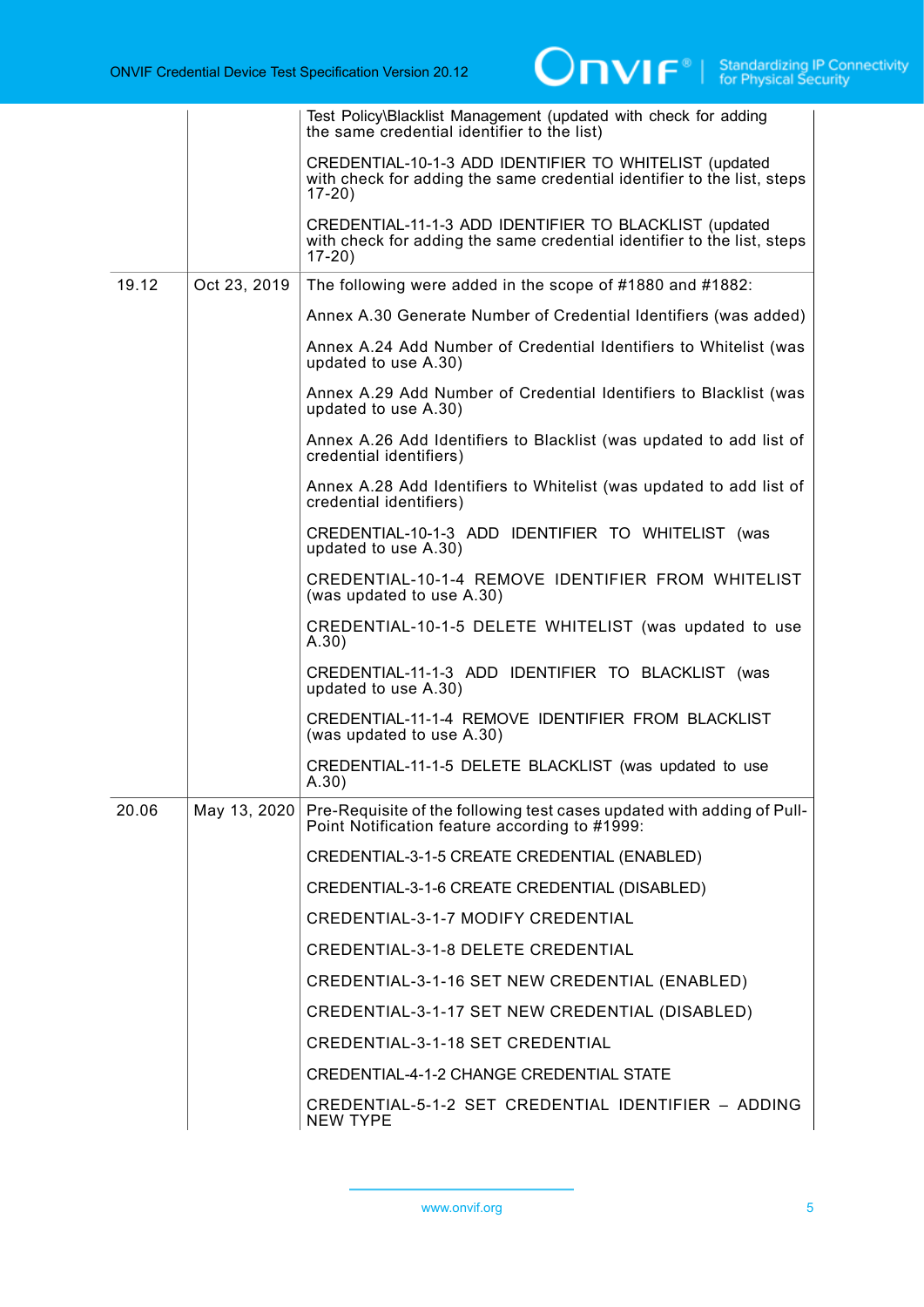

|       |              | CREDENTIAL-5-1-3 SET CREDENTIAL IDENTIFIER - REPLACE<br>OF THE SAME TYPE                                  |
|-------|--------------|-----------------------------------------------------------------------------------------------------------|
|       |              | CREDENTIAL-5-1-4 DELETE CREDENTIAL IDENTIFIER                                                             |
|       |              | CREDENTIAL-6-1-2 SET CREDENTIAL ACCESS PROFILES -<br>ADDING NEW ACCESS PROFILE                            |
|       |              | CREDENTIAL-6-1-3 SET CREDENTIAL ACCESS PROFILES -<br><b>UPDATING ACCESS PROFILE</b>                       |
|       |              | CREDENTIAL-6-1-4 DELETE CREDENTIAL ACCESS PROFILES                                                        |
|       |              | CREDENTIAL-7-1-1 RESET ANTIPASSBACK VIOLATIONS                                                            |
| 20.06 | May 18, 2020 | Pre-Requisite of the following test cases updated with adding of<br>Event Service according to #1999:     |
|       |              | <b>CREDENTIAL-8-1-2 CONFIGURATION CREDENTIAL CHANGED</b><br><b>EVENT</b>                                  |
|       |              | CREDENTIAL-8-1-3 CONFIGURATION CREDENTIAL REMOVED<br><b>EVENT</b>                                         |
|       |              | CREDENTIAL-8-1-4 CREDENTIAL STATE ENABLED EVENT                                                           |
|       |              | CREDENTIAL-8-1-5 CREDENTIAL STATE<br>ANTIPASSBACK<br>VIOLATION EVENT (PROPERTY EVENT)                     |
| 20.12 | Oct 28, 2020 | Pre-Requisite of the following test cases updated with adding of<br>Credential Entity according to #1866: |
|       |              | CREDENTIAL-2-1-1 GET CREDENTIAL INFO                                                                      |
|       |              | CREDENTIAL-2-1-2 GET CREDENTIAL INFO LIST - LIMIT                                                         |
|       |              | CREDENTIAL-2-1-3 GET CREDENTIAL INFO LIST - START<br>REFERENCE AND LIMIT                                  |
|       |              | CREDENTIAL-2-1-4 GET CREDENTIAL INFO LIST - NO LIMIT                                                      |
|       |              | CREDENTIAL-2-1-5 GET CREDENTIAL INFO WITH INVALID<br><b>TOKEN</b>                                         |
|       |              | CREDENTIAL-2-1-6 GET CREDENTIAL INFO - TOO MANY ITEMS                                                     |
|       |              | <b>CREDENTIAL-3-1-1 GET CREDENTIALS</b>                                                                   |
|       |              | CREDENTIAL-3-1-2 GET CREDENTIAL LIST - LIMIT                                                              |
|       |              | CREDENTIAL-3-1-3 GET CREDENTIAL LIST - START<br>REFERENCE AND LIMIT                                       |
|       |              | CREDENTIAL-3-1-4 GET CREDENTIAL LIST - NO LIMIT                                                           |
|       |              | CREDENTIAL-3-1-5 CREATE CREDENTIAL (ENABLED)                                                              |
|       |              | CREDENTIAL-3-1-6 CREATE CREDENTIAL (DISABLED)                                                             |
|       |              | <b>CREDENTIAL-3-1-7 MODIFY CREDENTIAL</b>                                                                 |
|       |              | <b>CREDENTIAL-3-1-8 DELETE CREDENTIAL</b>                                                                 |
|       |              | CREDENTIAL-3-1-9 GET CREDENTIALS WITH INVALID TOKEN                                                       |
|       |              | CREDENTIAL-3-1-10 GET CREDENTIALS - TOO MANY ITEMS                                                        |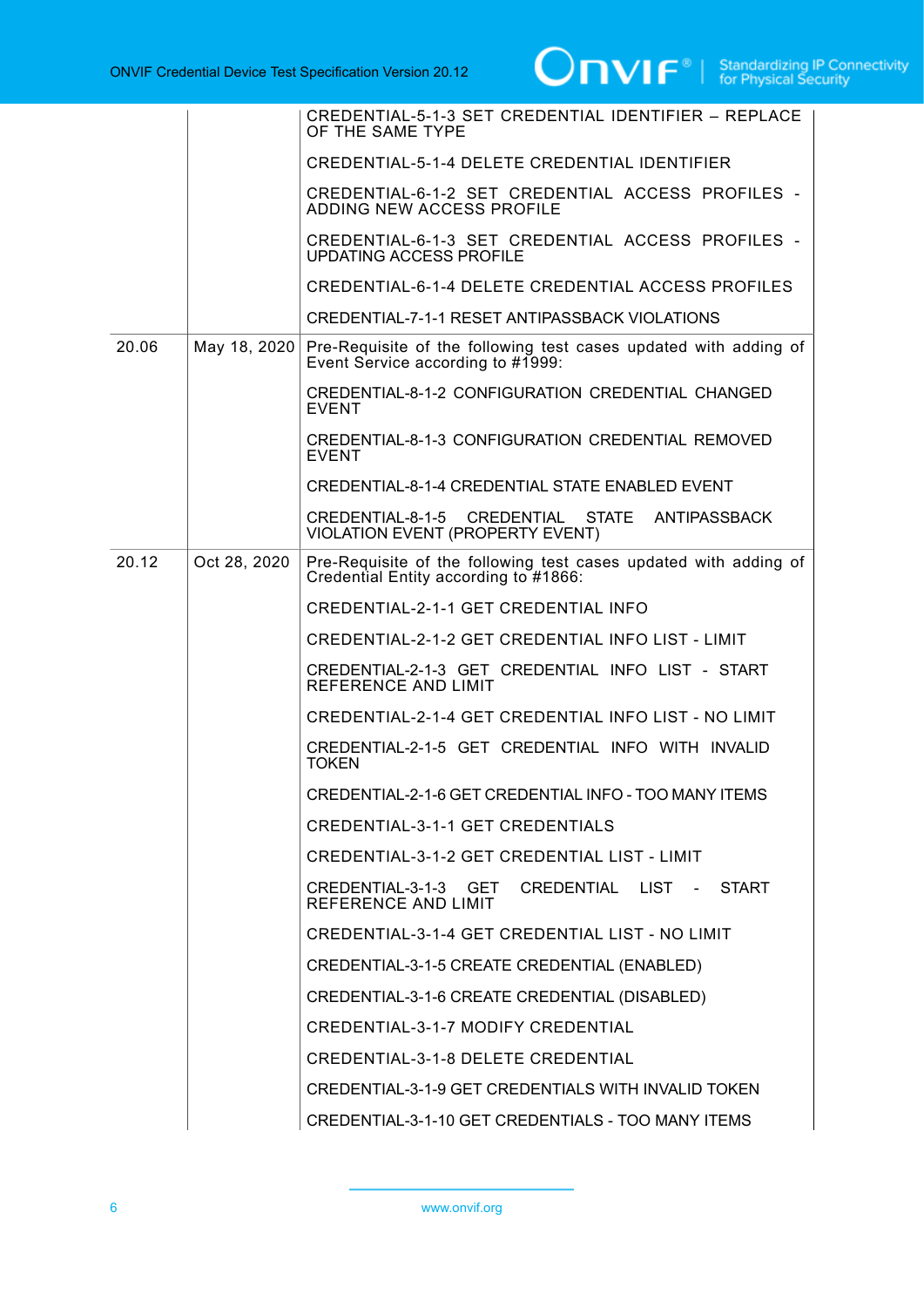# **TVI**  $\boldsymbol{\mathsf{F}}^{\circledast}$  | Standardizing IP Connectivity

CREDENTIAL-3-1-11 CREATE CREDENTIAL - NOT EMPTY CREDENTIAL TOKEN CREDENTIAL-3-1-12 MODIFY CREDENTIAL WITH INVALID **TOKEN** CREDENTIAL-3-1-13 DELETE CREDENTIAL WITH INVALID **TOKEN** CREDENTIAL-3-1-14 CREATE CREDENTIAL - VALIDITY VALUES CREDENTIAL-3-1-15 MODIFY CREDENTIAL - VALIDITY VALUES CREDENTIAL-3-1-16 SET NEW CREDENTIAL (ENABLED) CREDENTIAL-3-1-17 SET NEW CREDENTIAL (DISABLED) CREDENTIAL-3-1-18 SET CREDENTIAL CREDENTIAL-4-1-1 GET CREDENTIAL STATE CREDENTIAL-4-1-2 CHANGE CREDENTIAL STATE CREDENTIAL-4-1-3 GET CREDENTIAL STATE WITH INVALID **TOKEN** CREDENTIAL-4-1-4 ENABLE CREDENTIAL WITH INVALID **TOKEN** CREDENTIAL-4-1-5 DISABLE CREDENTIAL WITH INVALID **TOKEN** CREDENTIAL-5-1-1 GET CREDENTIAL IDENTIFIER CREDENTIAL-5-1-2 SET CREDENTIAL IDENTIFIER – ADDING NEW TYPE CREDENTIAL-5-1-3 SET CREDENTIAL IDENTIFIER – REPLACE OF THE SAME TYPE CREDENTIAL-5-1-4 DELETE CREDENTIAL IDENTIFIER CREDENTIAL-5-1-6 GET CREDENTIAL IDENTIFIERS WITH INVALID TOKEN CREDENTIAL-5-1-7 SET CREDENTIAL IDENTIFIER WITH INVALID TOKEN CREDENTIAL-5-1-8 DELETE CREDENTIAL IDENTIFIER WITH INVALID CREDENTIAL TOKEN CREDENTIAL-5-1-9 DELETE CREDENTIAL IDENTIFIER WITH INVALID IDENTIFIER TYPE CREDENTIAL-5-1-10 DELETE CREDENTIAL IDENTIFIER - MIN IDENTIFIERS PER CREDENTIAL CREDENTIAL-6-1-1 GET CREDENTIAL ACCESS PROFILES CREDENTIAL-6-1-2 SET CREDENTIAL ACCESS PROFILES - ADDING NEW ACCESS PROFILE CREDENTIAL-6-1-3 SET CREDENTIAL ACCESS PROFILES - UPDATING ACCESS PROFILE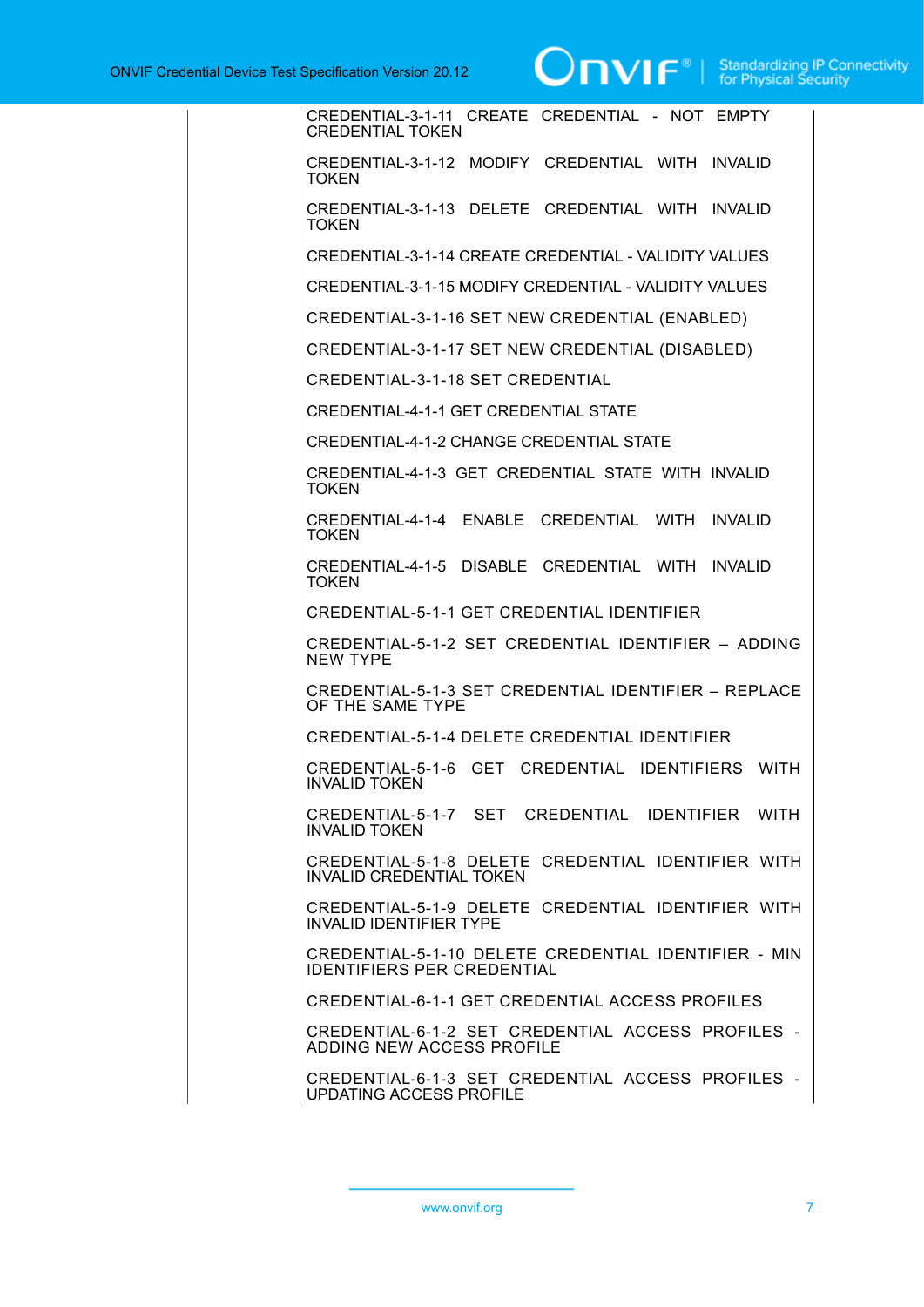| CREDENTIAL-6-1-4 DELETE CREDENTIAL ACCESS PROFILES                                        |
|-------------------------------------------------------------------------------------------|
| CREDENTIAL-6-1-5 GET CREDENTIAL ACCESS PROFILES<br>WITH INVALID TOKEN                     |
| CREDENTIAL-6-1-6 SET CREDENTIAL ACCESS PROFILES WITH<br>INVALID CREDENTIAL TOKEN          |
| CREDENTIAL-6-1-7 DELETE CREDENTIAL ACCESS PROFILES<br>WITH INVALID CREDENTIAL TOKEN       |
| CREDENTIAL-7-1-1 RESET ANTIPASSBACK VIOLATIONS                                            |
| CREDENTIAL-7-1-2 RESET ANTIPASSBACK VIOLATIONS WITH<br><b>INVALID TOKEN</b>               |
| CREDENTIAL-8-1-2 CONFIGURATION CREDENTIAL CHANGED<br><b>EVENT</b>                         |
| CREDENTIAL-8-1-3 CONFIGURATION CREDENTIAL REMOVED<br><b>FVFNT</b>                         |
| CREDENTIAL-8-1-4 CREDENTIAL STATE ENABLED EVENT                                           |
| CREDENTIAL-8-1-5 CREDENTIAL STATE ANTIPASSBACK<br><b>VIOLATION EVENT (PROPERTY EVENT)</b> |
| CREDENTIAL-9-1-1 GET CREDENTIAL AND GET ACCESS<br>PROFILE INFO LIST CONSISTENCY           |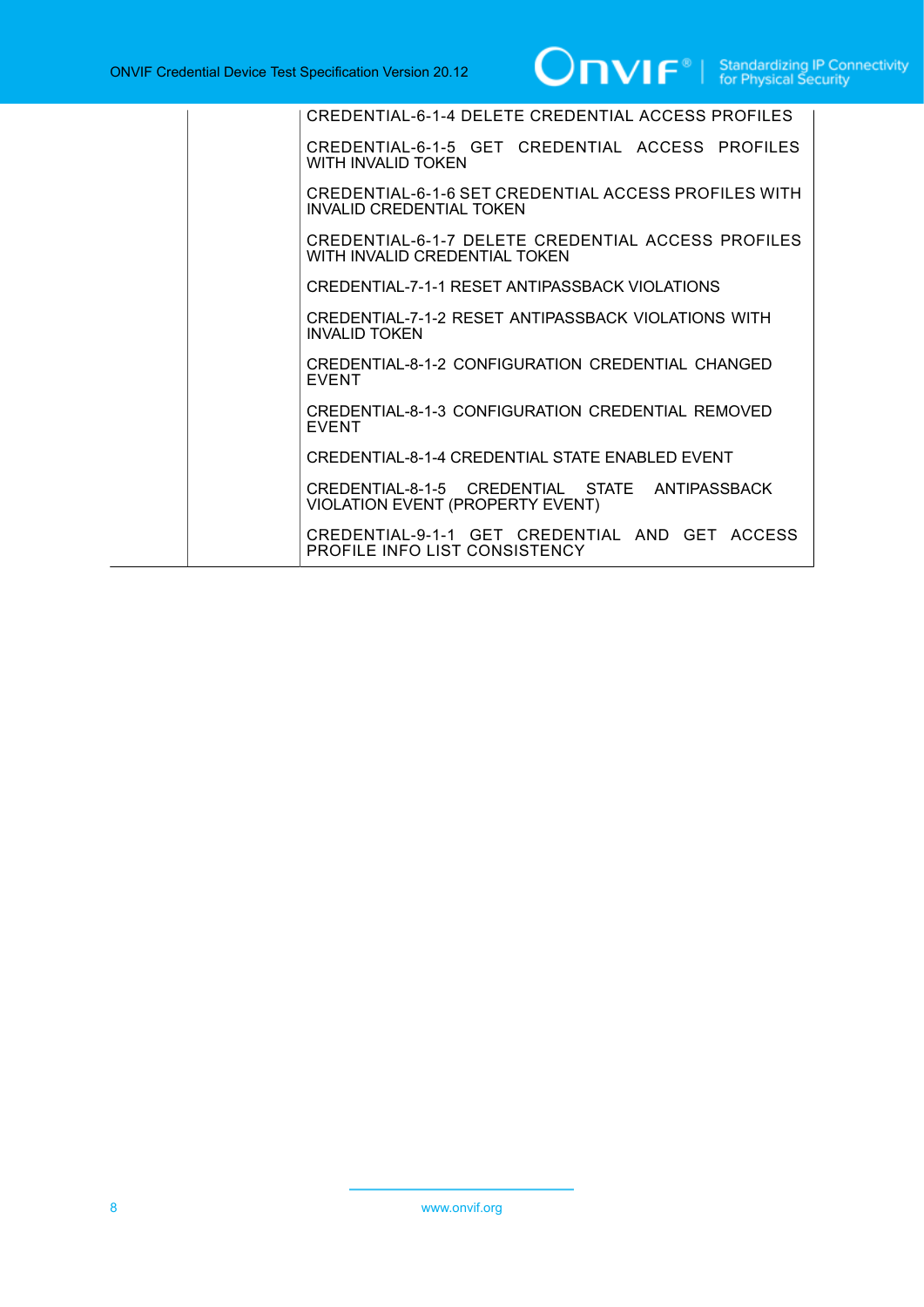#### **Table of Contents**

| 1            |     |        |  |  |
|--------------|-----|--------|--|--|
|              | 1.1 |        |  |  |
|              |     | 1.1.1  |  |  |
|              |     | 1.1.2  |  |  |
|              |     | 1.1.3  |  |  |
|              |     | 1.1.4  |  |  |
|              |     | 1.1.5  |  |  |
|              |     | 1.1.6  |  |  |
|              |     | 1.1.7  |  |  |
|              |     | 1.1.8  |  |  |
|              |     | 1.1.9  |  |  |
|              |     | 1.1.10 |  |  |
|              |     | 1.1.11 |  |  |
| $\mathbf{2}$ |     |        |  |  |
|              | 2.1 |        |  |  |
|              | 2.2 |        |  |  |
| 3            |     |        |  |  |
|              | 3.1 |        |  |  |
|              |     | 3.1.1  |  |  |
|              | 3.2 |        |  |  |
|              | 3.3 |        |  |  |
|              |     |        |  |  |
|              |     | 3.3.2  |  |  |
|              |     | 3.3.3  |  |  |
|              |     | 3.3.4  |  |  |
|              |     | 3.3.5  |  |  |
|              |     | 3.3.6  |  |  |
|              |     | 3.3.7  |  |  |
|              |     | 3.3.8  |  |  |
|              |     | 3.3.9  |  |  |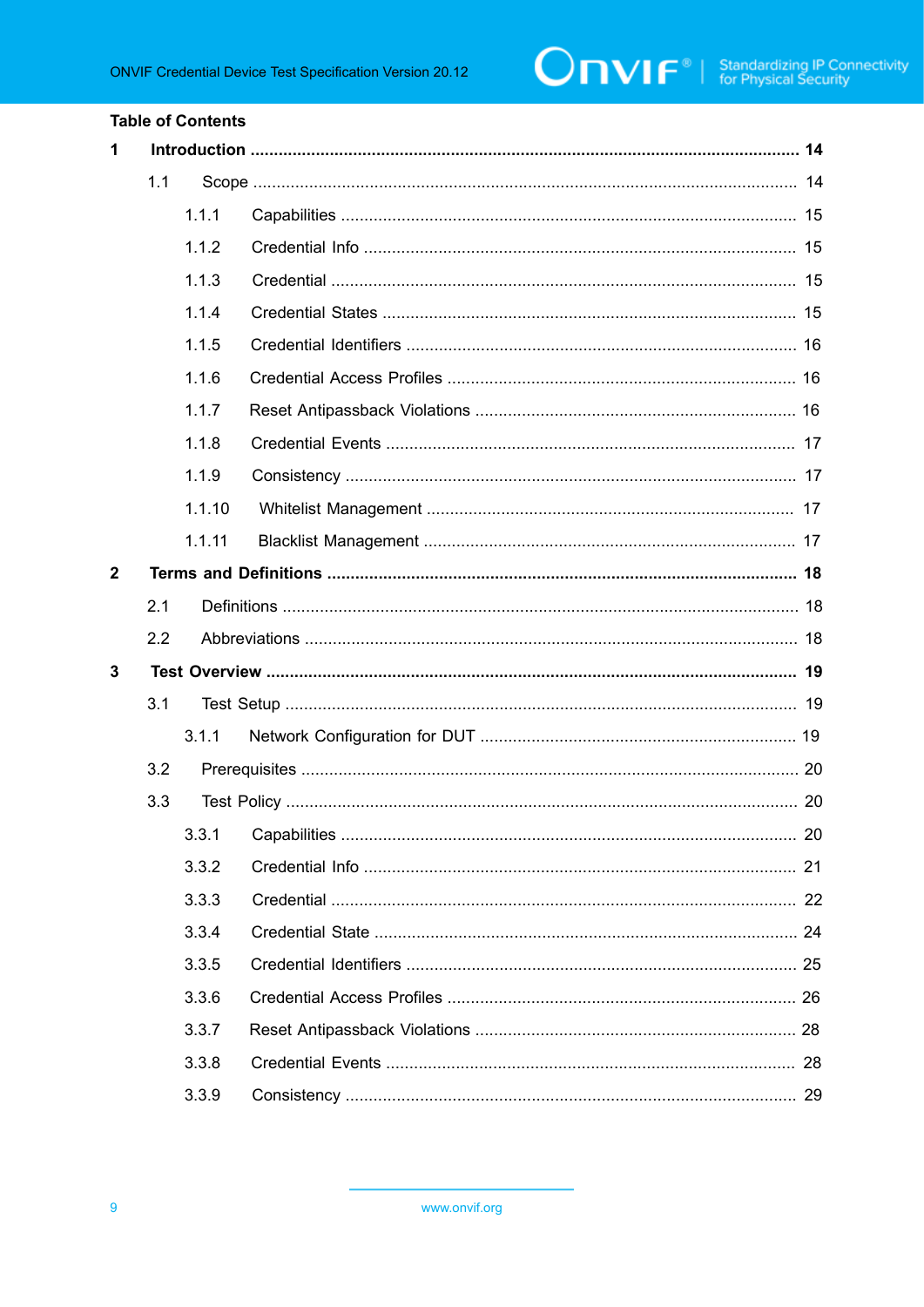# $\boxed{\color{red} \bigcap \textbf{VIF}^{\textcolor{red}{\circ}} \; | \; \; \substack{\textnormal{Standardizing IP Connectivity} \\ \textnormal{for Physical Security}}}$

|     | 3.3.10 |                                                      |                                                                                                                                                                       |
|-----|--------|------------------------------------------------------|-----------------------------------------------------------------------------------------------------------------------------------------------------------------------|
|     | 3.3.11 |                                                      |                                                                                                                                                                       |
|     |        |                                                      |                                                                                                                                                                       |
| 4.1 |        |                                                      |                                                                                                                                                                       |
|     | 4.1.1  |                                                      |                                                                                                                                                                       |
|     | 4.1.2  | GET SERVICES AND GET CREDENTIAL SERVICE CAPABILITIES |                                                                                                                                                                       |
|     |        |                                                      |                                                                                                                                                                       |
| 4.2 |        |                                                      |                                                                                                                                                                       |
|     | 4.2.1  |                                                      |                                                                                                                                                                       |
|     | 4.2.2  |                                                      |                                                                                                                                                                       |
|     | 4.2.3  |                                                      |                                                                                                                                                                       |
|     | 4.2.4  |                                                      |                                                                                                                                                                       |
|     | 4.2.5  |                                                      |                                                                                                                                                                       |
|     | 4.2.6  |                                                      |                                                                                                                                                                       |
| 4.3 |        |                                                      |                                                                                                                                                                       |
|     | 4.3.1  |                                                      |                                                                                                                                                                       |
|     | 4.3.2  |                                                      |                                                                                                                                                                       |
|     | 4.3.3  |                                                      |                                                                                                                                                                       |
|     | 4.3.4  |                                                      |                                                                                                                                                                       |
|     | 4.3.5  |                                                      |                                                                                                                                                                       |
|     | 4.3.6  |                                                      |                                                                                                                                                                       |
|     | 4.3.7  | <b>MODIEY CREDENTIAL</b>                             | 70                                                                                                                                                                    |
|     | 4.3.8  |                                                      |                                                                                                                                                                       |
|     | 4.3.9  |                                                      |                                                                                                                                                                       |
|     | 4.3.10 |                                                      |                                                                                                                                                                       |
|     | 4.3.11 |                                                      |                                                                                                                                                                       |
|     | 4.3.12 |                                                      |                                                                                                                                                                       |
|     | 4.3.13 |                                                      |                                                                                                                                                                       |
|     | 4.3.14 |                                                      |                                                                                                                                                                       |
|     | 4.3.15 |                                                      |                                                                                                                                                                       |
|     | 4.3.16 |                                                      |                                                                                                                                                                       |
|     |        |                                                      | GET CREDENTIAL INFO LIST - START REFERENCE AND LIMIT  40<br>GET CREDENTIAL LIST - START REFERENCE AND LIMIT  53<br>CREATE CREDENTIAL - NOT EMPTY CREDENTIAL TOKEN  80 |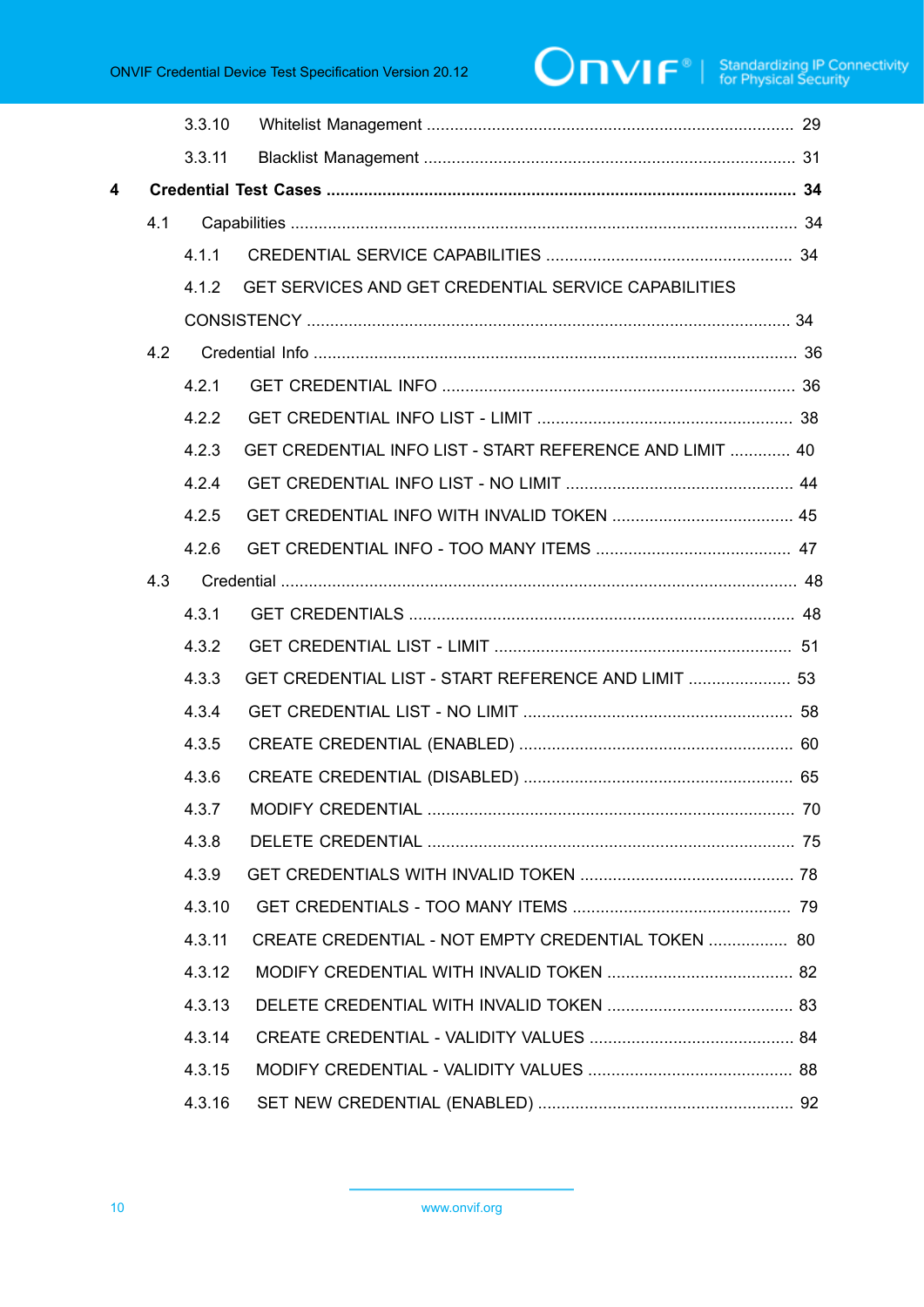# $\boxed{\color{red} \bigcap \textbf{VIF}^{\textcolor{red}{\circ}} \; | \; \; \substack{\textnormal{Standardizing IP Connectivity} \\ \textnormal{for Physical Security}}}$

|     | 4.3.17 |                                                                |  |
|-----|--------|----------------------------------------------------------------|--|
|     | 4.3.18 |                                                                |  |
| 4.4 |        |                                                                |  |
|     | 4.4.1  |                                                                |  |
|     | 4.4.2  |                                                                |  |
|     | 4.4.3  |                                                                |  |
|     | 4.4.4  |                                                                |  |
|     | 4.4.5  |                                                                |  |
| 4.5 |        |                                                                |  |
|     | 4.5.1  |                                                                |  |
|     | 4.5.2  | SET CREDENTIAL IDENTIFIER - ADDING NEW TYPE  120               |  |
|     | 4.5.3  | SET CREDENTIAL IDENTIFIER - REPLACE OF THE SAME TYPE  124      |  |
|     | 4.5.4  |                                                                |  |
|     | 4.5.5  |                                                                |  |
|     | 4.5.6  | GET CREDENTIAL IDENTIFIERS WITH INVALID TOKEN  133             |  |
|     | 4.5.7  | SET CREDENTIAL IDENTIFIER WITH INVALID TOKEN  134              |  |
|     | 4.5.8  | DELETE CREDENTIAL IDENTIFIER WITH INVALID CREDENTIAL           |  |
|     |        |                                                                |  |
|     | 4.5.9  | DELETE CREDENTIAL IDENTIFIER WITH INVALID IDENTIFIER TYPE  137 |  |
|     | 4.5.10 | DELETE CREDENTIAL IDENTIFIER - MIN IDENTIFIERS PER             |  |
|     |        |                                                                |  |
| 4.6 |        |                                                                |  |
|     | 4.6.1  |                                                                |  |
|     |        | 4.6.2 SET CREDENTIAL ACCESS PROFILES - ADDING NEW ACCESS       |  |
|     |        |                                                                |  |
|     | 4.6.3  | SET CREDENTIAL ACCESS PROFILES - UPDATING ACCESS               |  |
|     |        |                                                                |  |
|     | 4.6.4  |                                                                |  |
|     |        | 4.6.5 GET CREDENTIAL ACCESS PROFILES WITH INVALID TOKEN  152   |  |
|     | 4.6.6  | SET CREDENTIAL ACCESS PROFILES WITH INVALID CREDENTIAL         |  |
|     |        |                                                                |  |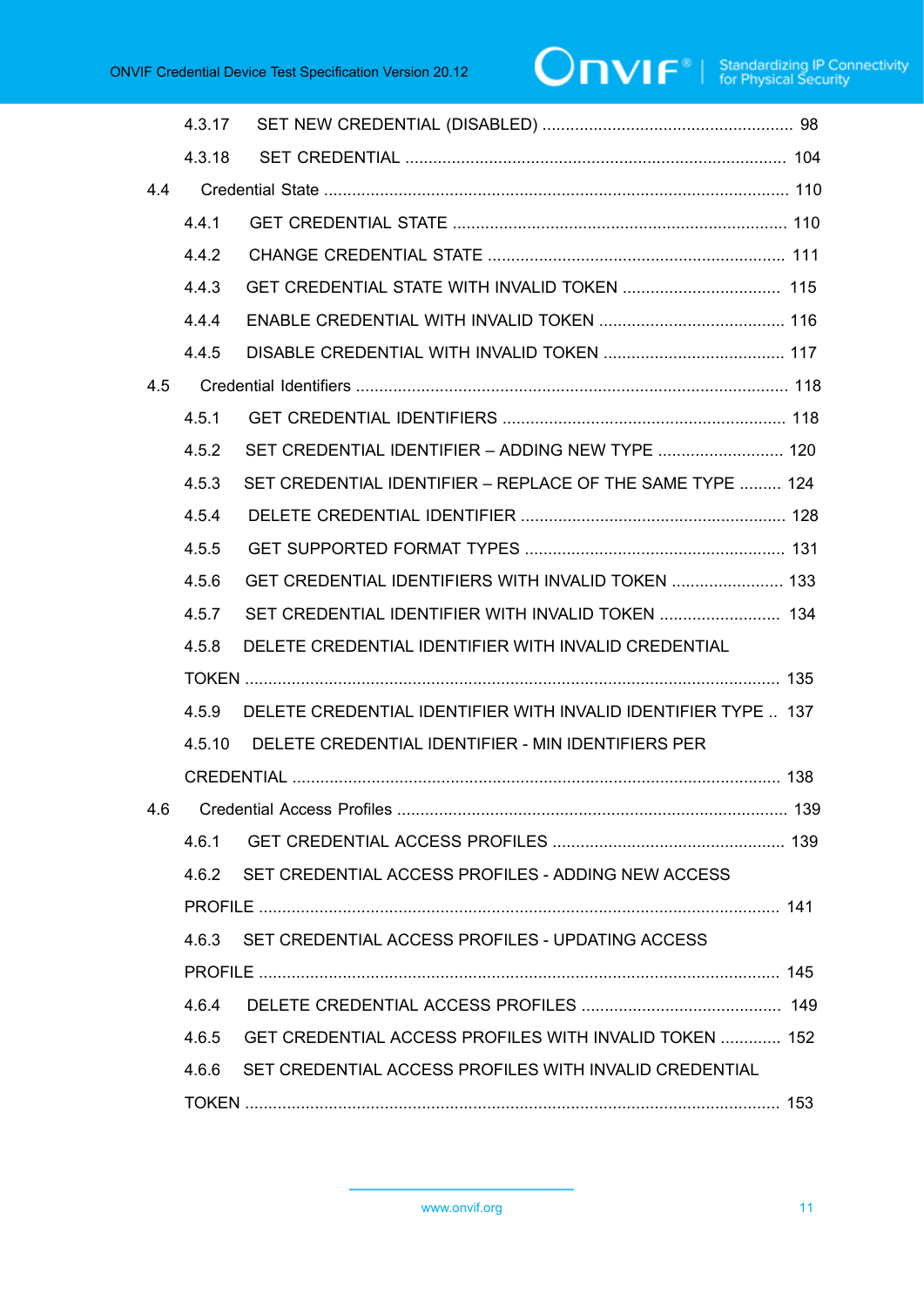# **ONVIF**<sup>®</sup> | Standardizing IP Connectivity

|   |      | 4.6.7  | DELETE CREDENTIAL ACCESS PROFILES WITH INVALID        |  |
|---|------|--------|-------------------------------------------------------|--|
|   |      |        |                                                       |  |
|   | 4.7  |        |                                                       |  |
|   |      | 471    |                                                       |  |
|   |      | 4.7.2  | RESET ANTIPASSBACK VIOLATIONS WITH INVALID TOKEN  160 |  |
|   | 4.8  |        |                                                       |  |
|   |      | 4.8.1  | CONFIGURATION CREDENTIAL CHANGED EVENT  161           |  |
|   |      | 4.8.2  | CONFIGURATION CREDENTIAL REMOVED EVENT  162           |  |
|   |      | 4.8.3  |                                                       |  |
|   |      | 4.8.4  | CREDENTIAL STATE ANTIPASSBACK VIOLATION EVENT  165    |  |
|   | 4.9  |        |                                                       |  |
|   |      | 4.9.1  | GET CREDENTIAL AND GET ACCESS PROFILE INFO LIST       |  |
|   |      |        |                                                       |  |
|   | 4.10 |        |                                                       |  |
|   |      | 4.10.1 | GET WHITELIST - START REFERENCE AND LIMIT  168        |  |
|   |      | 4.10.2 |                                                       |  |
|   |      | 4.10.3 |                                                       |  |
|   |      | 4.10.4 |                                                       |  |
|   |      | 4.10.5 |                                                       |  |
|   | 4.11 |        |                                                       |  |
|   |      | 4.11.1 | GET BLACKLIST - START REFERENCE AND LIMIT  184        |  |
|   |      | 4.11.2 |                                                       |  |
|   |      | 4.11.3 |                                                       |  |
|   |      | 4.11.4 |                                                       |  |
|   |      | 4.11.5 |                                                       |  |
| А |      |        |                                                       |  |
|   | A.1  |        |                                                       |  |
|   | A.2  |        |                                                       |  |
|   | A.3  |        |                                                       |  |
|   | A.4  |        |                                                       |  |
|   | A.5  |        |                                                       |  |
|   |      |        |                                                       |  |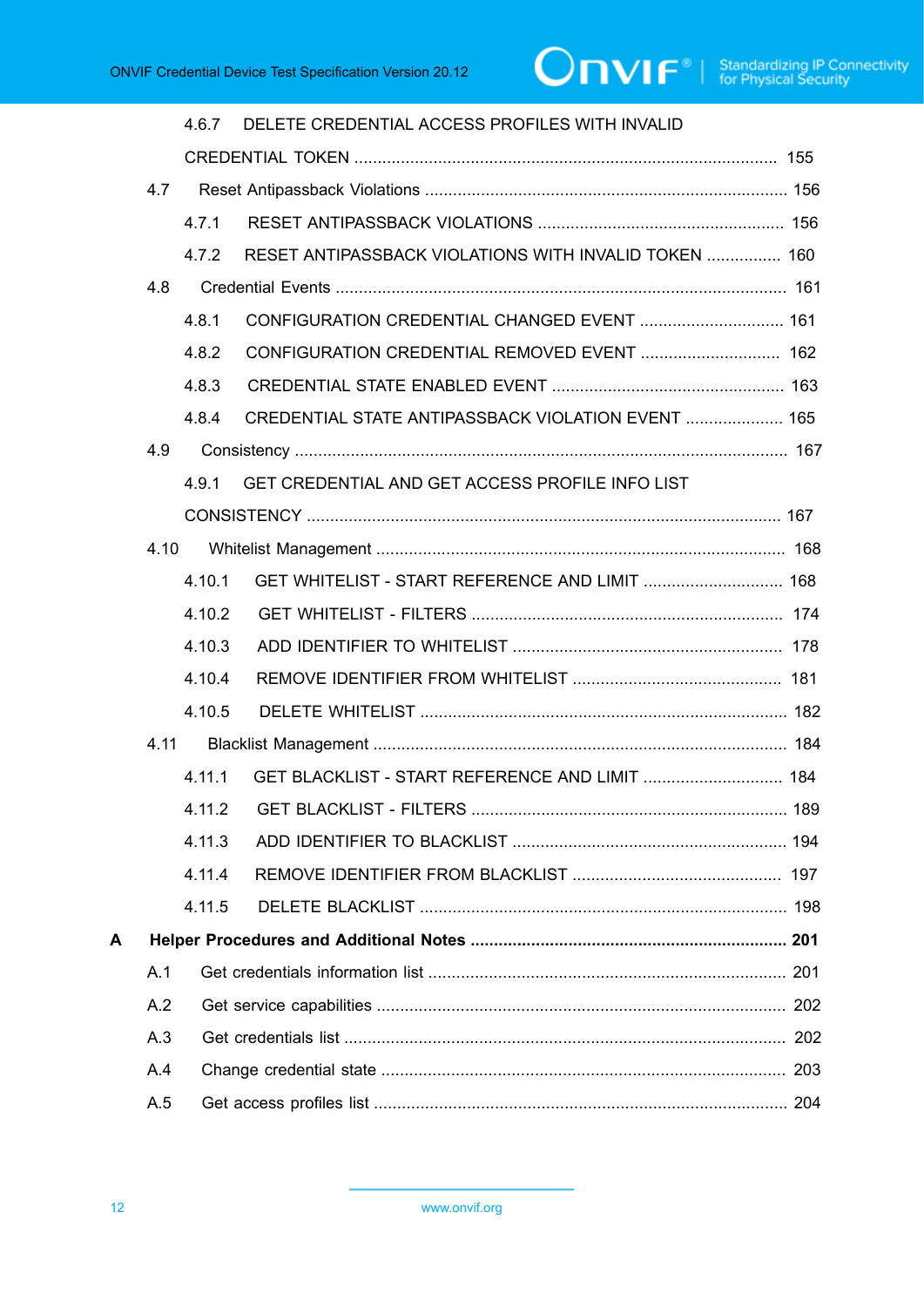# **ONVIF**<sup>®</sup> | Standardizing IP Connectivity

| A.6  |                                                                                 |
|------|---------------------------------------------------------------------------------|
| A.7  |                                                                                 |
| A.8  |                                                                                 |
| A.9  |                                                                                 |
| A.10 |                                                                                 |
| A.11 |                                                                                 |
| A.12 |                                                                                 |
| A.13 |                                                                                 |
| A.14 |                                                                                 |
| A.15 |                                                                                 |
| A.16 | Get Credential Identifier type name list with at least two Format Type  214     |
| A.17 | Get Credential Identifier type and value for Type Name with at least two Format |
|      |                                                                                 |
|      |                                                                                 |
| A.18 |                                                                                 |
| A.19 |                                                                                 |
| A.20 |                                                                                 |
| A.21 |                                                                                 |
| A.22 |                                                                                 |
| A.23 |                                                                                 |
| A.24 |                                                                                 |
| A.25 |                                                                                 |
| A.26 | 225<br>Add Identifiers to Blacklist                                             |
| A.27 |                                                                                 |
| A.28 |                                                                                 |
| A.29 |                                                                                 |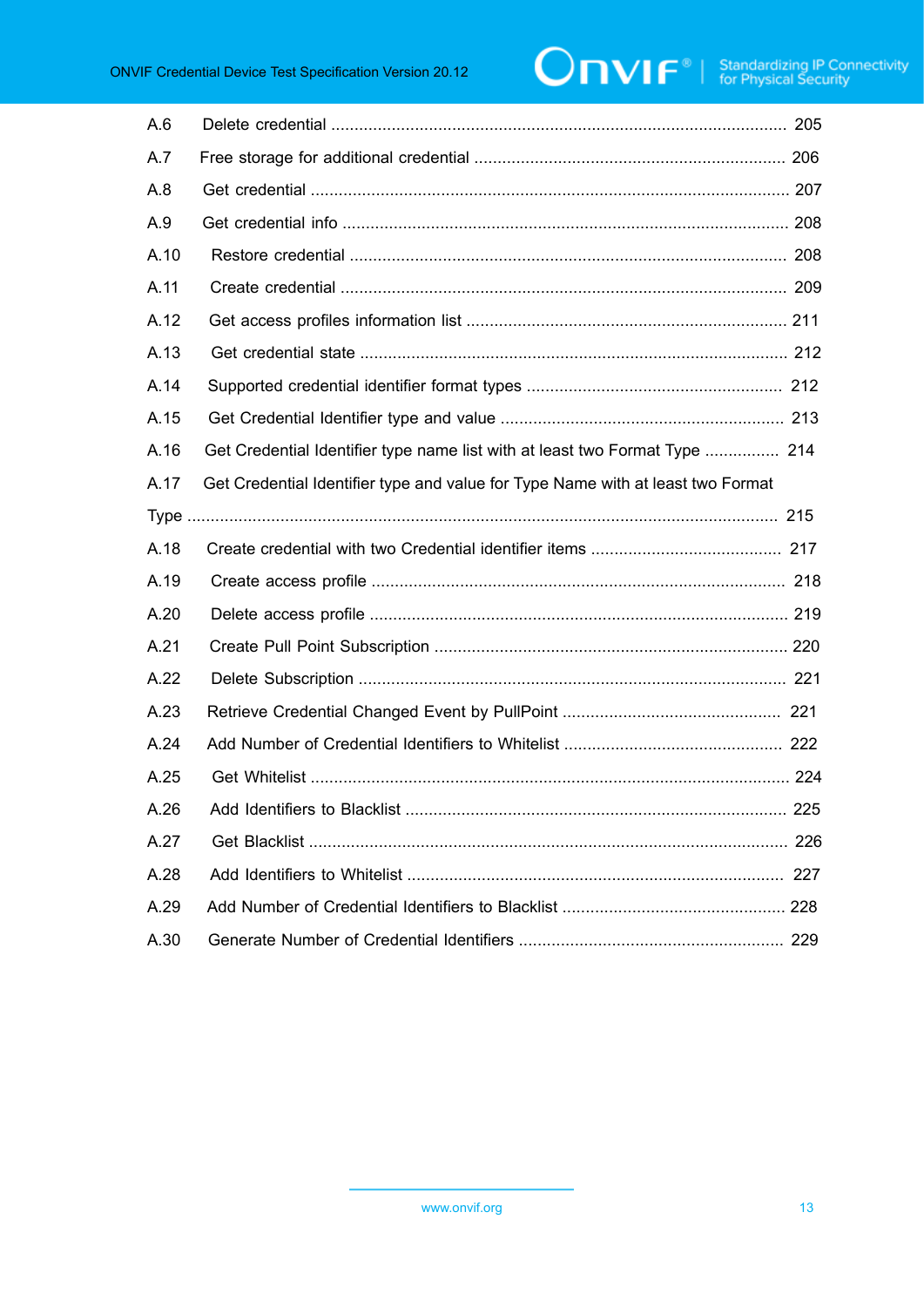# <span id="page-13-0"></span>**1 Introduction**

The goal of the ONVIF test specification set is to make it possible to realize fully interoperable IP physical security implementation from different vendors. The set of ONVIF test specification describes the test cases need to verify the [ONVIF Core Specs] and [ONVIF Conformance] requirements. In addition, the test cases are to be basic inputs for some Profile specification requirements. It also describes the test framework, test setup, pre-requisites, test policies needed for the execution of the described test cases.

This ONVIF Credential Test Specification acts as a supplementary document to the [ONVIF Core Specs], illustrating test cases need to be executed and passed. In addition, this specification acts as an input document to the development of test tool that will be used to test the ONVIF device implementation conformance towards ONVIF standard. This test tool is referred as ONVIF Client hereafter.

#### <span id="page-13-1"></span>1.1 Scope

This ONVIF Credential Test Specification defines and regulates the conformance testing procedure for the ONVIF conformant devices. Conformance testing is meant to be functional black-box testing. The objective of this specification is to provide test cases to test individual requirements of ONVIF devices according to the ONVIF Credential Security Service, which is defined in [ONVIF Credential Security Service].

The principal intended purposes are:

- Provide self-assessment tool for implementations.
- Provide comprehensive test suite coverage for [ONVIF Core Specs].

This specification does not address the following:

- Product use cases and non-functional (performance and regression) testing.
- SOAP Implementation Interoperability test i.e. Web Service Interoperability Basic Profile version 2.0 (WS-I BP 2.0).
- Full coverage of network protocol implementation test for HTTP, HTTPS, RTP, RTSP, and TLS protocols.

The set of ONVIF Test Specification will not cover the complete set of requirements as defined in [ONVIF Core Specs]; instead, it will cover its subset.

This ONVIF Credential Test Specification covers the ONVIF Credential Service, which is a functional block of [ONVIF Core Specs]. The following section gives a brief overview of each functional block and its scope.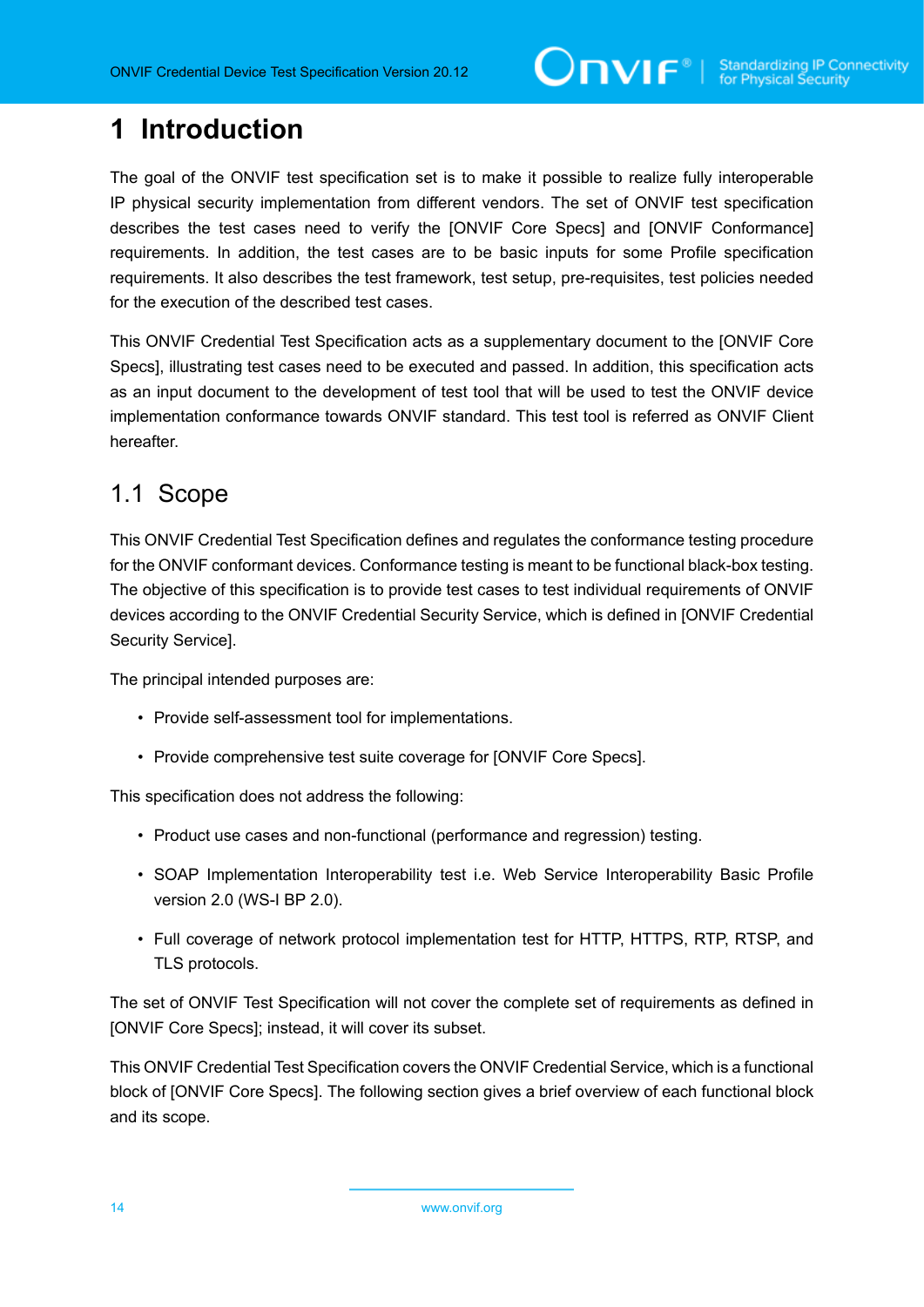#### <span id="page-14-0"></span>1.1.1 Capabilities

The Capabilities section covers the test cases needed for getting capabilities from an ONVIF device.

The scope of this specification section is to cover the following functions:

- Getting Credential service address with GetServices command via Device service
- Getting capabilities with GetServiceCapabilities command
- Getting capabilities with GetServices command via Device service

#### <span id="page-14-1"></span>1.1.2 Credential Info

The Credential Info section covers the test cases needed for getting credential list and information from an ONVIF device.

The scope of this specification section is to cover the following functions:

- Getting credential information with GetCredentialInfo command
- Getting credential information list with GetCredentialInfoList command

#### <span id="page-14-2"></span>1.1.3 Credential

The Credential section covers the test cases needed for getting credential from an ONVIF device.

The scope of this specification section is to cover the following functions:

- Getting credential with GetCredentials command
- Getting credential list with GetCredentialList command
- Creating credential with CreateCredential command
- Modifying credential with ModifyCredential command
- Deleting credential with DeleteCredential command
- Creating and modifying credential with SetCredential command

#### <span id="page-14-3"></span>1.1.4 Credential States

The Credential States section covers the test cases needed for getting credential states from an ONVIF device.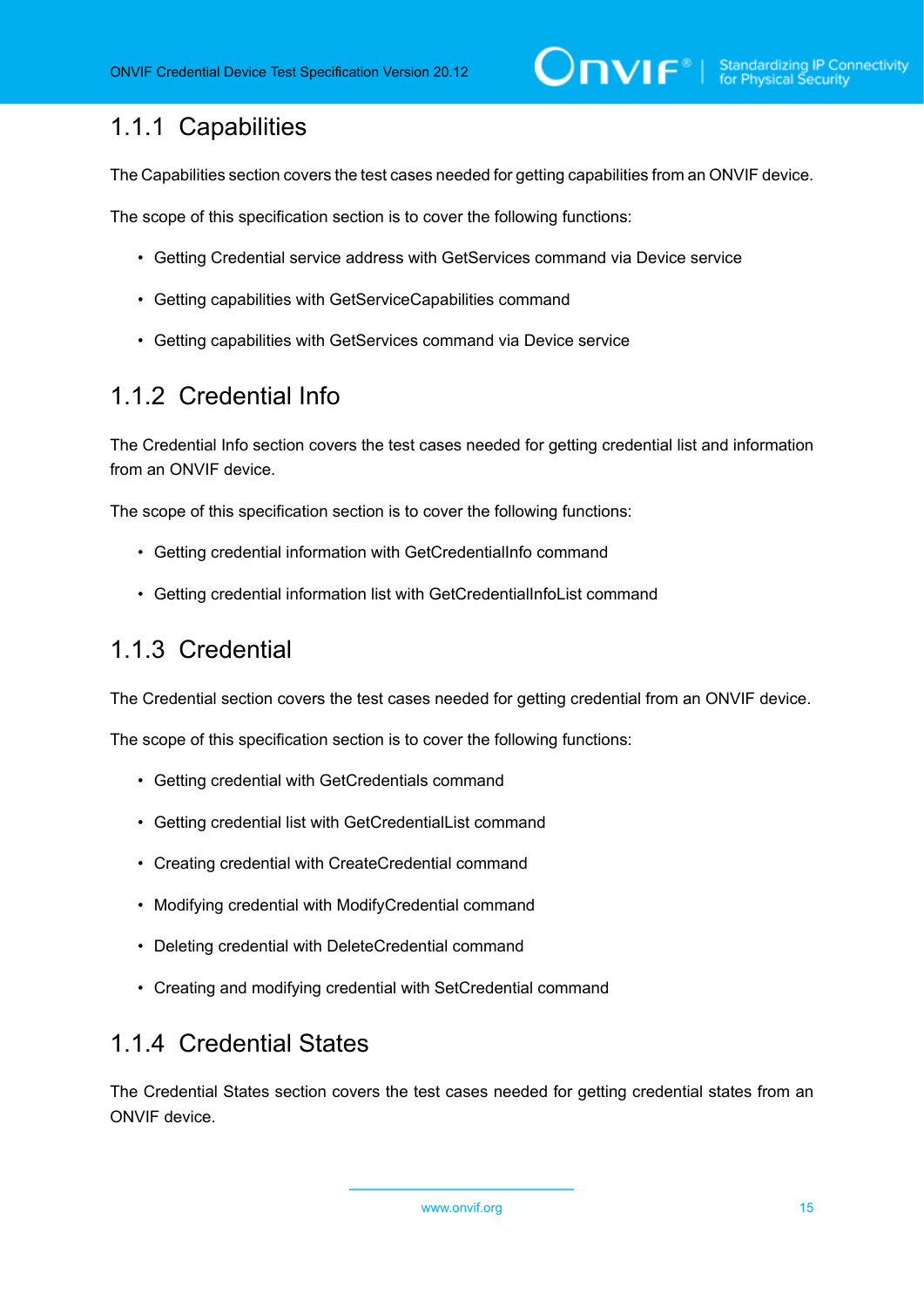The scope of this specification section is to cover the following functions:

- Getting credential states with GetCredentialStates command
- Changing credential states with EnableCredential and DisableCredential commands

#### <span id="page-15-0"></span>1.1.5 Credential Identifiers

The Credential Identifiers section covers the test cases needed for getting credential identifiers for specified credential from an ONVIF device.

The scope of this specification section is to cover the following functions:

- Getting credential identifiers with GetCredentialIdentifiers command
- Adding credential identifiers with SetCredentialIdentifier command
- Updating credential identifiers with SetCredentialIdentifier command
- Deleting credential identifiers with DeleteCredentialIdentifier command

#### <span id="page-15-1"></span>1.1.6 Credential Access Profiles

The Credential Access Profiles section covers the test cases needed for getting credential access profiles for specified credential from an ONVIF device.

The scope of this specification section is to cover the following functions:

- Getting credential access profiles with GetCredentialAccessProfiles command
- Adding credential access profiles with SetCredentialAccessProfile command
- Updating credential access profiles with SetCredentialAccessProfile command
- Deleting credential access profiles with DeleteCredentialAccessProfile command

#### <span id="page-15-2"></span>1.1.7 Reset Antipassback Violations

The Reset Antipassback Violations section covers the test cases needed for resetting antipassback violations for specified credential from an ONVIF device.

The scope of this specification section is to cover the following functions:

• Resetting antipassback violations with ResetAntipassbackViolation command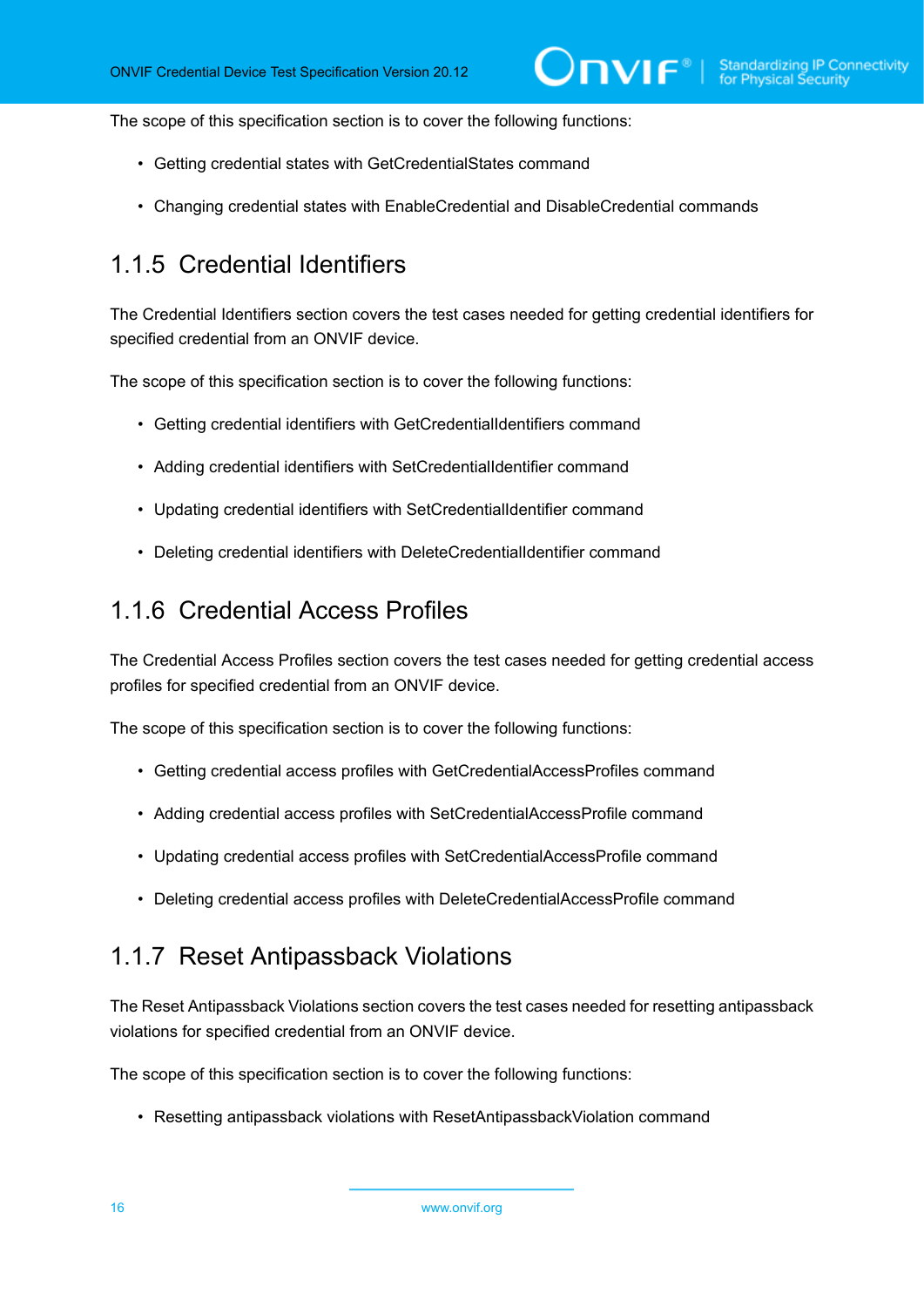#### <span id="page-16-0"></span>1.1.8 Credential Events

The Credential Events section covers the test cases needed for checking specified events format.

The scope of this specification section is to cover the following functions:

• Getting event properties with GetEventProperties command

#### <span id="page-16-1"></span>1.1.9 Consistency

Consistency test cases cover verification of consistency between different entities and commands.

Consistency between the following entities is covered by the following test case:

• Credential and Access Profile Info

#### <span id="page-16-2"></span>1.1.10 Whitelist Management

The Whitelist Management section covers the test cases required for managing whitelisted credential identifiers on ONVIF device.

This section contains test cases for the following functionality:

- Getting whitelisted credential identifiers list with GetWhitelist command
- Adding credential identifiers to whitelist with AddToWhitelist command
- Removing credential identifiers from whitelist with RemoveFromWhitelist command
- Removing all credential identifiers from whitelist with DeleteWhitelist command

#### <span id="page-16-3"></span>1.1.11 Blacklist Management

The Blacklist Management section covers the test cases required for managing blacklisted credential identifiers on ONVIF device.

This section contains test cases for the following functionality:

- Getting blacklisted credential identifiers list with GetBlacklist command
- Adding credential identifiers to blacklist with AddToBlacklist command
- Removing credential identifiers from blacklist with RemoveFromBlacklist command
- Removing all credential identifiers from blacklist with DeleteBlacklist command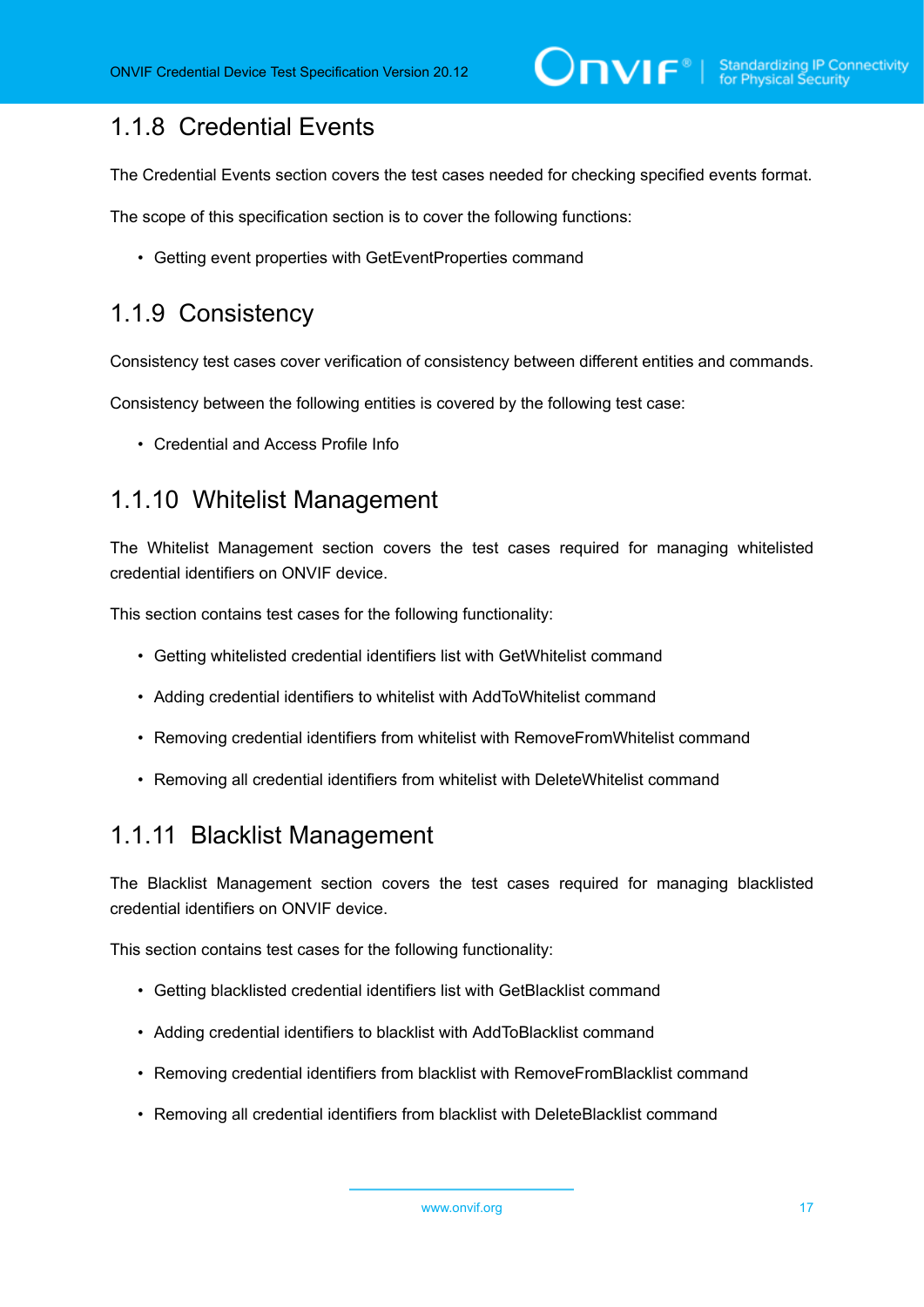$\bigcirc$   $\bigcap$   $\bigvee$   $\bigcap$   $\bigcirc$   $\bigcirc$   $\bigcirc$  Standardizing IP Connectivity

## <span id="page-17-0"></span>**2 Terms and Definitions**

### <span id="page-17-1"></span>2.1 Definitions

This section defines terms that are specific to the ONVIF Credential Service and tests. For a list of applicable general terms and definitions, please see [ONVIF Base Test].

| <b>Credential</b>            | A physical/tangible object, a piece of knowledge, or a facet of a<br>person's physical being, that enables an individual access to a<br>given physical facility or computer-based information system.                                                           |
|------------------------------|-----------------------------------------------------------------------------------------------------------------------------------------------------------------------------------------------------------------------------------------------------------------|
| <b>Credential Number</b>     | A sequence of bytes uniquely identifying a credential at an access<br>point.                                                                                                                                                                                    |
| <b>Credential Identifier</b> |                                                                                                                                                                                                                                                                 |
| <b>Credential State</b>      |                                                                                                                                                                                                                                                                 |
| <b>Validity Period</b>       | From a certain point in time, to a later point in time. If a validity<br>period is set on several entities (such as credentials, access<br>profile and the association between them), the resulting validity<br>period is the intersection of the three period. |
| <b>Duress</b>                | Forcing a person to provide access to a secure area against that<br>person's wishes.                                                                                                                                                                            |

#### <span id="page-17-2"></span>2.2 Abbreviations

This section describes abbreviations used in this document.

- **DUT** Device Under Test
- **HTTP** Hyper Text Transport Protocol
- **PACS** Physical Access Control System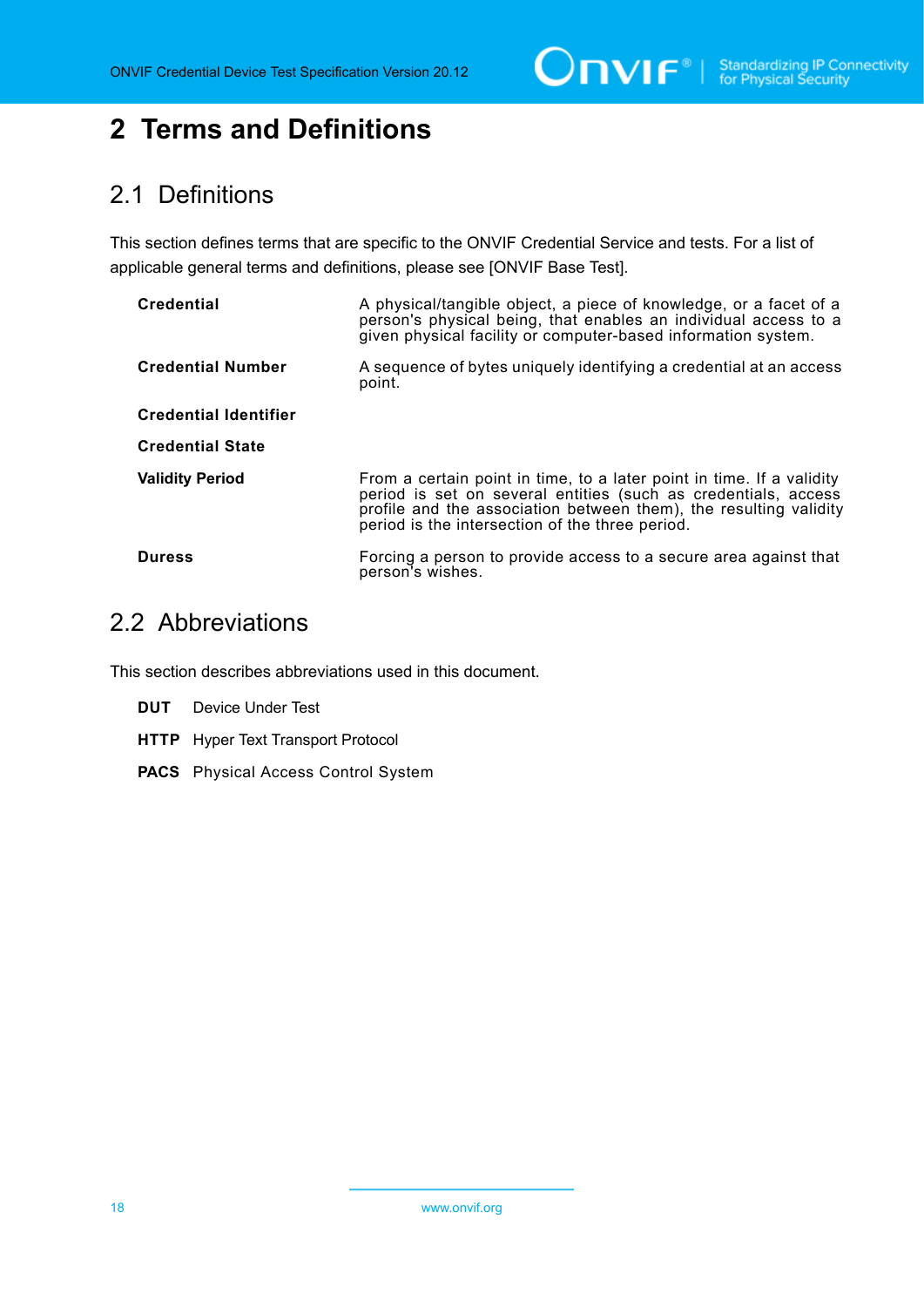# <span id="page-18-0"></span>**3 Test Overview**

This section provides information the test setup procedure and required prerequisites, and the test policies that should be followed for test case execution.

## <span id="page-18-1"></span>3.1 Test Setup

## <span id="page-18-2"></span>3.1.1 Network Configuration for DUT

The generic test configuration for the execution of test cases defined in this document is as shown below (Figure 4.1).

Based on the individual test case requirements, some of the entities in the below setup may not be needed for the execution of those corresponding test cases.





**DUT:** ONVIF device to be tested. Hereafter, this is referred to as DUT (Device Under Test).

**ONVIF Client (Test Tool):** Tests are executed by this system and it controls the behavior of the DUT. It handles both expected and unexpected behavior.

**HTTP Proxy:** provides facilitation in case of RTP and RTSP tunneling over HTTP.

**Wireless Access Point:** provides wireless connectivity to the devices that support wireless connection.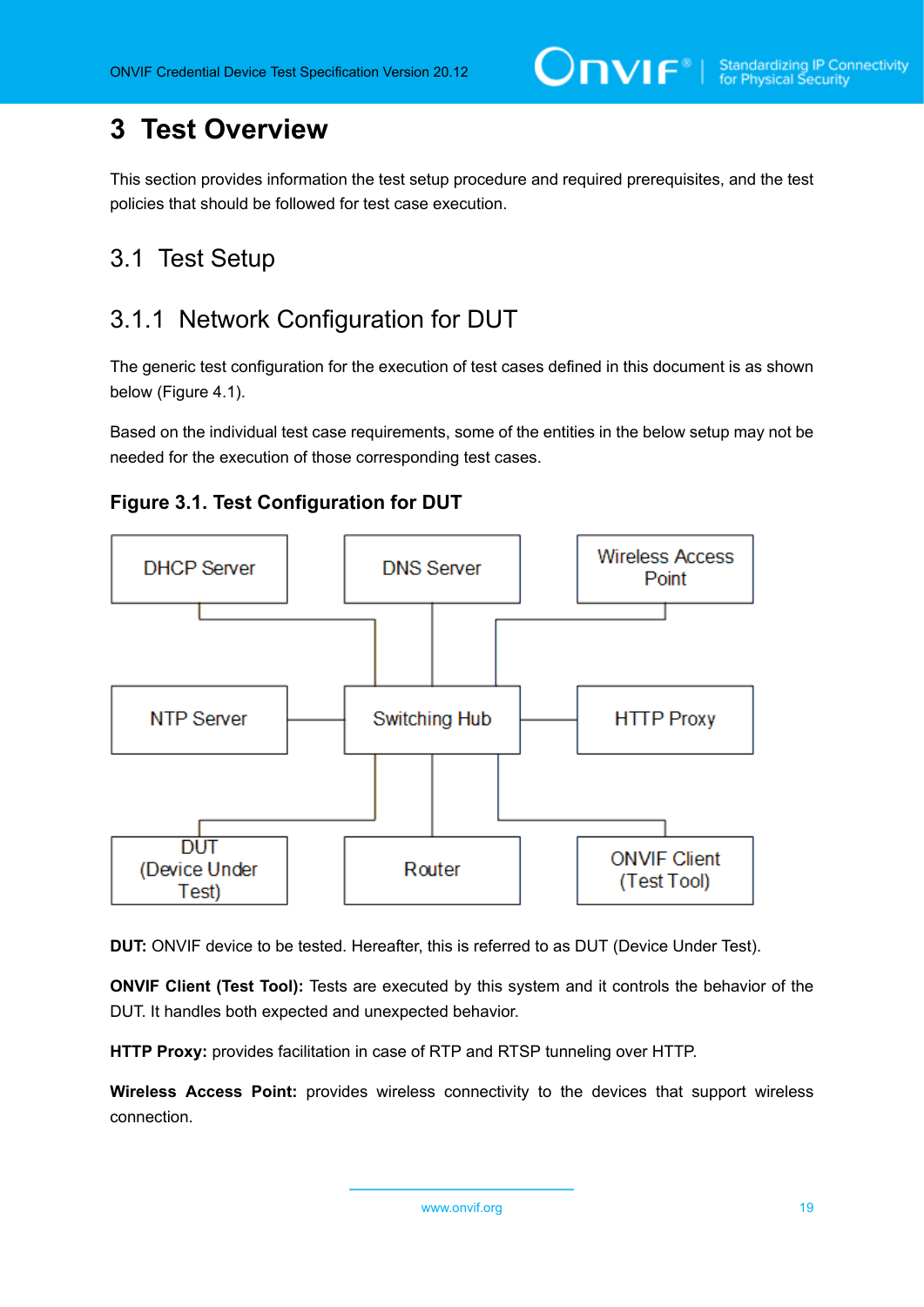**DNS Server:** provides DNS related information to the connected devices.

**DHCP Server:** provides IPv4 Address to the connected devices.

**NTP Server:** provides time synchronization between ONVIF Client and DUT.

**Switching Hub:** provides network connectivity among all the test equipments in the test environment. All devices should be connected to the Switching Hub. When running multiple test instances in parallel on the same network, the Switching Hub should be configured to use filtering in order to avoid multicast traffic being flooded to all ports, because this may affect test stability.

<span id="page-19-0"></span>**Router:** provides router advertisements for IPv6 configuration.

#### 3.2 Prerequisites

The pre-requisites for executing the test cases described in this Test Specification are:

- The DUT shall be configured with an IPv4 address.
- The DUT shall be IP reachable lin the test configuration.
- The DUT shall be able to be discovered by the Test Tool.
- The DUT shall be configured with the time, i.e. manual configuration of UTC time and if NTP is supported by DUT then NTP time shall be synchronized with NTP Server.

#### <span id="page-19-1"></span>3.3 Test Policy

This section describes the test policies specific to the test case execution of each functional block.

<span id="page-19-2"></span>The DUT shall adhere to the test policies defined in this section.

#### 3.3.1 Capabilities

The test policies specific to the test case execution of Capabilities functional block:

- DUT shall give the Credential Service entry point by GetServices command, if DUT supports this service. Otherwise, these test cases will be skipped.
- DUT shall support the following commands:
	- GetServices
	- GetServiceCapabilities
- The following tests are performed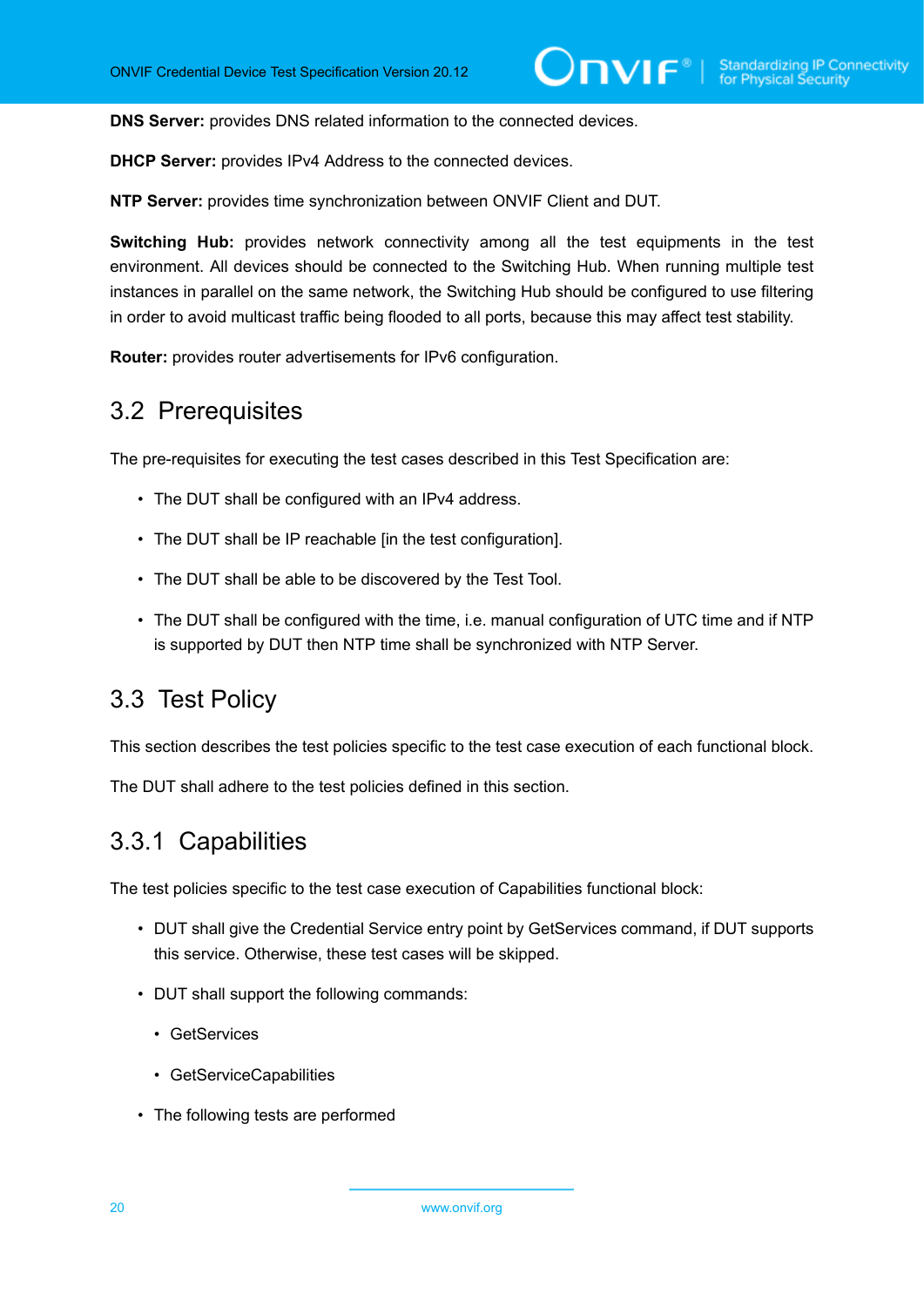- Getting capabilities with GetServiceCapabilities command
- Getting capabilities with GetServices command

<span id="page-20-0"></span>Please, refer to [Section 4.1](#page-33-1) for Capabilities Test Cases.

#### 3.3.2 Credential Info

The test policies specific to the test case execution of Credential Info functional block:

- DUT shall give the Credential Service entry point by GetServices command, if DUT supports this service. Otherwise, these test cases will be skipped.
- DUT shall support the following commands:
	- GetServices
	- GetServiceCapabilities
	- GetCredentialInfo
	- GetCredentialInfoList
- DUT shall not return more items in GetCredentialInfo and GetCredentialInfoList responses than specified in service capabilities by MaxLimit.
- DUT shall not return more items in GetCredentialInfoList response than specified by Limit parameter in a request.
- DUT shall not return items with the same tokens in GetCredentialInfoList responses for one credential info list receiving.
- DUT shall not return more CredentialInfo items in GetCredentialInfoList responses than specified in service capabilities by MaxCredentials.
- DUT shall not return any fault if GetCredentialInfo was invoked for non-exciting Credential token. Such tokens shall be ignored.
- DUT shall return SOAP 1.2 fault message (InvalidArgs/TooManyItems) if more items than MaxLimit was requested by GetCredentialInfo command.
- The following tests are performed
	- Getting credential info with GetCredentialInfo command
	- Getting credential info list with GetCredentialInfoList command with using different Limit and NextReference values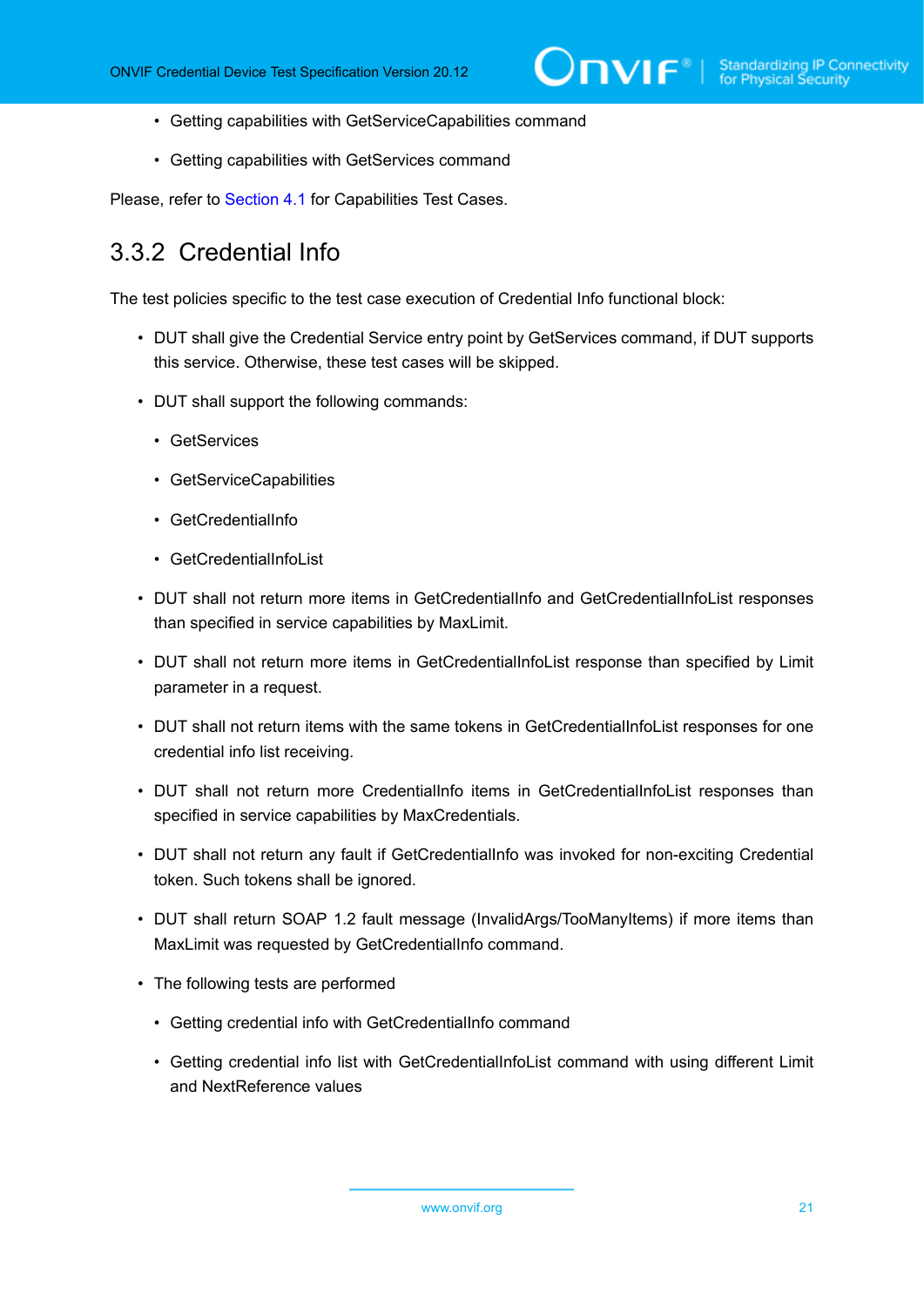- Getting credential info with invalid credential token
- Getting credential info with number of requested items is greater than MaxLimit

<span id="page-21-0"></span>Please refer to [Section 4.2](#page-35-0) for Credential Info Test Cases.

#### 3.3.3 Credential

The test policies specific to the test case execution of Credential functional block:

- DUT shall give the Credential Service entry point by GetServices command, if DUT supports this service. Otherwise, these test cases will be skipped.
- DUT shall support the following commands:
	- GetServices
	- GetServiceCapabilities
	- GetCredentials
	- GetCredentialList
	- GetCredentialInfoList
	- CreateCredential
	- ModifyCredential
	- DeleteCredential
- If DUT supports Client Supplied Token as indicated by Capabilities.ClientSuppliedTokenSupported = true, DUT shall support the following commands:
	- SetCredential
- DUT shall return only requested items in GetCredentials response that specified in GetCredentials request.
- DUT shall return all requested items in GetCredentials response that specified in GetCredentials request.
- DUT shall not return more items in GetCredentials responses than specified in service capabilities by MaxLimit.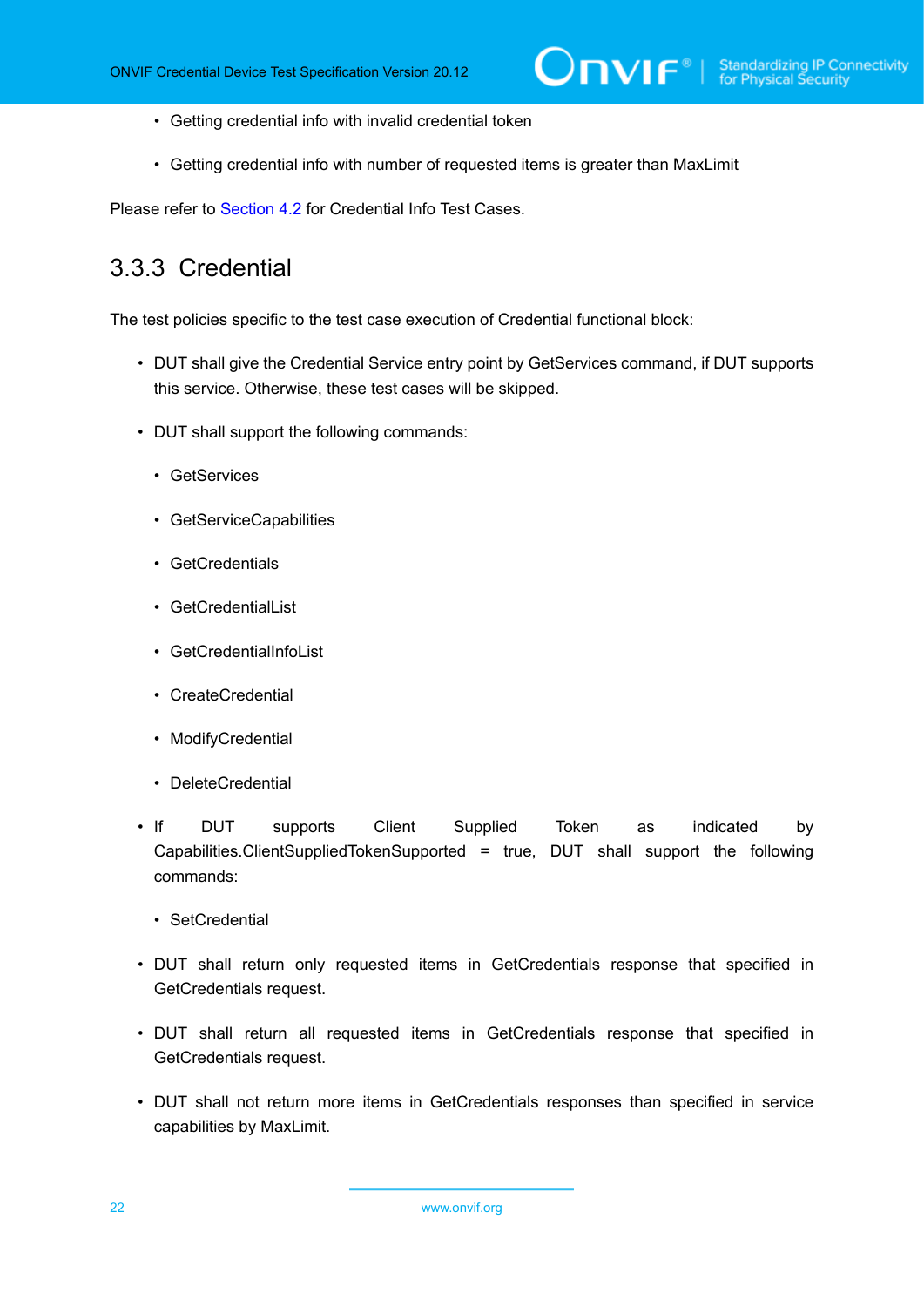• DUT shall return the same information in GetCredentials responses and in GetCredentialInfoList responses for the items with the same token.

 $\partial$ DVIF $^{\circ}$ l

- DUT shall not return more items in GetCredentialList response than specified by Limit parameter in a request.
- DUT shall not return items with the same tokens in GetCredentialList responses for one credential list receiving.
- DUT shall return the same information in GetCredentials responses and in GetCredentialList responses for the items with the same token.
- DUT shall return the same information in GetCredentialList responses and in GetCredentialInfoList responses for the items with the same token.
- DUT shall return the credentials in GetCredentialList responses and in GetCredentialInfoList responses.
- DUT shall return SOAP 1.2 fault message (InvalidArgs/TooManyItems) if more items than MaxLimit was requested by GetCredentials command.
- The DUT shall support creating of credential.
- The DUT shall support modifying of credential.
- The DUT shall support deleting of credential.
- If DUT supports Client Supplied Token as indicated by Capabilities.ClientSuppliedTokenSupported = true, creating and modifying of schedule using SetCredential command.
- The DUT shall support time value for validity of the credential if ValiditySupportsTimeValue is supported by the DUT.
- DUT shall return SOAP 1.2 fault message (InvalidArgs) if credential token is specified in CreateCredential request.
- DUT should return SOAP 1.2 fault message (InvalidArgVal/NotFound) if ModifyCredential or DeleteCredential command was invoked for non-exciting credential token.
- The following tests are performed
	- Getting credential with GetCredential command and test that it includes the same information with GetCredentialInfoList command
	- Getting credential info list with GetCredentialList command with using different Limit and NextReference values and test that it includes the same information with GetCredentialInfoList command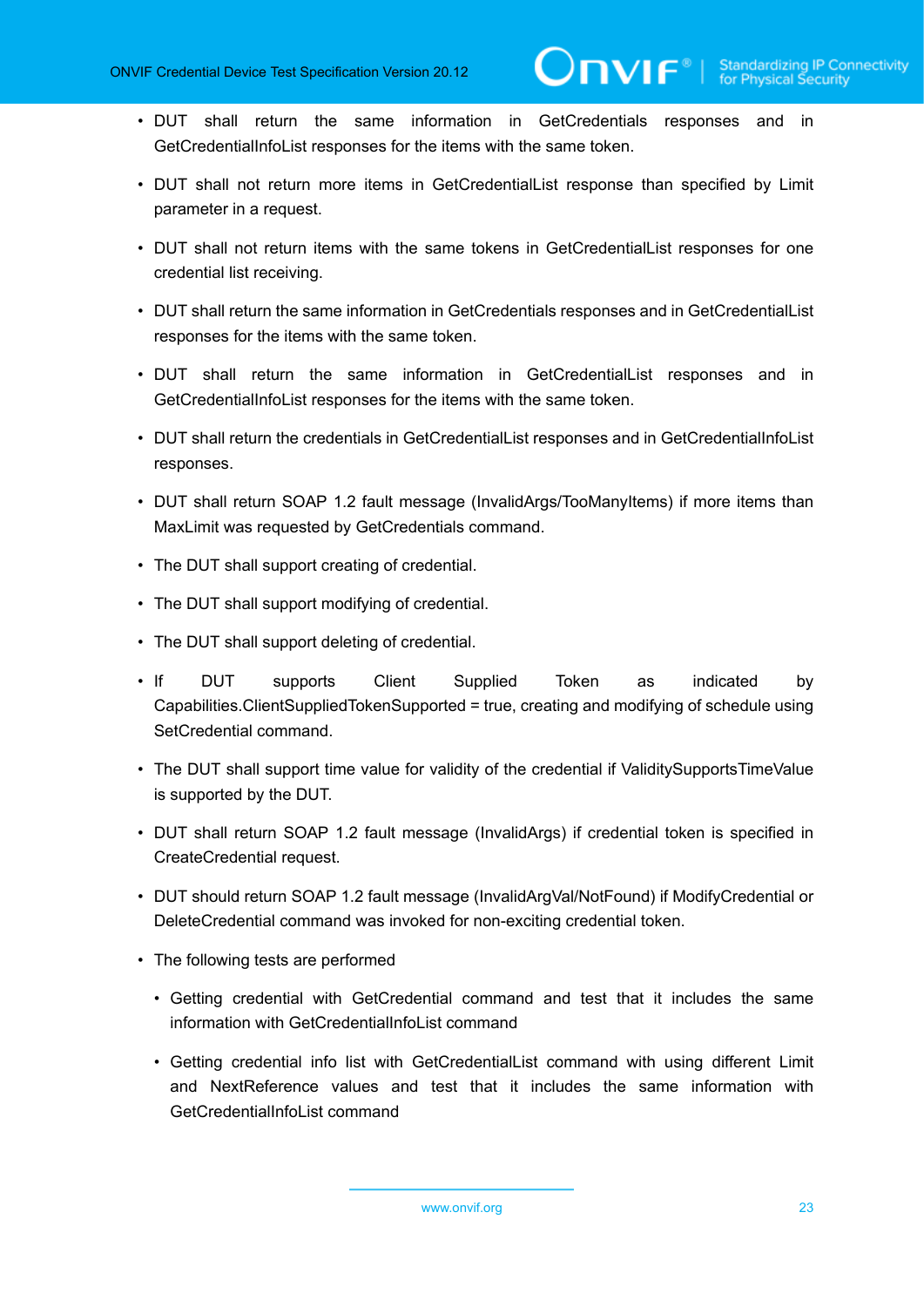• Creating credential with CreateCredential command and test that corresponding notification message is received

 $\mathsf{DnvIF}^*$  i

- Modifying credential with ModifyCredential command and test that corresponding notification message is received
- Deleting credential with DeleteCredential command and test that corresponding notification message is received
- Getting credentials with invalid credential token
- Getting credentials with number of requested items is greater than MaxLimit
- Creating credential with CreateCredential command with specified token
- Modifying credential with ModifyCredential command with invalid token
- Deleting credential with DeleteCredential command with invalid token
- Creating credential with validity values
- Modifying credential with validity values
- If DUT supports Client Supplied Token as indicated by Capabilities.ClientSuppliedTokenSupported = true:
	- Creating schedule with SetCredential command with empty token and test that corresponding notification message is received
	- Modifying schedule with SetCredential command and test that corresponding notification message is received

<span id="page-23-0"></span>Please refer to [Section 4.3](#page-47-0) for Credential Test Cases.

#### 3.3.4 Credential State

The test policies specific to the test case execution of Credential functional block:

- DUT shall give the Credential Service entry point by GetServices command, if DUT supports this service. Otherwise, these test cases will be skipped.
- DUT shall support the following commands:
	- GetServices
	- GetCredentialState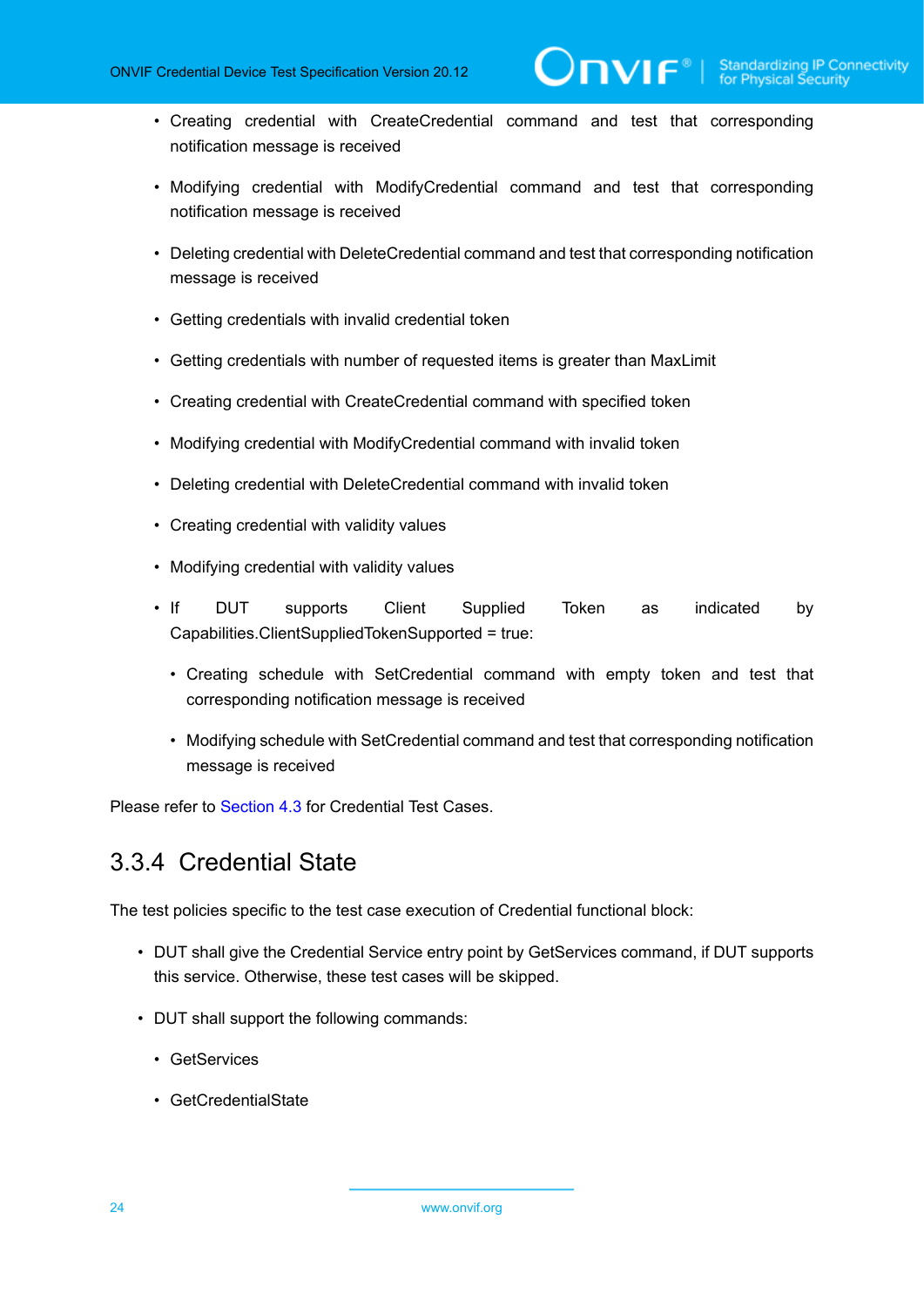- GetCredentialInfoList
- EnableCredential
- DisableCredential
- DUT should return SOAP 1.2 fault message (InvalidArgVal\NotFound) if GetCredentialState or EnableCredential or DisableCredential command was invoked for non-exciting credential token.
- The following tests are performed
	- Getting credential state with GetCredentialState command
	- Changing credential states with EnableCredential and DisableCredential commands
	- Getting credential state with GetCredentialState command with invalid token
	- Changing credential states with EnableCredential and DisableCredential commands with invalid token

<span id="page-24-0"></span>Please refer to [Section 4.4](#page-109-0) for Credential State Test Cases.

### 3.3.5 Credential Identifiers

The test policies specific to the test case execution of Credential Identifiers functional block:

- DUT shall give the Credential Service entry point by GetServices command, if DUT supports this service. Otherwise, these test cases will be skipped.
- DUT shall support the following commands:
	- GetServices
	- GetCredentialIdentifiers
	- GetCredentialList
	- SetCredentialIdentifier
	- DeleteCredentialIdentifier
- DUT shall return the same credential identifiers information in GetCredentialList responses and in GetCredentialIdentifiers responses for the credentials with the same token.
- DUT shall not return items with the same type name in GetCredentialIdentifiers responses.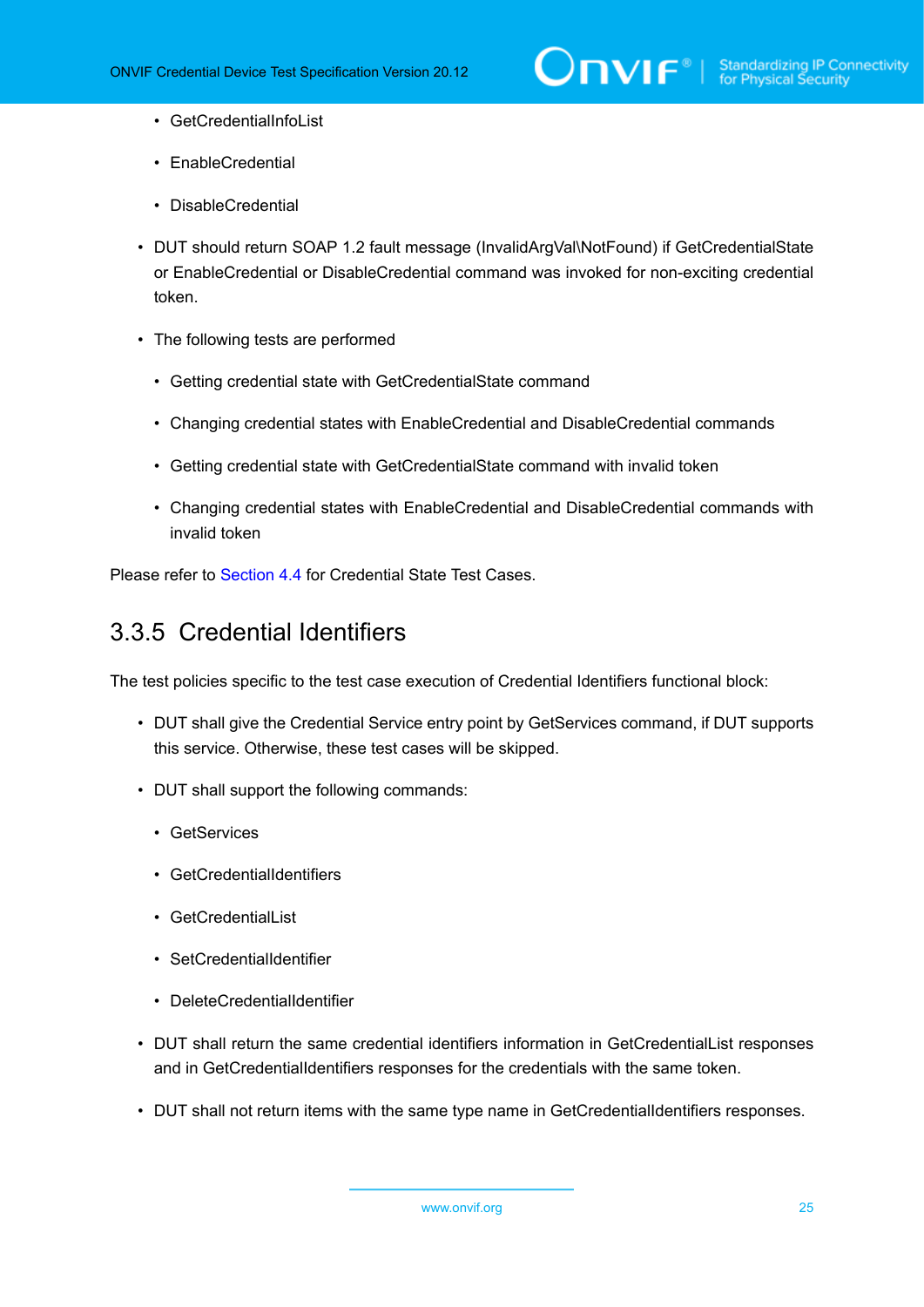- DUT shall not return items in GetCredentials responses with Type.Name other than specified in service capabilities by SupportedIdentifierTypes.
- DUT should return SOAP 1.2 fault message (InvalidArgVal\NotFound) if GetCredentialIdentifiers or SetCredentialIdentifier or DeleteCredentialIdentifier command was invoked for non-exciting credential token.
- DUT should return SOAP 1.2 fault message (InvalidArgVal\NotFound) if DeleteCredentialIdentifiers command was invoked for non-exciting identifier type.
- DUT should return SOAP 1.2 fault message (ConstraintViolated\MinIdentifiersPerCredential) if DeleteCredentialIdentifiers command was invoked when credential contains only one Credential Identifier.
- The following tests are performed
	- Getting credential identifiers with GetCredentialIdentifiers command
	- Adding credential identifiers with SetCredentialIdentifier command
	- Updating credential identifiers with SetCredentialIdentifier command
	- Deleting credential identifiers with DeleteCredentialIdentifier command
	- Getting credential identifiers with GetCredentialIdentifiers command with invalid token
	- Adding credential identifiers with SetCredentialIdentifier command with invalid token
	- Deleting credential identifiers with DeleteCredentialIdentifier command with invalid credential token
	- Deleting credential identifiers with DeleteCredentialIdentifier command with invalid identifier type
	- Deleting the last credential identifier with DeleteCredentialIdentifier command

<span id="page-25-0"></span>Please refer to [Section 4.5](#page-117-0) for Credential Identifiers Test Cases.

#### 3.3.6 Credential Access Profiles

The test policies specific to the test case execution of Credential Access Profiles functional block:

- DUT shall give the Credential Service entry point by GetServices command, if DUT supports this service. Otherwise, these test cases will be skipped.
- DUT shall support the following commands: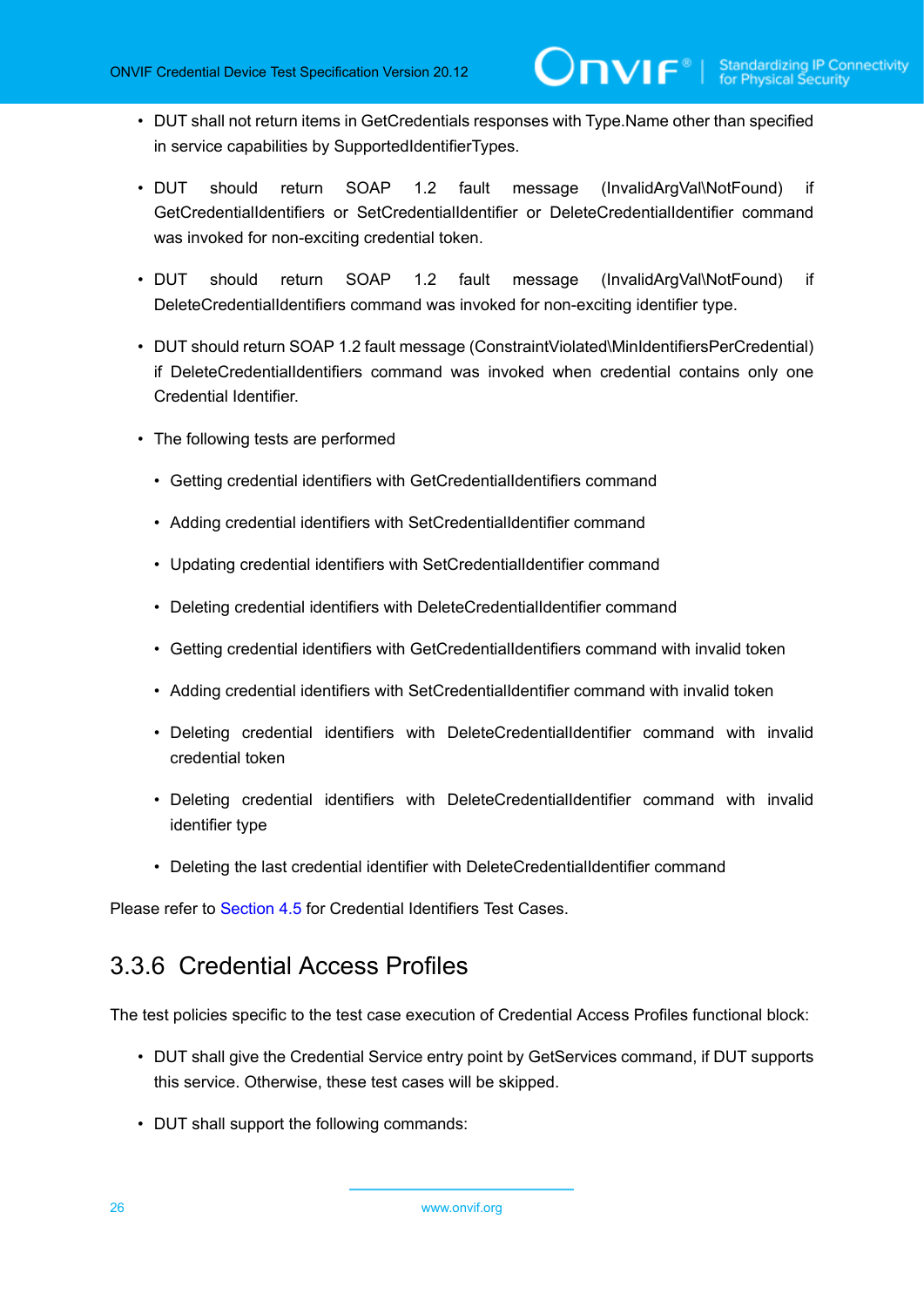

- GetServices
- GetCredentialAccessProfiles
- GetCredentialList
- SetCredentialAccessProfile
- DeleteCredentialAccessProfile
- DUT shall return the same credential access profiles information in GetCredentialList responses and in GetCredentialAccessProfiles responses for the credentials with the same token.
- DUT shall not return items with the same access profile token in GetCredentialAccessProfiles responses.
- DUT shall not return more items in GetCredentialAccessProfiles responses than specified in service capabilities by MaxAccessProfilesPerCredential.
- The DUT shall support time value for of the validity for the association between the credential and the access profile if ValiditySupportsTimeValue is supported by the DUT.
- DUT should return SOAP 1.2 fault message (InvalidArgVal \NotFound) if GetCredentialAccessProfiles or SetCredentialAccessProfile or DeleteCredentialAccessProfile command was invoked for non-exciting credential token.
- The following tests are performed
	- Getting credential access profiles with GetCredentialAccessProfiles command
	- Adding credential access profiles with SetCredentialAccessProfile command
	- Updating credential access profiles with SetCredentialAccessProfile command
	- Deleting credential access profiles with DeleteCredentialAccessProfile command
	- Getting credential access profiles with GetCredentialAccessProfiles command with invalid token
	- Adding credential access profiles with SetCredentialAccessProfile command with invalid token
	- Deleting credential access profiles with DeleteCredentialAccessProfile command with invalid token

Please refer to [Section 4.6](#page-138-0) for Credential Access Profiles Test Cases.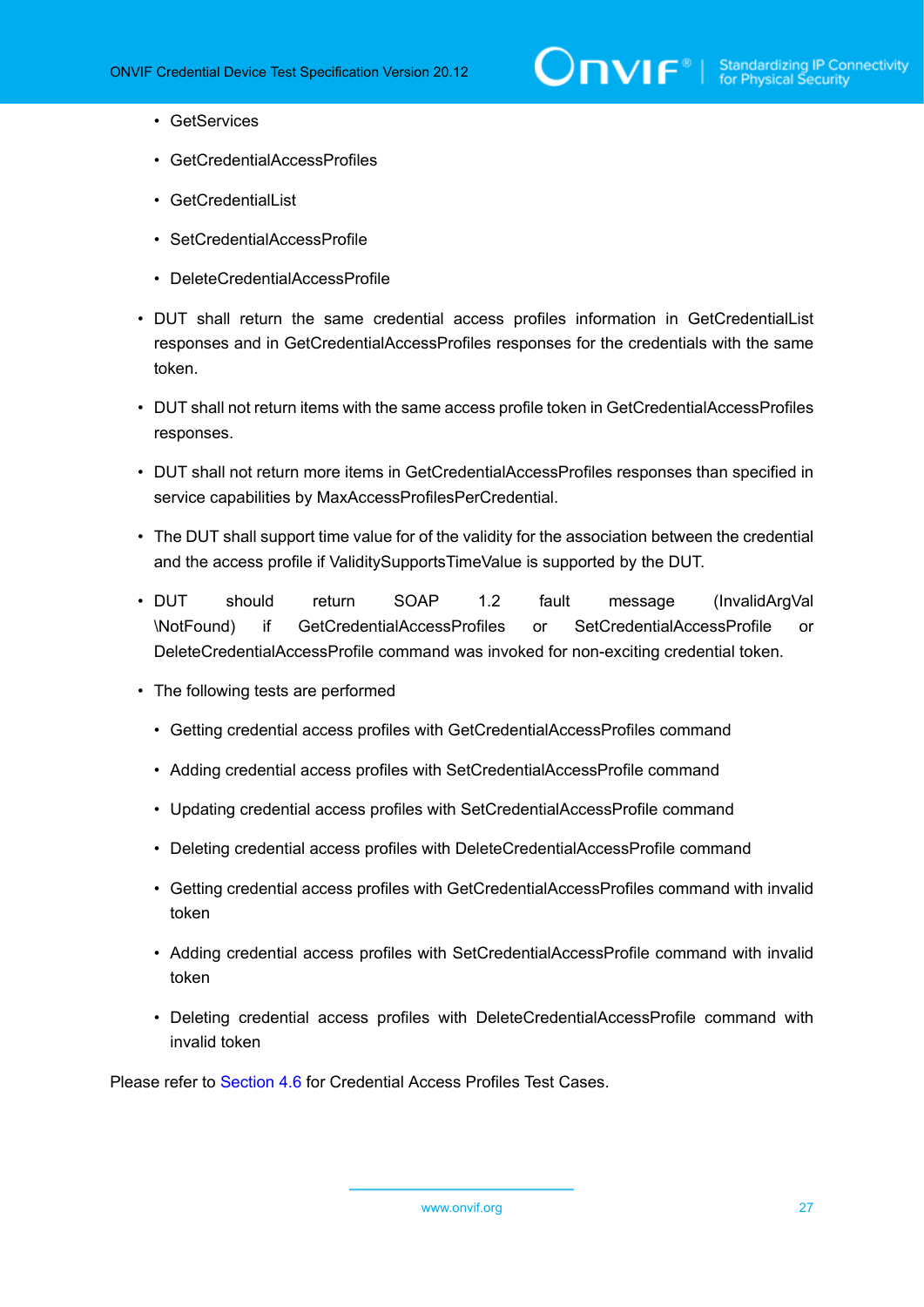### <span id="page-27-0"></span>3.3.7 Reset Antipassback Violations

The test policies specific to the test case execution of Reset Antipassback Violations functional block:

- DUT shall give the Credential Service entry point by GetServices command, if DUT supports this service. Otherwise, these test cases will be skipped.
- If DUT returns Reset Antipassback Violations capability as supported, then DUT shall support ResetAntipassbackViolation command. Otherwise, these test cases will be skipped.
- DUT shall support the following commands:
	- GetServices
	- CreateCredential
- DUT should return SOAP 1.2 fault message (InvalidArgVal\NotFound) if ResetAntipassbackViolation command was invoked for non-exciting credential token.
- The following tests are performed:
	- Resetting antipassback violations with ResetAntipassbackViolation command
	- Resetting antipassback violations with ResetAntipassbackViolation command with invalid credential token.

<span id="page-27-1"></span>Please refer to [Section 4.7](#page-155-0) for Reset Antipassback Violations Test Cases.

### 3.3.8 Credential Events

The test policies specific to the test case execution of Credential Events functional block:

- DUT shall give the Credential Service and Event Service entry points by GetServices command, if DUT supports this service. Otherwise, these test cases will be skipped.
- DUT shall support the following commands:
	- GetServices
	- GetEventProperties
- The following tests are performed
	- Getting event properties with GetEventProperties command

Please refer to [Section 4.8](#page-160-0) for Credential Events Test Cases.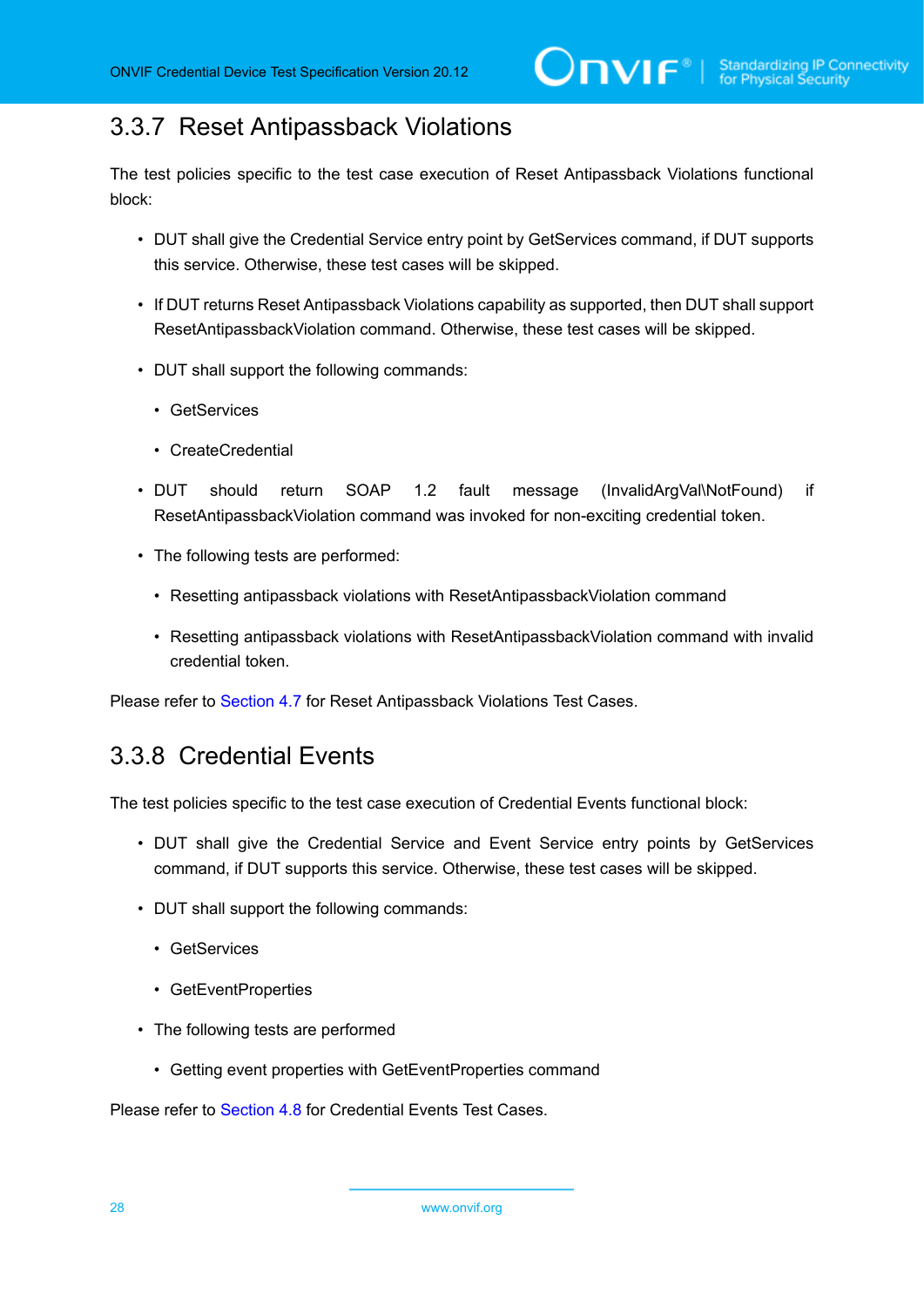### <span id="page-28-0"></span>3.3.9 Consistency

The test policies specific to the test case execution of Consistency functional block:

- DUT shall give the Credential Service and Access Rules Service entry points by GetServices command, if DUT supports this service. Otherwise, these test cases will be skipped.
- DUT shall support the following commands:
	- GetServices
	- GetAccessProfileInfo
	- GetCredentials
- The following tests are performed
	- Credential and Access Profile Info

<span id="page-28-1"></span>Please refer to [Section 4.9](#page-166-0) for Consistency Test Cases.

#### 3.3.10 Whitelist Management

The test policies specific to the test case execution of Whitelist Management functional block:

- DUT shall give the Credential Service entry point by GetServices command, if DUT supports this service. Otherwise, these test cases will be skipped.
- DUT shall have capability MaxWhitelistedItems greater than zero, if DUT supports whitelist functionality. Otherwise, these test cases will be skipped.
- DUT shall support the following commands and notification topics:
	- GetWhitelist
	- AddToWhitelist
	- RemoveFromWhitelist
	- DeleteWhitelist
	- tns1:AccessControl/AccessGranted/Identifier
- Additionally, DUT shall support the following commands which will be used as supplementary during the testing:
	- GetServices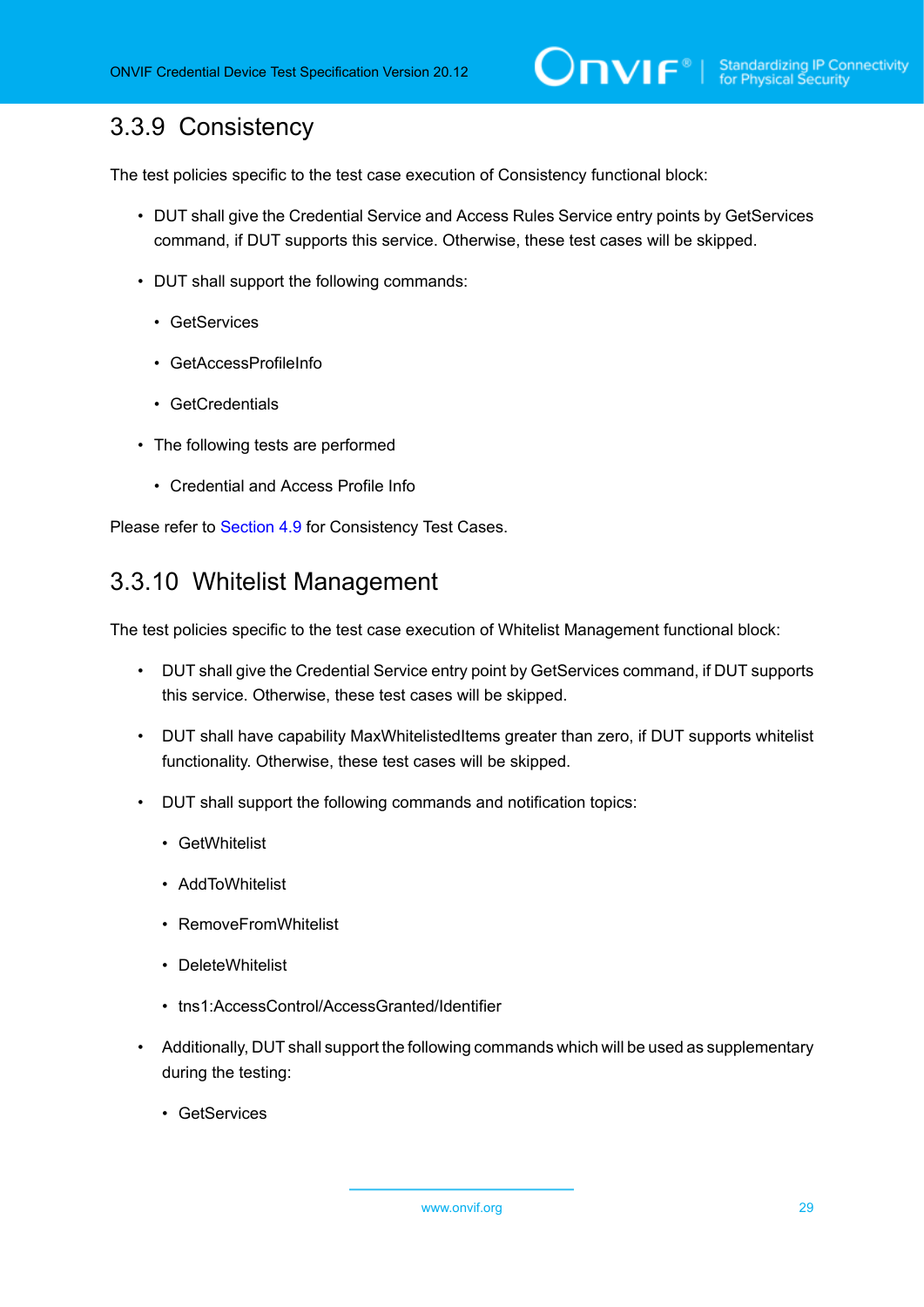# $\sum_{\text{IVIF}^\text{\tiny\textcircled{\tiny{N}}}}$  | Standardizing IP Connectivity

- GetServiceCapabilities
- CreatePullPointSubscription
- PullMessages
- Unsubscribe
- GetSupportedFormatTypes
- AddToBlacklist (if Blacklist is supported by the DUT as indicated by MaxBlacklistedItems greater than zero capability)
- DUT shall return only requested items in GetWhitelist response as specified in GetWhitelist request by IdentifierType, FormatType, and Value fields.
- DUT shall not return more items in GetWhitelist responses than specified in service capabilities by MaxLimit.
- DUT shall not return more items in GetWhitelist response than specified by Limit parameter in a request.
- DUT shall not return same credential identifiers in GetWhitelist responses for one whitelist list receiving.
- The DUT shall support adding of credential identifiers to whitelist.
- If Client sends request with credential identifier with is already in whitelist, the DUT shall return no fault and shall not add provided identifier to the whitelist.
- The DUT shall support removing of specified credential identifiers from whitelist.
- The DUT shall support removing of all credential identifiers from whitelist.
- If DUT supports blacklist functionality as indicated by MaxBlacklistedItems greater than zero capability:
	- The DUT shall remove credential identifiers from blacklist if it was added to whitelist.
- The following tests are performed
	- (TODO: #1899)
	- Getting whitelist with GetWhitelist command using different Limit and NextReference values and test that:
		- the lists contains the same items independently from Limit value;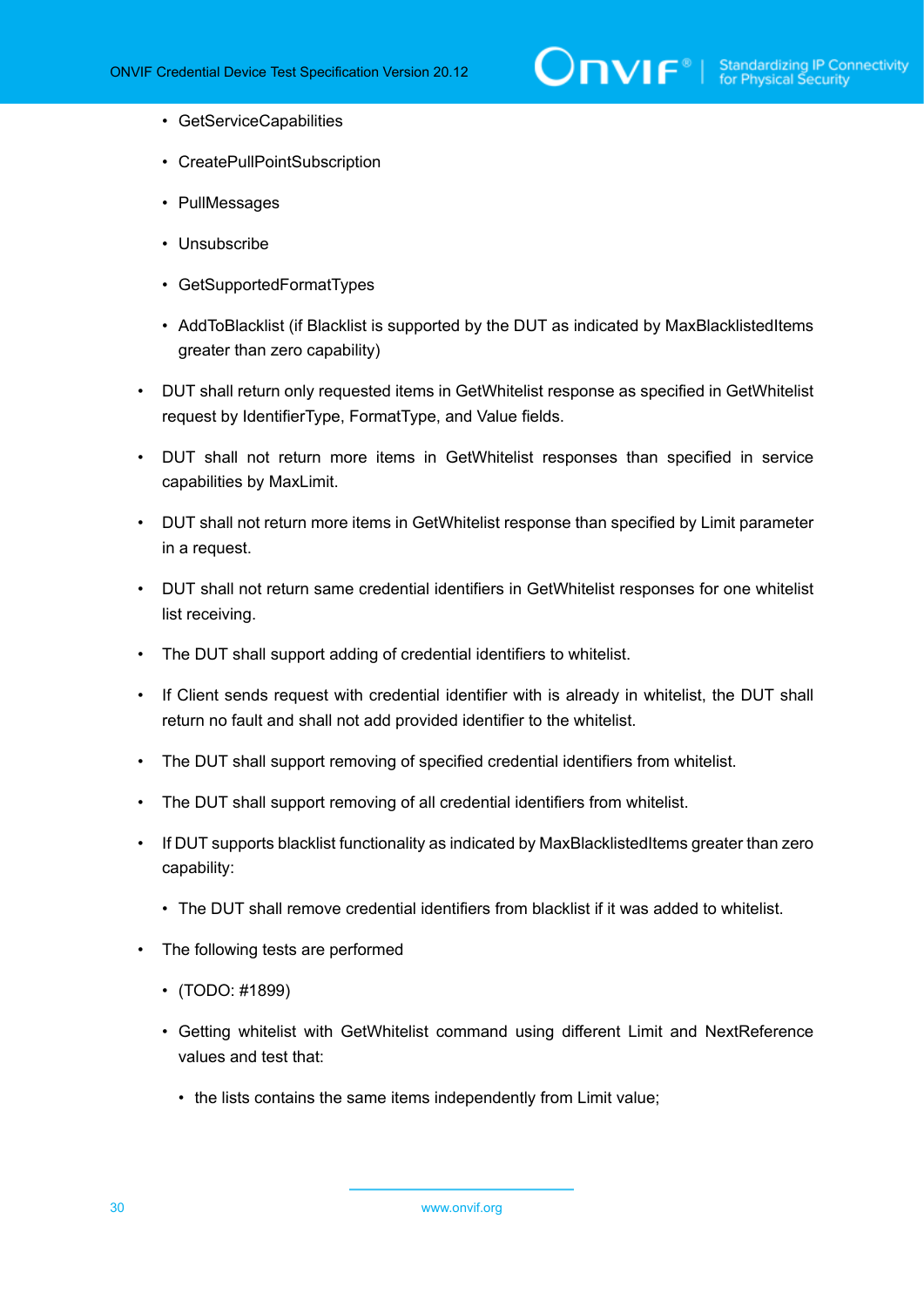- the GetWhitelistResponse contains not more items that specified in Limit value;
- the GetWhitelistResponse contains not more items that specified in MaxLimit capability.
- Adding credential identifiers to whitelist with AddToWhitelist command and test that:
	- each credential identifier was added to whitelist;
	- credential identifiers that were in blacklist was removed from it after addition to whitelist.
- Adding credential identifiers which is already in whitelist to whitelist with AddToWhitelist command and test that:
	- no duplicated credential identifier was added to whitelist.
- Removing credential identifiers from whitelist with RemoveFromWhitelist command and test that credential identifiers were removed from whitelist.
- Removing credential identifiers that are not in whitelist from whitelist with RemoveFromWhitelist command and test that no faults were returned.
- Delete all credential identifiers from whitelist with DeleteWhitelist command and test that all credential identifiers were removed from whitelist.
- Delete all credential identifiers from empty whitelist with DeleteWhitelist command and test that no faults were returned.

<span id="page-30-0"></span>Please refer to [Section 4.10](#page-167-0) for Whitelist Management Test Cases.

#### 3.3.11 Blacklist Management

The test policies specific to the test case execution of Blacklist Management functional block:

- DUT shall give the Credential Service entry point by GetServices command, if DUT supports this service. Otherwise, these test cases will be skipped.
- DUT shall have capability MaxBlacklistedItems greater than zero, if DUT supports blacklist functionality. Otherwise, these test cases will be skipped.
- DUT shall support the following commands and notification topics:
	- GetBlacklist
	- AddToBlacklist
	- RemoveFromBlacklist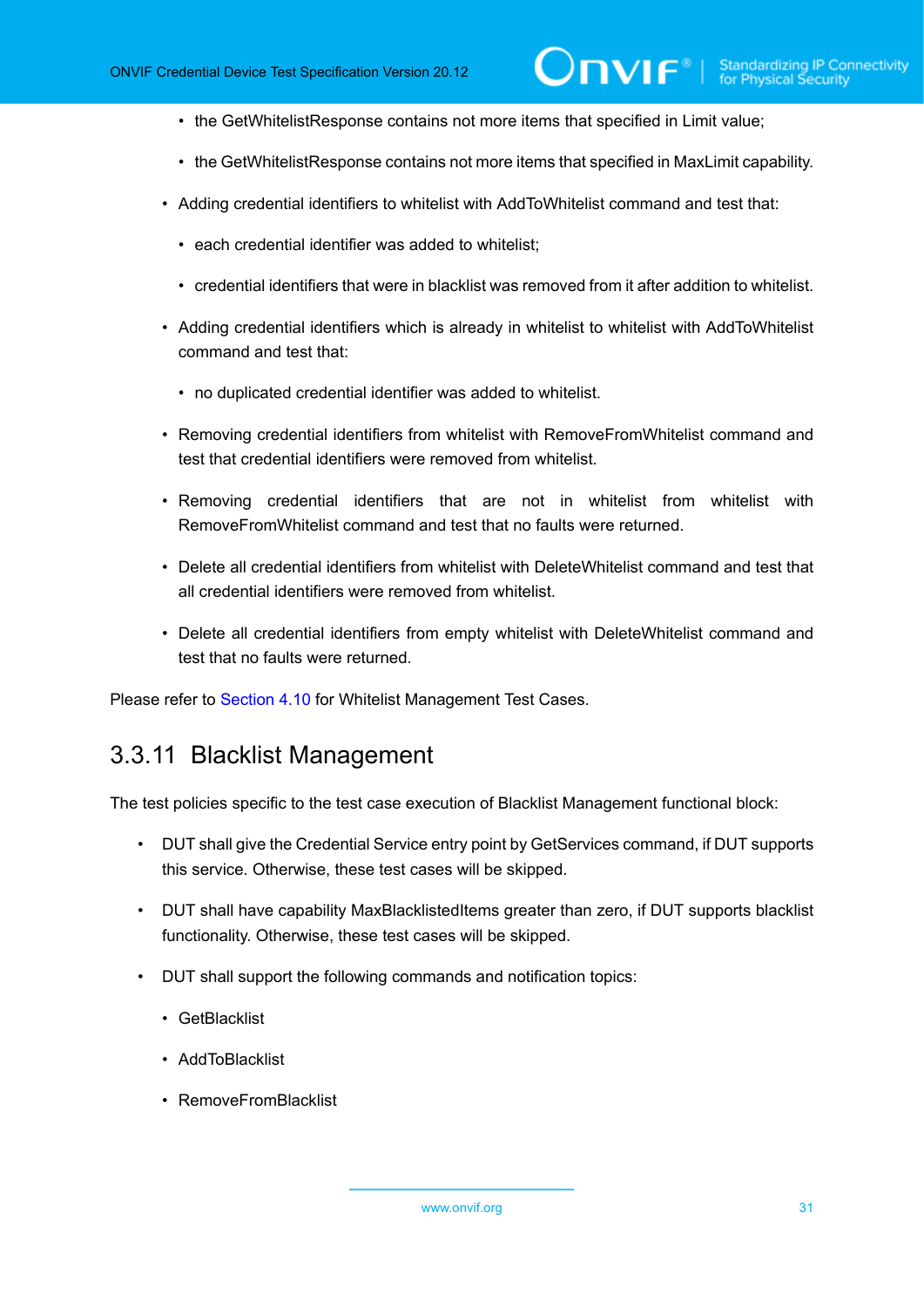- DeleteBlacklist
- Additionally, DUT shall support the following commands which will be used as supplementary during the testing:
	- GetServices
	- GetServiceCapabilities
	- GetSupportedFormatTypes
	- AddToBlacklist (if Blacklist is supported by the DUT as indicated by MaxBlacklistedItems greater than zero capability)
- DUT shall return only requested items in GetBlacklist response as specified in GetBlacklist request by IdentifierType, FormatType, and Value fields.
- DUT shall not return more items in GetBlacklist responses than specified in service capabilities by MaxLimit.
- DUT shall not return more items in GetBlacklist response than specified by Limit parameter in a request.
- DUT shall not return same credential identifiers in GetBlacklist responses for one blacklist list receiving.
- The DUT shall support adding of credential identifiers to blacklist.
- If Client sends request with credential identifier with is already in blacklist, the DUT shall return no fault and shall not add provided identifier to the blacklist.
- The DUT shall support removing of specified credential identifiers from blacklist.
- The DUT shall support removing of all credential identifiers from blacklist.
- If DUT supports whitelist functionality as indicated by MaxWhitelistedItems greater than zero capability:
	- The DUT shall remove credential identifiers from whitelist if it was added to blacklist.
- The following tests are performed
	- (TODO: #1899)
	- Getting blacklist with GetBlacklist command using different Limit and NextReference values and test that: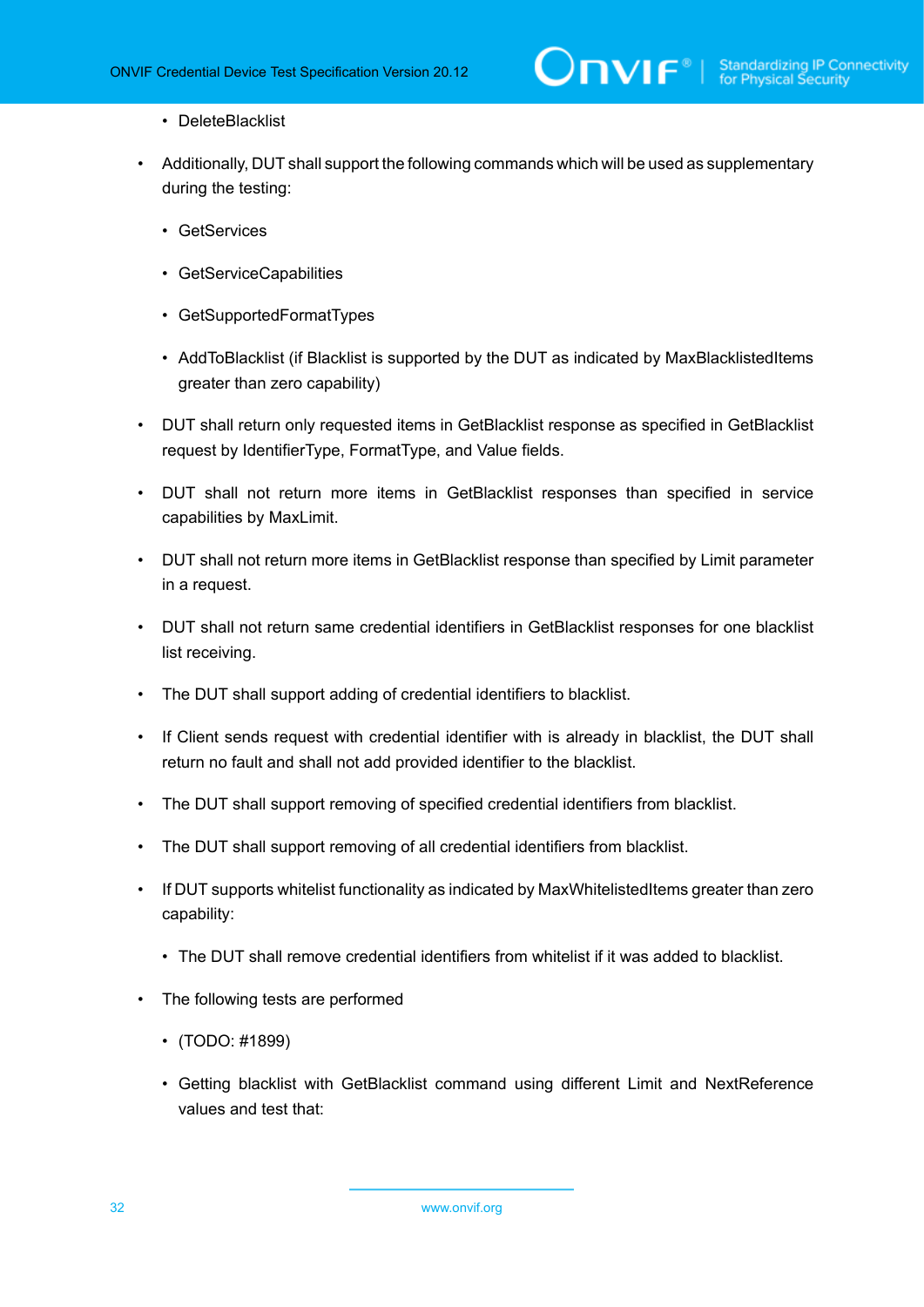- the lists contains the same items independently from Limit value;
- the GetBlacklistResponse contains not more items that specified in Limit value;
- the GetBlacklistResponse contains not more items that specified in MaxLimit capability.
- Adding credential identifiers to blacklist with AddToBlacklist command and test that:
	- each credential identifier was added to blacklist;
	- credential identifiers that were in blacklist was removed from it after addition to blacklist.
- Adding credential identifiers which is already in blacklist to blacklist with AddToBlacklist command and test that:
	- no duplicated credential identifier was added to blacklist.
- Removing credential identifiers from blacklist with RemoveFromBlacklist command and test that credential identifiers were removed from blacklist.
- Removing credential identifiers that are not in blacklist from blacklist with RemoveFromBlacklist command and test that no faults were returned.
- Delete all credential identifiers from blacklist with DeleteBlacklist command and test that all credential identifiers were removed from blacklist.
- Delete all credential identifiers from empty blacklist with DeleteBlacklist command and test that no faults were returned.

Please refer to [Section 4.10](#page-183-0) for Blacklist Management Test Cases.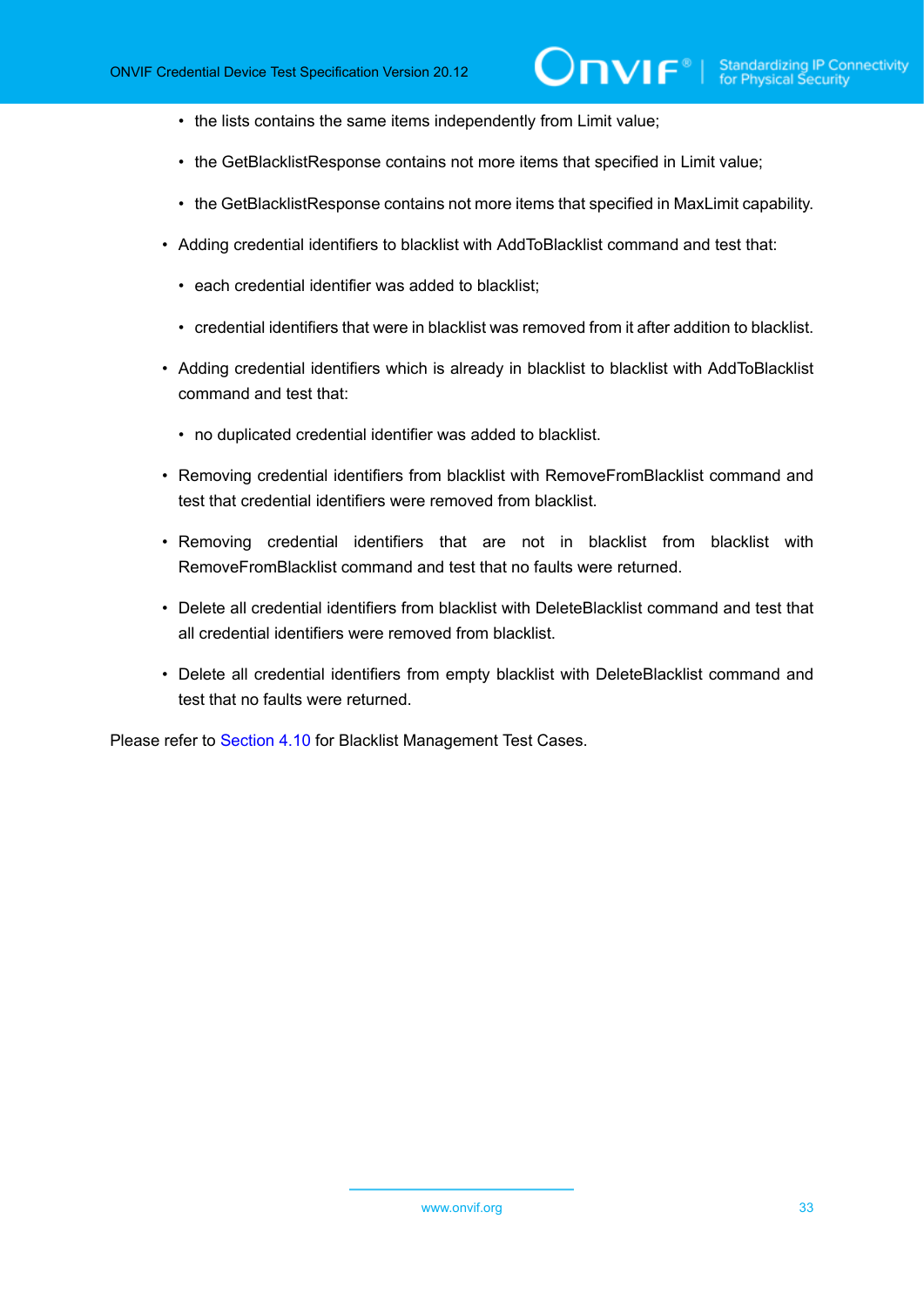# $\bigcirc$   $\bigcap$   $\bigvee$   $\bigcirc$   $\bigcirc$   $\bigcirc$  Standardizing IP Connectivity

## <span id="page-33-0"></span>**4 Credential Test Cases**

#### <span id="page-33-1"></span>4.1 Capabilities

### <span id="page-33-2"></span>4.1.1 CREDENTIAL SERVICE CAPABILITIES

#### **Test Case ID:** CREDENTIAL-1-1-1

**Specification Coverage:** ServiceCapabilities (ONVIF Credential Service Specification), GetServiceCapabilities command (ONVIF Credential Service Specification)

**Feature Under Test:** GetServiceCapabilities (for Credential Service)

**WSDL Reference:** credential.wsdl

**Test Purpose:** To verify DUT Credential Service Capabilities.

**Pre-Requisite:** Credential Service is received from the DUT.

**Test Configuration:** ONVIF Client and DUT

#### **Test Procedure:**

- 1. Start an ONVIF Client.
- 2. Start the DUT.
- 3. ONVIF Client invokes **GetServiceCapabilities**.
- 4. The DUT responds with a **GetServiceCapabilitiesResponse** message with parameters
	- Capabilities =: *cap*

#### **Test Result:**

#### **PASS –**

• DUT passes all assertions.

#### **FAIL –**

• DUT did not send **GetServiceCapabilitiesResponse** message.

# <span id="page-33-3"></span>4.1.2 GET SERVICES AND GET CREDENTIAL SERVICE CAPABILITIES CONSISTENCY

**Test Case ID:** CREDENTIAL-1-1-2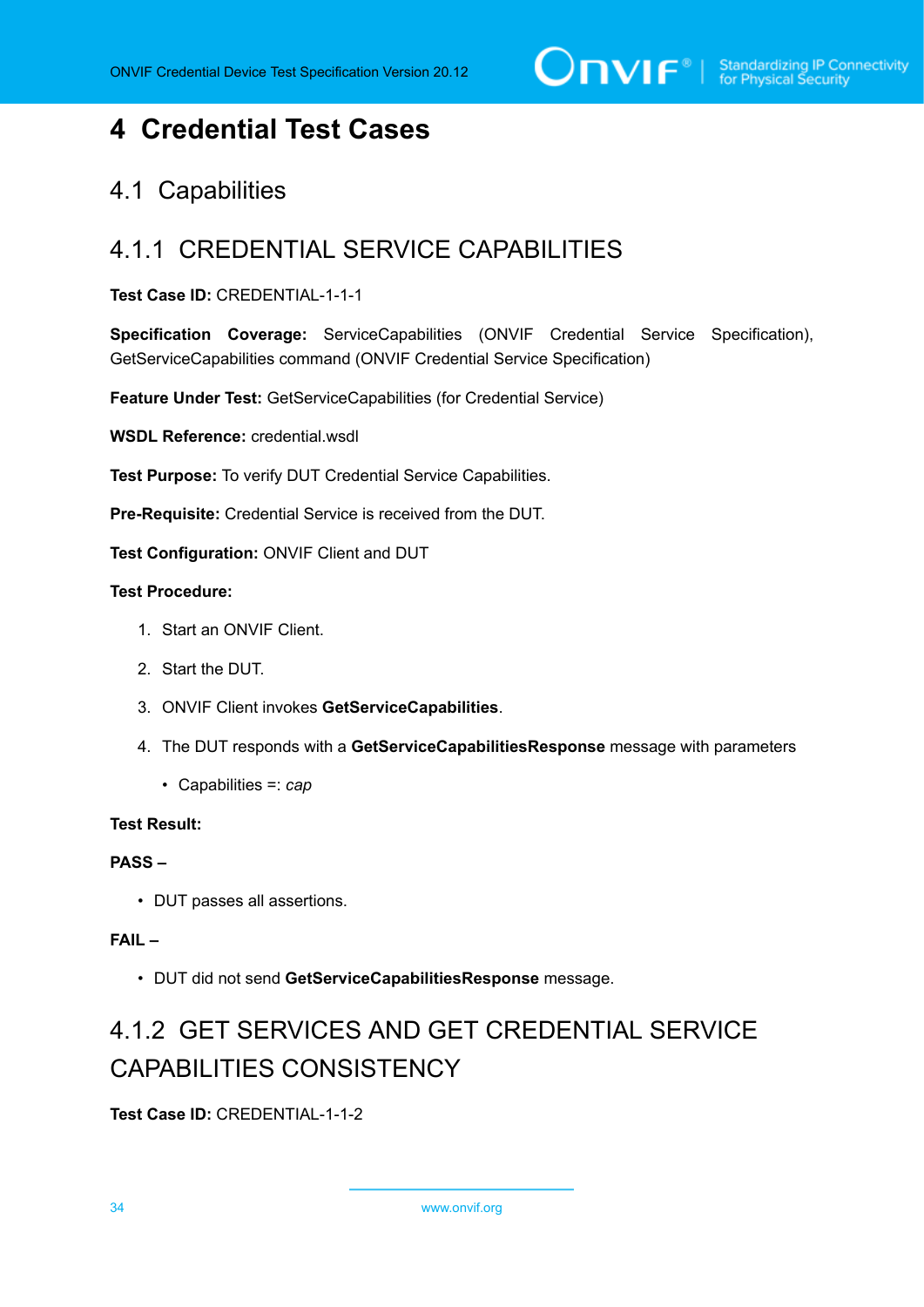**Specification Coverage:** Capability exchange (ONVIF Core Specification), ServiceCapabilities (ONVIF Credential Service Specification), GetServiceCapabilities command (ONVIF Credential Service Specification)

 $\mathsf{D}\mathbf{N}\mathsf{I}\mathsf{F}^\ast$  :

**Feature Under Test:** GetServices, GetServiceCapabilities (for Credential Service)

**WSDL Reference:** devicemgmt.wsdl, credential.wsdl

**Test Purpose:** To verify Get Services and Credential Service Capabilities consistency.

**Pre-Requisite:** None.

**Test Configuration:** ONVIF Client and DUT

#### **Test Procedure:**

- 1. Start an ONVIF Client.
- 2. Start the DUT.
- 3. ONVIF Client invokes **GetServices** with parameters
	- IncludeCapability := true
- 4. The DUT responds with a **GetServicesResponse** message with parameters
	- Services list =: *servicesList*
- 5. ONVIF Client selects Service with Service.Namespace = "http://www.onvif.org/ver10/ credential/wsdl":
	- Services list [Namespace = "http://www.onvif.org/ver10/credential/wsdl"] =: *credentialService*
- 6. ONVIF Client invokes **GetServiceCapabilities**.
- 7. The DUT responds with a **GetServiceCapabilitiesResponse** message with parameters
	- Capabilities =: *cap*
- <span id="page-34-0"></span>8. If *cap* differs from *credentialService*.Capabilities.Capabilities, FAIL the test.

#### **Test Result:**

#### **PASS –**

• DUT passes all assertions.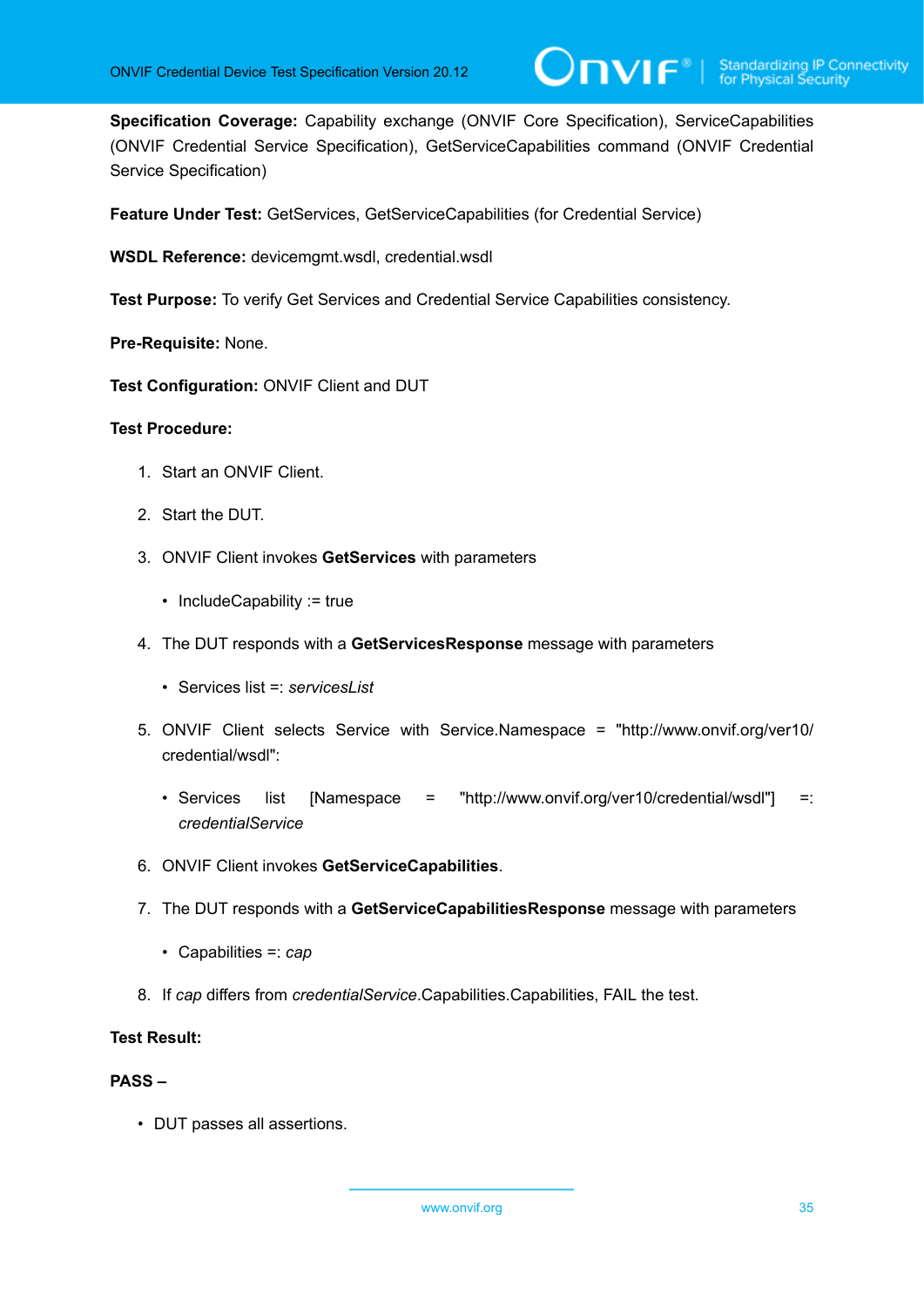#### **FAIL –**

- The DUT did not send **GetServicesResponse** message.
- The DUT did not send **GetServiceCapabilitiesResponse** message.

**Note:** The following fields are compared at step [8:](#page-34-0)

- SupportedIdentifierType list
- MaxLimit
- CredentialValiditySupported
- CredentialAccessProfileValiditySupported
- MaxCredentials
- MaxAccessProfilesPerCredential
- ResetAntipassbackSupported
- ValiditySupportsTimeValue
- DefaultCredentialSuspensionDuration
- ClientSuppliedTokenSupported
- Extension.SupportedExemptionType
- MaxWhitelistedItems
- MaxBlacklistedItems

#### <span id="page-35-0"></span>4.2 Credential Info

#### <span id="page-35-1"></span>4.2.1 GET CREDENTIAL INFO

#### **Test Case ID:** CREDENTIAL-2-1-1

**Specification Coverage:** CredentialInfo (ONVIF Credential Service Specification), GetCredentialInfo command (ONVIF Credential Service Specification)

**Feature Under Test:** GetCredentialInfo

**WSDL Reference:** credential.wsdl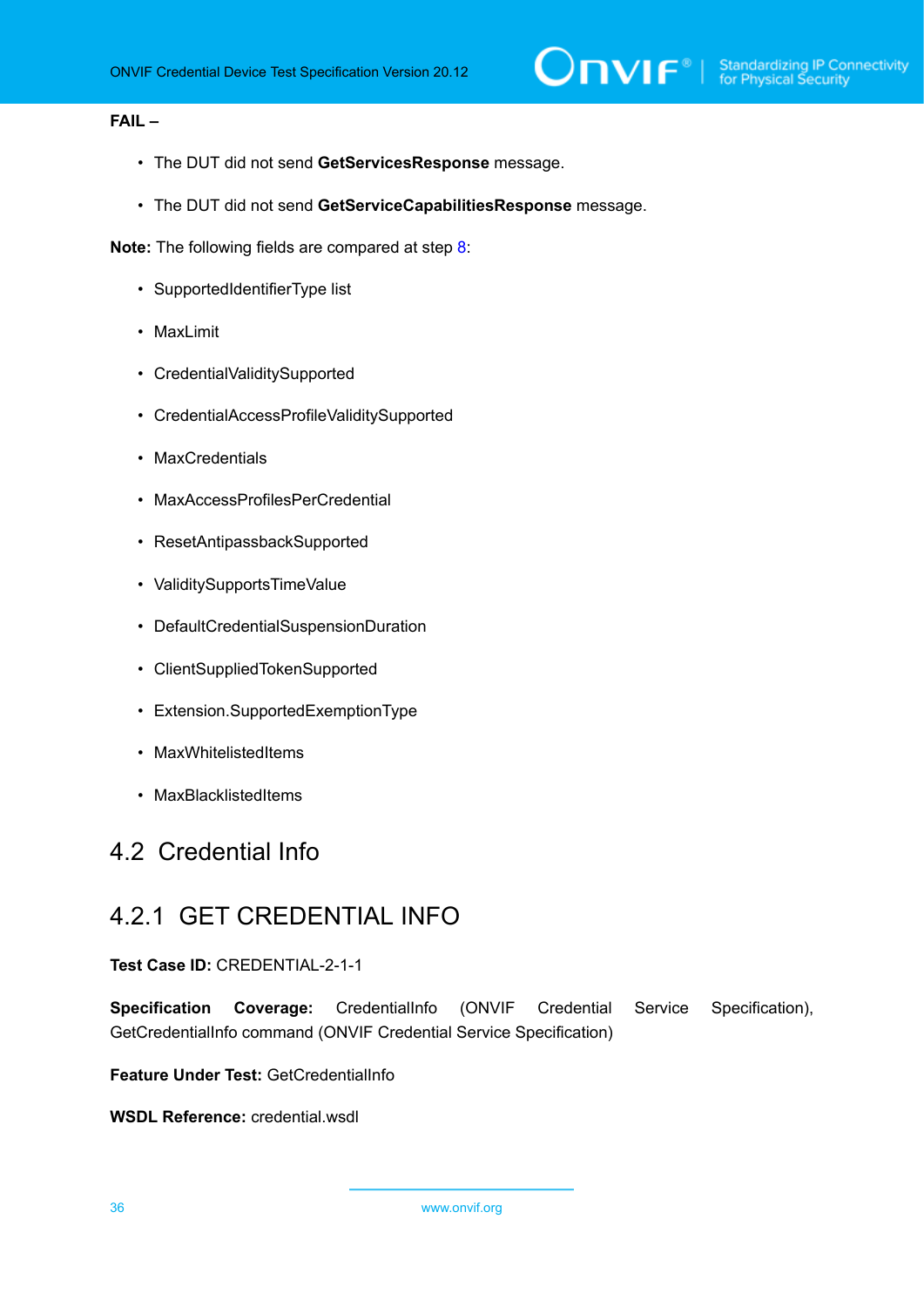**Test Purpose:** To verify Get Credential Info.

**Pre-Requisite:** Credential Service is received from the DUT. Credential Entity is supported by the DUT.

**Test Configuration:** ONVIF Client and DUT

- 1. Start an ONVIF Client.
- 2. Start the DUT.
- 3. ONVIF Client retrieves a complete list of credential info (out *credentialInfoCompleteList*) by following the procedure mentioned in [Annex A.1](#page-200-0).
- 4. If *credentialInfoCompleteList* is empty, skip other steps.
- 5. ONVIF Client gets the service capabilities (out *cap*) by following the procedure mentioned in [Annex A.2.](#page-201-0)
- <span id="page-36-0"></span>6. Set the following:
	- *tokenList* := [subset of *credentialInfoCompleteList*.token values with items number equal to *cap*.MaxLimit]
- 7. ONVIF client invokes **GetCredentialInfo** with parameters
	- Token list := *tokenList*
- 8. The DUT responds with **GetCredentialInfoResponse** message with parameters
	- CredentialInfo list =: *credentialInfoList1*
- 9. If *credentialInfoList1* does not contain CredentialInfo item for each token from *tokenList*, FAIL the test and skip other steps.
- 10.If *credentialInfoList1* contains at least two CredentialInfo item with equal token, FAIL the test and skip other steps.
- 11. If *credentialInfoList1* contains other CredentialInfo items than listed in *tokenList*, FAIL the test and skip other steps.
- 12.For each CredentialInfo.token *token* from *credentialInfoCompleteList* repeat the following steps:
	- 12.1. ONVIF client invokes **GetCredentialInfo** with parameters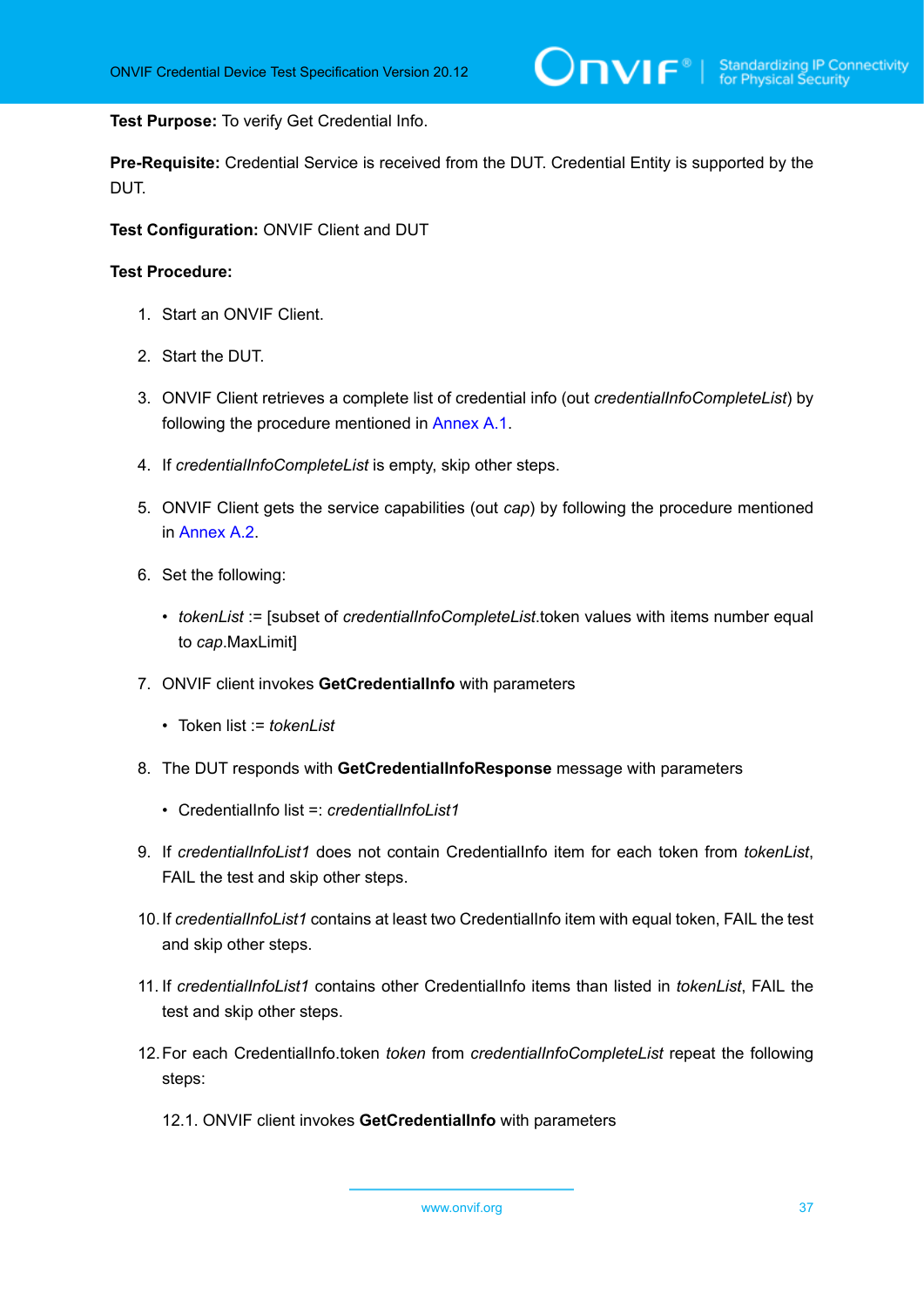- Token[0] := *token*
- 12.2. The DUT responds with **GetCredentialInfoResponse** message with parameters
	- CredentialInfo list =: *credentialInfoList2*
- 12.3. If *credentialInfoList2* does not contain only one CredentialInfo item with token equal to *token*, FAIL the test and skip other steps.
- <span id="page-37-0"></span>12.4. If *credentialInfoList2*[0] item is not equal to *credentialInfoCompleteList*[token = *token*] item, FAIL the test and skip other steps.

#### **PASS –**

• DUT passes all assertions.

#### **FAIL –**

• DUT did not send **GetCredentialInfoResponse** message.

**Note:** If number of items in *credentialInfoCompleteList* is less than *cap*.MaxLimit, then all *credentialInfoCompleteList*.Token items shall be used for the step [6.](#page-36-0)

**Note:** The following fields are compared at step [12.4](#page-37-0):

- CredentialInfo:
	- token
	- Description
	- CredentialHolderToken
	- ValidFrom
	- ValidTo

# 4.2.2 GET CREDENTIAL INFO LIST - LIMIT

#### **Test Case ID:** CREDENTIAL-2-1-2

**Specification Coverage:** CredentialInfo (ONVIF Credential Service Specification), GetCredentialInfoList command (ONVIF Credential Service Specification)

**Feature Under Test:** GetCredentialInfoList

38 www.onvif.org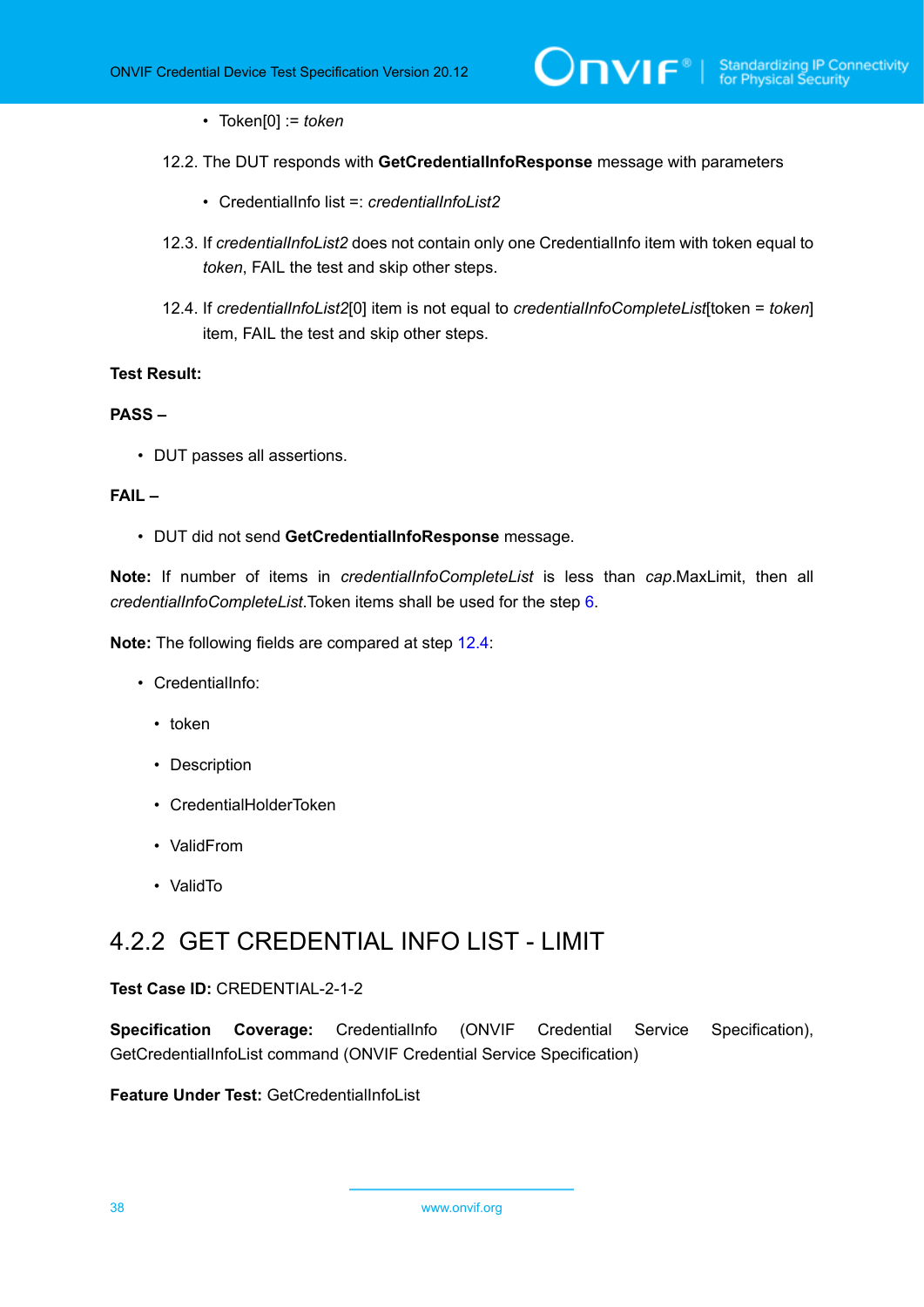#### **WSDL Reference:** credential.wsdl

**Test Purpose:** To verify Get Credential Info List using Limit.

**Pre-Requisite:** Credential Service is received from the DUT. Credential Entity is supported by the DUT.

**Test Configuration:** ONVIF Client and DUT

- 1. Start an ONVIF Client.
- 2. Start the DUT.
- 3. ONVIF Client gets the service capabilities (out *cap*) by following the procedure mentioned in [Annex A.2.](#page-201-0)
- 4. ONVIF client invokes **GetCredentialInfoList** with parameters
	- Limit  $:= 1$
	- StartReference skipped
- 5. The DUT responds with **GetCredentialInfoListResponse** message with parameters
	- NextStartReference =: *nextStartReference*
	- CredentialInfo list =: *credentialInfoList1*
- 6. If *credentialInfoList1* contains more CredentialInfo items than 1, FAIL the test and skip other steps.
- 7. If *cap*.MaxLimit is equal to 1, skip other steps.
- 8. ONVIF client invokes **GetCredentialInfoList** with parameters
	- Limit := *cap*.MaxLimit
	- StartReference skipped
- 9. The DUT responds with **GetCredentialInfoListResponse** message with parameters
	- NextStartReference =: *nextStartReference*
	- CredentialInfo list =: *credentialInfoList2*
- 10.If *credentialInfoList2* contains more CredentialInfo items than *cap*.MaxLimit, FAIL the test and skip other steps.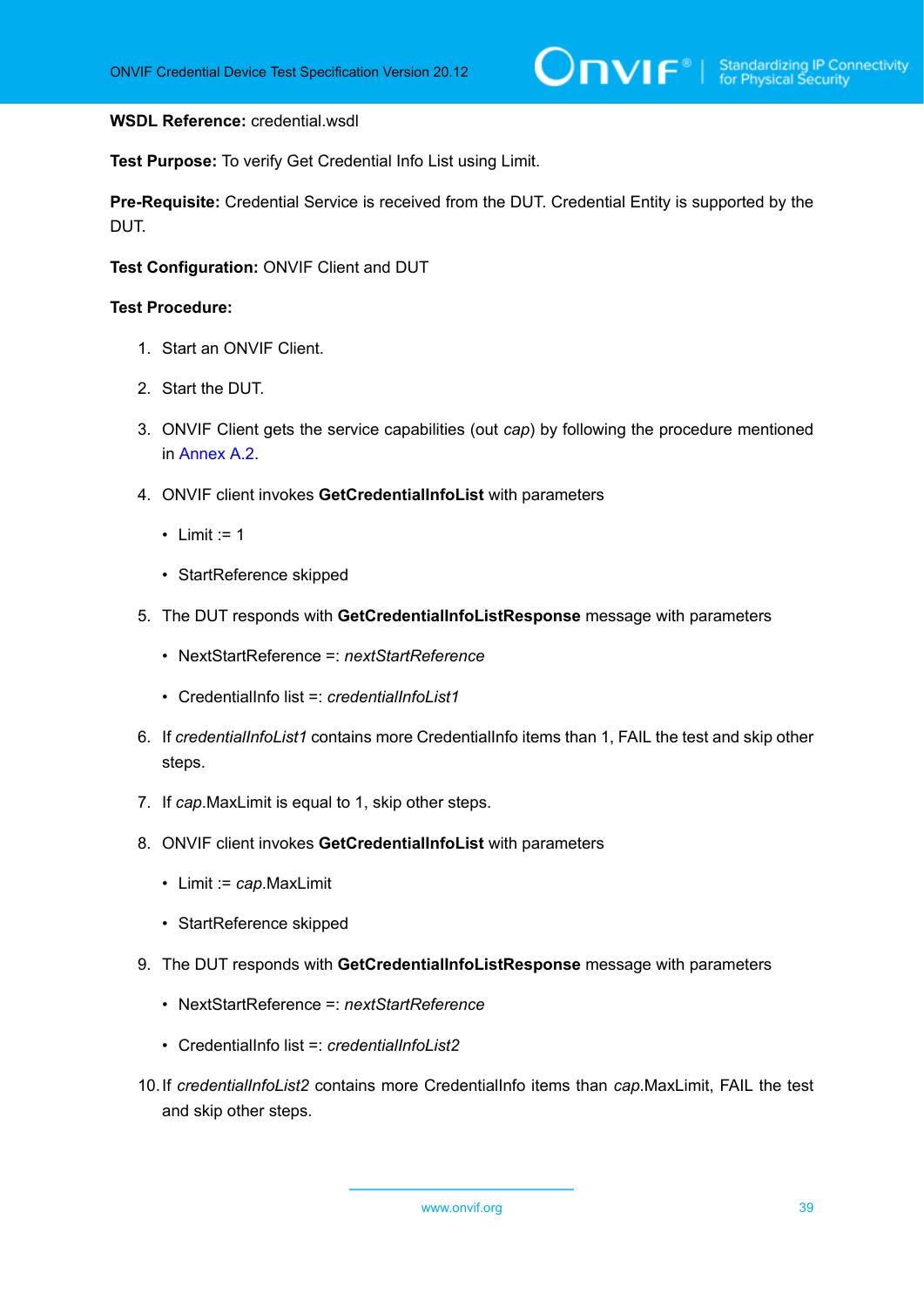$\sum_{\text{IVIF}^{\circ} | \text{Standardizing IP Connectivity}}$ 

- 11. If *cap*.MaxLimit is equal to 2, skip other steps.
- 12.Set the following:
	- *limit* := [number between 1 and *cap*.MaxLimit]
- 13.ONVIF client invokes **GetCredentialInfoList** with parameters
	- Limit := *limit*
	- StartReference skipped
- 14.The DUT responds with **GetCredentialInfoListResponse** message with parameters
	- NextStartReference =: *nextStartReference*
	- CredentialInfo list =: *credentialInfoList3*
- 15.If *credentialInfoList3* contains more CredentialInfo items than *limit*, FAIL the test and skip other steps.

#### **Test Result:**

#### **PASS –**

• DUT passes all assertions.

#### **FAIL –**

• DUT did not send **GetCredentialInfoListResponse** message.

# 4.2.3 GET CREDENTIAL INFO LIST - START REFERENCE AND LIMIT

#### **Test Case ID:** CREDENTIAL-2-1-3

**Specification Coverage:** CredentialInfo (ONVIF Credential Service Specification), GetCredentialInfoList command (ONVIF Credential Service Specification)

**Feature Under Test:** GetCredentialInfoList

**WSDL Reference:** credential.wsdl

**Test Purpose:** To verify Get Credential Info List using StartReference and Limit.

**Pre-Requisite:** Credential Service is received from the DUT. Credential Entity is supported by the DUT.

40 www.onvif.org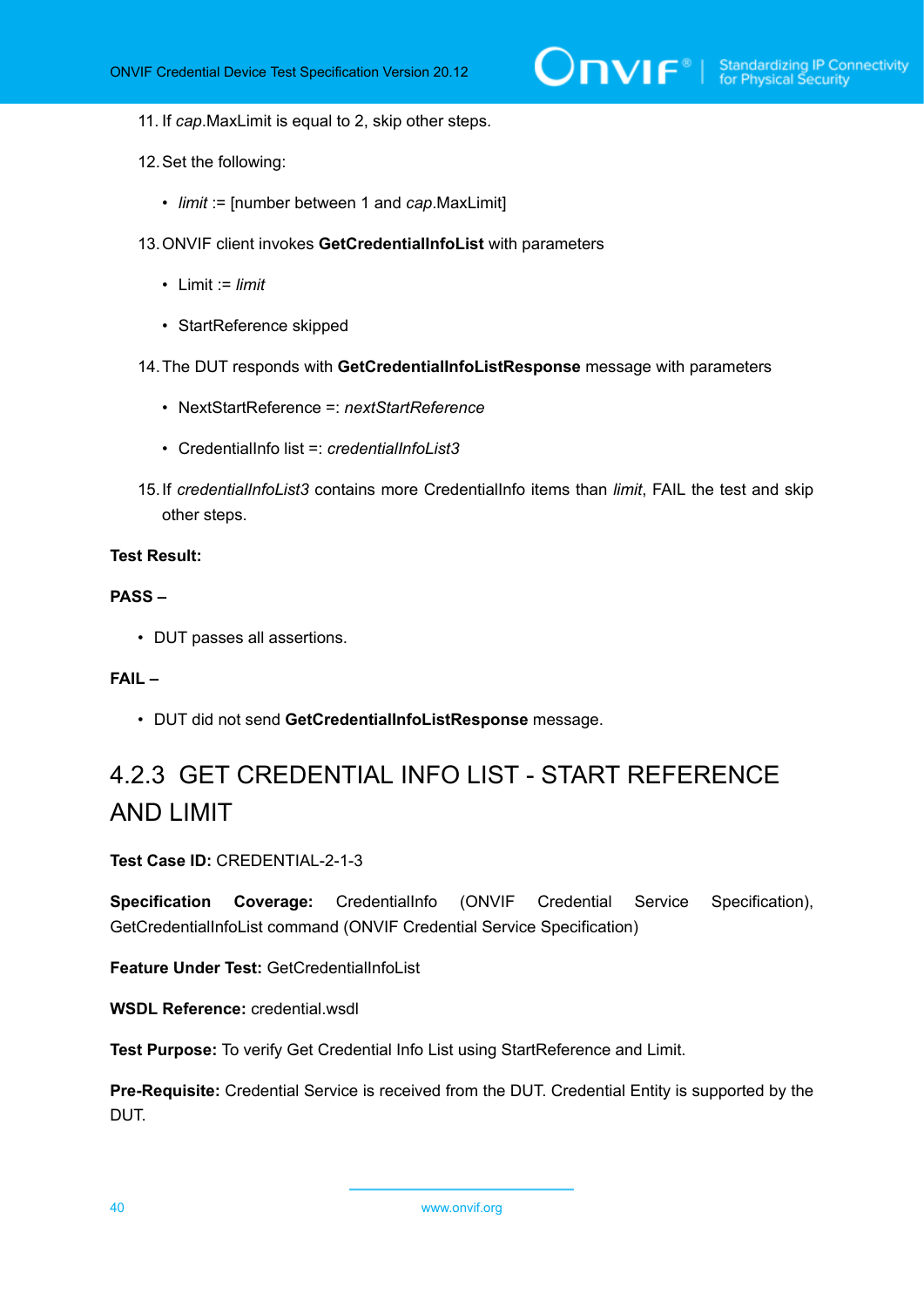$\sum_{\text{IVIF}^{\circ} | \text{Standardizing IP Connectivity}}$ 

#### **Test Configuration:** ONVIF Client and DUT

- 1. Start an ONVIF Client.
- 2. Start the DUT.
- 3. ONVIF Client gets the service capabilities (out *cap*) by following the procedure mentioned in [Annex A.2.](#page-201-0)
- 4. ONVIF client invokes **GetCredentialInfoList** with parameters
	- Limit := *cap*.MaxLimit
	- StartReference skipped
- 5. The DUT responds with **GetCredentialInfoListResponse** message with parameters
	- NextStartReference =: *nextStartReference*
	- CredentialInfo list =: *credentialInfoCompleteList1*
- 6. If *credentialInfoCompleteList1* contains more CredentialInfo items than *cap*.MaxLimit, FAIL the test and skip other steps.
- 7. Until *nextStartReference* is not null, repeat the following steps:
	- 7.1. ONVIF client invokes **GetCredentialInfoList** with parameters
		- Limit := *cap*.MaxLimit
		- StartReference := *nextStartReference*
	- 7.2. The DUT responds with **GetCredentialInfoListResponse** message with parameters
		- NextStartReference =: *nextStartReference*
		- CredentialInfo list =: *credentialInfoListPart*
	- 7.3. If *credentialInfoListPart* contains more CredentialInfo items than *cap*.MaxLimit, FAIL the test and skip other steps.
	- 7.4. Set the following:
		- *credentialInfoCompleteList1* := *credentialInfoCompleteList1* + *credentialInfoListPart*
- 8. If *credentialInfoCompleteList1* contains at least two CredentialInfo items with equal token, FAIL the test and skip other steps.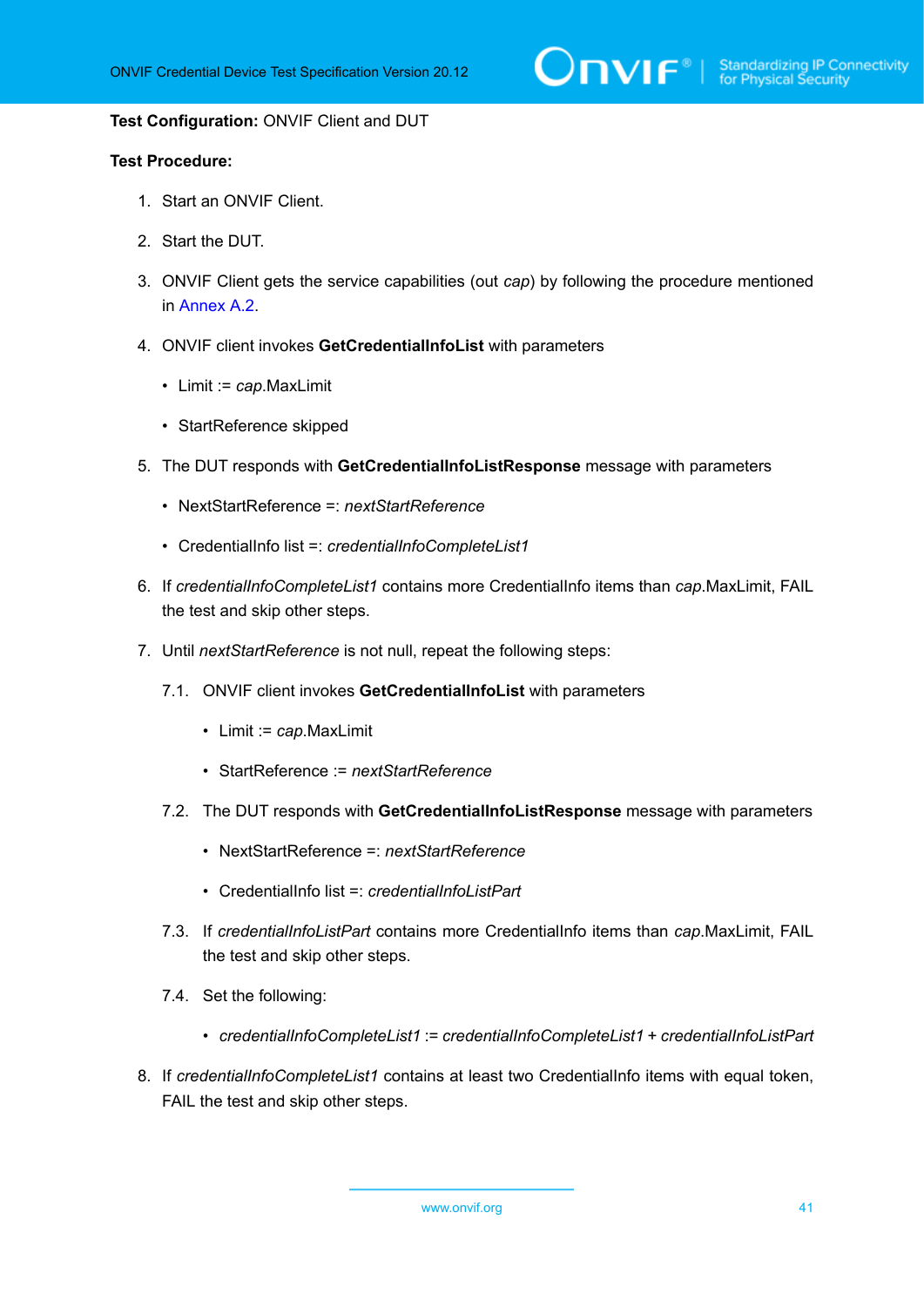- 9. If *cap*.MaxLimit is equal to 1, skip other steps.
- 10.ONVIF client invokes **GetCredentialInfoList** with parameters
	- Limit  $:= 1$
	- StartReference skipped
- 11. The DUT responds with **GetCredentialInfoListResponse** message with parameters
	- NextStartReference =: *nextStartReference*
	- CredentialInfo list =: *credentialInfoCompleteList2*
- 12.If *credentialInfoCompleteList2* contains more CredentialInfo items than 1, FAIL the test and skip other steps.
- 13.Until *nextStartReference* is not null, repeat the following steps:
	- 13.1. ONVIF client invokes **GetCredentialInfoList** with parameters
		- Limit  $:= 1$
		- StartReference := *nextStartReference*
	- 13.2. The DUT responds with **GetCredentialInfoListResponse** message with parameters
		- NextStartReference =: *nextStartReference*
		- CredentialInfo list =: *credentialInfoListPart*
	- 13.3. If *credentialInfoListPart* contains more CredentialInfo items than 1, FAIL the test and skip other steps.
	- 13.4. Set the following:
		- *credentialInfoCompleteList2* := *credentialInfoCompleteList2* + *credentialInfoListPart*
- 14.If *credentialInfoCompleteList2* contains at least two CredentialInfo items with equal token, FAIL the test and skip other steps.
- 15.If *credentialInfoCompleteList2* does not contain all credentials from *credentialInfoCompleteList1*, FAIL the test and skip other steps.
- 16.If *credentialInfoCompleteList2* contains credentials other than credentials from *credentialInfoCompleteList1*, FAIL the test and skip other steps.
- 17.If *cap*.MaxLimit is equal to 2, skip other steps.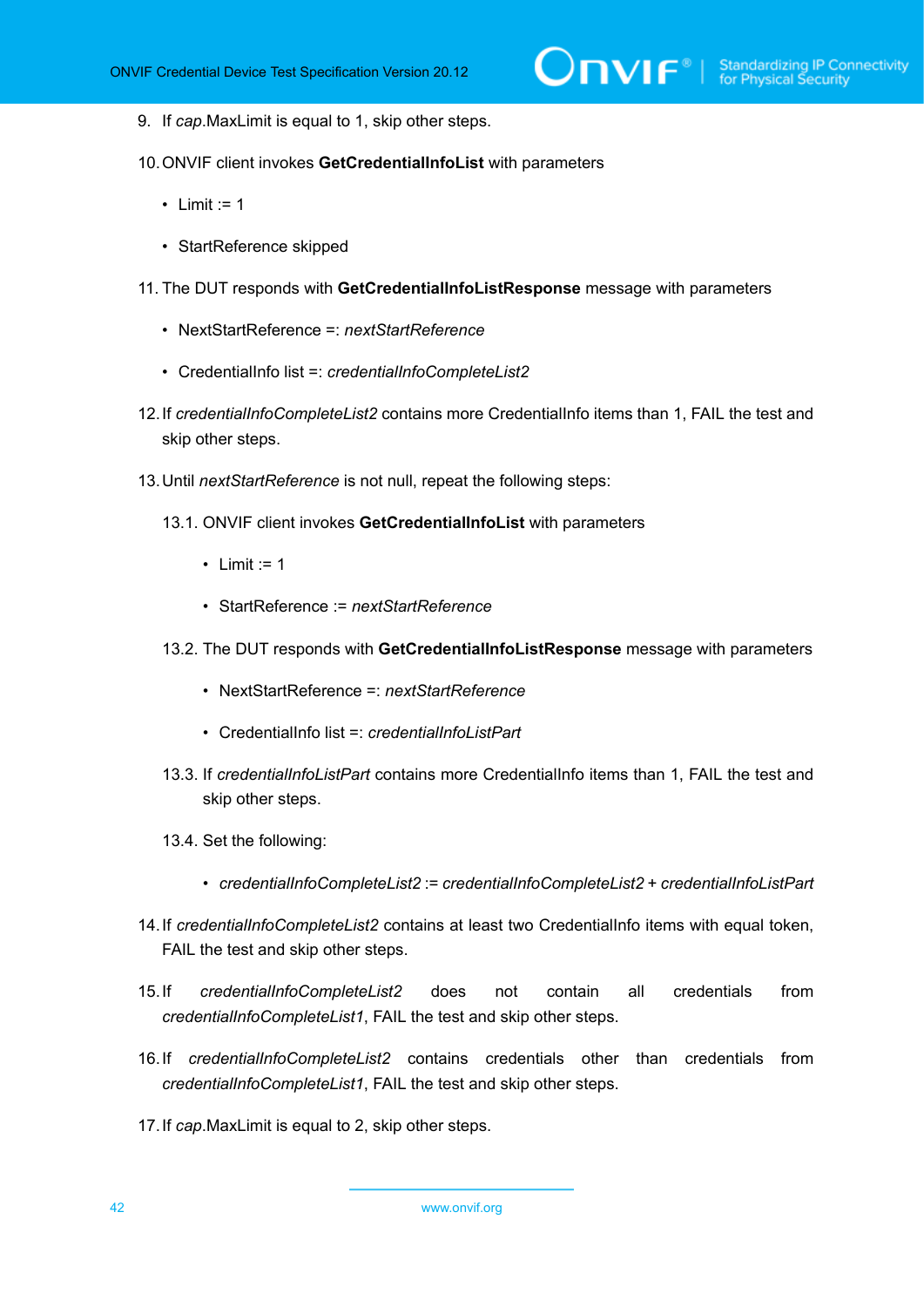18.Set the following:

- *limit* := [number between 1 and *cap*.MaxLimit]
- 19.ONVIF client invokes **GetCredentialInfoList** with parameters
	- Limit := *limit*
	- StartReference skipped
- 20.The DUT responds with **GetCredentialInfoListResponse** message with parameters
	- NextStartReference =: *nextStartReference*
	- CredentialInfo list =: *credentialInfoCompleteList3*
- 21.If *credentialInfoCompleteList3* contains more CredentialInfo items than *limit*, FAIL the test and skip other steps.
- 22.Until *nextStartReference* is not null, repeat the following steps:
	- 22.1. ONVIF client invokes **GetCredentialInfoList** with parameters
		- Limit := *limit*
		- StartReference := *nextStartReference*
	- 22.2. The DUT responds with **GetCredentialInfoListResponse** message with parameters
		- NextStartReference =: *nextStartReference*
		- CredentialInfo list =: *credentialInfoListPart*
	- 22.3. If *credentialInfoListPart* contains more CredentialInfo items than *limit*, FAIL the test and skip other steps.
	- 22.4. Set the following:
		- *credentialInfoCompleteList3* := *credentialInfoCompleteList3* + *credentialInfoListPart*
- 23.If *credentialInfoCompleteList3* contains at least two CredentialInfo items with equal token, FAIL the test and skip other steps.
- 24.If *credentialInfoCompleteList3* does not contain all credentials from *credentialInfoCompleteList1*, FAIL the test and skip other steps.
- 25.If *credentialInfoCompleteList3* contains credentials other than credentials from *credentialInfoCompleteList1*, FAIL the test and skip other steps.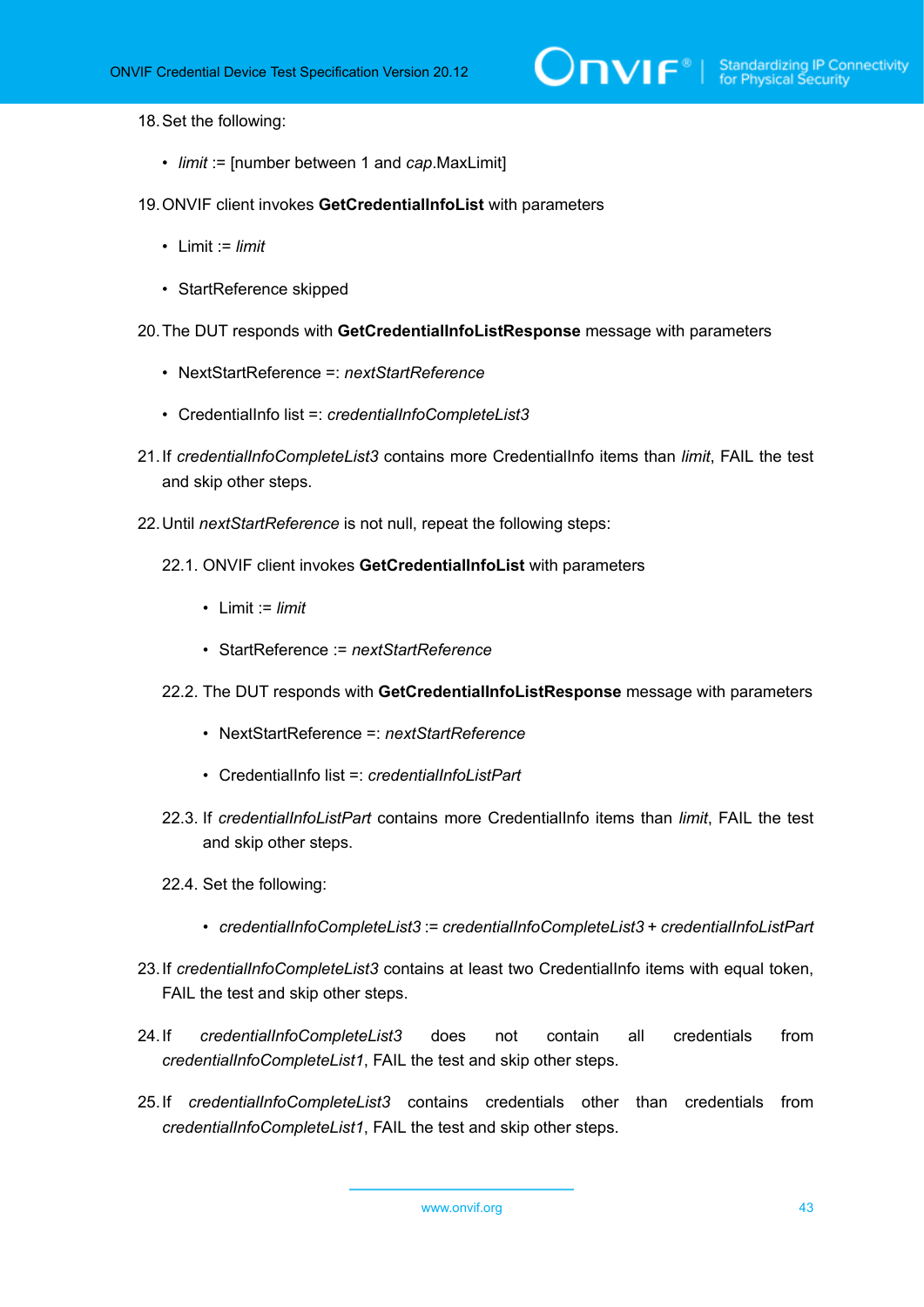$\sum_{\text{IVIF}^{\circledast}}$  | Standardizing IP Connectivity

#### **Test Result:**

#### **PASS –**

• DUT passes all assertions.

#### **FAIL –**

• DUT did not send **GetCredentialInfoListResponse** message.

## 4.2.4 GET CREDENTIAL INFO LIST - NO LIMIT

#### **Test Case ID:** CREDENTIAL-2-1-4

**Specification Coverage:** CredentialInfo (ONVIF Credential Service Specification), GetCredentialInfoList command (ONVIF Credential Service Specification)

**Feature Under Test:** GetCredentialInfoList

**WSDL Reference:** credential.wsdl

**Test Purpose:** To verify Get Credential Info List without using Limit.

**Pre-Requisite:** Credential Service is received from the DUT. Credential Entity is supported by the DUT.

**Test Configuration:** ONVIF Client and DUT

- 1. Start an ONVIF Client.
- 2. Start the DUT.
- 3. ONVIF Client gets the service capabilities (out *cap*) by following the procedure mentioned in [Annex A.2.](#page-201-0)
- 4. ONVIF client invokes **GetCredentialInfoList** with parameters
	- Limit skipped
	- StartReference skipped
- 5. The DUT responds with **GetCredentialInfoListResponse** message with parameters
	- NextStartReference =: *nextStartReference*
	- CredentialInfo list =: *credentialInfoCompleteList*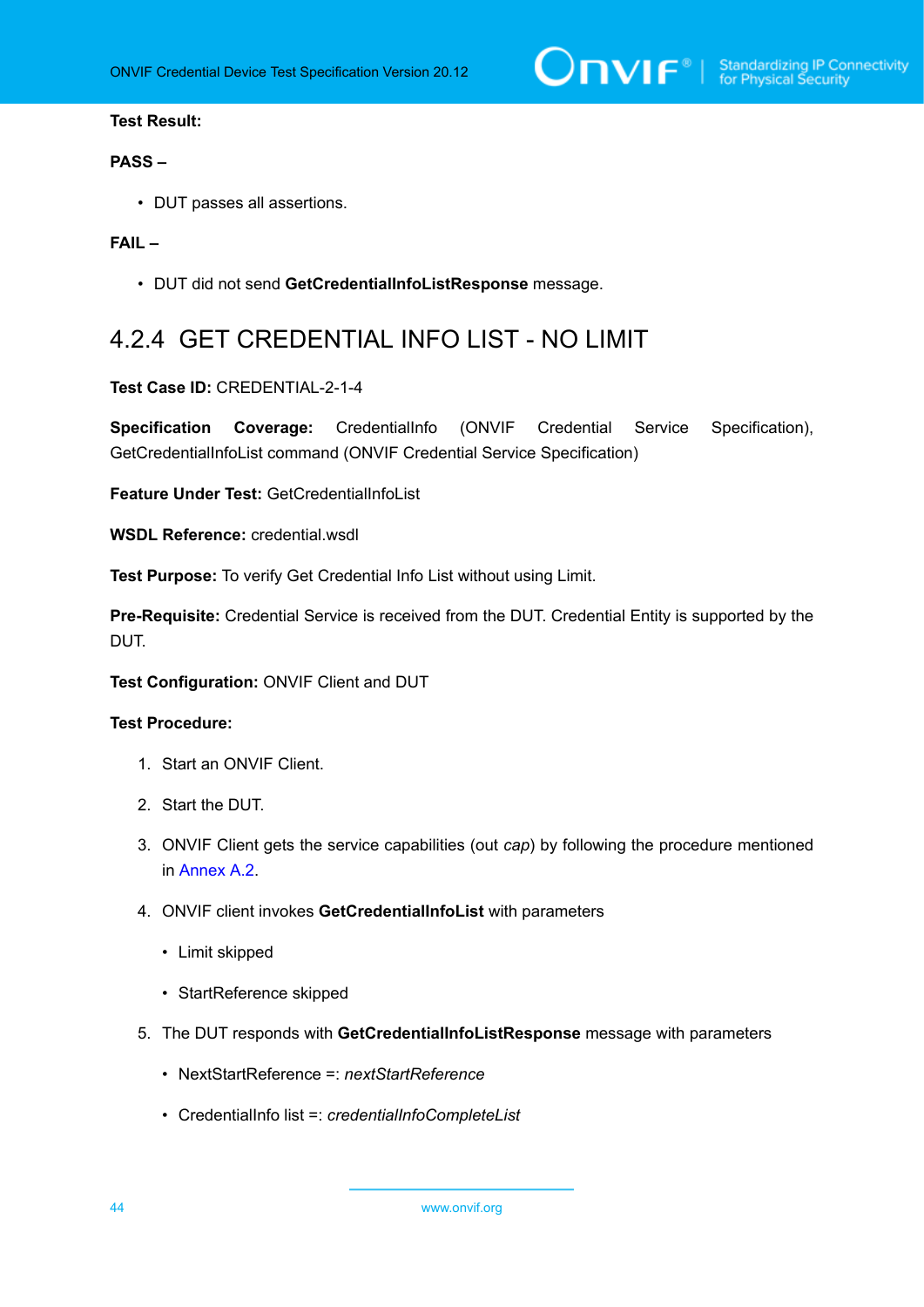- 6. If *credentialInfoCompleteList* contains more CredentialInfo items than *cap*.MaxLimit, FAIL the test and skip other steps.
- 7. Until *nextStartReference* is not null, repeat the following steps:
	- 7.1. ONVIF client invokes **GetCredentialInfoList** with parameters
		- Limit skipped
		- StartReference := *nextStartReference*
	- 7.2. The DUT responds with **GetCredentialInfoListResponse** message with parameters
		- NextStartReference =: *nextStartReference*
		- CredentialInfo list =: *credentialInfoListPart*
	- 7.3. If *credentialInfoListPart* contains more CredentialInfo items than *cap*.MaxLimit, FAIL the test and skip other steps.
	- 7.4. Set the following:
		- *credentialInfoCompleteList* := *credentialInfoCompleteList* + *credentialInfoListPart*
- 8. If *credentialInfoCompleteList* contains at least two CredentialInfo items with equal token, FAIL the test.
- 9. If *credentialInfoCompleteList* contains more CredentialInfo items than *cap*.MaxCredentials, FAIL the test and skip other steps.

#### **PASS –**

• DUT passes all assertions.

#### **FAIL –**

• DUT did not send **GetCredentialInfoListResponse** message.

## 4.2.5 GET CREDENTIAL INFO WITH INVALID TOKEN

#### **Test Case ID:** CREDENTIAL-2-1-5

**Specification Coverage:** CredentialInfo (ONVIF Credential Service Specification), GetCredentialInfo command (ONVIF Credential Service Specification)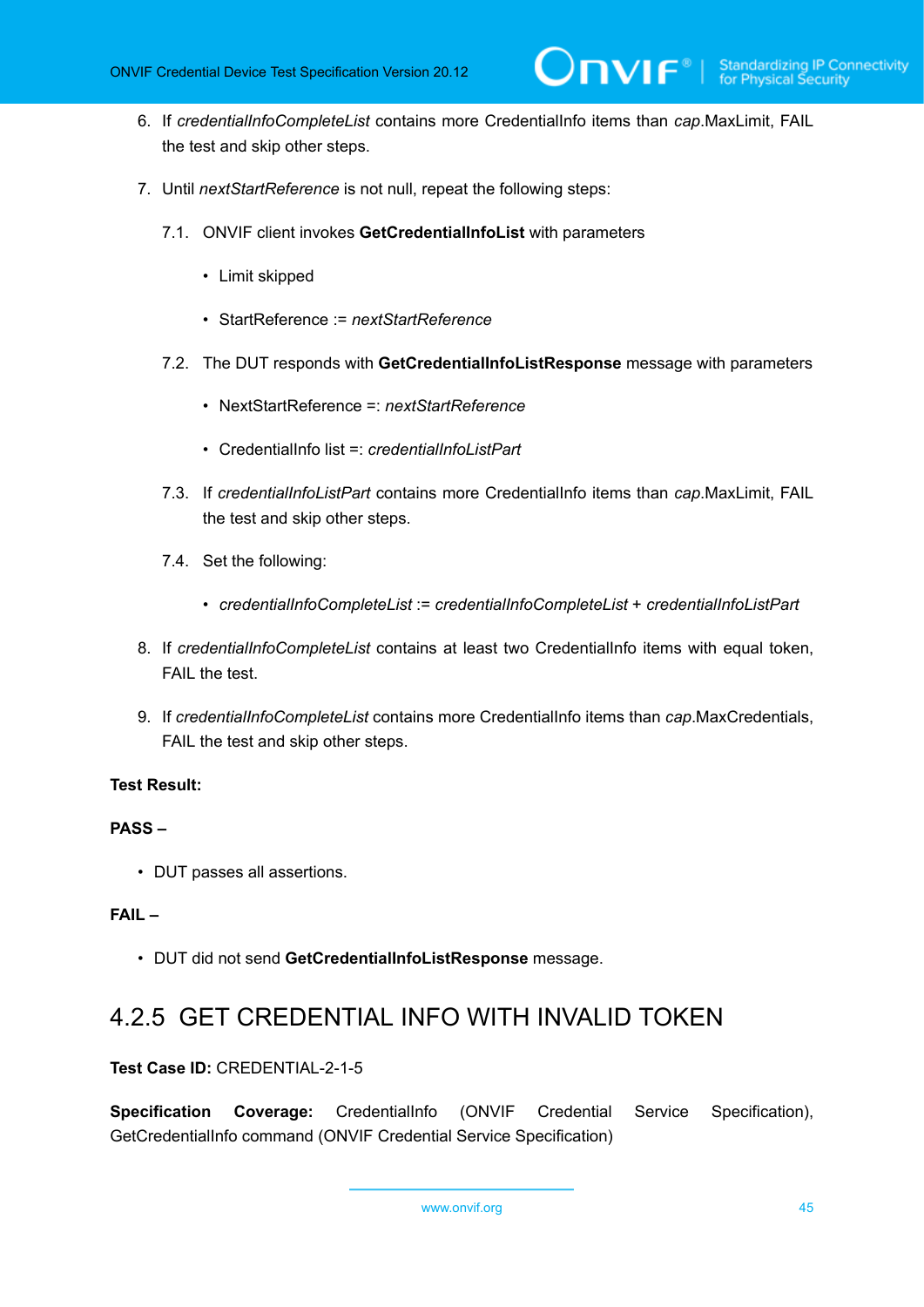#### **Feature Under Test:** GetCredentialInfo

**WSDL Reference:** credential.wsdl

**Test Purpose:** To verify Get Credential Info with invalid token.

**Pre-Requisite:** Credential Service is received from the DUT. Credential Entity is supported by the DUT.

**Test Configuration:** ONVIF Client and DUT

- 1. Start an ONVIF Client.
- 2. Start the DUT.
- 3. ONVIF Client retrieves a complete list of credential info (out *credentialInfoCompleteList*) by following the procedure mentioned in [Annex A.1](#page-200-0).
- 4. Set the following:
	- *invalidToken* := value not equal to any *credentialInfoCompleteList*.token
- 5. ONVIF client invokes **GetCredentialInfo** with parameters
	- Token[0] := *invalidToken*
- 6. The DUT responds with **GetCredentialInfoResponse** message with parameters
	- CredentialInfo list =: *credentialInfoList*
- 7. If *credentialInfoList* is not empty, FAIL the test.
- 8. If *credentialInfoCompleteList* is empty, skip other steps.
- 9. ONVIF Client gets the service capabilities (out *cap*) by following the procedure mentioned in [Annex A.2.](#page-201-0)
- 10.If *cap*.MaxLimit is less than 2, skip other steps.
- 11. ONVIF client invokes **GetCredentialInfo** with parameters
	- Token[0] := *invalidToken*
	- Token[1] := *credentialInfoCompleteList*[0].token
- 12.The DUT responds with **GetCredentialInfoResponse** message with parameters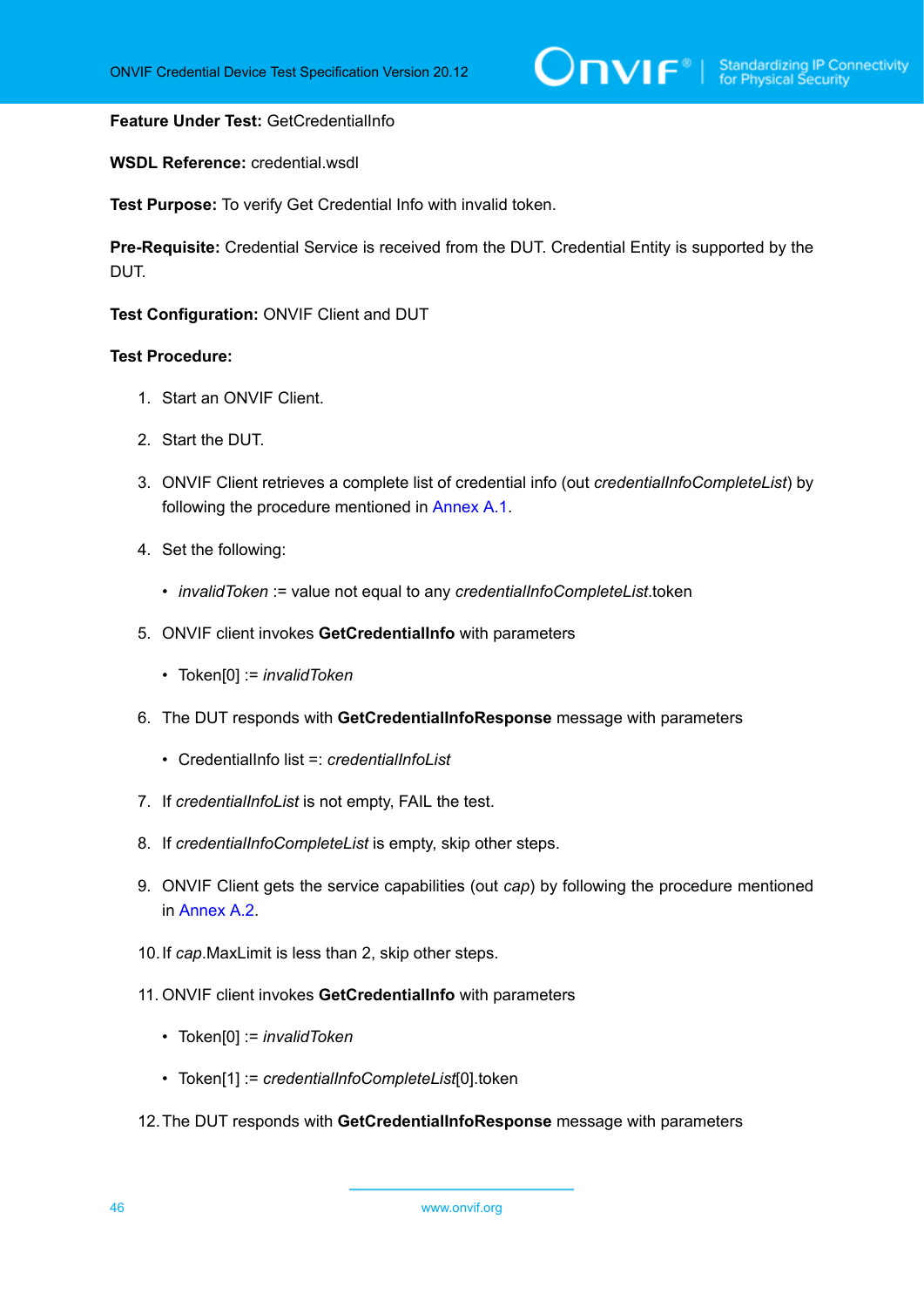- CredentialInfo list =: *credentialInfoList*
- 13.If *credentialInfoList* is empty, FAIL the test.
- 14.If *credentialInfoList* contains more than one item, FAIL the test.
- 15.If *credentialInfoList*[0].token does not equal to *credentialInfoCompleteList*[0].token, FAIL the test.

#### **PASS –**

• DUT passes all assertions.

#### **FAIL –**

• DUT did not send **GetCredentialInfoResponse** message.

## 4.2.6 GET CREDENTIAL INFO - TOO MANY ITEMS

**Test Case ID:** CREDENTIAL-2-1-6

**Specification Coverage:** CredentialInfo (ONVIF Credential Service Specification), GetCredentialInfo command (ONVIF Credential Service Specification)

**Feature Under Test:** GetCredentialInfo

**WSDL Reference:** credential.wsdl

**Test Purpose:** To verify Get Credential Info in case if there a more items than MaxLimit in request.

**Pre-Requisite:** Credential Service is received from the DUT. Credential Entity is supported by the DUT.

**Test Configuration:** ONVIF Client and DUT

#### **Test Procedure:**

- 1. Start an ONVIF Client.
- 2. Start the DUT.
- 3. ONVIF Client retrieves a complete list of credential info (out *credentialInfoCompleteList*) by following the procedure mentioned in [Annex A.1](#page-200-0).

www.onvif.org 47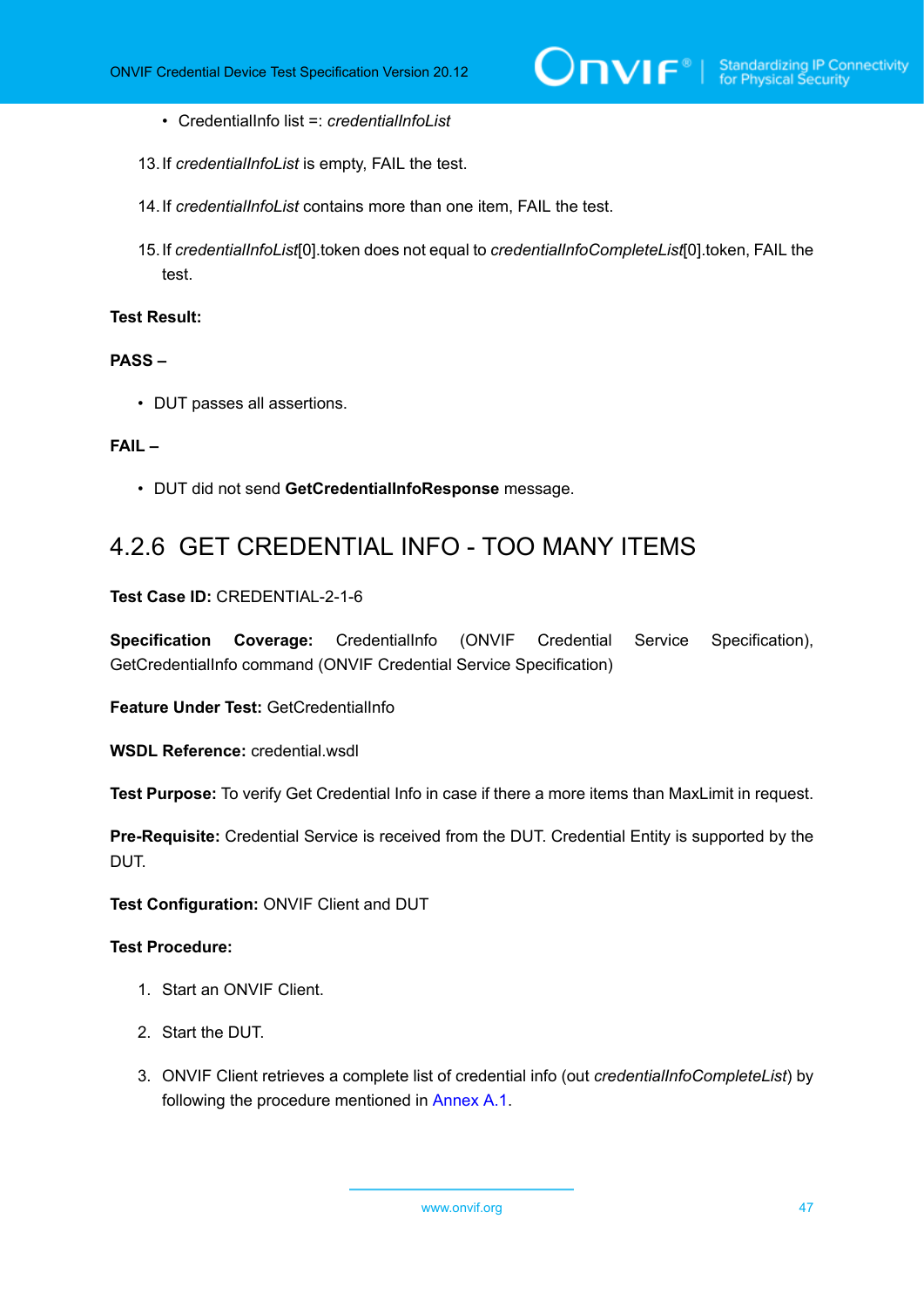- 4. ONVIF Client gets the service capabilities (out *cap*) by following the procedure mentioned in [Annex A.2.](#page-201-0)
- 5. If *credentialInfoCompleteList*.token items number is less than *cap*.MaxLimit or equal to *cap*.MaxLimit, skip other steps.
- 6. Set the following:
	- *tokenList* := [subset of *credentialInfoCompleteList*.token values with items number equal to *cap*.MaxLimit + 1]
- 7. ONVIF client invokes **GetCredentialInfo** with parameters
	- Token list := *tokenList*
- 8. The DUT returns **env:Sender\ter:InvalidArgs\ter:TooManyItems** SOAP 1.2 fault.

#### **PASS –**

• DUT passes all assertions.

#### **FAIL –**

• The DUT did not send **env:Sender\ter:InvalidArgs\ter:TooManyItems** SOAP 1.2 fault.

### 4.3 Credential

### 4.3.1 GET CREDENTIALS

#### **Test Case ID:** CREDENTIAL-3-1-1

**Specification Coverage:** CredentialInfo (ONVIF Credential Service Specification), Credential (ONVIF Credential Service Specification), GetCredentials command (ONVIF Credential Service Specification)

**Feature Under Test:** GetCredentials

**WSDL Reference:** credential.wsdl

**Test Purpose:** To verify Get Credential.

**Pre-Requisite:** Credential Service is received from the DUT. Credential Entity is supported by the DUT.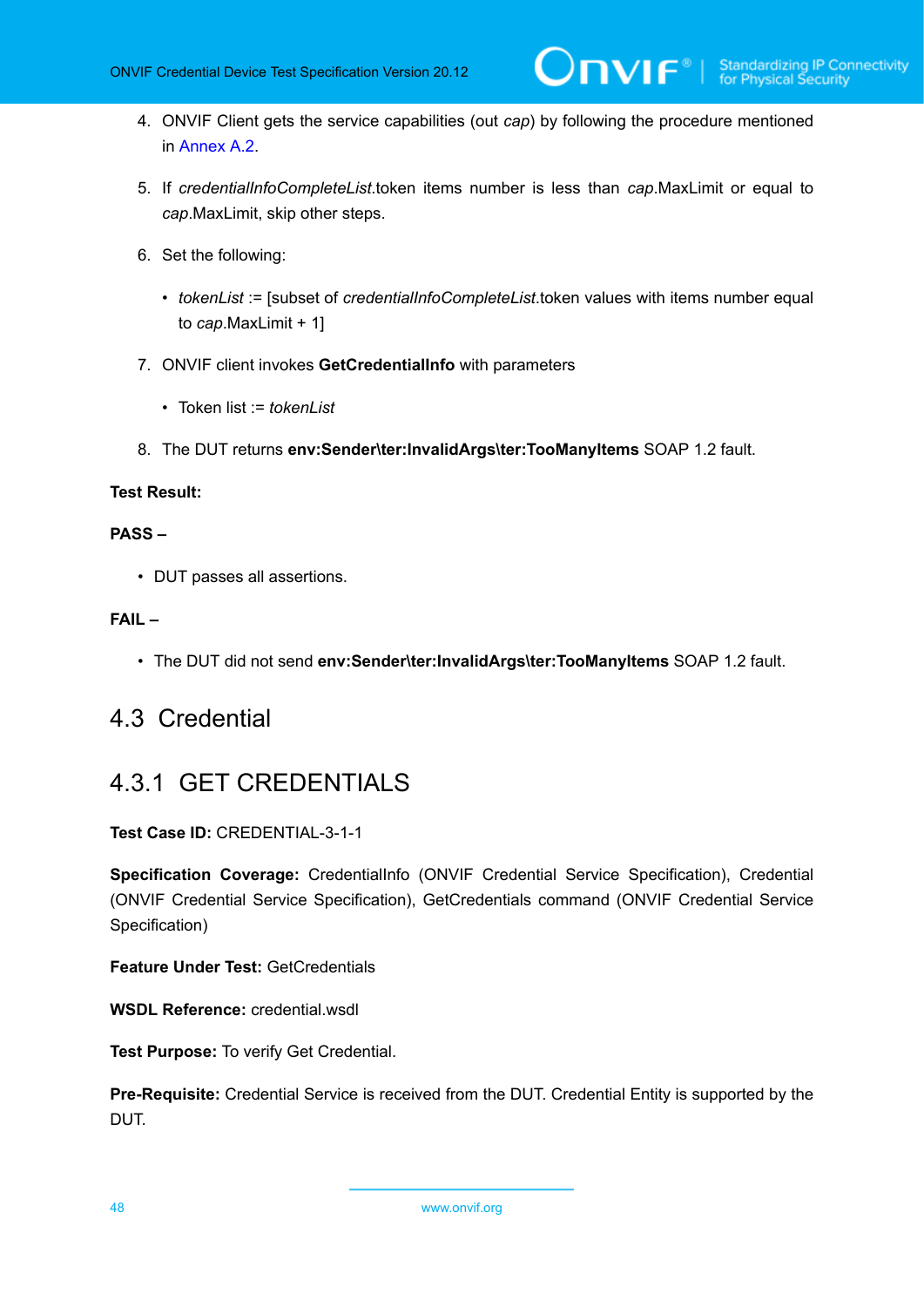$\sum_{\text{IVIF}^{\circ} | \text{Standardizing IP Connectivity}}$ 

#### **Test Configuration:** ONVIF Client and DUT

#### **Test Procedure:**

- 1. Start an ONVIF Client.
- 2. Start the DUT.
- 3. ONVIF Client retrieves a complete list of credentials (out *credentialCompleteList*) by following the procedure mentioned in [Annex A.3](#page-201-1).
- 4. If *credentialCompleteList* is empty, skip other steps.
- 5. ONVIF Client gets the service capabilities (out *cap*) by following the procedure mentioned in [Annex A.2.](#page-201-0)
- <span id="page-48-0"></span>6. Set the following:
	- *tokenList* := [subset of *credentialCompleteList*.token values with items number equal to *cap*.MaxLimit]
- 7. ONVIF client invokes **GetCredentials** with parameters
	- Token list := *tokenList*
- 8. The DUT responds with **GetCredentialsResponse** message with parameters
	- Credential list =: *credentialList1*
- 9. If *credentialList1* does not contain Credential item for each token from *tokenList*, FAIL the test and skip other steps.
- 10.If *credentialList1* contains at least two Credential items with equal token, FAIL the test and skip other steps.
- 11. If *credentialList1* contains other Credential items than listed in *tokenList*, FAIL the test and skip other steps.
- 12.For each Credential.token *token* from *credentialCompleteList* repeat the following steps:
	- 12.1. ONVIF client invokes **GetCredentials** with parameters
		- Token[0] := *token*
	- 12.2. The DUT responds with **GetCredentialsResponse** message with parameters
		- Credential list =: *credentialList2*

www.onvif.org 49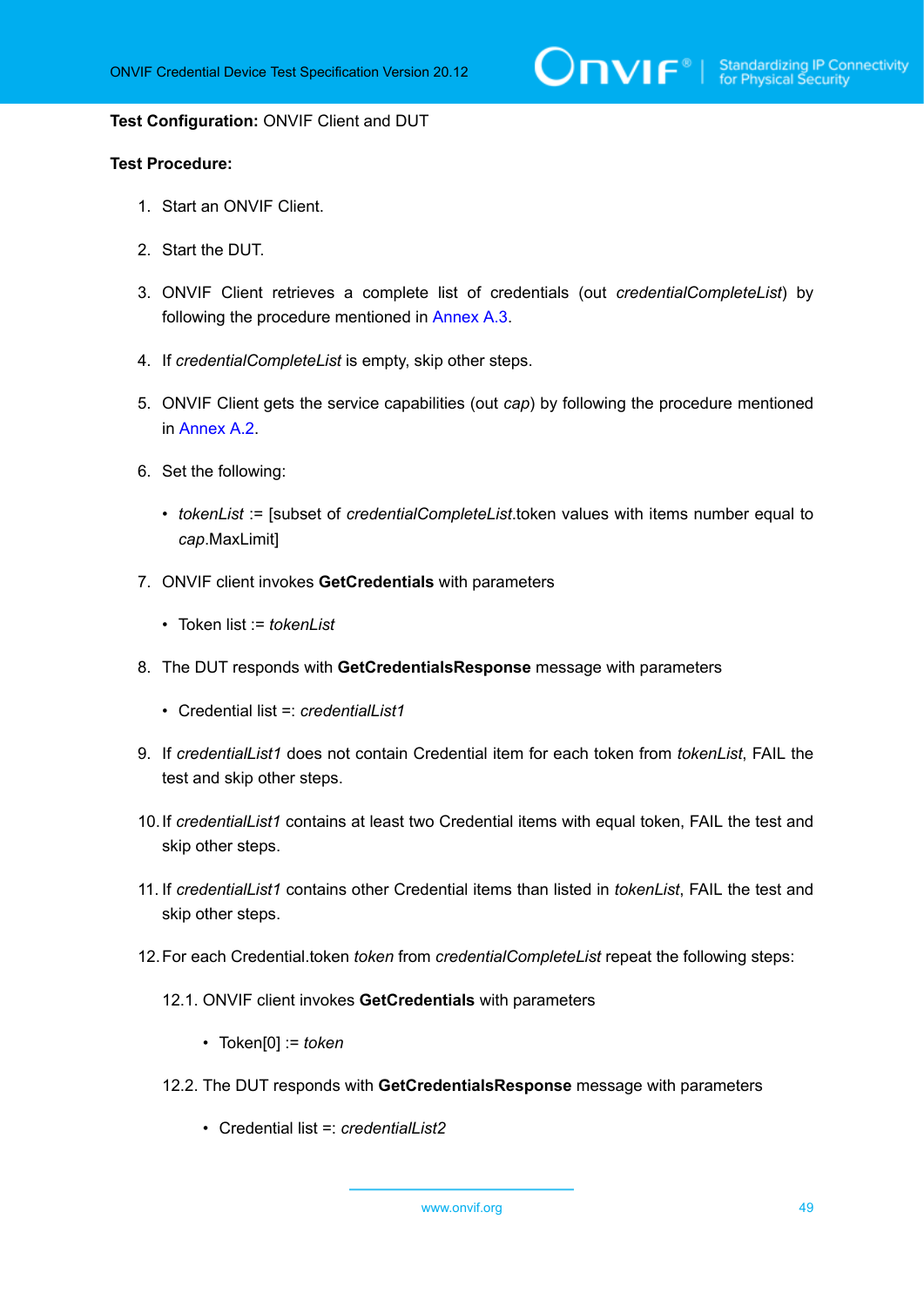12.3. If *credentialList2* does not contain only one Credential item with token equal to *token*, FAIL the test and skip other steps.

 $\mathsf{D}\mathbf{n}\mathsf{V}\mathsf{I}\mathsf{F}^\ast$  .

<span id="page-49-0"></span>12.4. If *credentialList2*[0] item does not have equal field values to *credentialCompleteList*[token = *token*] item, FAIL the test and skip other steps.

#### **Test Result:**

#### **PASS –**

• DUT passes all assertions.

#### **FAIL –**

• DUT did not send **GetCredentialsResponse** message.

**Note:** If number of items in *credentialCompleteList* is less than *cap*.MaxLimit, then all *credentialCompleteList*.Token items shall be used for the step [6](#page-48-0).

**Note:** The following fields are compared at step [12.4](#page-49-0):

- Credential:
	- token
	- Description
	- CredentialHolderToken
	- ValidFrom
	- ValidTo
	- CredentialIdentifier list (Type.Name is used as unique key for comparing)
		- Type
			- Name
			- FormatType
		- ExemptedFromAuthentication
		- Value
	- CredentialAccessProfile list (AccessProfileToken is used as unique key for comparing)
		- AccessProfileToken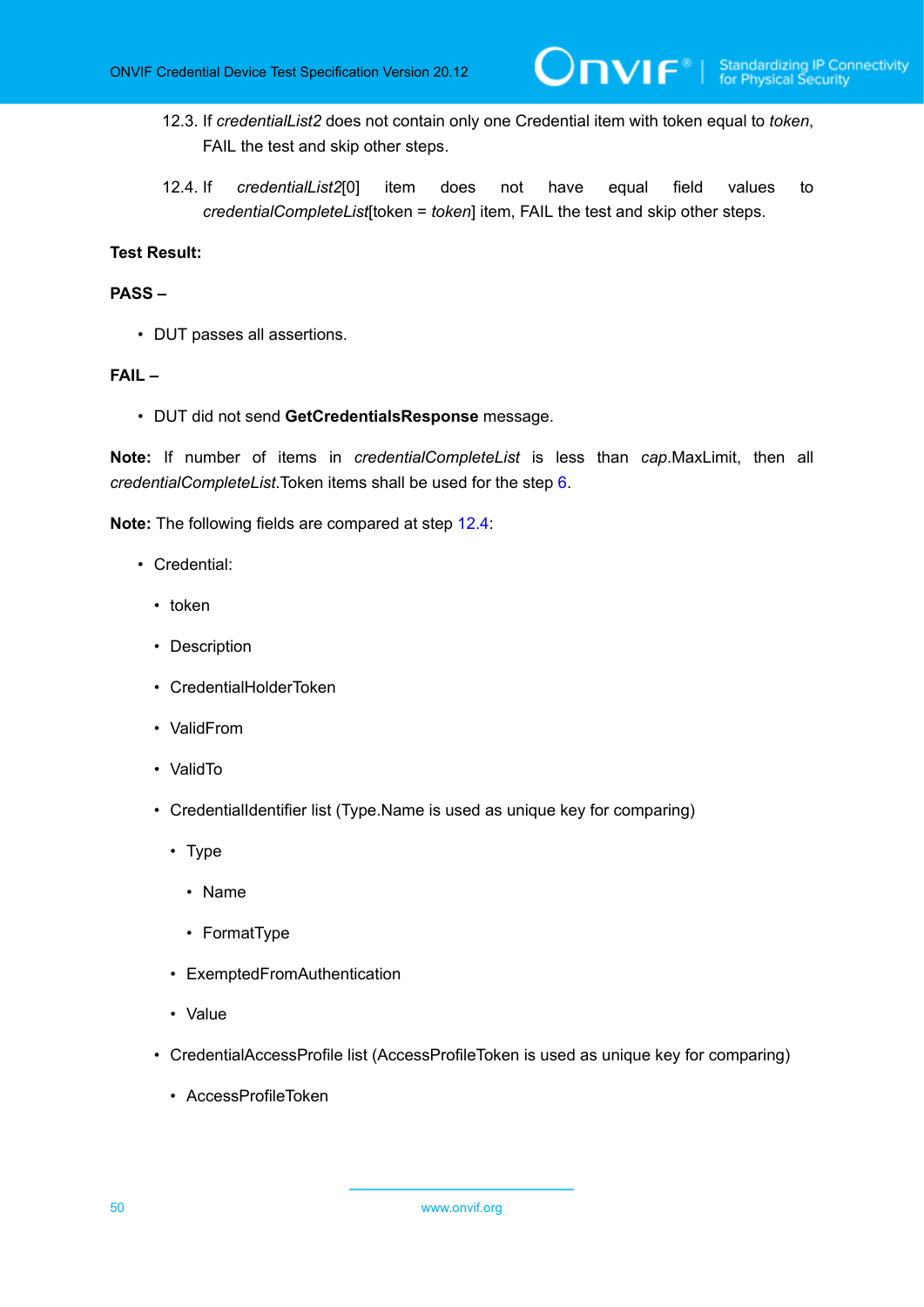

- ValidFrom
- ValidTo
- Attribute list
	- Name
	- Value

# 4.3.2 GET CREDENTIAL LIST - LIMIT

**Test Case ID:** CREDENTIAL-3-1-2

**Specification Coverage:** CredentialInfo (ONVIF Credential Service Specification), Credential (ONVIF Credential Service Specification), GetCredentialList command (ONVIF Credential Service Specification)

**Feature Under Test:** GetCredentialList

**WSDL Reference:** credential wsdl

**Test Purpose:** To verify Get Credential List using Limit.

**Pre-Requisite:** Credential Service is received from the DUT. Credential Entity is supported by the DUT.

**Test Configuration:** ONVIF Client and DUT

- 1. Start an ONVIF Client.
- 2. Start the DUT.
- 3. ONVIF Client gets the service capabilities (out *cap*) by following the procedure mentioned in [Annex A.2.](#page-201-0)
- 4. ONVIF client invokes **GetCredentialList** with parameters
	- Limit  $:= 1$
	- StartReference skipped
- 5. The DUT responds with **GetCredentialListResponse** message with parameters
	- NextStartReference =: *nextStartReference*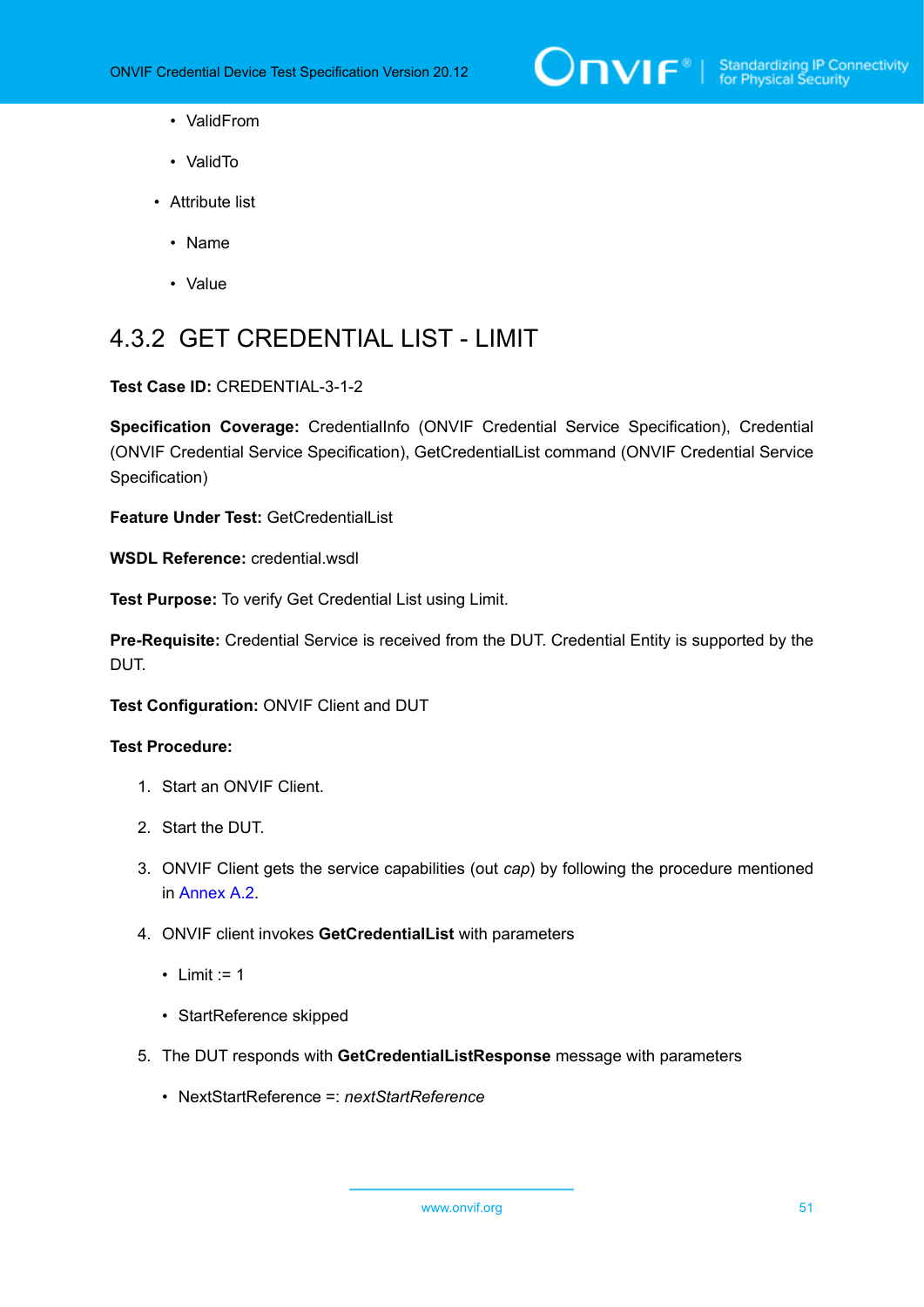- Credential list =: *credentialList1*
- 6. If *credentialList1* contains more Credential items than 1, FAIL the test and skip other steps.
- 7. If *cap*.MaxLimit is equal to 1, skip other steps.
- 8. ONVIF client invokes **GetCredentialList** with parameters
	- Limit := *cap*.MaxLimit
	- StartReference skipped
- 9. The DUT responds with **GetCredentialListResponse** message with parameters
	- NextStartReference =: *nextStartReference*
	- Credential list =: *credentialList2*
- 10.If *credentialList2* contains more Credential items than *cap*.MaxLimit, FAIL the test and skip other steps.
- 11. If *cap*.MaxLimit is equal to 2, skip other steps.
- 12.Set the following:
	- *limit* := [number between 1 and *cap*.MaxLimit]
- 13.ONVIF client invokes **GetCredentialList** with parameters
	- $\bullet$  1 imit := *limit*
	- StartReference skipped
- 14.The DUT responds with **GetCredentialListResponse** message with parameters
	- NextStartReference =: *nextStartReference*
	- Credential list =: *credentialList3*
- 15.If *credentialList3* contains more Credential items than *limit*, FAIL the test and skip other steps.

#### **PASS –**

• DUT passes all assertions.

#### **FAIL –**

• DUT did not send **GetCredentialListResponse** message.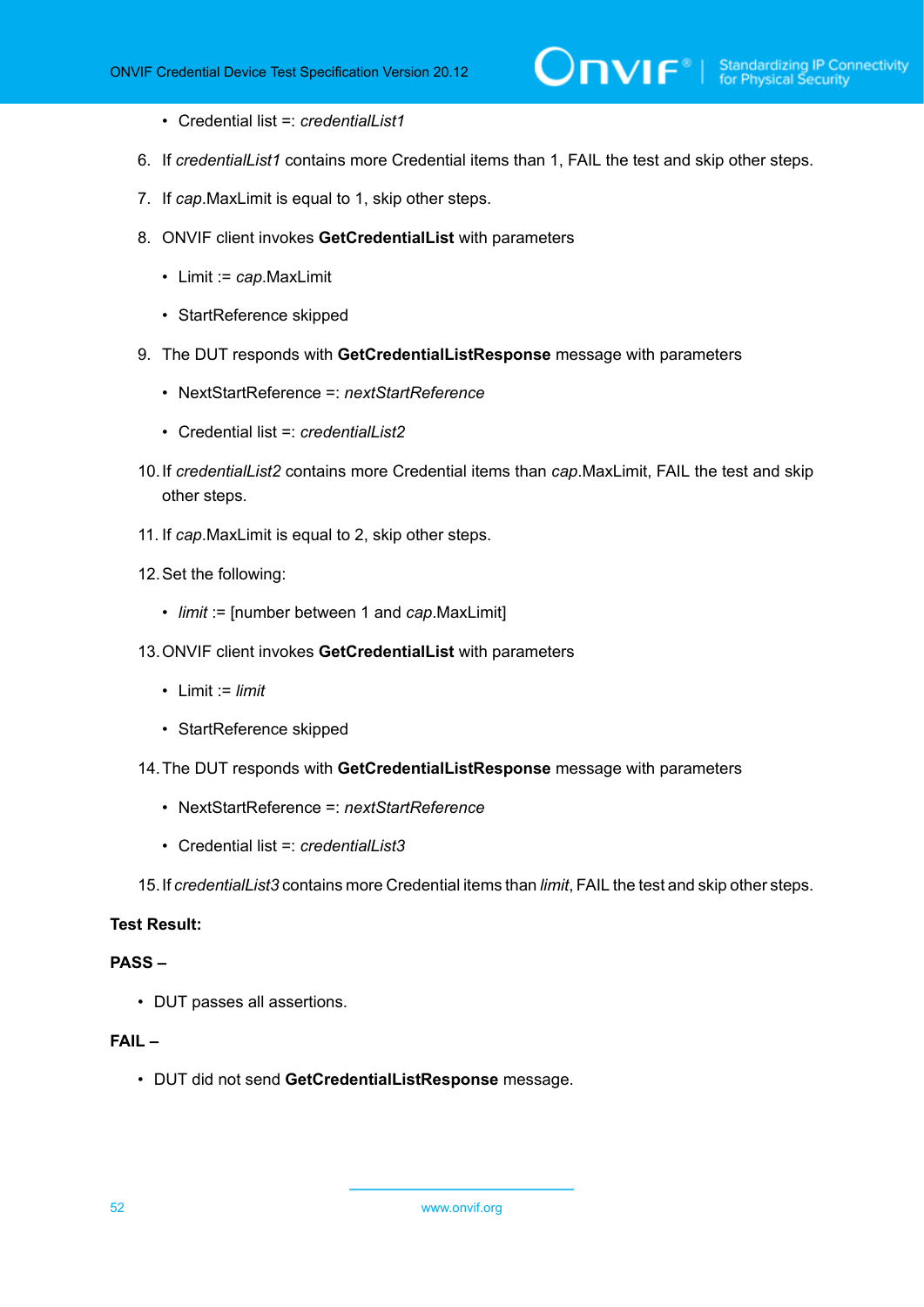# 4.3.3 GET CREDENTIAL LIST - START REFERENCE AND LIMIT

**Test Case ID:** CREDENTIAL-3-1-3

**Specification Coverage:** CredentialInfo (ONVIF Credential Service Specification), Credential (ONVIF Credential Service Specification), GetCredentialList command (ONVIF Credential Service Specification)

**Feature Under Test:** GetCredentialList

**WSDL Reference:** credential wsdl.

**Test Purpose:** To verify Get Credential List using StartReference and Limit.

**Pre-Requisite:** Credential Service is received from the DUT. Credential Entity is supported by the DUT.

**Test Configuration:** ONVIF Client and DUT

- 1. Start an ONVIF Client.
- 2. Start the DUT.
- 3. ONVIF Client gets the service capabilities (out *cap*) by following the procedure mentioned in [Annex A.2.](#page-201-0)
- 4. ONVIF client invokes **GetCredentialList** with parameters
	- Limit := *cap*.MaxLimit
	- StartReference skipped
- 5. The DUT responds with **GetCredentialListResponse** message with parameters
	- NextStartReference =: *nextStartReference*
	- Credential list =: *credentialCompleteList1*
- 6. If *credentialCompleteList1* contains more Credential items than *cap*.MaxLimit, FAIL the test and skip other steps.
- 7. Until *nextStartReference* is not null, repeat the following steps:
	- 7.1. ONVIF client invokes **GetCredentialList** with parameters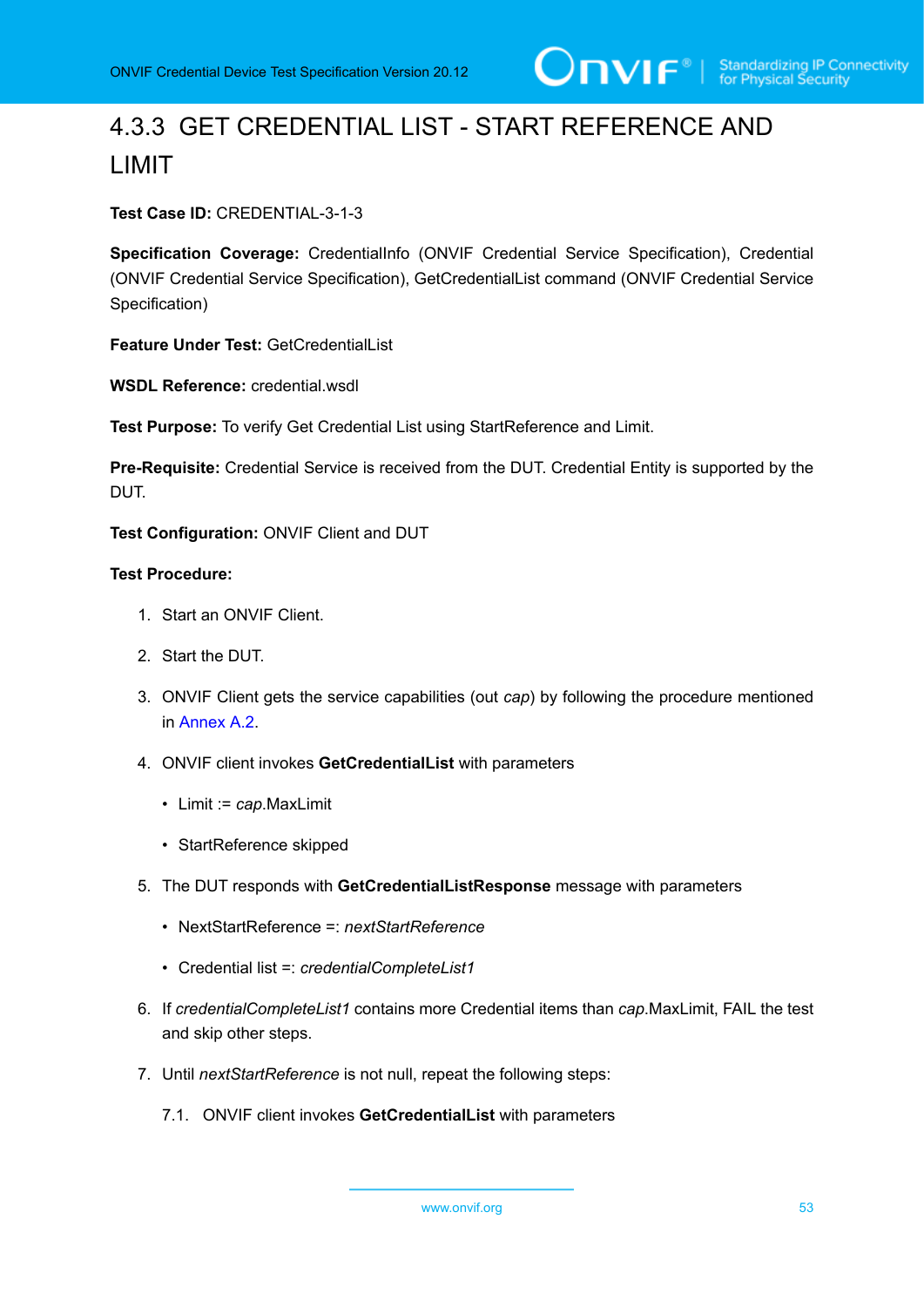- Limit := *cap*.MaxLimit
- StartReference := *nextStartReference*
- 7.2. The DUT responds with **GetCredentialListResponse** message with parameters
	- NextStartReference =: *nextStartReference*
	- Credential list =: *credentialListPart*
- 7.3. If *credentialListPart* contains more Credential items than *cap*.MaxLimit, FAIL the test and skip other steps.
- 7.4. Set the following:
	- *credentialCompleteList1* := *credentialCompleteList1* + *credentialListPart*
- 8. If *credentialCompleteList1* contains at least two Credential item with equal token, FAIL the test and skip other steps.
- 9. If *cap*.MaxLimit is equal to 1, do the following steps:
	- 9.1. ONVIF Client retrieves a complete list of credentials (out *credentialInfoCompleteList*) by following the procedure mentioned in [Annex A.1.](#page-200-0)
	- 9.2. If *credentialCompleteList1* does not contain all credentials from *credentialInfoCompleteList*, FAIL the test and skip other steps.
	- 9.3. If *credentialCompleteList1* contains credentials other than credentials from *credentialInfoCompleteList*, FAIL the test and skip other steps.
	- 9.4. For each CredentialInfo.token *token* from *credentialInfoCompleteList* repeat the following steps:
		- 9.4.1. If *credentialCompleteList1*[token = *token*] item does not have equal field values to *credentialInfoCompleteList*[token = *token*] item, FAIL the test and skip other steps.
	- 9.5. Skip other steps.
- 10.ONVIF client invokes **GetCredentialList** with parameters
	- Limit  $:= 1$
	- StartReference skipped
- 11. The DUT responds with **GetCredentialListResponse** message with parameters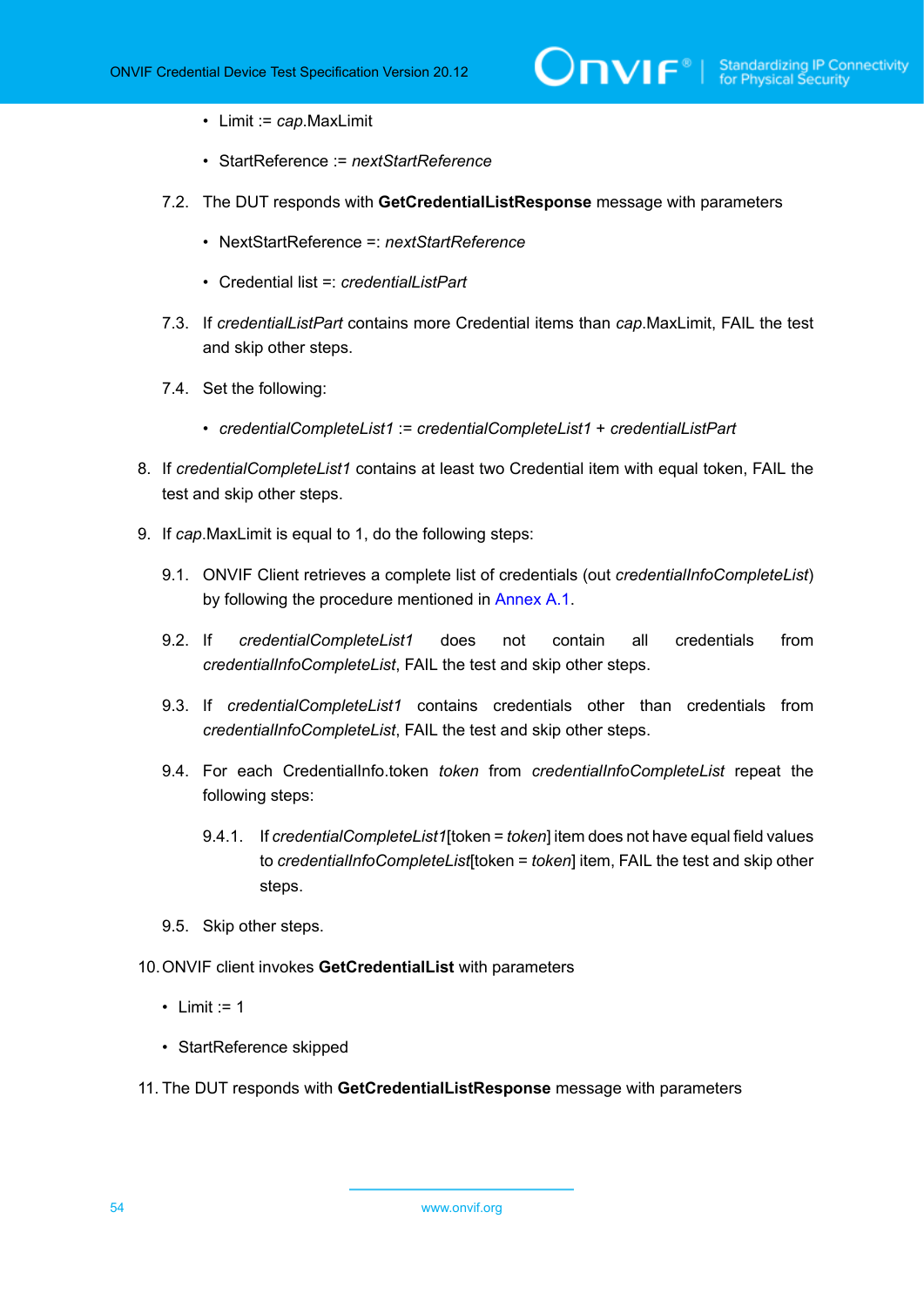- NextStartReference =: *nextStartReference*
- Credential list =: *credentialCompleteList2*
- 12.If *credentialCompleteList2* contains more Credential items than 1, FAIL the test and skip other steps.
- 13.Until *nextStartReference* is not null, repeat the following steps:
	- 13.1. ONVIF client invokes **GetCredentialList** with parameters
		- Limit  $:= 1$
		- StartReference := *nextStartReference*
	- 13.2. The DUT responds with **GetCredentialListResponse** message with parameters
		- NextStartReference =: *nextStartReference*
		- Credential list =: *credentialListPart*
	- 13.3. If *credentialListPart* contains more Credential items than 1, FAIL the test and skip other steps.
	- 13.4. Set the following:
		- *credentialCompleteList2* := *credentialCompleteList2* + *credentialListPart*
- 14.If *credentialCompleteList2* contains at least two Credential item with equal token, FAIL the test and skip other steps.
- 15.If *credentialCompleteList2* does not contain all credentials from *credentialCompleteList1*, FAIL the test and skip other steps.
- 16.If *credentialCompleteList2* contains credentials other than credentials from *credentialCompleteList1*, FAIL the test and skip other steps.
- 17.If *cap*.MaxLimit is equal to 2 do the following steps:
	- 17.1. ONVIF Client retrieves a complete list of credentials (out *credentialInfoCompleteList*) by following the procedure mentioned in [Annex A.1.](#page-200-0)
	- 17.2. If *credentialCompleteList2* does not contain all credentials from *credentialInfoCompleteList*, FAIL the test and skip other steps.
	- 17.3. If *credentialCompleteList2* contains credentials other than credentials from *credentialInfoCompleteList*, FAIL the test and skip other steps.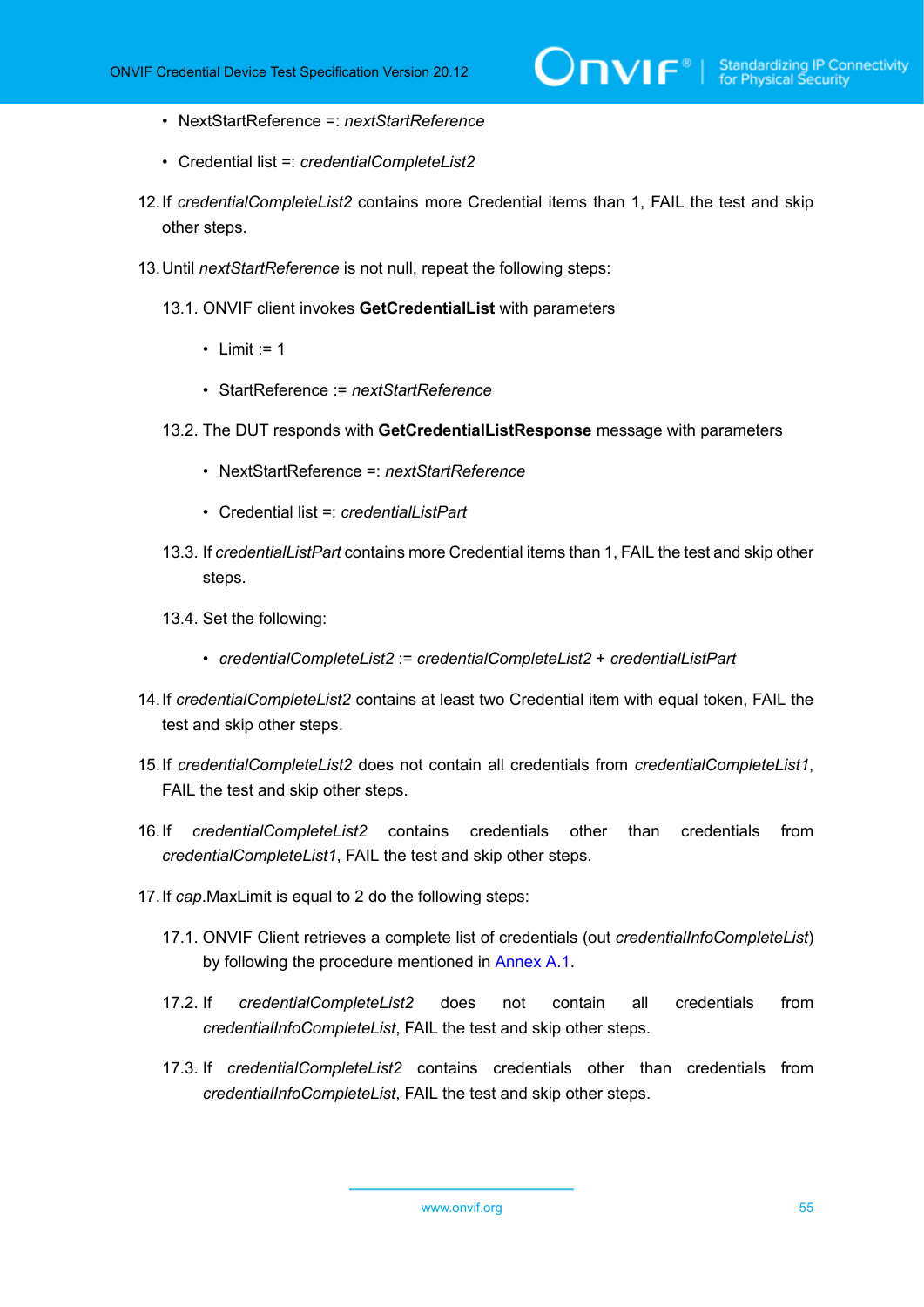- 17.4. For each CredentialInfo.token *token* from *credentialInfoCompleteList* repeat the following steps:
	- 17.4.1. If *credentialCompleteList2*[token = *token*] item does not have equal field values to *credentialInfoCompleteList*[token = *token*] item, FAIL the test and skip other steps.

 $\mathsf{D}\mathbf{N}\mathsf{I}\mathsf{F}^*$ l

- 17.5. Skip other steps.
- 18.Set the following:
	- *limit* := [number between 1 and *cap*.MaxLimit]
- 19.ONVIF client invokes **GetCredentialList** with parameters
	- Limit := *limit*
	- StartReference skipped
- 20.The DUT responds with **GetCredentialListResponse** message with parameters
	- NextStartReference =: *nextStartReference*
	- Credential list =: *credentialCompleteList3*
- 21.If *credentialCompleteList3* contains more Credential items than *limit*, FAIL the test and skip other steps.
- 22.Until *nextStartReference* is not null, repeat the following steps:
	- 22.1. ONVIF client invokes **GetCredentialList** with parameters
		- Limit := *limit*
		- StartReference := *nextStartReference*
	- 22.2. The DUT responds with **GetCredentialListResponse** message with parameters
		- NextStartReference =: *nextStartReference*
		- Credential list =: *credentialListPart*
	- 22.3. If *credentialListPart* contains more Credential items than *limit*, FAIL the test and skip other steps.
	- 22.4. Set the following:
		- *credentialCompleteList3* := *credentialCompleteList3* + *credentialListPart*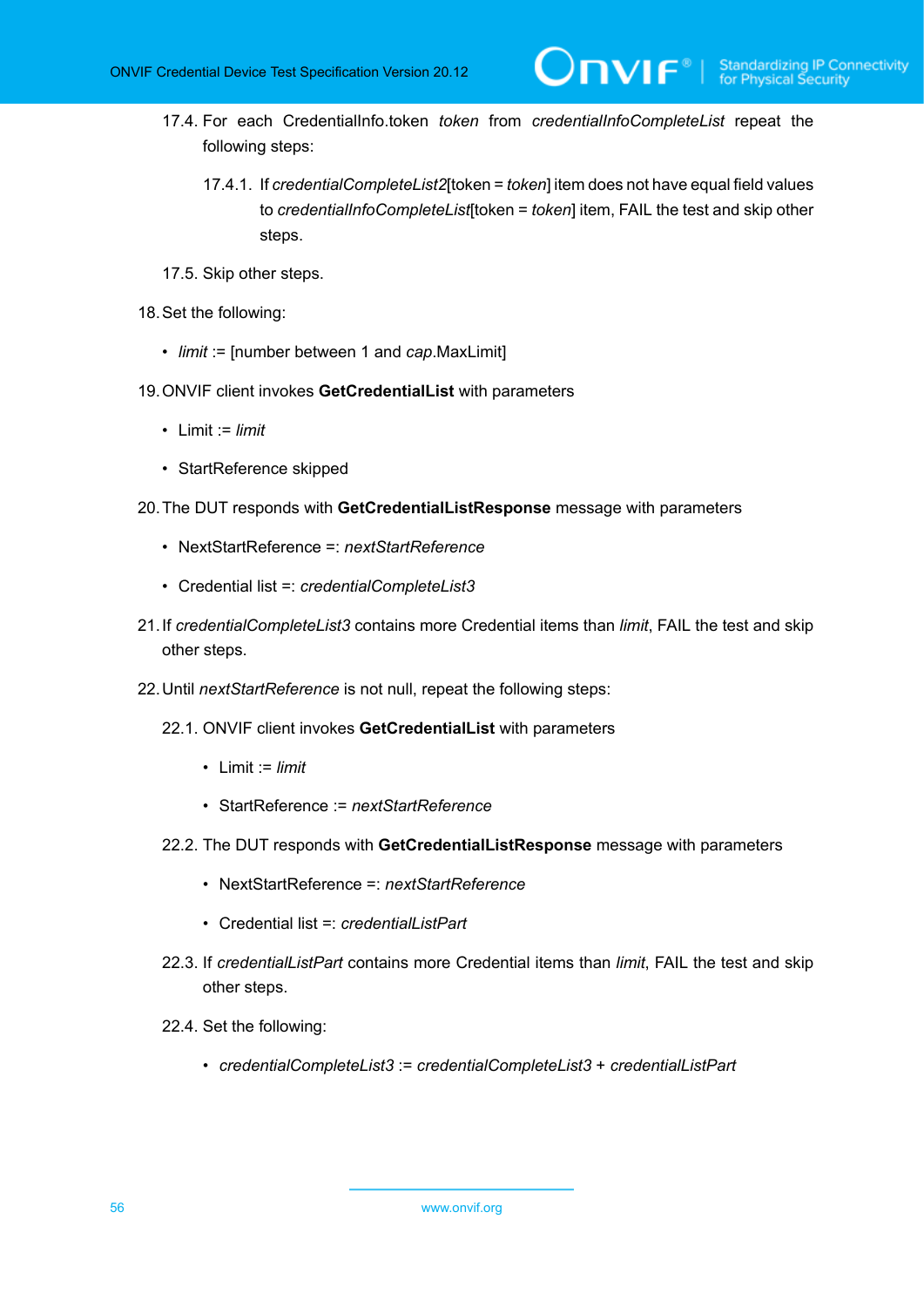23.If *credentialCompleteList3* contains at least two Credential items with equal token, FAIL the test and skip other steps.

 $\mathsf{D}\mathbf{N}\mathsf{I}\mathsf{F}^\ast$ l

- 24.If *credentialCompleteList3* does not contain all credentials from *credentialCompleteList1*, FAIL the test and skip other steps.
- 25.If *credentialCompleteList3* contains credentials other than credentials from *credentialCompleteList1*, FAIL the test and skip other steps.
- 26.ONVIF Client retrieves a complete list of credentials (out *credentialInfoCompleteList*) by following the procedure mentioned in [Annex A.1](#page-200-0).
- 27.If *credentialCompleteList3* does not contain all credentials from *credentialInfoCompleteList*, FAIL the test and skip other steps.
- 28.If *credentialCompleteList3* contains credentials other than credentials from *credentialInfoCompleteList*, FAIL the test and skip other steps.
- <span id="page-56-0"></span>29.For each CredentialInfo.token *token* from *credentialInfoCompleteList* repeat the following steps:
	- 29.1. If *credentialCompleteList3*[token = *token*] item does not have equal field values to *credentialInfoCompleteList*[token = *token*] item, FAIL the test and skip other steps.

#### **Test Result:**

#### **PASS –**

• DUT passes all assertions.

#### **FAIL –**

• DUT did not send **GetCredentialListResponse** message.

**Note:** The following fields are compared at step [29.1](#page-56-0):

- CredentialInfo:
	- token
	- Description
	- CredentialHolderToken
	- ValidFrom
	- ValidTo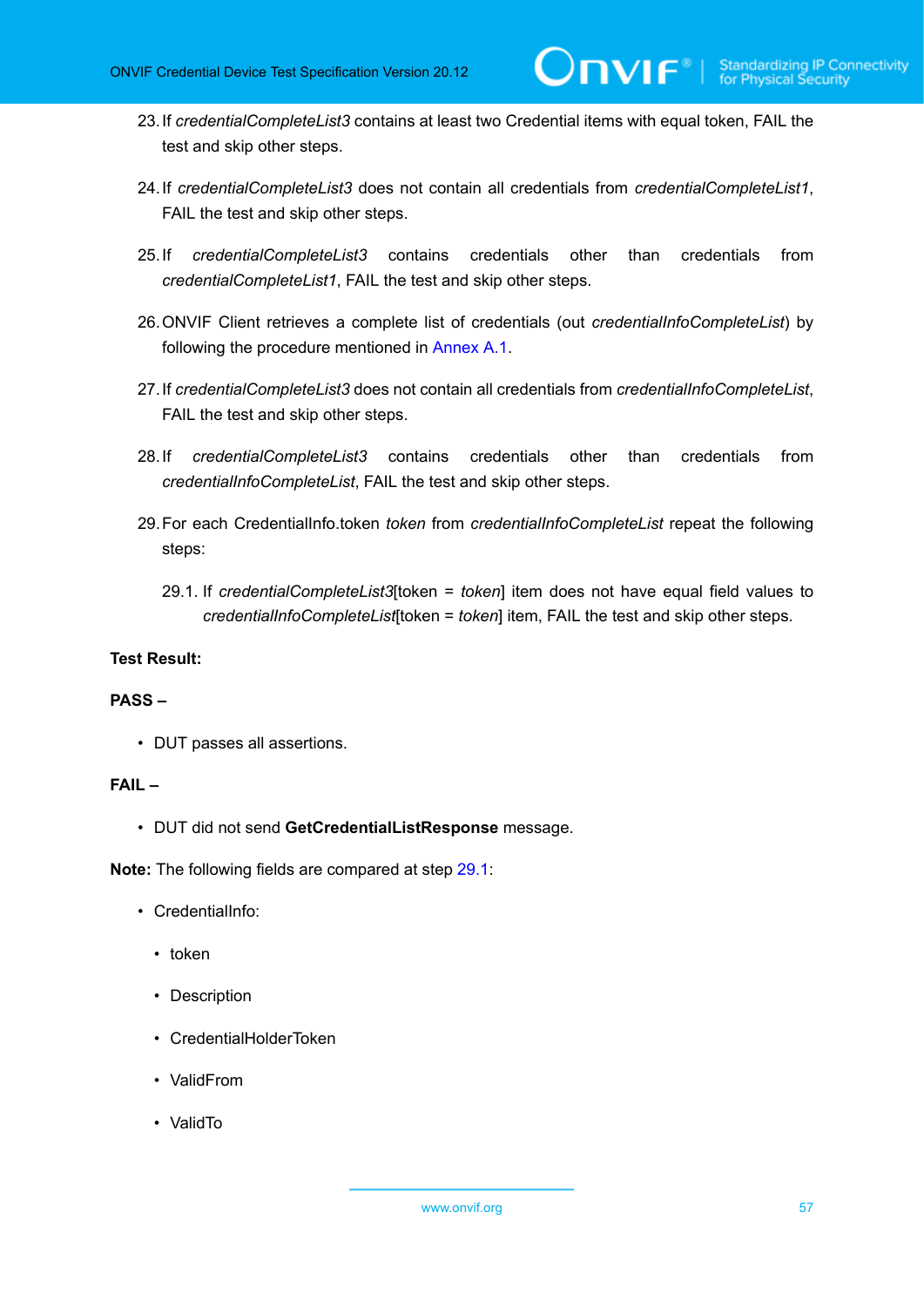# 4.3.4 GET CREDENTIAL LIST - NO LIMIT

#### **Test Case ID:** CREDENTIAL-3-1-4

**Specification Coverage:** CredentialInfo (ONVIF Credential Service Specification), Credential (ONVIF Credential Service Specification), GetCredentialList command (ONVIF Credential Service Specification)

**Feature Under Test:** GetCredentialList

**WSDL Reference:** credential.wsdl

**Test Purpose:** To verify Get Credential List without using Limit.

**Pre-Requisite:** Credential Service is received from the DUT. Credential Entity is supported by the DUT.

**Test Configuration:** ONVIF Client and DUT

- 1. Start an ONVIF Client.
- 2. Start the DUT.
- 3. ONVIF Client gets the service capabilities (out *cap*) by following the procedure mentioned in [Annex A.2.](#page-201-0)
- 4. ONVIF client invokes **GetCredentialList** with parameters
	- Limit skipped
	- StartReference skipped
- 5. The DUT responds with **GetCredentialListResponse** message with parameters
	- NextStartReference =: *nextStartReference*
	- Credential list =: *credentialCompleteList*
- 6. If *credentialCompleteList* contains more Credential items than *cap*.MaxLimit, FAIL the test and skip other steps.
- 7. Until *nextStartReference* is not null, repeat the following steps:
	- 7.1. ONVIF client invokes **GetCredentialList** with parameters
		- Limit skipped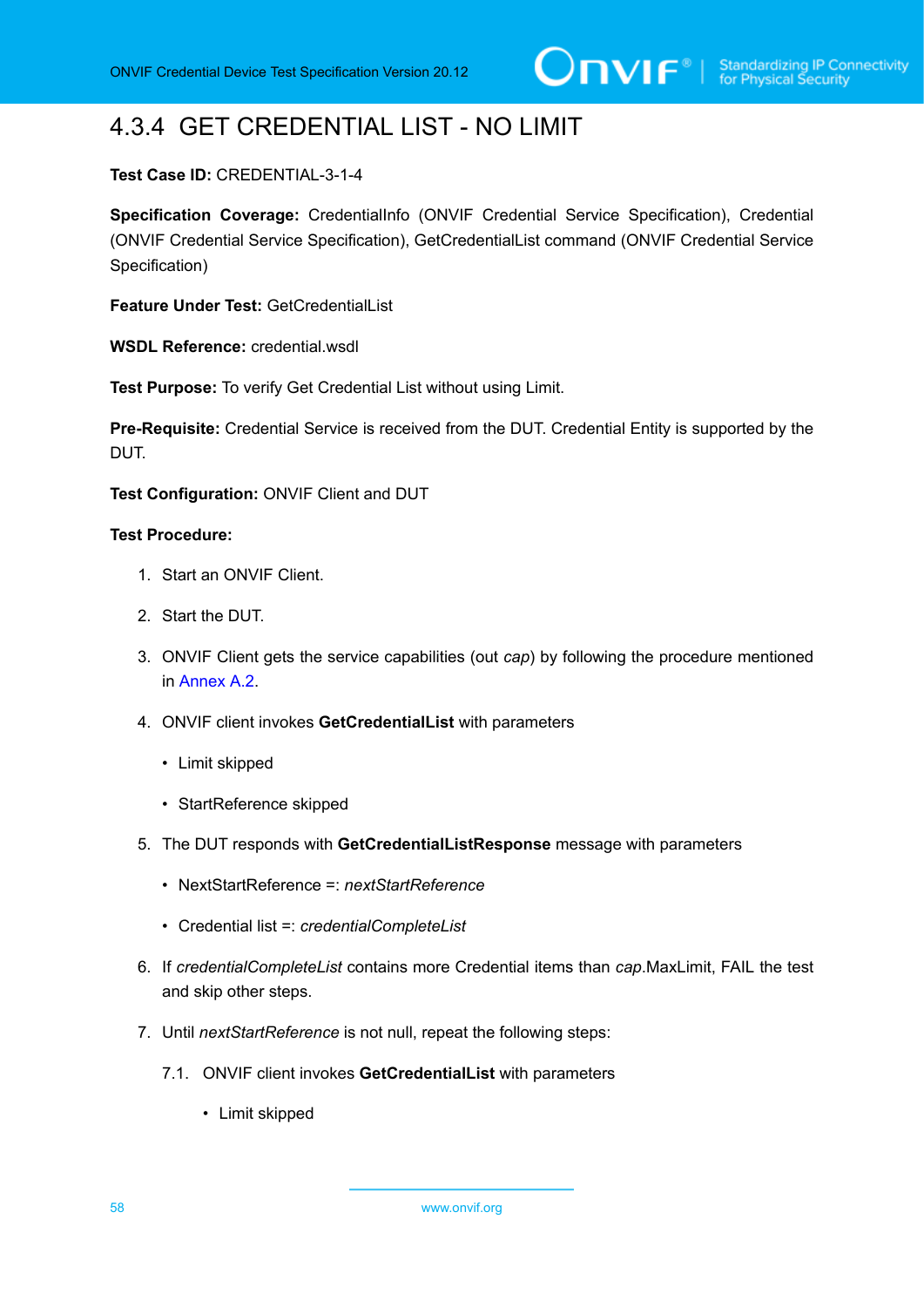- StartReference := *nextStartReference*
- 7.2. The DUT responds with **GetCredentialListResponse** message with parameters

)nvif®l

- NextStartReference =: *nextStartReference*
- Credential list =: *credentialListPart*
- 7.3. If *credentialListPart* contains more Credential items than *cap*.MaxLimit, FAIL the test and skip other steps.
- 7.4. Set the following:
	- *credentialCompleteList* := *credentialCompleteList* + *credentialListPart*
- 8. If *credentialCompleteList* contains at least two Credential item with equal token, FAIL the test.
- 9. ONVIF Client retrieves a complete list of credentials (out *credentialInfoCompleteList*) by following the procedure mentioned in [Annex A.1](#page-200-0).
- 10.If *credentialCompleteList* does not contain all credentials from *credentialInfoCompleteList*, FAIL the test and skip other steps.
- 11. If *credentialCompleteList* contains credentials other than credentials from *credentialInfoCompleteList*, FAIL the test and skip other steps.
- <span id="page-58-0"></span>12.For each CredentialInfo.token *token* from *credentialInfoCompleteList* repeat the following steps:
	- 12.1. If *credentialCompleteList*[token = *token*] item does not have equal field values to *credentialInfoCompleteList*[token = *token*] item, FAIL the test and skip other steps.

#### **Test Result:**

#### **PASS –**

• DUT passes all assertions.

#### **FAIL –**

• DUT did not send **GetCredentialListResponse** message.

**Note:** The following fields are compared at step [12.1](#page-58-0):

- CredentialInfo:
	- token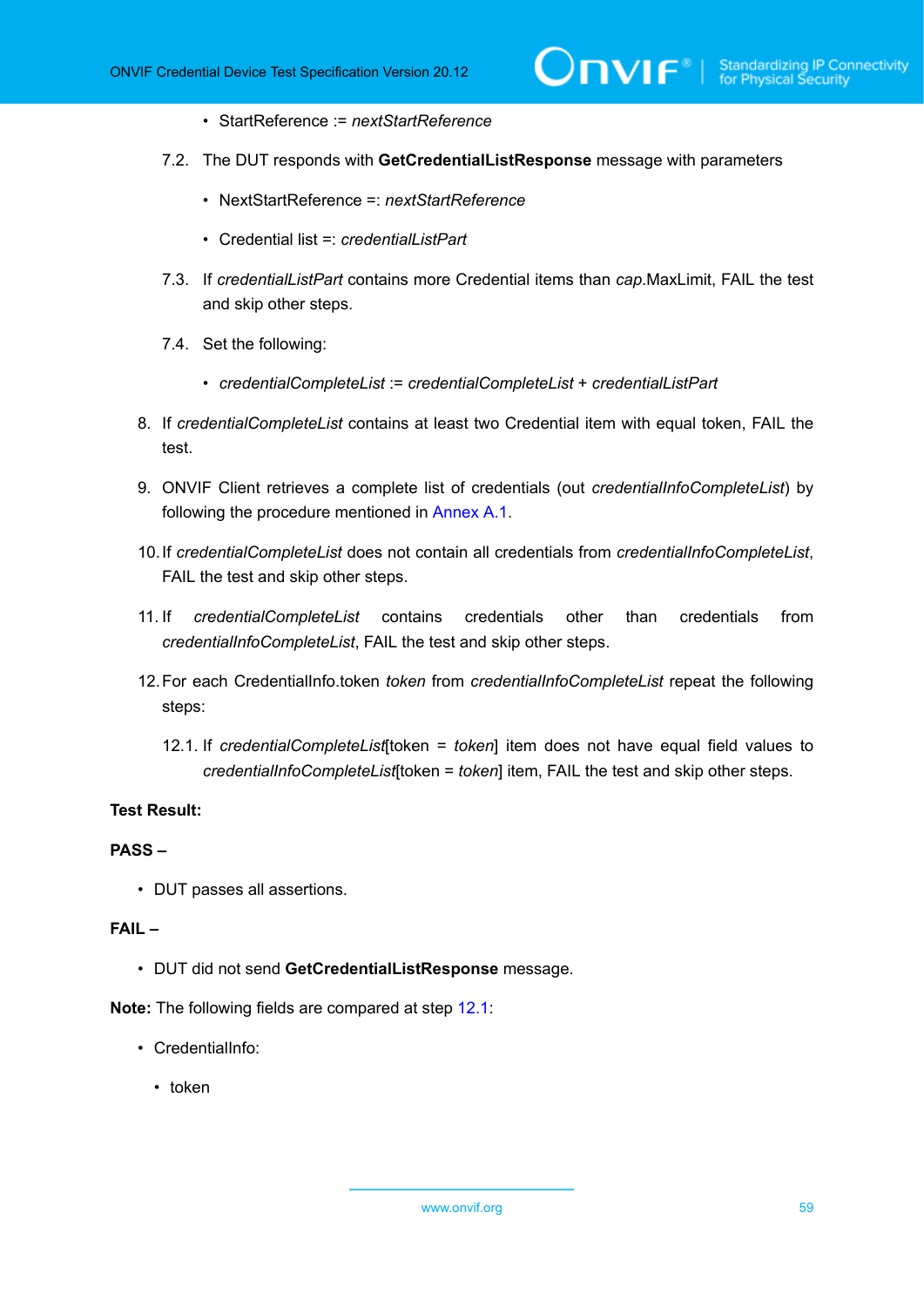- Description
- CredentialHolderToken
- ValidFrom
- ValidTo

# 4.3.5 CREATE CREDENTIAL (ENABLED)

#### **Test Case ID:** CREDENTIAL-3-1-5

**Specification Coverage:** CredentialInfo (ONVIF Credential Service Specification), Credential (ONVIF Credential Service Specification), CreateCredential command (ONVIF Credential Service Specification)

**Feature Under Test:** CreateCredential

**WSDL Reference:** credential.wsdl, accessrules.wsdl, and event.wsdl

**Test Purpose:** To verify creation of enabled credential and generating of appropriate notifications.

**Pre-Requisite:** Credential Service is received from the DUT. Event Service is received from the DUT. Device supports Pull-Point Notification feature. Credential Entity is supported by the DUT. Access Rules Service is received from the DUT. The DUT shall have enough free storage capacity for one additional Credential.

#### **Test Configuration:** ONVIF Client and DUT

- 1. Start an ONVIF Client.
- 2. Start the DUT.
- 3. ONVIF Client gets the service capabilities (out *cap*) by following the procedure mentioned in [Annex A.2.](#page-201-0)
- <span id="page-59-0"></span>4. ONVIF Client retrieves a complete list of credentials (out *credentialCompleteList1*) by following the procedure mentioned in [Annex A.3](#page-201-1).
- 5. ONVIF Client checks free storage for additional Credential (in *credentialCompleteList1*, out *credentialToRestore*, *stateToRestore*) by following the procedure mentioned in [Annex A.7.](#page-205-0)
- 6. ONVIF Client retrieves a complete list of access profile (out *accessProfileCompleteList*) by following the procedure mentioned in [Annex A.5](#page-203-0).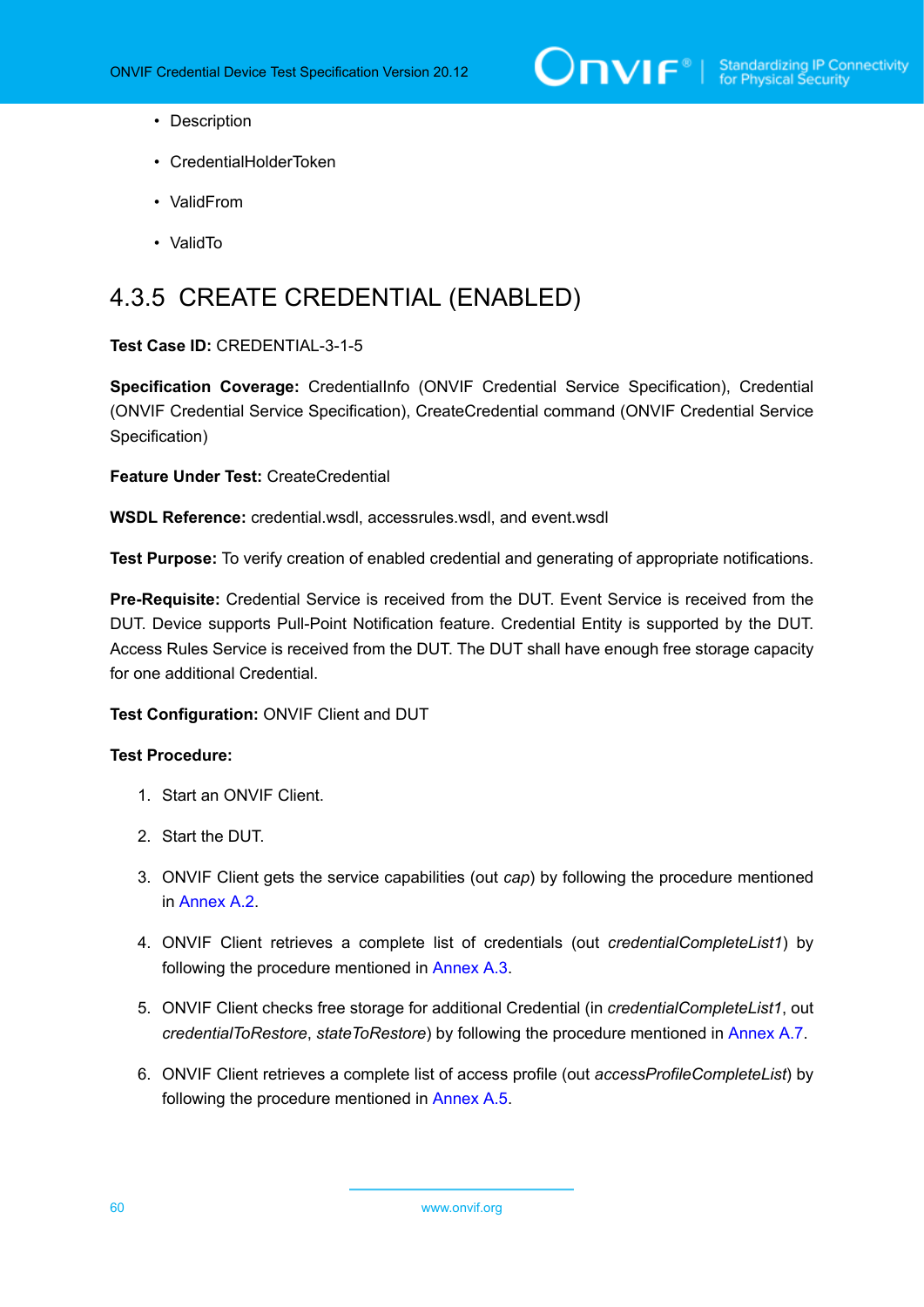- 7. ONVIF Client retrieves supported Credential identifier type name (in *cap*.SupportedIdentifierType) (out *typeName*) with corresponding Credential identifier Format Type (out *formatType*) and credential identifier value (out *value*) by following the procedure mentioned in [Annex A.15.](#page-212-0)
- 8. ONVIF Client invokes **CreatePullPointSubscription** with parameters
	- Filter.TopicExpression := "tns1:Configuration/Credential/Changed"
- <span id="page-60-1"></span>9. The DUT responds with a **CreatePullPointSubscriptionResponse** message with parameters
	- SubscriptionReference =: *s*
	- CurrentTime =: *ct*
	- TerminationTime =: *tt*
- <span id="page-60-0"></span>10.ONVIF client invokes **CreateCredential** with parameters
	- Credential.token := ""
	- Credential.Description := "Test Description"
	- Credential.CredentialHolderReference := "TestUser"
	- Credential.ValidFrom skipped
	- Credential.ValidTo skipped
	- Credential.CredentialIdentifier[0].Type.Name := *typeName*
	- Credential.CredentialIdentifier[0].Type.FormatType := *formatType*
	- Credential.CredentialIdentifier[0].ExemptedFromAuthentication := true if *cap*.Extension contains SupportedExemptionType element with value = pt:ExemptFromAuthentication, otherwise false
	- Credential.CredentialIdentifier[0].Value := *value*
	- Credential.CredentialAccessProfile.AccessProfileToken ::= ::::::::::::::::::::: *accessProfileCompleteList*[0].token or skipped (if *accessProfileCompleteList* is empty)
	- Credential.CredentialAccessProfile.ValidFrom skipped
	- Credential.CredentialAccessProfile.ValidTo skipped
	- Credential.Extension skipped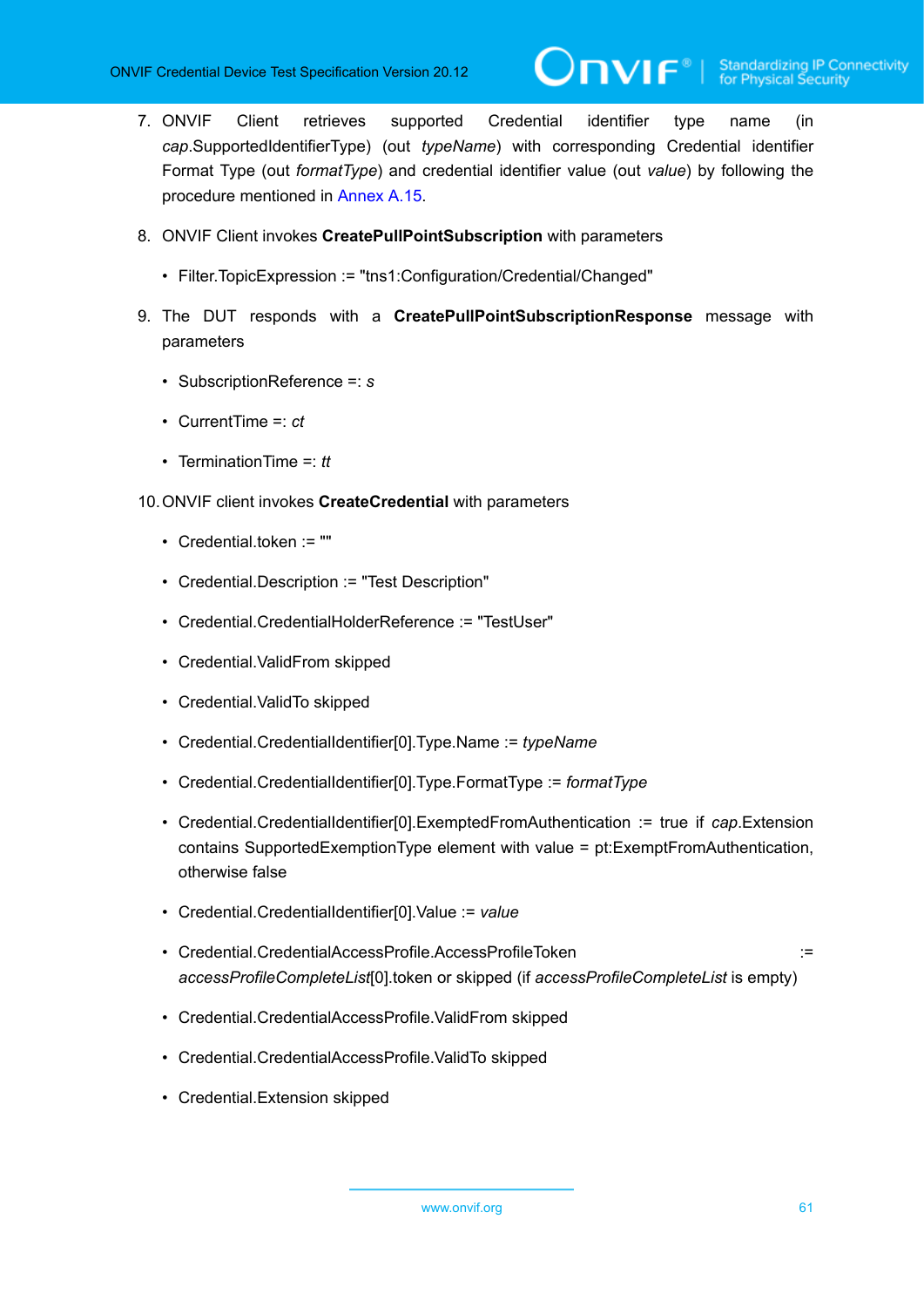- State.Enabled := true
- State.Reason := "Test Reason"
- State.AntipassbackState.AntipassbackViolated := false if *cap*.ResetAntipassbackSupported value is equal to true, otherwise State.AntipassbackState is skipped
- 11. The DUT responds with **CreateCredentialResponse** message with parameters
	- Token =: *credentialToken*
- <span id="page-61-1"></span>12.Until *oprationDelay* timeout expires, repeat the following steps:
	- 12.1. ONVIF Client waits for time *t* := min{(*tt*-*ct*)/2, 1 second}.
	- 12.2. ONVIF Client invokes **PullMessages** to the subscription endpoint s with parameters
		- Timeout := PT60S
		- MessageLimit := 1
	- 12.3. The DUT responds with **PullMessagesResponse** message with parameters
		- CurrentTime =: *ct*
		- TerminationTime =: *tt*
		- NotificationMessage =: *m*
	- 12.4. If *m* is not null and the TopicExpression item in *m* is not equal to "tns1:Configuration/ Credential/Changed", FAIL the test and go to the step [24.](#page-62-0)
	- 12.5. If *m* is not null and does not contain Source.SimpleItem item with Name = "CredentialToken" and Value = *credentialToken*, FAIL the test and go to the step [24](#page-62-0).
	- 12.6. If *m* is not null and contains Source.SimpleItem item with Name = "CredentialToken" and Value = *credentialToken*, go to the step [13.](#page-61-0)
- <span id="page-61-0"></span>13.If *oprationDelay* timeout expires for step [12](#page-61-1) without Notification with CredentialToken source simple item equal to *credentialToken*, FAIL the test and go to the step [24.](#page-62-0)
- 14.ONVIF Client retrieves a credential (in *credentialToken*, out *credentialList*) by following the procedure mentioned in [Annex A.8](#page-206-0).
- <span id="page-61-2"></span>15.If *credentialList*[0] item does not have equal field values to values from step [10](#page-60-0), FAIL the test and go step [24.](#page-62-0)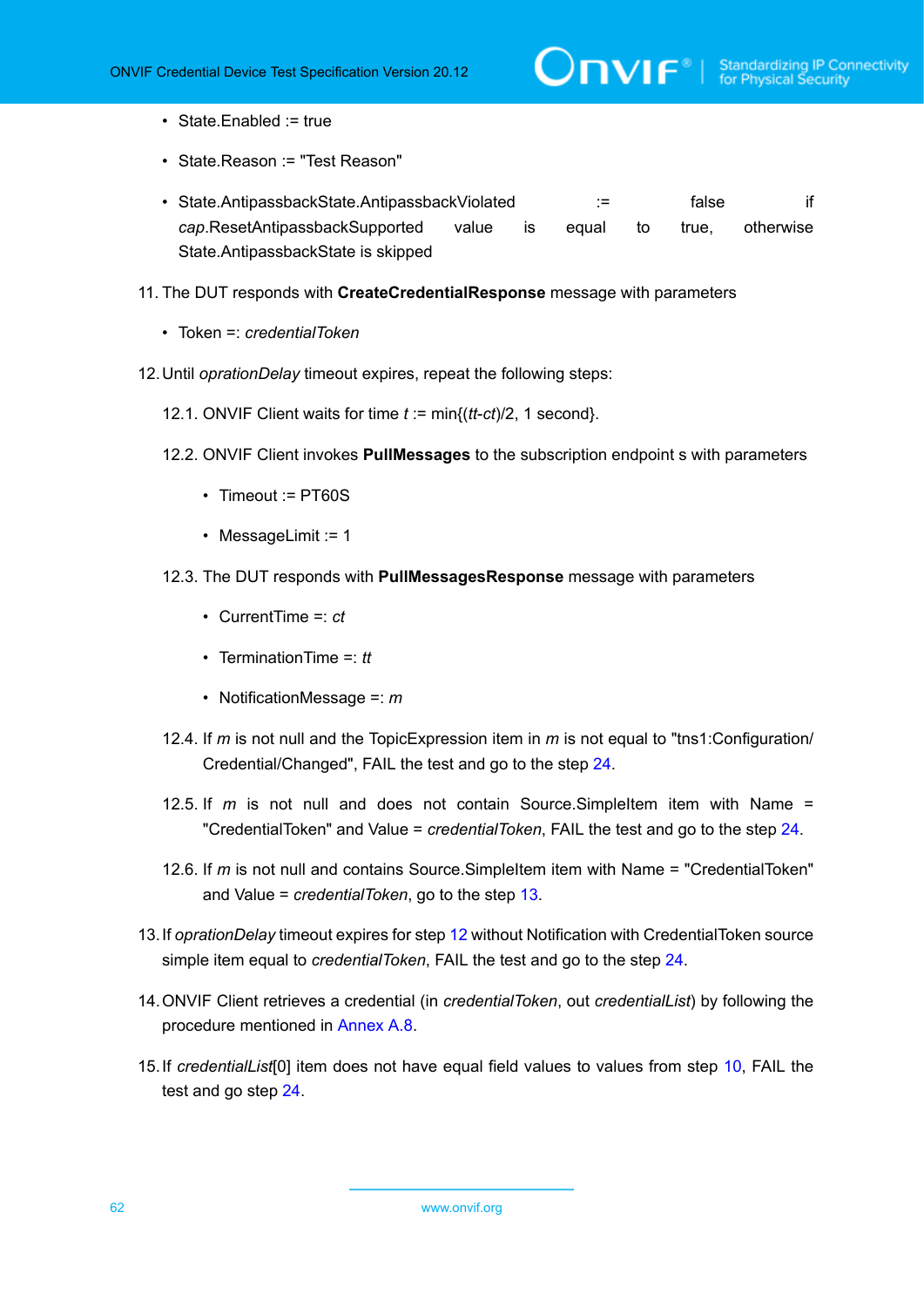16.ONVIF Client retrieves a credential info (in *credentialToken*, out *credentialInfoList*) by following the procedure mentioned in [Annex A.9](#page-207-0).

 $\mathsf{D}\mathsf{VIF}^*$ 

- <span id="page-62-2"></span>17.If *credentialInfoList*[0] item does not have equal field values to values from step [9,](#page-60-1) FAIL the test and go step [24.](#page-62-0)
- 18.ONVIF Client retrieves a complete credential information list (out *credentialInfoCompleteList*) by following the procedure mentioned in [Annex A.1.](#page-200-0)
- <span id="page-62-3"></span>19.If *credentialInfoCompleteList* does not have *credentialInfo*.[token = *credentialToken*] item with equal field values to values from step [9](#page-60-1), FAIL the test and go step [24](#page-62-0).
- 20.ONVIF Client retrieves a complete list of credentials (out *credentialCompleteList2*) by following the procedure mentioned in [Annex A.3](#page-201-1).
- <span id="page-62-1"></span>21.If *credentialCompleteList2* does not have *credential*.[token = *credentialToken*] item with equal field values to values from step [10,](#page-60-0) FAIL the test and go step [24.](#page-62-0)
- 22.ONVIF client retrieves credential state (in *credentialToken*, out *credentialState*) by following the procedure mentioned in [Annex A.13](#page-211-0).
- 23.Check the following:
	- 23.1. If *credentialState*[0].Enabled equal to false, FAIL the test and go step [24.](#page-62-0)
	- 23.2. If *credentialState*[0].Reason does not equal to "Test Reason" or missed, FAIL the test and go step [24](#page-62-0).
	- 23.3. If *cap*.ResetAntipassbackSupported value is equal to true check the following:
		- 23.3.1. If *credentialState*[0] does not contain AntipassbackState element, FAIL the test and go step [24.](#page-62-0)
		- 23.3.2. If *credentialState*[0].AntipassbackState.AntipassbackViolated equal to true, FAIL the test and go step [24.](#page-62-0)
- <span id="page-62-0"></span>24.ONVIF Client deletes the Credential (in *credentialToken*) by following the procedure mentioned in [Annex A.6](#page-204-0) to restore DUT configuration.
- 25.If there was credential deleted at step [4](#page-59-0), restore it (in *credentialToRestore*, *stateToRestore*) by following the procedure mentioned in [Annex A.10](#page-207-1) to restore DUT configuration.
- 26.ONVIF Client sends an **Unsubscribe** to the subscription endpoint *s*.
- 27.The DUT responds with **UnsubscribeResponse** message.

#### **Test Result:**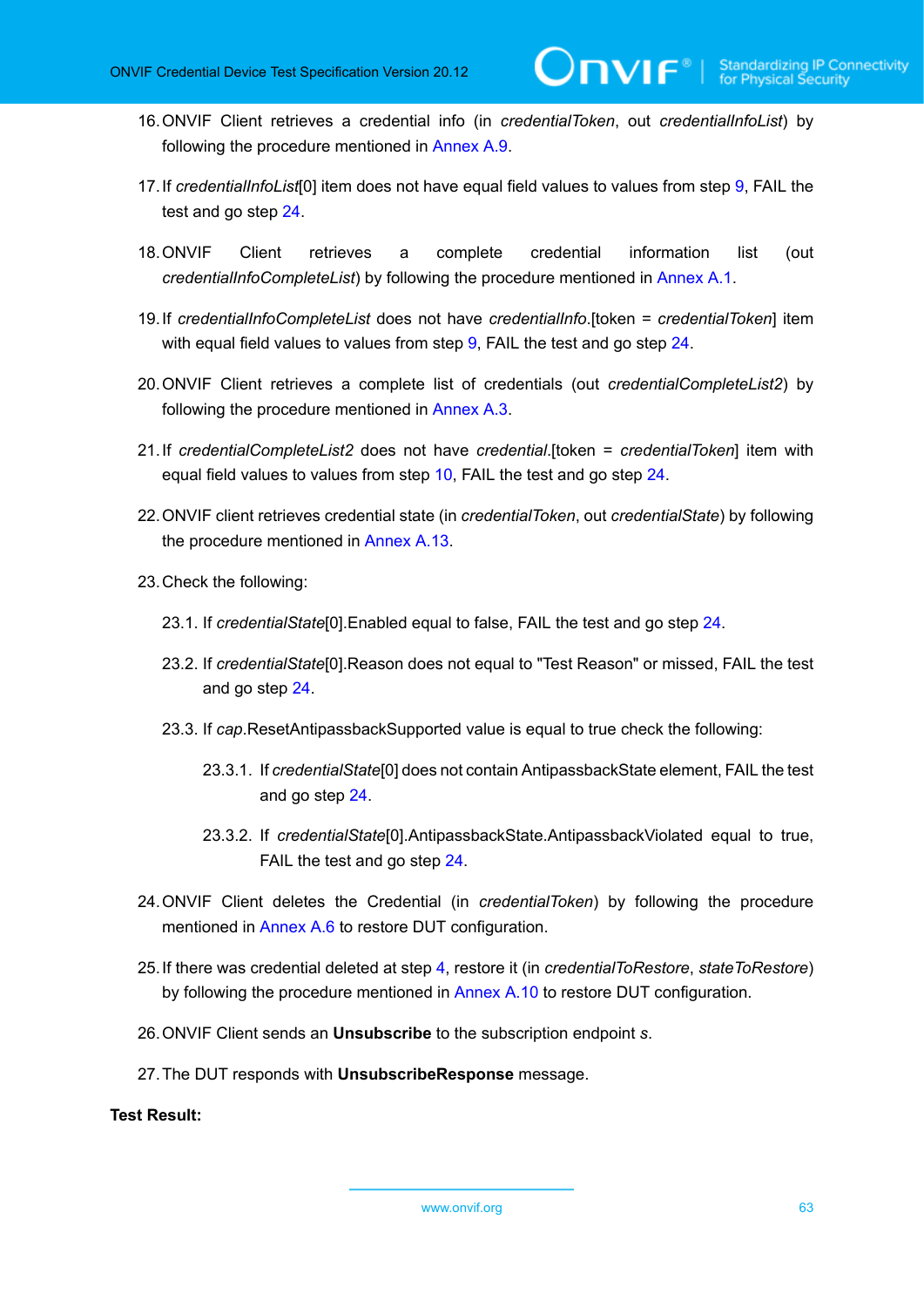#### **PASS –**

• DUT passes all assertions.

#### **FAIL –**

- The DUT did not send **GetCredentialsResponse** message.
- The DUT did not send **CreatePullPointSubscriptionResponse** message.
- The DUT did not send **CreateCredentialResponse** message.
- The DUT did not send **PullMessagesResponse** message.
- The DUT did not send **UnsubscribeResponse** message.

**Note:** *oprationDelay* will be taken from Operation Delay field of ONVIF Device Test Tool.

**Note:** The following fields are compared at steps [15,](#page-61-2) [21](#page-62-1):

- Credential:
	- token
	- Description
	- CredentialHolderToken
	- ValidFrom
	- ValidTo
	- CredentialIdentifier list (Type.Name is used as unique key for comparing)
		- Type
			- Name
			- FormatType
		- ExemptedFromAuthentication
		- Value
	- CredentialAccessProfile list (AccessProfileToken is used as unique key for comparing)
		- AccessProfileToken
		- ValidFrom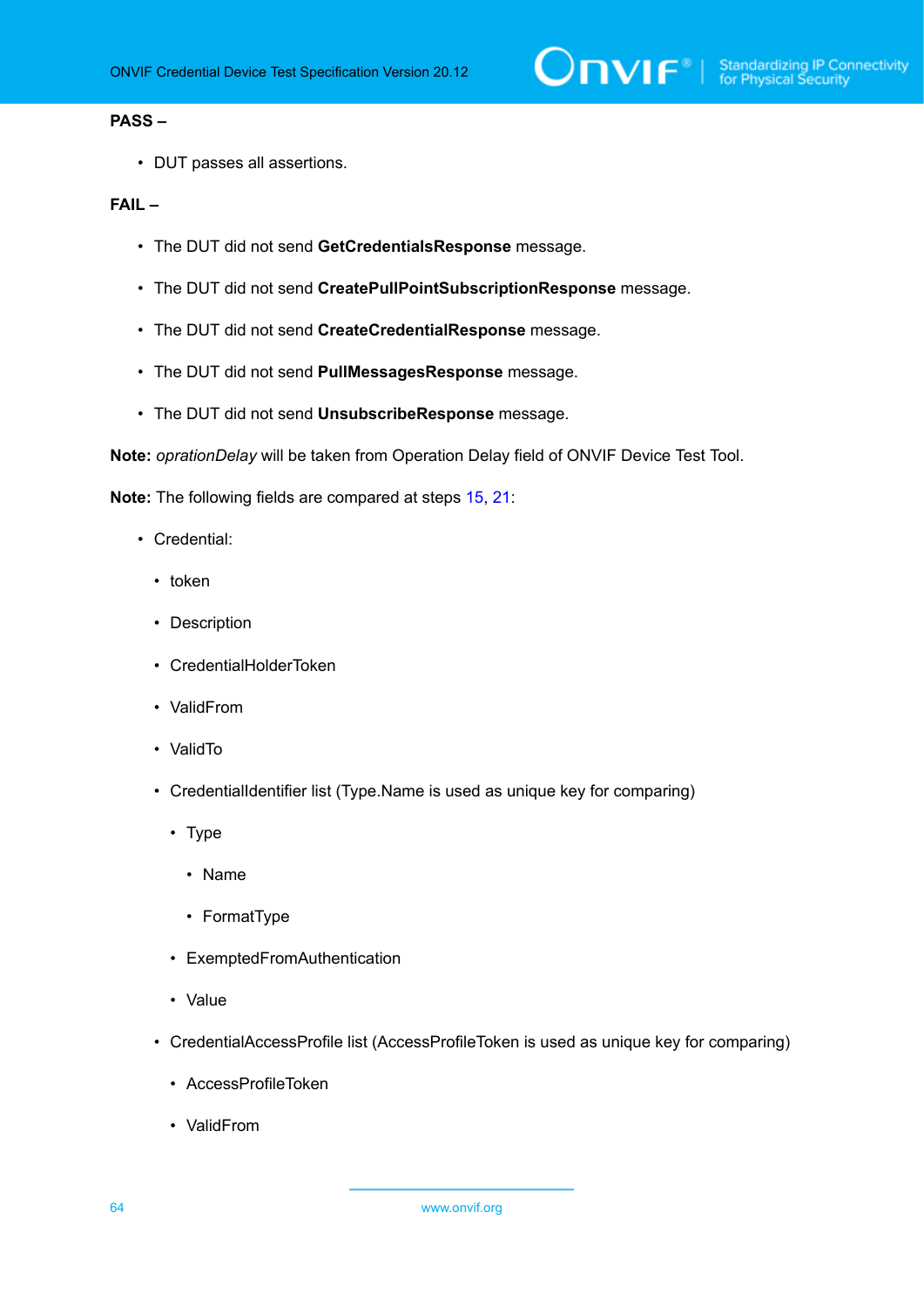

- ValidTo
- Attribute list
	- Name
	- Value

**Note:** The following fields are compared at steps [17,](#page-62-2) [19](#page-62-3):

- CredentialInfo:
	- token
	- Description
	- CredentialHolderToken
	- ValidFrom
	- ValidTo

## 4.3.6 CREATE CREDENTIAL (DISABLED)

#### **Test Case ID:** CREDENTIAL-3-1-6

**Specification Coverage:** CredentialInfo (ONVIF Credential Service Specification), Credential (ONVIF Credential Service Specification), CreateCredential command (ONVIF Credential Service Specification)

**Feature Under Test:** CreateCredential

**WSDL Reference:** credential.wsdl, accessrules.wsdl, and event.wsdl

**Test Purpose:** To verify creation of disabled credential and generating of appropriate notifications.

**Pre-Requisite:** Credential Service is received from the DUT. Event Service is received from the DUT. Device supports Pull-Point Notification feature. Credential Entity is supported by the DUT. Access Rules Service is received from the DUT. The DUT shall have enough free storage capacity for one additional Credential.

**Test Configuration:** ONVIF Client and DUT

#### **Test Procedure:**

1. Start an ONVIF Client.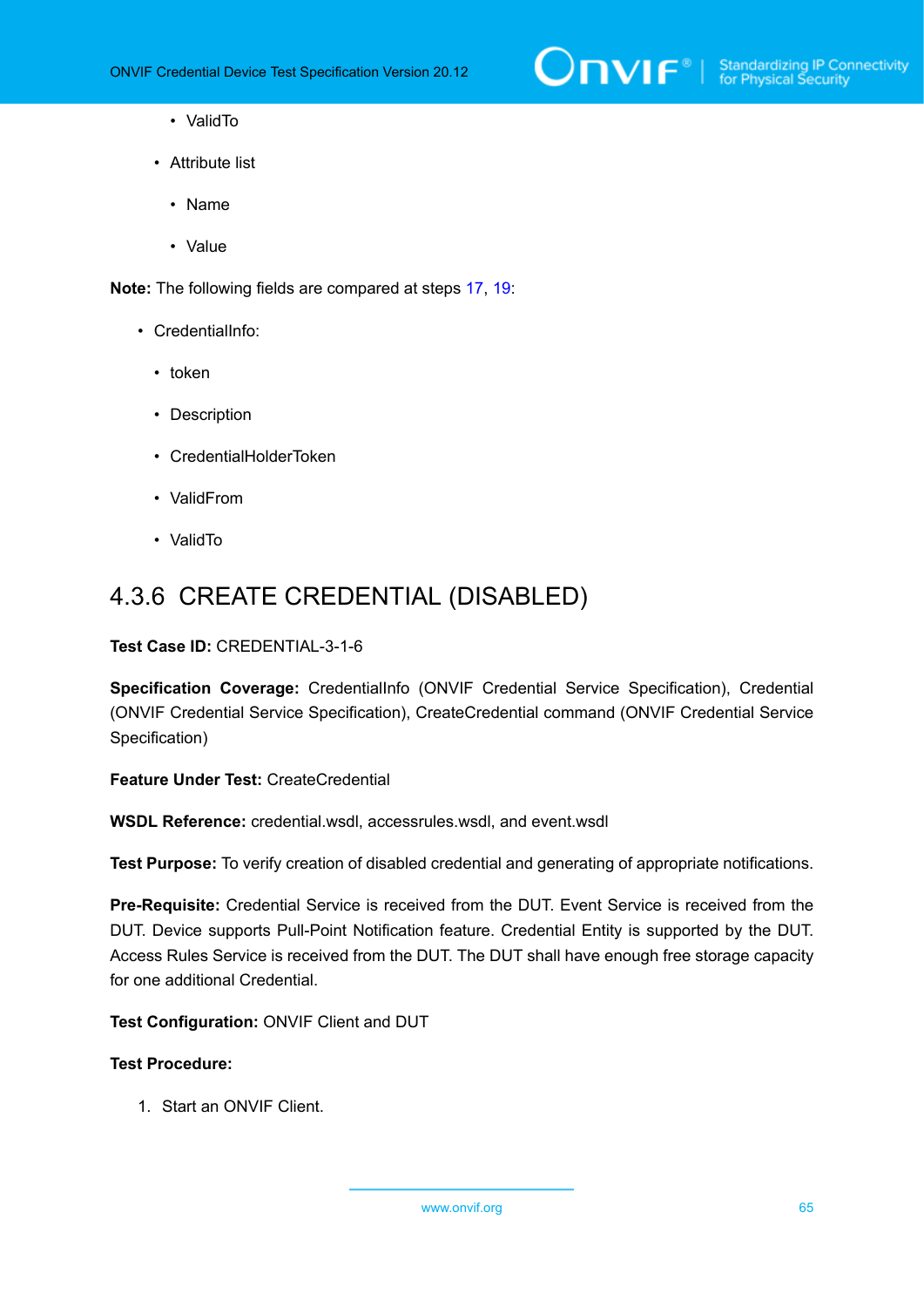- 2. Start the DUT.
- 3. ONVIF Client gets the service capabilities (out *cap*) by following the procedure mentioned in [Annex A.2.](#page-201-0)
- <span id="page-65-1"></span>4. ONVIF Client retrieves a complete list of credentials (out *credentialCompleteList1*) by following the procedure mentioned in [Annex A.3](#page-201-1).
- 5. ONVIF Client checks free storage for additional Credential (in *credentialCompleteList1*, out *credentialToRestore*, *stateToRestore*) by following the procedure mentioned in [Annex A.7.](#page-205-0)
- 6. ONVIF Client retrieves a complete list of access profile (out *accessProfileCompleteList*) by following the procedure mentioned in [Annex A.5](#page-203-0).
- 7. ONVIF Client retrieves supported Credential identifier type name (in *cap*.SupportedIdentifierType) (out *typeName*) with corresponding Credential identifier Format Type (out *formatType*) and credential identifier value (out *value*) by following the procedure mentioned in [Annex A.15.](#page-212-0)
- 8. ONVIF Client invokes **CreatePullPointSubscription** with parameters
	- Filter.TopicExpression := "tns1:Configuration/Credential/Changed"
- 9. The DUT responds with a **CreatePullPointSubscriptionResponse** message with parameters
	- SubscriptionReference =: *s*
	- CurrentTime =: *ct*
	- TerminationTime =: *tt*

#### <span id="page-65-0"></span>10.ONVIF client invokes **CreateCredential** with parameters

- Credential.token := ""
- Credential.Description := "Test Description"
- Credential.CredentialHolderReference := "TestUser"
- Credential.ValidFrom skipped
- Credential.ValidTo skipped
- Credential.CredentialIdentifier[0].Type.Name := *typeName*
- Credential.CredentialIdentifier[0].Type.FormatType := *formatType*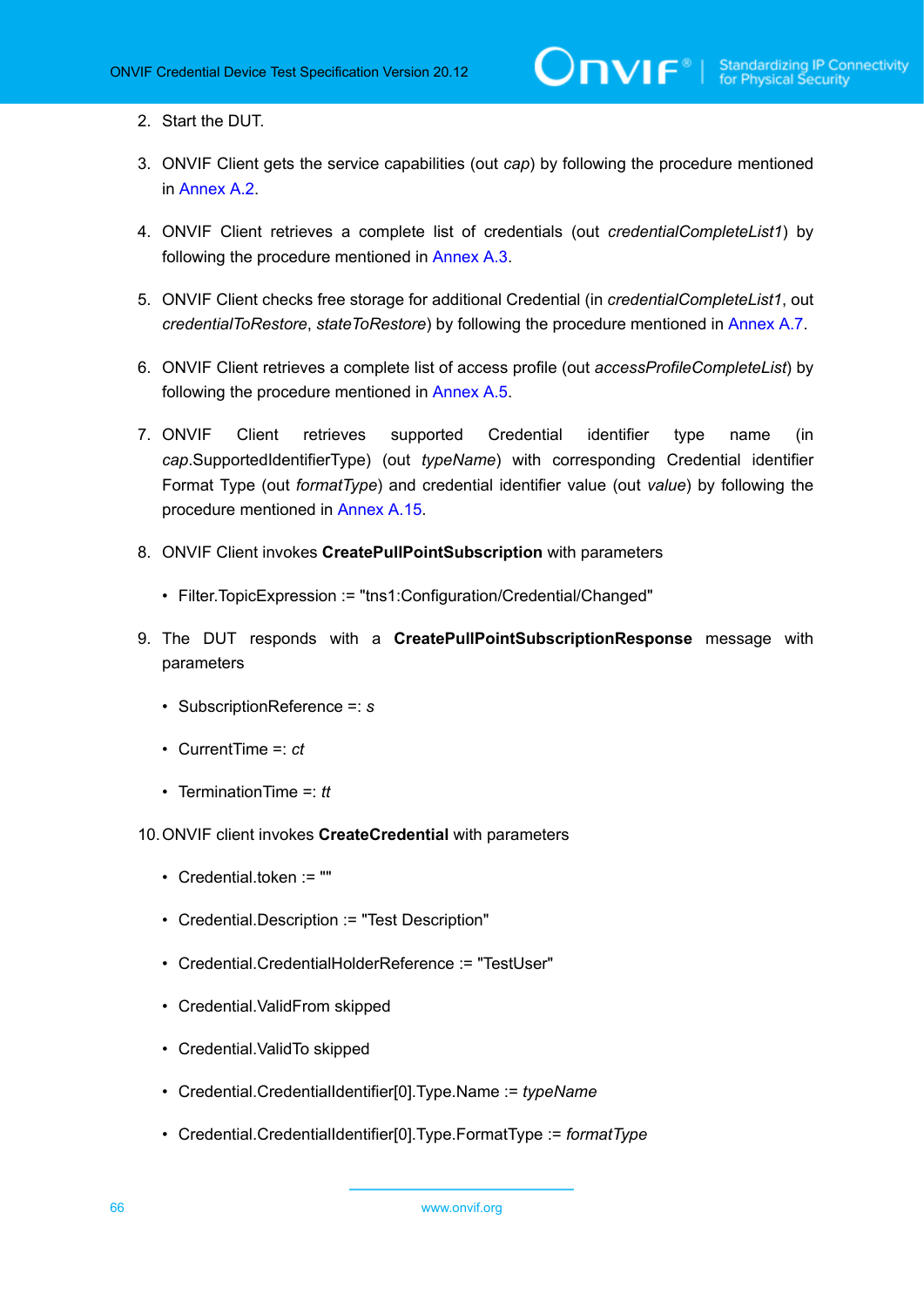- Credential.CredentialIdentifier[0].ExemptedFromAuthentication := true if *cap*.Extension contains SupportedExemptionType element with value = pt:ExemptFromAuthentication, otherwise false
- Credential.CredentialIdentifier[0].Value := *value*
- Credential.CredentialAccessProfile.AccessProfileToken := := := := := := := := : *accessProfileCompleteList*[0].token or skipped (if *accessProfileCompleteList* is empty)
- Credential.CredentialAccessProfile.ValidFrom skipped
- Credential.CredentialAccessProfile.ValidTo skipped
- Credential.Extension skipped
- State.Enabled := false
- State.Reason := "Test Reason"
- State.AntipassbackState.AntipassbackViolated := false if *cap*.ResetAntipassbackSupported value is equal to true, otherwise State.AntipassbackState is skipped
- 11. The DUT responds with **CreateCredentialResponse** message with parameters
	- Token =: *credentialToken*
- <span id="page-66-0"></span>12.Until *oprationDelay* timeout expires, repeat the following steps:
	- 12.1. ONVIF Client waits for time *t* := min{(*tt*-*ct*)/2, 1 second}.
	- 12.2. ONVIF Client invokes **PullMessages** to the subscription endpoint s with parameters
		- Timeout := PT60S
		- MessageLimit := 1
	- 12.3. The DUT responds with **PullMessagesResponse** message with parameters
		- CurrentTime =: *ct*
		- TerminationTime =: *tt*
		- NotificationMessage =: *m*
	- 12.4. If *m* is not null and the TopicExpression item in *m* is not equal to "tns1:Configuration/ Credential/Changed", FAIL the test and go to the step [24.](#page-68-0)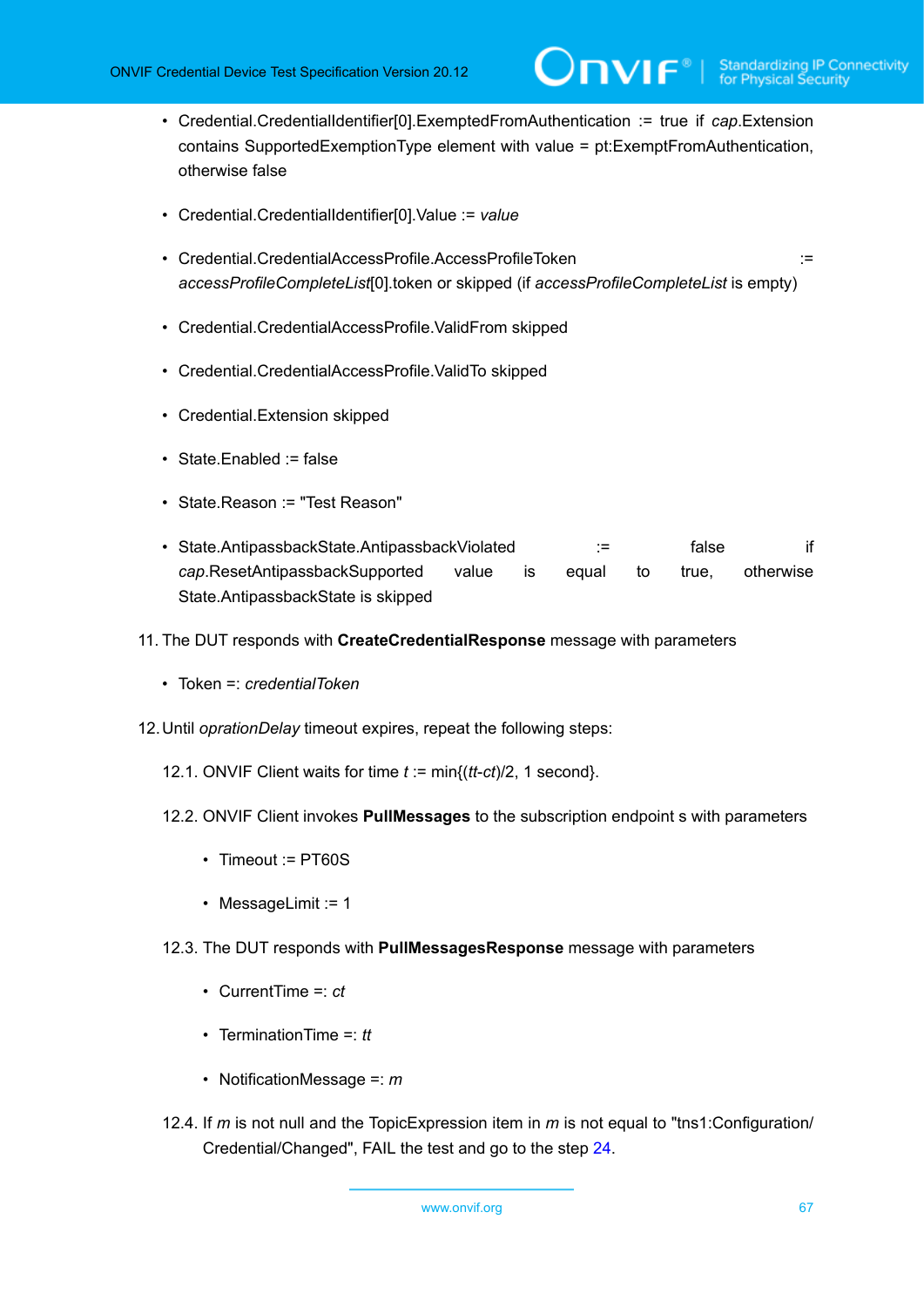- 12.5. If *m* is not null and does not contain Source.SimpleItem item with Name = "CredentialToken" and Value = *credentialToken*, FAIL the test and go to the step [24](#page-68-0).
- 12.6. If *m* is not null and contains Source.SimpleItem item with Name = "CredentialToken" and Value = *credentialToken*, go to the step [14.](#page-67-0)
- 13.If *oprationDelay* timeout expires for step [12](#page-66-0) without Notification with CredentialToken source simple item equal to *credentialToken*, FAIL the test and go to the step [24.](#page-68-0)
- <span id="page-67-0"></span>14.ONVIF Client retrieves a credential (in *credentialToken*, out *credentialList*) by following the procedure mentioned in [Annex A.8](#page-206-0).
- <span id="page-67-1"></span>15.If *credentialList*[0] item does not have equal field values to values from step [10](#page-65-0), FAIL the test and go step [24.](#page-68-0)
- 16.ONVIF Client retrieves a credential info (in *credentialToken*, out *credentialInfoList*) by following the procedure mentioned in [Annex A.9](#page-207-0).
- <span id="page-67-3"></span>17.If *credentialInfoList*[0] item does not have equal field values to values from step [10](#page-65-0), FAIL the test and go step [24](#page-68-0).
- 18.ONVIF Client retrieves a complete credential information list (out *credentialInfoCompleteList*) by following the procedure mentioned in [Annex A.1.](#page-200-0)
- <span id="page-67-4"></span>19.If *credentialInfoCompleteList* does not have *credentialInfo*[token = *credentialToken*] item with equal field values to values from step [10](#page-65-0), FAIL the test and go step [24](#page-68-0).
- 20.ONVIF Client retrieves a complete list of credentials (out *credentialCompleteList2*) by following the procedure mentioned in [Annex A.3](#page-201-1).
- <span id="page-67-2"></span>21.If *credentialCompleteList2* does not have *credential*.[token = *credentialToken*] item with equal field values to values from step [10,](#page-65-0) FAIL the test and go step [24.](#page-68-0)
- 22.ONVIF client retrieves credential state (in *credentialToken*, out *credentialState*) by following the procedure mentioned in [Annex A.13](#page-211-0).
- 23.Check the following:
	- 23.1. If *credentialState*[0].Enabled equal to true, FAIL the test and go step [24.](#page-68-0)
	- 23.2. If *credentialState*[0].Reason does not equal to "Test Reason" or missed, FAIL the test and go step [24](#page-68-0).
	- 23.3. If *cap*.ResetAntipassbackSupported value is equal to true check the following:
		- 23.3.1. If *credentialState*[0] does not contain AntipassbackState element, FAIL the test and go step [24.](#page-68-0)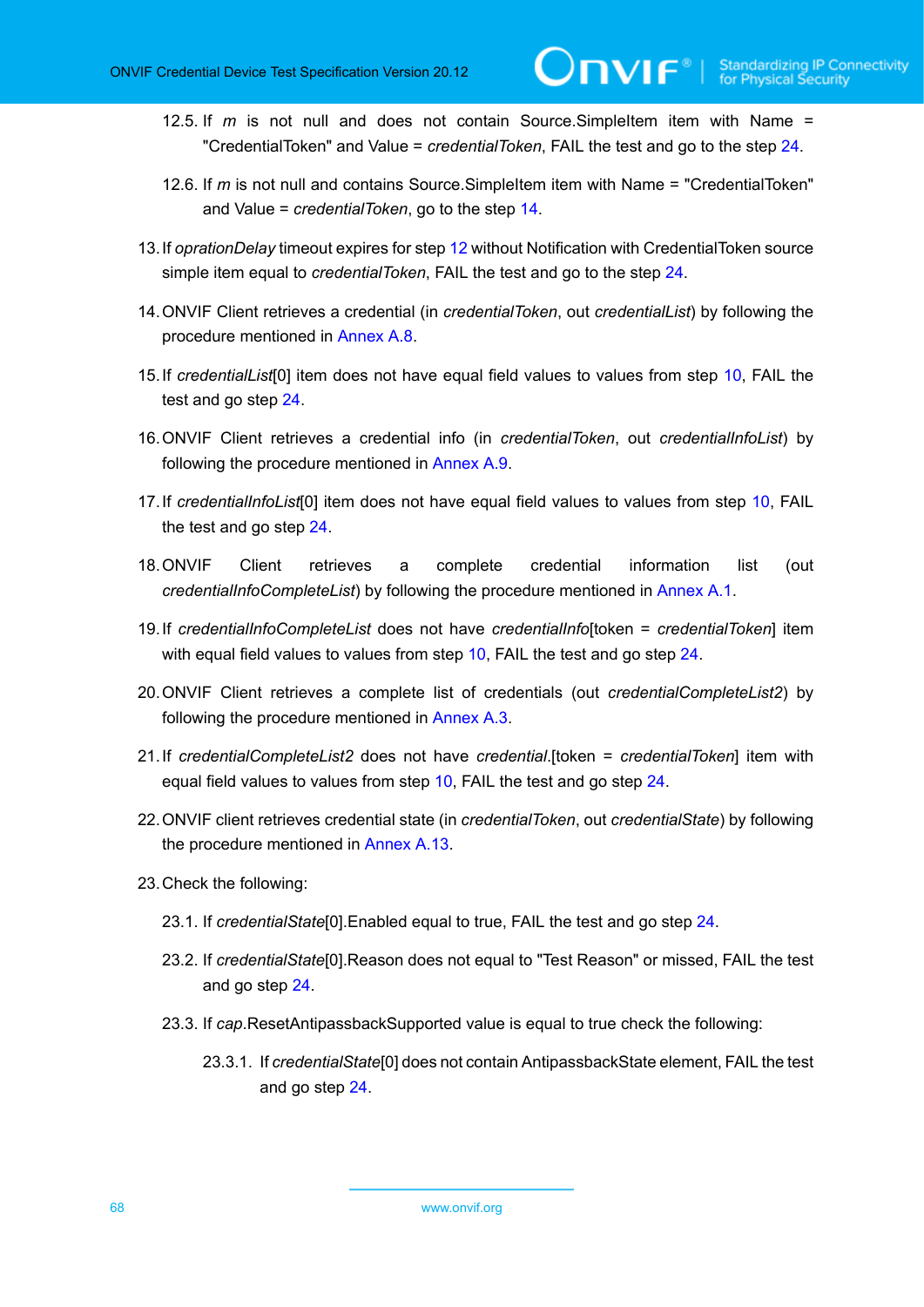- 23.3.2. If *credentialState*[0].AntipassbackState.AntipassbackViolated equal to true, FAIL the test and go step [24.](#page-68-0)
- <span id="page-68-0"></span>24.ONVIF Client deletes the Credential (in *credentialToken*) by following the procedure mentioned in [Annex A.6](#page-204-0) to restore DUT configuration.
- 25.If there was credential deleted at step [4](#page-65-1), restore it (in *credentialToRestore*, *stateToRestore*) by following the procedure mentioned in [Annex A.10](#page-207-1) to restore DUT configuration.
- 26.ONVIF Client sends an **Unsubscribe** to the subscription endpoint *s*.
- 27.The DUT responds with **UnsubscribeResponse** message.

#### **PASS –**

• DUT passes all assertions.

#### **FAIL –**

- The DUT did not send **GetCredentialsResponse** message.
- The DUT did not send **CreatePullPointSubscriptionResponse** message.
- The DUT did not send **CreateCredentialResponse** message.
- The DUT did not send **PullMessagesResponse** message.
- The DUT did not send **UnsubscribeResponse** message.

**Note:** *oprationDelay* will be taken from Operation Delay field of ONVIF Device Test Tool.

**Note:** The following fields are compared at steps [15,](#page-67-1) [21](#page-67-2):

- Credential:
	- token
	- Description
	- CredentialHolderToken
	- ValidFrom
	- ValidTo
	- CredentialIdentifier list (Type.Name is used as unique key for comparing)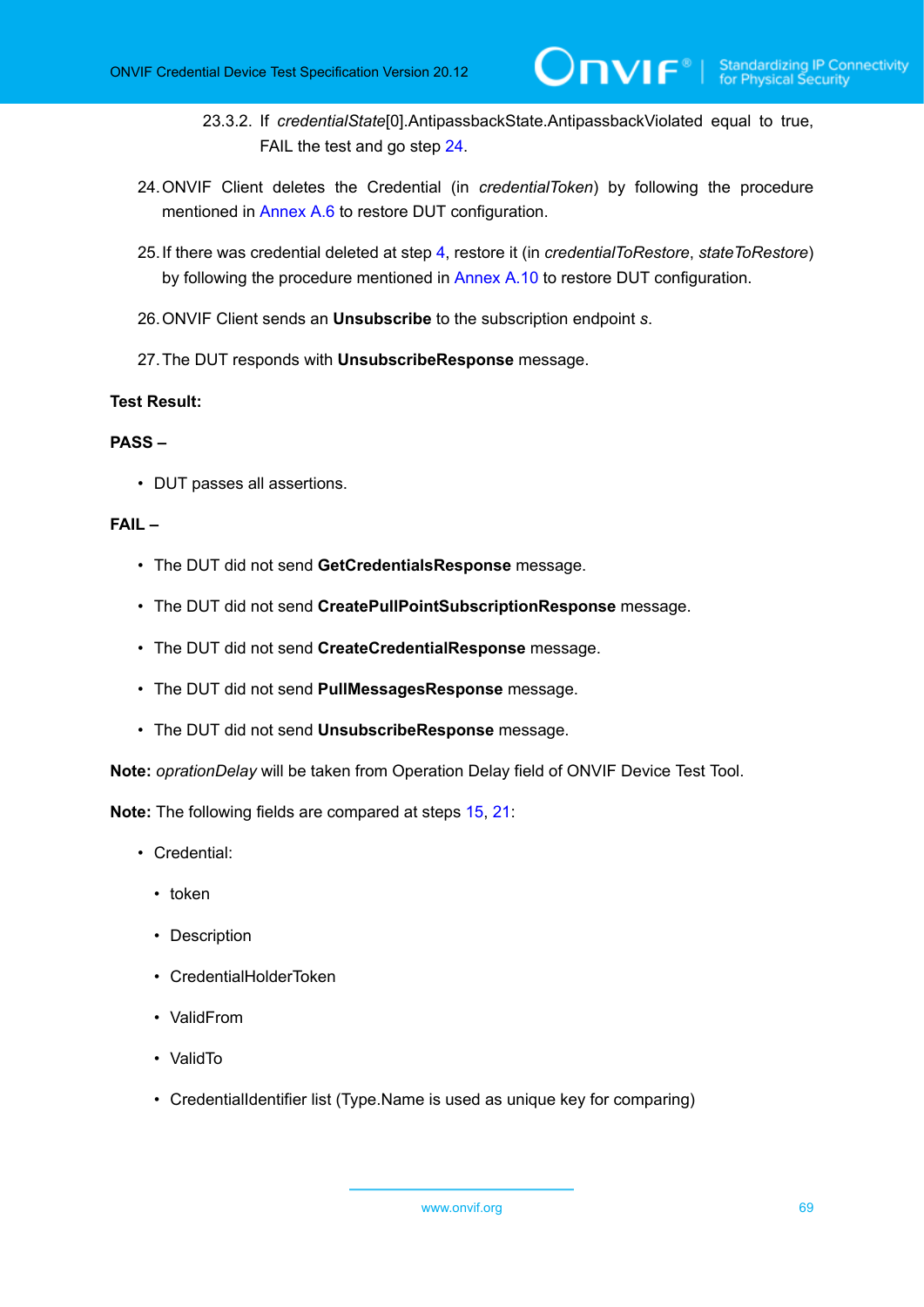

- Type
	- Name
	- FormatType
- ExemptedFromAuthentication
- Value
- CredentialAccessProfile list (AccessProfileToken is used as unique key for comparing)
	- AccessProfileToken
	- ValidFrom
	- ValidTo
- Attribute list
	- Name
	- Value

**Note:** The following fields are compared at steps [17,](#page-67-3) [19](#page-67-4):

- CredentialInfo:
	- token
	- Description
	- CredentialHolderToken
	- ValidFrom
	- ValidTo

## 4.3.7 MODIFY CREDENTIAL

#### **Test Case ID:** CREDENTIAL-3-1-7

**Specification Coverage:** CredentialInfo (ONVIF Credential Service Specification), Credential (ONVIF Credential Service Specification), ModifyCredential command (ONVIF Credential Service Specification)

**Feature Under Test:** ModifyCredential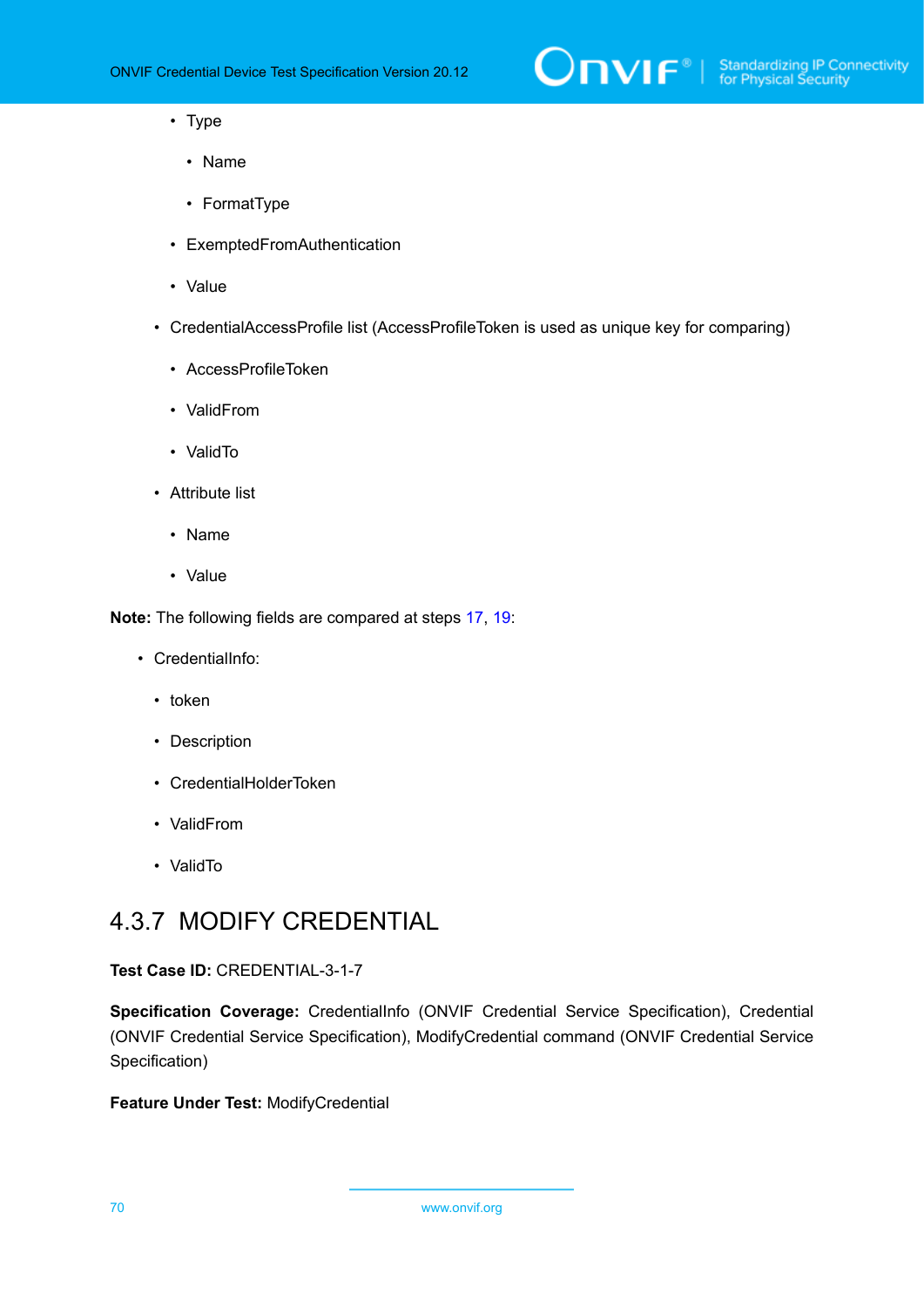#### **WSDL Reference:** credential.wsdl, accessrules.wsdl, and event.wsdl

**Test Purpose:** To verify modifying of credential with different states and generating of appropriate notifications.

**Pre-Requisite:** Credential Service is received from the DUT. Event Service is received from the DUT. Device supports Pull-Point Notification feature. Credential Entity is supported by the DUT. Access Rules Service is received from the DUT. The DUT shall have enough free storage capacity for one additional Credential.

**Test Configuration:** ONVIF Client and DUT

- 1. Start an ONVIF Client.
- 2. Start the DUT.
- 3. ONVIF Client retrieves a complete list of credentials (out *credentialCompleteList1*) by following the procedure mentioned in [Annex A.3](#page-201-1).
- 4. ONVIF Client checks free storage for additional Credential (in *credentialCompleteList1*, out *credentialToRestore*, *stateToRestore*) by following the procedure mentioned in [Annex A.7.](#page-205-0)
- 5. ONVIF Client retrieves a complete list of access profiles (out *accessProfileCompleteList*) by following the procedure mentioned in [Annex A.5](#page-203-0).
- 6. ONVIF Client creates credential with ExemptedFromAuthentication equal to false (in false), with Credential identifier item (out *typeName*) with corresponding Credential identifier Format Type (out *formatType*) and corresponding credential identifier value (out *value*) and with credential token (out *credentialToken*) by following the procedure mentioned in [Annex](#page-208-0) [A.11](#page-208-0).
- 7. ONVIF Client invokes **CreatePullPointSubscription** with parameters
	- Filter.TopicExpression := "tns1:Configuration/Credential/Changed"
- 8. The DUT responds with a **CreatePullPointSubscriptionResponse** message with parameters
	- SubscriptionReference =: *s*
	- CurrentTime =: *ct*
	- TerminationTime =: *tt*
- 9. ONVIF client invokes **ModifyCredential** with parameters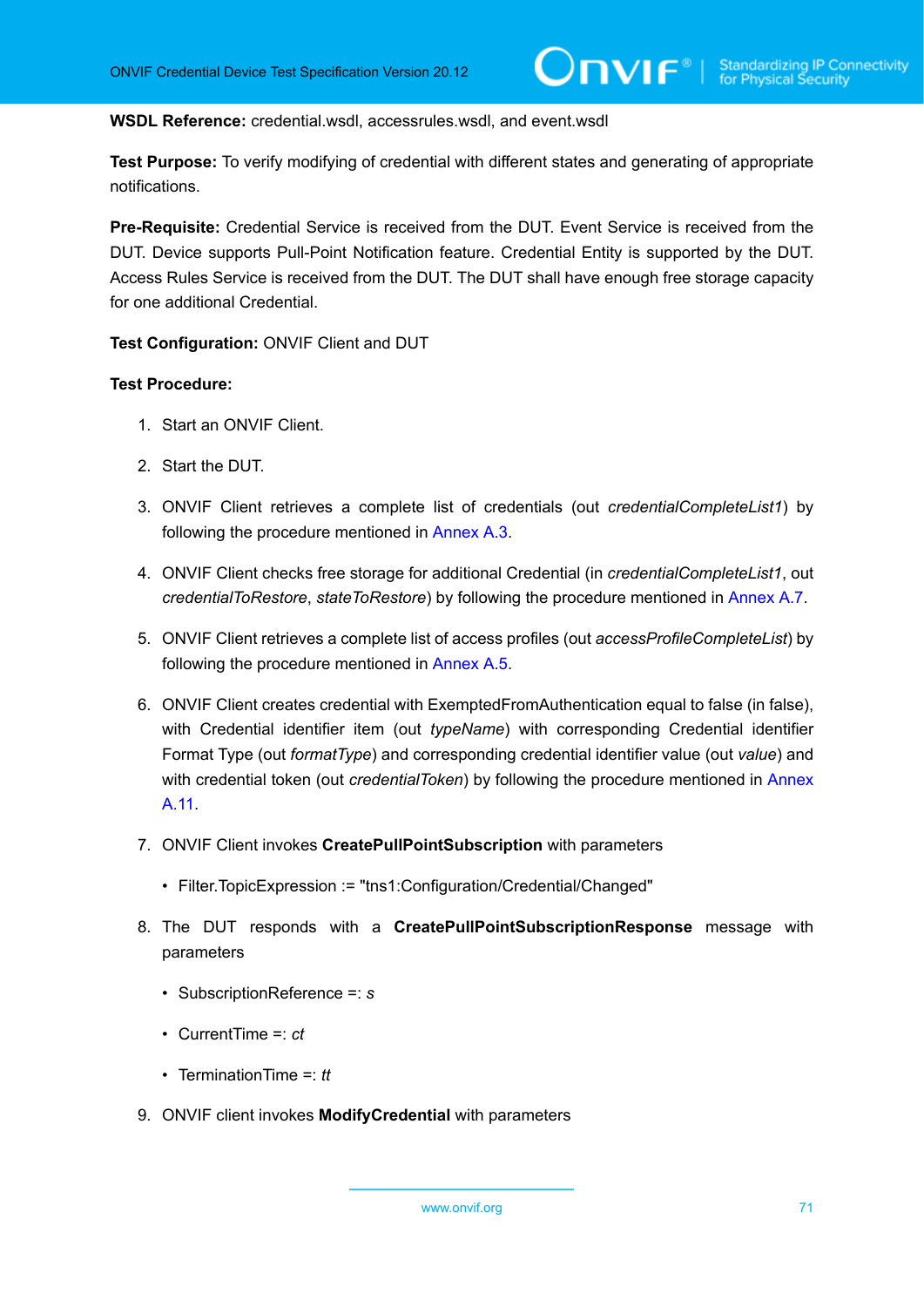- Credential.Token := *credentialToken*
- Credential.Description := "Test Description 2"
- Credential.CredentialHolderReference := "TestUser 2"
- Credential.ValidFrom skipped
- Credential.ValidTo skipped
- Credential.CredentialIdentifier[0].Type.Name := *typeName*
- Credential.CredentialIdentifier[0].Type.FormatType := *formatType*
- Credential.CredentialIdentifier[0].ExemptedFromAuthentication := true if *cap*.Extension contains SupportedExemptionType element with value = pt:ExemptFromAuthentication, otherwise false
- Credential.CredentialIdentifier[0].Value := *value*
- Credential.CredentialAccessProfile.AccessProfileToken := *accessProfileCompleteList*[0].token or skipped (if *accessProfileCompleteList* is empty)
- Credential.CredentialAccessProfile.ValidFrom skipped
- Credential.CredentialAccessProfile.ValidTo skipped
- Credential.Extension skipped
- 10.The DUT responds with empty **ModifyCredentialResponse** message.
- 11. Until *oprationDelay* timeout expires, repeat the following steps:
	- 11.1. ONVIF Client waits for time *t* := min{(*tt*-*ct*)/2, 1 second}.
	- 11.2. ONVIF Client invokes **PullMessages** to the subscription endpoint s with parameters
		- Timeout := PT60S
		- MessageLimit := 1
	- 11.3. The DUT responds with **PullMessagesResponse** message with parameters
		- CurrentTime =: *ct*
		- TerminationTime =: *tt*
		- NotificationMessage =: *m*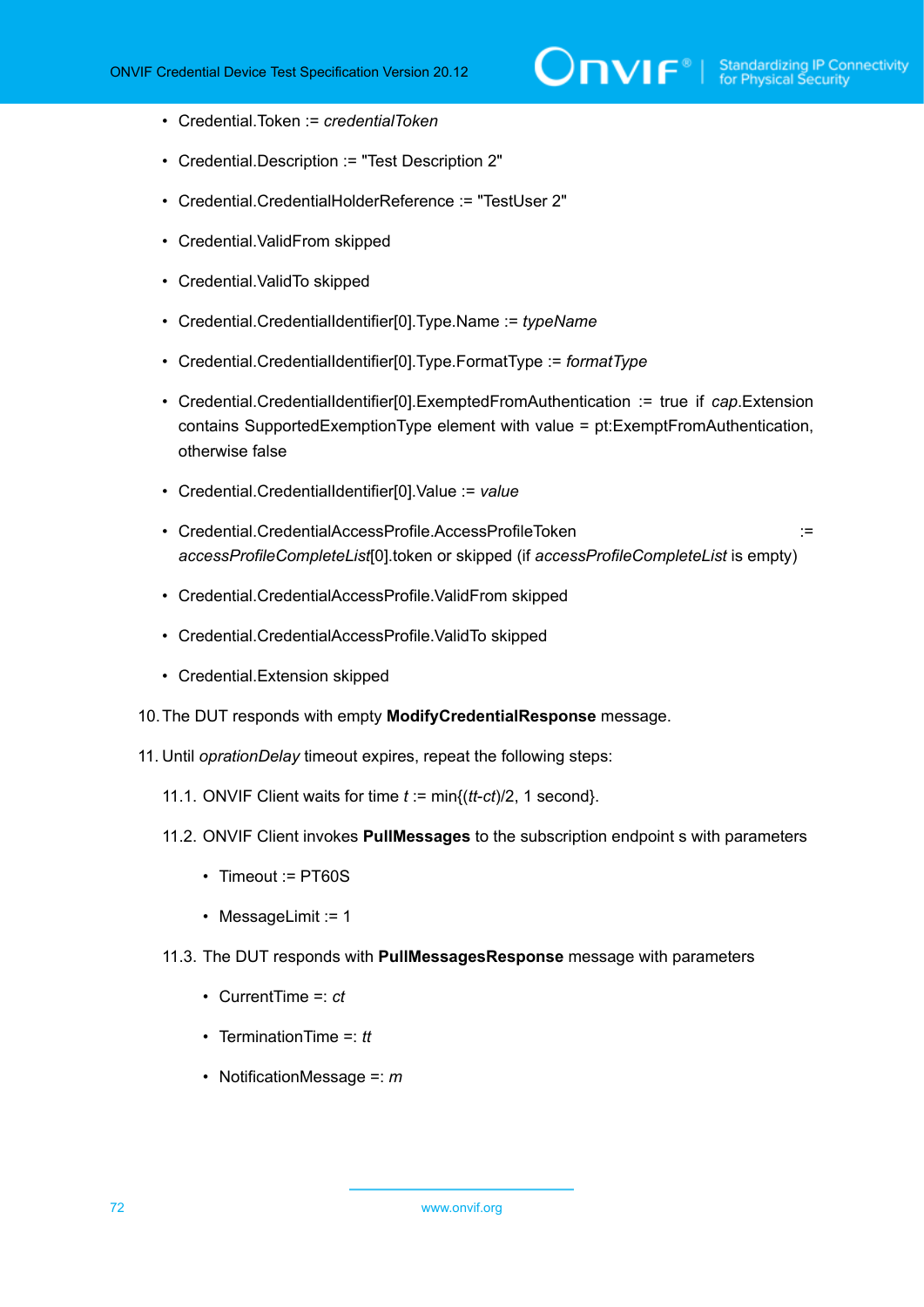- 11.4. If *m* is not null and the TopicExpression item in *m* is not equal to "tns1:Configuration/ Credential/Changed", FAIL the test and go to the step [21.](#page-72-0)
- 11.5. If *m* is not null and does not contain Source.SimpleItem item with Name = "CredentialToken" and Value = *credentialToken*, FAIL the test and go to the step [1](#page-70-0).
- 11.6. If *m* is not null and contains Source.SimpleItem item with Name = "CredentialToken" and Value = *credentialToken*, go to the step [13.](#page-72-1)
- 12.If *oprationDelay* timeout expires for step [11](#page-71-0) without Notification with CredentialToken source simple item equal to *credentialToken*, FAIL the test and go to the step [21.](#page-72-0)
- <span id="page-72-1"></span>13.ONVIF Client retrieves a credential (in *credentialToken*, out *credentialList*) by following the procedure mentioned in [Annex A.8](#page-206-0).
- <span id="page-72-5"></span>14.If *credentialList*[0] item does not have equal field values to values from step [9](#page-70-1), FAIL the test and go step [21.](#page-72-0)
- 15.ONVIF Client retrieves a credential info (in *credentialToken*, out *credentialInfoList*) by following the procedure mentioned in [Annex A.9](#page-207-0).
- <span id="page-72-6"></span>16.If *credentialInfoList*[0] item does not have equal field values to values from step [9,](#page-70-1) FAIL the test and go step [21.](#page-72-0)
- 17.ONVIF Client retrieves a complete credential information list (out *credentialInfoCompleteList*) by following the procedure mentioned in [Annex A.1.](#page-200-0)
- <span id="page-72-3"></span>18.If *credentialInfoCompleteList* does not have *credentialInfo*.[token:= *credentialToken*] item with equal field values to values from step  $9$ , FAIL the test and go step  $21$ .
- 19.ONVIF Client retrieves a complete list of credentials (out *credentialCompleteList2*) by following the procedure mentioned in [Annex A.3](#page-201-0).
- <span id="page-72-4"></span>20.If *credentialCompleteList2* does not have *credential*.[token:= *credentialToken*] item with equal field values to values from step [9,](#page-70-1) FAIL the test and go step [22.](#page-72-2)
- <span id="page-72-0"></span>21.ONVIF Client deletes the Credential (in *credentialToken*) by following the procedure mentioned in [Annex A.6](#page-204-0) to restore DUT configuration.
- <span id="page-72-2"></span>22.If there was credential deleted at step [4](#page-70-2), restore it (in *credentialToRestore*, *stateToRestore*) by following the procedure mentioned in [Annex A.10](#page-207-1) to restore DUT configuration.
- 23.ONVIF Client sends an **Unsubscribe** to the subscription endpoint *s*.
- 24.The DUT responds with **UnsubscribeResponse** message.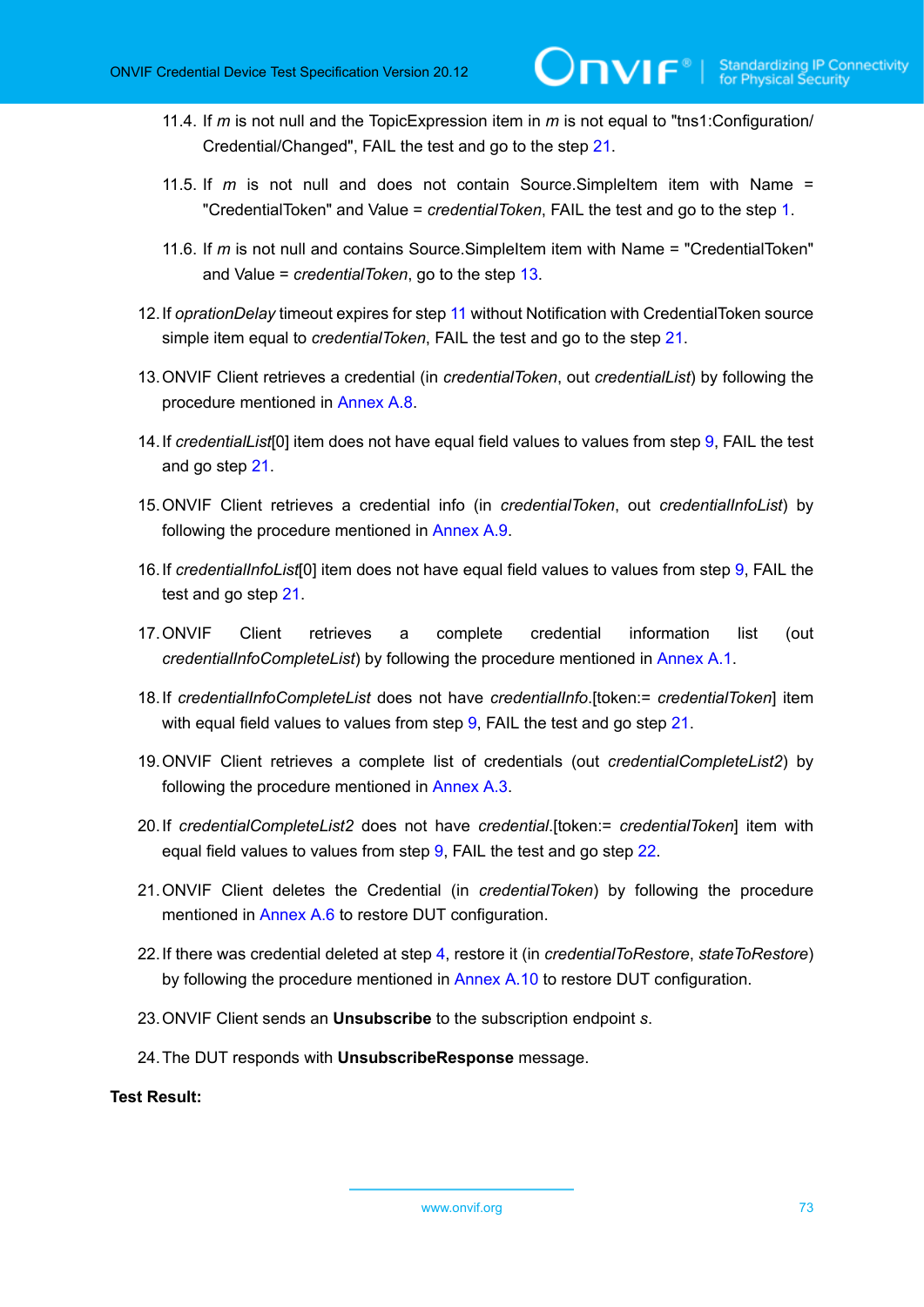### **PASS –**

• DUT passes all assertions.

### **FAIL –**

- The DUT did not send **GetCredentialsResponse** message.
- The DUT did not send **CreatePullPointSubscriptionResponse** message.
- The DUT did not send **ModifyCredentialResponse** message.
- The DUT did not send **PullMessagesResponse** message.
- The DUT did not send **UnsubscribeResponse** message.

**Note:** *oprationDelay* will be taken from Operation Delay field of ONVIF Device Test Tool.

**Note:** The following fields are compared at steps [18,](#page-72-3) [20](#page-72-4):

- Credential:
	- token
	- Description
	- CredentialHolderToken
	- ValidFrom
	- ValidTo
	- CredentialIdentifier list (Type.Name is used as unique key for comparing)
		- Type
			- Name
			- FormatType
		- ExemptedFromAuthentication
		- Value
	- CredentialAccessProfile list (AccessProfileToken is used as unique key for comparing)
		- AccessProfileToken
		- ValidFrom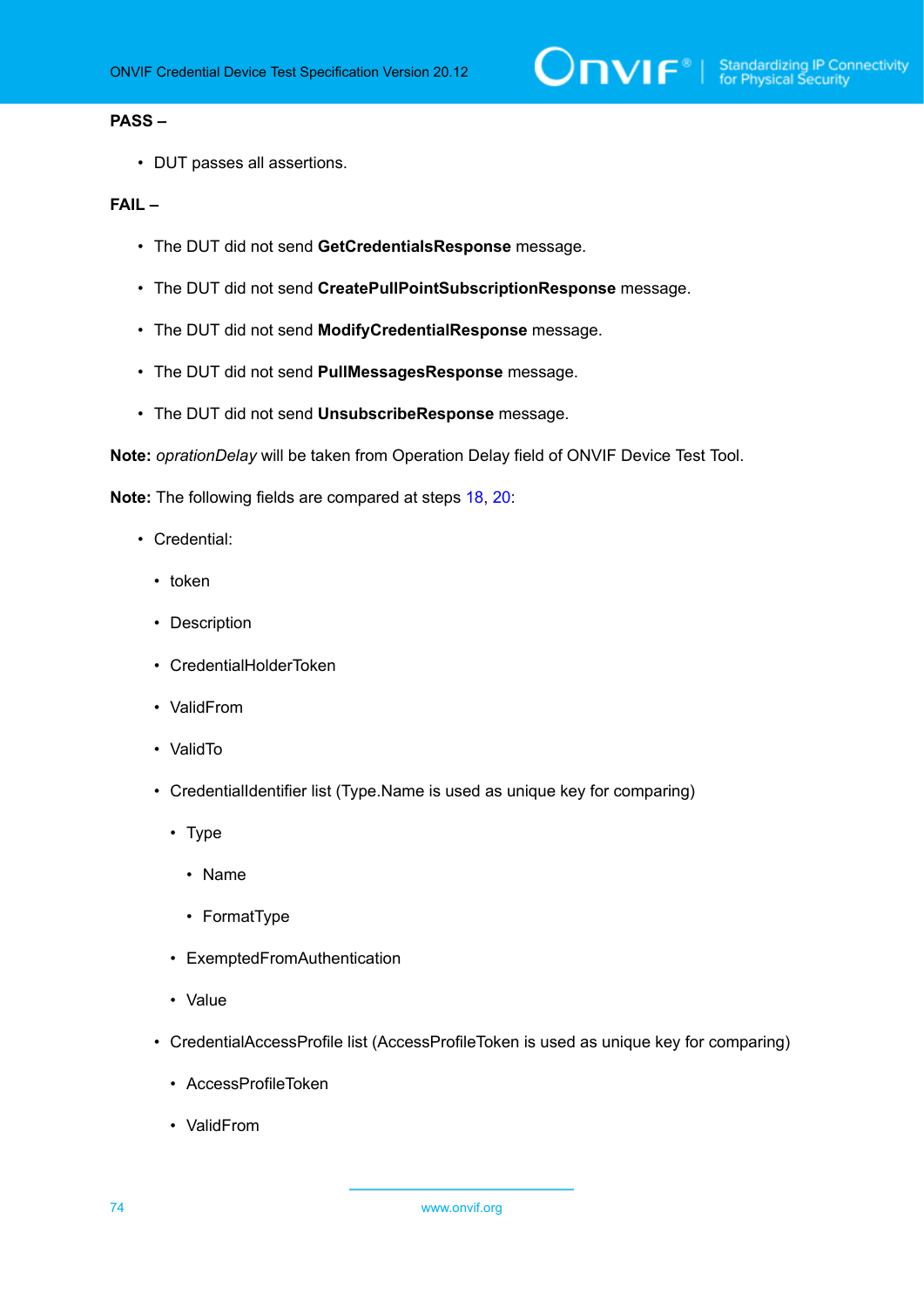

- ValidTo
- Attribute list
	- Name
	- Value

**Note:** The following fields are compared at steps [14,](#page-72-5) [16](#page-72-6):

- CredentialInfo:
	- token
	- Description
	- CredentialHolderToken
	- ValidFrom
	- ValidTo

# 4.3.8 DELETE CREDENTIAL

### **Test Case ID:** CREDENTIAL-3-1-8

**Specification Coverage:** CredentialInfo (ONVIF Credential Service Specification), Credential (ONVIF Credential Service Specification), DeleteCredential command (ONVIF Credential Service Specification)

**Feature Under Test:** DeleteCredential

**WSDL Reference:** credential.wsdl and event.wsdl

**Test Purpose:** To verify deleting of credential and generating of appropriate notifications.

**Pre-Requisite:** Credential Service is received from the DUT. Event Service is received from the DUT. Device supports Pull-Point Notification feature. Credential Entity is supported by the DUT. The DUT shall have enough free storage capacity for one additional Credential.

## **Test Configuration:** ONVIF Client and DUT

- 1. Start an ONVIF Client.
- 2. Start the DUT.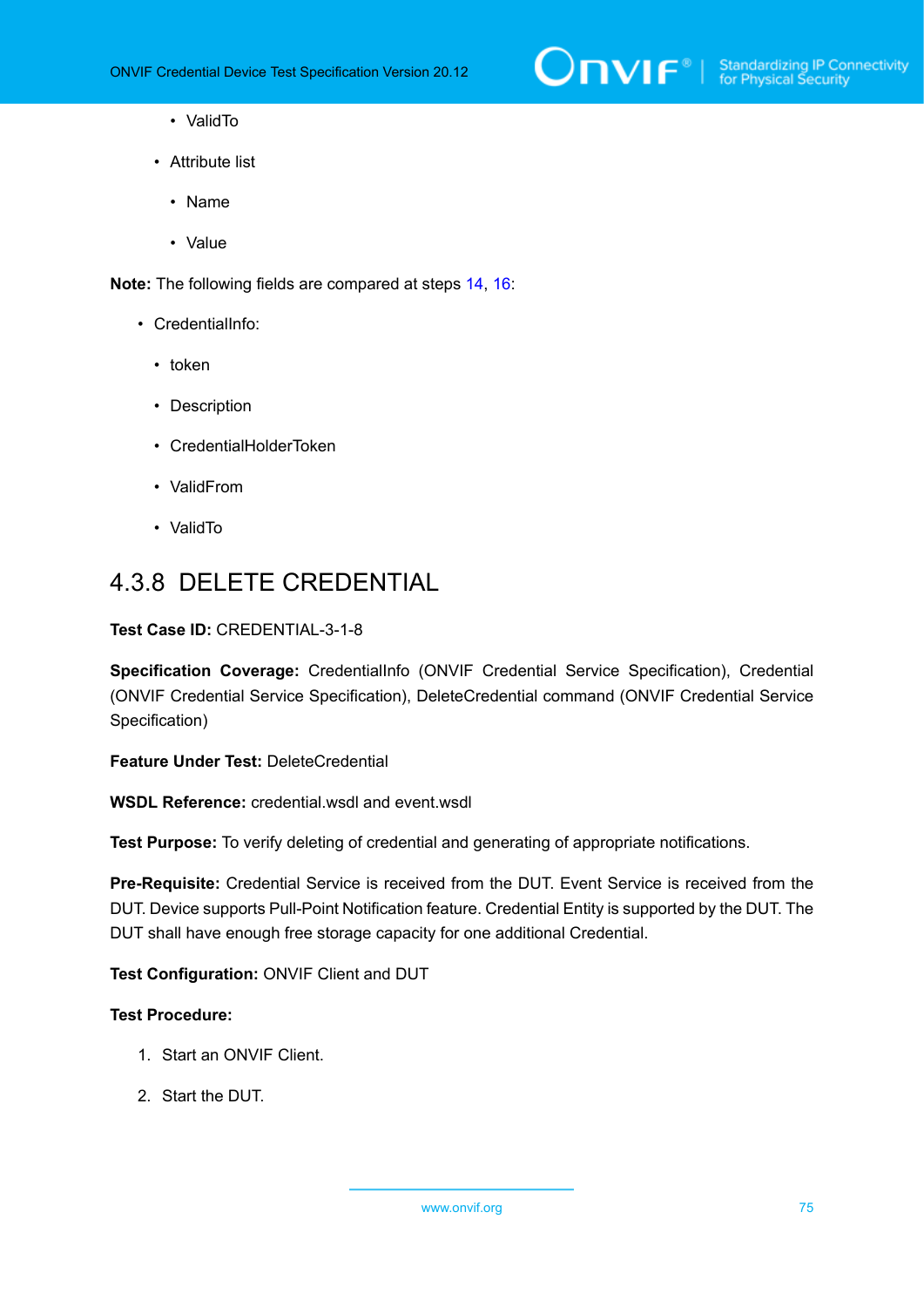- 3. ONVIF Client retrieves a complete list of credentials (out *credentialCompleteList1*) by following the procedure mentioned in [Annex A.3](#page-201-0).
- <span id="page-75-1"></span>4. ONVIF Client checks free storage for additional Credential (in *credentialCompleteList1*, out *credentialToRestore*, *stateToRestore*) by following the procedure mentioned in [Annex A.7.](#page-205-0)
- 5. ONVIF Client creates credential (in false, out *credentialToken*) by following the procedure mentioned in [Annex](#page-208-0) A.11.
- 6. ONVIF Client invokes **CreatePullPointSubscription** with parameters
	- Filter.TopicExpression := "tns1:Configuration/Credential/Removed"
- 7. The DUT responds with a **CreatePullPointSubscriptionResponse** message with parameters
	- SubscriptionReference =: *s*
	- CurrentTime =: *ct*
	- TerminationTime =: *tt*
- 8. ONVIF Client invokes **DeleteCredential** with parameters
	- Token := *credentialToken*
- 9. The DUT responds with empty **DeleteCredentialResponse** message.
- <span id="page-75-0"></span>10.Until *oprationDelay* timeout expires, repeat the following steps:
	- 10.1. ONVIF Client waits for time *t* := min{(*tt*-*ct*)/2, 1 second}.
	- 10.2. ONVIF Client invokes **PullMessages** to the subscription endpoint *s* with parameters
		- Timeout := PT60S
		- MessageLimit := 1
	- 10.3. The DUT responds with **PullMessagesResponse** message with parameters
		- CurrentTime =: *ct*
		- TerminationTime =: *tt*
		- NotificationMessage =: *m*
	- 10.4. If *m* is not null and the TopicExpression item in *m* is not equal to "tns1:Configuration/ Credential/Removed", FAIL the test and go to the step [21](#page-76-0).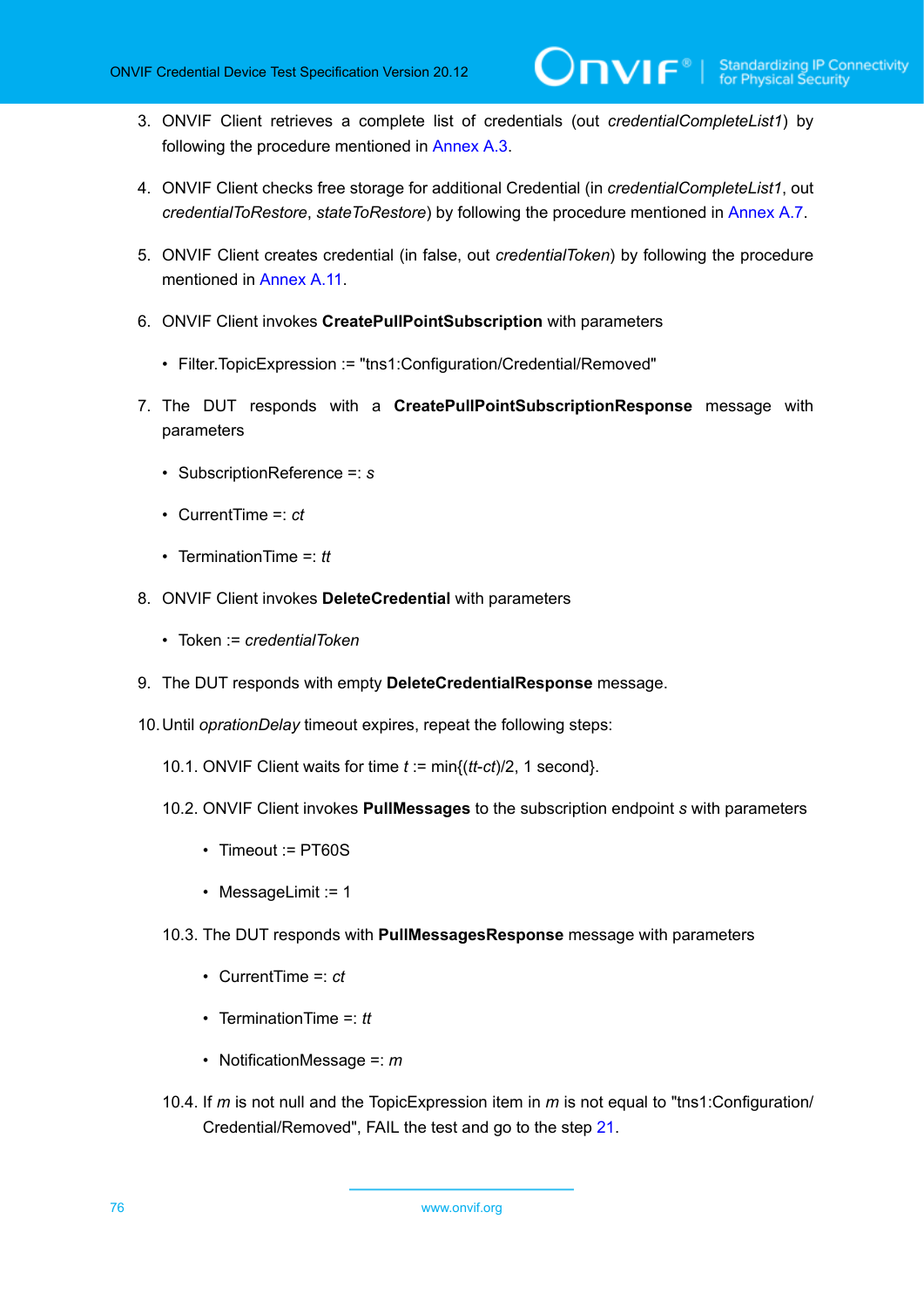- 10.5. If *m* is not null and does not contain Source.SimpleItem item with Name = "CredentialToken" and Value = *credentialToken*, FAIL the test and go to the step [20](#page-76-1).
- 10.6. If *m* is not null and contains Source.SimpleItem item with Name = "CredentialToken" and Value = *credentialToken*, go to the step [12.](#page-76-2)
- 11. If *oprationDelay* timeout expires for step [10](#page-75-0) without Notification with CredentialToken source simple item equal to *credentialToken*, FAIL the test and go to the step [20.](#page-76-1)
- <span id="page-76-2"></span>12.ONVIF Client retrieves a credential (in *credentialToken*, out *credentialList*) by following the procedure mentioned in [Annex A.8](#page-206-0).
- 13.If *credentialList* is not empty, FAIL the test and go step [20.](#page-76-1)
- 14.ONVIF Client retrieves a credential info (in *credentialToken*, out *credentialInfoList*) by following the procedure mentioned in [Annex A.9](#page-207-0).
- 15.If *credentialInfoList* is not empty, FAIL the test and go step [20](#page-76-1).
- 16.ONVIF Client retrieves a complete credential information list (out *credentialInfoCompleteList*) by following the procedure mentioned in [Annex A.1.](#page-200-0)
- 17.If *credentialInfoCompleteList* contains *credentialInfo*.[token:= *credentialToken*] item, FAIL the test and go step [20](#page-76-1).
- 18.ONVIF Client retrieves a complete list of credentials (out *credentialCompleteList2*) by following the procedure mentioned in [Annex A.3](#page-201-0).
- 19.If *credentialCompleteList2* contains *credential*.[token:= *credentialToken*] item, FAIL the test and go step [20.](#page-76-1)
- <span id="page-76-1"></span>20.If there was credential deleted at step [4](#page-75-1), restore it (in *credentialToRestore*, *stateToRestore*) by following the procedure mentioned in [Annex A.10](#page-207-1) to restore DUT configuration.
- <span id="page-76-0"></span>21.ONVIF Client sends an **Unsubscribe** to the subscription endpoint *s*.
- 22.The DUT responds with **UnsubscribeResponse** message.

## **PASS –**

• DUT passes all assertions.

## **FAIL –**

• The DUT did not send **GetCredentialsResponse** message.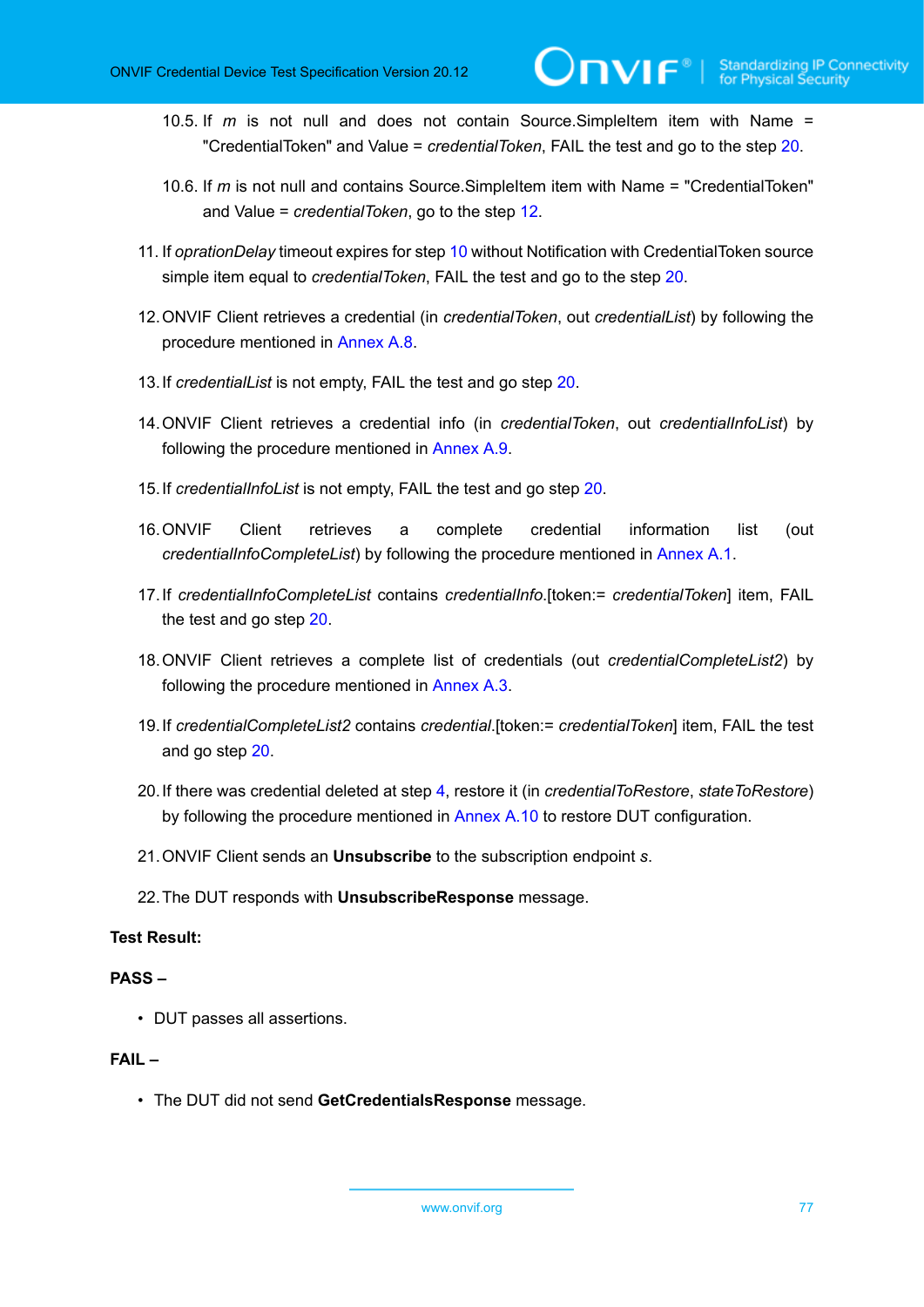- The DUT did not send **CreatePullPointSubscriptionResponse** message.
- The DUT did not send **DeleteCredentialResponse** message.
- The DUT did not send **PullMessagesResponse** message.
- The DUT did not send **UnsubscribeResponse** message.

**Note:** *oprationDelay* will be taken from Operation Delay field of ONVIF Device Test Tool.

## 4.3.9 GET CREDENTIALS WITH INVALID TOKEN

### **Test Case ID:** CREDENTIAL-3-1-9

**Specification Coverage:** Credential (ONVIF Credential Service Specification), GetCredentials command (ONVIF Credential Service Specification)

**Feature Under Test:** GetCredentials

**WSDL Reference:** credential.wsdl

**Test Purpose:** To verify Get Credential with invalid token.

**Pre-Requisite:** Credential Service is received from the DUT. Credential Entity is supported by the DUT.

**Test Configuration:** ONVIF Client and DUT

- 1. Start an ONVIF Client.
- 2. Start the DUT.
- 3. ONVIF Client retrieves a complete list of credential info (out *credentialInfoCompleteList*) by following the procedure mentioned in [Annex A.1](#page-200-0).
- 4. Set the following:
	- *invalidToken* := value not equal to any *credentialInfoCompleteList*.token
- 5. ONVIF client invokes **GetCredentials** with parameters
	- Token[0] := *invalidToken*
- 6. The DUT responds with **GetCredentialsResponse** message with parameters
	- Credential list =: *credentialsList*
- 7. If *credentialsList* is not empty, FAIL the test.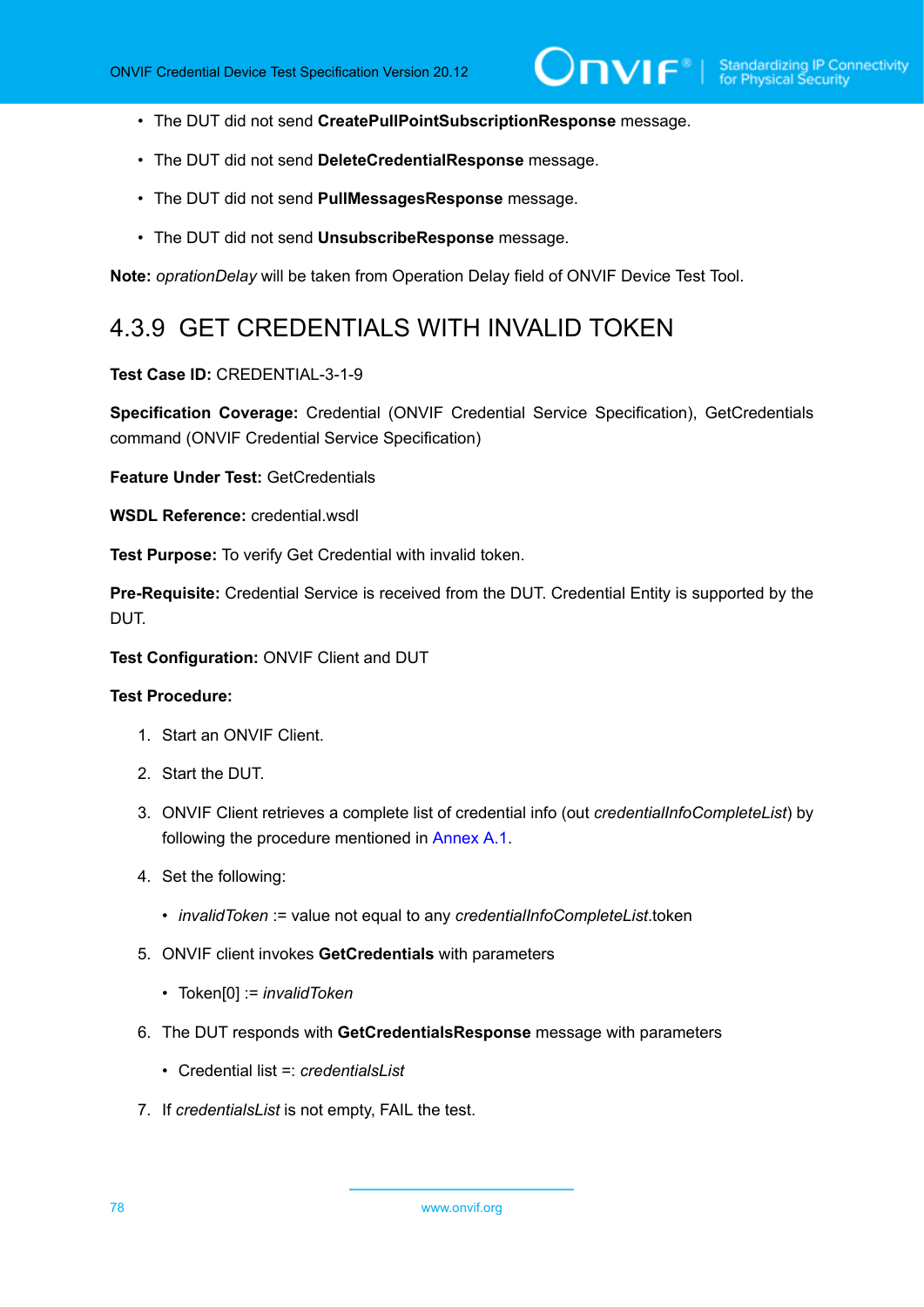- 8. If *credentialInfoCompleteList* is empty, skip other steps.
- 9. ONVIF Client gets the service capabilities (out *cap*) by following the procedure mentioned in [Annex A.2.](#page-201-1)
- 10.If *cap*.MaxLimit is less than 2, skip other steps.
- 11. ONVIF client invokes **GetCredentials** with parameters
	- Token[0] := *invalidToken*
	- Token[1] := *credentialInfoCompleteList*[0].token
- 12.The DUT responds with **GetCredentialsResponse** message with parameters
	- CredentialInfo list =: *credentialsList*
- 13.If *credentialsList* is empty, FAIL the test.
- 14.If *credentialsList* contains more than one item, FAIL the test.
- 15.If *credentialsList*[0].token does not equal to *credentialInfoCompleteList*[0].token, FAIL the test.

### **PASS –**

• DUT passes all assertions.

### **FAIL –**

• DUT did not send **GetCredentialsResponse** message.

## 4.3.10 GET CREDENTIALS - TOO MANY ITEMS

**Test Case ID:** CREDENTIAL-3-1-10

**Specification Coverage:** Credential (ONVIF Credential Service Specification), GetCredentials command (ONVIF Credential Service Specification)

**Feature Under Test:** GetCredentials

**WSDL Reference:** credential.wsdl

**Test Purpose:** To verify Get Credential in case if there a more items than MaxLimit in request.

**Pre-Requisite:** Credential Service is received from the DUT. Credential Entity is supported by the DUT. Test Configuration: ONVIF Client and DUT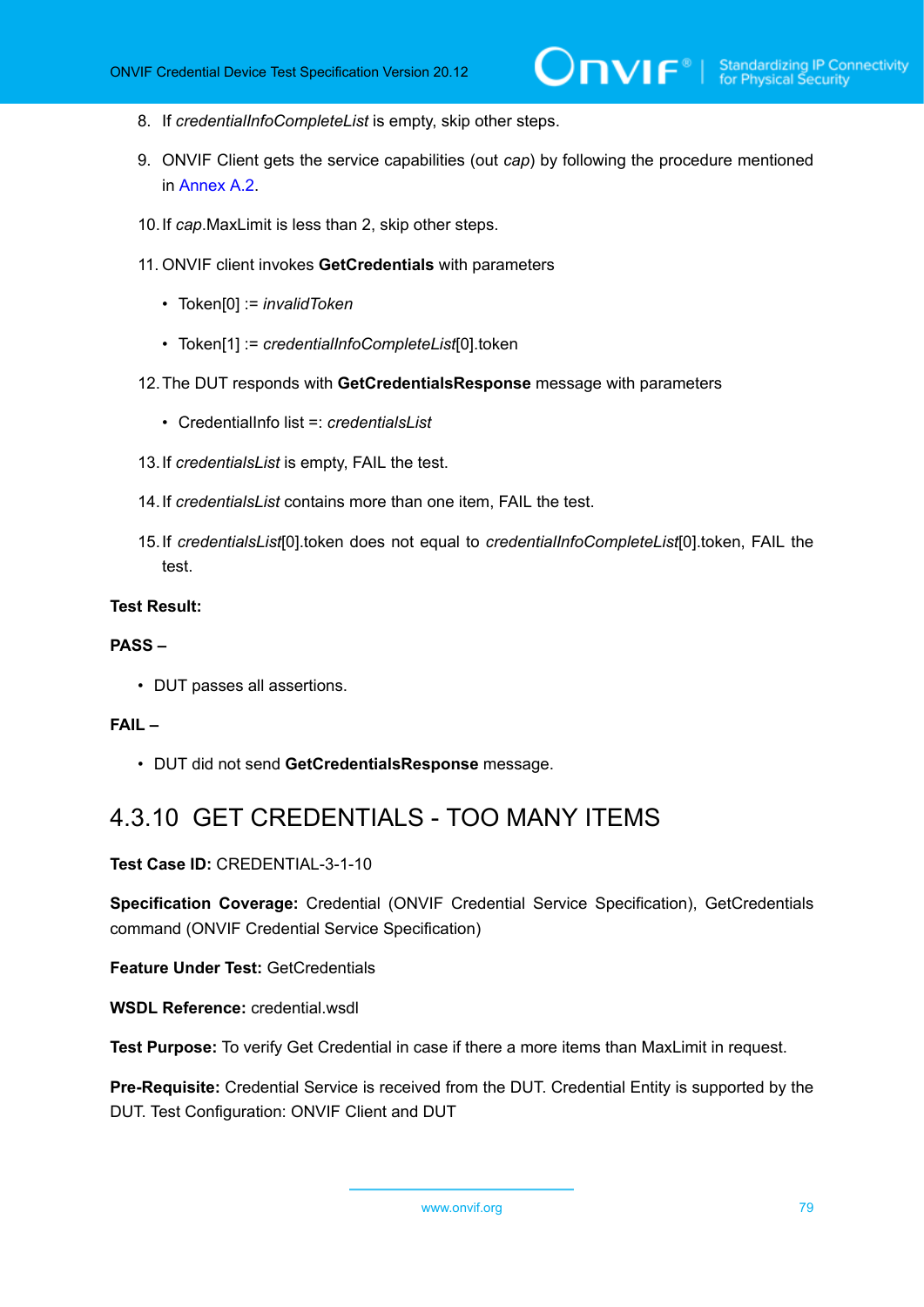$\bigcirc$   $\bigcap$   $\bigvee$   $\bigcirc$   $\bigcirc$   $\bigcirc$   $\bigcirc$   $\bigcirc$   $\bigcirc$   $\bigcirc$   $\bigcirc$   $\bigcirc$   $\bigcirc$   $\bigcirc$   $\bigcirc$   $\bigcirc$   $\bigcirc$   $\bigcirc$   $\bigcirc$   $\bigcirc$   $\bigcirc$   $\bigcirc$   $\bigcirc$   $\bigcirc$   $\bigcirc$   $\bigcirc$   $\bigcirc$   $\bigcirc$   $\bigcirc$   $\bigcirc$   $\bigcirc$   $\bigcirc$   $\bigcirc$   $\bigcirc$   $\bigcirc$   $\bigcirc$   $\bigcirc$ 

#### **Test Configuration:** ONVIF Client and DUT

### **Test Procedure:**

- 1. Start an ONVIF Client.
- 2. Start the DUT.
- 3. ONVIF Client retrieves a complete list of credentials (out *credentialCompleteList*) by following the procedure mentioned in [Annex A.3](#page-201-0).
- 4. ONVIF Client gets the service capabilities (out *cap*) by following the procedure mentioned in [Annex A.2.](#page-201-1)
- 5. If *credentialInfoCompleteList*.token items number is less than *cap*.MaxLimit or equal to *cap*.MaxLimit, skip other steps.
- 6. Set the following:
	- *tokenList* := [subset of *credentialCompleteList*.token values with items number equal to *cap*.MaxLimit + 1]
- 7. ONVIF client invokes **GetCredentials** with parameters
	- Token list := *tokenList*
- 8. The DUT returns **env:Sender\ter:InvalidArgs\ter:TooManyItems** SOAP 1.2 fault.

### **Test Result:**

### **PASS –**

• DUT passes all assertions.

### **FAIL –**

• The DUT did not send **env:Sender\ter:InvalidArgs\ter:TooManyItems** SOAP 1.2 fault

# 4.3.11 CREATE CREDENTIAL - NOT EMPTY CREDENTIAL **TOKEN**

**Test Case ID:** CREDENTIAL-3-1-11

**Specification Coverage:** CreateCredential command (ONVIF Credential Service Specification)

**Feature Under Test:** CreateCredential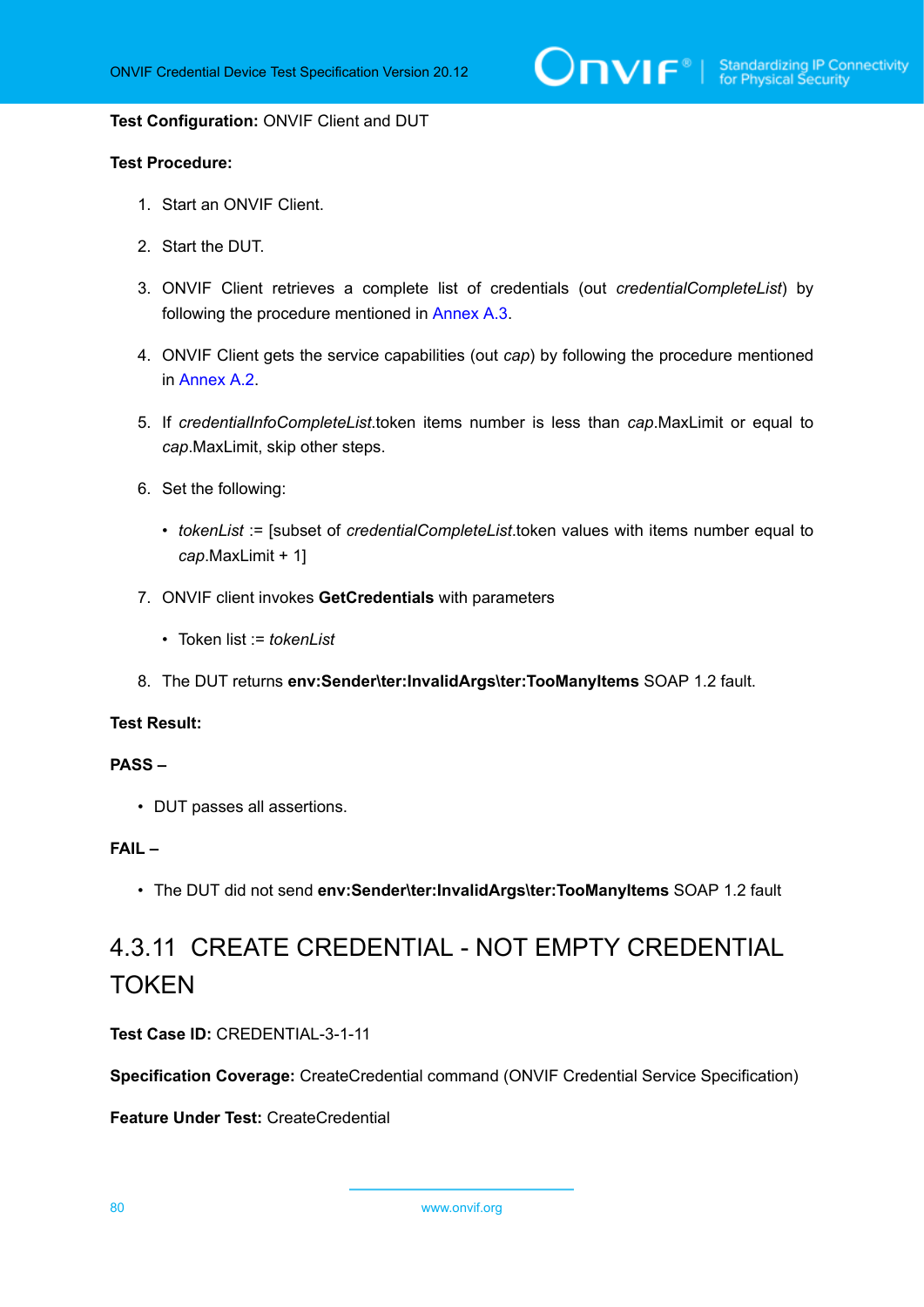### **WSDL Reference:** credential.wsdl

**Test Purpose:** To verify Create Credential with not Empty Token Verification.

**Pre-Requisite:** Credential Service is received from the DUT. Credential Entity is supported by the DUT. The DUT shall have enough free storage capacity for one additional Credential.

**Test Configuration:** ONVIF Client and DUT

### **Test Procedure:**

- 1. Start an ONVIF Client.
- 2. Start the DUT.
- 3. ONVIF Client gets the service capabilities (out *cap*) by following the procedure mentioned in [Annex A.2.](#page-201-1)
- 4. ONVIF Client retrieves supported Credential identifier type name (in *cap*.SupportedIdentifierType) (out *typeName*) with corresponding Credential identifier Format Type (out *formatType*) and credential identifier value (out *value*) by following the procedure mentioned in [Annex A.15.](#page-212-0)
- 5. ONVIF client invokes **CreateCredential** with parameters
	- Credential.token := "CredentialToken"
	- Credential.Description := "Test Description"
	- Credential.CredentialHolderReference := "TestUser"
	- Credential.ValidFrom skipped
	- Credential.ValidTo skipped
	- Credential.CredentialIdentifier[0].Type.Name := *typeName*
	- Credential.CredentialIdentifier[0].Type.FormatType := *formatType*
	- Credential.CredentialIdentifier[0].ExemptedFromAuthentication := false
	- Credential.CredentialIdentifier[0].Value := *value*
	- Credential.CredentialAccessProfile.AccessProfileToken skipped
	- State.Enabled := true
	- State.Reason := "Test Reason"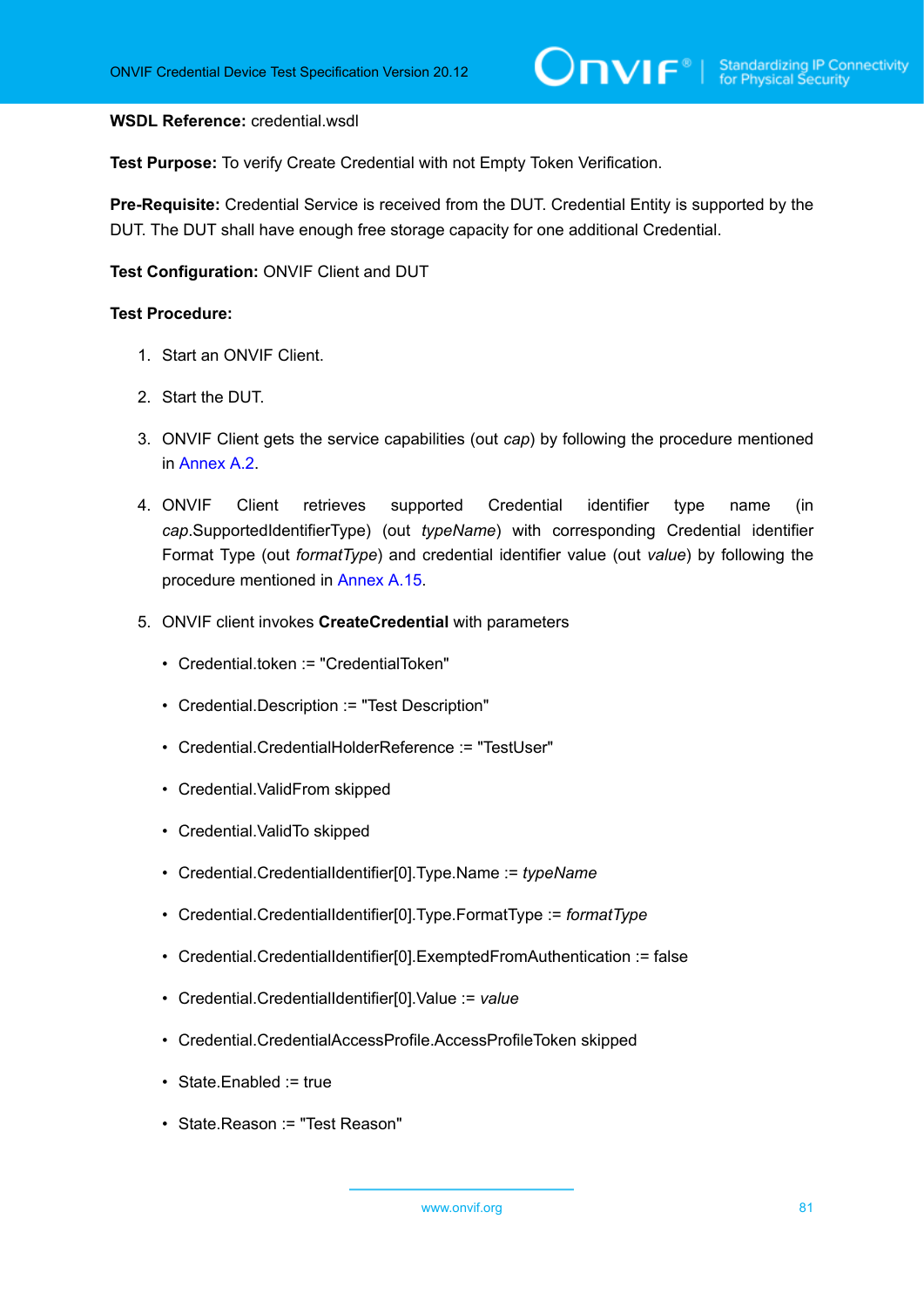- State.AntipassbackState.AntipassbackViolated := false if *cap*.ResetAntipassbackSupported value is equal to true, otherwise State.AntipassbackState is skipped
- 6. The DUT returns **env:Sender\ter:InvalidArgVal** SOAP 1.2 fault.

## **PASS –**

• DUT passes all assertions.

## **FAIL –**

• The DUT did not send **env:Sender\ter:InvalidArgVal** SOAP 1.2 fault.

# 4.3.12 MODIFY CREDENTIAL WITH INVALID TOKEN

## **Test Case ID:** CREDENTIAL-3-1-12

**Specification Coverage:** ModifyCredential command (ONVIF Credential Service Specification)

**Feature Under Test:** ModifyCredential

**WSDL Reference:** credential.wsdl

**Test Purpose:** To verify modifying of credential with invalid token.

**Pre-Requisite:** Credential Service is received from the DUT. Credential Entity is supported by the DUT.

**Test Configuration:** ONVIF Client and DUT

- 1. Start an ONVIF Client.
- 2. Start the DUT.
- 3. ONVIF Client gets the service capabilities (out *cap*) by following the procedure mentioned in [Annex A.2.](#page-201-1)
- 4. ONVIF Client retrieves a complete list of credential info (out *credentialInfoCompleteList*) by following the procedure mentioned in [Annex A.1](#page-200-0).
- 5. ONVIF Client retrieves supported Credential identifier type name (in *cap*.SupportedIdentifierType) (out *typeName*) with corresponding Credential identifier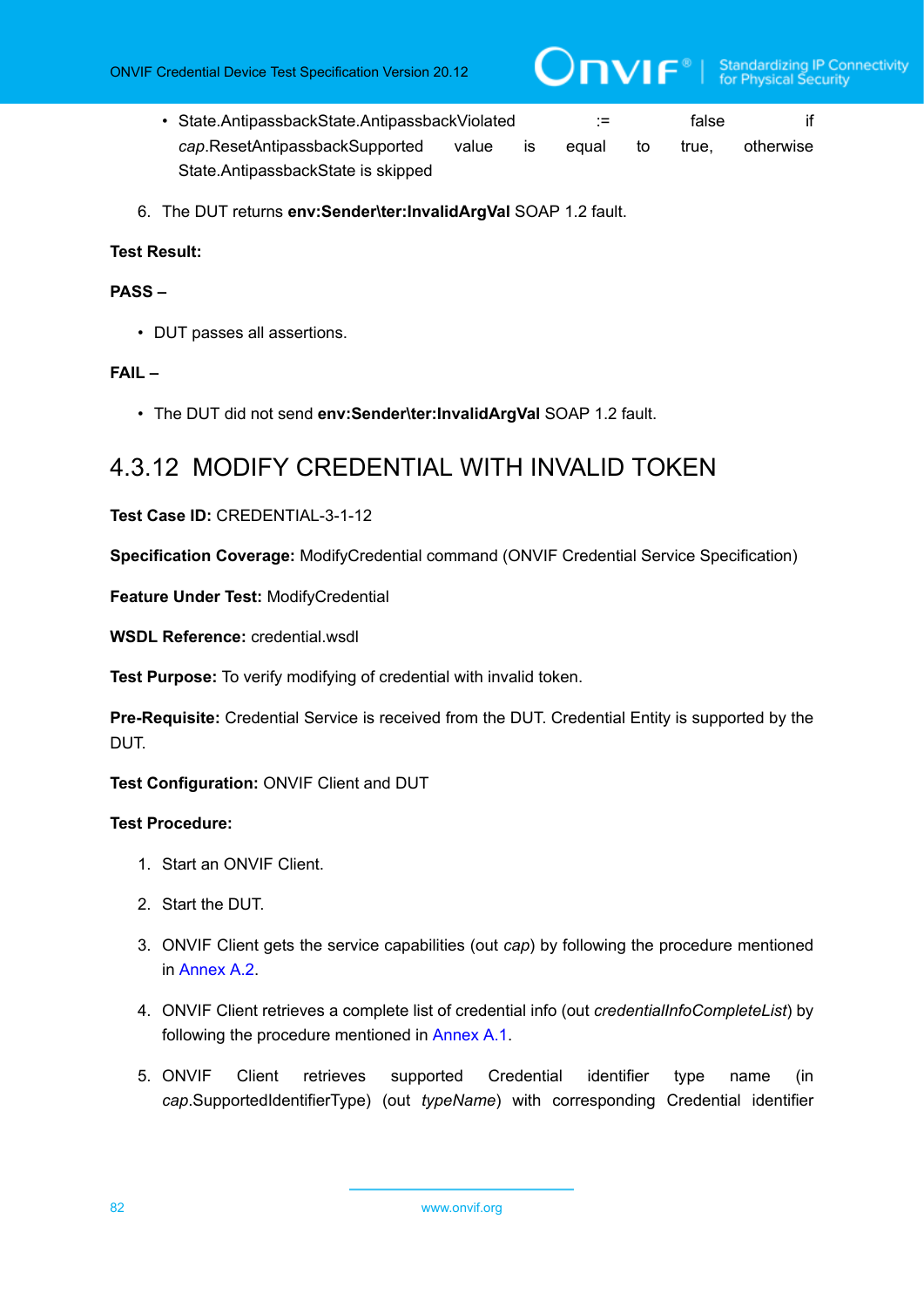Format Type (out *formatType*) and credential identifier value (out *value*) by following the procedure mentioned in [Annex A.15.](#page-212-0)

- 6. Set the following:
	- *invalidToken* := value not equal to any *credentialInfoCompleteList*.token
- 7. ONVIF client invokes **ModifyCredential** with parameters
	- Credential.Token := *invalidToken*
	- Credential.Description := "Test Description"
	- Credential.CredentialHolderReference := "TestUser"
	- Credential.ValidFrom skipped
	- Credential.ValidTo skipped
	- Credential.CredentialIdentifier[0].Type.Name := *typeName*
	- Credential.CredentialIdentifier[0].Type.FormatType := *formatType*
	- Credential.CredentialIdentifier[0].ExemptedFromAuthentication := false
	- Credential.CredentialIdentifier[0].Value := *value*
	- Credential.CredentialAccessProfile.AccessProfileToken skipped
	- Credential.Extension skipped
- 8. The DUT returns **env:Sender\ter:InvalidArgVal\ter:NotFound** SOAP 1.2 fault.

## **Test Result:**

## **PASS –**

• DUT passes all assertions.

## **FAIL –**

• The DUT did not send **env:Sender\ter:InvalidArgVal\ter:NotFound** SOAP 1.2 fault

**Note:** If the DUT sends other SOAP 1.2 fault message than specified, log WARNING message, and PASS the test.

# 4.3.13 DELETE CREDENTIAL WITH INVALID TOKEN

## **Test Case ID:** CREDENTIAL-3-1-13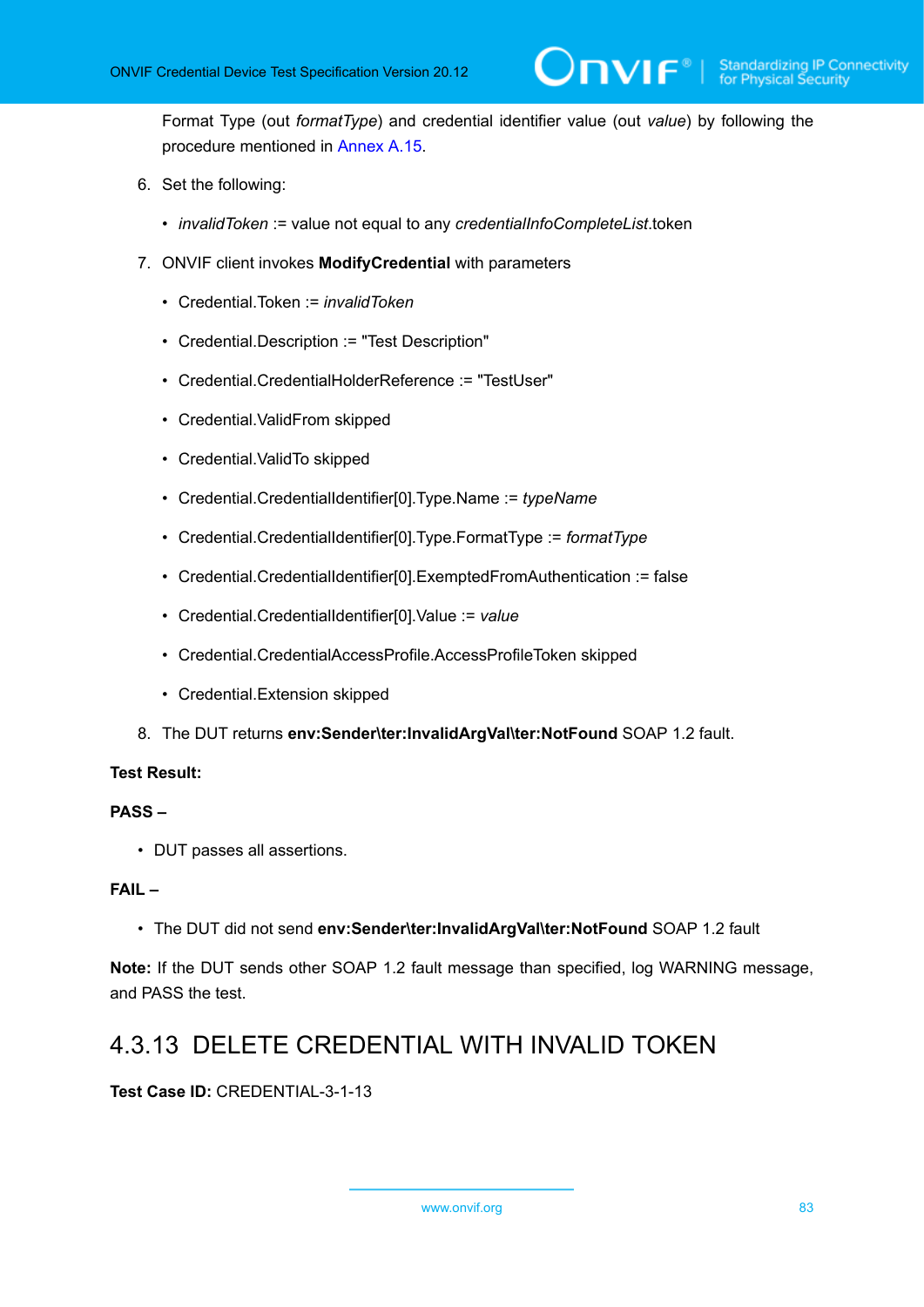**Specification Coverage:** DeleteCredential command (ONVIF Credential Service Specification)

**Feature Under Test:** DeleteCredential

**WSDL Reference:** credential wsdl

**Test Purpose:** To verify deleting of credential with invalid token.

**Pre-Requisite:** Credential Service is received from the DUT. Credential Entity is supported by the DUT.

**Test Configuration:** ONVIF Client and DUT

### **Test Procedure:**

- 1. Start an ONVIF Client.
- 2. Start the DUT.
- 3. ONVIF Client retrieves a complete list of credential info (out *credentialInfoCompleteList*) by following the procedure mentioned in [Annex A.1](#page-200-0).
- 4. Set the following:
	- *invalidToken* := value not equal to any *credentialInfoCompleteList*.token
- 5. ONVIF Client invokes **DeleteCredential** with parameters
	- Token := *invalidToken*
- 6. The DUT returns **env:Sender\ter:InvalidArgVal\ter:NotFound** SOAP 1.2 fault.

## **Test Result:**

## **PASS –**

• DUT passes all assertions.

### **FAIL –**

• The DUT did not send **env:Sender\ter:InvalidArgVal\ter:NotFound** SOAP 1.2 fault

**Note:** If the DUT sends other SOAP 1.2 fault message than specified, log WARNING message, and PASS the test.

# 4.3.14 CREATE CREDENTIAL - VALIDITY VALUES

**Test Case ID:** CREDENTIAL-3-1-14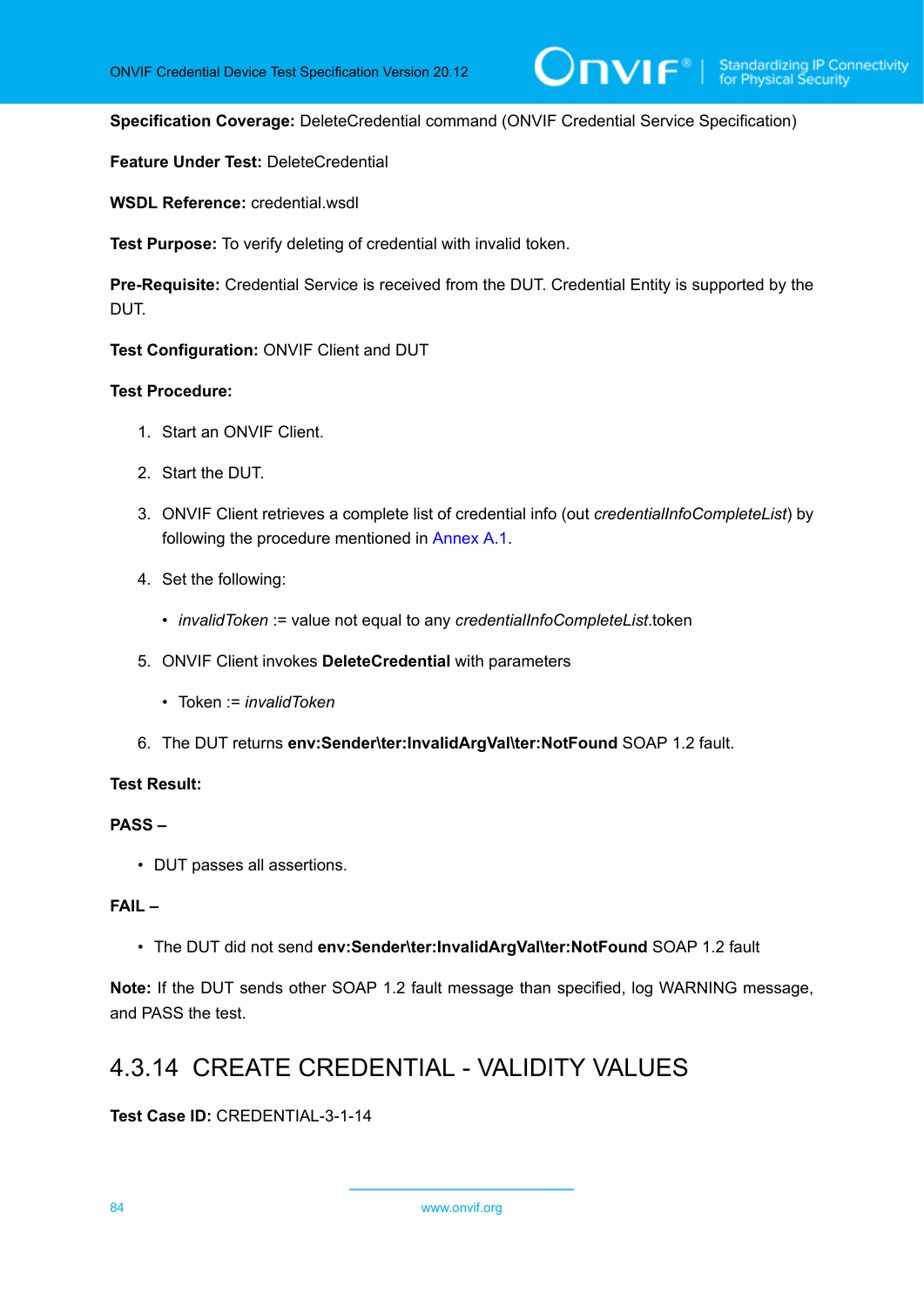**Specification Coverage:** CredentialInfo (ONVIF Credential Service Specification), Credential (ONVIF Credential Service Specification), CreateCredential command (ONVIF Credential Service Specification)

**Feature Under Test:** CreateCredential

**WSDL Reference:** credential.wsdl and accessrules.wsdl

**Test Purpose:** To verify creation of credential with credential validity and with credential access profile validity.

**Pre-Requisite:** Credential Service is received from the DUT. Access Rules Service is received from the DUT. Credential Entity is supported by the DUT. CredentialValiditySupported is supported by the DUT as indicated by the Capabilities.CredentialValiditySupported capability or CredentialAccessProfileValiditySupported is supported by the DUT as indicated by the Capabilities.CredentialAccessProfileValiditySupported capability. The DUT shall have enough free storage capacity for one additional Credential.

**Test Configuration:** ONVIF Client and DUT

- 1. Start an ONVIF Client.
- 2. Start the DUT.
- 3. ONVIF Client gets the service capabilities (out *cap*) by following the procedure mentioned in [Annex A.2.](#page-201-1)
- 4. ONVIF Client retrieves a complete list of access profile (out *accessProfileCompleteList*) by following the procedure mentioned in [Annex A.5](#page-203-0).
- 5. ONVIF Client retrieves supported Credential identifier type name (in *cap*.SupportedIdentifierType) (out *typeName*) with corresponding Credential identifier Format Type (out *formatType*) and credential identifier value (out *value*) by following the procedure mentioned in [Annex A.15.](#page-212-0)
- 6. Set the following:
	- *credentialValidFrom*:= value of current time
	- *credentialValidTo*:= *credentialValidFrom* + one year
	- *accessProfileValidFrom* := value of current time + 24 h
	- *accessProfileValidTo* := *accessProfileValidFrom* + one year
- 7. ONVIF client invokes **CreateCredential** with parameters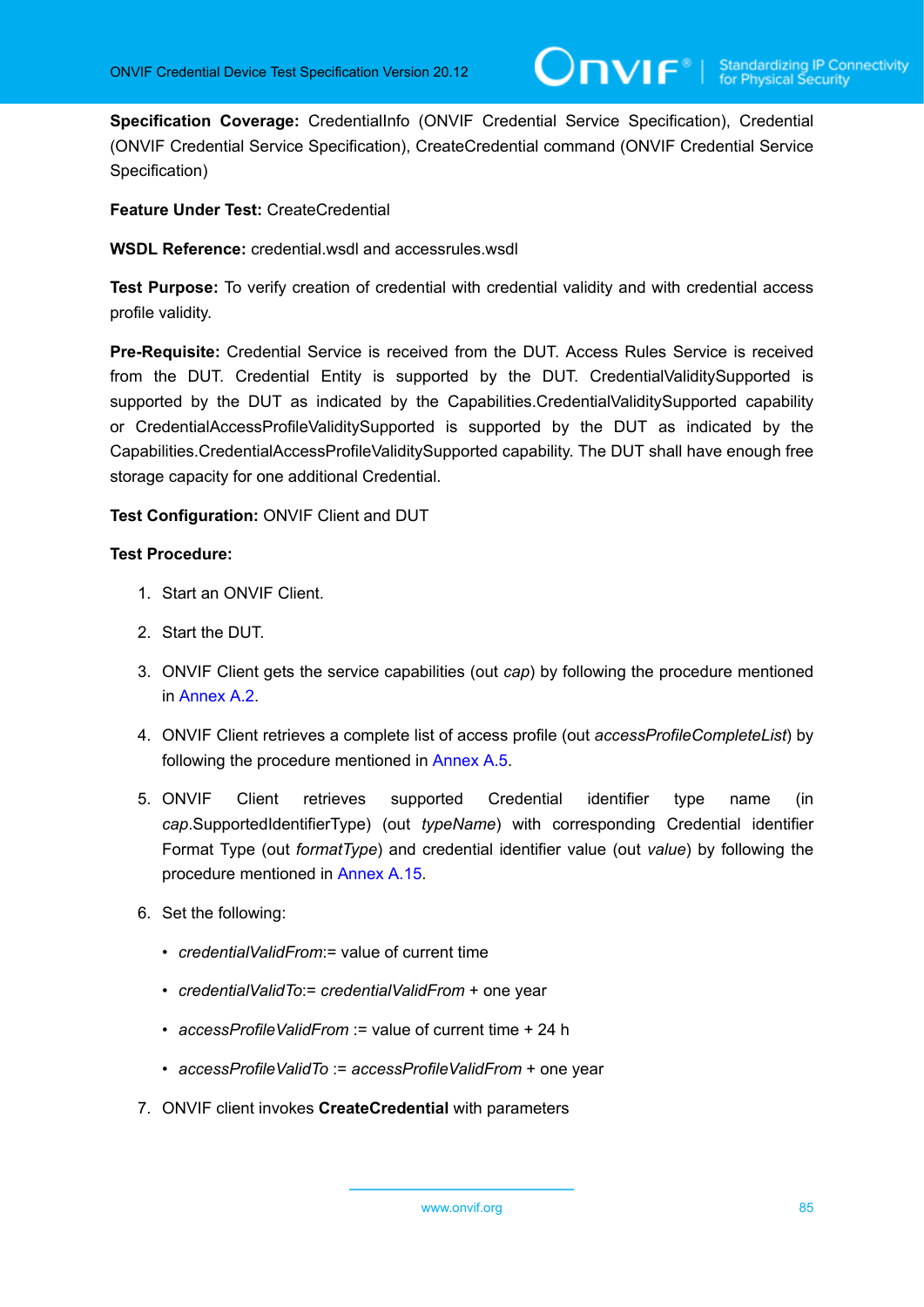- Credential.token := ""
- Credential.Description := "Test Description"
- Credential.CredentialHolderReference := "TestUser"
- Credential.ValidFrom := *credentialValidFrom* if *cap*.CredentialValiditySupported value is equal to true or skipped if *cap*.CredentialValiditySupported value is equal to false
- Credential.ValidTo := *credentialValidTo* if *cap*.CredentialValiditySupported value is equal to true or skipped if *cap*.CredentialValiditySupported value is equal to false
- Credential.CredentialIdentifier[0].Type.Name := *typeName*
- Credential.CredentialIdentifier[0].Type.FormatType := *formatType*
- Credential.CredentialIdentifier[0].ExemptedFromAuthentication := false
- Credential.CredentialIdentifier[0].Value := *value*
- Credential.CredentialAccessProfile[0] is skipped if *accessProfileCompleteList* is empty or if *cap*.CredentialAccessProfileValiditySupported is equal to false
- Credential.CredentialAccessProfile[0].AccessProfileToken := *accessProfileCompleteList*[0].token

- Credential.CredentialAccessProfile[0].ValidFrom := *accessProfileValidFrom*
- Credential.CredentialAccessProfile[0].ValidTo := *accessProfileValidTo*
- State.Enabled := false
- State.Reason := "Test Reason"
- State.AntipassbackState.AntipassbackViolated := false if *cap*.ResetAntipassbackSupported value is equal to true, otherwise State.AntipassbackState is skipped
- 8. The DUT responds with **CreateCredentialResponse** message with parameters
	- Token =: *credentialToken*
- 9. ONVIF Client retrieves a credential (in *credentialToken*, out *credentialList*) by following the procedure mentioned in [Annex A.8](#page-206-0).
- 10.ONVIF Client retrieves a credential info (in *credentialToken*, out *credentialInfoList*) by following the procedure mentioned in [Annex A.9](#page-207-0).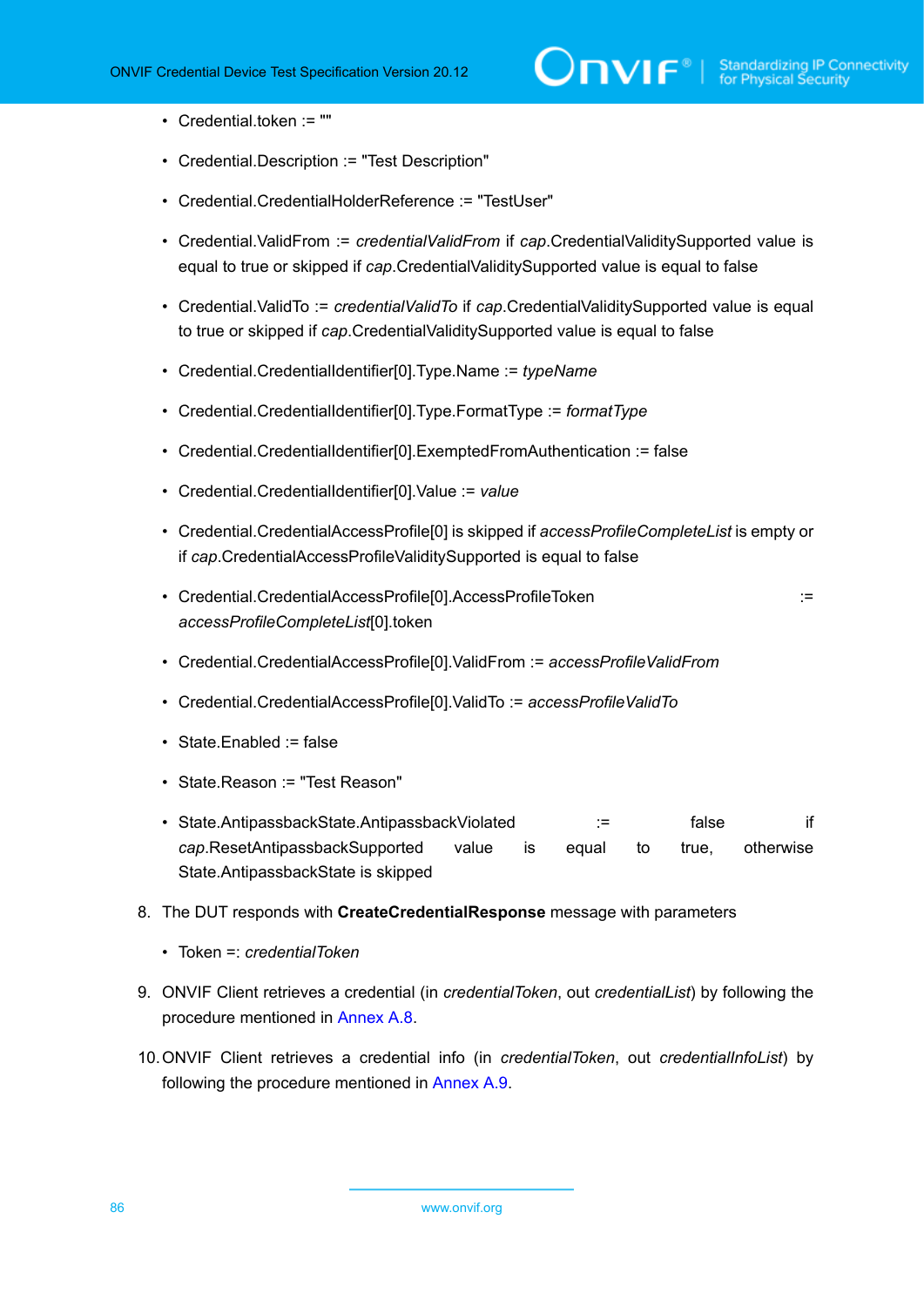11. If *cap*.ValiditySupportsTimeValue is equal to true, check the following:

- 11.1. If *credentialList*[0].Credential.ValidFrom value does not equal to *credentialValidFrom*, FAIL the test and go step [13.](#page-86-0)
- 11.2. If *credentialList*[0].Credential.ValidTo value does not equal to *credentialValidTo*, FAIL the test and go step [13](#page-86-0).
- 11.3. If *credentialList*[0].CredentialAccessProfile[0].ValidFrom value does not equal to *accessProfileValidFrom*, FAIL the test and go step [13.](#page-86-0)
- 11.4. If *credentialList*[0].CredentialAccessProfile[0].ValidTo value does not equal to *accessProfileValidTo*, FAIL the test and go step [13](#page-86-0).
- 11.5. If *credentialInfoList*[0].CredentialInfo.ValidFrom value does not equal to *credentialValidFrom*, FAIL the test and go step [13.](#page-86-0)
- 11.6. If *credentiaIInfoList*[0].CredentialInfo.ValidTo value does not equal to *credentialValidTo*, FAIL the test and go step [13](#page-86-0).
- 12.If *cap*.ValiditySupportsTimeValue is equal to false, check the following:
	- 12.1. If *credentialList*[0].Credential.ValidFrom value contains data component that does not equal to data component of *credentialValidFrom*, FAIL the test and go step [13.](#page-86-0)
	- 12.2. If *credentialList*[0].Credential.ValidTo value contains data component that does not equal to data component of *credentialValidTo*, FAIL the test and go step [13.](#page-86-0)
	- 12.3. If *credentialList*[0].CredentialAccessProfile[0].ValidFrom value contains data component that does not equal to data component of *accessProfileValidFrom*, FAIL the test and go step [13](#page-86-0).
	- 12.4. If *credentialList*[0].CredentialAccessProfile[0].ValidTo value contains data component that does not equal to data component of *accessProfileValidTo*, FAIL the test and go step [13](#page-86-0).
	- 12.5. If *credentialInfoList*[0].CredentialInfo.ValidFrom value contains data component that does not equal to data component of *credentialValidFrom*, FAIL the test and go step [13.](#page-86-0)
	- 12.6. If *credentialInfoList*[0].CredentialInfo.ValidTo value contains data component that does not equal to data component of *credentialValidTo*, FAIL the test and go step [13](#page-86-0).
- <span id="page-86-0"></span>13.ONVIF Client deletes the Credential (in *credentialToken*) by following the procedure mentioned in [Annex A.6](#page-204-0) to restore DUT configuration.

## **Test Result:**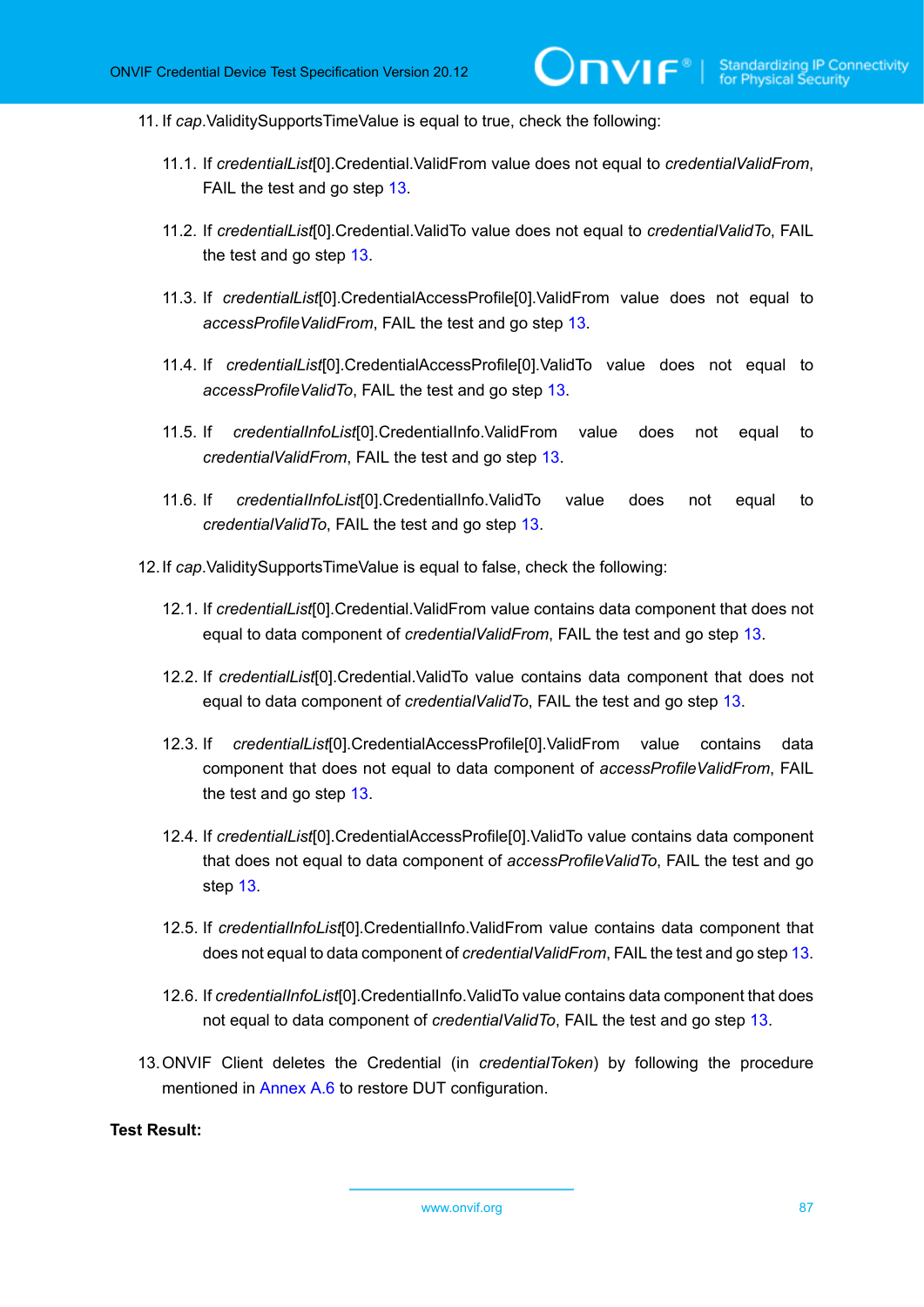### **PASS –**

• DUT passes all assertions.

## **FAIL –**

• DUT did not send **CreateCredentialResponse** message.

**Note:** The ONVIF Client sets and compares values of Credential.ValidFrom, Credential.ValidTo, CredentialAccessProfile.ValidFrom, and CredentialAccessProfile.ValidTo accurate to a second.

## 4.3.15 MODIFY CREDENTIAL - VALIDITY VALUES

### **Test Case ID:** CREDENTIAL-3-1-15

**Specification Coverage:** ModifyCredential command (ONVIF Credential Service Specification)

## **Feature Under Test:** ModifyCredential

**WSDL Reference:** credential.wsdl and accessrules.wsdl

**Test Purpose:** To verify creation of credential with credential validity and with credential access profile validity.

**Pre-Requisite:** Credential Service is received from the DUT. Credential Entity is supported by the DUT. Access Rules Service is received from the DUT. CredentialValiditySupported is supported by the DUT as indicated by the Capabilities.CredentialValiditySupported capability or CredentialAccessProfileValiditySupported is supported by the DUT as indicated by the Capabilities.CredentialAccessProfileValiditySupported capability. The DUT shall have enough free storage capacity for one additional Credential.

**Test Configuration:** ONVIF Client and DUT

- 1. Start an ONVIF Client.
- 2. Start the DUT.
- 3. ONVIF Client gets the service capabilities (out *cap*) by following the procedure mentioned in [Annex A.2.](#page-201-1)
- 4. ONVIF Client retrieves a complete list of access profile (out *accessProfileCompleteList*) by following the procedure mentioned in [Annex A.5](#page-203-0).
- 5. ONVIF Client retrieves supported Credential identifier type name (in *cap*.SupportedIdentifierType) (out *typeName*) with corresponding Credential identifier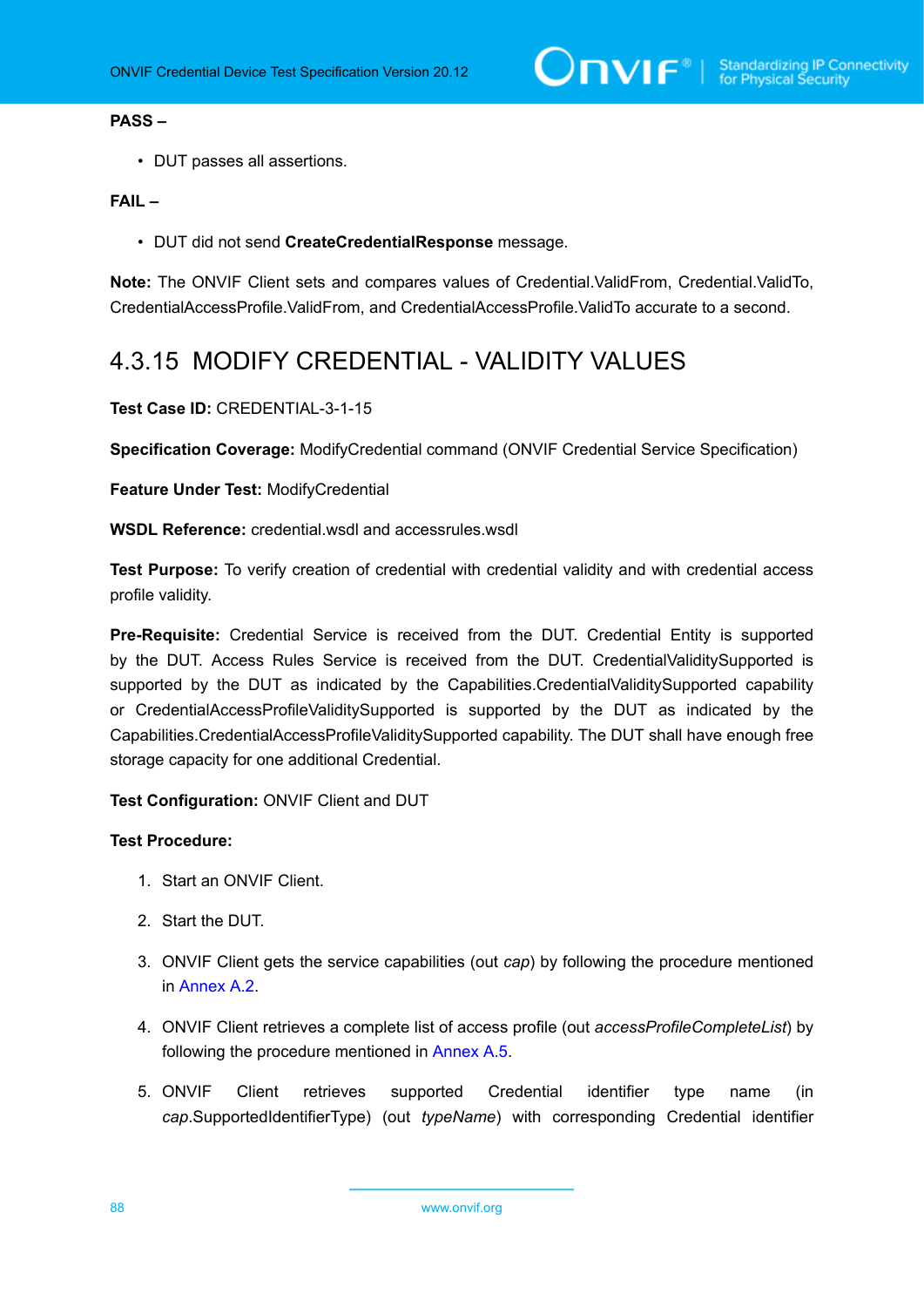Format Type (out *formatType*) and credential identifier value (out *value*) by following the procedure mentioned in [Annex A.15.](#page-212-0)

- 6. Set the following:
	- *credentialValidFrom1*:= value of current time
	- *credentialValidTo1*:= *credentialValidFrom1* + one year
	- *accessProfileValidFrom1* := value of current time + 24 h
	- *accessProfileValidTo1* := *accessProfileValidFrom1* + one year
- 7. ONVIF client invokes **CreateCredential** with parameters
	- Credential.token := ""
	- Credential.Description := "Test Description"
	- Credential.CredentialHolderReference := "TestUser"
	- Credential.ValidFrom := *credentialValidFrom1* if *cap*.CredentialValiditySupported value is equal to true or skipped if *cap*.CredentialValiditySupported value is equal to false
	- Credential.ValidTo := *credentialValidTo1* if *cap*.CredentialValiditySupported value is equal to true or skipped if *cap*.CredentialValiditySupported value is equal to false
	- Credential.CredentialIdentifier[0].Type.Name := *typeName*
	- Credential.CredentialIdentifier[0].Type.FormatType := *formatType*
	- Credential.CredentialIdentifier[0].ExemptedFromAuthentication := false
	- Credential.CredentialIdentifier[0].Value := *value*
	- Credential.CredentialAccessProfile[0] is skipped if *accessProfileCompleteList* is empty or if *cap*.CredentialAccessProfileValiditySupported is equal to false
	- Credential.CredentialAccessProfile[0].AccessProfileToken := *accessProfileCompleteList*[0].token
	- Credential.CredentialAccessProfile[0].ValidFrom := *accessProfileValidFrom1*
	- Credential.CredentialAccessProfile[0].ValidTo := *accessProfileValidTo1*
	- State.Enabled := false
	- State.Reason := "Test Reason"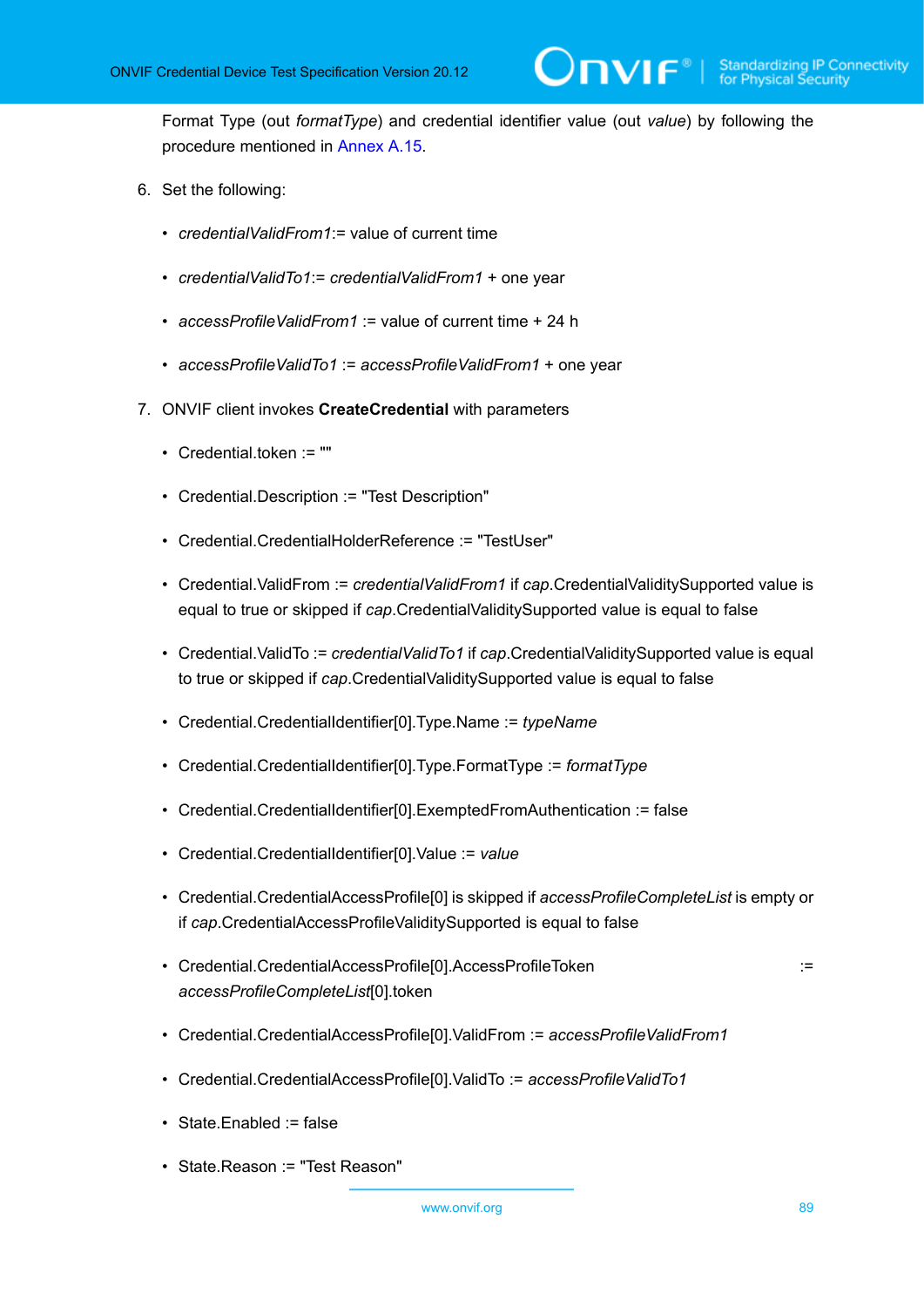- State.AntipassbackState.AntipassbackViolated := false if *cap*.ResetAntipassbackSupported value is equal to true, otherwise State.AntipassbackState is skipped
- 8. The DUT responds with **CreateCredentialResponse** message with parameters
	- Token =: *credentialToken*
- 9. Set the following:
	- *credentialValidFrom2*:= *credentialValidFrom2* + one day + one hour
	- *credentialValidTo2*:= *credentialValidTo2* + one day + one hour
	- *accessProfileValidFrom2* := *accessProfileValidFrom1* + one day + one hour
	- *accessProfileValidTo2* := *accessProfileValidFrom1* + one day + one hour

10.ONVIF client invokes **ModifyCredential** with parameters

- Credential.Token := *credentialToken*
- Credential.Description := "Test Description"
- Credential.CredentialHolderReference := "TestUser"
- Credential.ValidFrom := *credentialValidFrom2* if *cap*.CredentialValiditySupported value is equal to true or skipped if *cap*.CredentialValiditySupported value is equal to false
- Credential.ValidTo := *credentialValidTo2* if *cap*.CredentialValiditySupported value is equal to true or skipped if *cap*.CredentialValiditySupported value is equal to false
- Credential.CredentialIdentifier[0].Type.Name := *typeName*
- Credential.CredentialIdentifier[0].Type.FormatType := *formatType*
- Credential.CredentialIdentifier[0].ExemptedFromAuthentication := false
- Credential.CredentialIdentifier[0].Value := *value*
- Credential.CredentialAccessProfile[0] is skipped if accessProfileCompleteList is empty or if *cap*.CredentialAccessProfileValiditySupported is equal to false
- Credential.CredentialAccessProfile[0].AccessProfileToken := *accessProfileCompleteList*[0].token

• Credential.CredentialAccessProfile[0].ValidFrom := *accessProfileValidFrom2*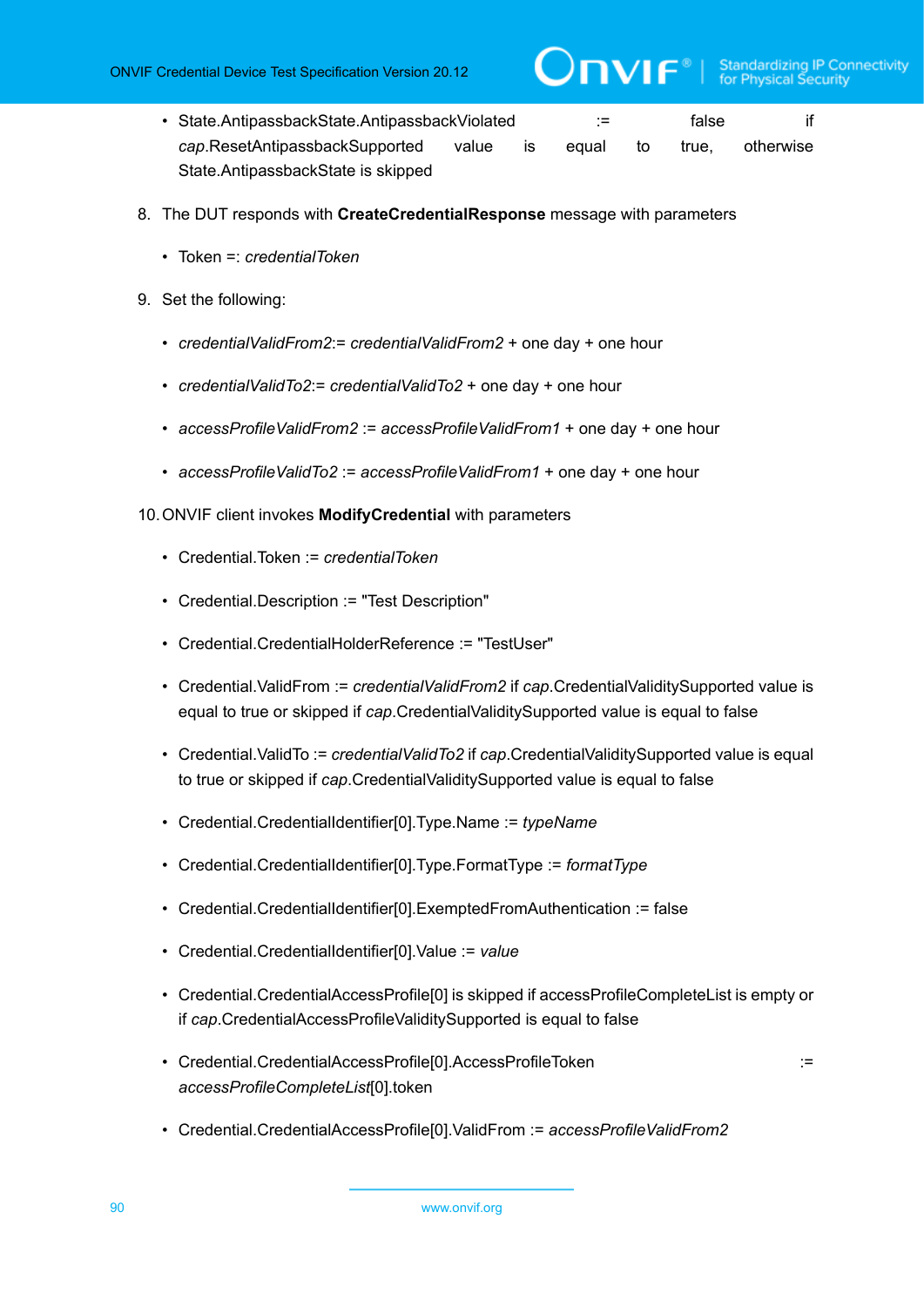- Credential.CredentialAccessProfile[0].ValidTo := *accessProfileValidTo2*
- 11. The DUT responds with empty **ModifyCredentialResponse** message.
- 12.ONVIF Client retrieves a credential (in *credentialToken*, out *credentialList*) by following the procedure mentioned in [Annex A.8](#page-206-0).
- 13.ONVIF Client retrieves a credential info (in *credentialToken*, out *credentialInfoList*) by following the procedure mentioned in [Annex A.9](#page-207-0).
- 14.If *cap*.ValiditySupportsTimeValue is equal to true, check the following:
	- 14.1. If *credentialList*[0].Credential.ValidFrom value does not equal to *credentialValidFrom2*, FAIL the test and go step [16.](#page-91-0)
	- 14.2. If *credentialList*[0].Credential.ValidTo value does not equal to *credentialValidTo2*, FAIL the test and go step [16](#page-91-0).
	- 14.3. If *credentialList*[0].CredentialAccessProfile[0].ValidFrom value does not equal to *accessProfileValidFrom2*, FAIL the test and go step [16](#page-91-0).
	- 14.4. If *credentialList*[0].CredentialAccessProfile[0].ValidTo value does not equal to *accessProfileValidTo2*, FAIL the test and go step [16](#page-91-0).
	- 14.5. If *credentialInfoList*[0].CredentialInfo.ValidFrom value does not equal to *credentialValidFrom2*, FAIL the test and go step [16.](#page-91-0)
	- 14.6. If *credentiaIInfoList*[0].CredentialInfo.ValidTo value does not equal to *credentialValidTo2*, FAIL the test and go step [16](#page-91-0).
- 15.If *cap*.ValiditySupportsTimeValue is equal to false, check the following:
	- 15.1. If *credentialList*[0].Credential.ValidFrom value contains data component that does not equal to data component of *credentialValidFrom2*, FAIL the test and go step [16.](#page-91-0)
	- 15.2. If *credentialList*[0].Credential.ValidTo value contains data component that does not equal to data component of *credentialValidTo2*, FAIL the test and go step [16](#page-91-0).
	- 15.3. If *credentialList*[0].CredentialAccessProfile[0].ValidFrom value contains data component that does not equal to data component of *accessProfileValidFrom2*, FAIL the test and go step [16](#page-91-0).
	- 15.4. If *credentialList*[0].CredentialAccessProfile[0].ValidTo value contains data component that does not equal to data component of *accessProfileValidTo2*, FAIL the test and go step [16](#page-91-0).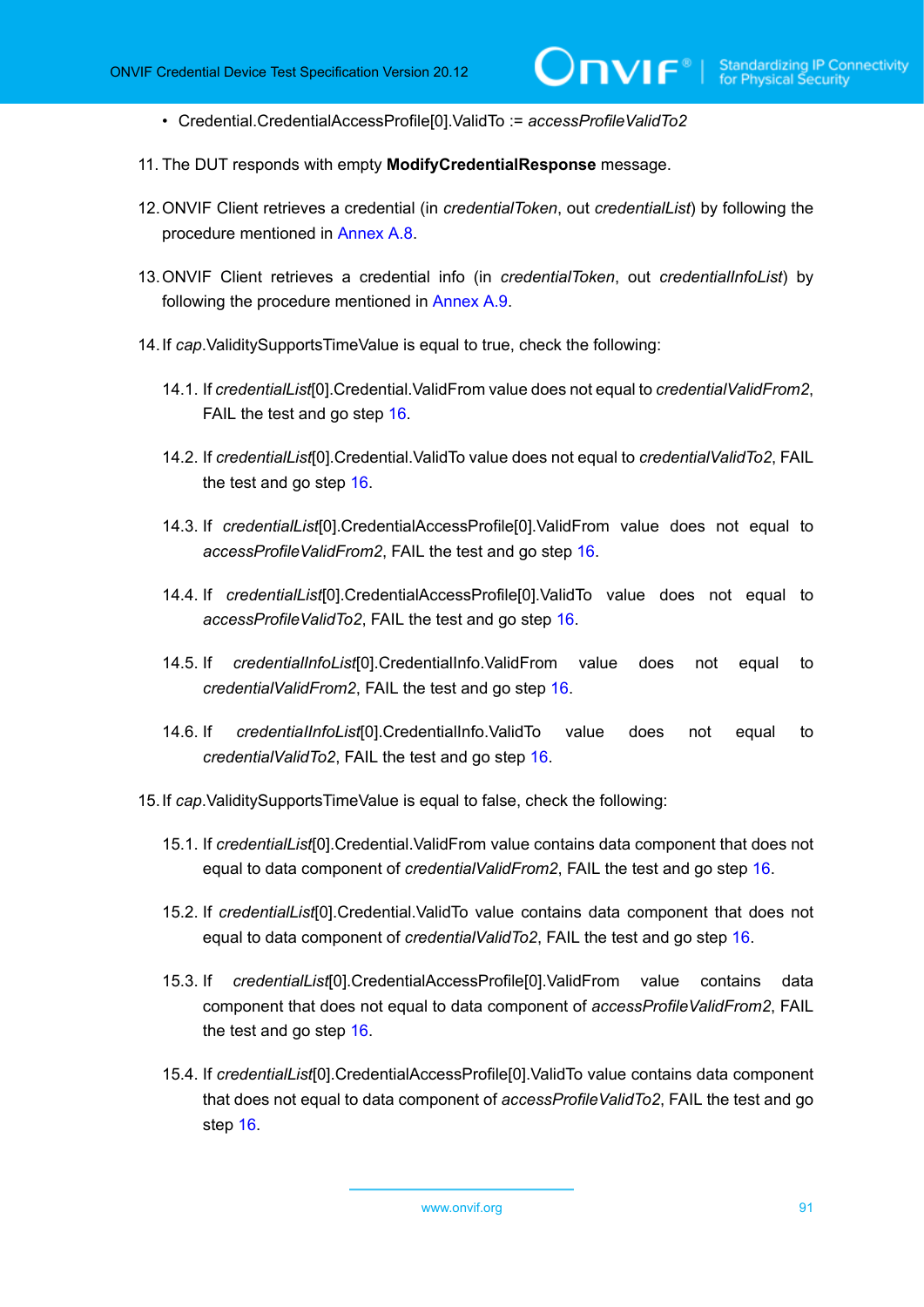- 15.5. If *credentialInfoList*[0].CredentialInfo.ValidFrom value contains data component that does not equal to data component of *credentialValidFrom2*, FAIL the test and go step [16](#page-91-0).
- 15.6. If *credentialInfoList*[0].CredentialInfo.ValidTo value contains data component that does not equal to data component of *credentialValidTo2*, FAIL the test and go step [16.](#page-91-0)
- <span id="page-91-0"></span>16.ONVIF Client deletes the Credential (in *credentialToken*) by following the procedure mentioned in [Annex A.6](#page-204-0) to restore DUT configuration.

## **PASS –**

• DUT passes all assertions.

## **FAIL –**

- The DUT did not send **CreateCredentialResponse** message.
- The DUT did not send **ModifyCredentialResponse** message.

**Note:** The ONVIF Client sets and compares values of Credential.ValidFrom, Credential.ValidTo, CredentialAccessProfile.ValidFrom, and CredentialAccessProfile.ValidTo accurate to a second.

# 4.3.16 SET NEW CREDENTIAL (ENABLED)

## **Test Case ID:** CREDENTIAL-3-1-16

**Specification Coverage:** CredentialInfo (ONVIF Credential Service Specification), Credential (ONVIF Credential Service Specification), SetCredential command (ONVIF Credential Service Specification)

**Feature Under Test:** SetCredential

**WSDL Reference:** credential.wsdl, accessrules.wsdl, and event.wsdl

**Test Purpose:** To verify creation of enabled credential using SetCredential command and generating of appropriate notifications.

**Pre-Requisite:** Credential Service is received from the DUT. Credential Entity is supported by the DUT. Event Service is received from the DUT. Device supports Pull-Point Notification feature. Access Rules Service is received from the DUT. Client Supplied Token is supported by the DUT. The DUT shall have enough free storage capacity for one additional Credential.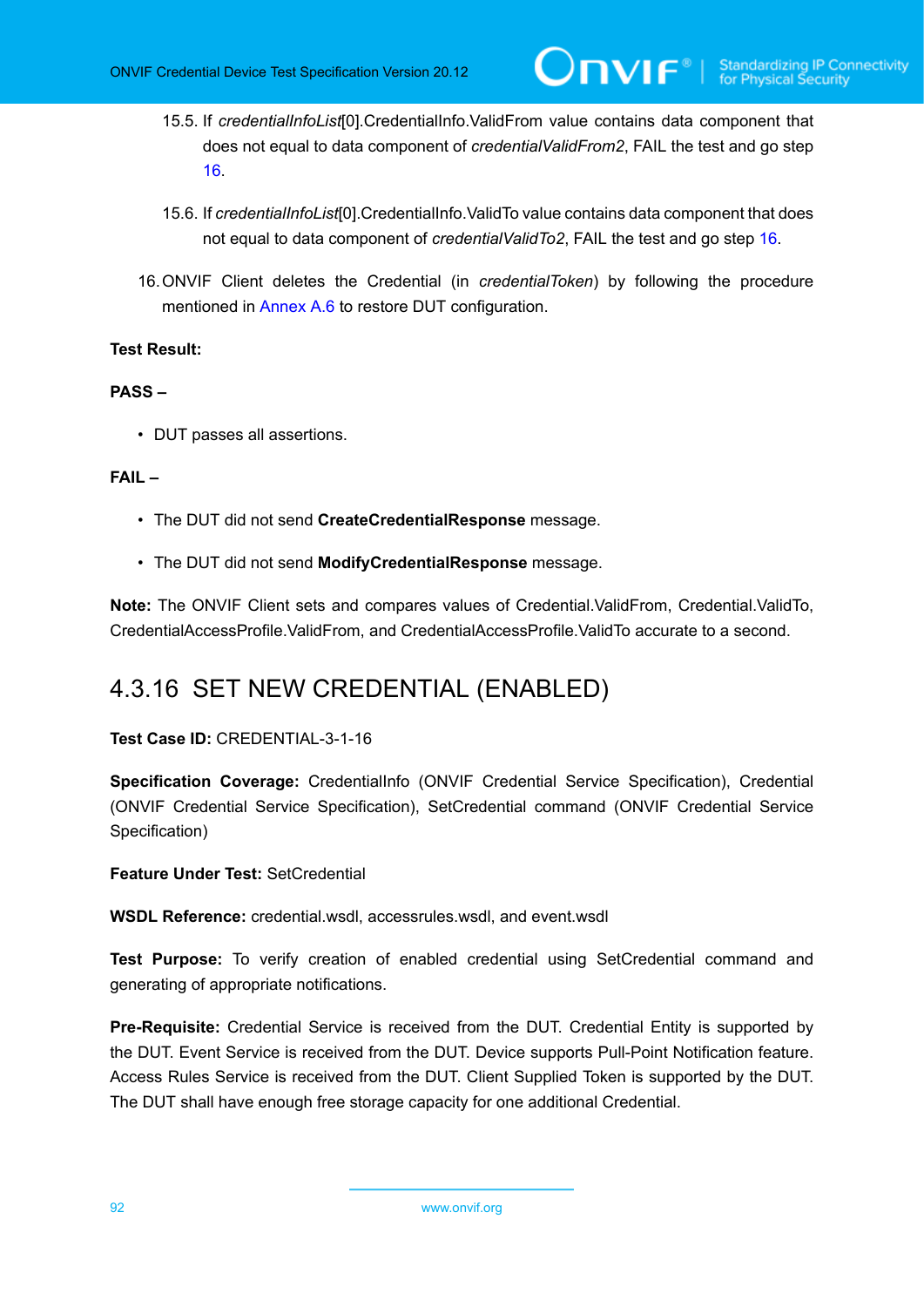$\sum_{\text{IVIF}^{\circledast}}$  | Standardizing IP Connectivity

#### **Test Configuration:** ONVIF Client and DUT

- 1. Start an ONVIF Client.
- 2. Start the DUT.
- 3. ONVIF Client retrieves Credential Service Capabilities by following the procedure mentioned in [Annex A.2](#page-201-1) with the following input and output parameters
	- out *cap* Credential Service capabilities
- 4. ONVIF Client retrieves complete list of credentials by following the procedure mentioned in [Annex A.3](#page-201-0) with the following input and output parameters
	- out *initialCredentialCompleteList* credential complete list
- <span id="page-92-0"></span>5. ONVIF Client checks free storage for additional credential by following the procedure mentioned in [Annex A.7](#page-205-0) with the following input and output parameters
	- in *initialCredentialCompleteList* credential complete list
	- out *credentialToRestore* removed credential
	- out *stateToRestore* state of removed credential
- 6. ONVIF Client retrieves complete list of access profiles by following the procedure mentioned in [Annex A.5](#page-203-0) with the following input and output parameters
	- out *accessProfileCompleteList* access profiles complete list
- 7. ONVIF Client retrieves supported credential identifier type name with corresponding credential identifier format type and credential identifier value by following the procedure mentioned in [Annex A.15](#page-212-0) with the following input and output parameters
	- in *cap*.SupportedIdentifierType list of supported identifier types
	- out *typeName* selected identifier type name
	- out *formatType* selected identifier format type
	- out *value* credential identifier value for selected identifier format type
- 8. Set *credentialToken* := token that differs from tokens listed in *initialCredentialCompleteList*.
- 9. ONVIF Client creates PullPoint subscription for the specified topic by following the procedure mentioned in [Annex A.21](#page-219-0) with the following input and output parameters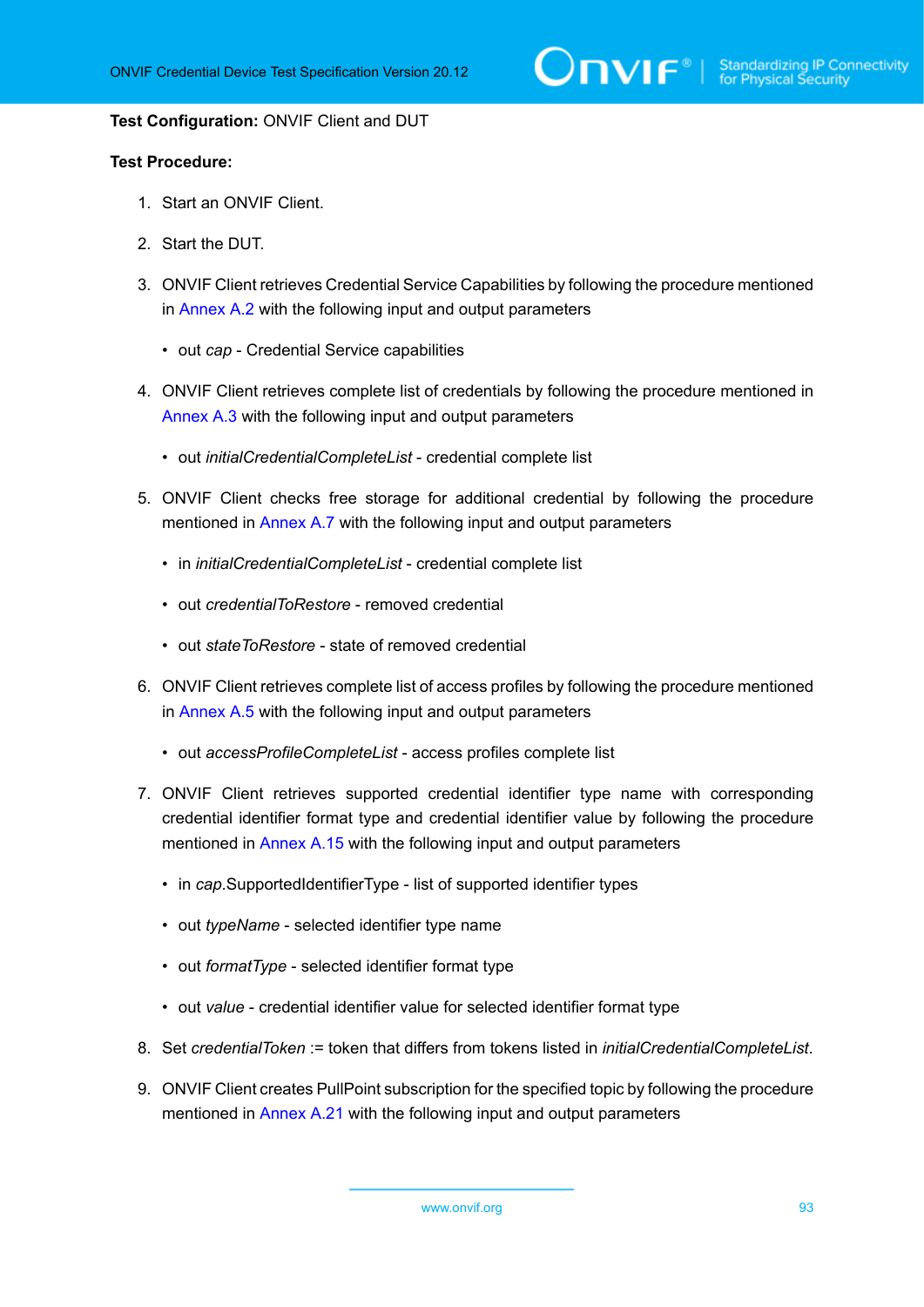- in **tns1:Configuration/Credential/Changed** Notification Topic
- out *s* Subscription reference
- out *currentTime* current time for the DUT
- out *terminationTime* Subscription termination time

### 10.Set *credential* :=

- Credential.token := *credentialToken*
- Credential.Description := "Test Description"
- Credential.CredentialHolderReference := "TestUser"
- Credential.ValidFrom skipped
- Credential.ValidTo skipped
- Credential.CredentialIdentifier[0].Type.Name := *typeName*
- Credential.CredentialIdentifier[0].Type.FormatType := *formatType*
- Credential.CredentialIdentifier[0].ExemptedFromAuthentication := true if *cap*.Extension contains SupportedExemptionType element with value = pt:ExemptFromAuthentication, otherwise false
- Credential.CredentialIdentifier[0].Value := *value*
- If *accessProfileCompleteList* contains at least one item:
	- Credential.CredentialAccessProfile.AccessProfileToken ::= ::::::::::::::::::::: *accessProfileCompleteList*[0].token

- Credential.CredentialAccessProfile.ValidFrom skipped
- Credential.CredentialAccessProfile.ValidTo skipped

otherwise:

- Credential.CredentialAccessProfile is skipped
- Credential.Extension skipped
- 11. ONVIF client invokes **SetCredential** request with parameters
	- Credential := *credential*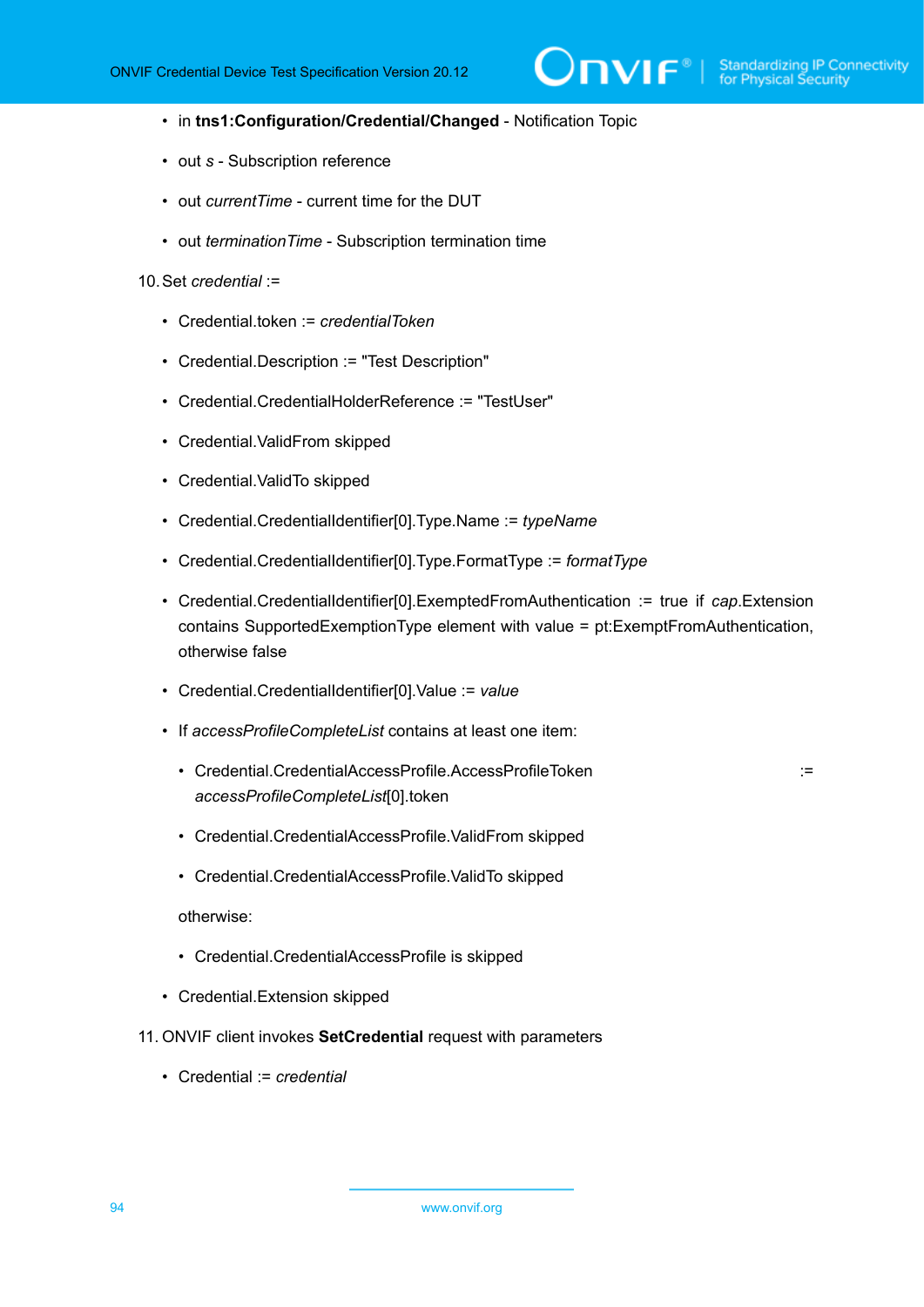$\mathsf{J}\mathsf{IVIF}^*$  i

- State.Enabled := true
- State.Reason := "Test Reason"
- State.AntipassbackState.AntipassbackViolated := false if *cap*.ResetAntipassbackSupported value is equal to true, otherwise State.AntipassbackState is skipped
- 12.The DUT responds with **SetCredentialResponse** message.
- 13.ONVIF Client retrieves and checks **tns1:Configuration/Credential/Changed** event for the specified Credential token by following the procedure mentioned in [Annex A.23](#page-220-0) with the following input and output parameters
	- in *s* Subscription reference
	- in *currentTime* current time for the DUT
	- in *terminationTime* subscription termination time
	- in *credentialToken* Credential token
- 14. ONVIF Client deletes PullPoint subscription by following the procedure mentioned in [Annex](#page-220-1) [A.22](#page-220-1) with the following input and output parameters
	- in *s* Subscription reference
- 15.ONVIF Client retrieves a credential by following the procedure mentioned in [Annex A.8](#page-206-0) with the following input and output parameters
	- in *credentialToken* credential token
	- out *credentialList* the list of credentials
- <span id="page-94-0"></span>16.If *credentialList*[0] item does not have equal to *credential*, FAIL the test, restore the DUT state, and skip other steps.
- 17. ONVIF Client retrieves a credential info by following the procedure mentioned in [Annex A.9](#page-207-0) with the following input and output parameters
	- in *credentialToken* credential token
	- out *credentialInfoList* the list of credentials info
- <span id="page-94-1"></span>18.If *credentialInfoList*[0] item does not have equal fields with *credential*, FAIL the test, restore the DUT state, and skip other steps.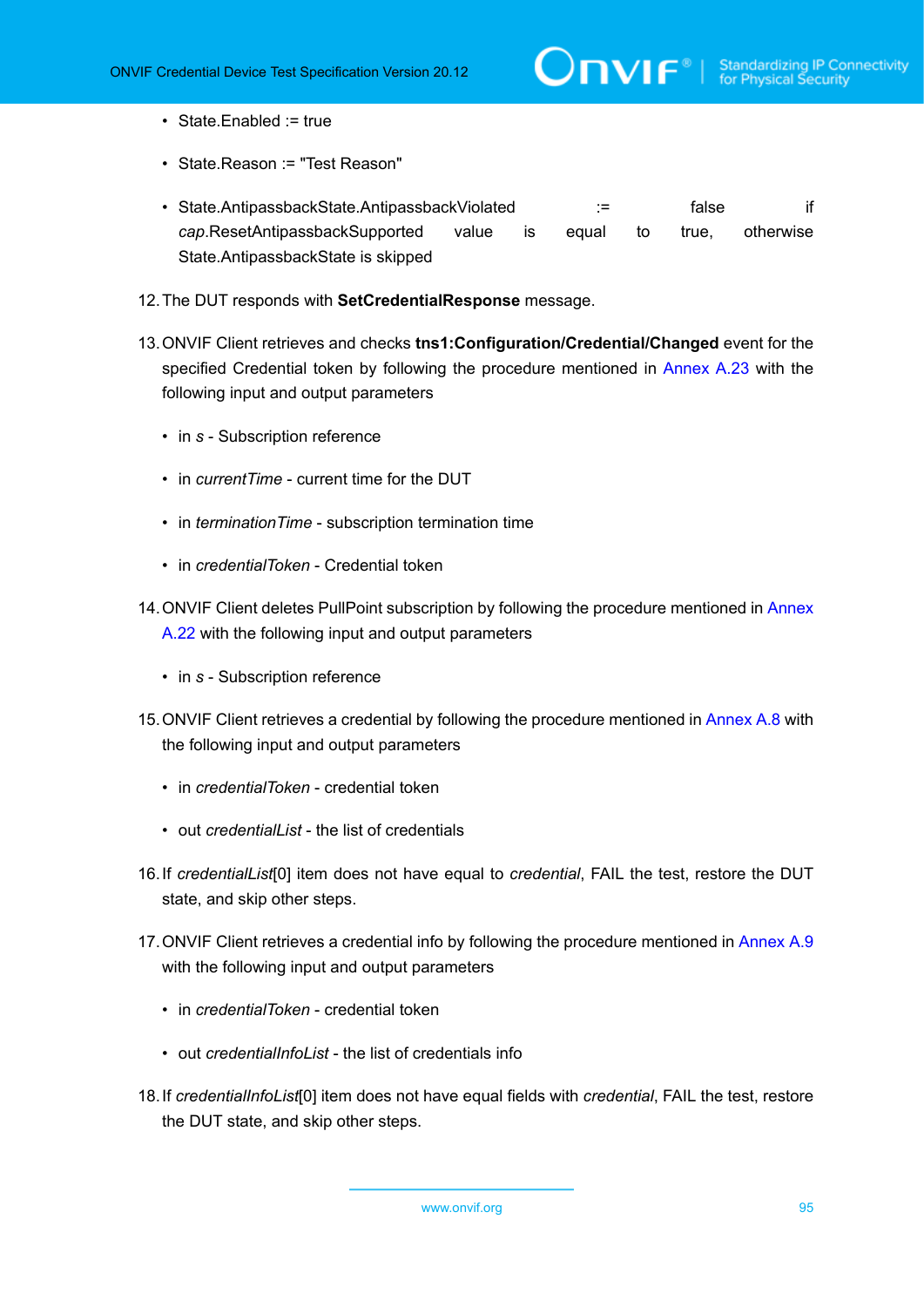- 19.ONVIF Client retrieves complete list of credentials info by following the procedure mentioned in [Annex A.1](#page-200-0) with the following input and output parameters
	- out *credentialInfoCompleteList* credential info complete list
- <span id="page-95-1"></span>20.If *credentialInfoCompleteList* does not have CredentialInfo[token = *credentialToken*] item with equal fields with *credential*, FAIL the test, restore the DUT state, and skip other steps.
- 21.ONVIF Client retrieves complete list of credentials by following the procedure mentioned in [Annex A.3](#page-201-0) with the following input and output parameters
	- out *credentialCompleteList* credential complete list
- <span id="page-95-0"></span>22.If *credentialCompleteList* does not have Credential[token = *credentialToken*] item with equal fields with *credential*, FAIL the test, restore the DUT state, and skip other steps.
- 23.ONVIF Client retrieves credential state by following the procedure mentioned in [Annex A.13](#page-211-0) with the following input and output parameters
	- in *credentialToken* credential token
	- out *credentialState* credential state
- 24.If *credentialState*[0].Enabled equal to false, FAIL the test, restore the DUT state, and skip other steps.
- 25.If *credentialState*[0].Reason does not equal to "Test Reason" or missed, FAIL the test, restore the DUT state, and skip other steps.
- 26.If *cap*.ResetAntipassbackSupported value is equal to true check the following:
	- 26.1. If *credentialState*[0] does not contain AntipassbackState element, FAIL the test, restore the DUT state, and skip other steps.
	- 26.2. If *credentialState*[0].AntipassbackState.AntipassbackViolated equal to true, FAIL the test, restore the DUT state, and skip other steps.
- 27. ONVIF Client deletes the Credential by following the procedure mentioned in [Annex A.6](#page-204-0) with the following input and output parameters
	- in *credentialToken* credential token
- 28.If there was credential deleted at step [5:](#page-92-0)
	- 28.1. ONVIF Client restores credential deletes special day group by following the procedure mentioned in [Annex A.10](#page-207-1) with the following input and output parameters
		- in *credentialToRestore* removed credential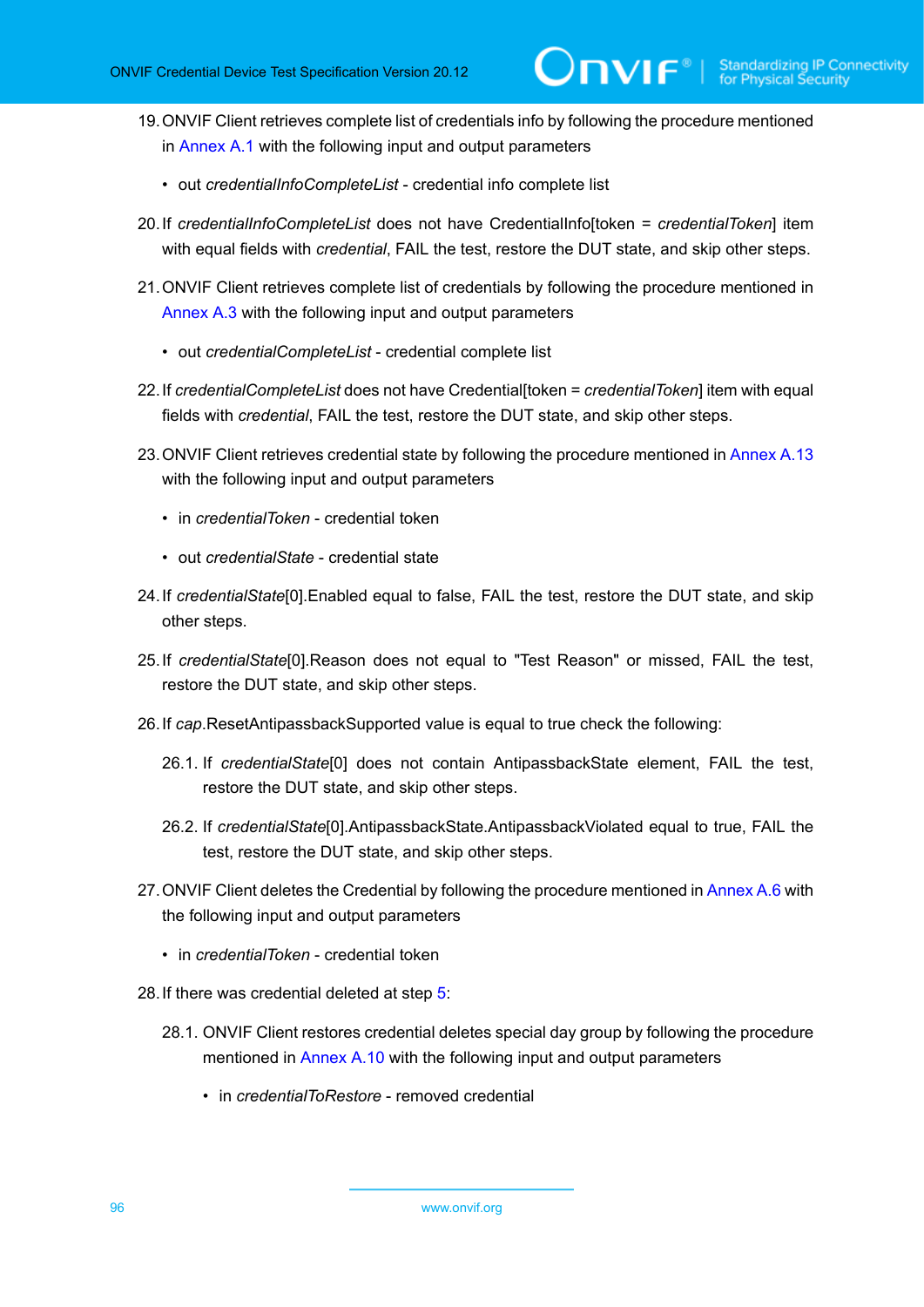• in *stateToRestore* - state of removed credential

### **Test Result:**

## **PASS –**

• DUT passes all assertions.

## **FAIL –**

• The DUT did not send **SetCredentialResponse** message.

**Note:** The following fields are compared at steps [16](#page-94-0) and [22:](#page-95-0)

- Credential:
	- token
	- Description
	- CredentialHolderToken
	- ValidFrom
	- ValidTo
	- CredentialIdentifier list (Type.Name is used as unique key for comparing)
		- Type
			- Name
			- FormatType
		- ExemptedFromAuthentication
		- Value
	- CredentialAccessProfile list (AccessProfileToken is used as unique key for comparing)
		- AccessProfileToken
		- ValidFrom
		- ValidTo
	- Attribute list
		- Name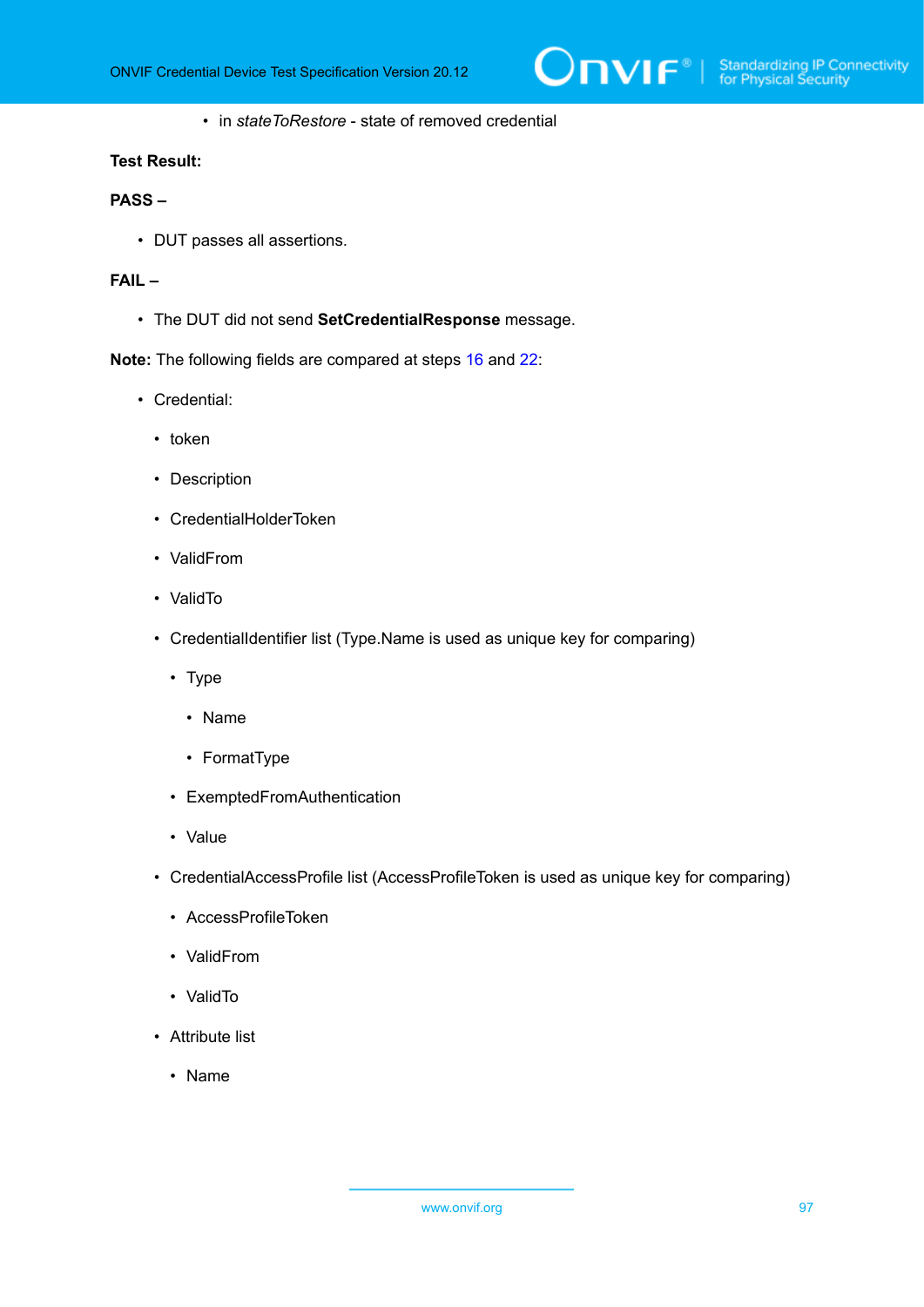• Value

**Note:** The following fields are compared at steps [18](#page-94-1) and [20:](#page-95-1)

- CredentialInfo:
	- token
	- Description
	- CredentialHolderToken
	- ValidFrom
	- ValidTo

## 4.3.17 SET NEW CREDENTIAL (DISABLED)

### **Test Case ID:** CREDENTIAL-3-1-17

**Specification Coverage:** CredentialInfo (ONVIF Credential Service Specification), Credential (ONVIF Credential Service Specification), SetCredential command (ONVIF Credential Service Specification)

**Feature Under Test:** SetCredential

**WSDL Reference:** credential.wsdl, accessrules.wsdl, and event.wsdl

**Test Purpose:** To verify creation of disabled credential using SetCredential command and generating of appropriate notifications.

**Pre-Requisite:** Credential Service is received from the DUT. Credential Entity is supported by the DUT. Event Service is received from the DUT. Device supports Pull-Point Notification feature. Access Rules Service is received from the DUT. Client Supplied Token is supported by the DUT. The DUT shall have enough free storage capacity for one additional Credential.

**Test Configuration:** ONVIF Client and DUT

- 1. Start an ONVIF Client.
- 2. Start the DUT.
- 3. ONVIF Client retrieves Credential Service Capabilities by following the procedure mentioned in [Annex A.2](#page-201-1) with the following input and output parameters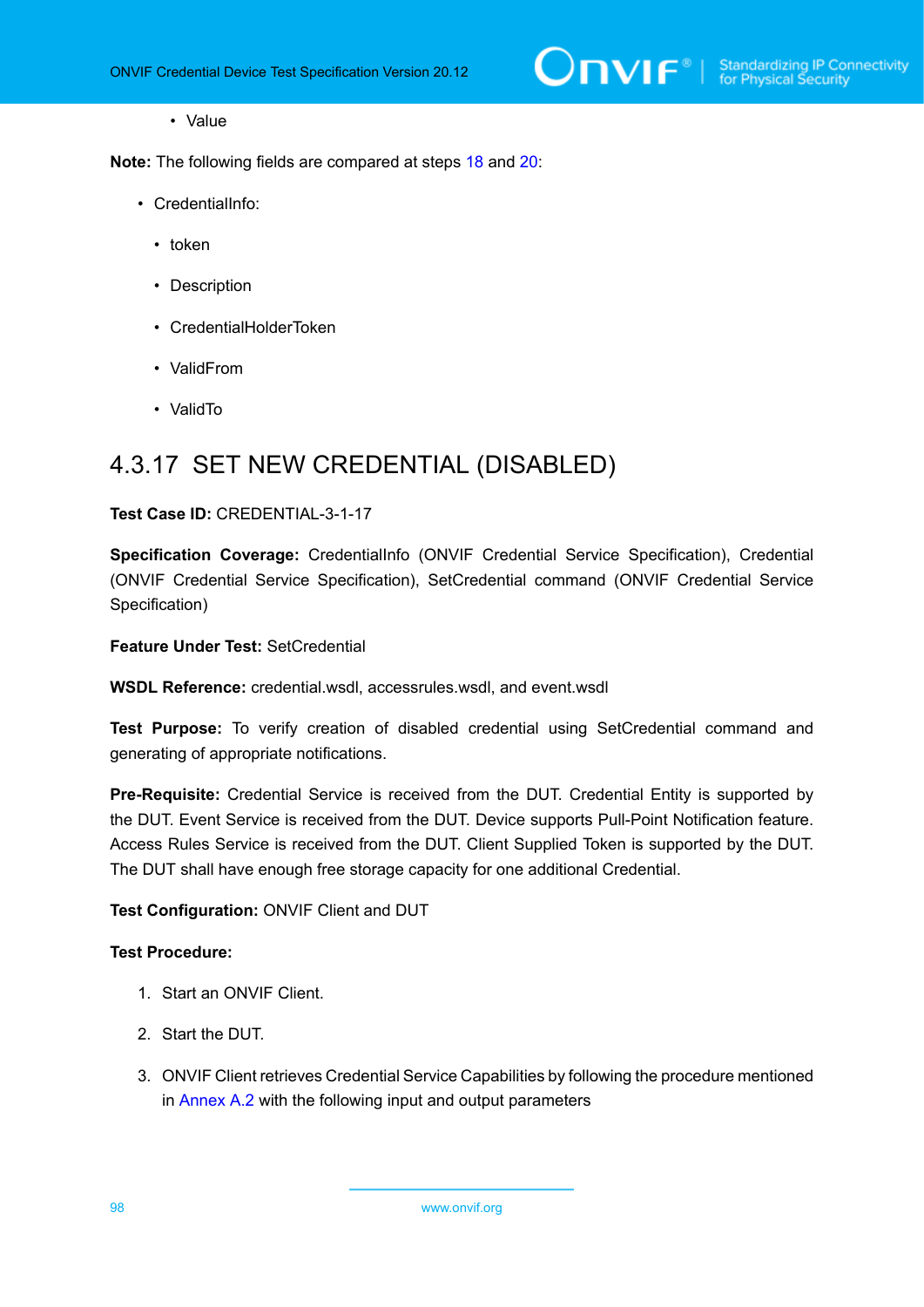- out *cap* Credential Service capabilities
- 4. ONVIF Client retrieves complete list of credentials by following the procedure mentioned in [Annex A.3](#page-201-0) with the following input and output parameters
	- out *initialCredentialCompleteList* credential complete list
- <span id="page-98-0"></span>5. ONVIF Client checks free storage for additional credential by following the procedure mentioned in [Annex A.7](#page-205-0) with the following input and output parameters
	- in *initialCredentialCompleteList* credential complete list
	- out *credentialToRestore* removed credential
	- out *stateToRestore* state of removed credential
- 6. ONVIF Client retrieves complete list of access profiles by following the procedure mentioned in [Annex A.5](#page-203-0) with the following input and output parameters
	- out *accessProfileCompleteList* access profiles complete list
- 7. ONVIF Client retrieves supported credential identifier type name with corresponding credential identifier format type and credential identifier value by following the procedure mentioned in [Annex A.15](#page-212-0) with the following input and output parameters
	- in *cap*.SupportedIdentifierType list of supported identifier types
	- out *typeName* selected identifier type name
	- out *formatType* selected identifier format type
	- out *value* credential identifier value for selected identifier format type
- 8. Set *credentialToken* := token that differs from tokens listed in *initialCredentialCompleteList*.
- 9. ONVIF Client creates PullPoint subscription for the specified topic by following the procedure mentioned in [Annex A.21](#page-219-0) with the following input and output parameters
	- in **tns1:Configuration/Credential/Changed** Notification Topic
	- out *s* Subscription reference
	- out *currentTime* current time for the DUT
	- out *terminationTime* Subscription termination time

10.Set *credential* :=

www.onvif.org 39 and 30 and 30 and 30 and 30 and 30 and 30 and 30 and 30 and 30 and 30 and 30 and 30 and 30 and 30 and 30 and 30 and 30 and 30 and 30 and 30 and 30 and 30 and 30 and 30 and 30 and 30 and 30 and 30 and 30 an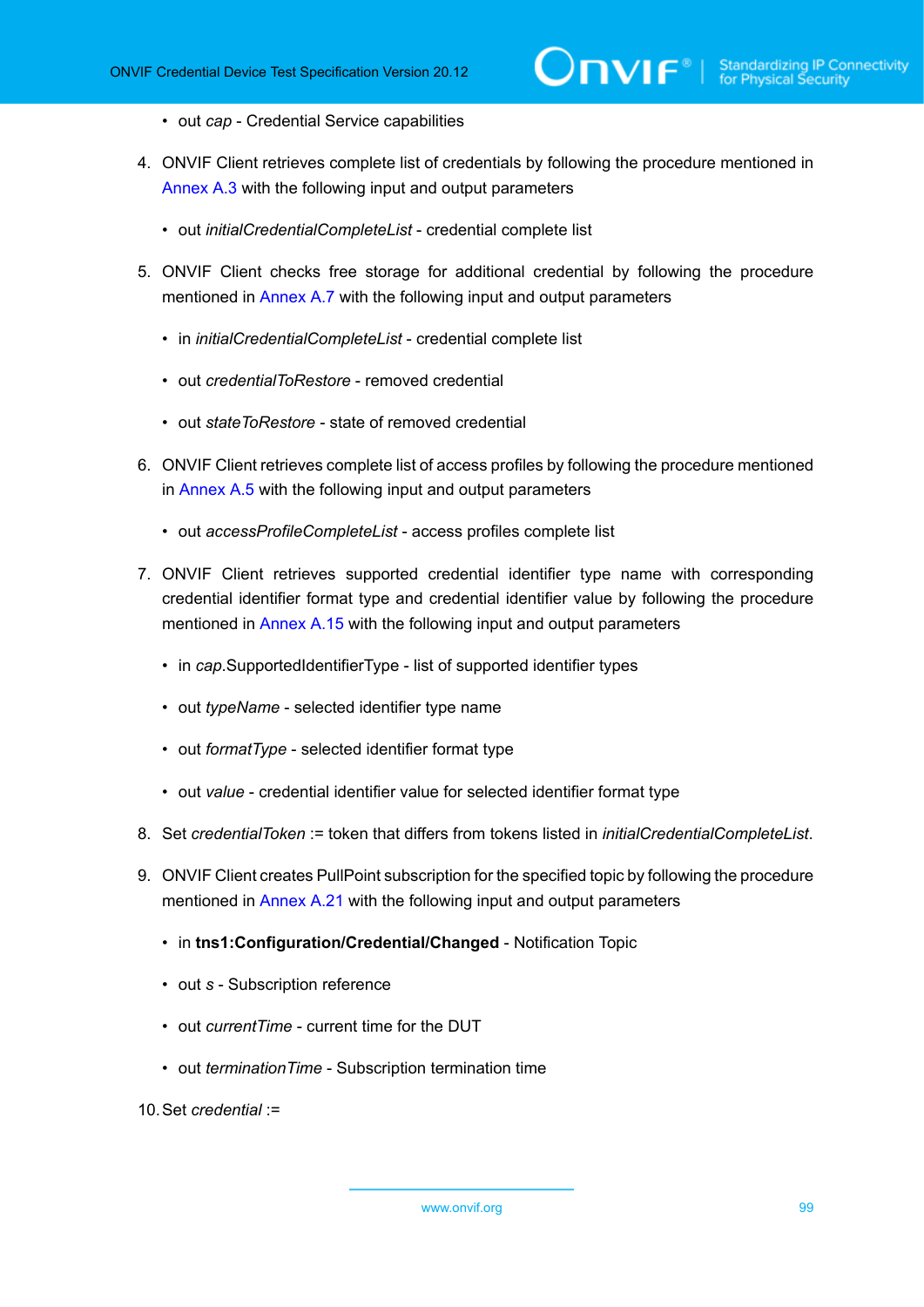- Credential.token := *credentialToken*
- Credential.Description := "Test Description"
- Credential.CredentialHolderReference := "TestUser"
- Credential.ValidFrom skipped
- Credential.ValidTo skipped
- Credential.CredentialIdentifier[0].Type.Name := *typeName*
- Credential.CredentialIdentifier[0].Type.FormatType := *formatType*
- Credential.CredentialIdentifier[0].ExemptedFromAuthentication := true if *cap*.Extension contains SupportedExemptionType element with value = pt:ExemptFromAuthentication, otherwise false
- Credential.CredentialIdentifier[0].Value := *value*
- If *accessProfileCompleteList* contains at least one item:
	- Credential.CredentialAccessProfile.AccessProfileToken ::= ::::::::::::::::::::: *accessProfileCompleteList*[0].token
	- Credential.CredentialAccessProfile.ValidFrom skipped
	- Credential.CredentialAccessProfile.ValidTo skipped

otherwise:

- Credential.CredentialAccessProfile is skipped
- Credential.Extension skipped
- 11. ONVIF client invokes **SetCredential** request with parameters
	- Credential := *credential*
	- State.Enabled := false
	- State.Reason := "Test Reason"
	- State.AntipassbackState.AntipassbackViolated := false if *cap*.ResetAntipassbackSupported value is equal to true, otherwise State.AntipassbackState is skipped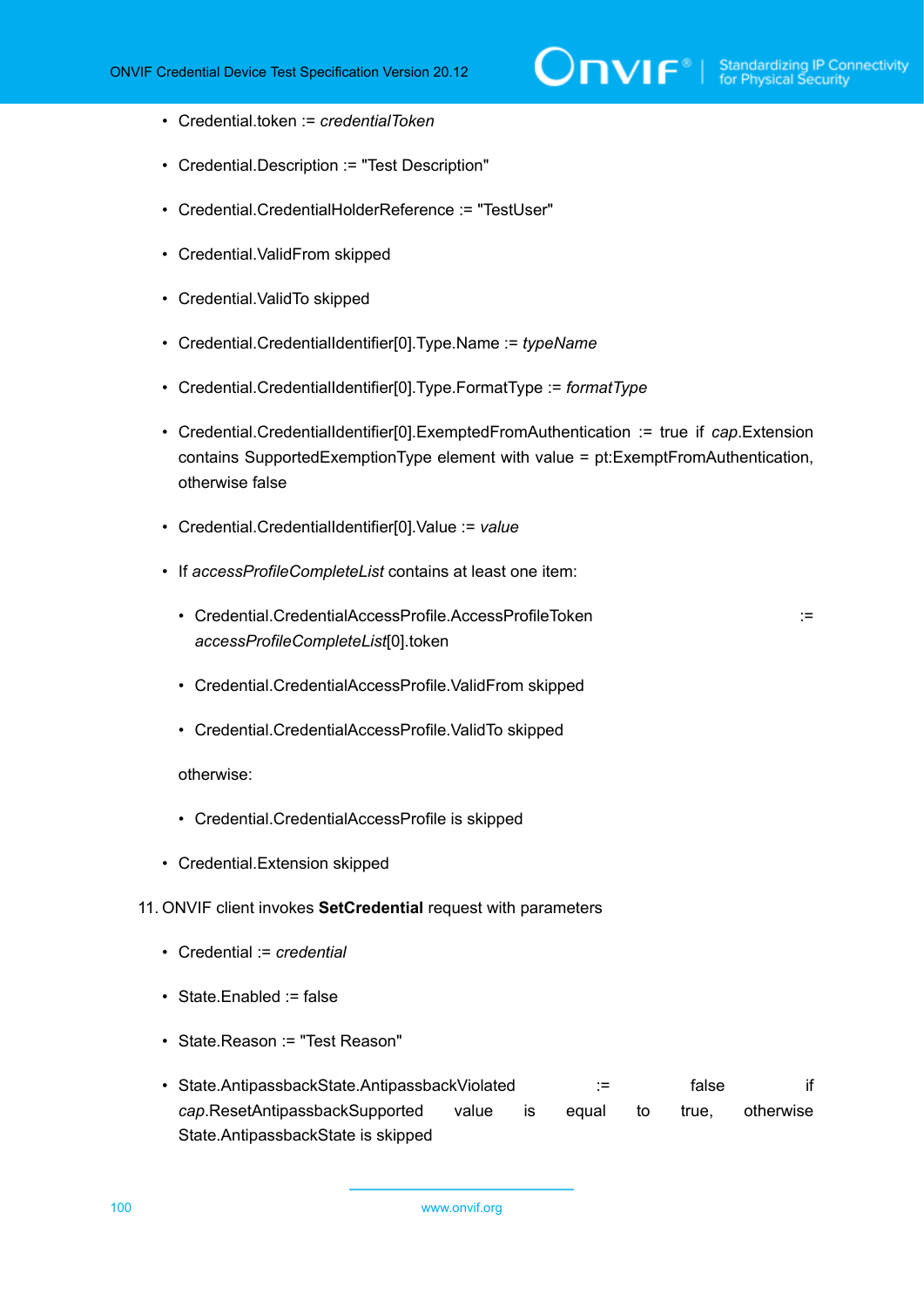- 12.The DUT responds with **SetCredentialResponse** message.
- 13.ONVIF Client retrieves and checks **tns1:Configuration/Credential/Changed** event for the specified Credential token by following the procedure mentioned in [Annex A.23](#page-220-0) with the following input and output parameters
	- in *s* Subscription reference
	- in *currentTime* current time for the DUT
	- in *terminationTime* subscription termination time
	- in *credentialToken* Credential token
- 14.ONVIF Client deletes PullPoint subscription by following the procedure mentioned in [Annex](#page-220-1) [A.22](#page-220-1) with the following input and output parameters
	- in *s* Subscription reference
- 15.ONVIF Client retrieves a credential by following the procedure mentioned in [Annex A.8](#page-206-0) with the following input and output parameters
	- in *credentialToken* credential token
	- out *credentialList* the list of credentials
- <span id="page-100-0"></span>16.If *credentialList*[0] item does not have equal to *credential*, FAIL the test, restore the DUT state, and skip other steps.
- 17.ONVIF Client retrieves a credential info by following the procedure mentioned in [Annex A.9](#page-207-0) with the following input and output parameters
	- in *credentialToken* credential token
	- out *credentialInfoList* the list of credentials info
- <span id="page-100-1"></span>18.If *credentialInfoList*[0] item does not have equal fields with *credential*, FAIL the test, restore the DUT state, and skip other steps.
- 19.ONVIF Client retrieves complete list of credentials info by following the procedure mentioned in [Annex A.1](#page-200-0) with the following input and output parameters
	- out *credentialInfoCompleteList* credential info complete list
- <span id="page-100-2"></span>20.If *credentialInfoCompleteList* does not have CredentialInfo[token = *credentialToken*] item with equal fields with *credential*, FAIL the test, restore the DUT state, and skip other steps.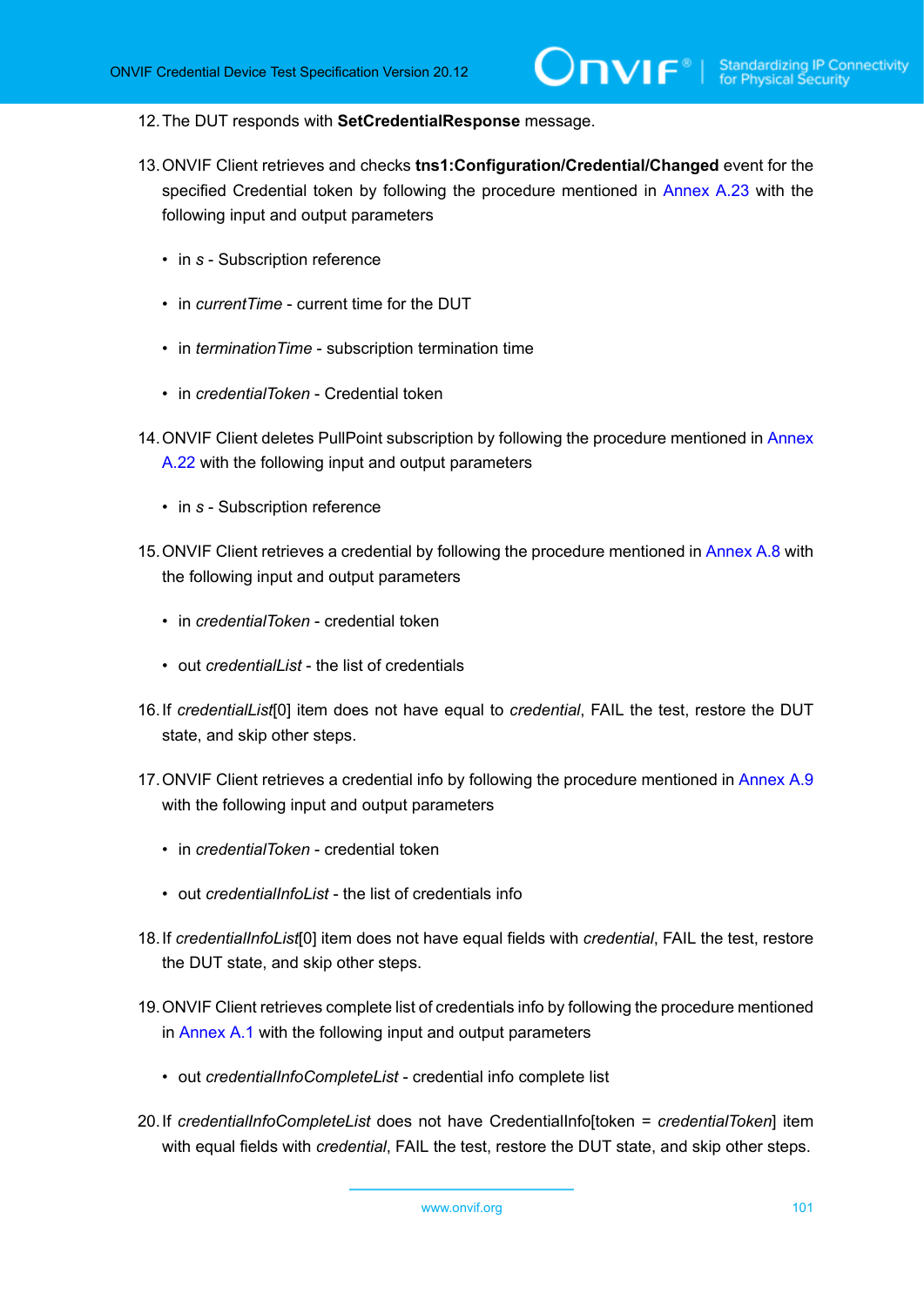- 21.ONVIF Client retrieves complete list of credentials by following the procedure mentioned in [Annex A.3](#page-201-0) with the following input and output parameters
	- out *credentialCompleteList* credential complete list
- <span id="page-101-0"></span>22.If *credentialCompleteList* does not have Credential[token = *credentialToken*] item with equal fields with *credential*, FAIL the test, restore the DUT state, and skip other steps.
- 23.ONVIF Client retrieves credential state by following the procedure mentioned in [Annex A.13](#page-211-0) with the following input and output parameters
	- in *credentialToken* credential token
	- out *credentialState* credential state
- 24.If *credentialState*[0].Enabled equal to true, FAIL the test, restore the DUT state, and skip other steps.
- 25.If *credentialState*[0].Reason does not equal to "Test Reason" or missed, FAIL the test, restore the DUT state, and skip other steps.
- 26.If *cap*.ResetAntipassbackSupported value is equal to true check the following:
	- 26.1. If *credentialState*[0] does not contain AntipassbackState element, FAIL the test, restore the DUT state, and skip other steps.
	- 26.2. If *credentialState*[0].AntipassbackState.AntipassbackViolated equal to true, FAIL the test, restore the DUT state, and skip other steps.
- 27.ONVIF Client deletes the Credential by following the procedure mentioned in [Annex A.6](#page-204-0) with the following input and output parameters
	- in *credentialToken* credential token
- 28.If there was credential deleted at step [5:](#page-98-0)
	- 28.1. ONVIF Client restores credential deletes special day group by following the procedure mentioned in [Annex A.10](#page-207-1) with the following input and output parameters
		- in *credentialToRestore* removed credential
		- in *stateToRestore* state of removed credential

### **PASS –**

• DUT passes all assertions.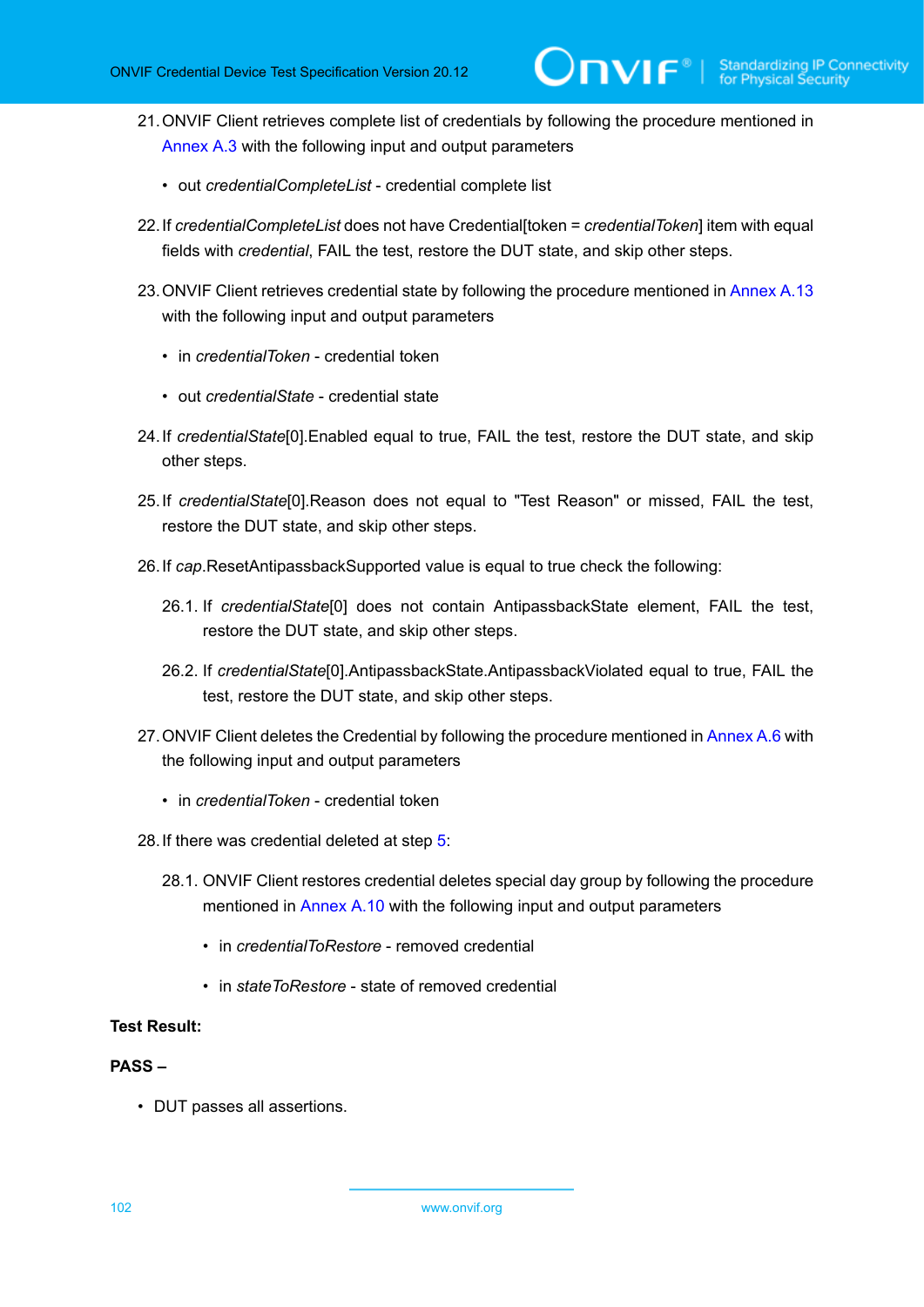## **FAIL –**

• The DUT did not send **SetCredentialResponse** message.

**Note:** The following fields are compared at steps [16](#page-100-0) and [22:](#page-101-0)

- Credential:
	- token
	- Description
	- CredentialHolderToken
	- ValidFrom
	- ValidTo
	- CredentialIdentifier list (Type.Name is used as unique key for comparing)
		- Type
			- Name
			- FormatType
		- ExemptedFromAuthentication
		- Value
	- CredentialAccessProfile list (AccessProfileToken is used as unique key for comparing)
		- AccessProfileToken
		- ValidFrom
		- ValidTo
	- Attribute list
		- Name
		- Value

**Note:** The following fields are compared at steps [18](#page-100-1) and [20:](#page-100-2)

- CredentialInfo:
	- token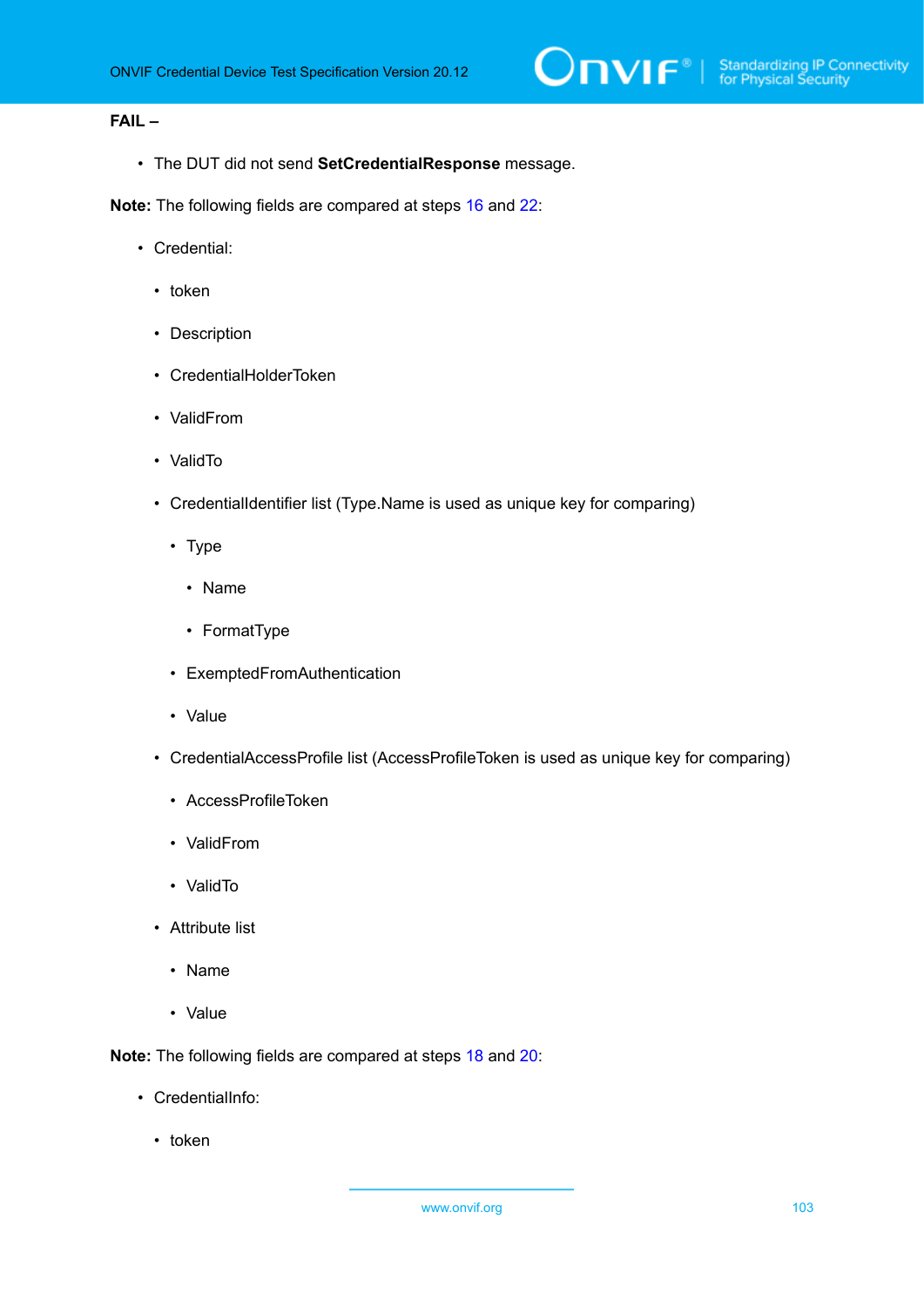

- Description
- CredentialHolderToken
- ValidFrom
- ValidTo

# 4.3.18 SET CREDENTIAL

### **Test Case ID:** CREDENTIAL-3-1-18

**Specification Coverage:** CredentialInfo (ONVIF Credential Service Specification), Credential (ONVIF Credential Service Specification), SetCredential command (ONVIF Credential Service Specification)

**Feature Under Test:** ModifyCredential

**WSDL Reference:** credential.wsdl, accessrules.wsdl, and event.wsdl

**Test Purpose:** To verify modifying of credential with different states using SetCredential command and generating of appropriate notifications.

**Pre-Requisite:** Credential Service is received from the DUT. Credential Entity is supported by the DUT. Event Service is received from the DUT. Device supports Pull-Point Notification feature. Access Rules Service is received from the DUT. Client Supplied Token is supported by the DUT. The DUT shall have enough free storage capacity for one additional Credential.

## **Test Configuration:** ONVIF Client and DUT

- 1. Start an ONVIF Client.
- 2. Start the DUT.
- 3. ONVIF Client retrieves Credential Service Capabilities by following the procedure mentioned in [Annex A.2](#page-201-1) with the following input and output parameters
	- out *cap* Credential Service capabilities
- 4. ONVIF Client retrieves complete list of credentials by following the procedure mentioned in [Annex A.3](#page-201-0) with the following input and output parameters
	- out *initialCredentialCompleteList* credential complete list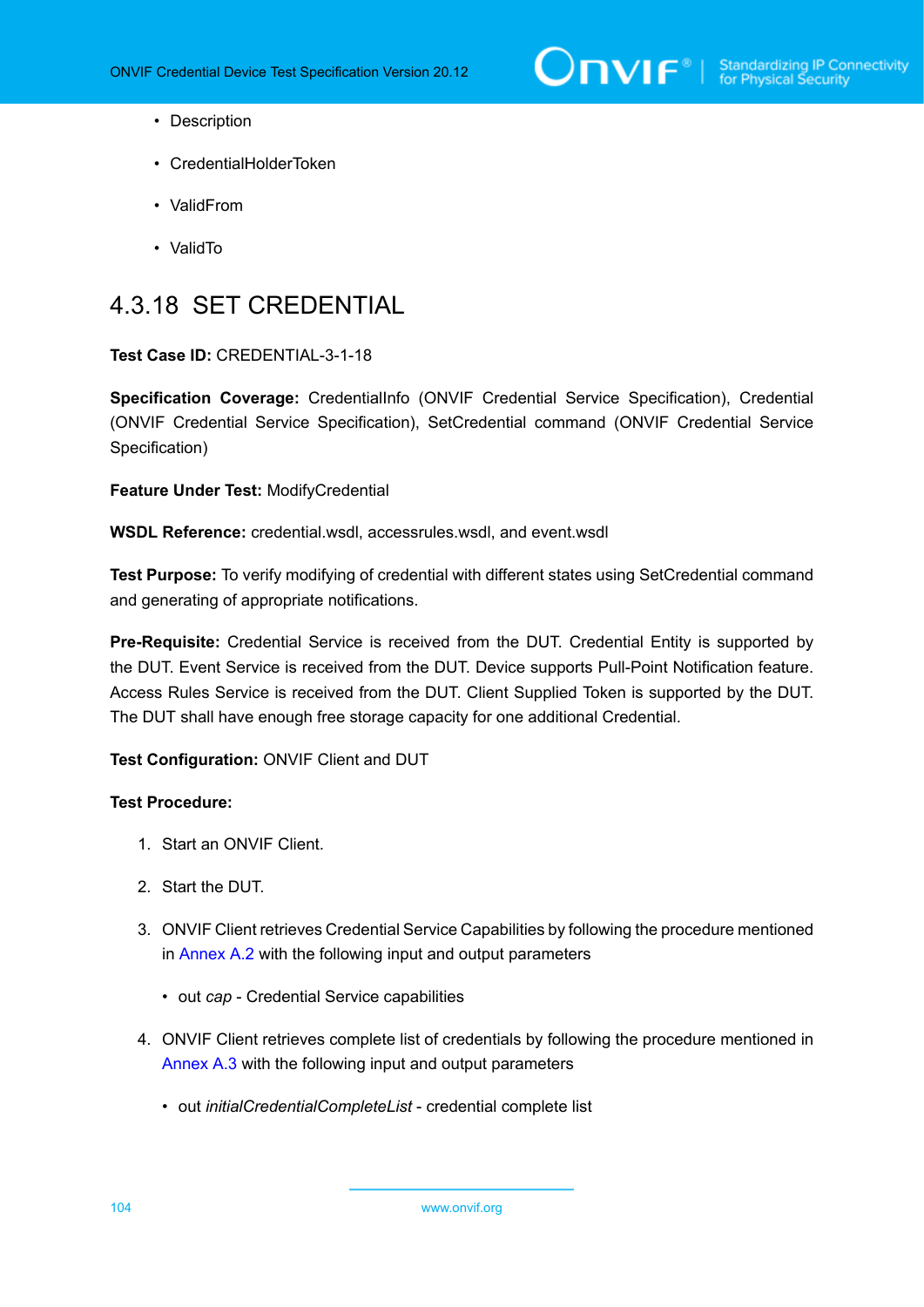- <span id="page-104-0"></span>5. ONVIF Client checks free storage for additional credential by following the procedure mentioned in [Annex A.7](#page-205-0) with the following input and output parameters
	- in *initialCredentialCompleteList* credential complete list
	- out *credentialToRestore* removed credential
	- out *stateToRestore* state of removed credential
- 6. ONVIF Client retrieves complete list of access profiles by following the procedure mentioned in [Annex A.5](#page-203-0) with the following input and output parameters
	- out *accessProfileCompleteList* access profiles complete list
- 7. ONVIF Client creates credential by following the procedure mentioned in [Annex](#page-208-0) A.11 with the following input and output parameters
	- in false ExemptedFromAuthentication value
	- out *typeName* selected identifier type name
	- out *formatType* selected identifier format type
	- out *value* credential identifier value for selected identifier format type
	- out *credentialToken* Credential token
- 8. ONVIF Client creates PullPoint subscription for the specified topic by following the procedure mentioned in [Annex A.21](#page-219-0) with the following input and output parameters
	- in **tns1:Configuration/Credential/Changed** Notification Topic
	- out *s* Subscription reference
	- out *currentTime* current time for the DUT
	- out *terminationTime* Subscription termination time
- 9. Set *credential* :=
	- Credential.token := *credentialToken*
	- Credential.Description := "Test Description2"
	- Credential.CredentialHolderReference := "TestUser2"
	- Credential.ValidFrom skipped
	- Credential.ValidTo skipped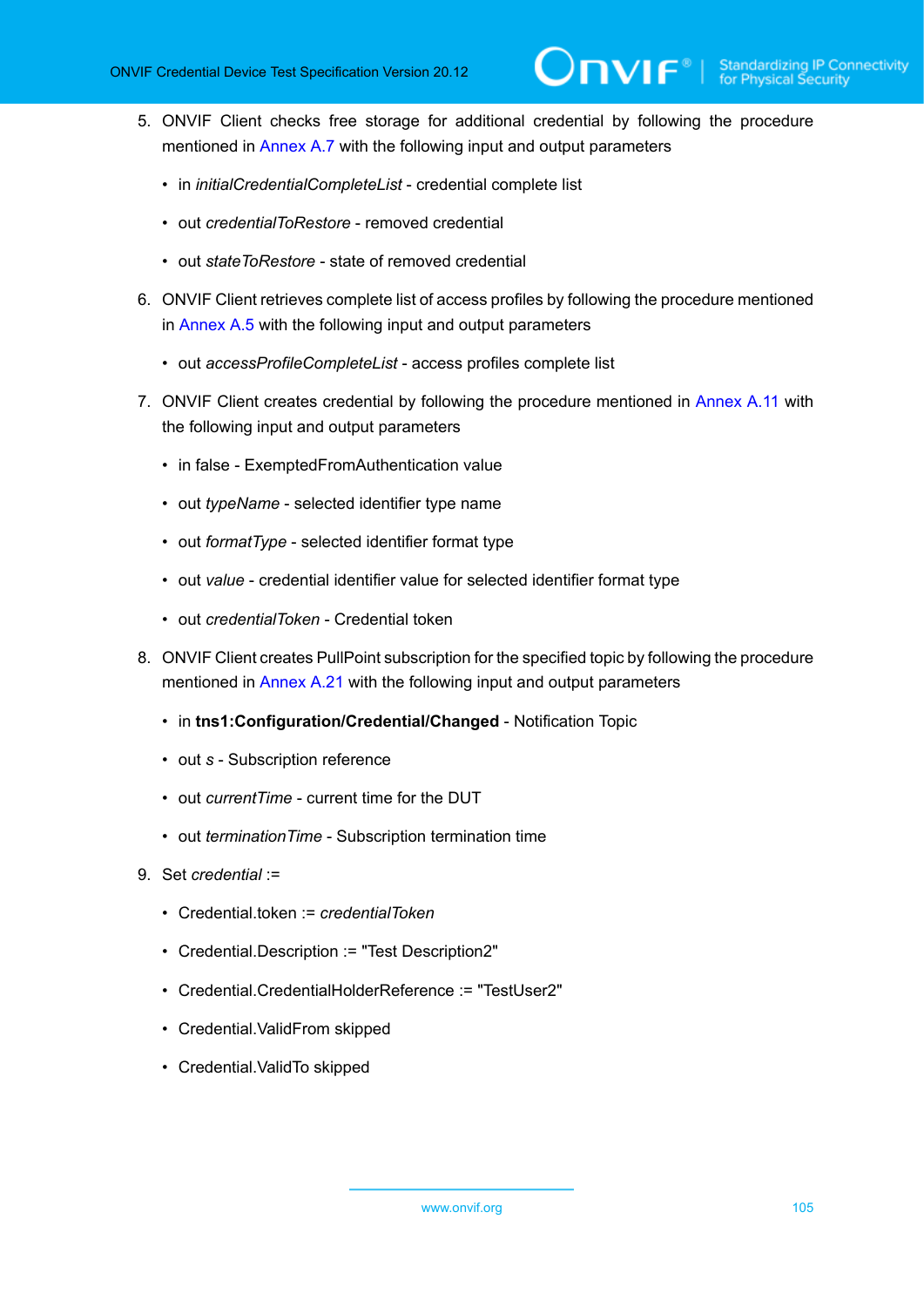- Credential.CredentialIdentifier[0].Type.Name := *typeName*
- Credential.CredentialIdentifier[0].Type.FormatType := *formatType*
- Credential.CredentialIdentifier[0].ExemptedFromAuthentication := true if *cap*.Extension contains SupportedExemptionType element with value = pt:ExemptFromAuthentication, otherwise false
- Credential.CredentialIdentifier[0].Value := *value*
- If *accessProfileCompleteList* contains at least one item:
	- Credential.CredentialAccessProfile.AccessProfileToken := *accessProfileCompleteList*[0].token

- Credential.CredentialAccessProfile.ValidFrom skipped
- Credential.CredentialAccessProfile.ValidTo skipped

#### otherwise:

- Credential.CredentialAccessProfile is skipped
- Credential.Extension skipped
- 10.ONVIF client invokes **SetCredential** request with parameters
	- Credential := *credential*
	- State.Enabled := false
	- State.Reason := "Test Reason2"
	- State.AntipassbackState.AntipassbackViolated := false if *cap*.ResetAntipassbackSupported value is equal to true, otherwise State.AntipassbackState is skipped
- 11. The DUT responds with **SetCredentialResponse** message.
- 12.ONVIF Client retrieves and checks **tns1:Configuration/Credential/Changed** event for the specified Credential token by following the procedure mentioned in [Annex A.23](#page-220-0) with the following input and output parameters
	- in *s* Subscription reference
	- in *currentTime* current time for the DUT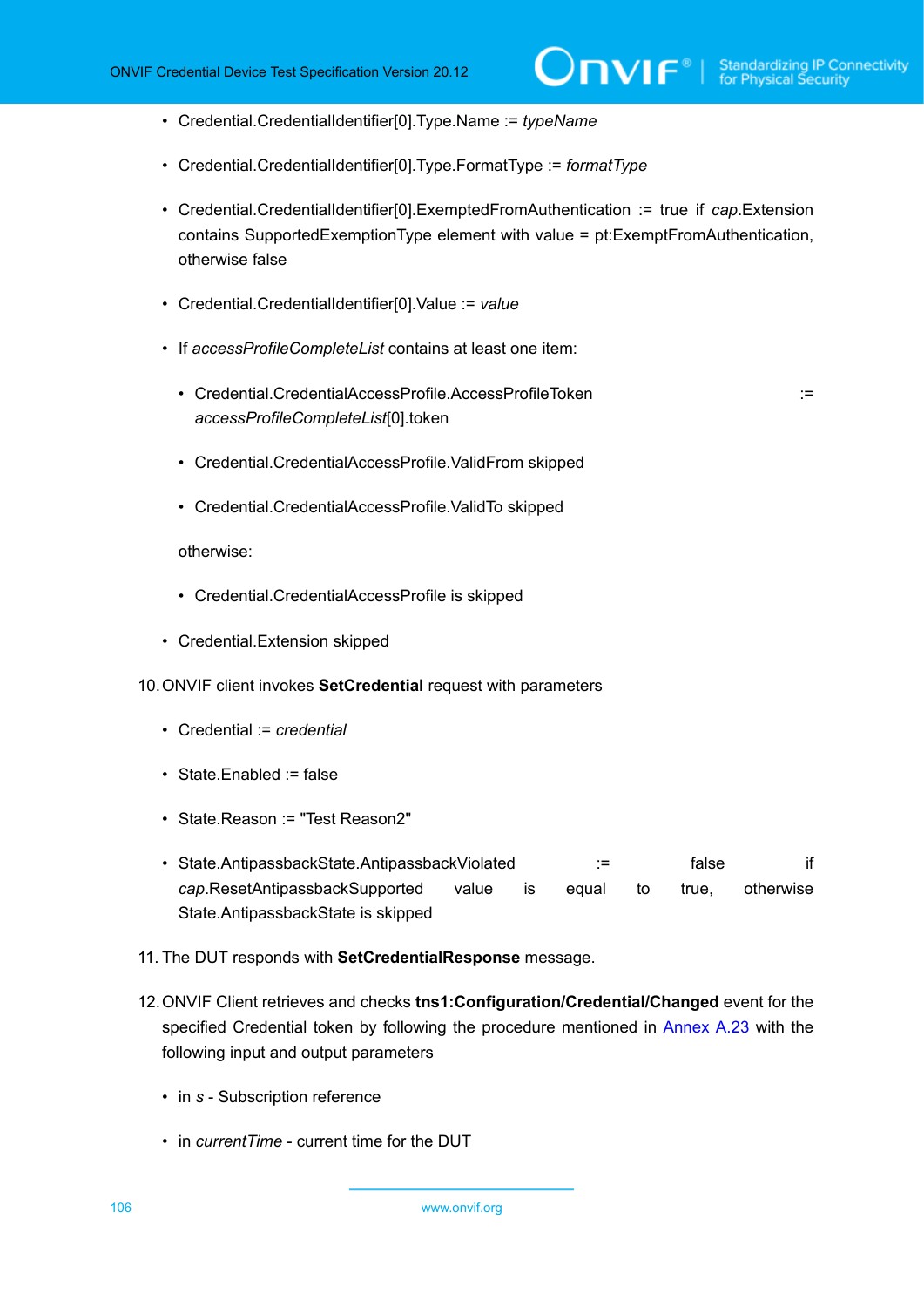- in *terminationTime* subscription termination time
- in *credentialToken* Credential token
- 13.ONVIF Client deletes PullPoint subscription by following the procedure mentioned in [Annex](#page-220-1) [A.22](#page-220-1) with the following input and output parameters
	- in *s* Subscription reference
- 14.ONVIF Client retrieves a credential by following the procedure mentioned in [Annex A.8](#page-206-0) with the following input and output parameters
	- in *credentialToken* credential token
	- out *credentialList* the list of credentials
- <span id="page-106-0"></span>15.If *credentialList*[0] item does not have equal to *credential*, FAIL the test, restore the DUT state, and skip other steps.
- 16.ONVIF Client retrieves a credential info by following the procedure mentioned in [Annex A.9](#page-207-0) with the following input and output parameters
	- in *credentialToken* credential token
	- out *credentialInfoList* the list of credentials info
- 17.If *credentialInfoList*[0] item does not have equal fields with *credential*, FAIL the test, restore the DUT state, and skip other steps.
- 18.ONVIF Client retrieves complete list of credentials info by following the procedure mentioned in [Annex A.1](#page-200-0) with the following input and output parameters
	- out *credentialInfoCompleteList* credential info complete list
- 19.If *credentialInfoCompleteList* does not have CredentialInfo[token = *credentialToken*] item with equal fields with *credential*, FAIL the test, restore the DUT state, and skip other steps.
- 20.ONVIF Client retrieves complete list of credentials by following the procedure mentioned in [Annex A.3](#page-201-0) with the following input and output parameters
	- out *credentialCompleteList* credential complete list
- <span id="page-106-1"></span>21.If *credentialCompleteList* does not have Credential[token = *credentialToken*] item with equal fields with *credential*, FAIL the test, restore the DUT state, and skip other steps.
- 22.ONVIF Client retrieves credential state by following the procedure mentioned in [Annex A.13](#page-211-0) with the following input and output parameters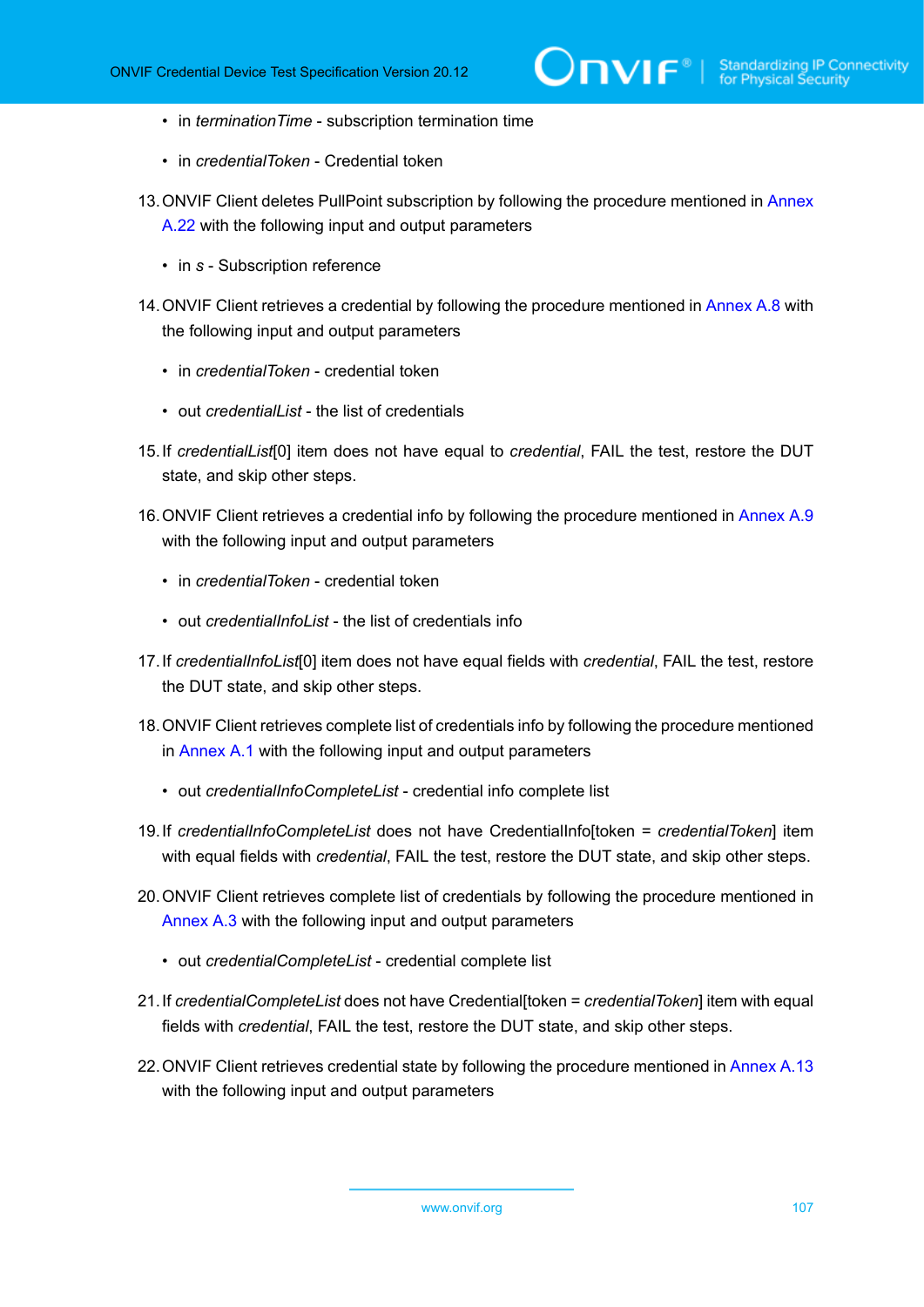- in *credentialToken* credential token
- out *credentialState* credential state
- 23.If *credentialState*[0].Enabled equal to true, FAIL the test, restore the DUT state, and skip other steps.
- 24.If *credentialState*[0].Reason does not equal to "Test Reason2" or missed, FAIL the test, restore the DUT state, and skip other steps.
- 25.If *cap*.ResetAntipassbackSupported value is equal to true check the following:
	- 25.1. If *credentialState*[0] does not contain AntipassbackState element, FAIL the test, restore the DUT state, and skip other steps.
	- 25.2. If *credentialState*[0].AntipassbackState.AntipassbackViolated equal to true, FAIL the test, restore the DUT state, and skip other steps.
- 26.ONVIF Client deletes the Credential by following the procedure mentioned in [Annex A.6](#page-204-0) with the following input and output parameters
	- in *credentialToken* credential token
- 27.If there was credential deleted at step [5:](#page-104-0)
	- 27.1. ONVIF Client restores credential deletes special day group by following the procedure mentioned in [Annex A.10](#page-207-1) with the following input and output parameters
		- in *credentialToRestore* removed credential
		- in *stateToRestore* state of removed credential

### **PASS –**

• DUT passes all assertions.

### **FAIL –**

• The DUT did not send **SetCredentialResponse** message.

**Note:** The following fields are compared at steps [15](#page-106-0) and [21:](#page-106-1)

- Credential:
	- token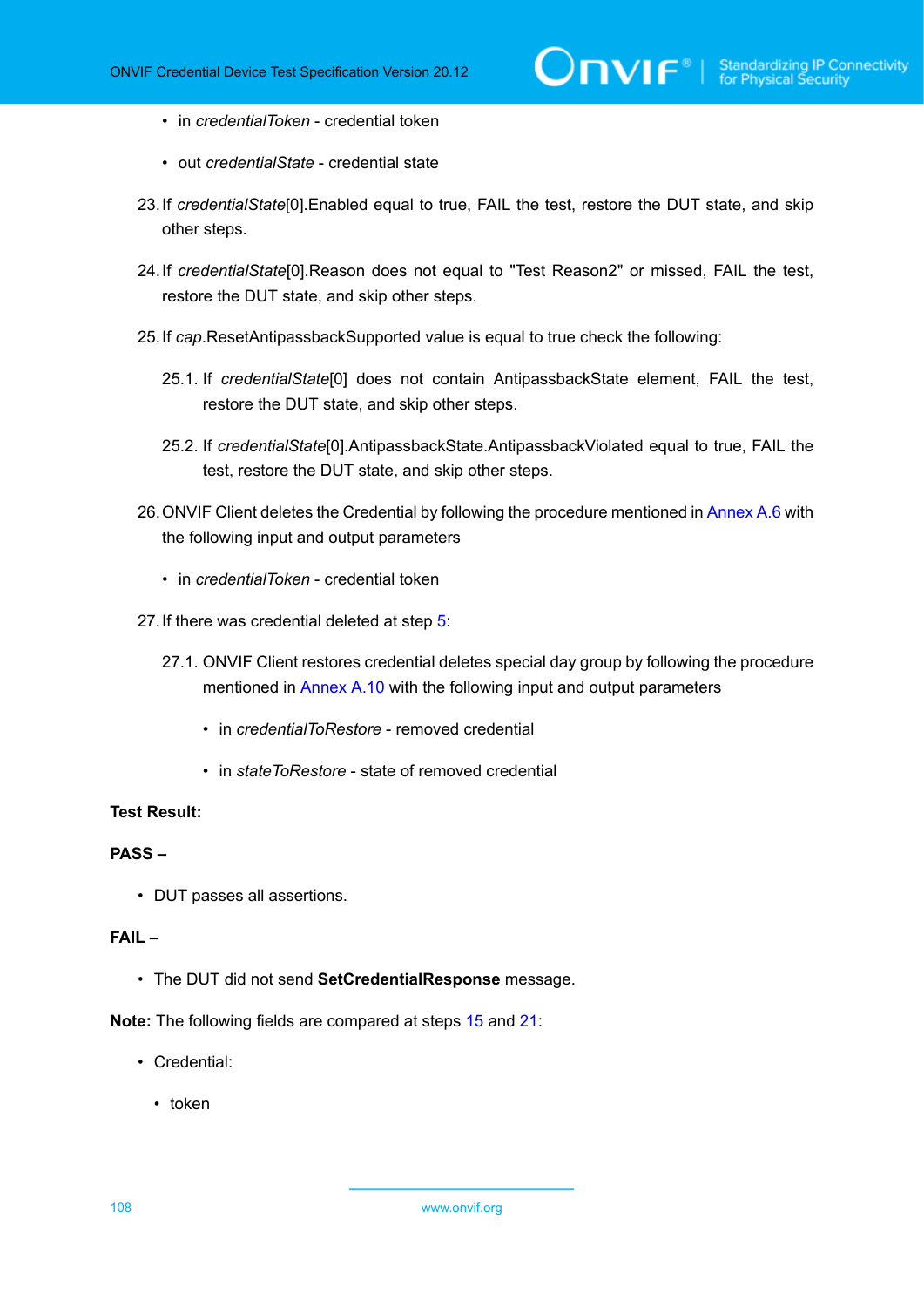

- Description
- CredentialHolderToken
- ValidFrom
- ValidTo
- CredentialIdentifier list (Type.Name is used as unique key for comparing)
	- Type
		- Name
		- FormatType
	- ExemptedFromAuthentication
	- Value
- CredentialAccessProfile list (AccessProfileToken is used as unique key for comparing)
	- AccessProfileToken
	- ValidFrom
	- ValidTo
- Attribute list
	- Name
	- Value

**Note:** The following fields are compared at steps [17](#page-106-0) and [19:](#page-106-1)

- CredentialInfo:
	- token
	- Description
	- CredentialHolderToken
	- ValidFrom
	- ValidTo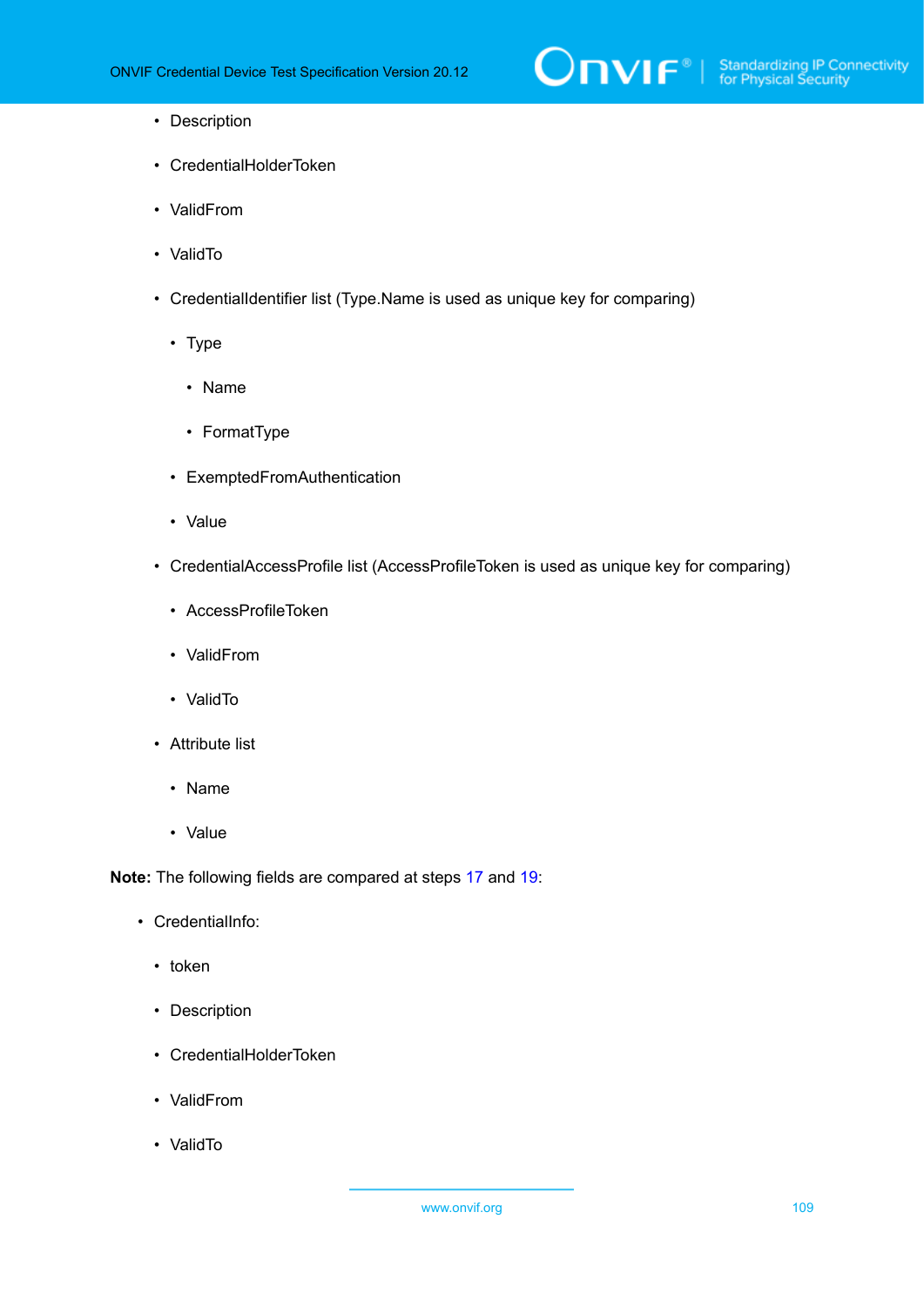# 4.4 Credential State

# 4.4.1 GET CREDENTIAL STATE

#### **Test Case ID:** CREDENTIAL-4-1-1

**Specification Coverage:** CredentialState (ONVIF Credential Service Specification), GetCredentialState command (ONVIF Credential Service Specification)

**Feature Under Test:** GetCredentialState

**WSDL Reference:** credential.wsdl

**Test Purpose:** To verify Get Credential State.

**Pre-Requisite:** Credential Service is received from the DUT. Credential Entity is supported by the DUT.

**Test Configuration:** ONVIF Client and DUT

- 1. Start an ONVIF Client.
- 2. Start the DUT.
- 3. ONVIF Client gets the service capabilities (out *cap*) by following the procedure mentioned in [Annex A.2.](#page-201-0)
- 4. ONVIF Client retrieves a complete credential information list (out *credentialInfoCompleteList*) by following the procedure mentioned in [Annex A.1.](#page-200-0)
- 5. If *credentialInfoCompleteList* is empty, skip other steps.
- 6. For each CredentialInfo.token *token* from *credentialInfoCompleteList* repeat the following steps:
	- 6.1. ONVIF client invokes **GetCredentialState** with parameters
		- Token := *token*
	- 6.2. The DUT responds with **GetCredentialStateResponse** message with parameters
		- State =: *credentialState*
	- 6.3. If *cap*.ResetAntipassbackSupported is equal to true and *credentialState* does not contain AntipassbackState element, FAIL the test.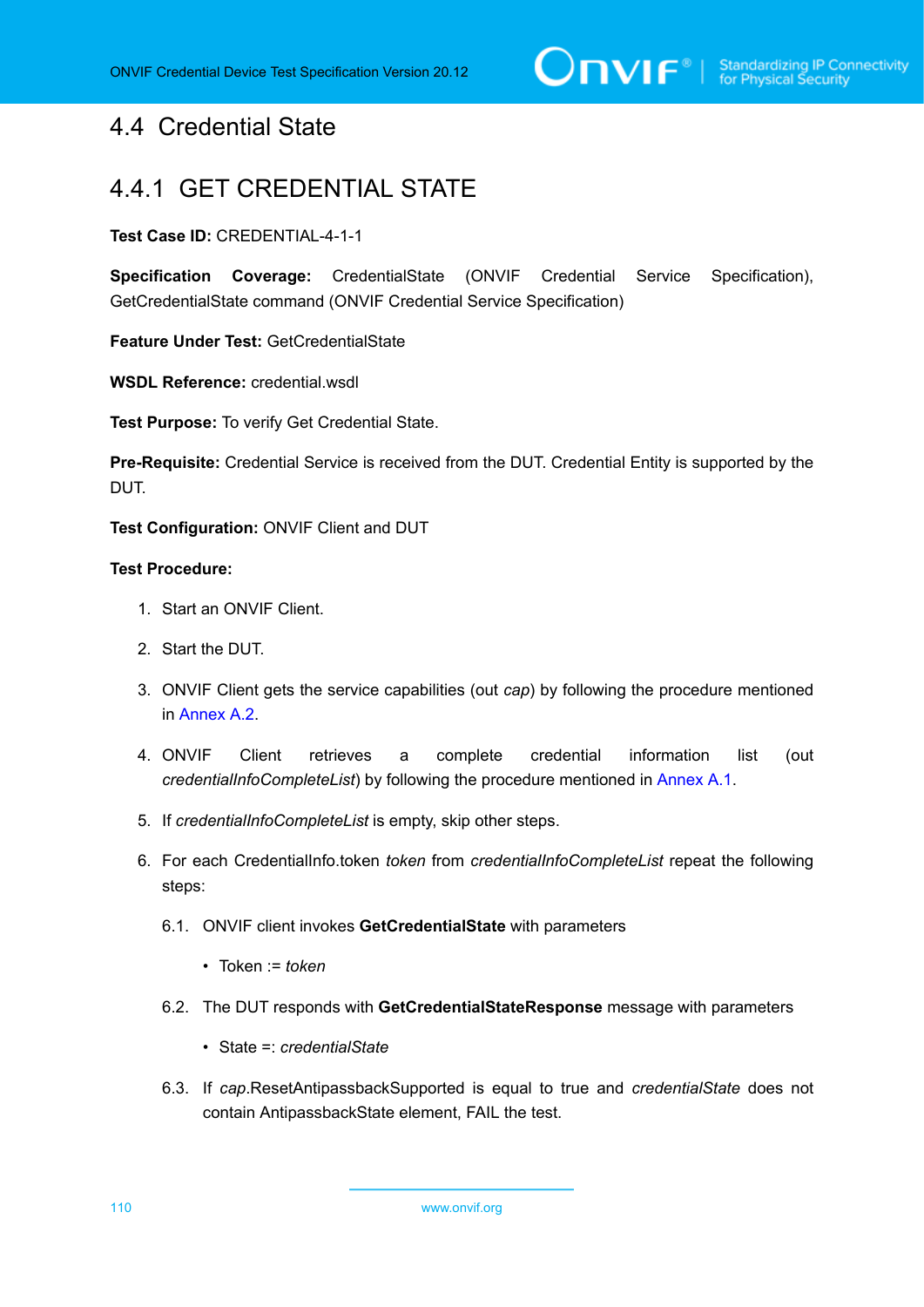$\bigcirc$   $\bigcap$   $\bigvee$   $\bigcap$   $\bigcirc$   $\bigcirc$   $\bigcirc$  Standardizing IP Connectivity

## **Test Result:**

#### **PASS –**

• DUT passes all assertions.

## **FAIL –**

• DUT did not send **GetCredentialStateResponse** message.

# 4.4.2 CHANGE CREDENTIAL STATE

#### **Test Case ID:** CREDENTIAL-4-1-2

**Specification Coverage:** CredentialState (ONVIF Credential Service Specification), GetCredentialState command (ONVIF Credential Service Specification), EnableCredential command (ONVIF Credential Service Specification), DisableCredential command (ONVIF Credential Service Specification).

**Feature Under Test:** GetCredentialState, EnableCredential, DisableCredential.

**WSDL Reference:** credential.wsdl and event.wsdl

**Test Purpose:** To verify enabling and disabling of Credential and generating of appropriate notifications.

**Pre-Requisite:** Credential Service is received from the DUT. Credential Entity is supported by the DUT. Event Service is received from the DUT. Device supports Pull-Point Notification feature. The DUT shall have enough free storage capacity for one additional Credential.

**Test Configuration:** ONVIF Client and DUT

- 1. Start an ONVIF Client.
- 2. Start the DUT.
- 3. ONVIF Client retrieves a complete list of credentials (out *credentialCompleteList1*) by following the procedure mentioned in [Annex A.3](#page-201-1).
- <span id="page-110-0"></span>4. ONVIF Client checks free storage (in *credentialCompleteList1*) for additional Credential and removes one if needed (out *credentialToRestore*, out *stateToRestore*) by following the procedure mentioned in [Annex A.7](#page-205-0).
- 5. ONVIF Client creates credential (out *credentialToken*) with antipass back state equal to false (in false) by following the procedure mentioned in [Annex](#page-208-0) A.11.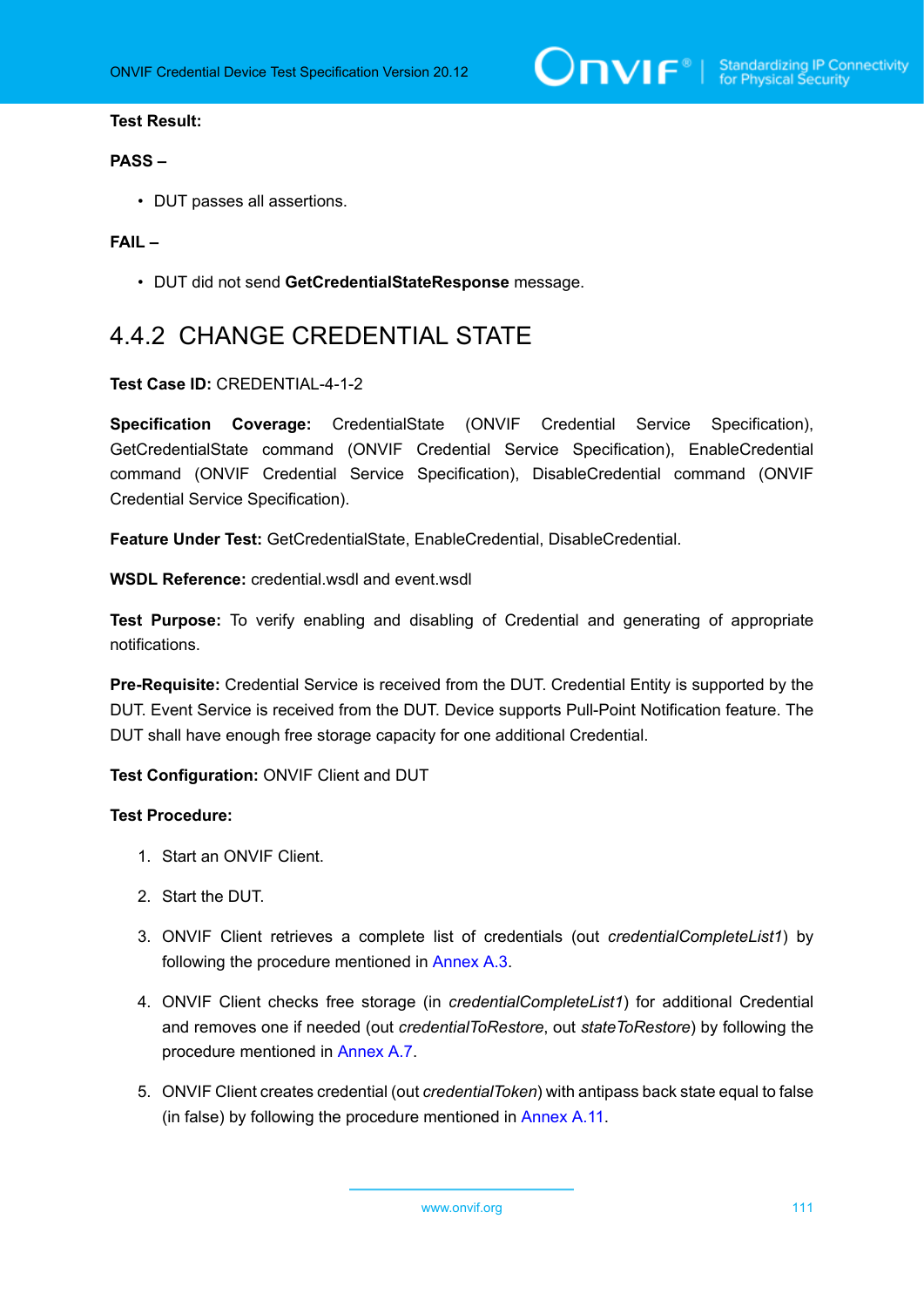- 6. ONVIF client invokes **GetCredentialState** with parameters
	- Token := *credentialToken*
- 7. The DUT responds with **GetCredentialStateResponse** message with parameters
	- State =: *credentialState1*
- 8. If *credentialState1*.Enabled is not equal to true, FAIL the test and go to step [23](#page-113-0).
- 9. ONVIF Client invokes **CreatePullPointSubscription** with parameters
	- Filter.TopicExpression := "tns1:Credential/State/Enabled"
- 10.The DUT responds with a **CreatePullPointSubscriptionResponse** message with parameters
	- SubscriptionReference =: *s*
	- CurrentTime =: *ct*
	- TerminationTime =: *tt*
- <span id="page-111-1"></span>11. ONVIF Client changes credential state (in *credentialState1*) for created credential (in *credentialToken*) by following the procedure mentioned in [Annex A.4](#page-202-0).
- <span id="page-111-0"></span>12.Until *oprationDelay* timeout expires, repeat the following steps:
	- 12.1. ONVIF Client waits for time *t* := min{(*tt*-*ct*)/2, 1 second}.
	- 12.2. ONVIF Client invokes **PullMessages** to the subscription endpoint s with parameters
		- Timeout := PT60S
		- MessageLimit := 1
	- 12.3. The DUT responds with **PullMessagesResponse** message with parameters
		- CurrentTime =: *ct*
		- TerminationTime =: *tt*
		- NotificationMessage =: *m*
	- 12.4. If *m* is not null:
		- 12.4.1. If TopicExpression item in *m* is not equal to "tns1:Credential/State/Enabled", FAIL the test and go to the step [23.](#page-113-0)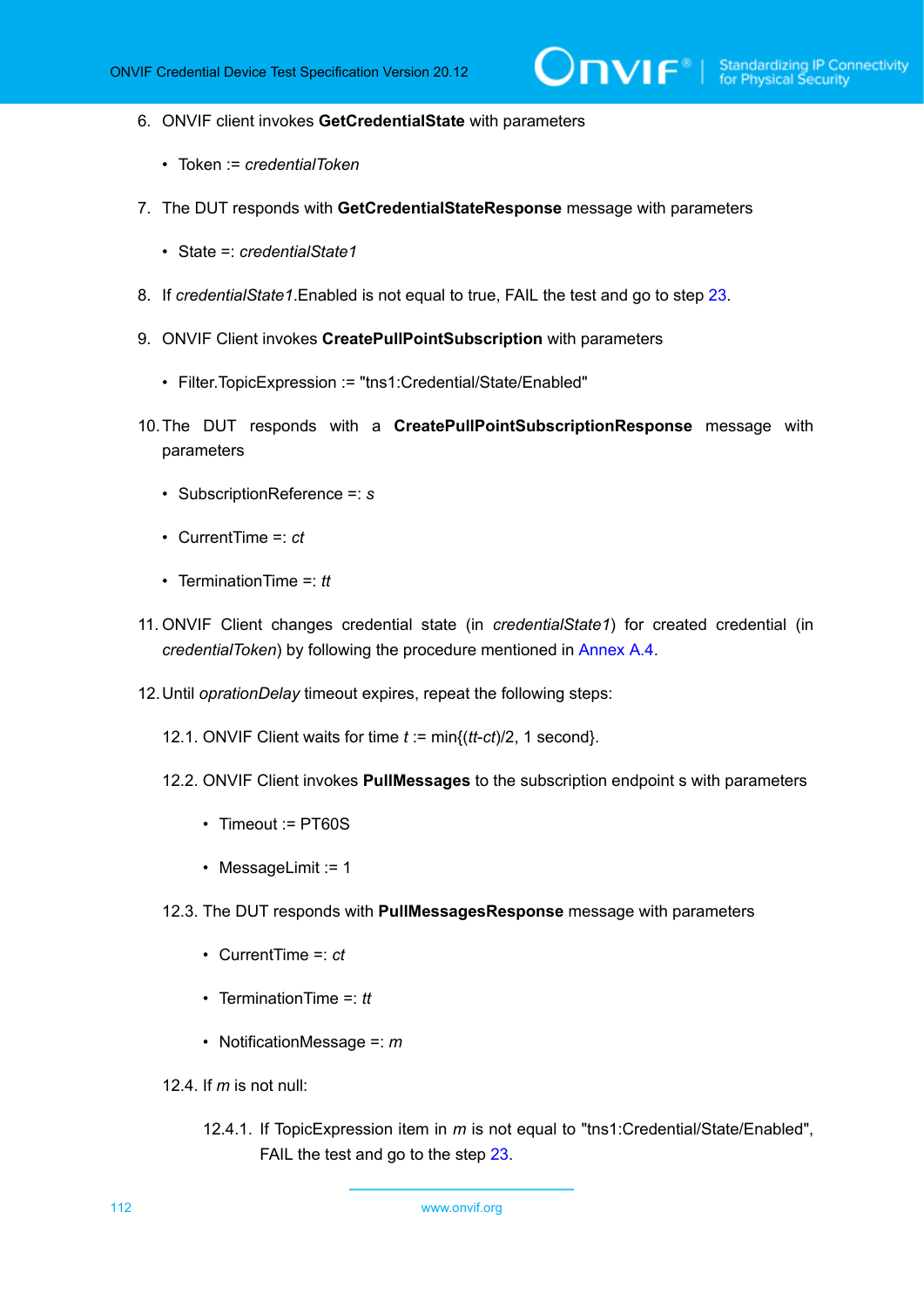- 12.4.2. If *m* does not contain Source.SimpleItem item with Name = "CredentialToken" and with Value = *credentialToken*, FAIL the test and go to the step [23](#page-113-0).
- 12.4.3. If *m* does not contain Data.SimpleItem item with Name = "State" and with Value = false, FAIL the test and go to the step [23.](#page-113-0)
- 12.4.4. If *m* does not contain Data.SimpleItem item with Name = "Reason" and with Value = "Test Reason", FAIL the test and go to the step [23](#page-113-0).
- 12.4.5. If *m* does not contain Data.SimpleItem item with Name = "ClientUpdated", FAIL the test and go to the step [23](#page-113-0).
- 12.4.6. If *m*.Message.Message.Data.SimpleItem.ClientUpdated has value type different from xs:boolean type, FAIL the test and go to the step [23.](#page-113-0)
- 12.4.7. Go to step [14](#page-112-0).
- 13.If *oprationDelay* timeout expires for step [12](#page-111-0) without any Notification, FAIL the test and go to the step [23](#page-113-0).
- <span id="page-112-0"></span>14.ONVIF client invokes **GetCredentialState** with parameters
	- Token := *credentialToken*
- 15.The DUT responds with **GetCredentialStateResponse** message with parameters
	- State =: *credentialState2*
- 16.If *credentialState1*.Enabled equal to *credentialState2*.Enabled, FAIL the test and go to step [23](#page-113-0).
- 17.ONVIF Client changes credential state (in *credentialState2*) for created credential (in *credentialToken*) by following the procedure mentioned in [Annex A.4](#page-202-0).
- 18.Until *oprationDelay* timeout expires, repeat the following steps:
	- 18.1. ONVIF Client waits for time *t* := min{(*tt*-*ct*)/2, 1 second}.
	- 18.2. ONVIF Client invokes **PullMessages** to the subscription endpoint *s* with parameters
		- Timeout := PT60S
		- MessageLimit := 1
	- 18.3. The DUT responds with **PullMessagesResponse** message with parameters
		- CurrentTime =: *ct*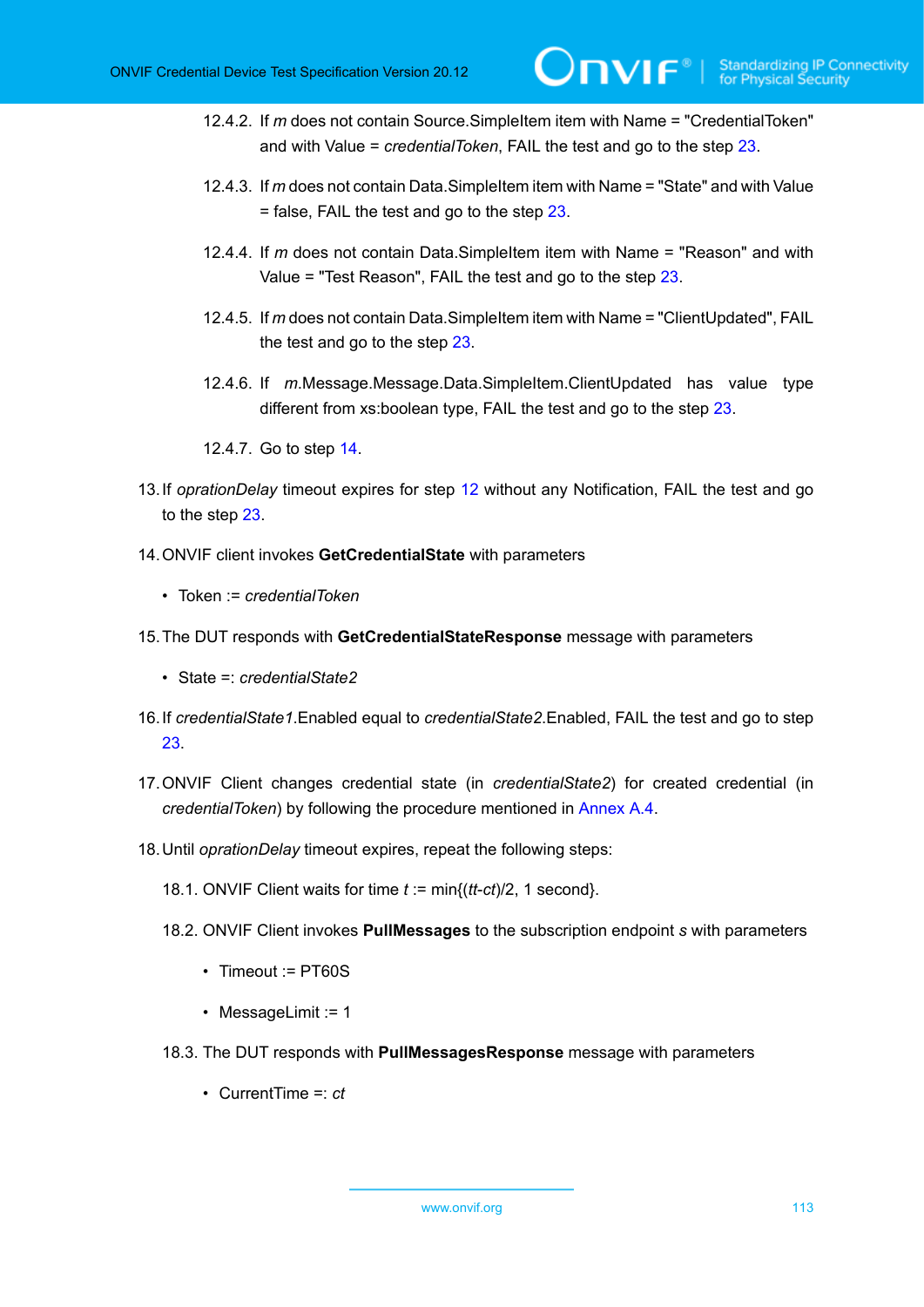- TerminationTime =: *tt*
- NotificationMessage =: *m*
- 18.4. If *m* is not null:
	- 18.4.1. If TopicExpression item in *m* is not equal to "tns1:Credential/State/Enabled", FAIL the test and go to the step [23.](#page-113-0)
	- 18.4.2. If *m* does not contain Source.SimpleItem item with Name = "CredentialToken" and with Value = *credentialToken*, FAIL the test and go to the step [23](#page-113-0).
	- 18.4.3. If *m* does not contain Data.SimpleItem item with Name = "State" and with Value  $=$  true, FAIL the test and go to the step [23.](#page-113-0)
	- 18.4.4. If *m* does not contain Data.SimpleItem item with Name = "Reason" and with Value = "Test Reason", FAIL the test and go to the step [23](#page-113-0).
	- 18.4.5. If *m* does not contain Data.SimpleItem item with Name = "ClientUpdated", FAIL the test and go to the step [23](#page-113-0).
	- 18.4.6. If *m*.Message.Message.Data.SimpleItem.ClientUpdated has value type different from xs:boolean type, FAIL the test and go to the step [23](#page-113-0). Go to step [20](#page-113-1).
- 19.If *oprationDelay* timeout expires for step [11](#page-111-1) without any Notification, FAIL the test and go to the step [22](#page-113-2).
- <span id="page-113-1"></span>20.ONVIF client invokes **GetCredentialState** with parameters
	- Token := *credentialToken*
- 21.The DUT responds with **GetCredentialStateResponse** message with parameters
	- State =: *credentialState3*
- <span id="page-113-2"></span>22.If *credentialState3*.Enabled equal to *credentialState2*.Enabled, FAIL the test and go to step [23](#page-113-0).
- <span id="page-113-0"></span>23.ONVIF Client deletes the Credential (in *credentialToken*) by following the procedure mentioned in [Annex A.6](#page-204-0) to restore DUT configuration.
- 24.If there was credential deleted at step [4](#page-110-0), restore it (in *credentialToRestore*) with initial state (in *stateToRestore*) by following the procedure mentioned in [Annex A.10](#page-207-0) to restore DUT configuration.
- 25.ONVIF Client sends an **Unsubscribe** to the subscription endpoint *s*.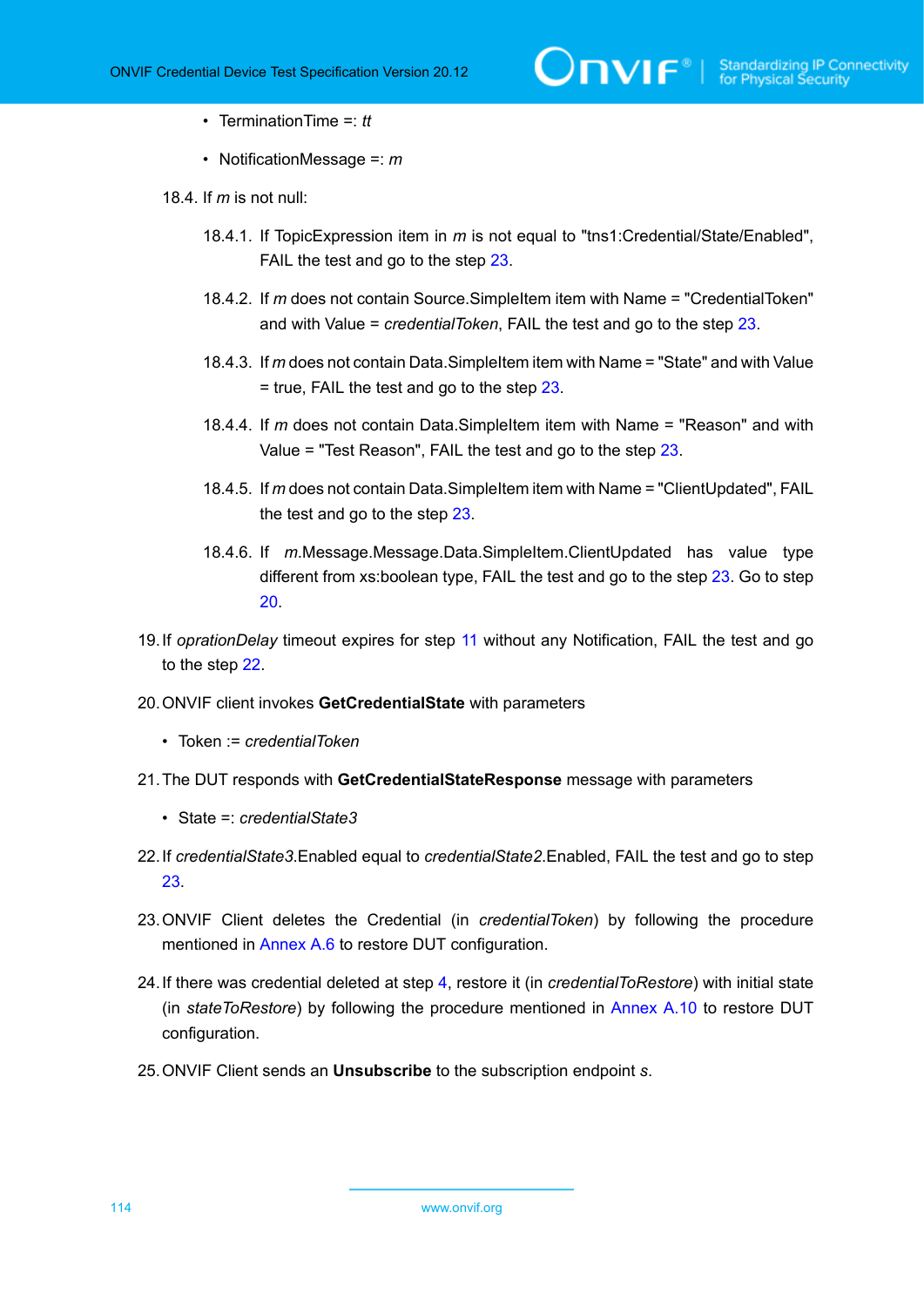26.The DUT responds with **UnsubscribeResponse** message.

#### **Test Result:**

#### **PASS –**

• DUT passes all assertions.

### **FAIL –**

- The DUT did not send **GetCredentialStateResponse** message.
- The DUT did not send **CreatePullPointSubscriptionResponse** message.
- The DUT did not send **PullMessagesResponse** message.
- The DUT did not send **UnsubscribeResponse** message.

**Note:** *oprationDelay* will be taken from Operation Delay field of ONVIF Device Test Tool.

# 4.4.3 GET CREDENTIAL STATE WITH INVALID TOKEN

**Test Case ID:** CREDENTIAL-4-1-3

**Specification Coverage:** GetCredentialState command (ONVIF Credential Service Specification)

**Feature Under Test:** GetCredentialState

**WSDL Reference:** credential.wsdl

**Test Purpose:** To verify Get Credential State with invalid token.

**Pre-Requisite:** Credential Service is received from the DUT. Credential Entity is supported by the DUT.

**Test Configuration:** ONVIF Client and DUT

- 1. Start an ONVIF Client.
- 2. Start the DUT.
- 3. ONVIF Client retrieves a complete credential information list (out *credentialInfoCompleteList*) by following the procedure mentioned in [Annex A.1.](#page-200-0)
- 4. Set the following: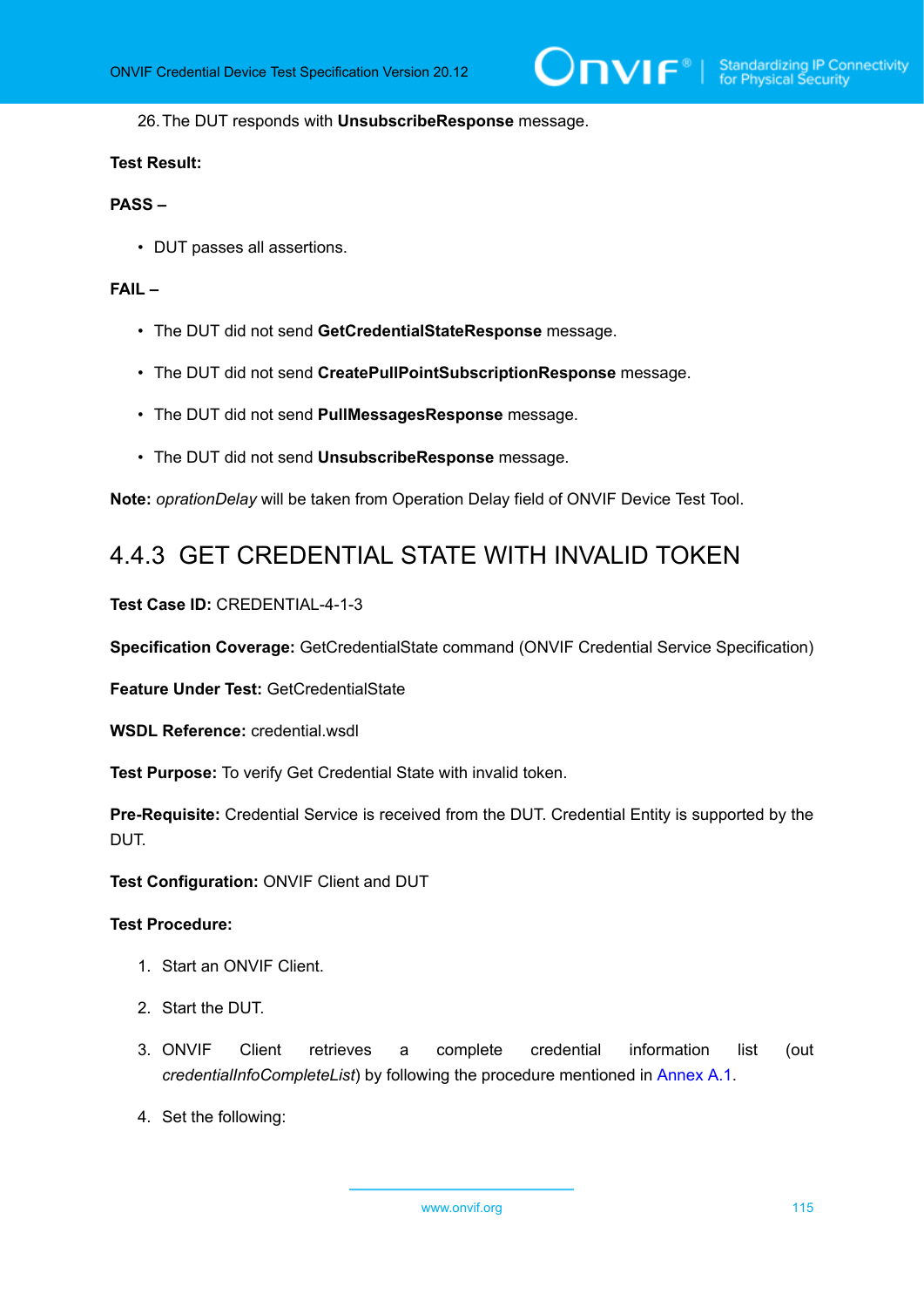- *invalidToken* := value not equal to any *credentialInfoCompleteList*.token
- 5. ONVIF client invokes **GetCredentialState** with parameters
	- Token := *invalidToken*
- 6. The DUT returns **env:Sender\ter:InvalidArgVal\ter:NotFound** SOAP 1.2 fault.

#### **PASS –**

• DUT passes all assertions.

## **FAIL –**

• The DUT did not send **env:Sender\ter:InvalidArgVal\ter:NotFound** SOAP 1.2 fault

**Note:** If the DUT sends other SOAP 1.2 fault message than specified, log WARNING message, and PASS the test.

# 4.4.4 ENABLE CREDENTIAL WITH INVALID TOKEN

**Test Case ID:** CREDENTIAL-4-1-4

**Specification Coverage:** EnableCredential command (ONVIF Credential Service Specification)

**Feature Under Test:** EnableCredential

**WSDL Reference:** credential.wsdl

**Test Purpose:** To verify Enable Credential with invalid token.

**Pre-Requisite:** Credential Service is received from the DUT. Credential Entity is supported by the DUT.

**Test Configuration:** ONVIF Client and DUT

- 1. Start an ONVIF Client.
- 2. Start the DUT.
- 3. ONVIF Client retrieves a complete credential information list (out *credentialInfoCompleteList*) by following the procedure mentioned in [Annex A.1.](#page-200-0)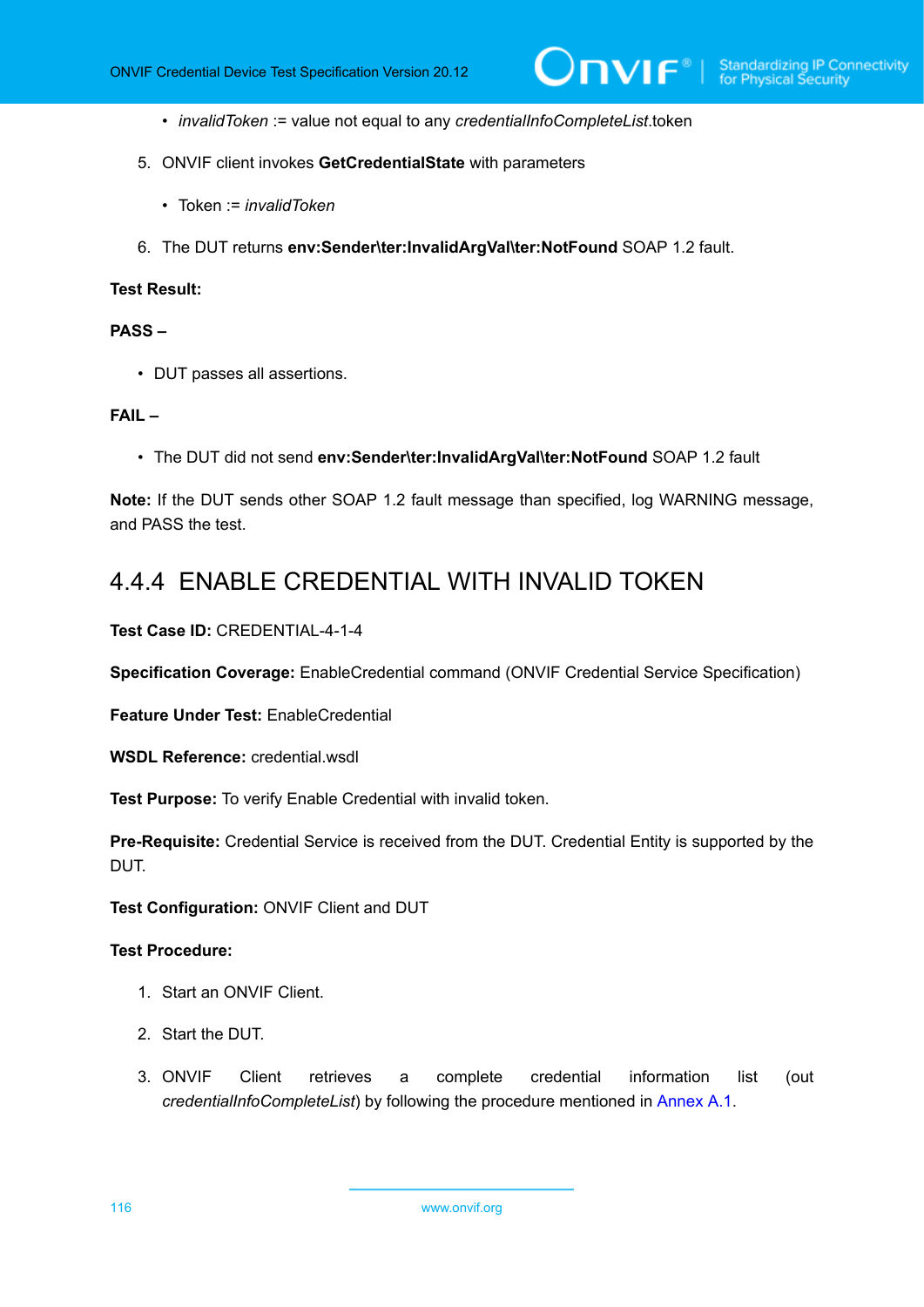- 4. Set the following:
	- *invalidToken* := value not equal to any *credentialInfoCompleteList*.token
- 5. ONVIF client invokes **EnableCredential** with parameters
	- Token := *invalidToken*
- 6. The DUT returns **env:Sender\ter:InvalidArgVal\ter:NotFound** SOAP 1.2 fault.

#### **PASS –**

• DUT passes all assertions.

#### **FAIL –**

• The DUT did not send **env:Sender\ter:InvalidArgVal\ter:NotFound** SOAP 1.2 fault

**Note:** If the DUT sends other SOAP 1.2 fault message than specified, log WARNING message, and PASS the test.

# 4.4.5 DISABLE CREDENTIAL WITH INVALID TOKEN

**Test Case ID:** CREDENTIAL-4-1-5

**Specification Coverage:** DisableCredential command (ONVIF Credential Service Specification)

**Feature Under Test:** DisableCredential

**WSDL Reference:** credential.wsdl

**Test Purpose:** To verify Disable Credential with invalid token.

**Pre-Requisite:** Credential Service is received from the DUT. Credential Entity is supported by the DUT.

**Test Configuration:** ONVIF Client and DUT

- 1. Start an ONVIF Client.
- 2. Start the DUT.
- 3. ONVIF Client retrieves a complete credential information list (out *credentialInfoCompleteList*) by following the procedure mentioned in [Annex A.1.](#page-200-0)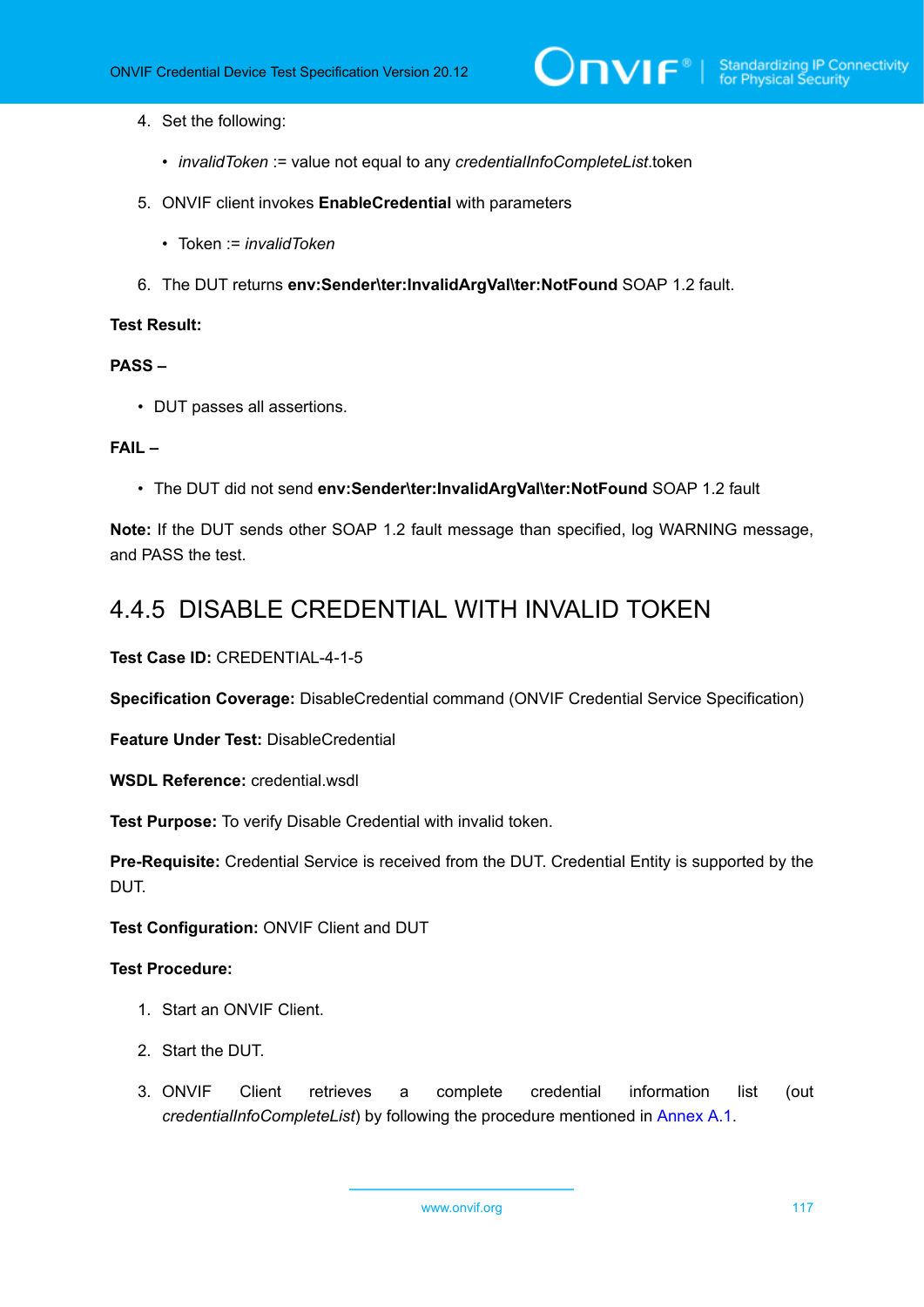- 4. Set the following:
	- *invalidToken* := value not equal to any *credentialInfoCompleteList*.token
- 5. ONVIF client invokes **DisableCredential** with parameters
	- Token := *invalidToken*
- 6. The DUT returns **env:Sender\ter:InvalidArgVal\ter:NotFound** SOAP 1.2 fault.

#### **PASS –**

• DUT passes all assertions.

## **FAIL –**

• The DUT did not send **env:Sender\ter:InvalidArgVal\ter:NotFound** SOAP 1.2 fault

**Note:** If the DUT sends other SOAP 1.2 fault message than specified, log WARNING message, and PASS the test.

# 4.5 Credential Identifiers

# 4.5.1 GET CREDENTIAL IDENTIFIERS

**Test Case ID:** CREDENTIAL-5-1-1

**Specification Coverage:** CredentialIdentifier (ONVIF Credential Service Specification), CredentialIdentiferValue (ONVIF Credential Service Specification), GetCredentialIdentifiers command (ONVIF Credential Service Specification)

**Feature Under Test:** GetCredentialIdentifiers

**WSDL Reference:** credential.wsdl

**Test Purpose:** To verify Get Credential Identifiers.

**Pre-Requisite:** Credential Service is received from the DUT. Credential Entity is supported by the DUT.

**Test Configuration:** ONVIF Client and DUT

**Test Procedure:**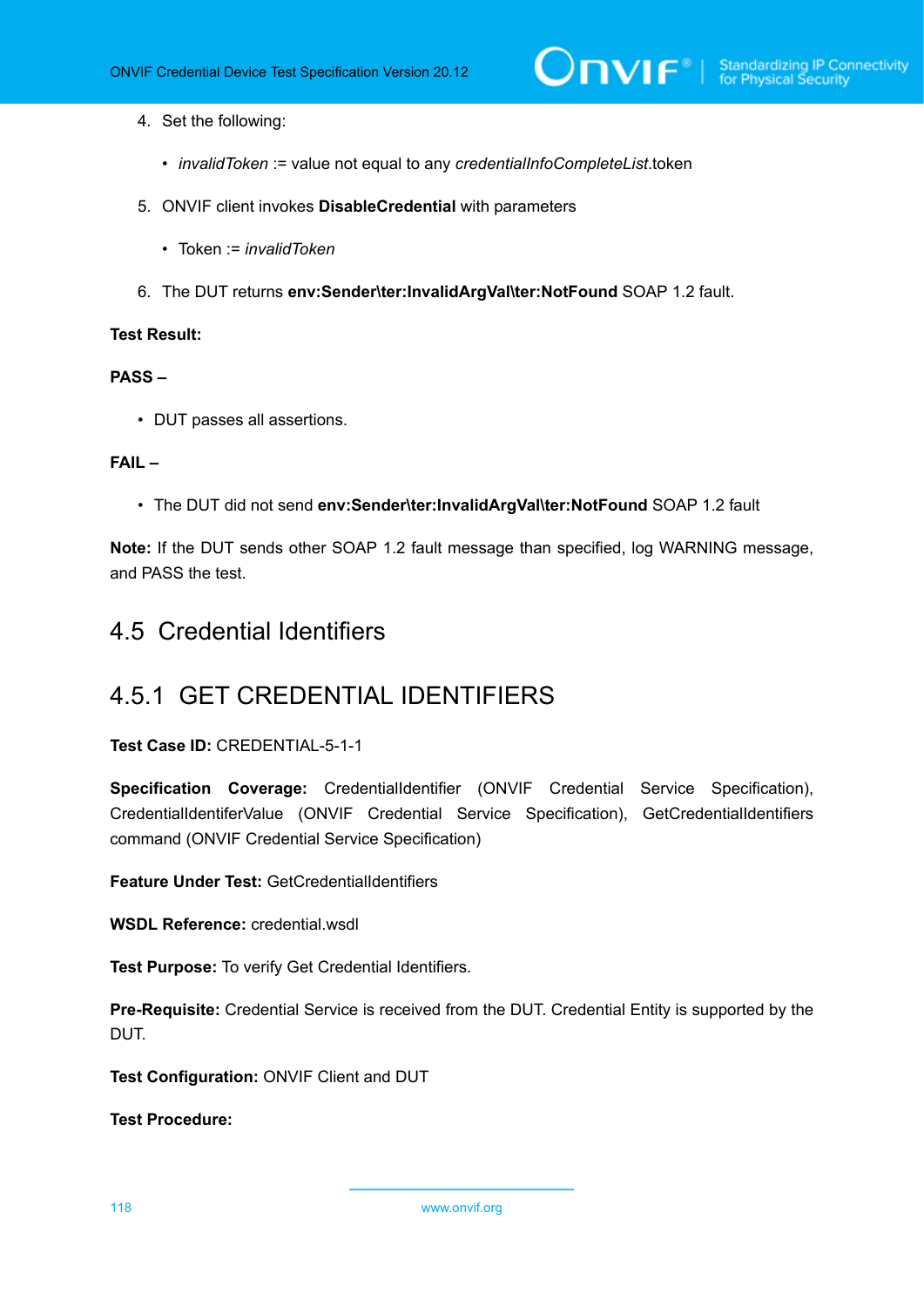- 1. Start an ONVIF Client.
- 2. Start the DUT.
- 3. ONVIF Client gets the service capabilities (out *cap*) by following the procedure mentioned in [Annex A.2.](#page-201-0)
- 4. ONVIF Client retrieves a complete list of credentials (out *credentialCompleteList*) by following the procedure mentioned in [Annex A.3](#page-201-1).
- 5. If *credentialCompleteList* is empty, skip other steps.
- <span id="page-118-0"></span>6. For each Credential.token *token* from *credentialCompleteList* repeat the following steps:
	- 6.1. ONVIF client invokes **GetCredentialIdentifiers** with parameters
		- CredentialToken := *token*
	- 6.2. The DUT responds with **GetCredentialIdentifiersResponse** message with parameters
		- CredentialIdentifier list =: *credentialIdentifierList*
	- 6.3. If *credentialIdentifierList* contains at least two credential identifier items with equal Type.Name, FAIL the test and skip other steps.
	- 6.4. If *credentialIdentifierList* contains at least one credential identifier item with Type.Name other than listed in *cap*.SupportedIdentifierTypes, FAIL the test and skip other steps.
	- 6.5. If *credentialIdentifierList* does not contain all credential identifiers from *credentialCompleteList*[token = *token*].CredentialIdentifierList, FAIL the test and skip other steps.
	- 6.6. If *credentialIdentifierList* contains credential identifiers other than credential identifiers from *credentialCompleteList*[token = *token*].CredentialIdentifierList, FAIL the test and skip other steps.
	- 6.7. For each credential identifier *credentialIdentifier* from *credentialIdentifierList* repeat the following steps:
		- 6.7.1. If *credentialIdentifier* item does not have equal field values to *credentialCompleteList*[token = *token*].CredentialIdentifierList [Type.Name = *credentialIdentifier*.Type.Name] item, FAIL the test and skip other steps.

<span id="page-118-2"></span><span id="page-118-1"></span>**PASS –**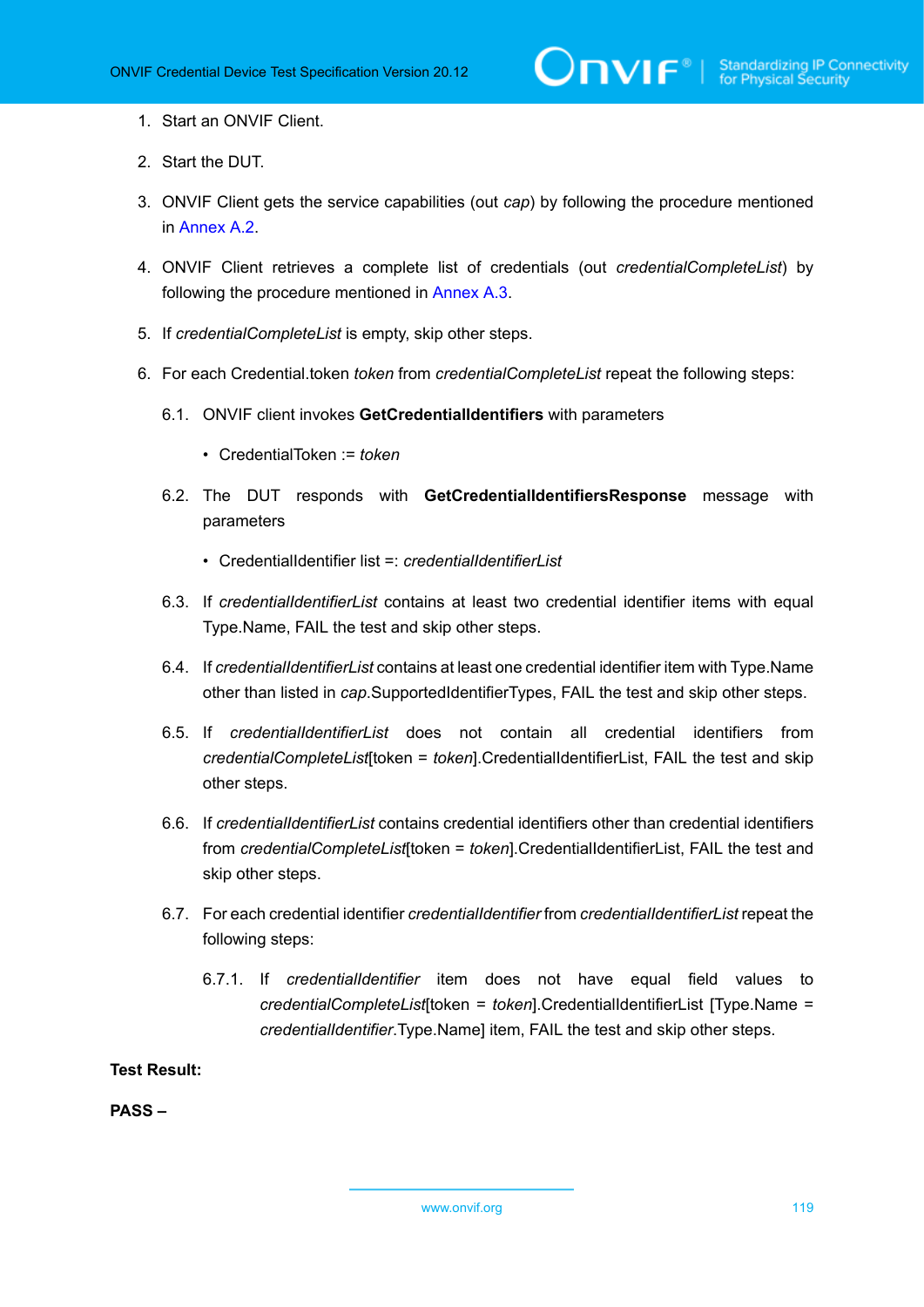• DUT passes all assertions.

## **FAIL –**

• DUT did not send **GetCredentialIdentifiersResponse** message.

**Note:** To compare identifiers list as steps [6.5](#page-118-0) and [6.6](#page-118-1) Type.Name is used as unique value for identifier.

**Note:** The following fields are compared at step [6.7.1](#page-118-2):

- Type
	- Name
	- FormatType
- ExemptedFromAuthentication
- Value

# 4.5.2 SET CREDENTIAL IDENTIFIER – ADDING NEW TYPE

**Test Case ID:** CREDENTIAL-5-1-2

**Specification Coverage:** CredentialIdentifier (ONVIF Credential Service Specification), CredentialIdentiferValue (ONVIF Credential Service Specification), GetCredentialIdentifiers command (ONVIF Credential Service Specification), SetCredentialIdentifier command (ONVIF Credential Service Specification)

**Feature Under Test:** SetCredentialIdentifier

**WSDL Reference:** credential.wsdl and event.wsdl

**Test Purpose:** To verify creation of credential identifier and generating of appropriate notifications.

**Pre-Requisite:** Credential Service is received from the DUT. Credential Entity is supported by the DUT. Event Service is received from the DUT. Device supports Pull-Point Notification feature. The DUT shall have enough free storage capacity for one additional Credential.

**Test Configuration:** ONVIF Client and DUT

## **Test Procedure:**

1. Start an ONVIF Client.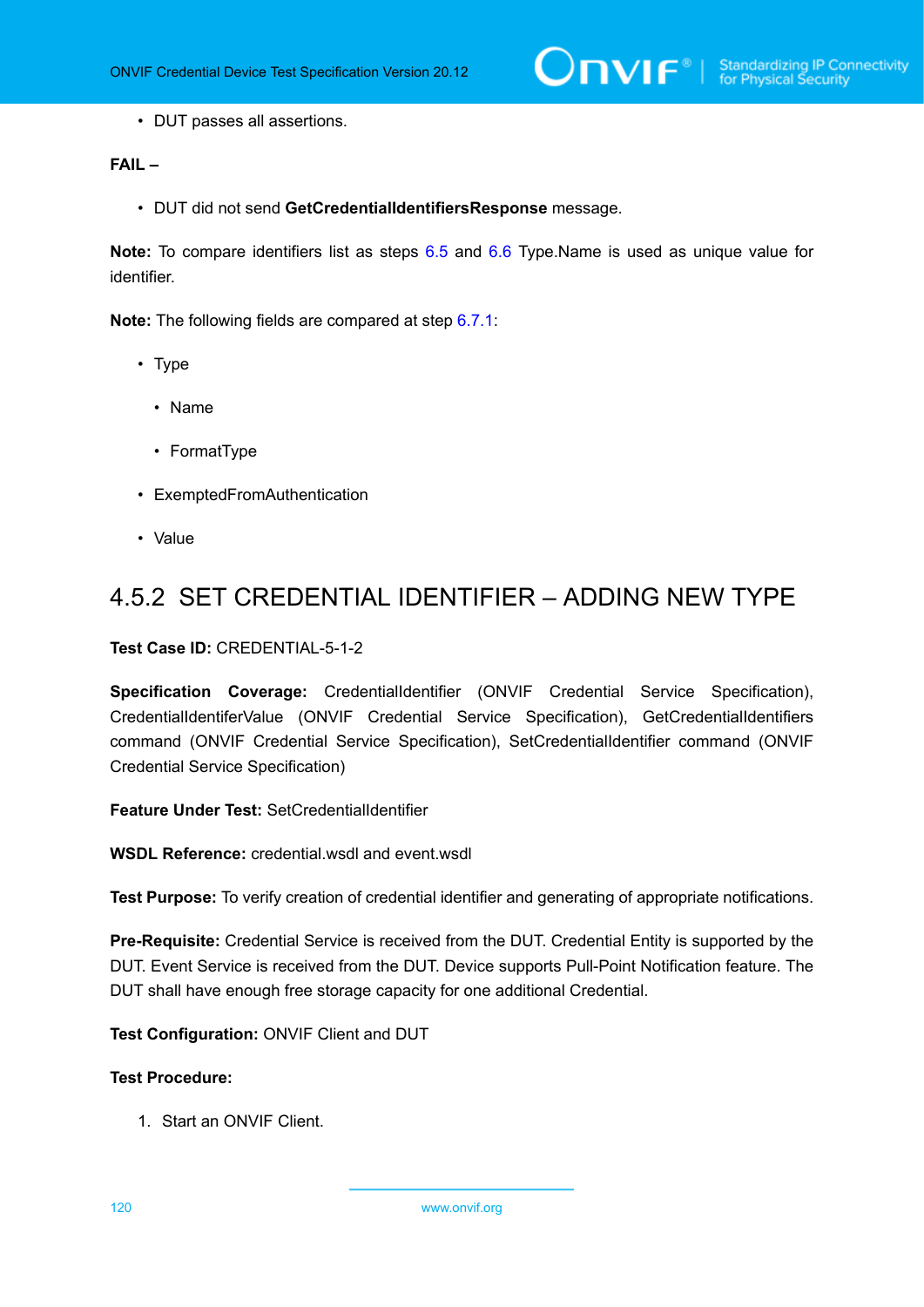- 2. Start the DUT.
- 3. ONVIF Client gets the service capabilities (out *cap*) by following the procedure mentioned in [Annex A.2.](#page-201-0)
- <span id="page-120-1"></span>4. If *cap*.SupportedIdentifierType does not contain more than one IdentifierType item, skip other steps.
- 5. ONVIF Client retrieves a complete list of credentials (out *credentialCompleteList*) by following the procedure mentioned in [Annex A.3](#page-201-1).
- <span id="page-120-0"></span>6. ONVIF Client checks free storage for additional Credential (in *credentialCompleteList*, out *credentialToRestore*, *stateToRestore*) by following the procedure mentioned in [Annex A.7.](#page-205-0)
- 7. ONVIF Client creates credential (in *cap*) with ExemptedFromAuthentication equal to false (in false), with Credential identifier item (out *typeName1*) with corresponding Credential identifier Format Type (out *formatType1*) and corresponding credential identifier value (out *value1*) and with credential token (out *credentialToken*) by following the procedure mentioned in [Annex](#page-208-0) A.11.
- 8. Set the following:
	- *identifierTypeNameList* := *cap*.SupportedIdentifierType *typeName1*
- 9. ONVIF Client retrieves a Credential identifier type name (out *typeName2*) different from typeName1 (in *identifierTypeNameList*) with corresponding Credential identifier Format Type (out *formatType2*) and corresponding credential identifier value (out *value2*) by following the procedure mentioned in [Annex A.15.](#page-212-0)
- 10.ONVIF Client invokes **CreatePullPointSubscription** with parameters
	- Filter.TopicExpression := "tns1:Configuration/Credential/Changed"
- 11. The DUT responds with a **CreatePullPointSubscriptionResponse** message with parameters
	- SubscriptionReference =: *s*
	- CurrentTime =: *ct*
	- TerminationTime =: *tt*
- 12.ONVIF client invokes **SetCredentialIdentifier** with parameters
	- CredentialToken := *credentialToken*
	- CredentialIdentifier.Type.Name := *typeName2*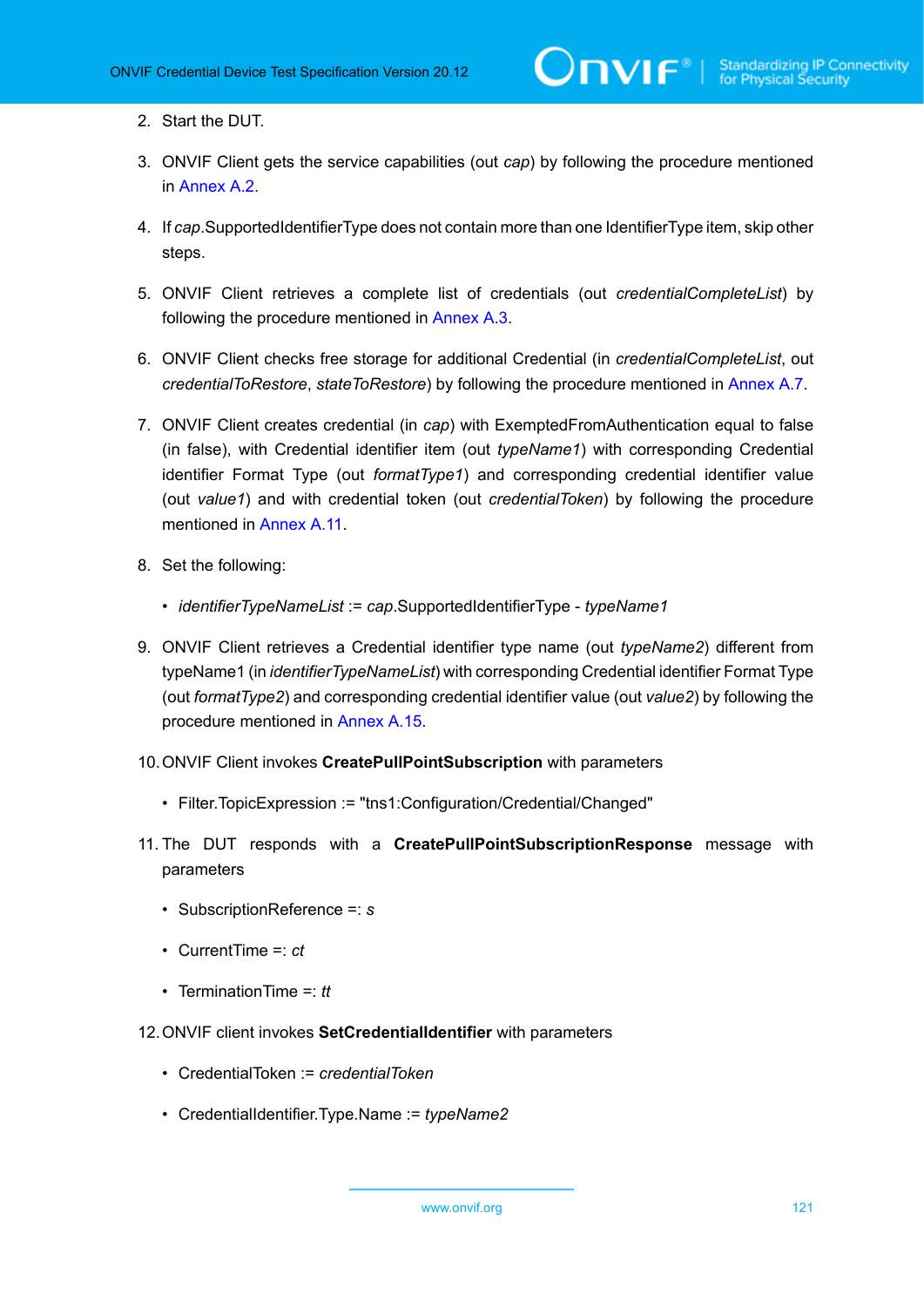- CredentialIdentifier.Type.FormatType := *formatType2*
- CredentialIdentifier.ExemptedFromAuthentication := true if *cap*.Extension contains SupportedExemptionType element with value = pt:ExemptFromAuthentication, otherwise false
- CredentialIdentifier.Value := *value2*
- 13.The DUT responds with empty **SetCredentialIdentifierResponse** message.
- <span id="page-121-0"></span>14.Until *oprationDelay* timeout expires, repeat the following steps:
	- 14.1. ONVIF Client waits for time *t* := min{(*tt*-*ct*)/2, 1 second}.
	- 14.2. ONVIF Client invokes **PullMessages** to the subscription endpoint *s* with parameters
		- Timeout := PT60S
		- MessageLimit := 1
	- 14.3. The DUT responds with **PullMessagesResponse** message with parameters
		- CurrentTime =: *ct*
		- TerminationTime =: *tt*
		- NotificationMessage =: *m*
	- 14.4. If *m* is not null and the TopicExpression item in *m* is not equal to "tns1:Configuration/ Credential/Changed", FAIL the test and go to the step [28.](#page-122-0)
	- 14.5. If *m* is not null and does not contain Source.SimpleItem item with Name = "CredentialToken" and Value = *credentialToken*, FAIL the test and go to the step [28](#page-122-0).
	- 14.6. If *m* is not null and contains Source.SimpleItem item with Name = "CredentialToken" and Value = *credentialToken*, go to the step [14.](#page-121-0)
- 15.If *oprationDelay* timeout expires for step [14](#page-121-0) without Notification with CredentialToken source simple item equal to *credentialToken*, FAIL the test and go to the step [28.](#page-122-0)
- 16.ONVIF client invokes **GetCredentialIdentifiers** with parameters
	- CredentialToken := *credentialToken*
- 17.The DUT responds with **GetCredentialIdentifiersResponse** message with parameters
	- CredentialIdentifier list = *credentialIdentifierList*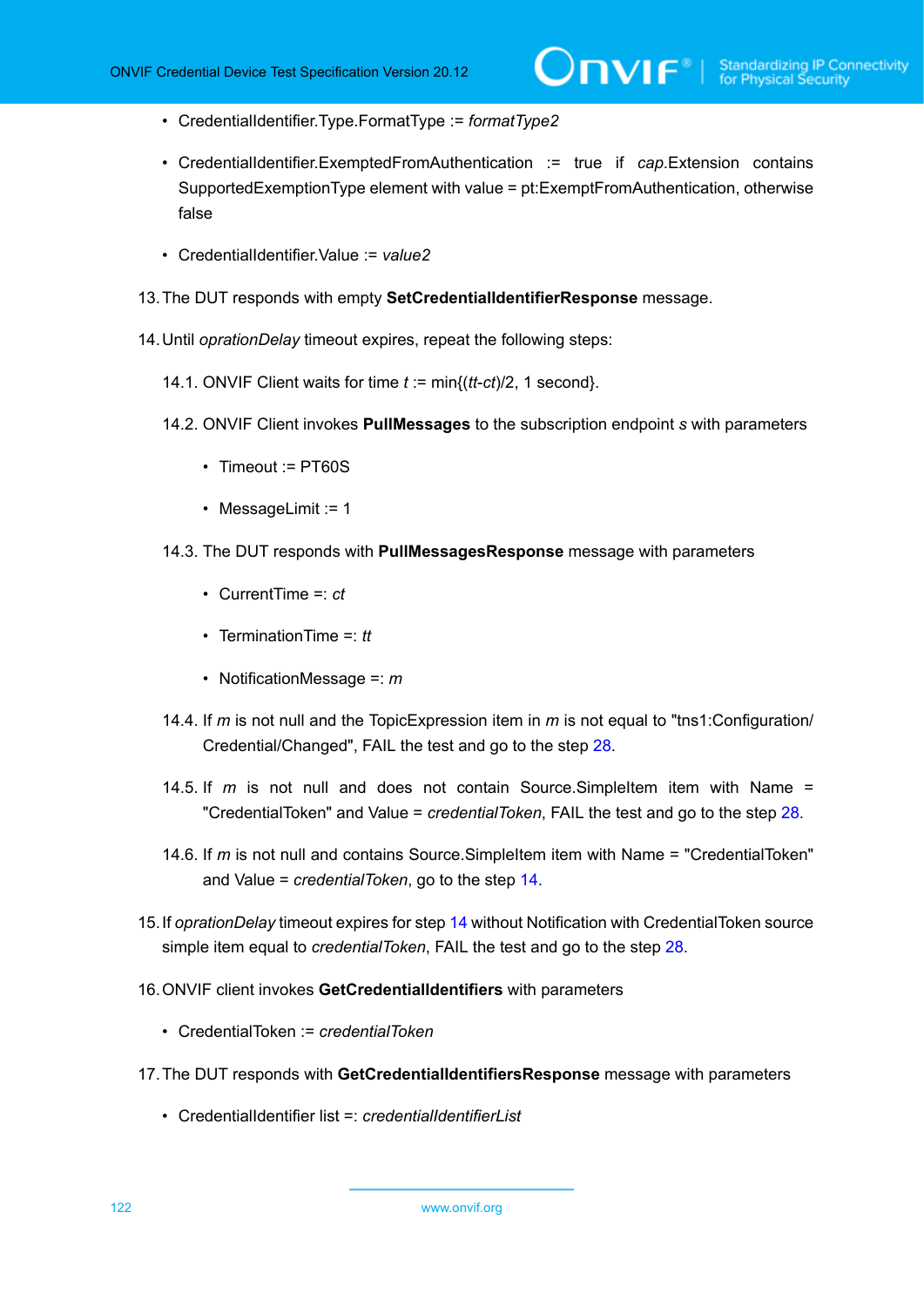- 18.If *credentialIdentifierList* contains more or less than two items, FAIL the test and go to step [28](#page-122-0).
- 19.If *credentialIdentifierList* does not have item with CredentialIdentifier.Type.Name value equal to *typeName1*, FAIL the test and go to step [28](#page-122-0).
- 20.If *credentialIdentifierList* does not have item with CredentialIdentifier.Type.Name value equal to *typeName2*, FAIL the test and go to step [28](#page-122-0).
- 21.If *credentialIdentifierList* item with CredentialIdentifier.Type.Name value equal to *typeName1* has FormatType value different from *formatType1*, FAIL the test and go to step [28.](#page-122-0)
- 22.If *credentialIdentifierList* item with CredentialIdentifier.Type.Name value equal to *typeName1* has Value value different from *value1*, FAIL the test and go to step [28](#page-122-0).
- 23.If *credentialIdentifierList* item with CredentialIdentifier.Type.Name value equal to *typeName1* has ExemptedFromAuthentication value different from false, FAIL the test and go to step [28.](#page-122-0)
- 24.If *credentialIdentifierList* item with CredentialIdentifier.Type.Name value equal to *typeName2* has FormatType value different from *formatType2*, FAIL the test and go to step [28.](#page-122-0)
- 25.If *credentialIdentifierList* item with CredentialIdentifier.Type.Name value equal to *typeName2* has Value value different from *value2*, FAIL the test and go to step [28](#page-122-0).
- 26.If *cap*.Extension contains SupportedExemptionType element with value = pt:ExemptFromAuthentication:
	- 26.1. If *credentialIdentifierList* item with CredentialIdentifier.Type.Name value equal to *typeName2* has ExemptedFromAuthentication value different from true, FAIL the test and go to step [28.](#page-122-0)
- 27.If *cap*.Extension does not contain SupportedExemptionType element with value = pt:ExemptFromAuthentication:
	- 27.1. If *credentialIdentifierList* item with CredentialIdentifier.Type.Name value equal to *typeName2* has ExemptedFromAuthentication value different from false, FAIL the test and go to step [28.](#page-122-0)
- <span id="page-122-0"></span>28.ONVIF Client deletes the Credential (in *credentialToken*) by following the procedure mentioned in [Annex A.6](#page-204-0) to restore DUT configuration.
- 29.If there was credential deleted at step [6](#page-120-0), restore it (in *credentialToRestore*, in *stateToRestore*) by following the procedure mentioned in [Annex A.10](#page-207-0) to restore DUT configuration.
- 30.ONVIF Client sends an **Unsubscribe** to the subscription endpoint *s*.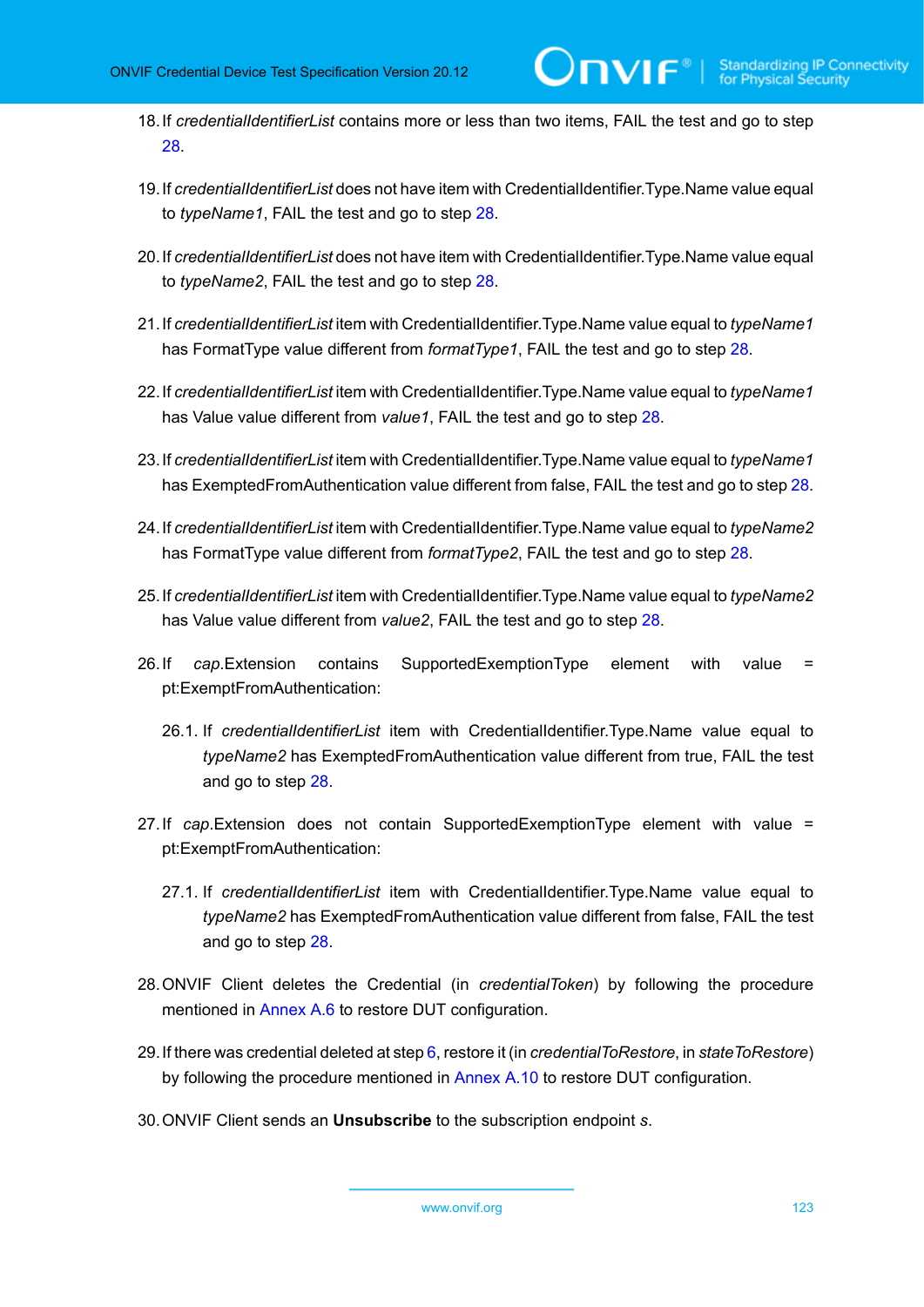31.The DUT responds with **UnsubscribeResponse** message.

#### **Test Result:**

# **PASS –**

• DUT passes all assertions.

## **FAIL –**

- The DUT did not send **GetCredentialIdentifiersResponse** message.
- The DUT did not send **SetCredentialIdentifierResponse** message.
- The DUT did not send **CreatePullpointSubscriptionResponse** message.
- The DUT did not send **PullMessagesResponse** message.
- The DUT did not send **UnsubscribeResponse** message.

**Note:** *oprationDelay* will be taken from Operation Delay field of ONVIF Device Test Tool.

**Note:** If the DUT supports only one credential identifier type, type warning message at step [4.](#page-120-1)

# 4.5.3 SET CREDENTIAL IDENTIFIER – REPLACE OF THE SAME TYPE

#### **Test Case ID:** CREDENTIAL-5-1-3

**Specification Coverage:** CredentialIdentifier (ONVIF Credential Service Specification), CredentialIdentiferValue (ONVIF Credential Service Specification), GetCredentialIdentifiers command (ONVIF Credential Service Specification), SetCredentialIdentifier command (ONVIF Credential Service Specification)

**Feature Under Test:** SetCredentialIdentifier

**WSDL Reference:** credential.wsdl and event.wsdl

**Test Purpose:** To verify replacing of credential identifier and generating of appropriate notifications.

**Pre-Requisite:** Credential Service is received from the DUT. Credential Entity is supported by the DUT. Event Service is received from the DUT. Device supports Pull-Point Notification feature. The DUT shall have enough free storage capacity for one additional Credential.

**Test Configuration:** ONVIF Client and DUT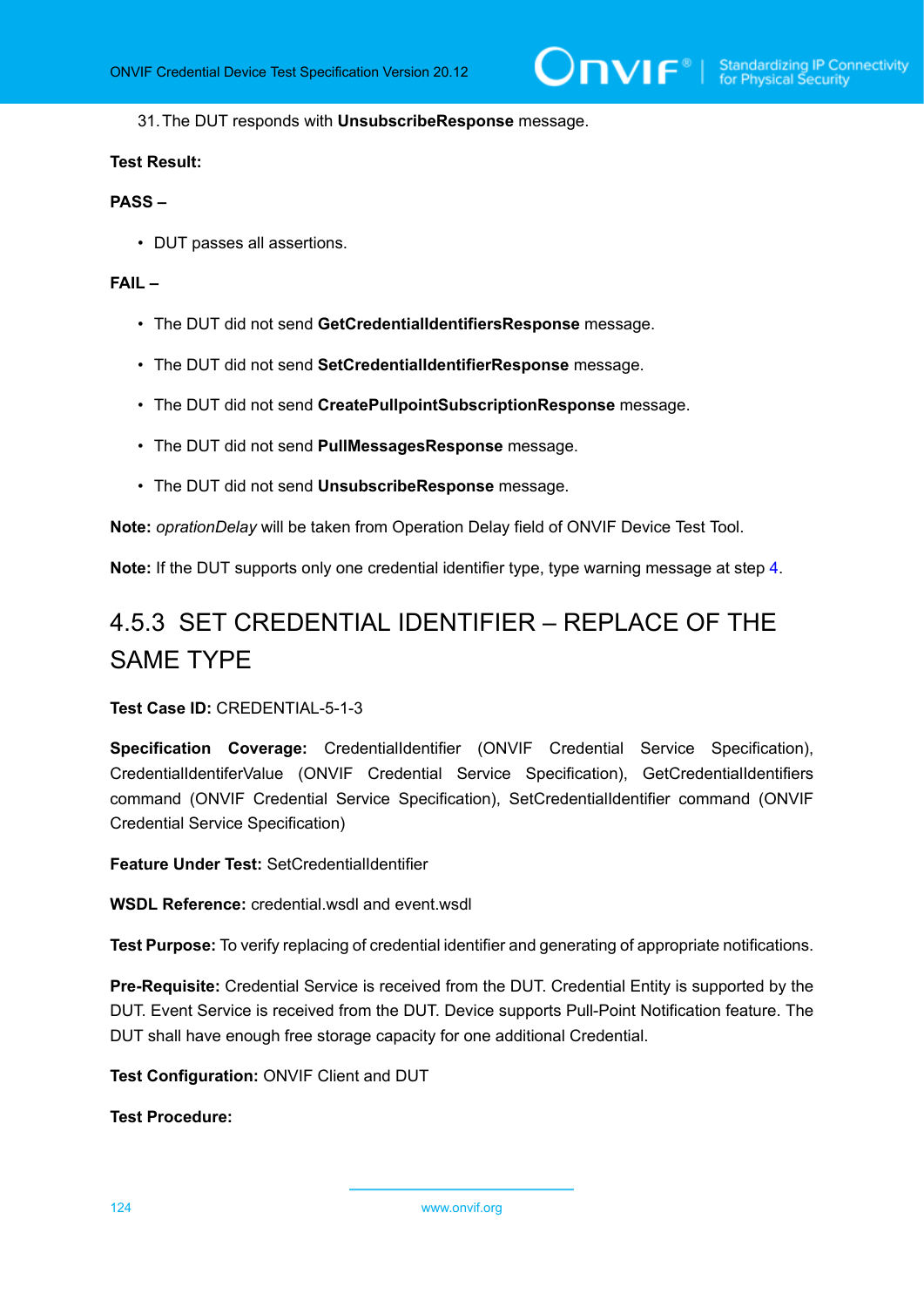- 1. Start an ONVIF Client.
- 2. Start the DUT.
- 3. ONVIF Client gets the service capabilities (out *cap*) by following the procedure mentioned in [Annex A.2.](#page-201-0)
- 4. ONVIF Client retrieves a complete list of credentials (out *credentialCompleteList*) by following the procedure mentioned in [Annex A.3](#page-201-1).
- <span id="page-124-0"></span>5. ONVIF Client checks free storage for additional Credential (in *credentialCompleteList*, out *credentialToRestore*, out *stateToRestore*) by following the procedure mentioned in [Annex](#page-205-0) [A.7](#page-205-0).
- 6. ONVIF Client retrieves a list of Credential identifier Type Name items, which support at least two Format Types (out *CredentialIdentifierTypeNameList*) by following the procedure mentioned in [Annex A.16.](#page-213-0)
- 7. If *CredentialIdentifierTypeNameList* is empty, skip other steps.
- 8. ONVIF Client retrieves Credential identifier Type Name (out *typeName*) with corresponding Credential identifier Format Type (out *formatType1*) and Credential identifier value (out *value1*), and with corresponding Credential identifier Format Type (out *formatType2*) and Credential identifier value (out *value2*) based on Credential identifier Type Name items (in *CredentialIdentifierTypeNameList*) by following the procedure mentioned in [Annex A.17](#page-214-0).
- 9. ONVIF client invokes **CreateCredential** with parameters
	- Credential.token := ""
	- Credential.Description := "Test Description"
	- Credential.CredentialHolderReference := "TestUser"
	- Credential.ValidFrom skipped
	- Credential.ValidTo skipped
	- Credential.CredentialIdentifier[0].Type.Name := *typeName*
	- Credential.CredentialIdentifier[0].Type.FormatType := *formatType1*
	- Credential.CredentialIdentifier[0].ExemptedFromAuthentication := false
	- Credential.CredentialIdentifier[0].Value := *value1*
	- Credential.CredentialAccessProfile skipped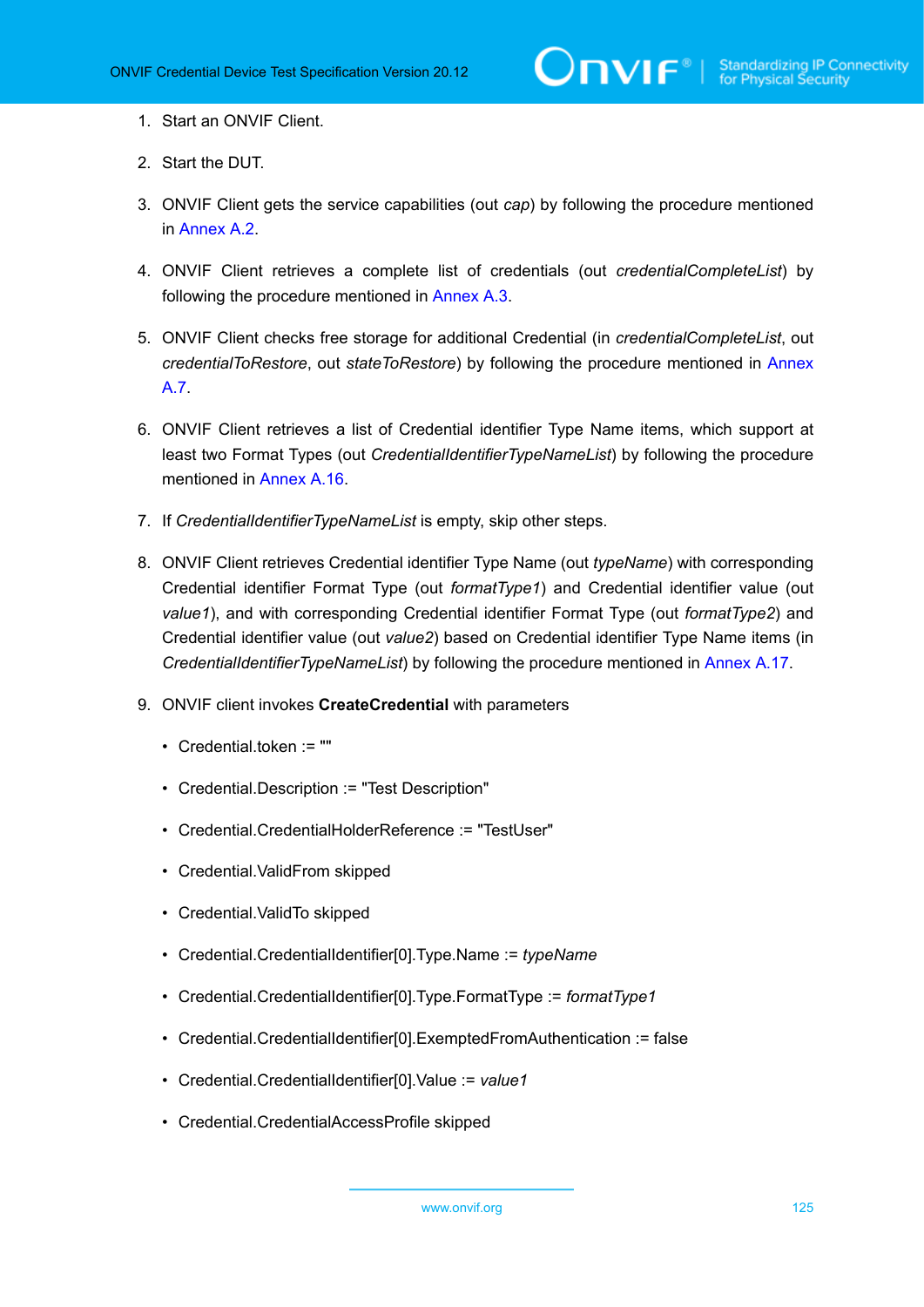- Credential.Extension skipped
- State.Enabled := true
- State.Reason := "Test Reason"
- State.AntipassbackState.AntipassbackViolated := false if *cap*.ResetAntipassbackSupported value is equal to true, otherwise State.AntipassbackState is skipped
- 10.The DUT responds with **CreateCredentialResponse** message with parameters
	- Token =: *credentialToken*
- 11. ONVIF Client invokes **CreatePullPointSubscription** with parameters
	- Filter.TopicExpression := "tns1:Configuration/Credential/Changed"
- 12.The DUT responds with a **CreatePullPointSubscriptionResponse** message with parameters
	- SubscriptionReference =: *s*
	- CurrentTime =: *ct*
	- TerminationTime =: *tt*
- <span id="page-125-1"></span>13.ONVIF client invokes **SetCredentialIdentifier** with parameters
	- CredentialToken := *credentialToken*
	- CredentialIdentifier.Type.Name := *typeName*
	- CredentialIdentifier.Type.FormatType := formatType2
	- CredentialIdentifier.ExemptedFromAuthentication := true if *cap*.Extension contains SupportedExemptionType element with value = pt:ExemptFromAuthentication, otherwise false
	- CredentialIdentifier.Value := *value2*
	- CredentialIdentifier.Extension skipped
- <span id="page-125-0"></span>14.The DUT responds with empty **SetCredentialIdentifierResponse** message.
- 15.Until *oprationDelay* timeout expires, repeat the following steps:
	- 15.1. ONVIF Client waits for time *t* := min{(*tt*-*ct*)/2, 1 second}.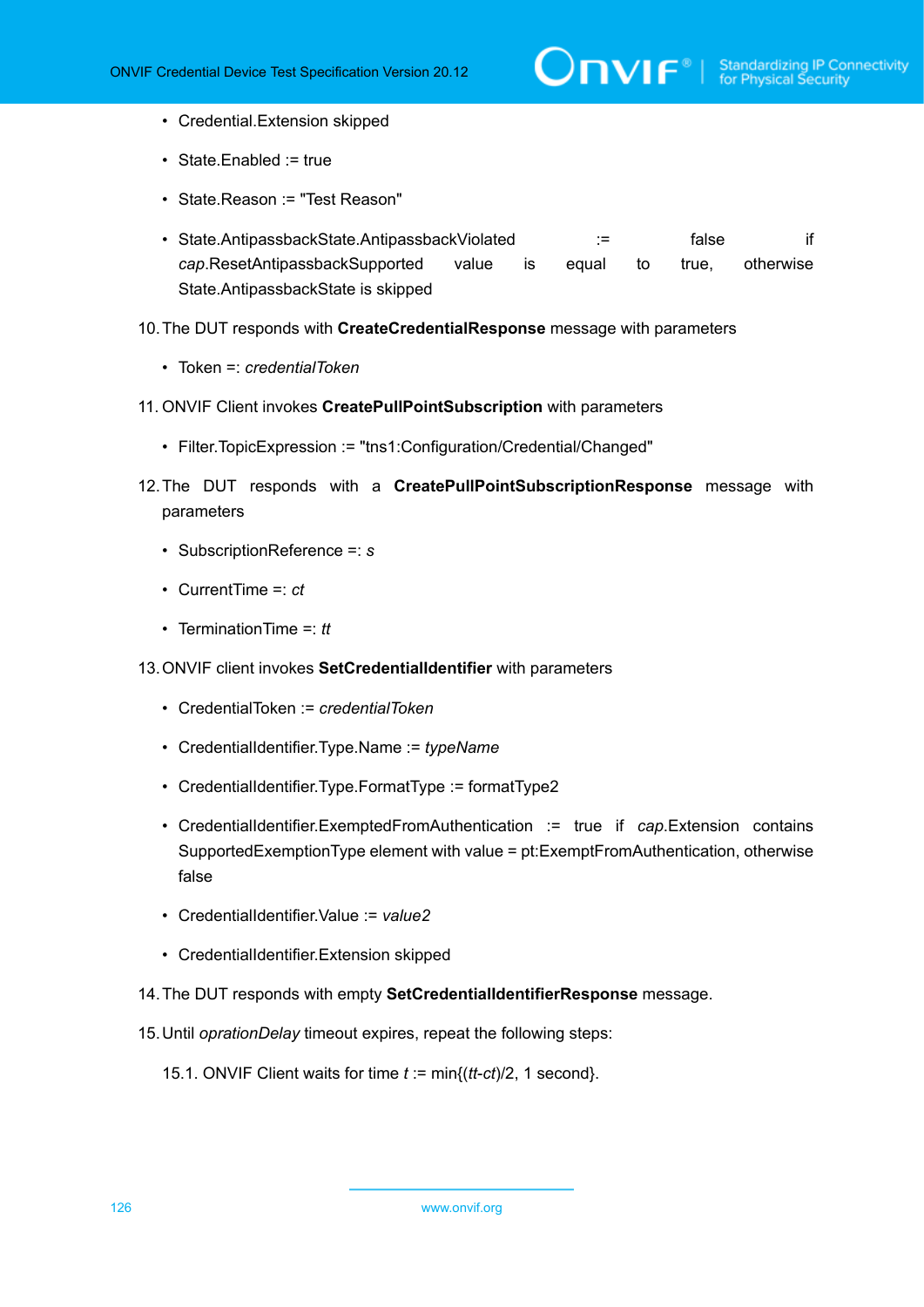- 15.2. ONVIF Client invokes **PullMessages** to the subscription endpoint s with parameters
	- Timeout := PT60S
	- MessageLimit := 1
- 15.3. The DUT responds with **PullMessagesResponse** message with parameters
	- CurrentTime =: *ct*
	- TerminationTime =: *tt*
	- NotificationMessage =: *m*
- 15.4. If *m* is not null and the TopicExpression item in *m* is not equal to "tns1:Configuration/ Credential/Changed", FAIL the test and go to the step [21.](#page-126-0)
- 15.5. If *m* is not null and does not contain Source.SimpleItem item with Name = "CredentialToken" and Value = *credentialToken*, FAIL the test and go to the step [21](#page-126-0).
- 15.6. If *m* is not null and contains Source.SimpleItem item with Name = "CredentialToken" and Value = *credentialToken*, go to the step [16.](#page-126-1)
- <span id="page-126-1"></span>16.If oprationDelay timeout expires for step [14](#page-125-0) without Notification with CredentialToken source simple item equal to *credentialToken*, FAIL the test and go to the step [21.](#page-126-0)
- 17.ONVIF client invokes **GetCredentialIdentifiers** with parameters
	- CredentialToken := *credentialToken*
- 18.The DUT responds with **GetCredentialIdentifiersResponse** message with parameters
	- CredentialIdentifier list =: *credentialIdentifierList*
- 19.If *credentialIdentifierList* contains more or less than one item, FAIL the test and go to step [21.](#page-126-0)
- 20.If *credentialIdentifierList*[0].CredentialIdentifier.Type.Name item is not equal to *typeName*, FAIL the test and go to step [21](#page-126-0).
- <span id="page-126-0"></span>21.If *credentialIdentifierList* item with CredentialIdentifier.Type.Name value equal to *typeName* has different field values to values from step [13,](#page-125-1) FAIL the test and go to step [21](#page-126-0).
- 22.ONVIF Client deletes the Credential (in *credentialToken*) by following the procedure mentioned in [Annex A.6](#page-204-0) to restore DUT configuration.
- 23.If there was credential deleted at step [5](#page-124-0), restore it (in *credentialToRestore*, in *stateToRestore*) by following the procedure mentioned in [Annex A.10](#page-207-0) to restore DUT configuration.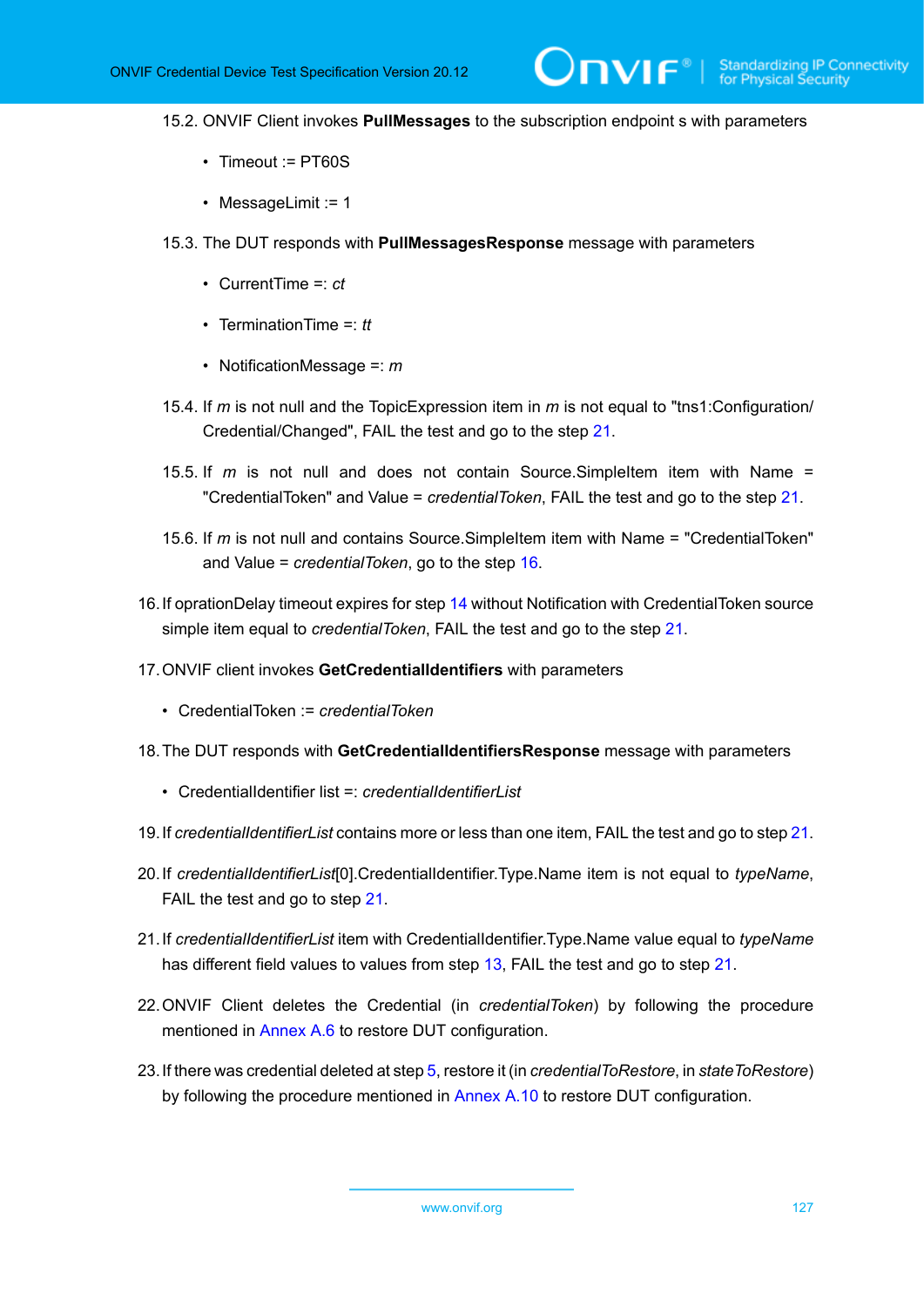24.ONVIF Client sends an **Unsubscribe** to the subscription endpoint *s*.

25.The DUT responds with **UnsubscribeResponse** message.

#### **Test Result:**

#### **PASS –**

• DUT passes all assertions.

#### **FAIL –**

- The DUT did not send **GetCredentialIdentifiersResponse** message.
- The DUT did not send **SetCredentialIdentifierResponse** message.
- The DUT did not send **CreatePullpointSubscriptionResponse** message.
- The DUT did not send **PullMessagesResponse** message.
- The DUT did not send **UnsubscribeResponse** message.

**Note:** *oprationDelay* will be taken from Operation Delay field of ONVIF Device Test Tool.

- CredentialIdentifier list (Type.Name is used as unique key for comparing)
	- Type
		- Name
		- FormatType
	- ExemptedFromAuthentication
	- Value

# 4.5.4 DELETE CREDENTIAL IDENTIFIER

#### **Test Case ID:** CREDENTIAL-5-1-4

**Specification Coverage:** CredentialIdentifier (ONVIF Credential Service Specification), CredentialIdentiferValue (ONVIF Credential Service Specification), GetCredentialIdentifiers command (ONVIF Credential Service Specification), SetCredentialIdentifiers command (ONVIF Credential Service Specification)

**Feature Under Test:** DeleteCredentialIdentifier

**WSDL Reference:** credential.wsdl and event.wsdl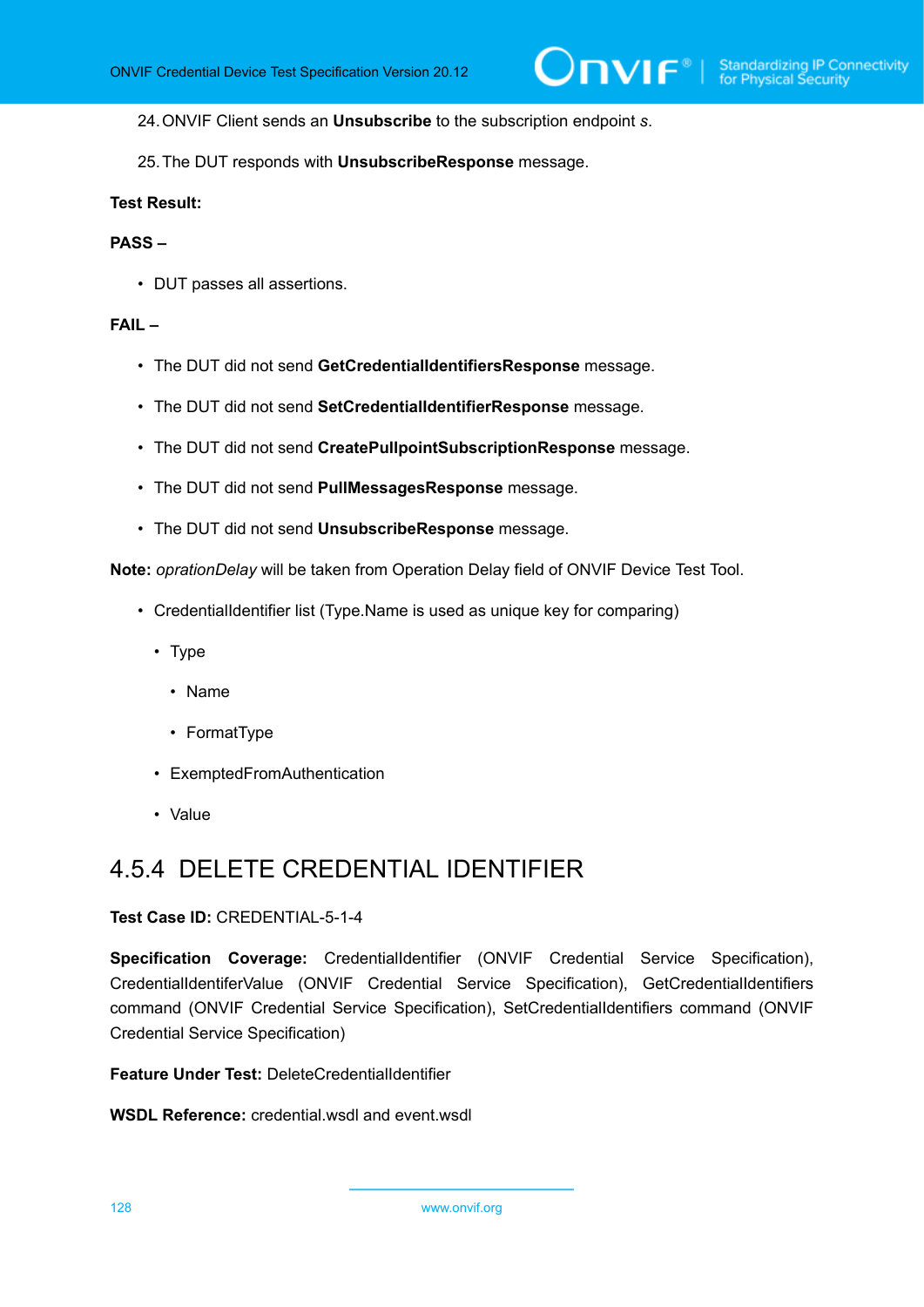**Test Purpose:** To verify replacing of credential identifier and generating of appropriate notifications.

**Pre-Requisite:** Credential Service is received from the DUT. Credential Entity is supported by the DUT. Event Service is received from the DUT. Device supports Pull-Point Notification feature. The DUT shall have enough free storage capacity for one additional Credential.

**Test Configuration:** ONVIF Client and DUT

- 1. Start an ONVIF Client.
- 2. Start the DUT.
- 3. ONVIF Client gets the service capabilities (out *cap*) by following the procedure mentioned in [Annex A.2.](#page-201-0)
- <span id="page-128-0"></span>4. If *cap*.SupportedIdentifierType contains less than two SupportedIdentifierType items, skip other steps.
- 5. ONVIF Client retrieves a complete list of credentials (out *credentialCompleteList*) by following the procedure mentioned in [Annex A.3](#page-201-1).
- 6. ONVIF Client checks free storage for additional Credential (in *credentialCompleteList*, out *credentialToRestore*, *stateToRestore*) by following the procedure mentioned in [Annex A.7.](#page-205-0)
- 7. ONVIF Client creates credential with two Credential identifier items (out *typeName1*), (out *typeName2*), with corresponding Format Types (out *formatType1*), (out *formatType2*) and with corresponding values (out *value1*), (out *value2*), with antipass back state equal to false (in false), and with credential token (out *credentialToken*) by following the procedure mentioned in [Annex A.18.](#page-216-0)
- 8. ONVIF Client invokes **CreatePullPointSubscription** with parameters
	- Filter.TopicExpression := "tns1:Configuration/Credential/Changed"
- 9. The DUT responds with a **CreatePullPointSubscriptionResponse** message with parameters
	- SubscriptionReference =: *s*
	- CurrentTime =: *ct*
	- TerminationTime =: *tt*
- 10.ONVIF client invokes **DeleteCredentialIdentifier** with parameters
	- CredentialToken := *credentialToken*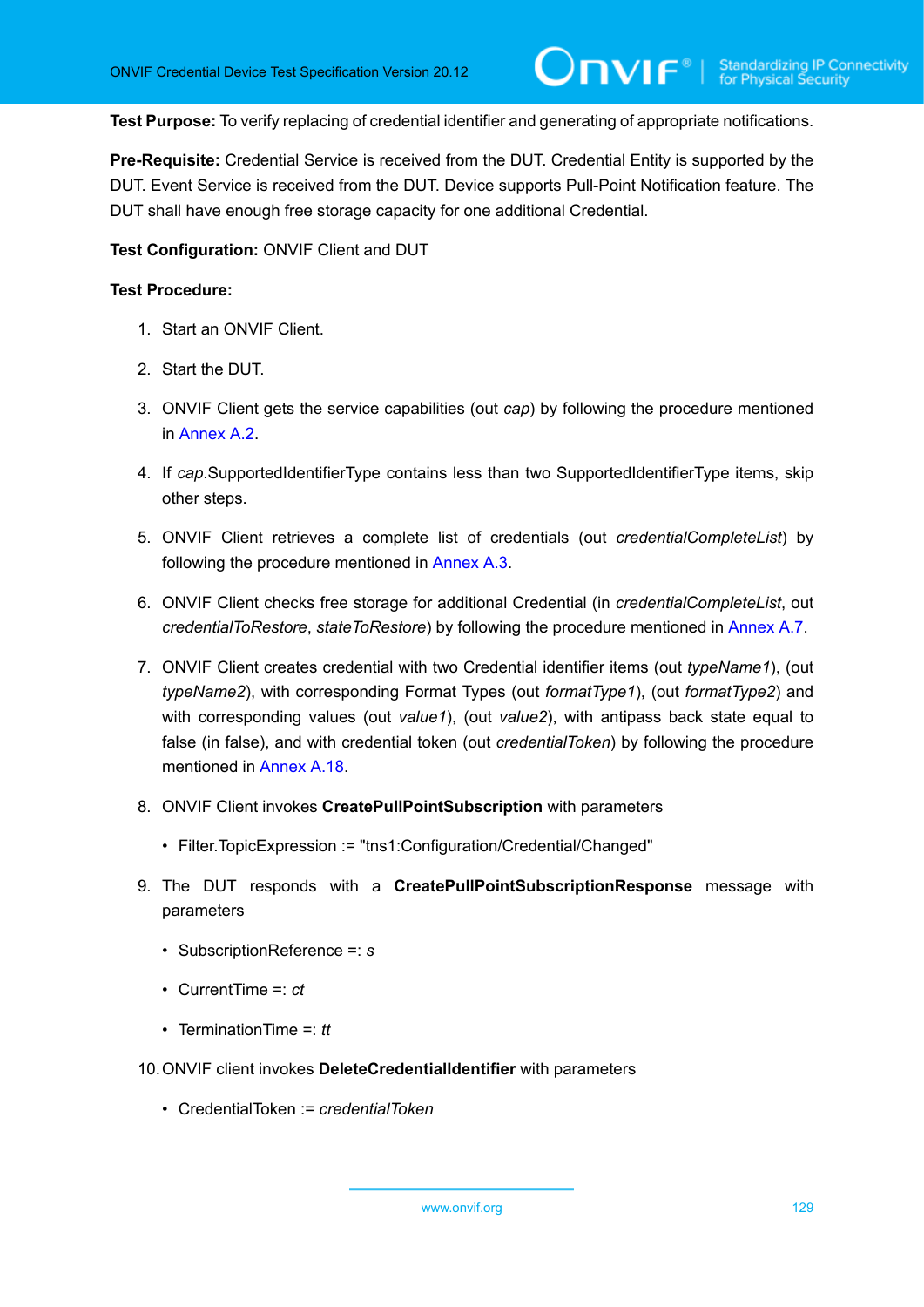- CredentialIdentifierTypeName := *typeName1*
- 11. The DUT responds with empty **DeleteCredentialIdentifierResponse** message.
- <span id="page-129-1"></span>12.Until *oprationDelay* timeout expires, repeat the following steps:
	- 12.1. ONVIF Client waits for time *t* := min{(*tt*-*ct*)/2, 1 second}.
	- 12.2. ONVIF Client invokes **PullMessages** to the subscription endpoint *s* with parameters
		- Timeout := PT60S
		- MessageLimit := 1
	- 12.3. The DUT responds with **PullMessagesResponse** message with parameters
		- CurrentTime =: *ct*
		- TerminationTime =: *tt*
		- NotificationMessage =: *m*
	- 12.4. If *m* is not null and the TopicExpression item in *m* is not equal to "tns1:Configuration/ Credential/Changed", FAIL the test and go to the step [22.](#page-130-0)
	- 12.5. If *m* is not null and does not contain Source.SimpleItem item with Name = "CredentialToken" and Value = *credentialToken*, FAIL the test and go to the step [22](#page-130-0).
	- 12.6. If *m* is not null and contains Source.SimpleItem item with Name = "CredentialToken" and Value = *credentialToken*, go to the step [14.](#page-129-0)
- 13.If oprationDelay timeout expires for step [12](#page-129-1) without Notification with CredentialToken source simple item equal to *credentialToken*, FAIL the test and go to the step [22.](#page-130-0)
- <span id="page-129-0"></span>14.ONVIF client invokes **GetCredentialIdentifiers** with parameters
	- CredentialToken := *credentialToken*
- 15.The DUT responds with **GetCredentialIdentifiersResponse** message with parameters
	- CredentialIdentifier list = *credentialIdentifierList*
- 16.If *credentialIdentifierList* contains less than one item, FAIL the test and go to step [22.](#page-130-0)
- 17.If *credentialIdentifierList* contains more than one item, FAIL the test and go to step [22](#page-130-0).
- 18.If *credentialIdentifierList*[0].CredentialIdentifier.Type.Name value does not equal to *typeName2*, FAIL the test and go to step [22.](#page-130-0)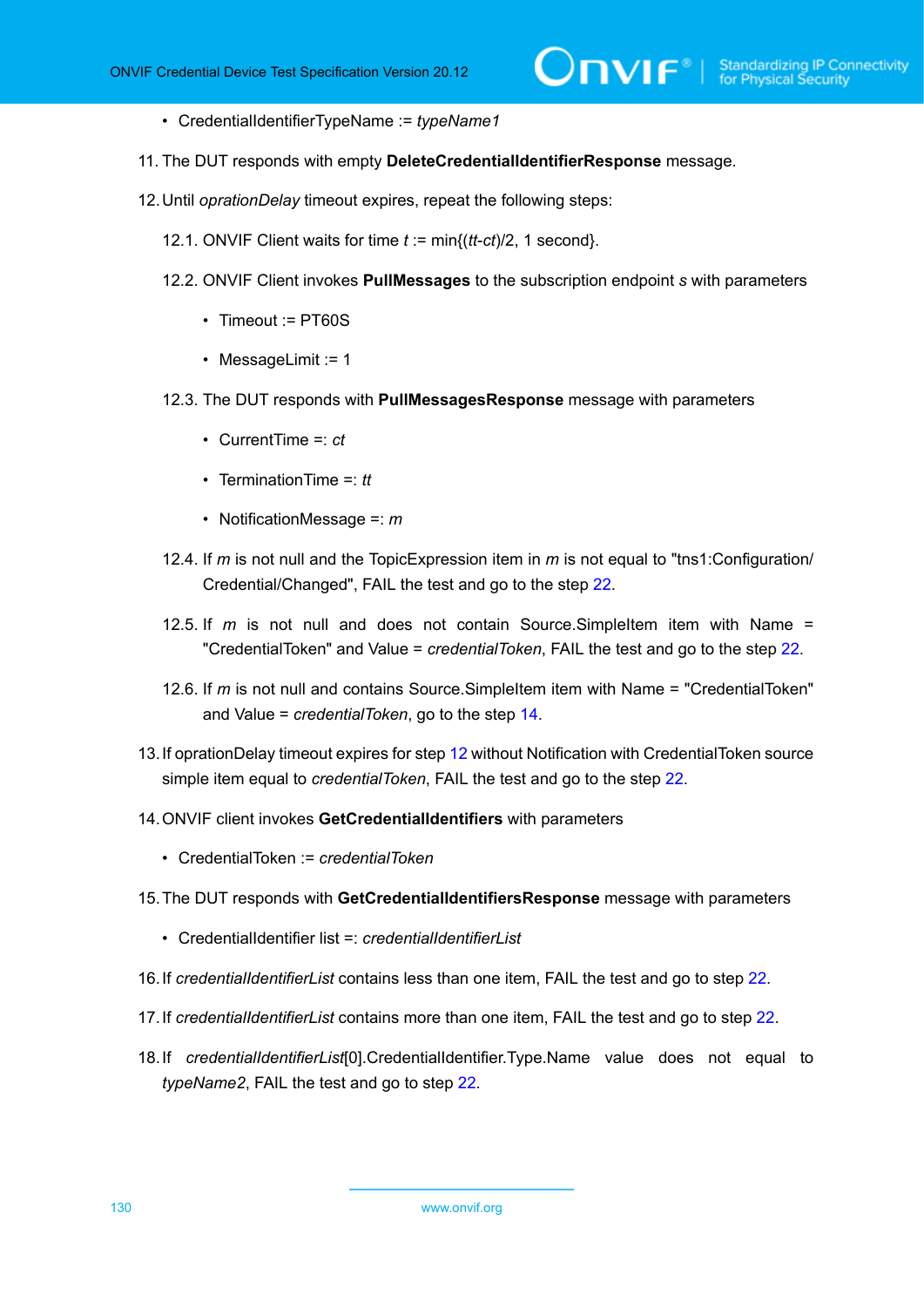- 19.If *credentialIdentifierList*[0].CredentialIdentifier.Type.FormatType value does not equal to *formatType2*, FAIL the test and go to step [22](#page-130-0).
- 20.If *credentialIdentifierList*[0].CredentialIdentifier.ExemptedFromAuthentication value does not equal to false, FAIL the test and go to step [22](#page-130-0).
- 21.If *credentialIdentifierList*[0].CredentialIdentifier.Value value does not equal to *value2*, FAIL the test and go to step [22.](#page-130-0)
- <span id="page-130-0"></span>22.ONVIF Client deletes the Credential (in *credentialToken*) by following the procedure mentioned in [Annex A.6](#page-204-0) to restore DUT configuration.
- 23.If there was credential deleted at step [4](#page-128-0), restore it (in *credentialToRestore*, *stateToRestore*) by following the procedure mentioned in [Annex A.10](#page-207-0) to restore DUT configuration.
- 24.ONVIF Client sends an **Unsubscribe** to the subscription endpoint *s*.
- 25.The DUT responds with **UnsubscribeResponse** message.

#### **PASS –**

• DUT passes all assertions.

### **FAIL –**

- The DUT did not send **GetCredentialIdentifiersResponse** message.
- The DUT did not send **DeleteCredentialIdentifierResponse** message.
- The DUT did not send **CreatePullpointSubscriptionResponse** message.
- The DUT did not send **PullMessagesResponse** message.
- The DUT did not send **UnsubscribeResponse** message.

**Note:** *oprationDelay* will be taken from Operation Delay field of ONVIF Device Test Tool.

# 4.5.5 GET SUPPORTED FORMAT TYPES

## **Test Case ID:** CREDENTIAL-5-1-5

**Specification Coverage:** CredentialIdentifier (ONVIF Credential Service Specification), GetSupportedFormatTypes command (ONVIF Credential Service Specification)

**Feature Under Test:** GetSupportedFormatTypes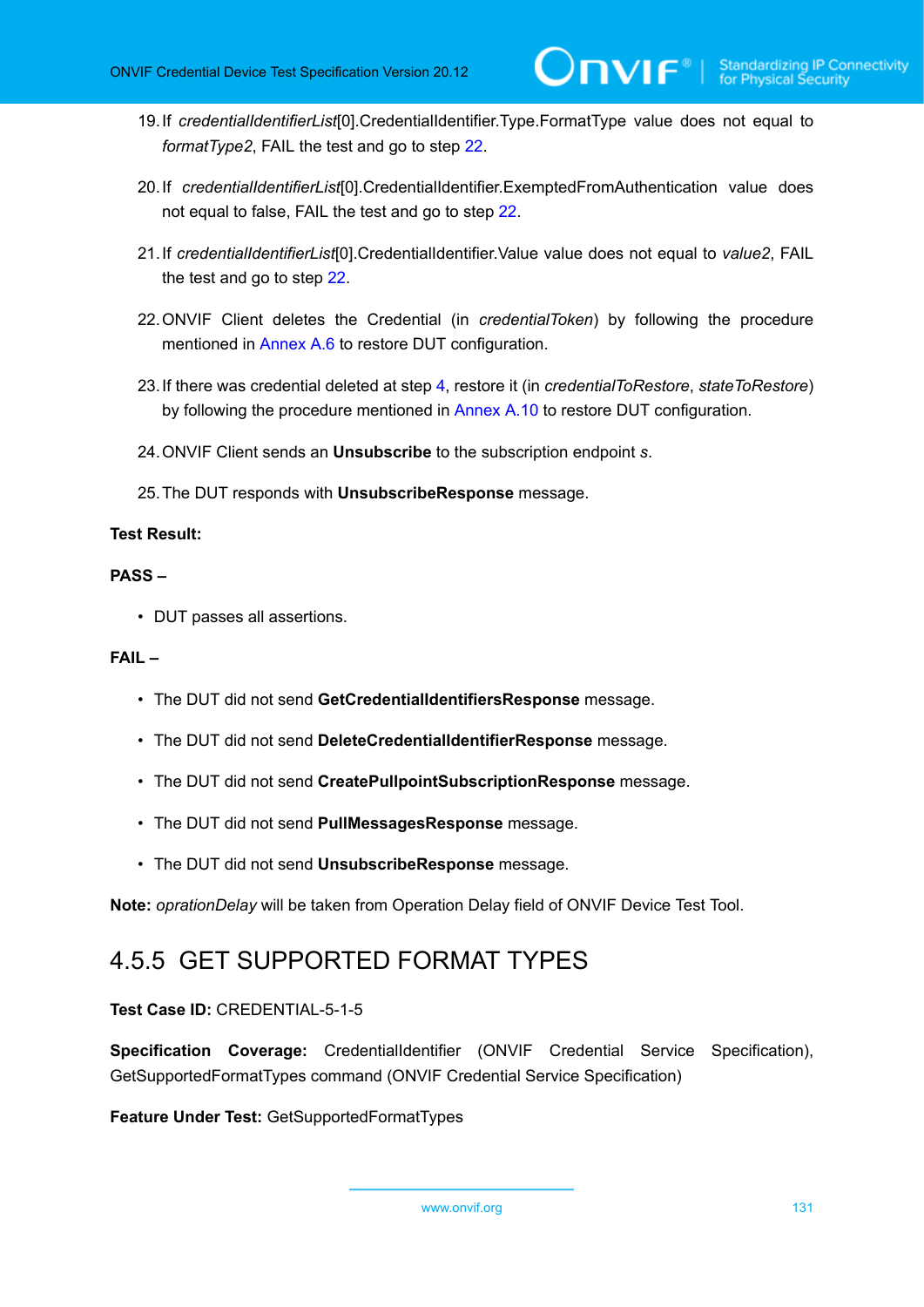# $\bigcirc$   $\mathbf{NIF}^{\text{\texttt{\texttt{M}}}}$  | Standardizing IP Connectivity

#### **WSDL Reference:** credential.wsdl

**Test Purpose:** To verify Get Supported Format Types.

**Pre-Requisite:** Credential Service is received from the DUT.

**Test Configuration:** ONVIF Client and DUT

- 1. Start an ONVIF Client.
- 2. Start the DUT.
- 3. ONVIF Client gets the service capabilities (out *cap*) by following the procedure mentioned in [Annex A.2.](#page-201-0)
- 4. For each *cap*.SupportedIdentifierType *identifierType* repeat the following steps:
	- 4.1. ONVIF client invokes **GetSupportedFormatTypes** with parameters
		- CredentialIdentifierTypeName := *identifierType*
	- 4.2. The DUT responds with **GetSupportedFormatTypesResponse** message with parameters
		- FormatTypeInfo list =: *receivedformatTypeInfoList*
	- 4.3. Set *formatTypeInfoList*[*identifierType*] := *receivedFormatTypeInfoList*.
	- 4.4. If *formatTypeInfoList*[*identifierType*] is empty, FAIL the test and skip other steps.
	- 4.5. If *formatTypeInfoList*[*identifierType*] contains at least two format type info items with equal FormatType, FAIL the test and skip other steps.
- 5. ONVIF Client retrieves a complete list of credentials (out *credentialCompleteList*) by following the procedure mentioned in [Annex A.3](#page-201-1).
- 6. If *credentialCompleteList* is empty, skip other steps.
- 7. For each Credential.token *token* from *credentialCompleteList* repeat the following steps:
	- 7.1. ONVIF client invokes **GetCredentialIdentifiers** with parameters
		- CredentialToken := *token*
	- 7.2. The DUT responds with **GetCredentialIdentifiersResponse** message with parameters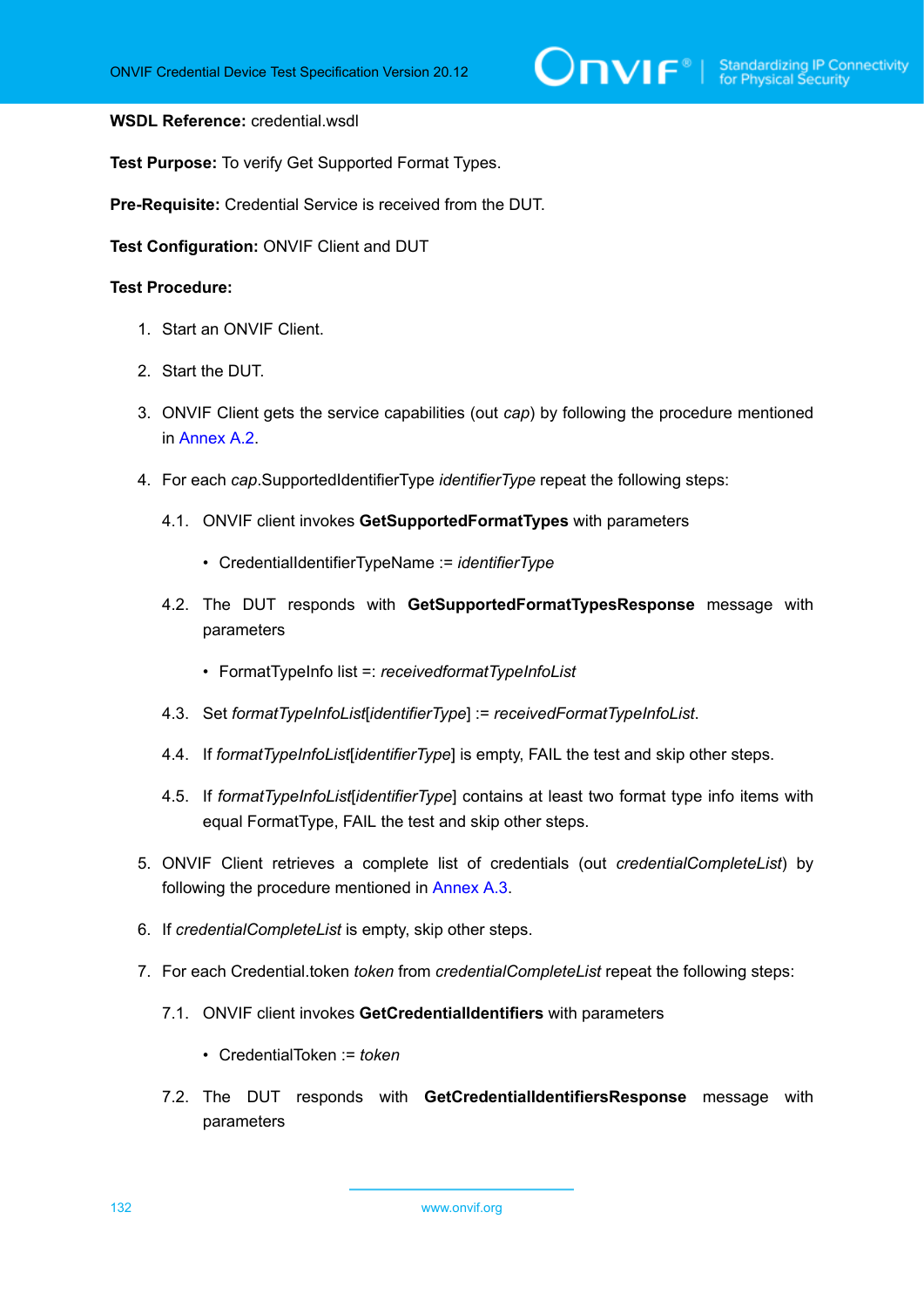- CredentialIdentifier list =: *credentialIdentifierList*
- 7.3. For each CredentialIdentifier.Type.Name *typeName* from *credentialIdentifierList* repeat the following steps:
	- 7.3.1. If credential identifier type with *typeName* contains other format type (CredentialIdentifier.Type.FormatType) than listed in *formatTypeInfoList*[*typeName*], FAIL the test and skip other steps.

# **PASS –**

• DUT passes all assertions.

## **FAIL –**

- The DUT did not send **GetCredentialIdentifiersResponse** message.
- The DUT did not send **GetSupportedFormatTypesResponse** message.

# 4.5.6 GET CREDENTIAL IDENTIFIERS WITH INVALID **TOKEN**

**Test Case ID:** CREDENTIAL-5-1-6

**Specification Coverage:** GetCredentialIdentifiers command (ONVIF Credential Service Specification)

**Feature Under Test:** GetCredentialIdentifiers

**WSDL Reference:** credential.wsdl

**Test Purpose:** To verify Get Credential Identifiers with Invalid Token.

**Pre-Requisite:** Credential Service is received from the DUT. Credential Entity is supported by the DUT.

**Test Configuration:** ONVIF Client and DUT

- 1. Start an ONVIF Client.
- 2. Start the DUT.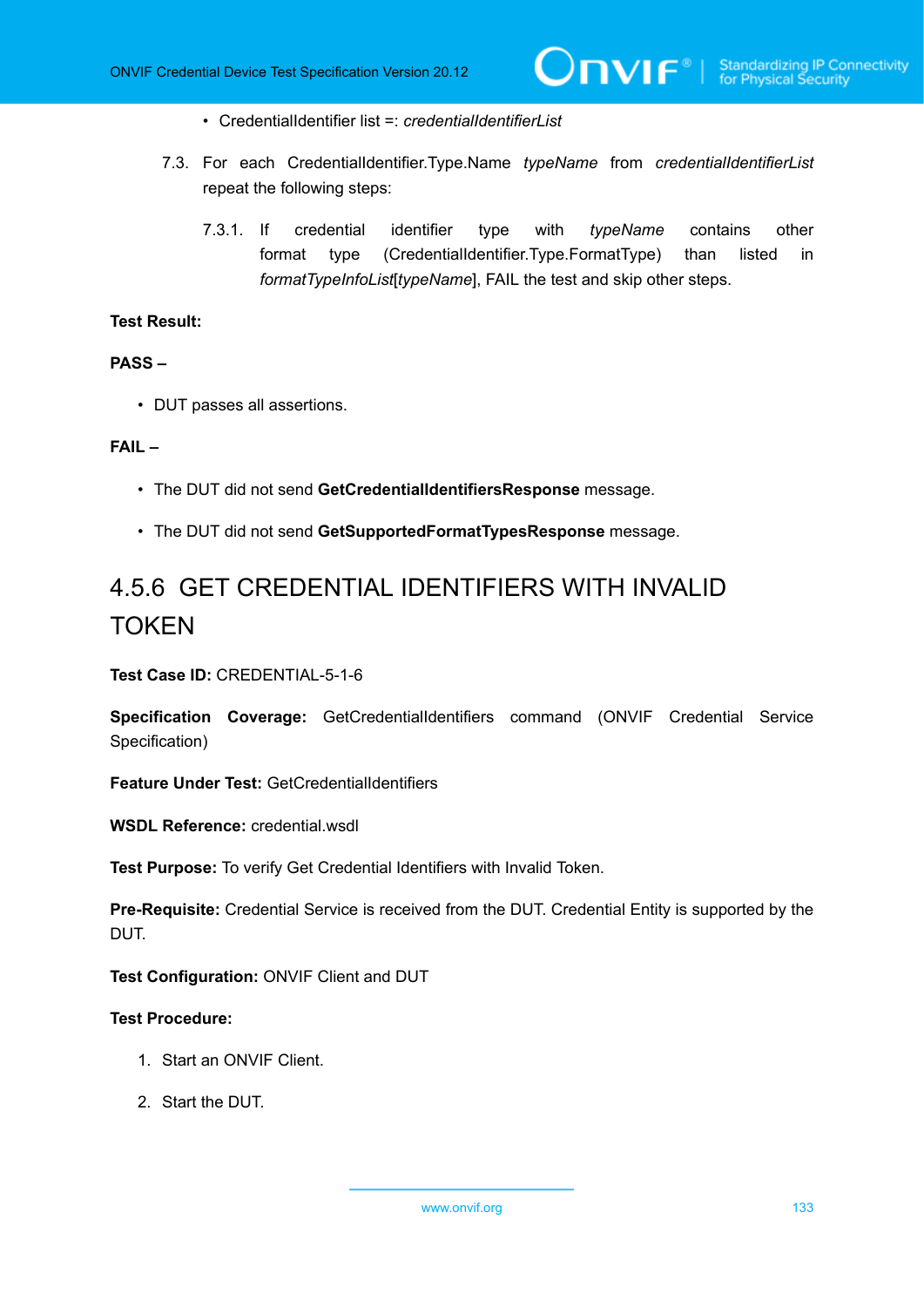- 3. ONVIF Client retrieves a complete credential information list (out *credentialInfoCompleteList*) by following the procedure mentioned in [Annex A.1.](#page-200-0)
- 4. Set the following:
	- *invalidToken* := value not equal to any *credentialInfoCompleteList*.token
- 5. ONVIF client invokes **GetCredentialIdentifiers** with parameters
	- CredentialToken := *invalidToken*
- 6. The DUT returns **env:Sender\ter:InvalidArgVal\ter:NotFound** SOAP 1.2 fault.

#### **PASS –**

• DUT passes all assertions.

# **FAIL –**

• The DUT did not send **env:Sender\ter:InvalidArgVal\ter:NotFound** SOAP 1.2 fault

**Note:** If the DUT sends other SOAP 1.2 fault message than specified, log WARNING message, and PASS the test.

# 4.5.7 SET CREDENTIAL IDENTIFIER WITH INVALID TOKEN

**Test Case ID:** CREDENTIAL-5-1-7

**Specification Coverage:** SetCredentialIdentifier command (ONVIF Credential Service Specification)

**Feature Under Test:** SetCredentialIdentifier with invalid token

**WSDL Reference:** credential.wsdl

**Test Purpose:** To verify Set Credential Identifier with Invalid Token.

**Pre-Requisite:** Credential Service is received from the DUT. Credential Entity is supported by the DUT.

**Test Configuration:** ONVIF Client and DUT

- 1. Start an ONVIF Client.
- 2. Start the DUT.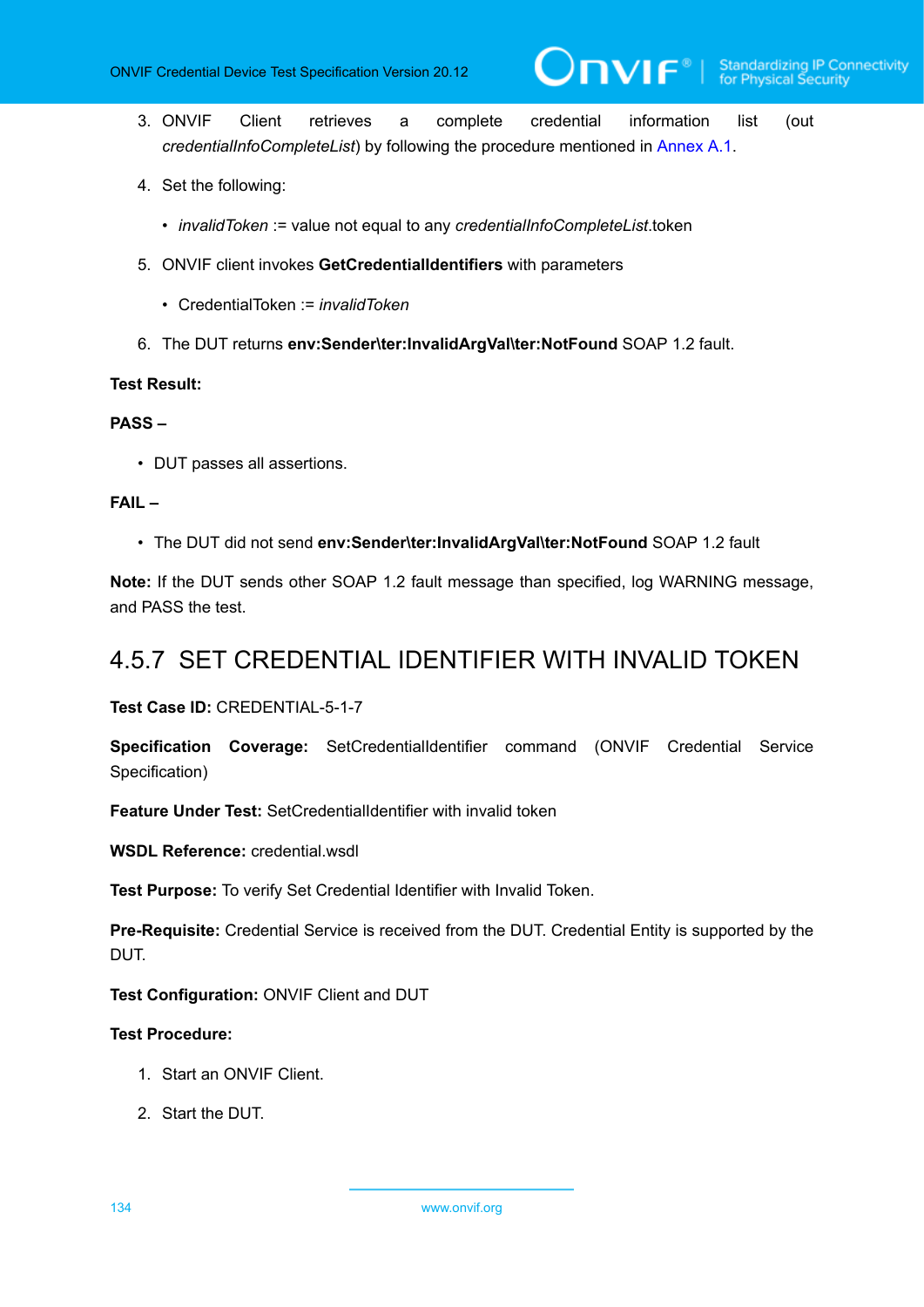3. ONVIF Client retrieves a complete credential information list (out *credentialInfoCompleteList*) by following the procedure mentioned in [Annex A.1.](#page-200-0)

 $\partial$ DVIF $^{\circ}$ l

- 4. Set the following:
	- *invalidToken* := value not equal to any *credentialInfoCompleteList*.token
- 5. ONVIF Client gets the service capabilities (out *cap*) by following the procedure mentioned in [Annex A.2.](#page-201-0)
- 6. ONVIF Client retrieves (in *cap*.SupportedIdentifierType) a supported Credential identifier type name (out *typeName*) with Credential identifier Format Type (out *formatType*) and with credential identifier value (out *value*) by the following procedure mentioned in [Annex A.15.](#page-212-0)
- 7. ONVIF client invokes **SetCredentialIdentifier** with parameters
	- CredentialToken := *invalidToken*
	- CredentialIdentifier.Type.Name := *typeName*
	- CredentialIdentifier.Type.FormatType := *formatType*
	- CredentialIdentifier.ExemptedFromAuthentication := false
	- CredentialIdentifier.Value := *value*
	- CredentialIdentifier.Extension skipped
- 8. The DUT returns **env:Sender\ter:InvalidArgVal\ter:NotFound** SOAP 1.2 fault.

## **Test Result:**

#### **PASS –**

• DUT passes all assertions.

# **FAIL –**

• The DUT did not send **env:Sender\ter:InvalidArgVal\ter:NotFound** SOAP 1.2 fault

**Note:** If the DUT sends other SOAP 1.2 fault message than specified, log WARNING message, and PASS the test.

# 4.5.8 DELETE CREDENTIAL IDENTIFIER WITH INVALID CREDENTIAL TOKEN

**Test Case ID:** CREDENTIAL-5-1-8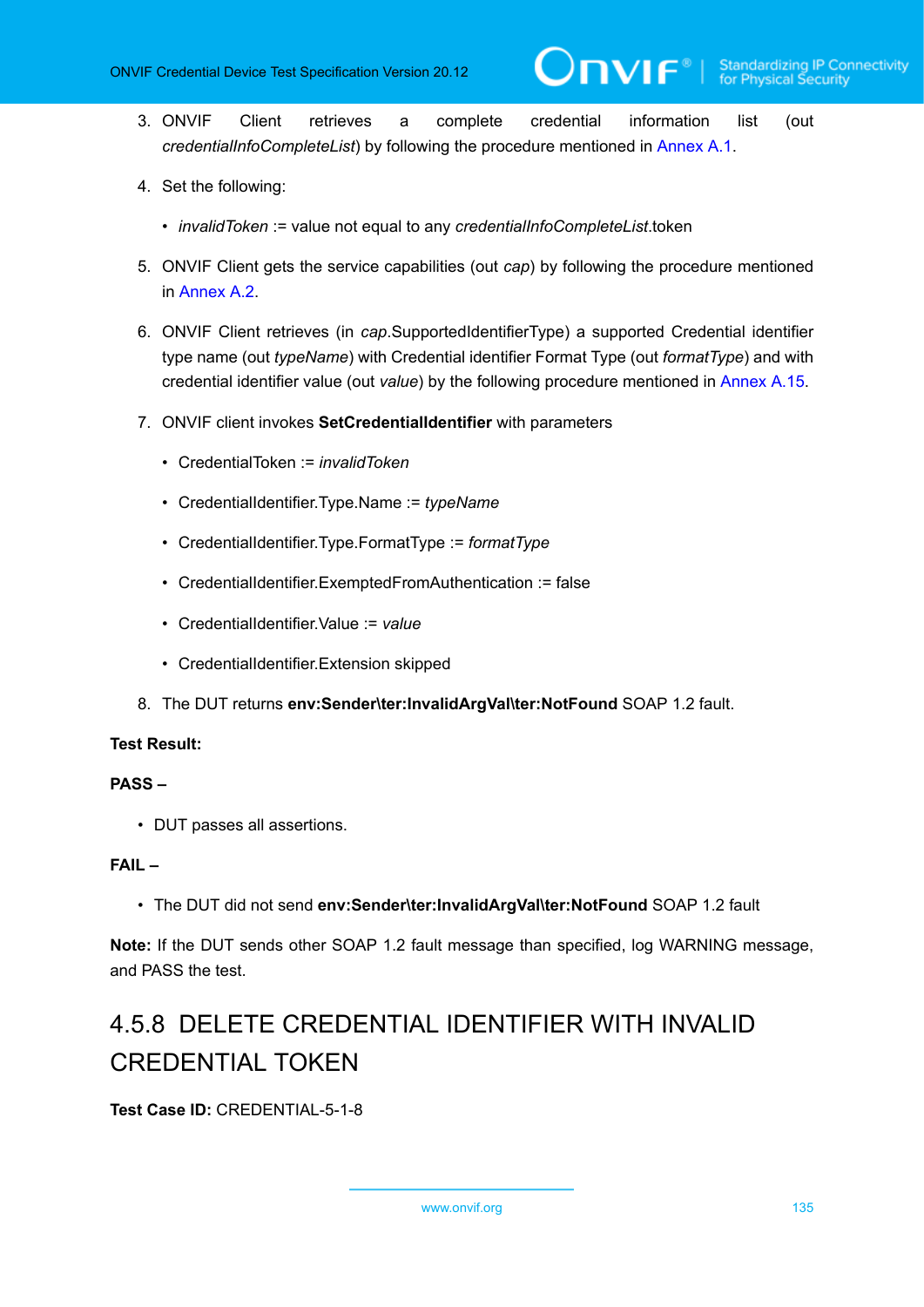$\overline{\mathsf{DPIF}^*}$  i

**Specification Coverage:** DeleteCredentialIdentifier command (ONVIF Credential Service Specification)

**Feature Under Test:** DeleteCredentialIdentifier

**WSDL Reference:** credential.wsdl

**Test Purpose:** To verify Delete Credential Identifier with invalid credential token.

**Pre-Requisite:** Credential Service is received from the DUT. Credential Entity is supported by the DUT.

**Test Configuration:** ONVIF Client and DUT

#### **Test Procedure:**

- 1. Start an ONVIF Client.
- 2. Start the DUT.
- 3. ONVIF Client gets the service capabilities (out *cap*) by following the procedure mentioned in [Annex A.2.](#page-201-0)
- 4. ONVIF Client retrieves a complete credential information list (out *credentialInfoCompleteList*) by following the procedure mentioned in [Annex A.1.](#page-200-0)
- 5. Set the following:
	- *invalidToken* := value not equal to any *credentialInfoCompleteList*.token
- 6. ONVIF client invokes **DeleteCredentialIdentifier** with parameters
	- CredentialToken := *invalidToken*
	- CredentialIdentifierTypeName := *cap*.SupportedIdentifierType[0]
- 7. The DUT returns **env:Sender\ter:InvalidArgVal\ter:NotFound** SOAP 1.2 fault.

# **Test Result:**

## **PASS –**

• DUT passes all assertions.

# **FAIL –**

• The DUT did not send **env:Sender\ter:InvalidArgVal\ter:NotFound** SOAP 1.2 fault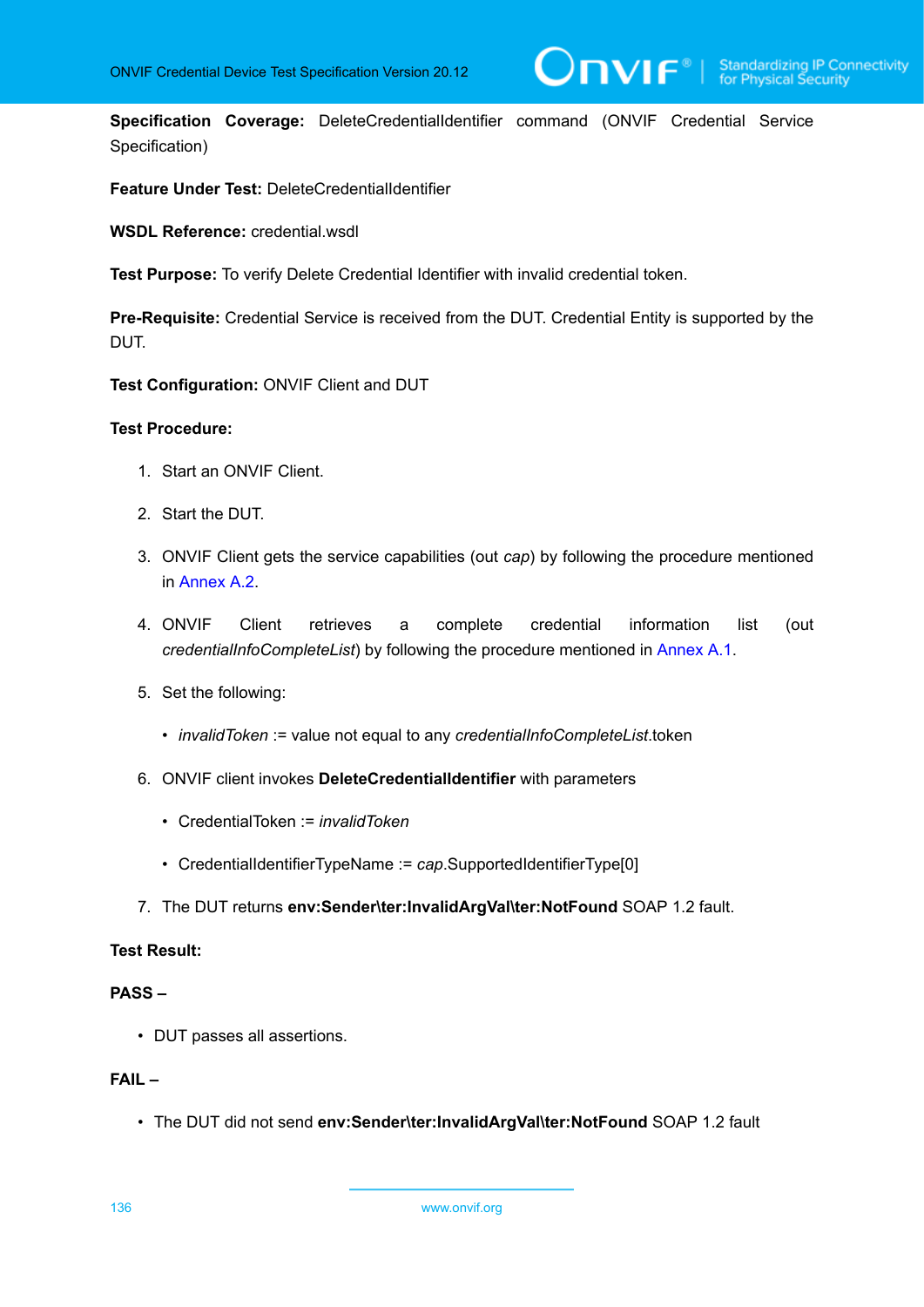**Note:** If the DUT sends other SOAP 1.2 fault message than specified, log WARNING message, and PASS the test.

# 4.5.9 DELETE CREDENTIAL IDENTIFIER WITH INVALID IDENTIFIER TYPE

**Test Case ID:** CREDENTIAL-5-1-9

**Specification Coverage:** DeleteCredentialIdentifier command (ONVIF Credential Service Specification)

**Feature Under Test:** DeleteCredentialIdentifier

**WSDL Reference:** credential.wsdl

**Test Purpose:** To verify Delete Credential Identifier with invalid identifier type.

**Pre-Requisite:** Credential Service is received from the DUT. Credential Entity is supported by the DUT.

**Test Configuration:** ONVIF Client and DUT

- 1. Start an ONVIF Client.
- 2. Start the DUT.
- 3. ONVIF Client gets the service capabilities (out *cap*) by following the procedure mentioned in [Annex A.2.](#page-201-0)
- 4. If *cap*.SupportedIdentifierType contains less than two SupportedIdentifierType items, skip other steps.
- 5. ONVIF Client creates credential with two Credential identifier items (out *typeName1*), (out *typeName2*), with corresponding Format Types (out *formatType1*), (out *formatType2*) and with corresponding values (out *value1*), (out *value2*), with antipass back state equal to false (in false), and with credential token (out credentialToken) by following the procedure mentioned in [Annex A.18.](#page-216-0)
- 6. Set the following:
	- *invalidIdentifierType* := value not equal to any *cap*.SupportedIdentifierType.
- 7. ONVIF client invokes **DeleteCredentialIdentifier** with parameters
	- CredentialToken := *credentialToken*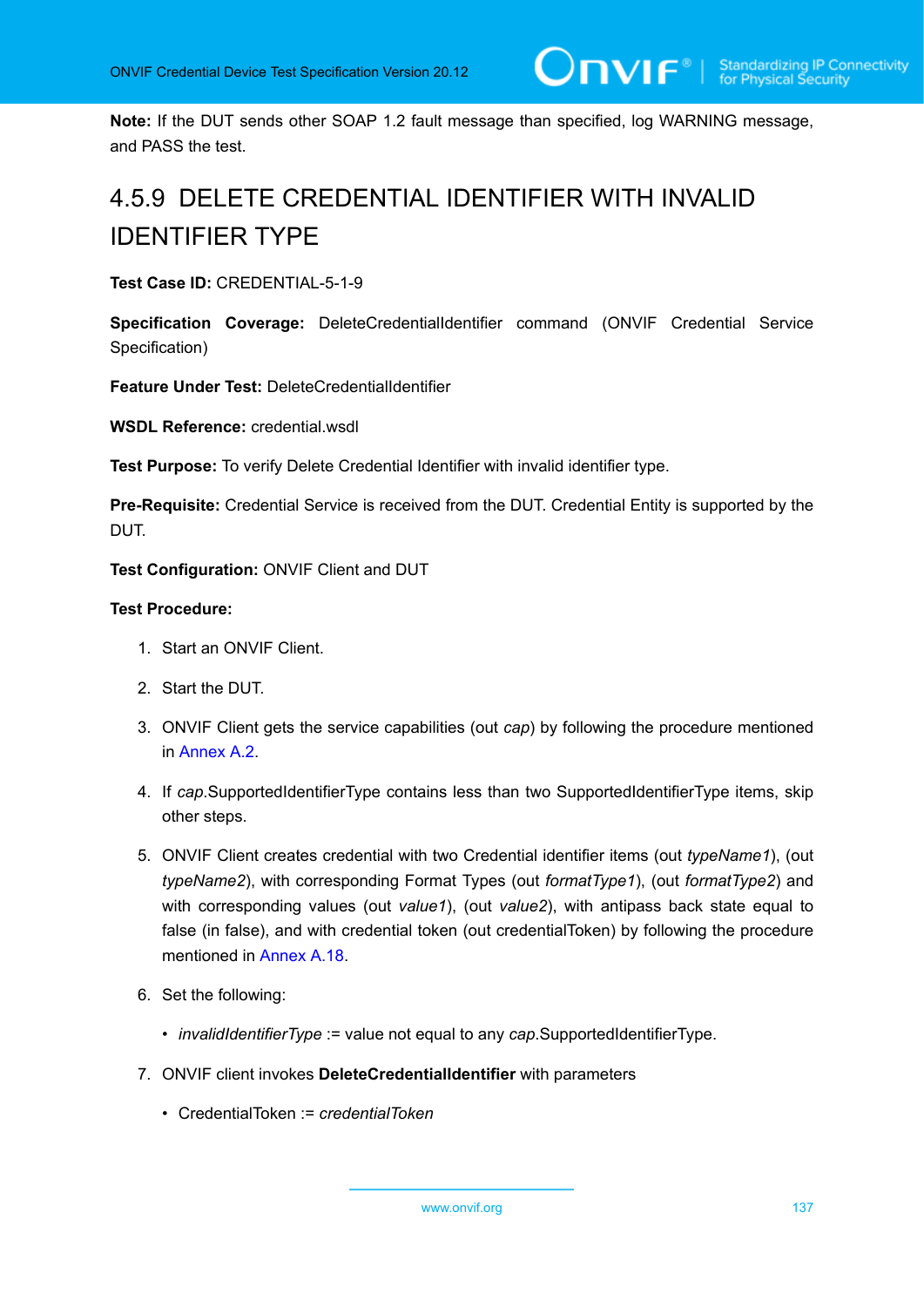- CredentialIdentifierTypeName := *invalidIdentifierType*
- 8. The DUT returns **DeleteCredentialIdentifierResponse**.
- 9. ONVIF client invokes **GetCredentialIdentifiers** with parameters
	- CredentialToken := *credentialToken*
- 10.The DUT responds with **GetCredentialIdentifiersResponse** message with parameters
	- CredentialIdentifier list =: *credentialIdentifierList*
- 11. If *credentialIdentifierList* contains less than two items, FAIL the test and go to step [15](#page-137-0).
- 12.If *credentialIdentifierList* contains more than two items, FAIL the test and go to step [15](#page-137-0).
- 13.If *credentialIdentifierList* does not contain *typeName1*, FAIL the test and go to step [15](#page-137-0).
- 14.If *credentialIdentifierList* does not contain *typeName2*, FAIL the test and go to step [15](#page-137-0).
- <span id="page-137-0"></span>15.ONVIF Client deletes the Credential (in *credentialToken*) by following the procedure mentioned in [Annex A.6](#page-204-0) to restore DUT configuration.

# **PASS –**

• DUT passes all assertions.

# **FAIL –**

• DUT did not send **DeleteCredentialIdentifierResponse** message.

# 4.5.10 DELETE CREDENTIAL IDENTIFIER - MIN IDENTIFIERS PER CREDENTIAL

**Test Case ID:** CREDENTIAL-5-1-10

**Specification Coverage:** DeleteCredentialIdentifier command (ONVIF Credential Service Specification)

**Feature Under Test:** DeleteCredentialIdentifier

**WSDL Reference:** credential wsdl

**Test Purpose:** To verify Delete Credential Identifier from a credential when credential contains only one Credential Identifier.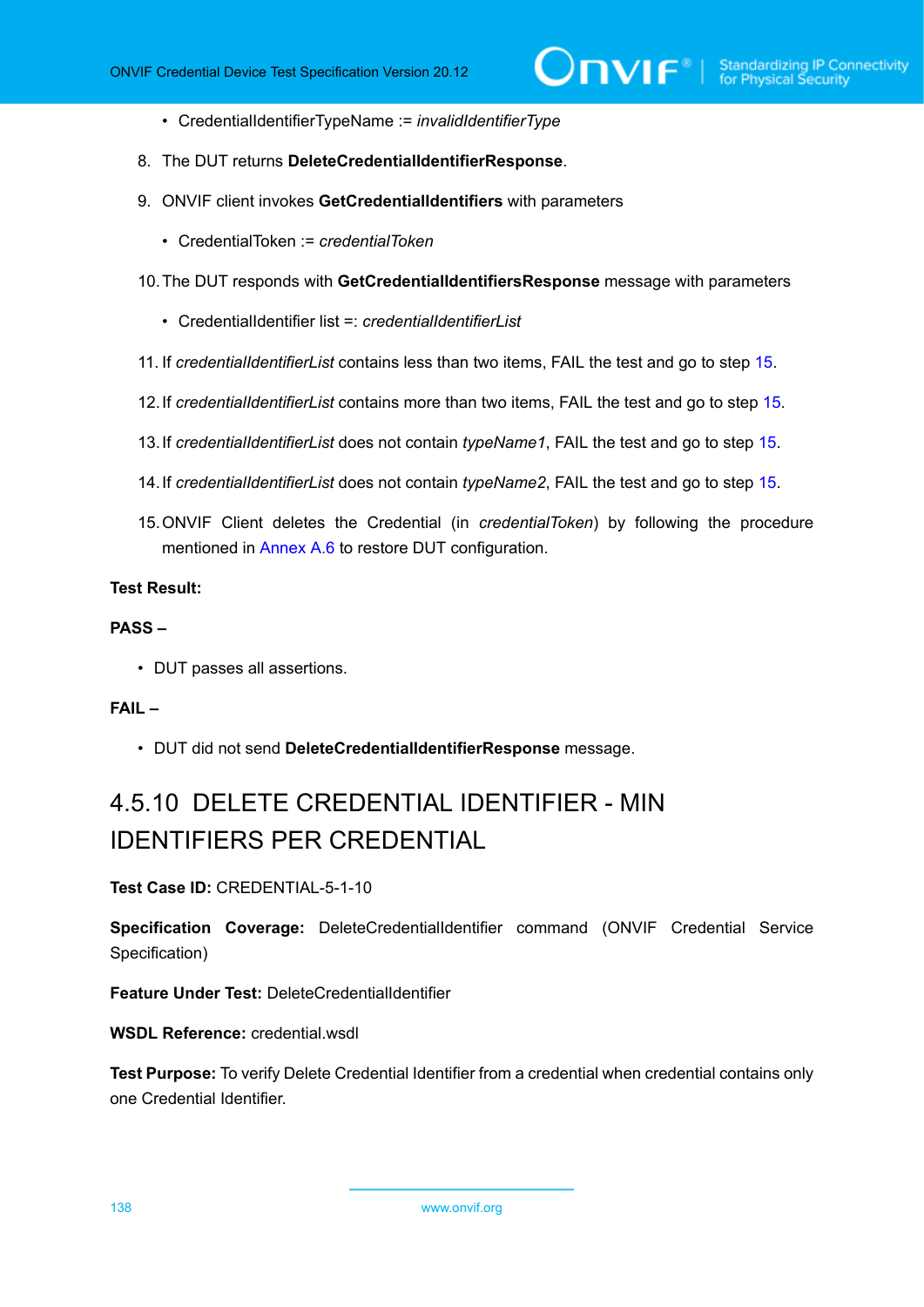**Pre-Requisite:** Credential Service is received from the DUT. Credential Entity is supported by the DUT. The DUT shall have enough free storage capacity for one additional Credential.

# **Test Configuration:** ONVIF Client and DUT

### **Test Procedure:**

- 1. Start an ONVIF Client.
- 2. Start the DUT.
- 3. ONVIF Client creates credential with ExemptedFromAuthentication equal to false (in false), with Credential identifier item (out *typeName*) and with credential token (out *credentialToken*) by following the procedure mentioned in [Annex](#page-208-0) A.11.
- 4. ONVIF client invokes **DeleteCredentialIdentifier** with parameters
	- CredentialToken := *credentialToken*
	- CredentialIdentifierTypeName := *typeName*
- 5. The DUT returns **env:Receiver\ter:ConstraintViolated\ter:MinIdentifiersPerCredential** SOAP 1.2 fault
- 6. ONVIF Client deletes the Credential (in *credentialToken*) by following the procedure mentioned in [Annex A.6](#page-204-0) to restore DUT configuration.

## **Test Result:**

#### **PASS –**

• DUT passes all assertions.

#### **FAIL –**

• The DUT did not send **env:Receiver\ter:ConstraintViolated \ter:MinIdentifiersPerCredential** SOAP 1.2 fault

**Note:** If the DUT sends other SOAP 1.2 fault message than specified, log WARNING message, and PASS the test.

# 4.6 Credential Access Profiles

# 4.6.1 GET CREDENTIAL ACCESS PROFILES

**Test Case ID:** CREDENTIAL-6-1-1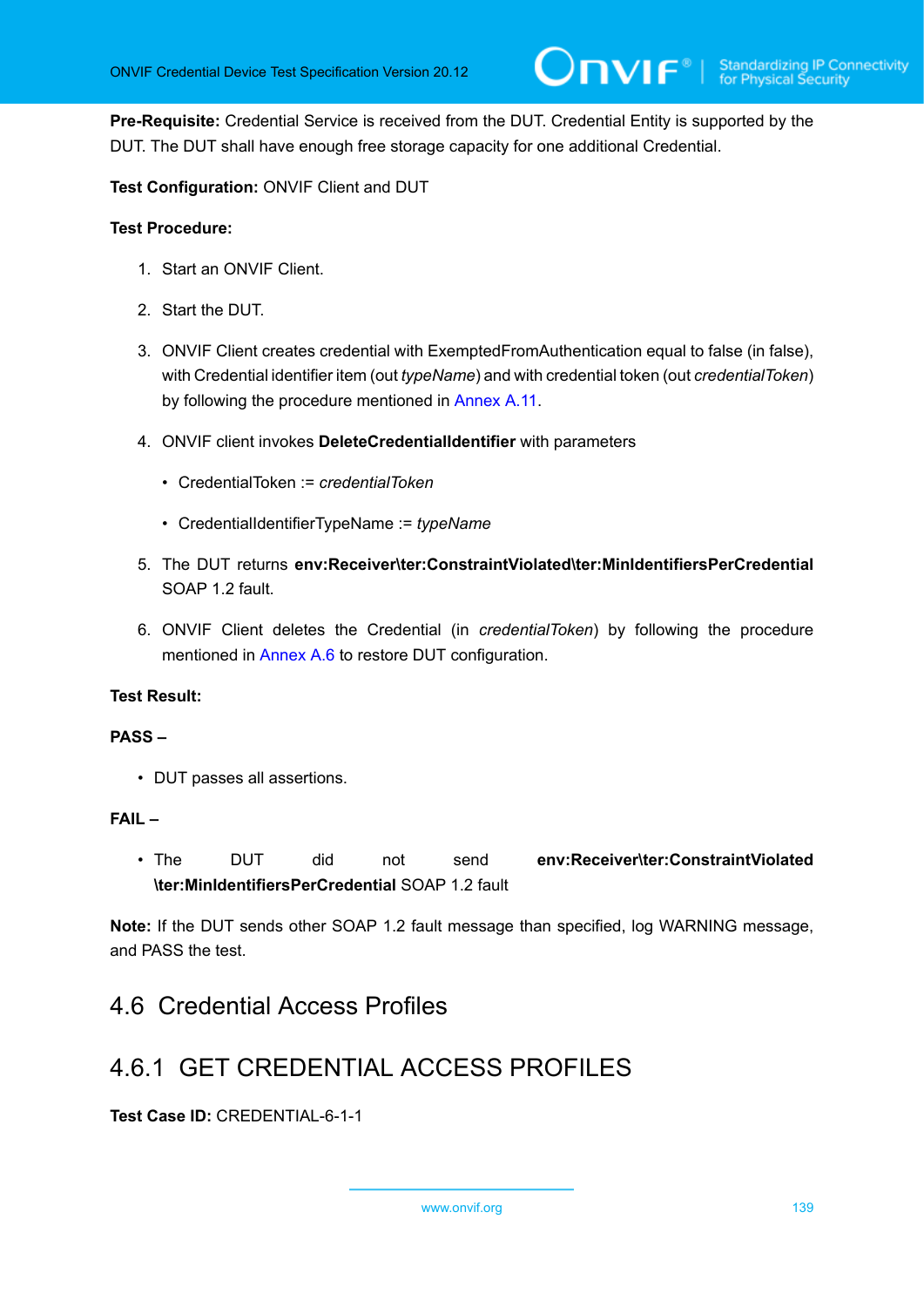**Specification Coverage:** CredentialAccessProfile (ONVIF Credential Service Specification), GetCredentialAccessProfiles command (ONVIF Credential Service Specification)

**Feature Under Test:** GetCredentialAccessProfiles

**WSDL Reference:** credential.wsdl

**Test Purpose:** To verify Get Credential Access Profiles.

**Pre-Requisite:** Credential Service is received from the DUT. Credential Entity is supported by the DUT.

**Test Configuration:** ONVIF Client and DUT

- 1. Start an ONVIF Client.
- 2. Start the DUT.
- 3. ONVIF Client gets the service capabilities (out *cap*) by following the procedure mentioned in [Annex A.2.](#page-201-0)
- 4. ONVIF Client retrieves a complete list of credentials (out *credentialCompleteList*) by following the procedure mentioned in [Annex A.3](#page-201-1).
- 5. If *credentialCompleteList* is empty, skip other steps.
- <span id="page-139-0"></span>6. For each Credential.token *token* from *credentialCompleteList* repeat the following steps:
	- 6.1. ONVIF client invokes **GetCredentialAccessProfiles** with parameters
		- CredentialToken := *token*
	- 6.2. The DUT responds with **GetCredentialAccessProfilesResponse** message with parameters
		- CredentialAccessProfile list =: *credentialAccessProfileList*
	- 6.3. If *credentialAccessProfileList* contains at least two credential access profile items with equal AccessProfileToken, FAIL the test and skip other steps.
	- 6.4. If *credentialAccessProfileList* contains more AccessProfileInfo items than *cap*.MaxAccessProfilesPerCredential, FAIL the test and skip other steps.
	- 6.5. If *credentialAccessProfileList* does not contain all credential access profiles from *credentialCompleteList*[token = *token*].CredentialAccessProfileList, FAIL the test and skip other steps.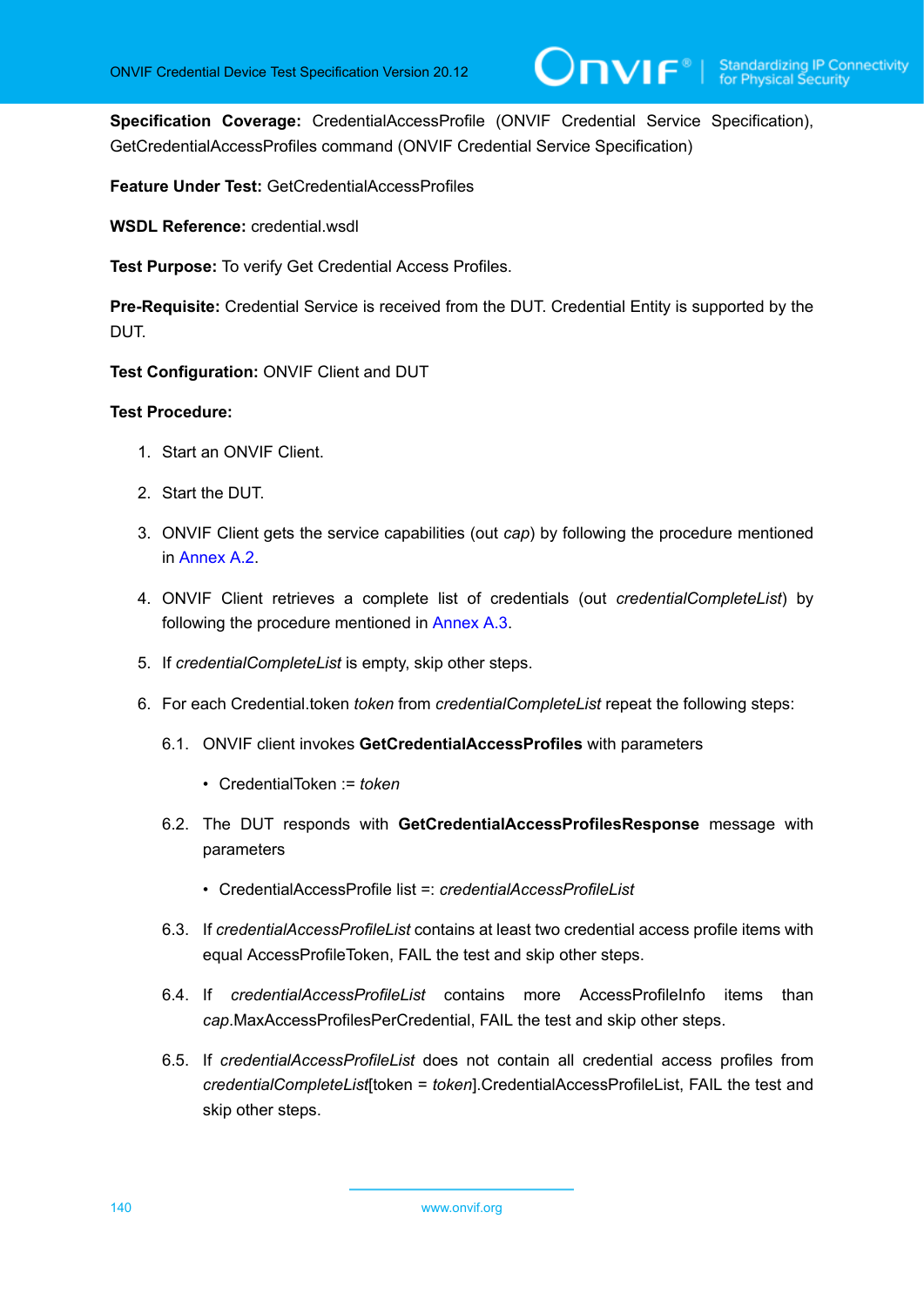<span id="page-140-0"></span>6.6. If *credentialAccessProfileList* contains credential access profiles other than credential access profiles from *credentialCompleteList*[token = *token*].CredentialAccessProfileList, FAIL the test and skip other steps.

 $\mathsf{D}\mathbf{n}\mathsf{V}\mathsf{I}\mathsf{F}^\circ$  :

- <span id="page-140-1"></span>6.7. For each credential access profile *accessProfile* from *credentialAccessProfileList* repeat the following steps:
	- 6.7.1. If accessProfile item does not have equal field values to *credentialCompleteList*[token = *token*].CredentialAccessProfileList[AccessProfileToken = *accessProfile*.AccessProfileToken] item, FAIL the test and skip other steps.

# **Test Result:**

## **PASS –**

• DUT passes all assertions.

# **FAIL –**

• DUT did not send **GetCredentialAccessProfilesResponse** message.

**Note:** To compare credential access profile list at steps [6.5](#page-139-0) and [6.6,](#page-140-0) AccessProfileToken is used as unique value for credential access profile.

**Note:** The following fields are compared at step [6.7.1](#page-140-1):

- AccessProfileToken
- ValidFrom
- ValidTo

# 4.6.2 SET CREDENTIAL ACCESS PROFILES - ADDING NEW ACCESS PROFILE

# **Test Case ID:** CREDENTIAL-6-1-2

**Specification Coverage:** CredentialAccessProfile (ONVIF Credential Service Specification), SetCredentialAccessProfiles command (ONVIF Credential Service Specification)

**Feature Under Test:** SetCredentialAccessProfiles

**WSDL Reference:** credential.wsdl, accessrules.wsdl, and event.wsdl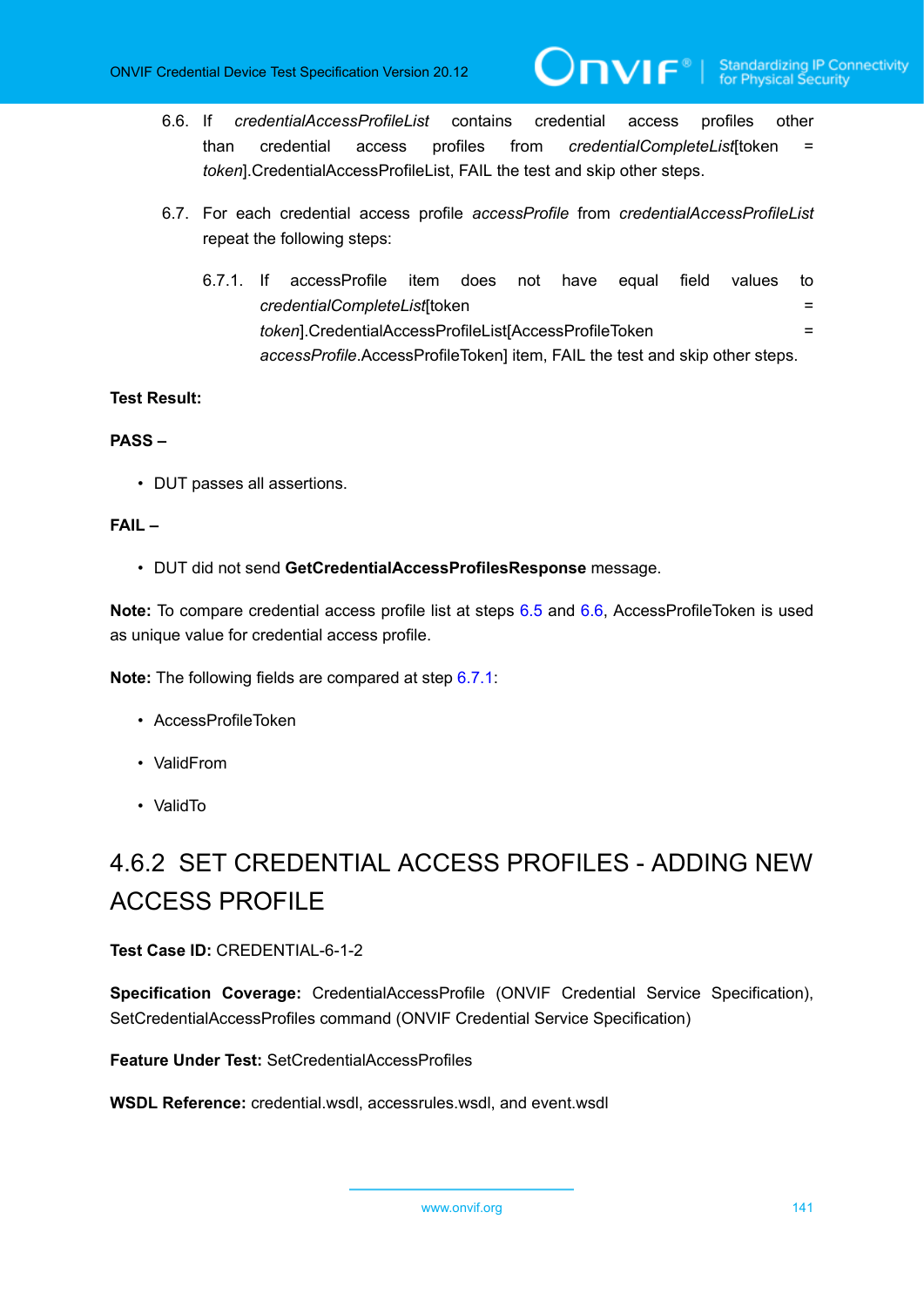**Test Purpose:** To verify Set Credential Access Profiles (adding new Access Profile).

**Pre-Requisite:** Credential Service is received from the DUT. Credential Entity is supported by the DUT. Access Rules Service is received from the DUT. Event Service is received from the DUT. Device supports Pull-Point Notification feature. The DUT shall have enough free storage capacity for one additional Credential.

**Test Configuration:** ONVIF Client and DUT

- 1. Start an ONVIF Client.
- 2. Start the DUT.
- 3. ONVIF Client gets the service capabilities (out *cap*) by following the procedure mentioned in [Annex A.2.](#page-201-0)
- 4. ONVIF Client retrieves a complete list of access profile (out *accessProfileCompleteList*) by following the procedure mentioned in [Annex A.5](#page-203-0).
- 5. Set the following:
	- *accessProfileToken* := *accessProfileCompleteList*[0].token
- <span id="page-141-1"></span>6. If *accessProfileCompleteList* is empty, ONVIF Client creates access profile (out *accessProfileToken*) by following the procedure mentioned in [Annex A.19](#page-217-0).
- 7. ONVIF Client retrieves a complete list of credentials (out *credentialCompleteList*) by following the procedure mentioned in [Annex A.3](#page-201-1).
- <span id="page-141-0"></span>8. ONVIF Client checks free storage for additional Credential (in *credentialCompleteList*, out *credentialToRestore*, *stateToRestore*) by following the procedure mentioned in [Annex A.7.](#page-205-0)
- 9. ONVIF Client creates credential (in *cap*, out *credentialToken*) with Antipassback Violation State value equal to false (in false) by following the procedure mentioned in [Annex](#page-208-0) A.11.
- 10.ONVIF Client invokes **CreatePullPointSubscription** with parameters
	- Filter.TopicExpression := "tns1:Configuration/Credential/Changed"
- 11. The DUT responds with a **CreatePullPointSubscriptionResponse** message with parameters
	- SubscriptionReference =: *s*
	- CurrentTime =: *ct*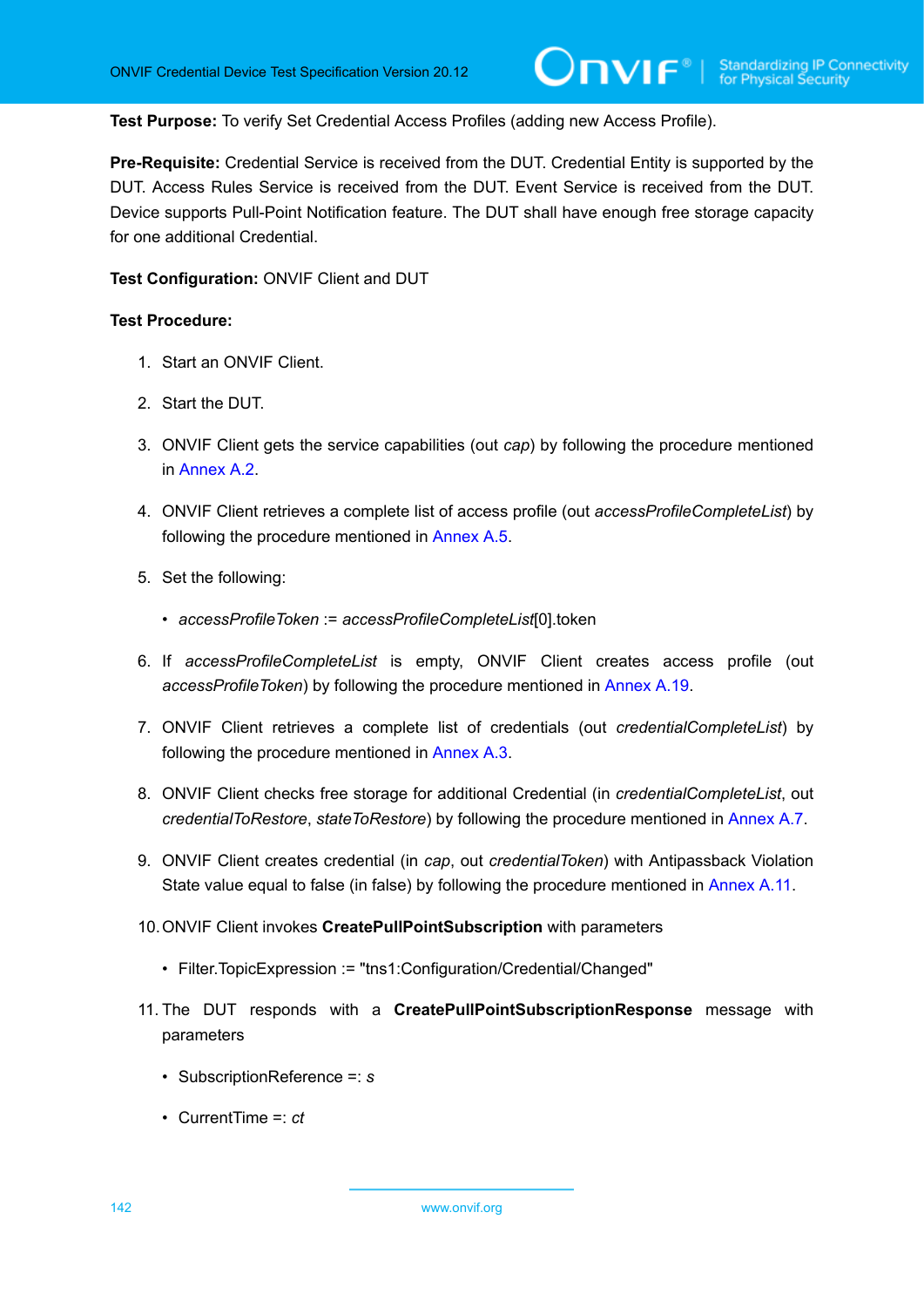• TerminationTime =: *tt*

#### <span id="page-142-1"></span>12.ONVIF client invokes **SetCredentialAccessProfiles** with parameters

- CredentialToken := *credentialToken*
- Credential.CredentialAccessProfile.AccessProfileToken := *accessProfileToken*
- Credential.CredentialAccessProfile.ValidFrom := *validFromDateTime* if *cap*.CredentialAccessProfileValiditySupported is equal to true. Otherwise Credential.CredentialAccessProfile.ValidFrom skipped
- Credential.CredentialAccessProfile.ValidTo := *validToDateTime* if *cap*.CredentialAccessProfileValiditySupported is equal to true. Otherwise Credential.CredentialAccessProfile.ValidTo skipped
- 13.The DUT responds with empty **SetCredentialAccessProfilesResponse** message.

<span id="page-142-0"></span>14.Until *oprationDelay* timeout expires, repeat the following steps:

- 14.1. ONVIF Client waits for time *t* := min{(*tt*-*ct*)/2, 1 second}.
- 14.2. ONVIF Client invokes **PullMessages** to the subscription endpoint *s* with parameters
	- Timeout := PT60S
	- MessageLimit := 1
- 14.3. The DUT responds with **PullMessagesResponse** message with parameters
	- CurrentTime =: *ct*
	- TerminationTime =: *tt*
	- NotificationMessage =: *m*
- 14.4. If *m* is not null and the TopicExpression item in *m* is not equal to "tns1:Configuration/ Credential/Changed", FAIL the test and go to the step [21.](#page-143-0)
- 14.5. If *m* is not null and does not contain Source.SimpleItem item with Name = "CredentialToken" and Value = *credentialToken*, FAIL the test and go to the step [21](#page-143-0).
- 14.6. If *m* is not null and contains Source.SimpleItem item with Name = "CredentialToken" and Value = *credentialToken*, go to the step [16.](#page-143-1)
- 15.If oprationDelay timeout expires for step [14](#page-142-0) without Notification with CredentialToken source simple item equal to *credentialToken*, FAIL the test and go to the step [21.](#page-143-0)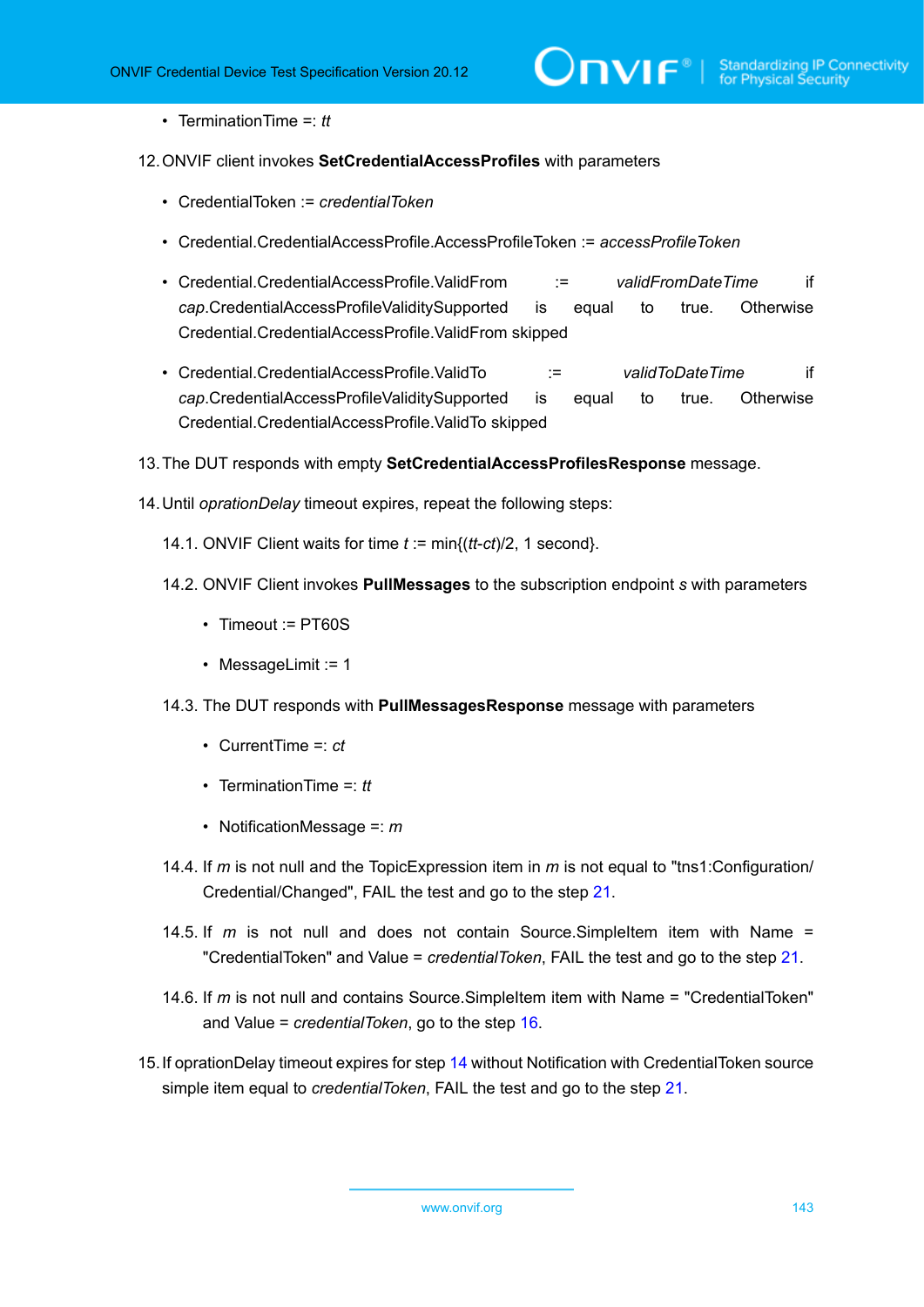$VIF^*$ 

- <span id="page-143-1"></span>16.ONVIF client invokes **GetCredentialAccessProfiles** with parameters
	- CredentialToken := *credentialToken*
- 17.The DUT responds with **GetCredentialAccessProfilesResponse** message with parameters
	- CredentialAccessProfile list =: *credentialAccessProfileList*
- 18.If *credentialAccessProfileList* contains more or less than one CredentialAccessProfile item, FAIL the test and go to step [21](#page-143-0).
- 19.If *cap*.CredentialAccessProfileValiditySupported is equal to true and *cap*.ValiditySupportsTimeValue is equal to false:
	- 19.1. If *credentialAccessProfileList*[0].AccessProfileToken value is not equal to *accessProfileToken*, FAIL the test and go to step [21](#page-143-0).
	- 19.2. If *credentialAccessProfileList*[0].ValidFrom value contains data component is not equal to data component of *validFromDateTime*, FAIL the test and go to step [21](#page-143-0).
	- 19.3. If *credentialAccessProfileList*[0].ValidTo value contains data component that is not equal to data component of *validToDateTime*, FAIL the test and go to step [21.](#page-143-0)
	- 19.4. Go to the step [21](#page-143-0).
- 20.If *credentialAccessProfileList*[0] item does not have equal field values to values from step [12](#page-142-1), FAIL the test and go to step [21.](#page-143-0)
- <span id="page-143-0"></span>21.ONVIF Client deletes the Credential (in *credentialToken*) by following the procedure mentioned in [Annex A.6](#page-204-0) to restore DUT configuration.
- 22.If there was credential deleted at step [8](#page-141-0), restore it (in *credentialToRestore*, *stateToRestore*) by following the procedure mentioned in [Annex A.10](#page-207-0) to restore DUT configuration.
- 23.If there was access profile created at step [6](#page-141-1), ONVIF Client deletes it (in *accessProfileToken*) by following the procedure mentioned in [Annex A.20](#page-218-0) to restore DUT configuration.
- 24.ONVIF Client sends an **Unsubscribe** to the subscription endpoint *s*.
- 25.The DUT responds with **UnsubscribeResponse** message.

#### **Test Result:**

#### **PASS –**

• DUT passes all assertions.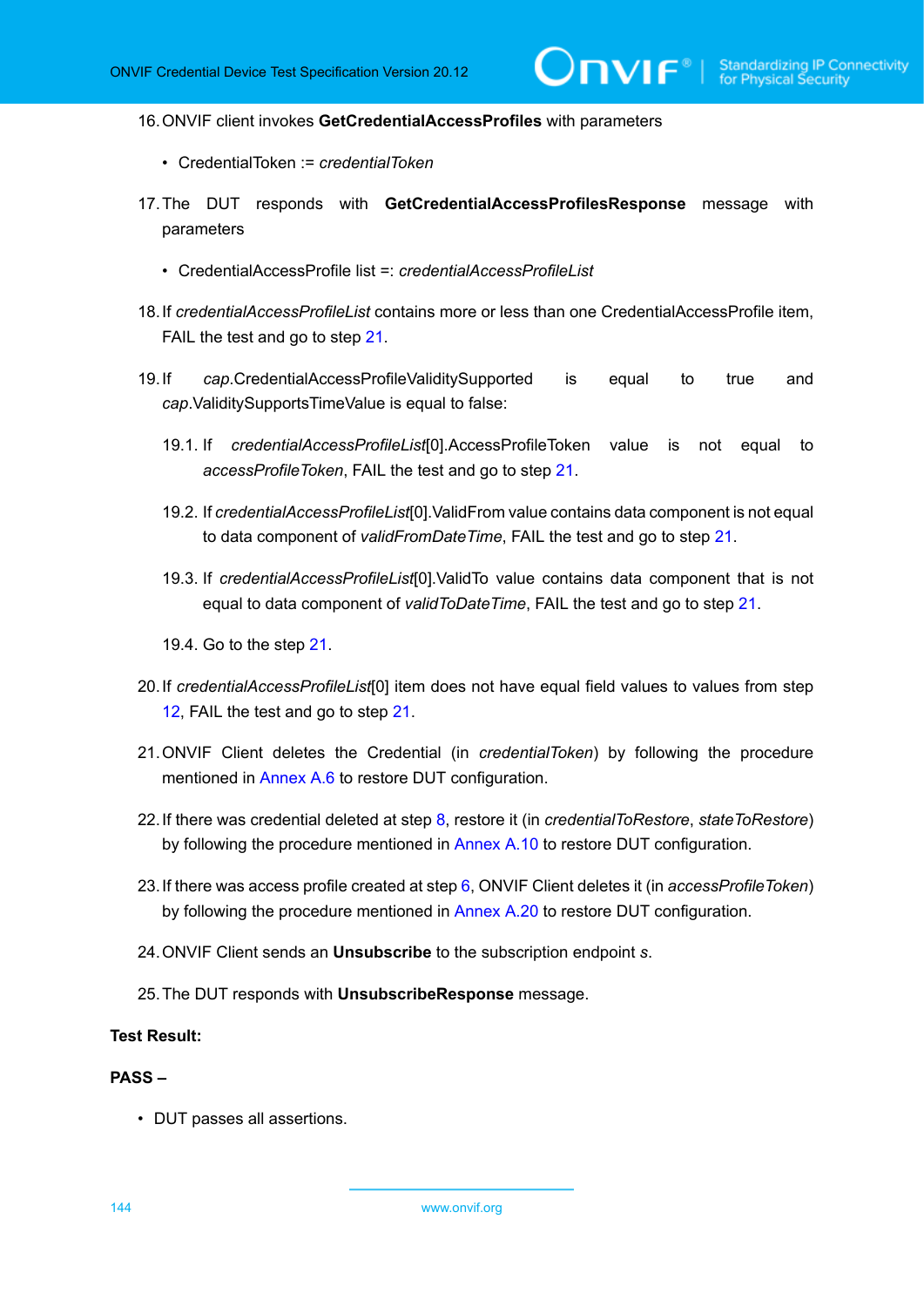## **FAIL –**

- The DUT did not send **GetCredentialAccessProfilesResponse** message.
- The DUT did not send **SetCredentialAccessProfilesResponse** message.
- The DUT did not send **CreatePullPointSubscriptionResponse** message.
- The DUT did not send **PullMessagesResponse** message.
- The DUT did not send **UnsubscribeResponse** message.

**Note:** *oprationDelay* will be taken from Operation Delay field of ONVIF Device Test Tool.

**Note:** *validFromDateTime* is set as current time, *validToDateTime* is set as current time + 1 year.

# 4.6.3 SET CREDENTIAL ACCESS PROFILES - UPDATING ACCESS PROFILE

#### **Test Case ID:** CREDENTIAL-6-1-3

**Specification Coverage:** CredentialAccessProfile (ONVIF Credential Service Specification), SetCredentialAccessProfiles command (ONVIF Credential Service Specification)

**Feature Under Test:** SetCredentialAccessProfiles

**WSDL Reference:** credential.wsdl, accessrules.wsdl, and event.wsdl

**Test Purpose:** To verify Set Credential Access Profiles (updating Access Profile).

**Pre-Requisite:** Credential Service is received from the DUT. Credential Entity is supported by the DUT. Access Rules Service is received from the DUT. Event Service is received from the DUT. Device supports Pull-Point Notification feature. The DUT shall have enough free storage capacity for one additional Credential.

#### **Test Configuration:** ONVIF Client and DUT

## **Test Procedure:**

- 1. Start an ONVIF Client.
- 2. Start the DUT.
- 3. ONVIF Client gets the service capabilities (out *cap*) by following the procedure mentioned in [Annex A.2.](#page-201-0)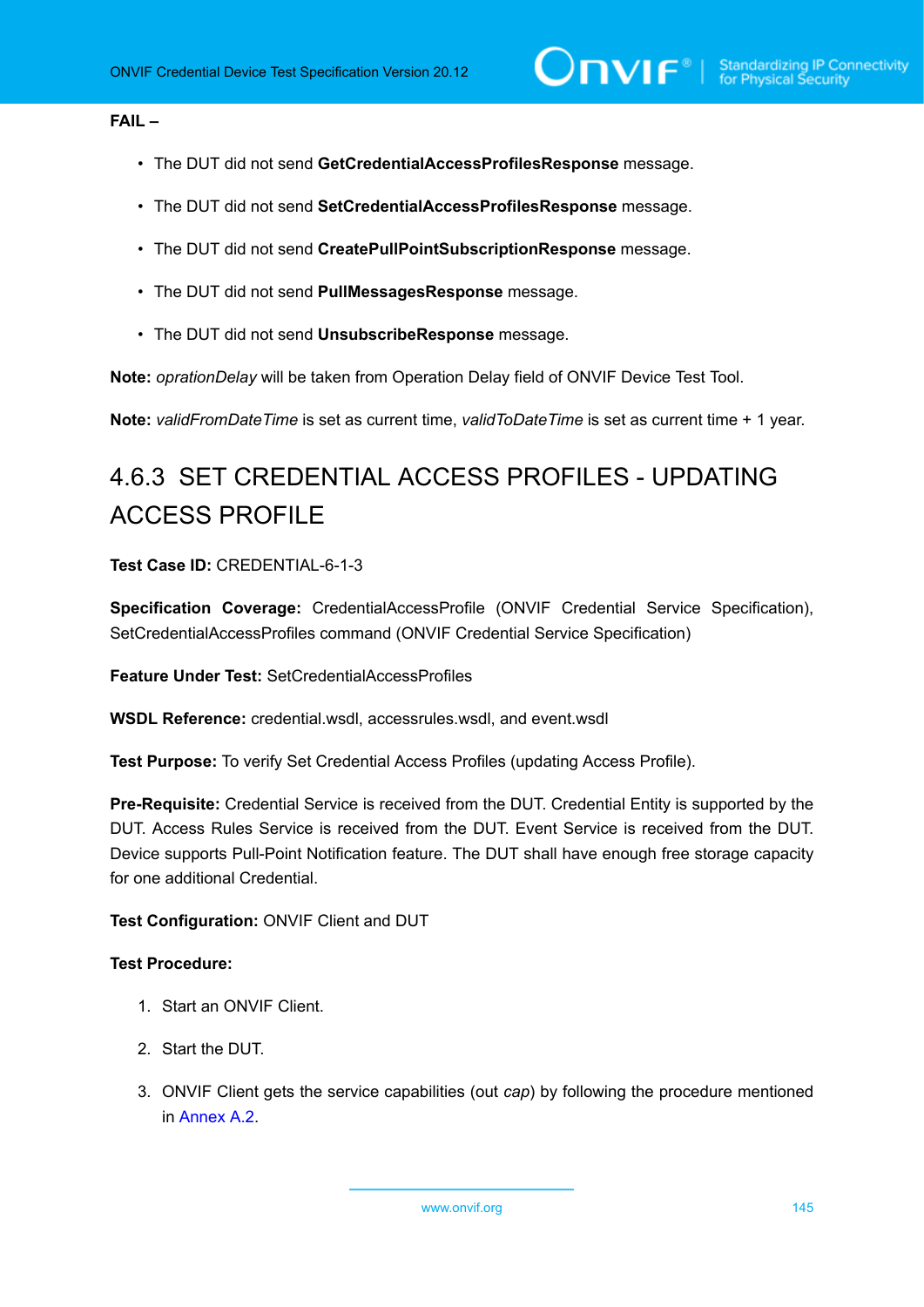4. ONVIF Client retrieves a complete list of access profile (out *accessProfileCompleteList*) by following the procedure mentioned in [Annex A.5](#page-203-0).

 $\mathbf{\mathsf{Divif}}^*$  (

- 5. Set the following:
	- *accessProfileToken* := *accessProfileCompleteList*[0].token
- <span id="page-145-1"></span>6. If *accessProfileCompleteList* is empty, ONVIF Client creates access profile (out *accessProfileToken*) by following the procedure mentioned in [Annex A.19](#page-217-0).
- 7. ONVIF Client retrieves a complete list of credentials (out *credentialCompleteList*) by following the procedure mentioned in [Annex A.3](#page-201-1).
- <span id="page-145-0"></span>8. ONVIF Client checks free storage for additional Credential (in *credentialCompleteList1*, out *credentialToRestore*, *stateToRestore*) by following the procedure mentioned in [Annex A.7.](#page-205-0)
- 9. ONVIF Client creates credential (in *cap*, out *credentialToken*) with Antipassback Violation State equal to false (in false) by following the procedure mentioned in [Annex](#page-208-0) A.11.
- 10.Set the following:
	- *validFromDateTime1* := value of current time
	- *validToDateTime1* := *validToDateTime1* + one year
- 11. ONVIF client invokes **SetCredentialAccessProfiles** with parameters
	- CredentialToken := *credentialToken*
	- Credential.CredentialAccessProfile.AccessProfileToken := *accessProfileToken*
	- Credential.CredentialAccessProfile.ValidFrom := *validFromDateTime1* if *cap*.CredentialAccessProfileValiditySupported is equal to true. Otherwise Credential.CredentialAccessProfile.ValidFrom skipped.
	- Credential.CredentialAccessProfile.ValidTo := *validToDateTime1* if *cap*.CredentialAccessProfileValiditySupported is equal to true. Otherwise Credential.CredentialAccessProfile.ValidTo skipped.
- 12.The DUT responds with empty **SetCredentialAccessProfilesResponse** message.
- 13.Set the following:
	- *validFromDateTime2* := *validFromDateTime1* + one day + one hour
	- *validToDateTime2* := *validToDateTime1* + one day + one hour
- 14.ONVIF Client invokes **CreatePullPointSubscription** with parameters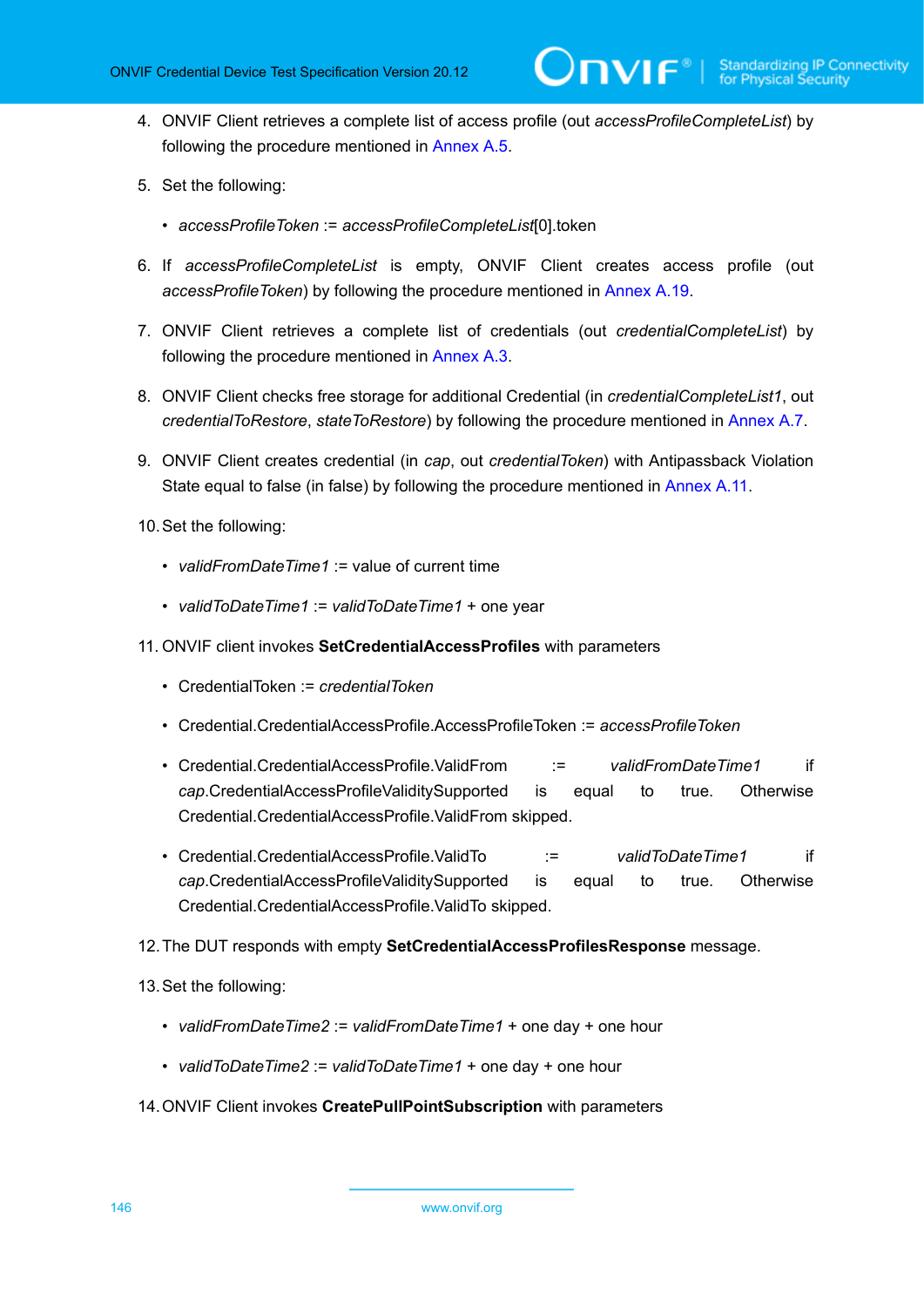- Filter.TopicExpression := "tns1:Configuration/Credential/Changed"
- <span id="page-146-1"></span>15.The DUT responds with a **CreatePullPointSubscriptionResponse** message with parameters
	- SubscriptionReference =: *s*
	- CurrentTime =: *ct*
	- TerminationTime =: *tt*

16.ONVIF Client waits for time *t* := min{(*tt*-*ct*)/2, 1 second}.

- 17.ONVIF client invokes **SetCredentialAccessProfiles** with parameters
	- CredentialToken := *credentialToken*
	- Credential.CredentialAccessProfile.AccessProfileToken := *accessProfileCompleteList*[0].token
	- Credential.CredentialAccessProfile.ValidFrom := *validFromDateTime2* if *cap*.CredentialAccessProfileValiditySupported is equal to true. Otherwise Credential.CredentialAccessProfile.ValidFrom skipped.
	- Credential.CredentialAccessProfile.ValidTo := *ValidToDateTime2* if *cap*.CredentialAccessProfileValiditySupported is equal to true. Otherwise Credential.CredentialAccessProfile.ValidTo skipped.
- 18.The DUT responds with empty **SetCredentialAccessProfilesResponse** message.
- <span id="page-146-0"></span>19.Until *oprationDelay* timeout expires, repeat the following steps:
	- 19.1. ONVIF Client waits for time *t* := min{(*tt*-*ct*)/2, 1 second}.
	- 19.2. ONVIF Client invokes **PullMessages** to the subscription endpoint *s* with parameters
		- Timeout := PT60S
		- MessageLimit := 1
	- 19.3. The DUT responds with **PullMessagesResponse** message with parameters
		- CurrentTime =: *ct*
		- TerminationTime =: *tt*
		- NotificationMessage =: *m*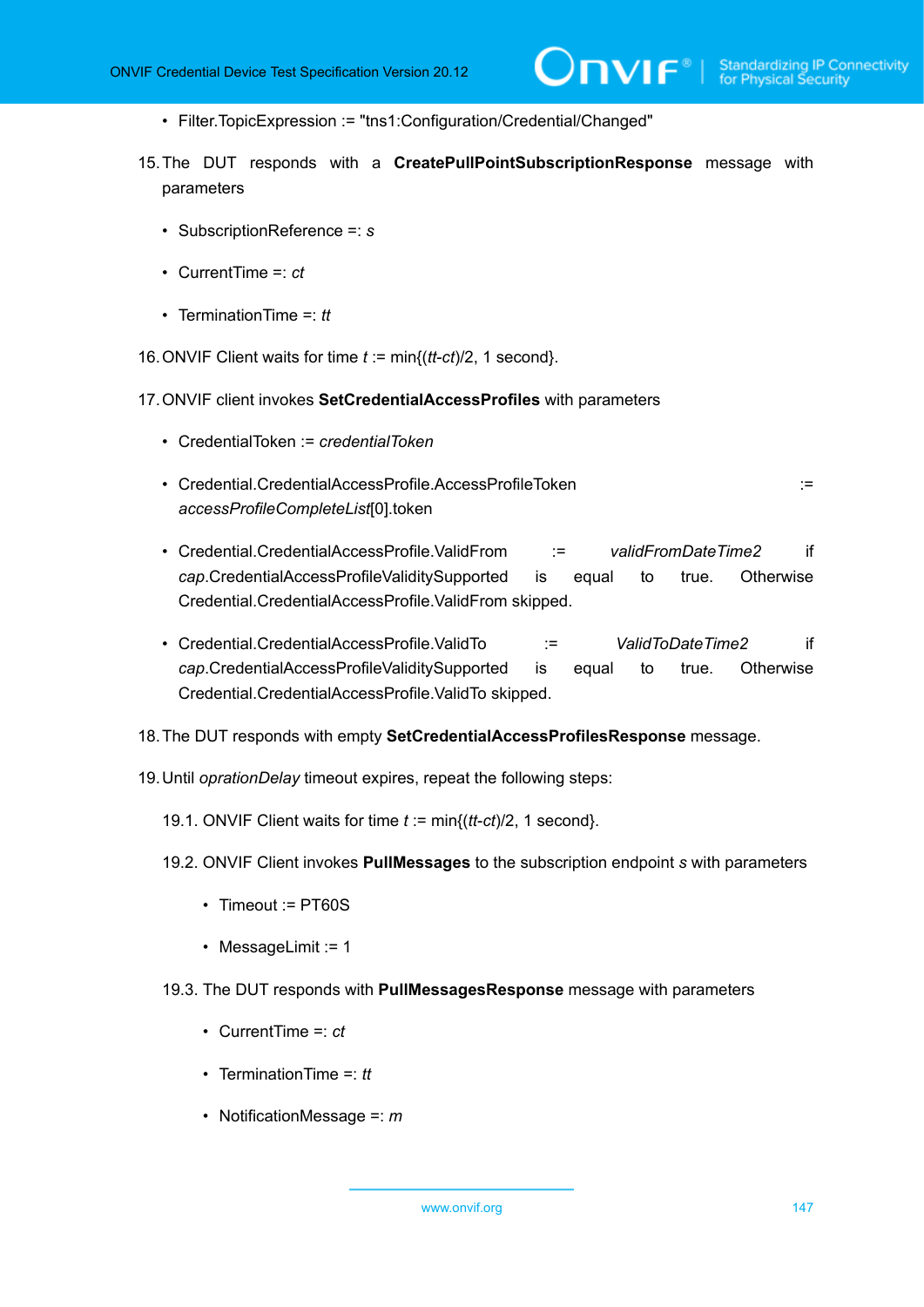- 19.4. If *m* is not null and the TopicExpression item in *m* is not equal to "tns1:Configuration/ Credential/Changed", FAIL the test and go to the step [26.](#page-147-0)
- 19.5. If *m* is not null and does not contain Source.SimpleItem item with Name = "CredentialToken" and Value = *credentialToken*, FAIL the test and go to the step [26](#page-147-0).
- 19.6. If *m* is not null and contains Source.SimpleItem item with Name = "CredentialToken" and Value = *credentialToken*, go to the step [21.](#page-147-1)
- 20.If oprationDelay timeout expires for step [19](#page-146-0) without Notification with CredentialToken source simple item equal to *credentialToken*, FAIL the test and go to the step [26.](#page-147-0)
- <span id="page-147-1"></span>21.ONVIF client invokes **GetCredentialAccessProfiles** with parameters
	- CredentialToken := *credentialToken*
- 22.The DUT responds with **GetCredentialAccessProfilesResponse** message with parameters
	- CredentialAccessProfile list =: *credentialAccessProfileList*
- 23.If *credentialAccessProfileList* contains more or less than one CredentialAccessProfile item, FAIL the test and go to step [26](#page-147-0).
- 24.If *cap*. CredentialAccessProfileValiditySupported is equal to true and *cap*.ValiditySupportsTimeValue is equal to false:
	- 24.1. If *credentialAccessProfileList*[0].AccessProfileToken value is not equal to *accessProfileToken*, FAIL the test and go to step [26](#page-147-0).
	- 24.2. If *credentialAccessProfileList*[0].ValidFrom value contains data component that does not equal to data component of *validFromDateTime2*, FAIL the test and go to step [26.](#page-147-0)
	- 24.3. If *credentialAccessProfileList*[0].ValidTo value contains data component that does not equal to data component of *validToDateTime2*, FAIL the test and go to step [26.](#page-147-0)
	- 24.4. Go to the step [26](#page-147-0).
- 25.If *credentialAccessProfileList*[0] item does not have equal field values to values from step [15](#page-146-1), FAIL the test and go step [26](#page-147-0).
- <span id="page-147-0"></span>26.ONVIF Client deletes the Credential (in *credentialToken*) by following the procedure mentioned in [Annex A.6](#page-204-0) to restore DUT configuration.
- 27.If there was credential deleted at step [8](#page-145-0), restore it (in *credentialToRestore*, *stateToRestore*) by following the procedure mentioned in [Annex A.10](#page-207-0) to restore DUT configuration.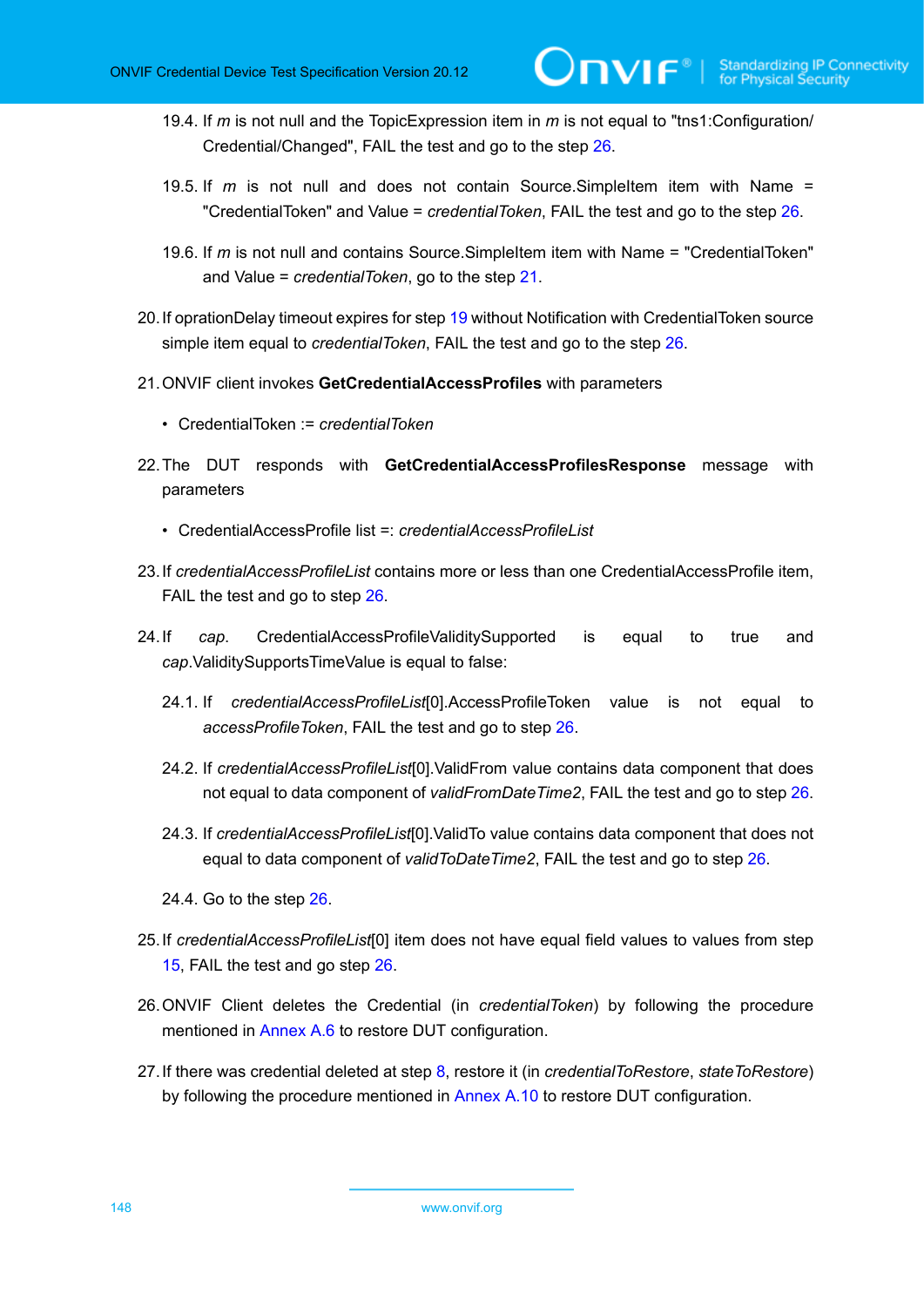- 28.If there was access profile created at step [6](#page-145-1), ONVIF Client deletes it (in *accessProfileToken*) by following the procedure mentioned in [Annex A.20](#page-218-0) to restore DUT configuration.
- 29.ONVIF Client sends an **Unsubscribe** to the subscription endpoint *s*.
- 30.The DUT responds with **UnsubscribeResponse** message.

#### **PASS –**

• DUT passes all assertions.

#### **FAIL –**

- The DUT did not send **GetCredentialAccessProfilesResponse** message.
- The DUT did not send **SetCredentialAccessProfilesResponse** message.
- The DUT did not send **CreatePullPointSubscriptionResponse** message.
- The DUT did not send **PullMessagesResponse** message.
- The DUT did not send **UnsubscribeResponse** message.

**Note:** *oprationDelay* will be taken from Operation Delay field of ONVIF Device Test Tool.

## 4.6.4 DELETE CREDENTIAL ACCESS PROFILES

#### **Test Case ID:** CREDENTIAL-6-1-4

**Specification Coverage:** CredentialAccessProfile (ONVIF Credential Service Specification), DeleteCredentialAccessProfiles command (ONVIF Credential Service Specification)

**Feature Under Test:** DeleteCredentialAccessProfiles

**WSDL Reference:** credential.wsdl, accessrules.wsdl, and event.wsdl

**Test Purpose:** To verify Delete Credential Access Profiles.

**Pre-Requisite:** Credential Service is received from the DUT. Credential Entity is supported by the DUT. Access Rules Service is received from the DUT. Event Service is received from the DUT. Device supports Pull-Point Notification feature. The DUT shall have enough free storage capacity for one additional Credential.

**Test Configuration:** ONVIF Client and DUT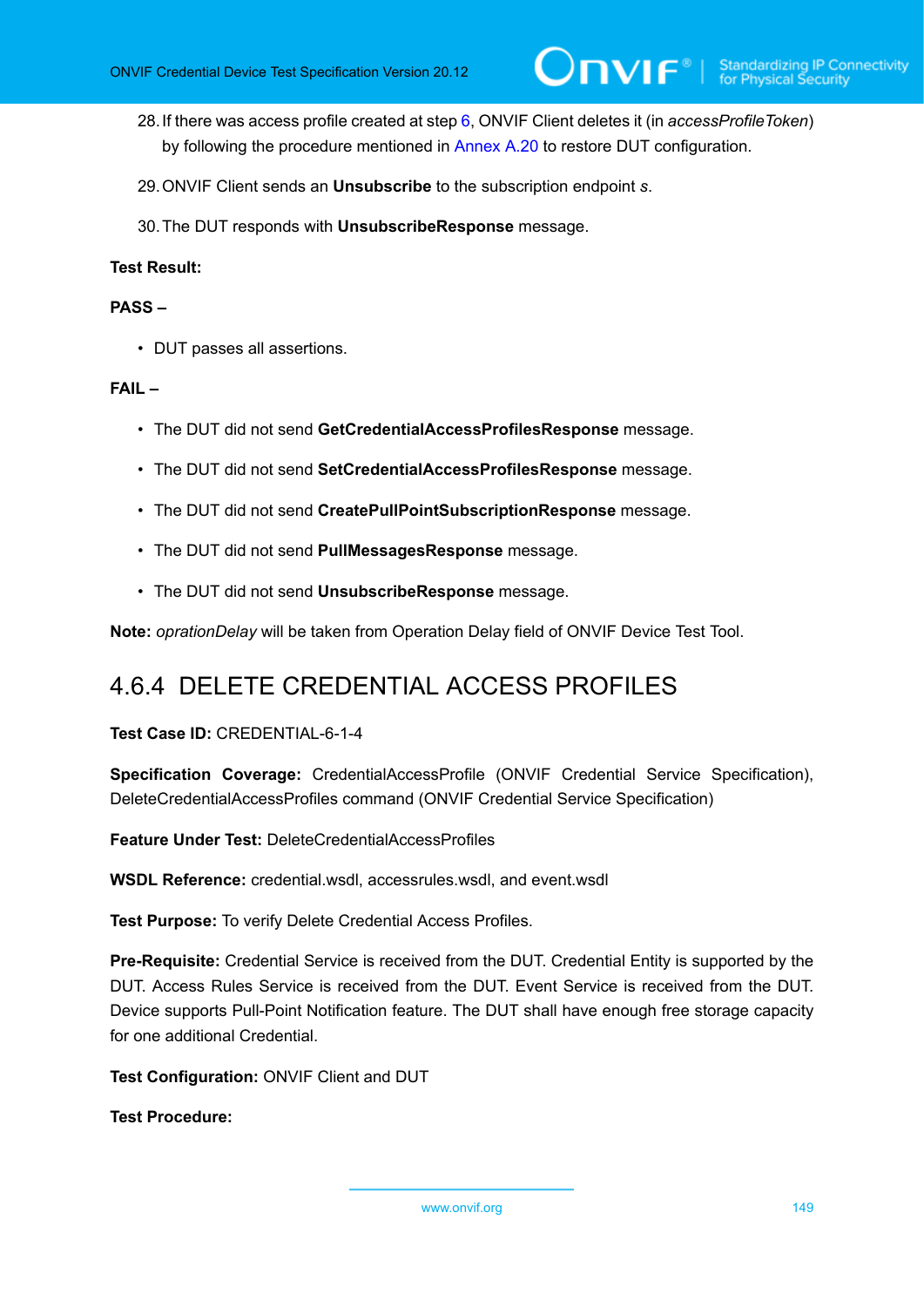- 1. Start an ONVIF Client.
- 2. Start the DUT.
- 3. ONVIF Client retrieves a complete list of access profile (out *accessProfileCompleteList*) by following the procedure mentioned in [Annex A.5](#page-203-0).
- 4. Set the following:
	- *accessProfileToken* := *accessProfileCompleteList*[0].token
- <span id="page-149-1"></span>5. If *accessProfileCompleteList* is empty, ONVIF Client creates access profile (out *accessProfileToken*) by following the procedure mentioned in [Annex A.19](#page-217-0).
- 6. ONVIF Client retrieves a complete list of credentials (out *credentialCompleteList*) by following the procedure mentioned in [Annex A.3](#page-201-1).
- <span id="page-149-0"></span>7. ONVIF Client checks free storage for additional Credential (in *credentialCompleteList1*, out *credentialToRestore*, *stateToRestore*) by following the procedure mentioned in [Annex A.7.](#page-205-0)
- 8. ONVIF Client creates credential (out *credentialToken*) with Antipassback Violation State equal to false (in false) by following the procedure mentioned in [Annex](#page-208-0) A.11.
- 9. ONVIF client invokes **SetCredentialAccessProfiles** with parameters
	- CredentialToken := *credentialToken*
	- Credential.CredentialAccessProfile.AccessProfileToken := *accessProfileToken*
	- Credential.CredentialAccessProfile.ValidFrom skipped
	- Credential.CredentialAccessProfile.ValidTo skipped
- 10.The DUT responds with empty **SetCredentialAccessProfilesResponse** message.
- 11. ONVIF Client invokes **CreatePullPointSubscription** with parameters
	- Filter.TopicExpression := "tns1:Configuration/Credential/Changed"
- 12.The DUT responds with a **CreatePullPointSubscriptionResponse** message with parameters
	- SubscriptionReference =: *s*
	- CurrentTime =: *ct*
	- TerminationTime =: *tt*
- 13.ONVIF client invokes **DeleteCredentialAccessProfiles** with parameters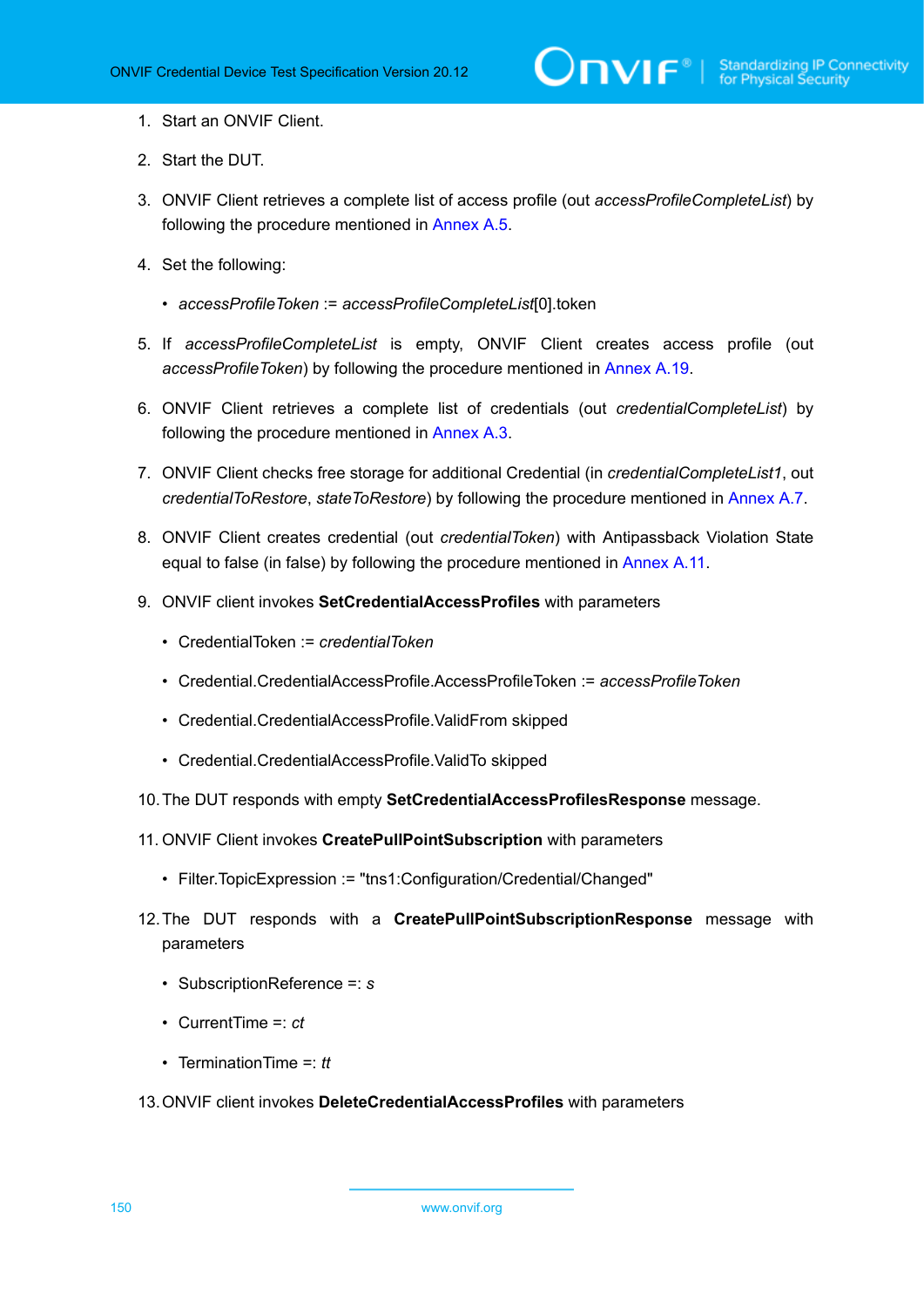- CredentialToken := *credentialToken*
- AccessProfileToken := *accessProfileToken*
- 14.The DUT responds with empty **DeleteCredentialAccessProfilesResponse** message.
- <span id="page-150-1"></span>15.Until *oprationDelay* timeout expires, repeat the following steps:
	- 15.1. ONVIF Client waits for time *t* := min{(*tt*-*ct*)/2, 1 second}.
	- 15.2. ONVIF Client invokes **PullMessages** to the subscription endpoint *s* with parameters
		- Timeout := PT60S
		- MessageLimit := 1
	- 15.3. The DUT responds with **PullMessagesResponse** message with parameters
		- CurrentTime =: *ct*
		- TerminationTime =: *tt*
		- NotificationMessage =: *m*
	- 15.4. If *m* is not null and the TopicExpression item in *m* is not equal to "tns1:Configuration/ Credential/Changed", FAIL the test and go to the step [20.](#page-151-0)
	- 15.5. If *m* is not null and does not contain Source.SimpleItem item with Name = "CredentialToken" and Value = *credentialToken*, FAIL the test and go to the step [20](#page-151-0).
	- 15.6. If *m* is not null and contains Source.SimpleItem item with Name = "CredentialToken" and Value = *credentialToken*, go to the step [17.](#page-150-0)
- 16.If *oprationDelay* timeout expires for step [15](#page-150-1) without Notification with CredentialToken source simple item equal to *credentialToken*, FAIL the test and go to the step [20.](#page-151-0)
- <span id="page-150-0"></span>17.ONVIF client invokes **GetCredentialAccessProfiles** with parameters
	- CredentialToken := *credentialToken*
- 18.The DUT responds with **GetCredentialAccessProfilesResponse** message with parameters
	- CredentialAccessProfile list =: *credentialAccessProfileList*
- 19.If *credentialAccessProfileList* contains at least one credential access profile item, FAIL the test and go to step [20](#page-151-0).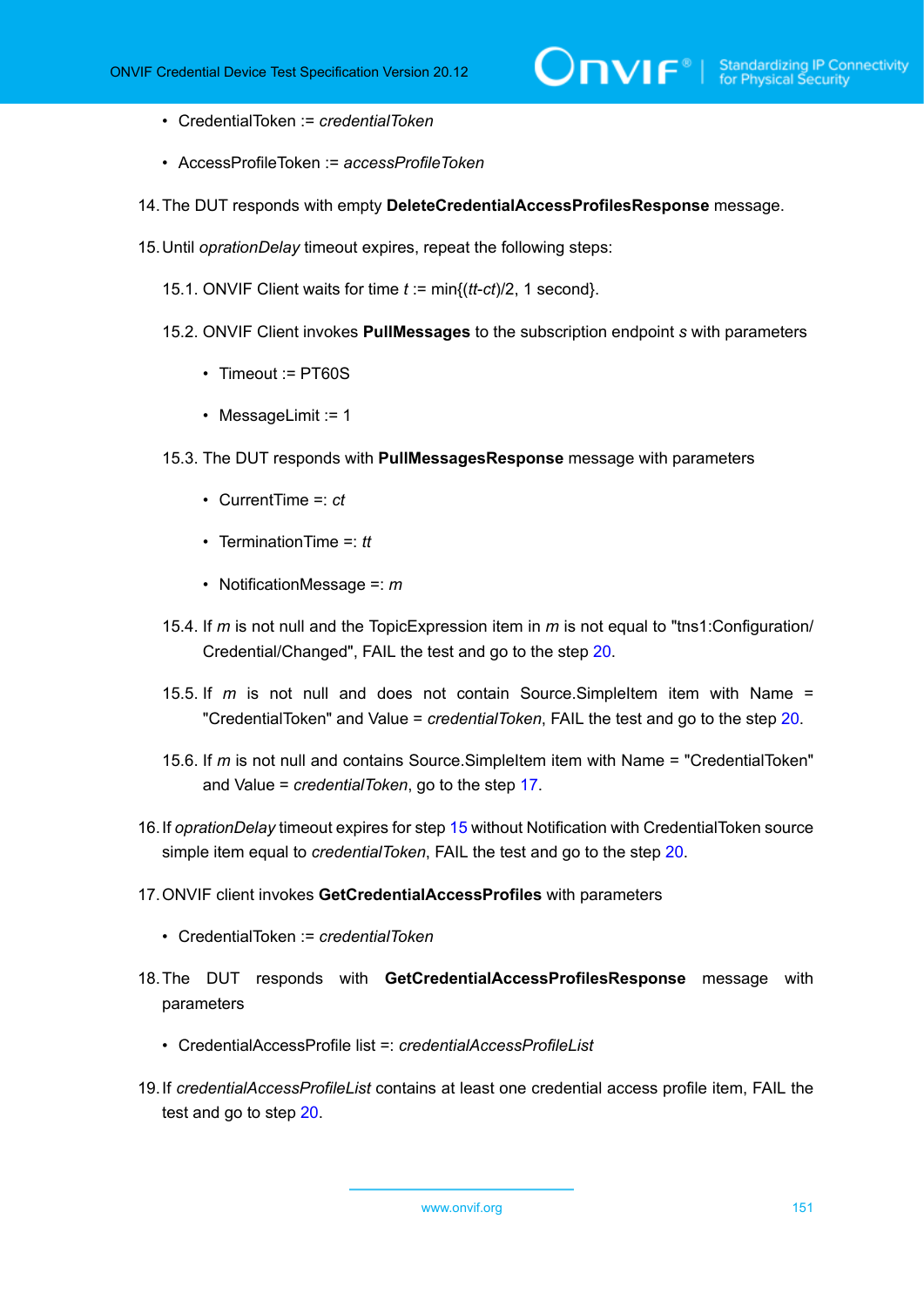- <span id="page-151-0"></span>20.ONVIF Client deletes the Credential (in *credentialToken*) by following the procedure mentioned in [Annex A.6](#page-204-0) to restore DUT configuration.
- 21.If there was credential deleted at step [7](#page-149-0), restore it (in *credentialToRestore*, *stateToRestore*) by following the procedure mentioned in [Annex A.10](#page-207-0) to restore DUT configuration.
- 22.If there was access profile created at step [5](#page-149-1), ONVIF Client deletes it (in *accessProfileToken*) by following the procedure mentioned in [Annex A.20](#page-218-0) to restore DUT configuration.
- 23.ONVIF Client sends an **Unsubscribe** to the subscription endpoint *s*.
- 24.The DUT responds with **UnsubscribeResponse** message.

#### **PASS –**

• DUT passes all assertions.

#### **FAIL –**

- The DUT did not send **GetCredentialAccessProfilesResponse** message.
- The DUT did not send **SetCredentialAccessProfilesResponse** message.
- The DUT did not send **GetCredentialAccessProfilesResponse** message.
- The DUT did not send **CreatePullPointSubscriptionResponse** message.
- The DUT did not send **PullMessagesResponse** message.
- The DUT did not send **UnsubscribeResponse** message.

# 4.6.5 GET CREDENTIAL ACCESS PROFILES WITH INVALID **TOKEN**

**Test Case ID:** CREDENTIAL-6-1-5

**Specification Coverage:** GetCredentialAccessProfiles command (ONVIF Credential Service Specification)

**Feature Under Test:** GetCredentialAccessProfiles

**WSDL Reference:** credential.wsdl

**Test Purpose:** To verify Get Credential Access Profiles with invalid token.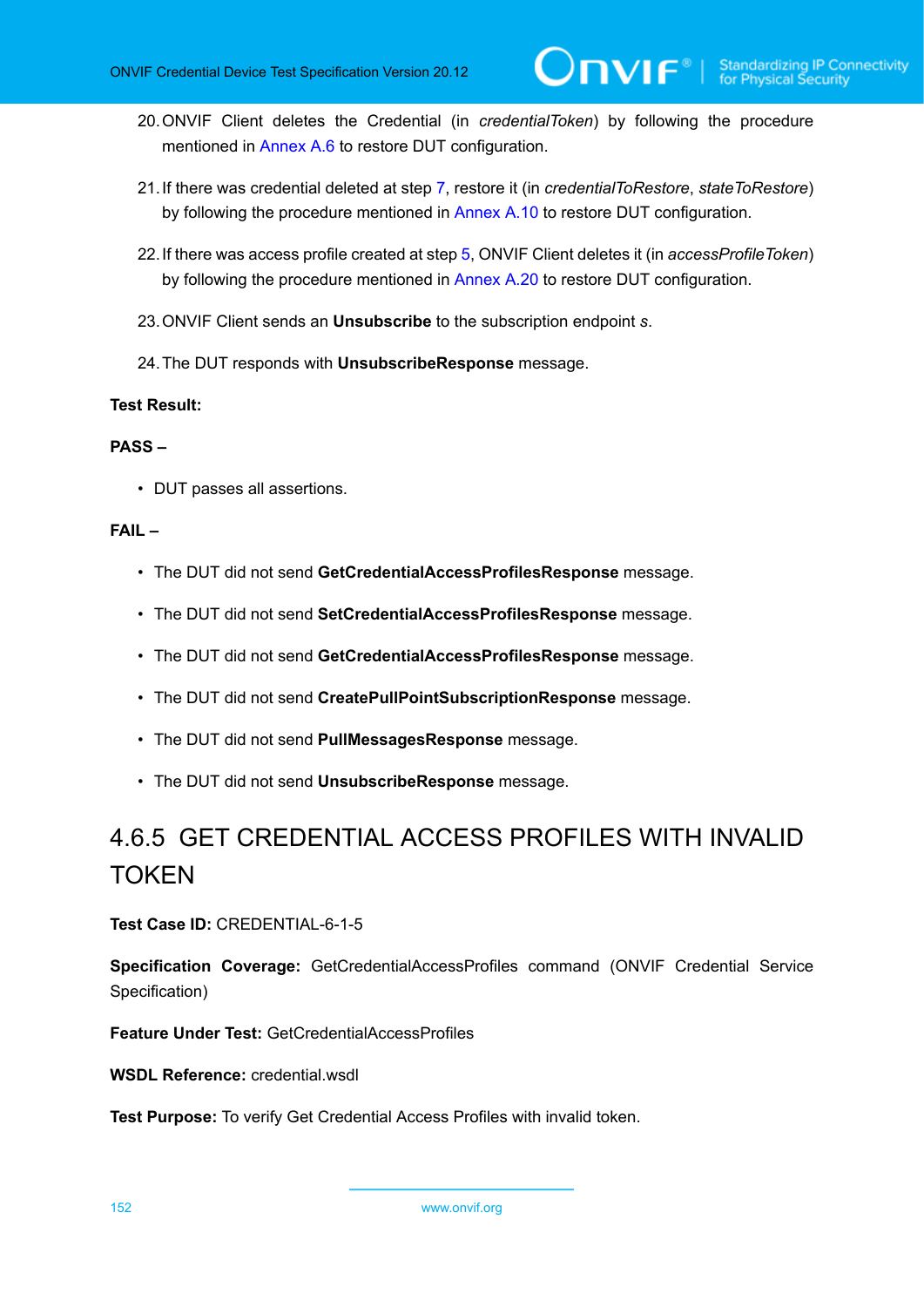**Pre-Requisite:** Credential Service is received from the DUT. Credential Entity is supported by the DUT.

 $\bm{\cup}$ NIF $^{\circ}$ l

**Test Configuration:** ONVIF Client and DUT

#### **Test Procedure:**

- 1. Start an ONVIF Client.
- 2. Start the DUT.
- 3. ONVIF Client retrieves a complete list of credential info (out *credentialInfoCompleteList*) by following the procedure mentioned in [Annex A.1](#page-200-0).
- 4. Set the following:
	- *invalidToken* := value not equal to any *credentialInfoCompleteList*.token
- 5. ONVIF Client invokes *GetCredentialAccessProfiles* with parameters
	- Token := *invalidToken*
- 6. The DUT returns **env:Sender\ter:InvalidArgVal\ter:NotFound** SOAP 1.2 fault.

#### **Test Result:**

#### **PASS –**

• DUT passes all assertions.

#### **FAIL –**

• The DUT did not send **env:Sender\ter:InvalidArgVal\ter:NotFound** SOAP 1.2 fault

**Note:** If the DUT sends other SOAP 1.2 fault message than specified, log WARNING message, and PASS the test.

# 4.6.6 SET CREDENTIAL ACCESS PROFILES WITH INVALID CREDENTIAL TOKEN

## **Test Case ID:** CREDENTIAL-6-1-6

**Specification Coverage:** SetCredentialAccessProfiles command (ONVIF Credential Service Specification)

**Feature Under Test:** SetCredentialAccessProfiles

**WSDL Reference:** credential.wsdl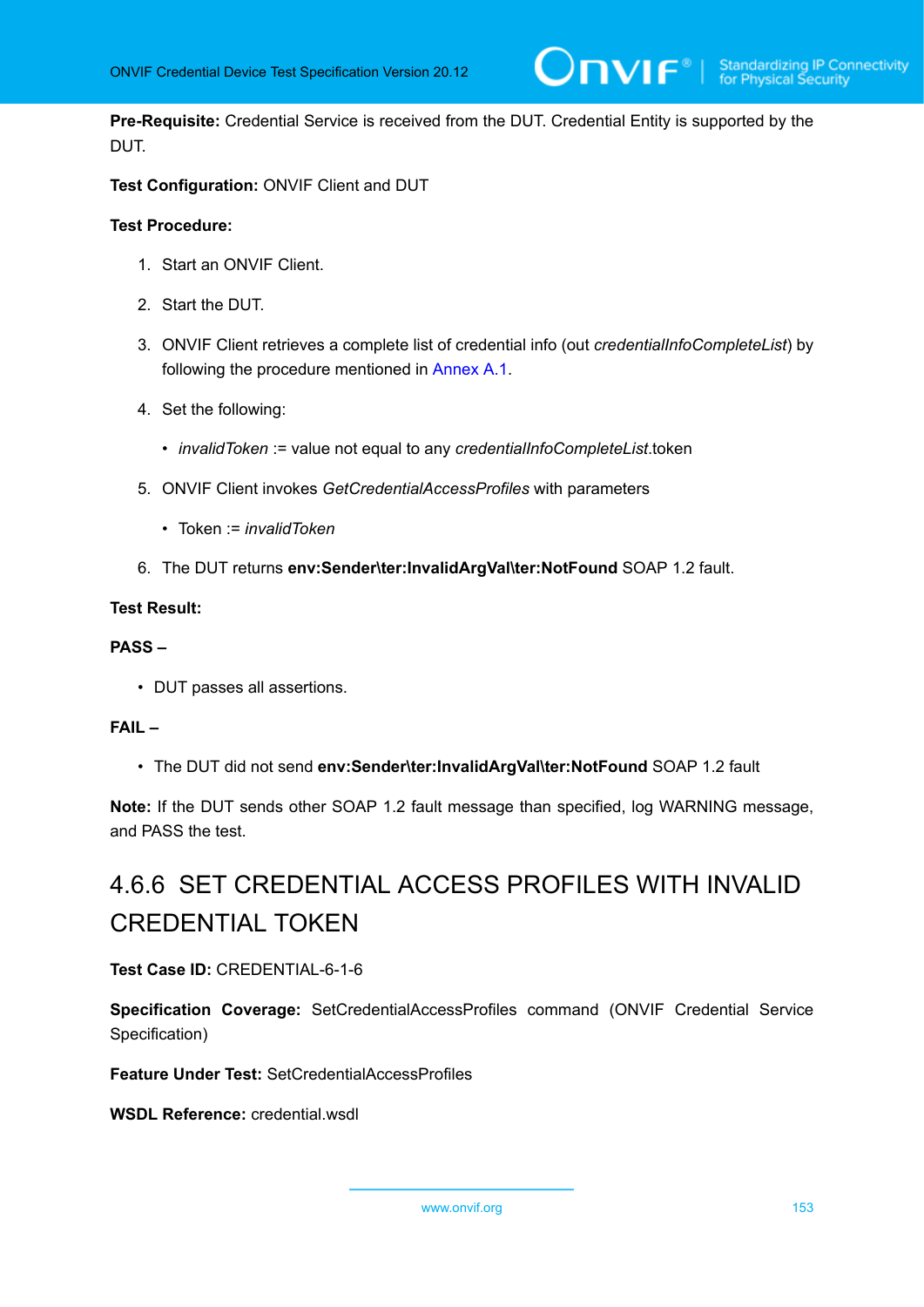**Test Purpose:** To verify Set Credential Access Profiles with invalid credential token.

**Pre-Requisite:** Credential Service is received from the DUT. Credential Entity is supported by the DUT. Access Rules Service is received from the DUT.

**Test Configuration:** ONVIF Client and DUT

- 1. Start an ONVIF Client.
- 2. Start the DUT.
- 3. ONVIF Client retrieves a complete list of access profiles (out *accessProfileCompleteList*) by following the procedure mentioned in [Annex A.5](#page-203-0).
- 4. If *accessProfileCompleteList* is not empty:
	- 4.1. Set the following:
		- *accessProfileToken* := *accessProfileCompleteList*[0].token
	- 4.2. Go to the step [6](#page-153-0).
- <span id="page-153-1"></span>5. ONVIF Client creates access profile (out *accessProfileToken*) by following the procedure mentioned in [Annex A.19.](#page-217-0)
- <span id="page-153-0"></span>6. ONVIF Client retrieves a complete list of credential info (out *credentialInfoCompleteList*) by following the procedure mentioned in [Annex A.1](#page-200-0).
- 7. Set the following:
	- *invalidToken* := value not equal to any *credentialInfoCompleteList*.token
- 8. ONVIF client invokes **SetCredentialAccessProfiles** with parameters
	- CredentialToken := *invalidToken*
	- Credential.CredentialAccessProfile.*AccessProfileToken* := *accessProfileToken*
	- Credential.CredentialAccessProfile.ValidFrom skipped.
	- Credential.CredentialAccessProfile.ValidTo skipped.
- 9. The DUT returns **env:Sender\ter:InvalidArgVal\ter:NotFound** SOAP 1.2 fault.
- 10.If there was access profile created at step [5](#page-153-1), ONVIF Client deletes it (in *accessProfileToken*) by following the procedure mentioned in [Annex A.20](#page-218-0) to restore DUT configuration.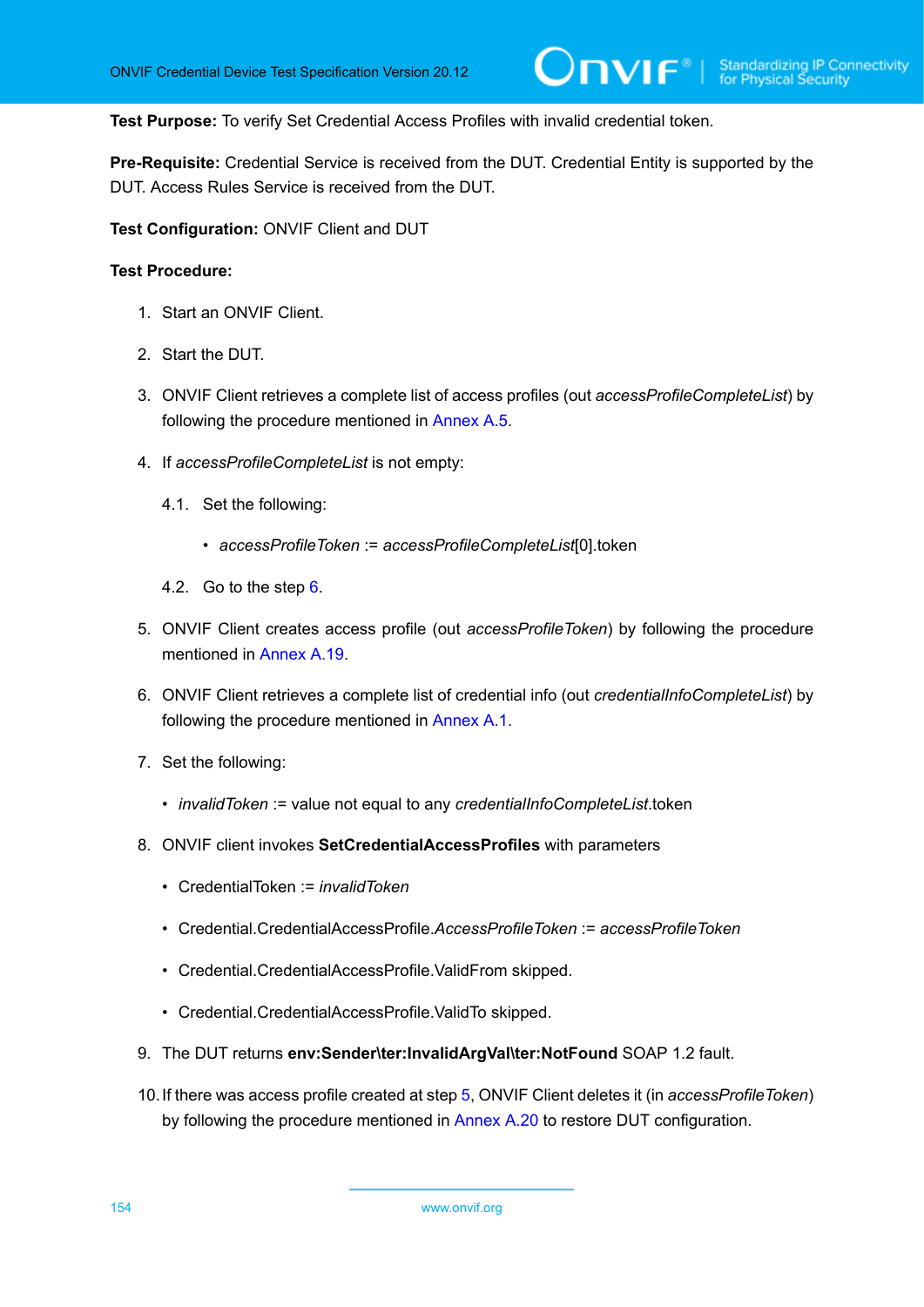$\bigcirc$   $\bigcap$   $\bigvee$   $\bigcirc$   $\bigcirc$   $\bigcirc$   $\bigcirc$  Standardizing IP Connectivity

#### **Test Result:**

#### **PASS –**

• DUT passes all assertions.

## **FAIL –**

• The DUT did not send **env:Sender\ter:InvalidArgVal\ter:NotFound** SOAP 1.2 fault

**Note:** If the DUT sends other SOAP 1.2 fault message than specified, log WARNING message, and PASS the test.

# 4.6.7 DELETE CREDENTIAL ACCESS PROFILES WITH INVALID CREDENTIAL TOKEN

**Test Case ID:** CREDENTIAL-6-1-7

**Specification Coverage:** DeleteCredentialAccessProfiles command (ONVIF Credential Service Specification)

**Feature Under Test:** DeleteCredentialAccessProfiles

**WSDL Reference:** credential.wsdl

**Test Purpose:** To verify Delete Credential Access Profiles with invalid credential token.

**Pre-Requisite:** Credential Service is received from the DUT. Credential Entity is supported by the DUT. Access Rules Service is received from the DUT.

**Test Configuration:** ONVIF Client and DUT

- 1. Start an ONVIF Client.
- 2. Start the DUT.
- 3. ONVIF Client retrieves a complete list of access profiles (out *accessProfileCompleteList*) by following the procedure mentioned in [Annex A.5](#page-203-0).
- 4. If *accessProfileCompleteList* is not empty:
	- 4.1. Set the following:
		- *accessProfileToken* := *accessProfileCompleteList*[0].token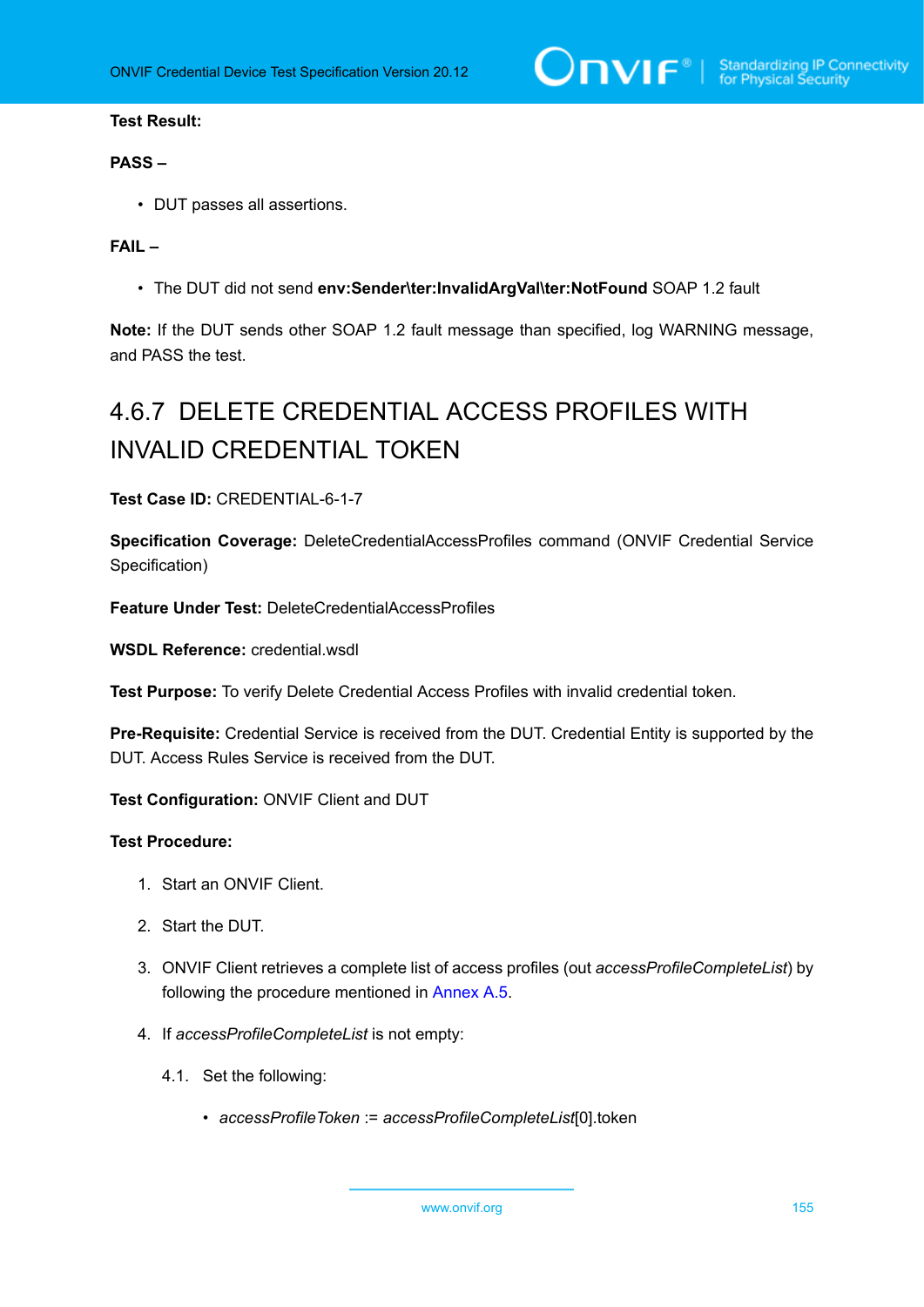4.2. Go to the step [6](#page-155-0).

- <span id="page-155-1"></span>5. ONVIF Client creates access profile (out *accessProfileToken*) by following the procedure mentioned in [Annex A.19.](#page-217-0)
- <span id="page-155-0"></span>6. ONVIF Client retrieves a complete list of credential info (out *credentialInfoCompleteList*) by following the procedure mentioned in [Annex A.1](#page-200-0).
- 7. Set the following:
	- *invalidToken* := value not equal to any *credentialInfoCompleteList*.token
- 8. ONVIF client invokes **DeleteCredentialAccessProfiles** with parameters
	- CredentialToken := *invalidToken*
	- AccessProfileToken[0] := *accessProfileToken*
- 9. The DUT returns **env:Sender\ter:InvalidArgVal\ter:NotFound** SOAP 1.2 fault.
- 10.If there was access profile created at step [5](#page-155-1), ONVIF Client deletes it (in *accessProfileToken*) by following the procedure mentioned in [Annex A.20](#page-218-0) to restore DUT configuration.

## **Test Result:**

## **PASS –**

• DUT passes all assertions.

## **FAIL –**

• The DUT did not send **env:Sender\ter:InvalidArgVal\ter:NotFound** SOAP 1.2 fault

**Note:** If the DUT sends other SOAP 1.2 fault message than specified, log WARNING message, and PASS the test.

## 4.7 Reset Antipassback Violations

## 4.7.1 RESET ANTIPASSBACK VIOLATIONS

**Test Case ID:** CREDENTIAL-7-1-1

**Specification Coverage:** CredentialAccessProfile (ONVIF Credential Service Specification), ResetAntipassbackViolation command (ONVIF Credential Service Specification).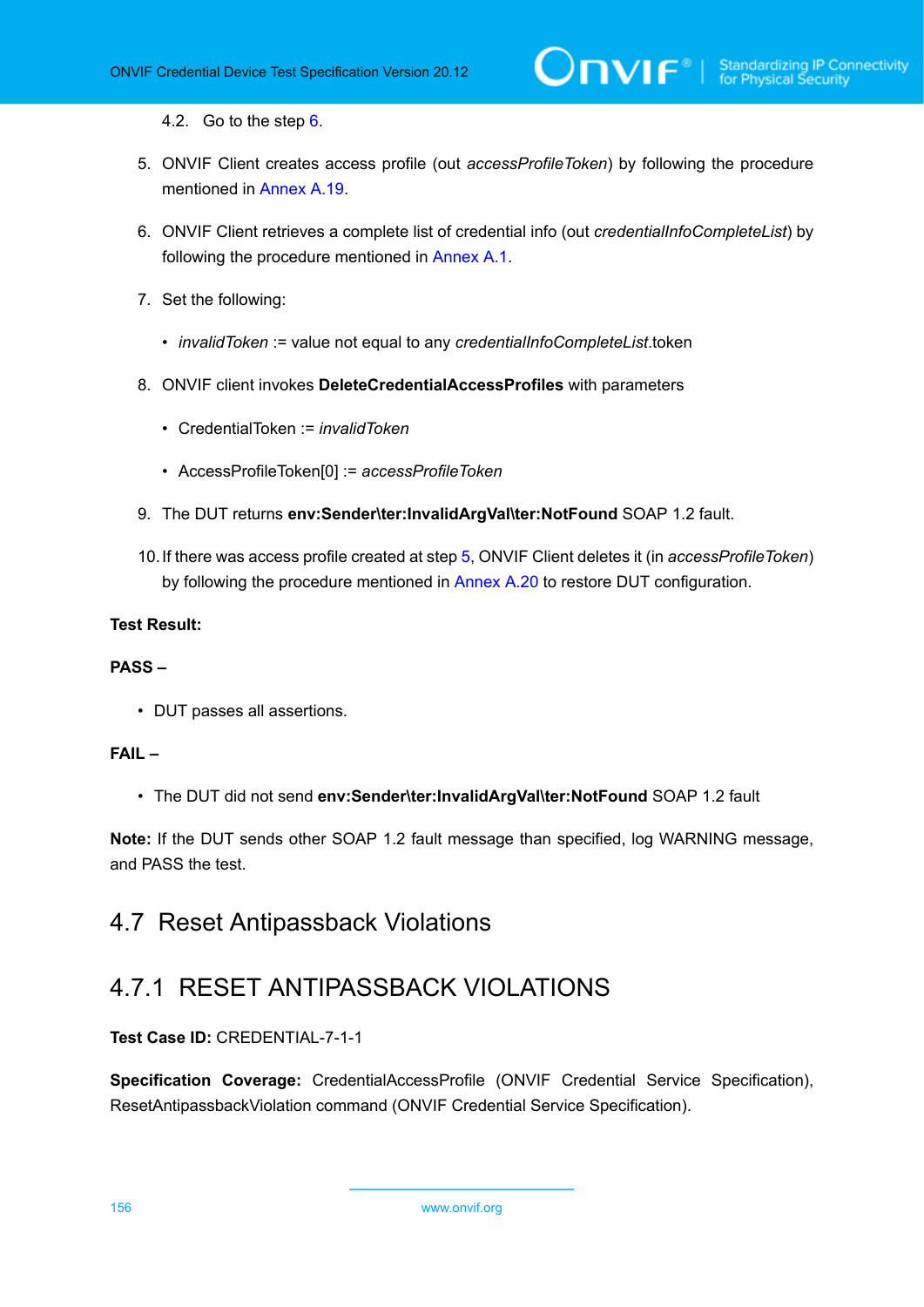**Feature Under Test:** ResetAntipassbackViolation command (ONVIF Credential Service Specification)

**WSDL Reference:** credential.wsdl and event.wsdl

**Test Purpose:** To verify resetting of antipassback violations and generating of appropriate notifications.

**Pre-Requisite:** Credential Service is received from the DUT. Credential Entity is supported by the DUT. Event Service is received from the DUT. Device supports Pull-Point Notification feature. Reset Antipassback Violations is supported by the DUT as indicated by the Capabilities.ResetAntipassbackSupported capability. The DUT shall have enough free storage capacity for one additional Credential.

**Test Configuration:** ONVIF Client and DUT

- 1. Start an ONVIF Client.
- 2. Start the DUT.
- 3. ONVIF Client gets the service capabilities (out *cap*) by following the procedure mentioned in [Annex A.2.](#page-201-0)
- <span id="page-156-0"></span>4. If *cap*.ResetAntipassbackSupported is equal to false, FAIL the test and skip other steps.
- 5. ONVIF Client retrieves a complete list of credentials (out *credentialCompleteList*) by following the procedure mentioned in [Annex A.3](#page-201-1).
- 6. ONVIF Client checks free storage for additional Credential (in *credentialCompleteList1*, out *credentialToRestore*, *stateToRestore*) by following the procedure mentioned in [Annex A.7.](#page-205-0)
- 7. ONVIF Client creates credential (out *credentialToken*) with Antipassback Violation State equal to true (in true) by following the procedure mentioned in [Annex](#page-208-0) A.11.
- 8. ONVIF client retrieves credential state (in *credentialToken*, out *credentialState*) by following the procedure mentioned in [Annex A.13](#page-211-0).
- 9. If *credentialState* does not contain AntipassbackState element, FAIL the test and go to step [20](#page-158-0).
- 10.If *credentialState*.AntipassbackState.AntipassbackViolated equal to false, FAIL the test and go to step [20](#page-158-0).
- 11. ONVIF Client invokes **CreatePullPointSubscription** with parameters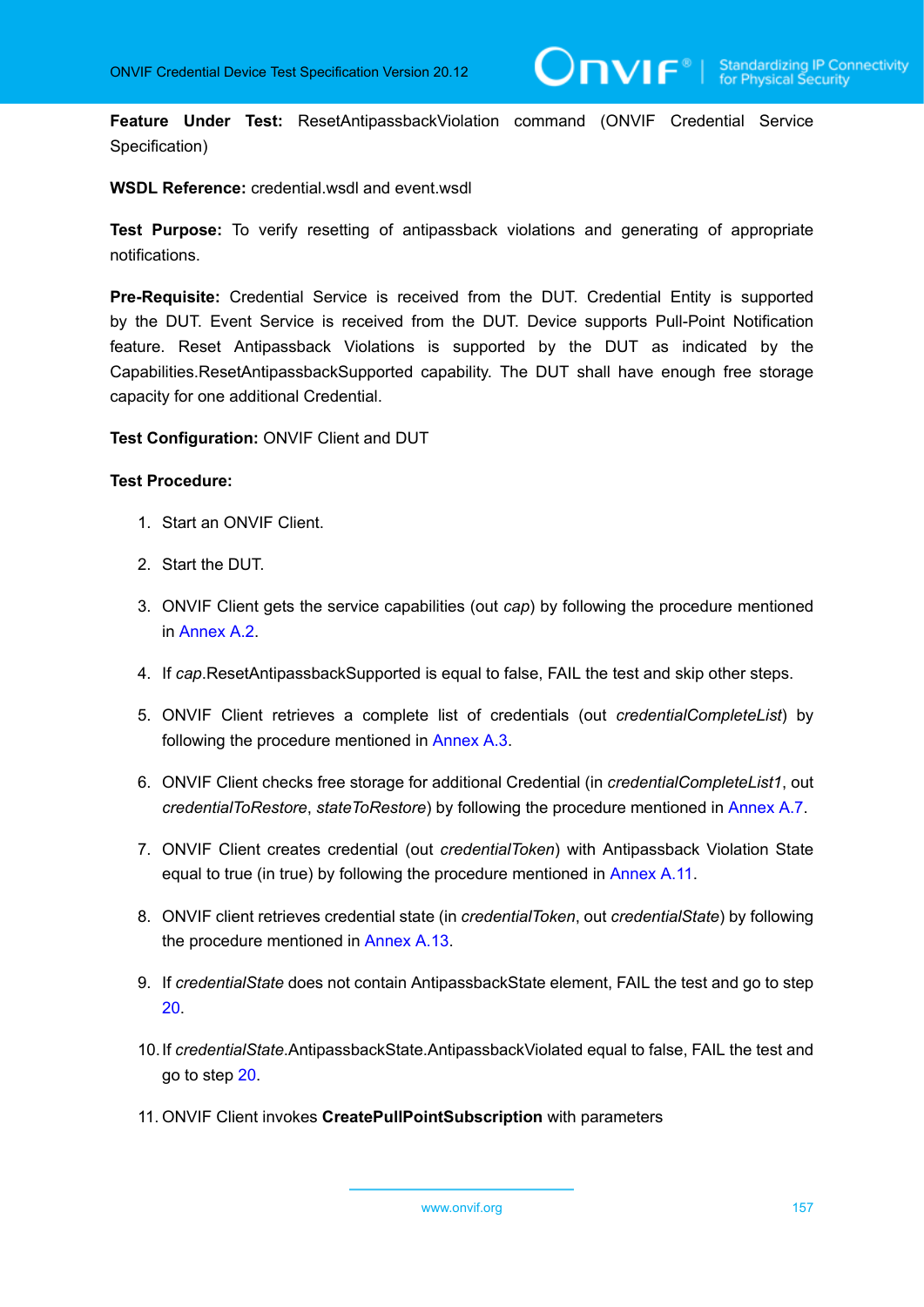- Filter.TopicExpression := "tns1:Credential/State/ApbViolation"
- 12.The DUT responds with a **CreatePullPointSubscriptionResponse** message with parameters
	- SubscriptionReference =: *s*
	- CurrentTime =: *ct*
	- TerminationTime =: *tt*
- 13.ONVIF client invokes **ResetAntipassbackViolation** with parameter
	- Token := *credentialToken*
- 14.The DUT responds with empty **ResetAntipassbackViolationResponse** message.
- <span id="page-157-0"></span>15.Until *oprationDelay* timeout expires, repeat the following steps:
	- 15.1. ONVIF Client waits for time *t* := min{(*tt*-*ct*)/2, 1 second}.
	- 15.2. ONVIF Client invokes **PullMessages** to the subscription endpoint *s* with parameters
		- Timeout := PT60S
		- MessageLimit := 1
	- 15.3. The DUT responds with **PullMessagesResponse** message with parameters
		- CurrentTime =: *ct*
		- TerminationTime =: *tt*
		- NotificationMessage =: *m*
	- 15.4. If *m* is not null:
		- 15.4.1. If the TopicExpression item in *m* is not equal to "tns1:Credential/State/ ApbViolation", FAIL the test and go to the step [20](#page-158-0).
		- 15.4.2. If *m* does not contain Source.SimpleItem item with Name = "CredentialToken" and Value = *credentialToken*, FAIL the test and go to the step [20.](#page-158-0)
			- 15.4.2.1. If *m* does not contain Data.SimpleItem item with Name = "ApbViolated" and Value = false, FAIL the test and go to the step [20.](#page-158-0)
		- 15.4.3. If *m* does not contain Data.SimpleItem item with Name = "ClientUpdated", FAIL the test and go to the step [20](#page-158-0).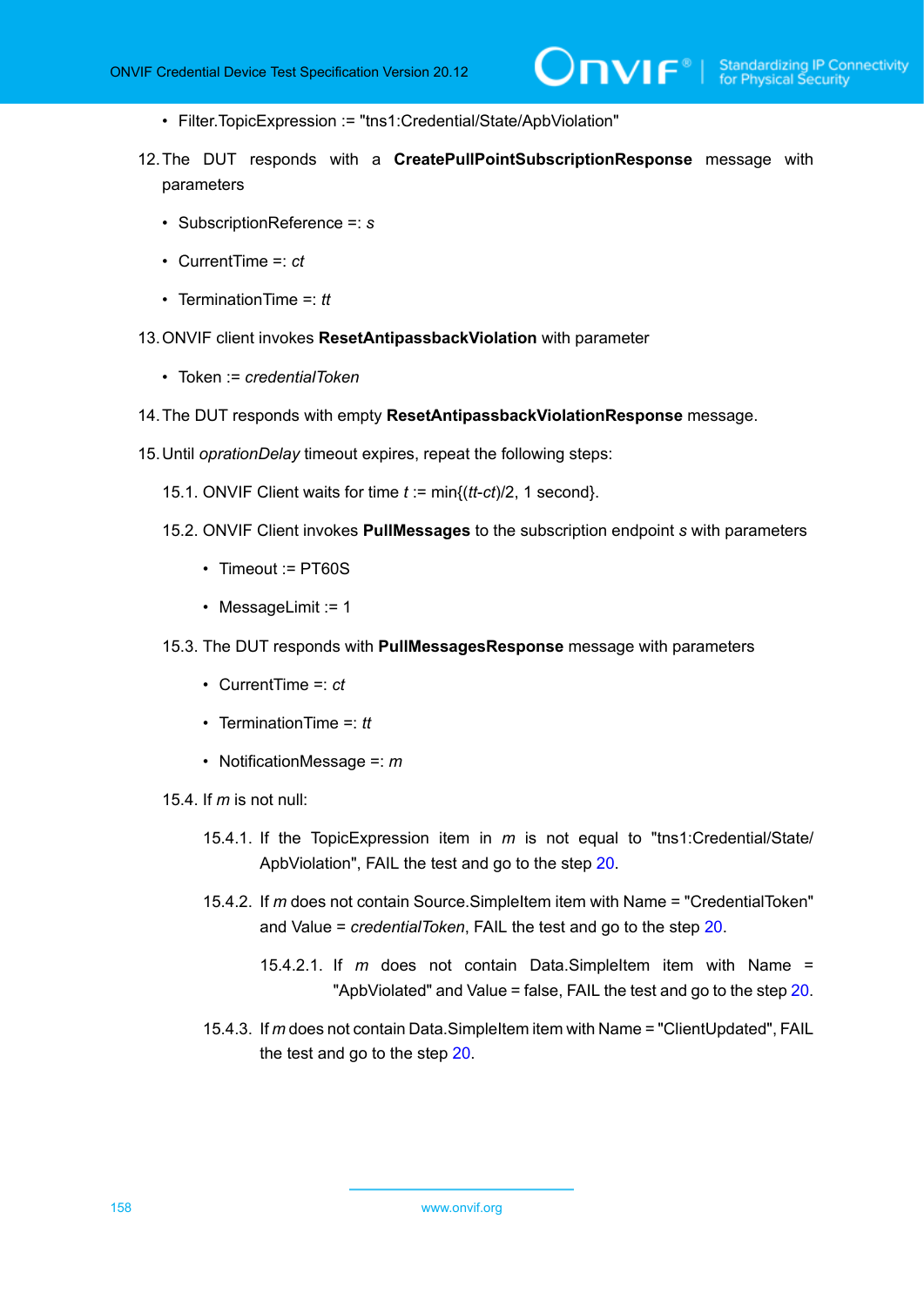15.4.4. If *m*.Message.Message.Data.SimpleItem.ClientUpdated has value type different from xs:boolean type, FAIL the test and go to the step [20.](#page-158-0)

15.4.5. Go to step [17](#page-158-1).

- 16.If oprationDelay timeout expires for step [15](#page-157-0) without Notification with Source.SimpleItem item with Name = "CredentialToken" and Value = credentialToken and Data.SimpleItem item with Name = "ApbViolated" and Value = false, FAIL the test and go to the step [20.](#page-158-0)
- <span id="page-158-1"></span>17.ONVIF client retrieves credential state (in *credentialToken*, out *credentialState*) by following the procedure mentioned in [Annex A.13](#page-211-0).
- 18.If *credentialState* does not contain AntipassbackState element, FAIL the test and go to step [20](#page-158-0).
- 19.If *credentialState*.AntipassbackState.AntipassbackViolated equal to true, FAIL the test and go to step [20](#page-158-0).
- <span id="page-158-0"></span>20.ONVIF Client deletes the Credential (in *credentialToken*) by following the procedure mentioned in [Annex A.6](#page-204-0) to restore DUT configuration.
- 21.If there was credential deleted at step [4](#page-156-0), restore it (in *credentialToRestore*, *stateToRestore*) by following the procedure mentioned in [Annex A.10](#page-207-0) to restore DUT configuration.
- 22.ONVIF Client sends an **Unsubscribe** to the subscription endpoint *s*.
- 23.The DUT responds with **UnsubscribeResponse** message.

## **Test Result:**

## **PASS –**

• DUT passes all assertions.

#### **FAIL –**

- The DUT did not send **ResetAntipassbackViolationResponse** message.
- The DUT did not send **CreatePullPointSubscriptionResponse** message.
- The DUT did not send **PullMessagesResponse** message.
- The DUT did not send **UnsubscribeResponse** message.

**Note:** *oprationDelay* will be taken from Operation Delay field of ONVIF Device Test Tool.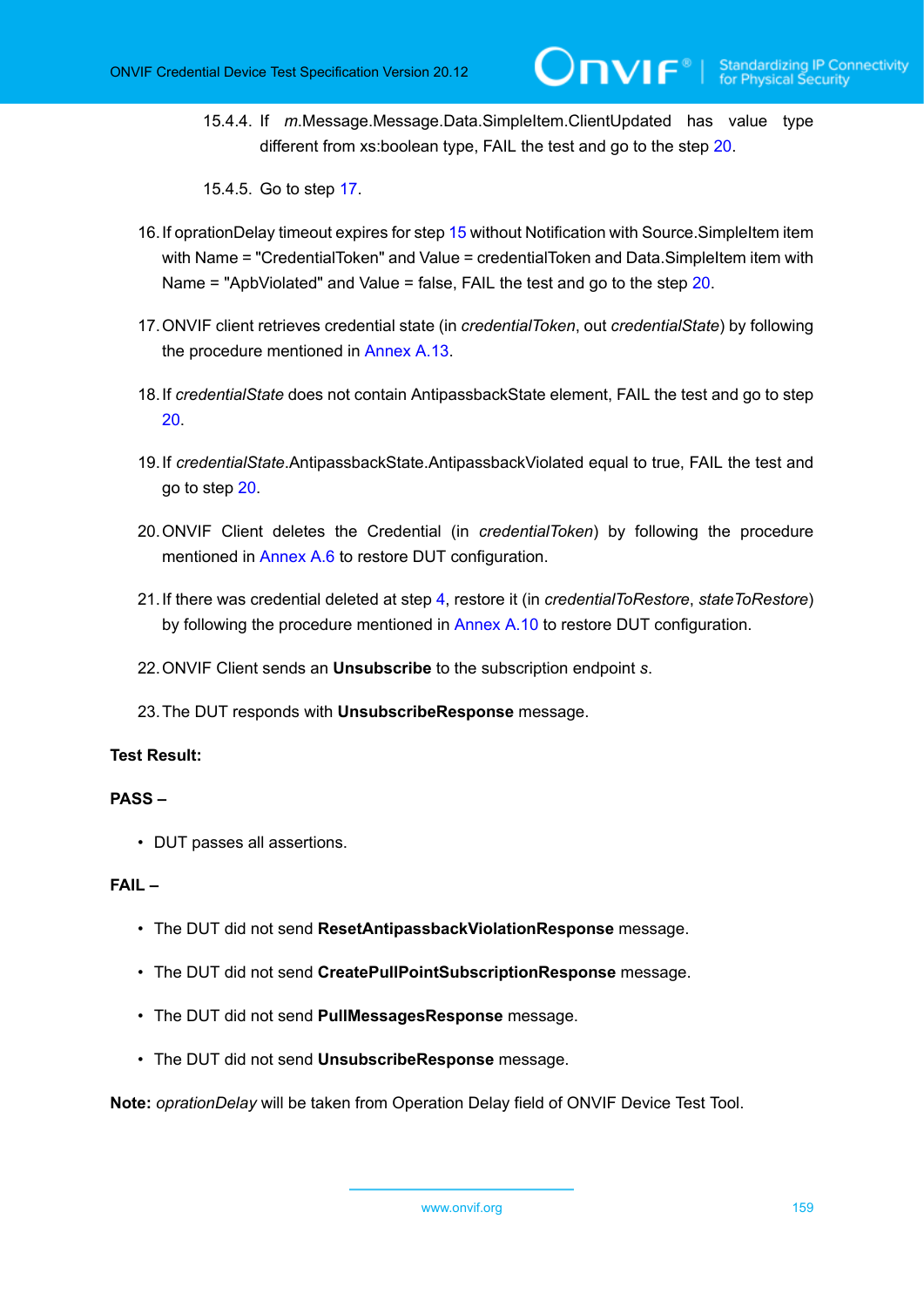# 4.7.2 RESET ANTIPASSBACK VIOLATIONS WITH INVALID TOKEN

**Test Case ID:** CREDENTIAL-7-1-2

**Specification Coverage:** ResetAntipassbackViolation command (ONVIF Credential Service Specification).

**Feature Under Test:** ResetAntipassbackViolation command (ONVIF Credential Service Specification)

**WSDL Reference:** credential.wsdl

**Test Purpose:** To verify Reset Antipassback Violations with invalid token.

**Pre-Requisite:** Credential Service is received from the DUT. Credential Entity is supported by the DUT. Reset Antipassback Violations is supported by the DUT as indicated by the Capabilities.ResetAntipassbackSupported capability.

**Test Configuration:** ONVIF Client and DUT

## **Test Procedure:**

- 1. Start an ONVIF Client.
- 2. Start the DUT.
- 3. ONVIF Client retrieves a complete credential information list (out *credentialInfoCompleteList*) by following the procedure mentioned in [Annex A.1.](#page-200-0)
- 4. Set the following:
- 5. *invalidToken* := value not equal to any *credentialInfoCompleteList*.token
- 6. ONVIF client invokes **ResetAntipassbackViolation** with parameters
	- Token := *invalidToken*
- 7. The DUT returns **env:Sender\ter:InvalidArgVal\ter:NotFound** SOAP 1.2 fault.

## **Test Result:**

#### **PASS –**

• DUT passes all assertions.

**FAIL –**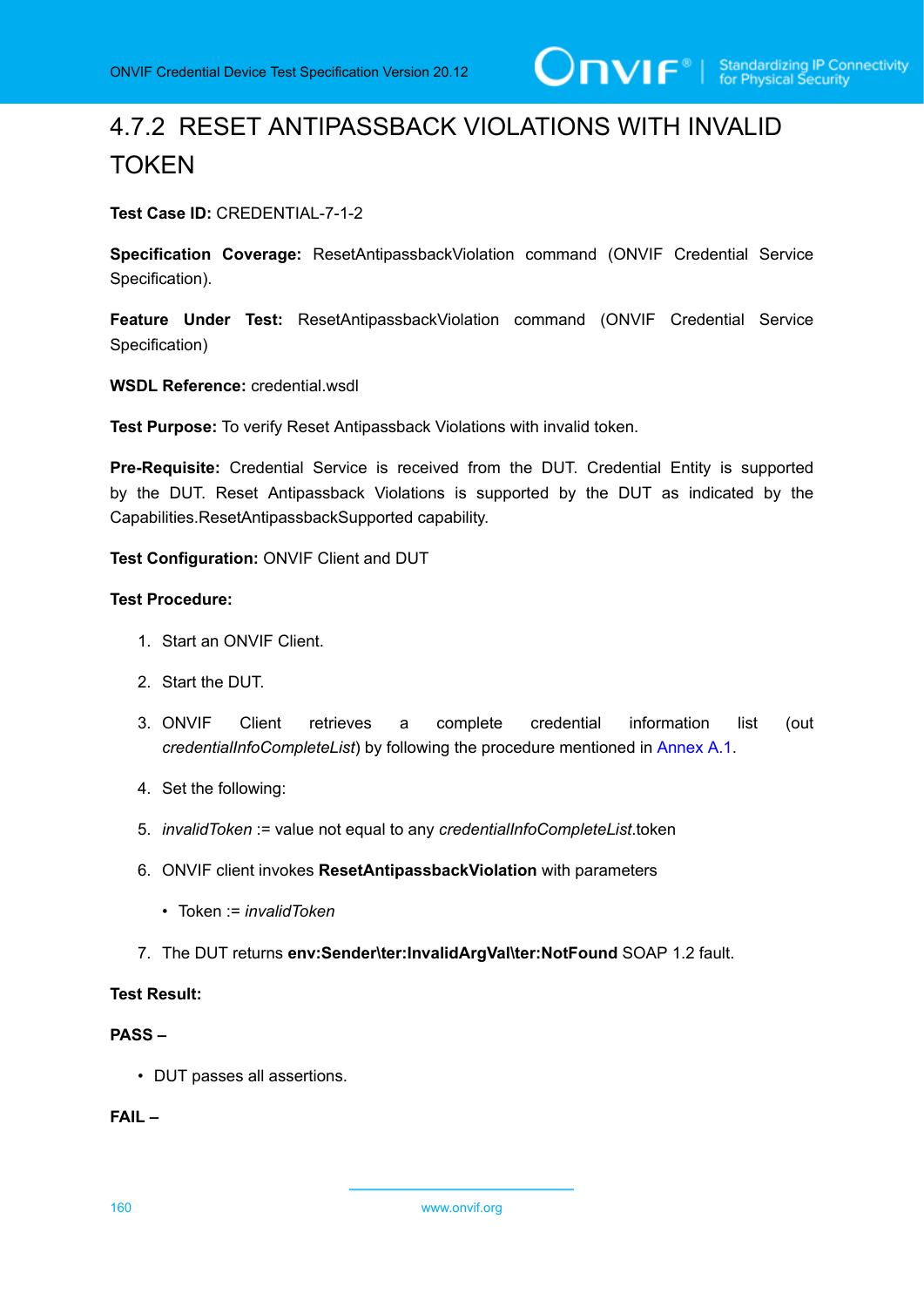• The DUT did not send **env:Sender\ter:InvalidArgVal\ter:NotFound** SOAP 1.2 fault

**Note:** If the DUT sends other SOAP 1.2 fault message than specified, log WARNING message, and PASS the test.

## 4.8 Credential Events

## 4.8.1 CONFIGURATION CREDENTIAL CHANGED EVENT

**Test Case ID:** CREDENTIAL-8-1-2

**Specification Coverage:** Notification topics (ONVIF Credential Service Specification), Get event properties (ONVIF Core specification).

**Feature Under Test:** GetEventProperties

**WSDL Reference:** credential.wsdl and event.wsdl

**Test Purpose:** To verify tns1:Configuration/Credential/Changed event format.

**Pre-Requisite:** Credential Service is supported by the DUT. Credential Entity is supported by the DUT. Event Service is supported by the DUT.

**Test Configuration:** ONVIF Client and DUT

- 1. Start an ONVIF Client.
- 2. Start the DUT.
- 3. ONVIF Client invokes **GetEventProperties**.
- 4. The DUT responds with a **GetEventPropertiesResponse** message with parameters
	- TopicNamespaceLocation list
	- FixedTopicSet
	- TopicSet =: *topicSet*
	- TopicExpressionDialect list
	- MessageContentFilterDialect list
	- MessageContentSchemaLocation list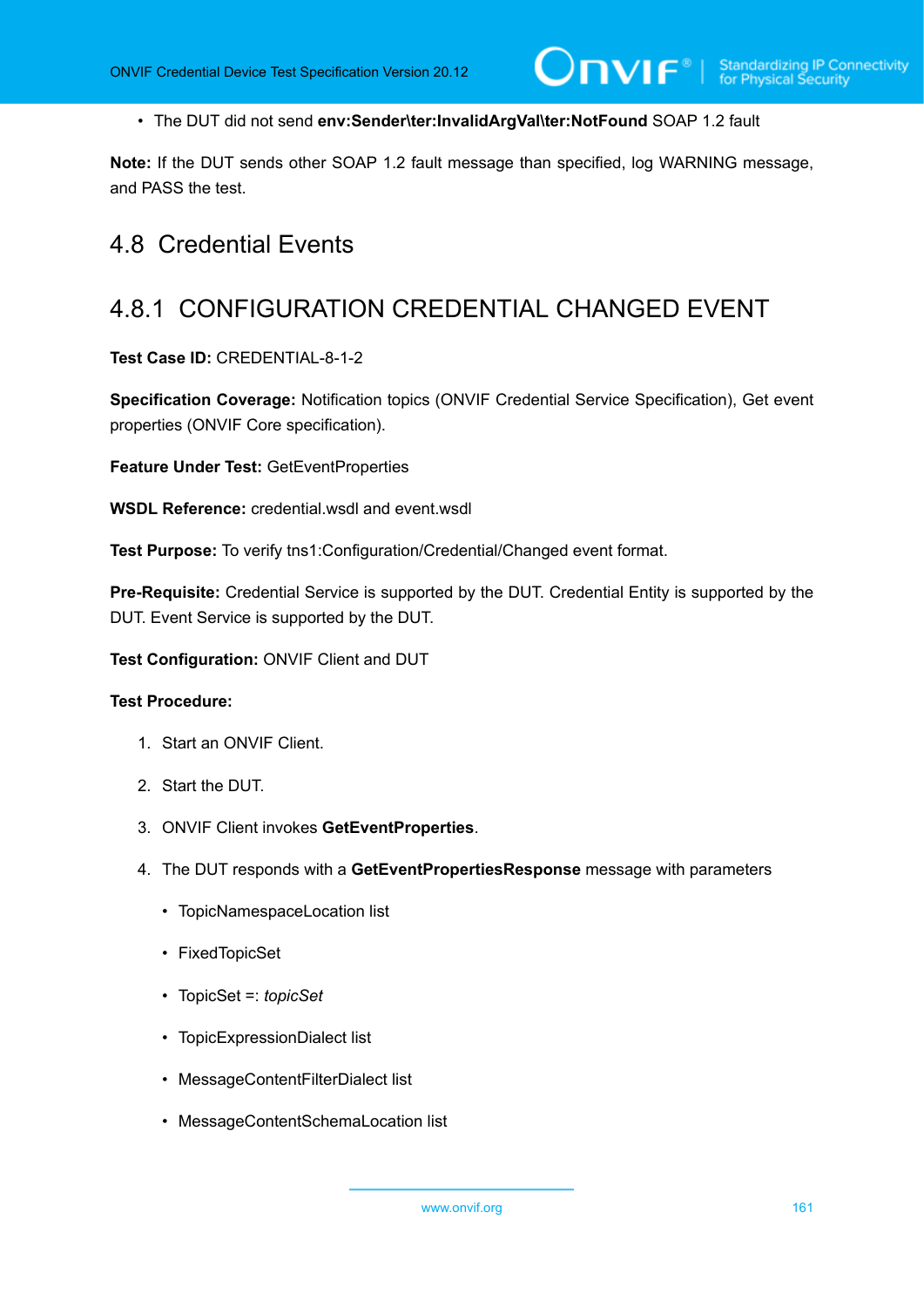- 5. If *topicSet* does not contain tns1:Configuration/Credential/Changed topic, FAIL the test and skip other steps.
- 6. ONVIF Client verifies tns1:Configuration/Credential/Changed topic (*changedTopic*) from *topicSet*:
	- 6.1. If *changedTopic*.MessageDescription.IsProperty equals to true, FAIL the test and skip other steps.
	- 6.2. If *changedTopic* does not contain MessageDescription.Source.SimpleItemDescription item with Name = "CredentialToken", FAIL the test and skip other steps.
	- 6.3. If *changedTopic*.MessageDescription.Source.SimpleItemDescription with Name = "CredentialToken" does not have Type = "pt:ReferenceToken", FAIL the test and skip other steps.

## **PASS –**

• DUT passes all assertions.

## **FAIL –**

• DUT did not send **GetEventPropertiesResponse** message.

## 4.8.2 CONFIGURATION CREDENTIAL REMOVED EVENT

**Test Case ID:** CREDENTIAL-8-1-3

**Specification Coverage:** Notification topics (ONVIF Credential Service Specification), Get event properties (ONVIF Core specification).

**Feature Under Test:** GetEventProperties

**WSDL Reference:** credential.wsdl and event.wsdl

**Test Purpose:** To verify tns1:Configuration/Credential/Removed event format.

**Pre-Requisite:** Credential Service is supported by the DUT. Credential Entity is supported by the DUT. Event Service is supported by the DUT.

**Test Configuration:** ONVIF Client and DUT

## **Test Procedure:**

1. Start an ONVIF Client.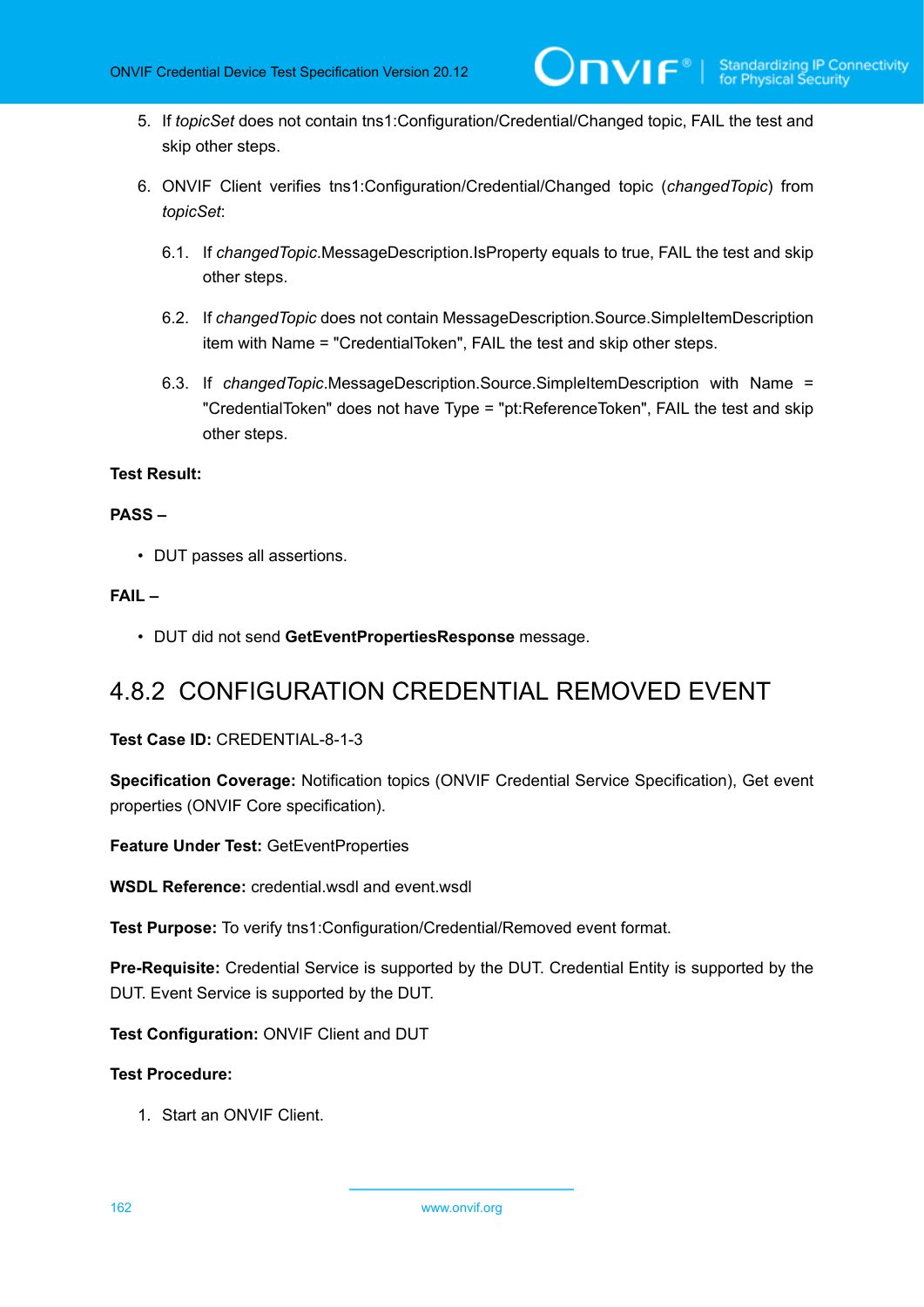- 2. Start the DUT.
- 3. ONVIF Client invokes **GetEventProperties**.
- 4. The DUT responds with a **GetEventPropertiesResponse** message with parameters
	- TopicNamespaceLocation list
	- FixedTopicSet
	- TopicSet =: *topicSet*
	- TopicExpressionDialect list
	- MessageContentFilterDialect list
	- MessageContentSchemaLocation list
- 5. If *topicSet* does not contain tns1:Configuration/Credential/Removed topic, FAIL the test and skip other steps.
- 6. ONVIF Client verifies tns1:Configuration/Credential/Removed topic (*removedTopic*) from *topicSet*:
	- 6.1. If *removedTopic*.MessageDescription.IsProperty equals to true, FAIL the test and skip other steps.
	- 6.2. If *removedTopic* does not contain MessageDescription.Source.SimpleItemDescription item with Name = "CredentialToken", FAIL the test and skip other steps.
	- 6.3. If *removedTopic*.MessageDescription.Source.SimpleItemDescription with Name = "CredentialToken" does not have Type = "pt:ReferenceToken", FAIL the test and skip other steps.

#### **PASS –**

• DUT passes all assertions.

#### **FAIL –**

• DUT did not send **GetEventPropertiesResponse** message.

## 4.8.3 CREDENTIAL STATE ENABLED EVENT

**Test Case ID:** CREDENTIAL-8-1-4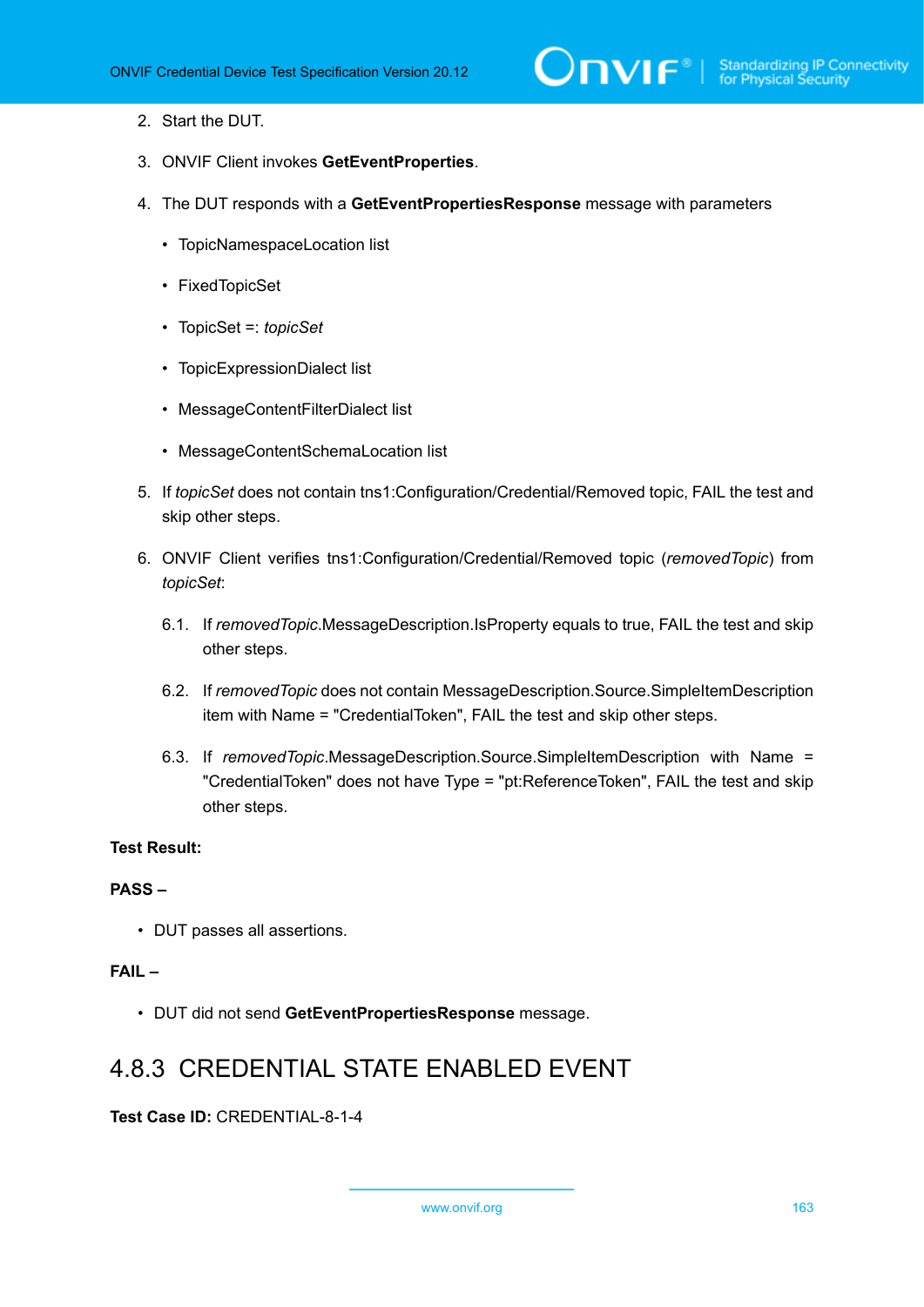**Specification Coverage:** Notification topics (ONVIF Credential Service Specification), Get event properties (ONVIF Core specification).

Jnvif®l

**Feature Under Test:** GetEventProperties

**WSDL Reference:** credential.wsdl and event.wsdl

**Test Purpose:** To verify tns1:Credential/State/Enabled event format.

**Pre-Requisite:** Credential Service is supported by the DUT. Credential Entity is supported by the DUT. Event Service is supported by the DUT.

**Test Configuration:** ONVIF Client and DUT

- 1. Start an ONVIF Client.
- 2. Start the DUT.
- 3. ONVIF Client invokes **GetEventProperties**.
- 4. The DUT responds with a **GetEventPropertiesResponse** message with parameters
	- TopicNamespaceLocation list
	- FixedTopicSet
	- TopicSet =: *topicSet*
	- TopicExpressionDialect list
	- MessageContentFilterDialect list
	- MessageContentSchemaLocation list
- 5. If *topicSet* does not contain tns1:Credential/State/Enabled topic, FAIL the test and skip other steps.
- 6. ONVIF Client verifies tns1:Credential/State/Enabled topic (*StateEnabledTopic*) from *topicSet*:
	- 6.1. If *StateEnabledTopic*.MessageDescription.IsProperty equals true, FAIL the test and skip other steps.
	- 6.2. If *StateEnabledTopic* does not contain MessageDescription.Source.SimpleItemDescription item with Name = "CredentialToken", FAIL the test and skip other steps.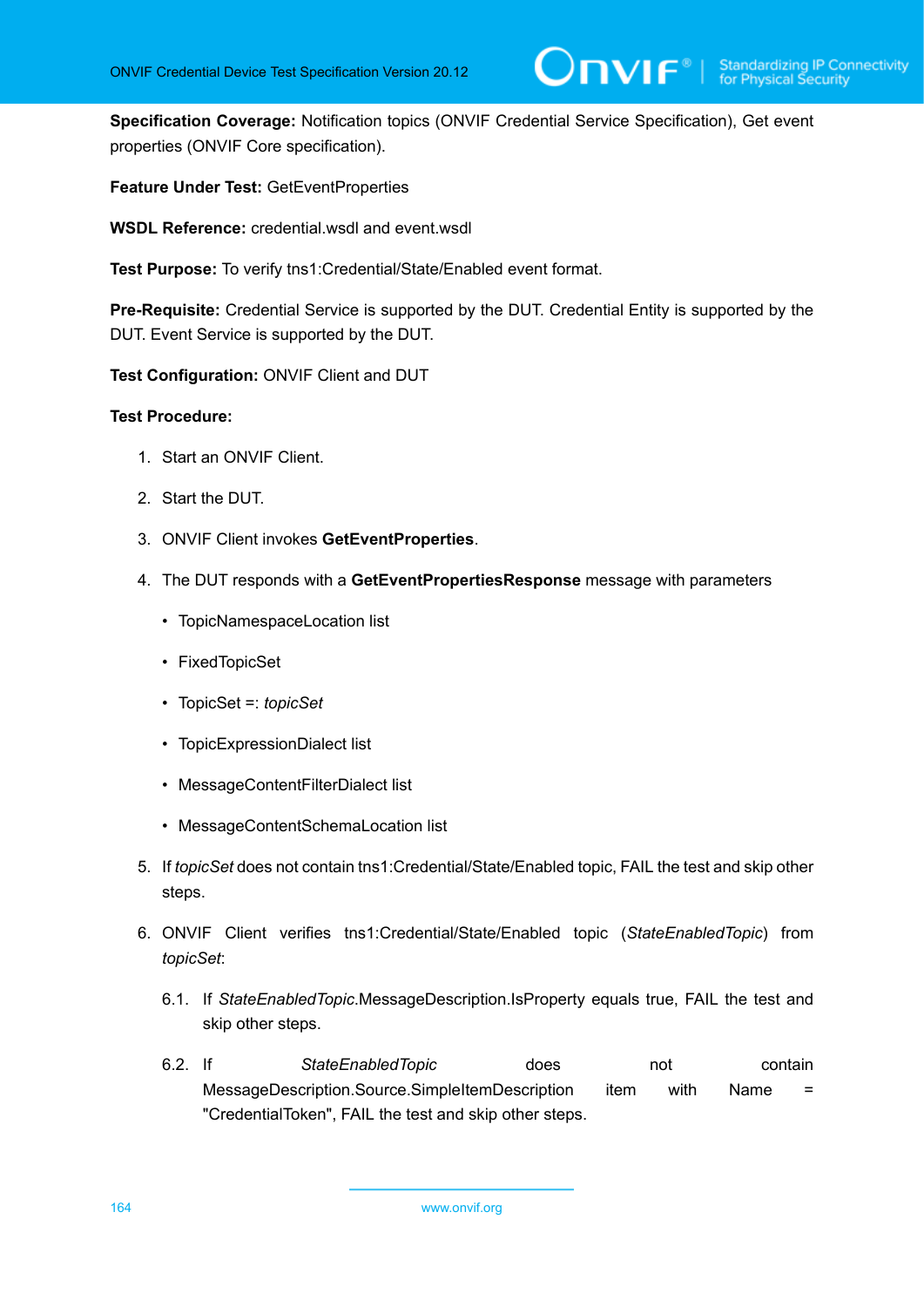6.3. If *StateEnabledTopic*.MessageDescription.Source.SimpleItemDescription with Name = "CredentialToken" does not have Type = "pt:ReferenceToken", FAIL the test and skip other steps.

 $\bm{\mathsf{J}}$ NIF $^*$ l

- 6.4. If *StateEnabledTopic* does not contain MessageDescription.Data.SimpleItemDescription item with Name = "State", FAIL the test and skip other steps.
- 6.5. If *StateEnabledTopic*.MessageDescription.Data.SimpleItemDescription with Name = "State" does not have Type = "xs:boolean", FAIL the test and skip other steps.
- 6.6. If *StateEnabledTopic* does not contain MessageDescription.Data.SimpleItemDescription item with Name = "Reason", FAIL the test and skip other steps.
- 6.7. If *StateEnabledTopic*.MessageDescription.Data.SimpleItemDescription with Name = "Reason" does not have Type = "xs:string", FAIL the test and skip other steps.
- 6.8. If *StateEnabledTopic* does not contain Data.SimpleItemDescription with Name = "ClientUpdated", FAIL the test and skip other steps.
- 6.9. If *StateEnabledTopic*.Message.Message.Data.SimpleItemDescription with Name = "ClientUpdated" does not have Type = "xs:boolean", FAIL the test and skip other steps.

## **Test Result:**

## **PASS –**

• DUT passes all assertions.

## **FAIL –**

• DUT did not send **GetEventPropertiesResponse** message.

# 4.8.4 CREDENTIAL STATE ANTIPASSBACK VIOLATION EVENT

**Test Case ID:** CREDENTIAL-8-1-5

**Specification Coverage:** Notification topics (ONVIF Credential Service Specification), Get event properties (ONVIF Core specification).

## **Feature Under Test:** GetEventProperties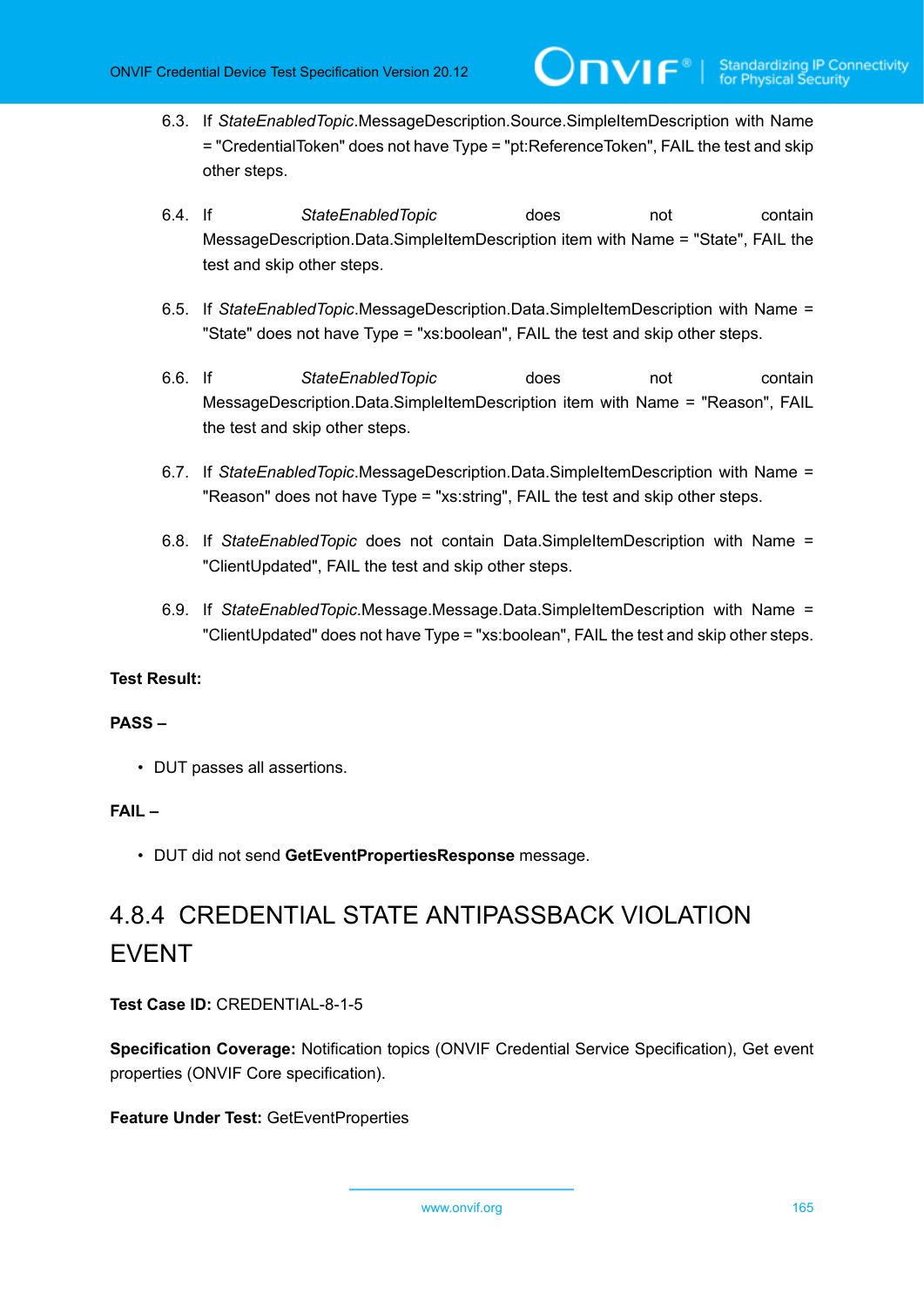#### **WSDL Reference:** credential.wsdl and event.wsdl

**Test Purpose:** To verify tns1:Credential/State/ApbViolation event format.

**Pre-Requisite:** Credential Service is supported by the DUT. Credential Entity is supported by the DUT. Event Service is supported by the DUT. ResetAntipassbackViolation capability is supported by the DUT.

#### **Test Configuration:** ONVIF Client and DUT

- 1. Start an ONVIF Client.
- 2. Start the DUT.
- 3. ONVIF Client invokes **GetEventProperties**.
- 4. The DUT responds with a **GetEventPropertiesResponse** message with parameters
	- TopicNamespaceLocation list
	- FixedTopicSet
	- TopicSet =: *topicSet*
	- TopicExpressionDialect list
	- MessageContentFilterDialect list
	- MessageContentSchemaLocation list
- 5. If *topicSet* does not contain tns1:Credential/State/ApbViolation topic, FAIL the test and skip other steps.
- 6. ONVIF Client verifies tns1:Credential/State/ApbViolation topic (*ApbViolationTopic*) from *topicSet*:
	- 6.1. If *ApbViolationTopic*.MessageDescription.IsProperty equal to true, FAIL the test and skip other steps.
	- 6.2. If *ApbViolationTopic* does not contain MessageDescription.Source.SimpleItemDescription item with Name = "CredentialToken", FAIL the test and skip other steps.
	- 6.3. If *ApbViolationTopic*.MessageDescription.Source.SimpleItemDescription with Name = "CredentialToken" does not have Type = "pt:ReferenceToken", FAIL the test and skip other steps.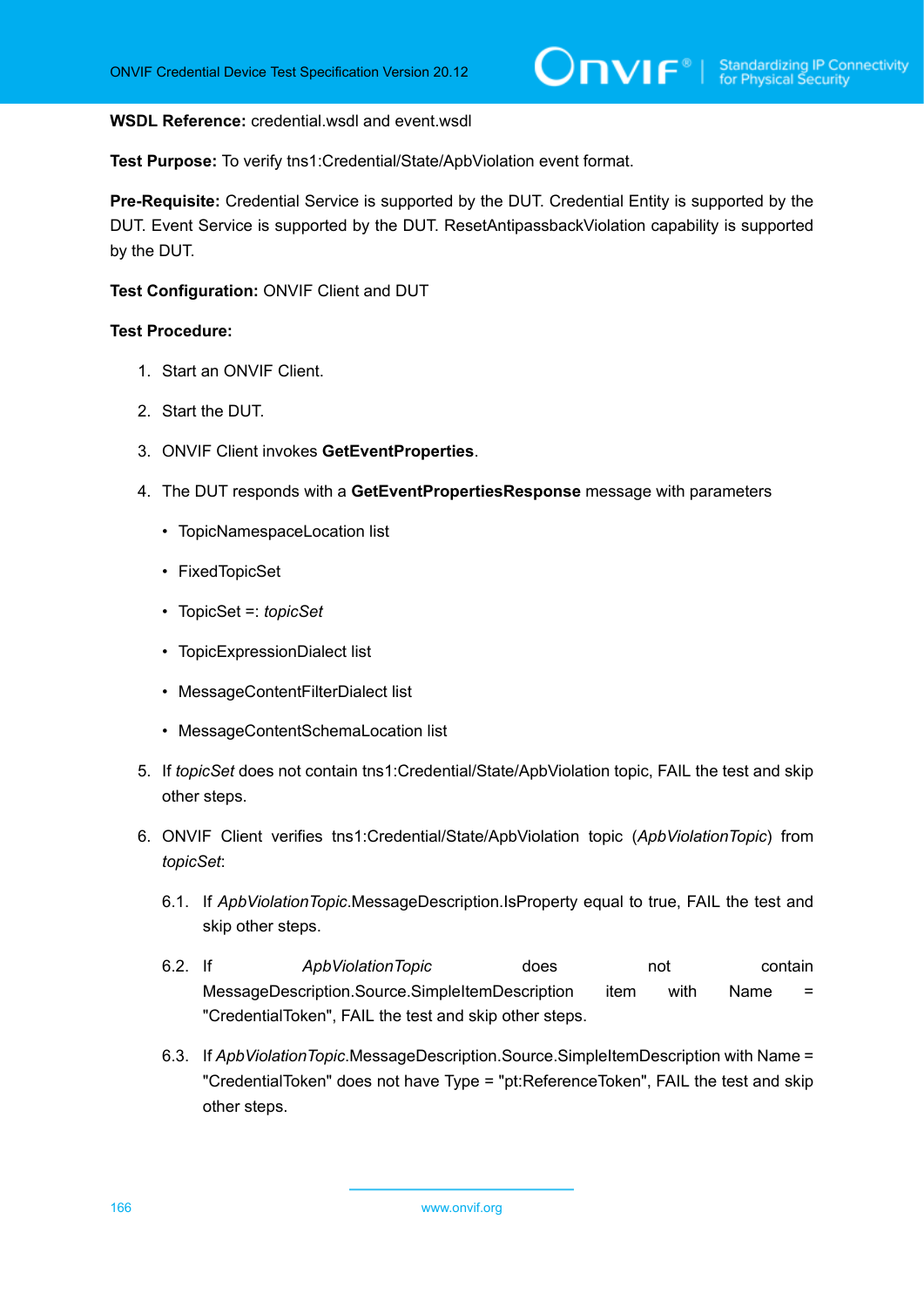- 6.4. If *ApbViolationTopic* does not contain MessageDescription.Data.SimpleItemDescription item with Name = "ApbViolation", FAIL the test and skip other steps.
- 6.5. If *ApbViolationTopic*.MessageDescription.Data.SimpleItemDescription with Name = "ApbViolation" does not have Type = "xs:boolean", FAIL the test and skip other steps.
- 6.6. If *ApbViolationTopic* does not contain Data.SimpleItemDescription with Name = "ClientUpdated", FAIL the test and skip other steps.
- 6.7. If *ApbViolationTopic*.Message.Message.Data.SimpleItemDescription with Name = "ClientUpdated" does not have Type = "xs:boolean", FAIL the test and skip other steps.

## **PASS –**

• DUT passes all assertions.

## **FAIL –**

• DUT did not send **GetEventPropertiesResponse** message.

## 4.9 Consistency

# 4.9.1 GET CREDENTIAL AND GET ACCESS PROFILE INFO LIST CONSISTENCY

**Test Case ID:** CREDENTIAL-9-1-1

**Specification Coverage:** Credential (ONVIF Credential Service Specification), AccessProfileInfo (ONVIF Access Rules Service Specification)

**Feature Under Test:** GetCredentials, GetAccessProfileInfo

**WSDL Reference:** credential.wsdl and accessrules.wsdl

**Test Purpose:** To verify that all Access Profile Tokens from GetCredentialResponses could be listed through GetAccessProfileInfoList command.

**Pre-Requisite:** Credential Service is received from the DUT. Credential Entity is supported by the DUT. Access Rules Service is received from the DUT.

**Test Configuration:** ONVIF Client and DUT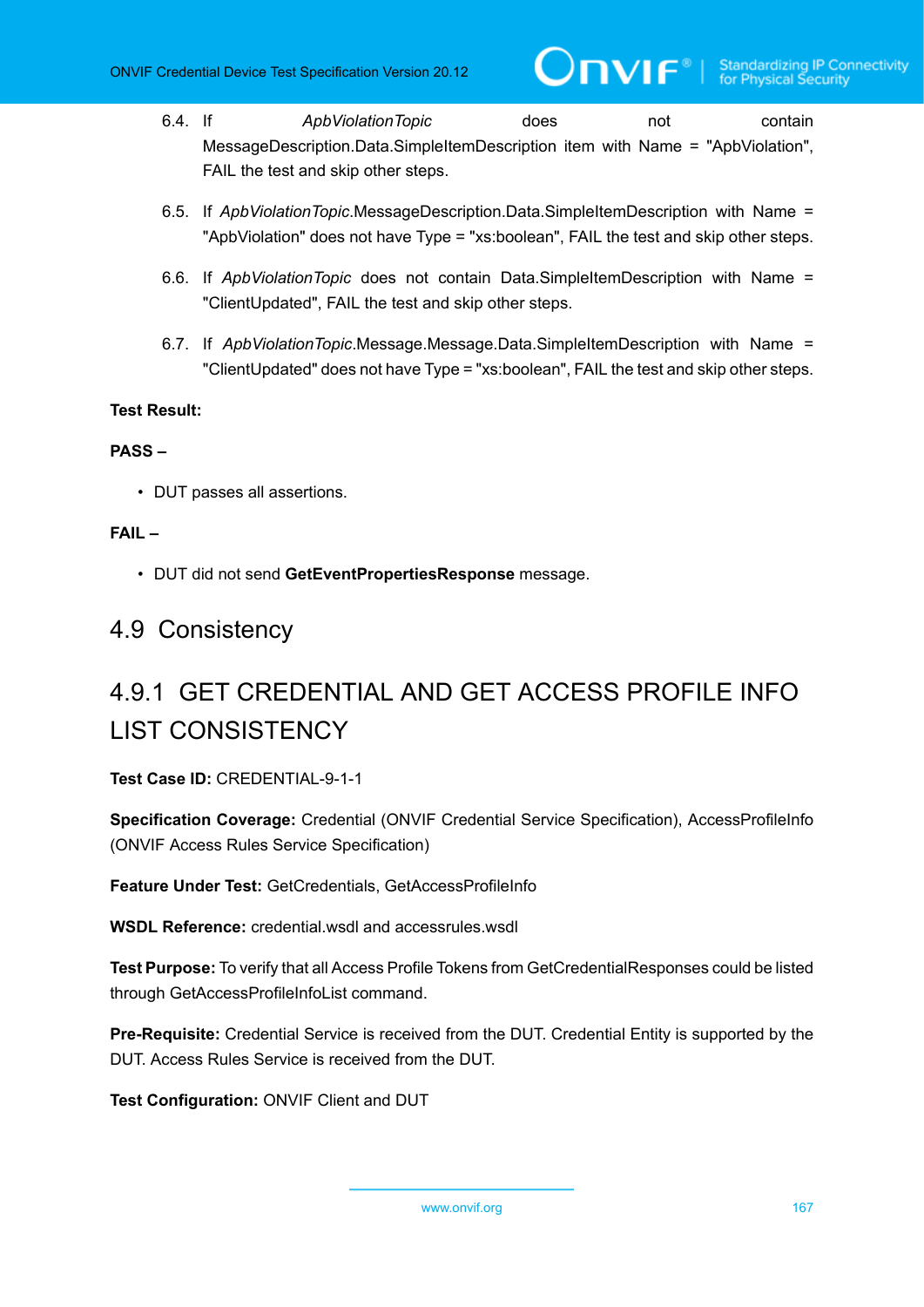#### **Test Procedure:**

- 1. Start an ONVIF Client.
- 2. Start the DUT.
- 3. ONVIF Client retrieves a complete list of credentials (out *credentialCompleteList*) by following the procedure mentioned in [Annex A.3](#page-201-1).
- 4. ONVIF Client retrieves a complete list of access profile info (out *accessProfileInfoCompleteList*) by following the procedure mentioned in [Annex A.12.](#page-210-0)
- 5. For each Credential.CredentialAccessProfile.AccessProfileToken (*credentialAccessProfileToken*) from *credentialCompleteList* repeat the following steps:
	- 5.1. If *credentialAccessProfileToken* is not listed in *accessProfileInfoCompleteList*, FAIL the test and skip other steps.

## **Test Result:**

## **PASS –**

• DUT passes all assertions.

## 4.10 Whitelist Management

## 4.10.1 GET WHITELIST - START REFERENCE AND LIMIT

#### **Test Case ID:** CREDENTIAL-10-1-1

**Specification Coverage:** GetWhitelist command (ONVIF Credential Service Specification)

**Feature Under Test:** GetWhitelist

**WSDL Reference:** credential.wsdl

**Test Purpose:** To verify Get Whitelist using StartReference and Limit.

**Pre-Requisite:** Credential Service is received from the DUT. Whitelist is supported by the DUT as indicated by MaxWhitelistedItems greater than zero capability.

**Test Configuration:** ONVIF Client and DUT

**Test Sequence:**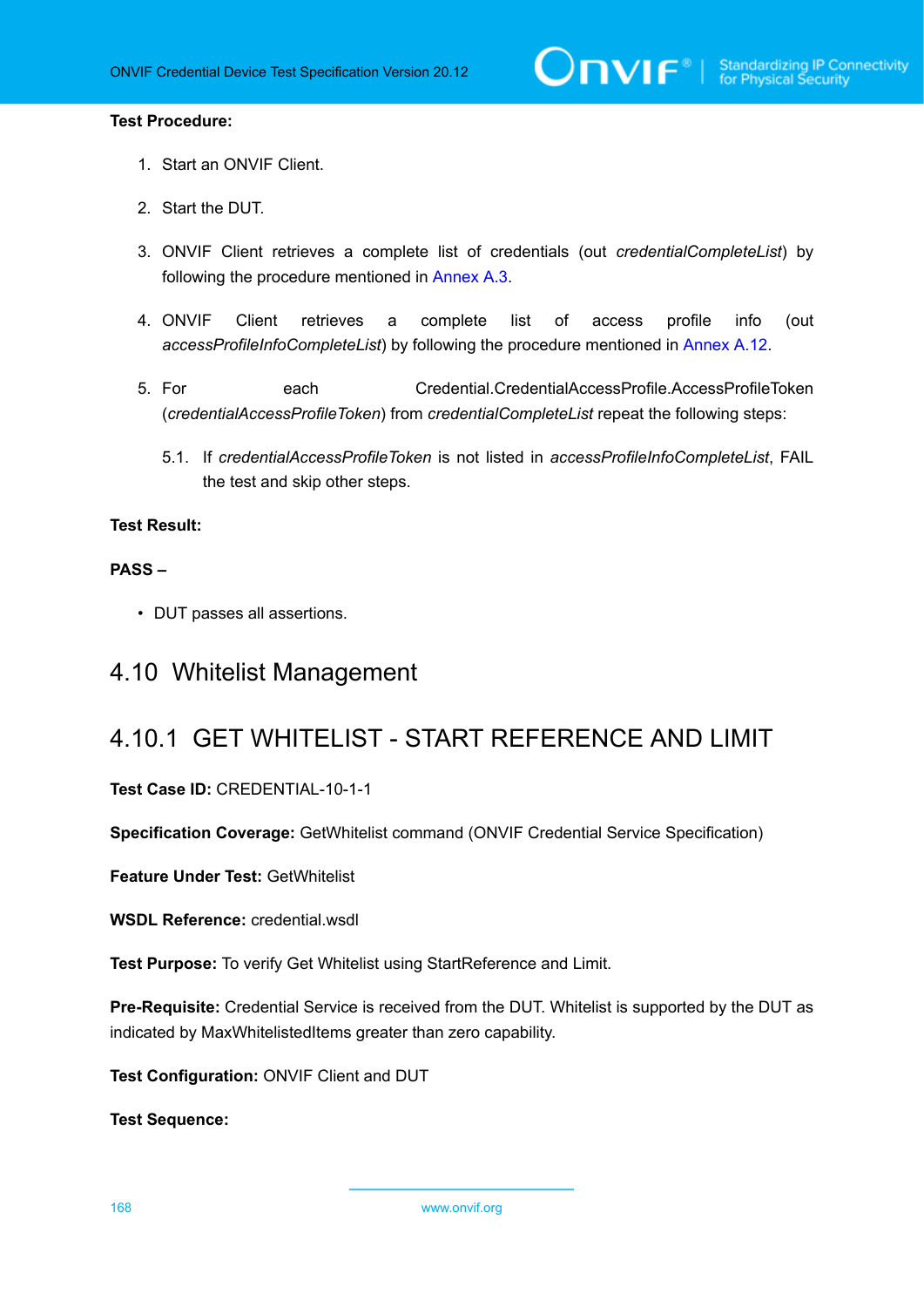- 1. Start an ONVIF Client.
- 2. Start the DUT.
- 3. ONVIF Client adds number of credential identifiers to whitelist by following the procedure mentioned in [Annex A.24](#page-221-0) with the following input and output parameters
	- out *credentialIdentifiersList* list of added credential identifiers
	- out *cap* Credential Service capabilities
	- out *completeWhitelist* complete whitelist
- 4. ONVIF client invokes **GetWhitelist** with parameters
	- Limit is skipped
	- StartReference is skipped
	- IdentifierType is skipped
	- FormatType is skipped
	- Value is skipped
- 5. The DUT responds with **GetWhitelistResponse** message with parameters
	- NextStartReference =: *nextStartReference*
	- Identifier list =: *identifierCompleteList0*
- 6. If *identifierCompleteList0* contains more Identifier items than *cap*.MaxLimit, FAIL the test, restore the DUT state, and skip other steps.
- 7. Until *nextStartReference* is not null, repeat the following steps:
	- 7.1. ONVIF client invokes **GetWhitelist** with parameters
		- Limit is skipped
		- StartReference := *nextStartReference*
		- IdentifierType is skipped
		- FormatType is skipped
		- Value is skipped
	- 7.2. The DUT responds with **GetWhitelistResponse** message with parameters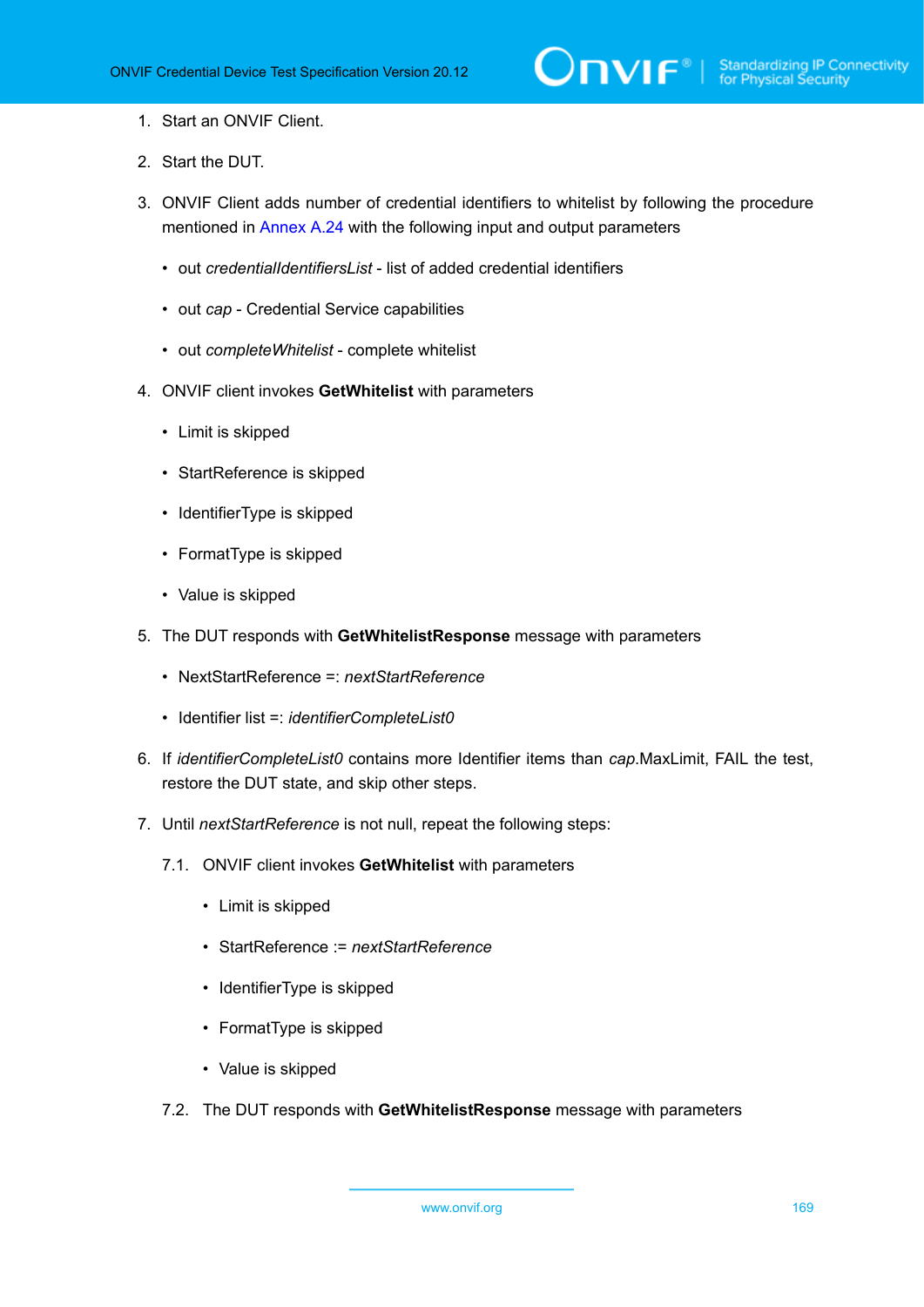- NextStartReference =: *nextStartReference*
- Identifier list =: *identifierPart*
- 7.3. If *identifierPart* contains more Identifier items than *cap*.MaxLimit, FAIL the test, restore the DUT state, and skip other steps.
- 7.4. Set *identifierCompleteList0* := *identifierCompleteList0* + *identifierPart*.
- 8. If *identifierCompleteList0* contains at least two equal Identifier items, FAIL the test, restore the DUT state, and skip other steps.
- 9. ONVIF client invokes **GetWhitelist** with parameters
	- Limit := *cap*.MaxLimit
	- StartReference is skipped
	- IdentifierType is skipped
	- FormatType is skipped
	- Value is skipped
- 10.The DUT responds with **GetWhitelistResponse** message with parameters
	- NextStartReference =: *nextStartReference*
	- Identifier list =: *identifierCompleteList1*
- 11. If *identifierCompleteList1* contains more Identifier items than *cap*.MaxLimit, FAIL the test, restore the DUT state, and skip other steps.
- 12.Until *nextStartReference* is not null, repeat the following steps:
	- 12.1. ONVIF client invokes **GetWhitelist** with parameters
		- Limit := *cap*.MaxLimit
		- StartReference := *nextStartReference*
		- IdentifierType is skipped
		- FormatType is skipped
		- Value is skipped
	- 12.2. The DUT responds with **GetWhitelistResponse** message with parameters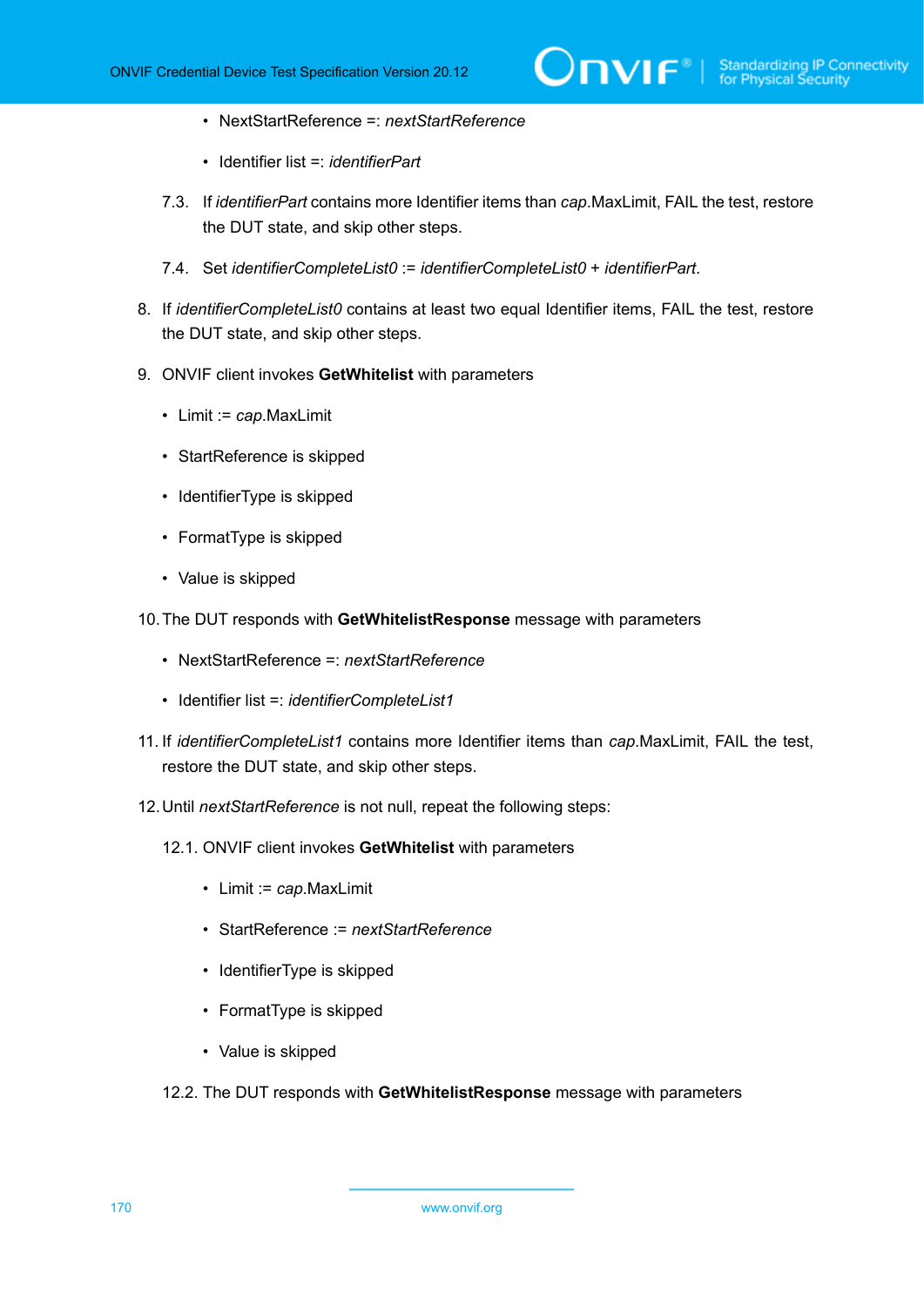- NextStartReference =: *nextStartReference*
- Identifier list =: *identifierPart*
- 12.3. If *identifierPart* contains more Identifier items than *cap*.MaxLimit, FAIL the test, restore the DUT state, and skip other steps.
- 12.4. Set *identifierCompleteList1* := *identifierCompleteList1* + *identifierPart*.
- 13.If *identifierCompleteList1* contains at least two equal Identifier items, FAIL the test, restore the DUT state, and skip other steps.
- 14.If *identifierCompleteList1* does not contain all Identifiers from *identifierCompleteList0*, FAIL the test, restore the DUT state, and skip other steps.
- 15.If *identifierCompleteList1* contains Identifiers other than Identifiers from *identifierCompleteList0*, FAIL the test, restore the DUT state, and skip other steps.
- 16.If *cap*.MaxLimit is equal to 1, restore the DUT state, and skip other steps.
- 17.ONVIF client invokes **GetWhitelist** with parameters
	- Limit  $:= 1$
	- StartReference skipped
	- IdentifierType is skipped
	- FormatType is skipped
	- Value is skipped
- 18.The DUT responds with **GetWhitelistResponse** message with parameters
	- NextStartReference =: *nextStartReference*
	- Identifier list =: *identifierCompleteList2*
- 19.If *identifierCompleteList2* contains more Identifier items than 1, FAIL the test, restore the DUT state, and skip other steps.
- 20.Until *nextStartReference* is not null, repeat the following steps:
	- 20.1. ONVIF client invokes **GetWhitelist** with parameters
		- $\cdot$  Limit := 1
		- StartReference := *nextStartReference*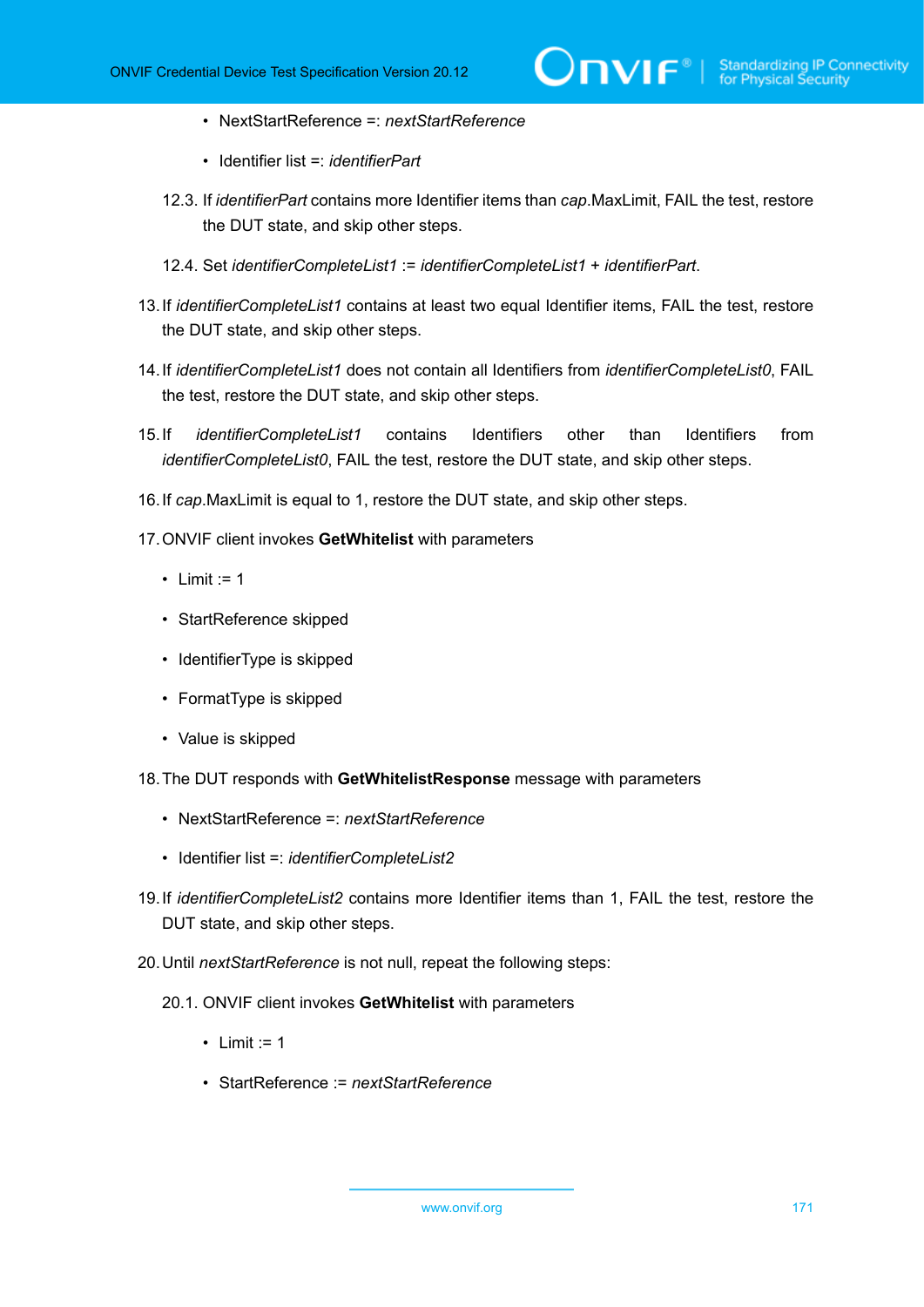- IdentifierType is skipped
- FormatType is skipped
- Value is skipped
- 20.2. The DUT responds with **GetWhitelistResponse** message with parameters
	- NextStartReference =: *nextStartReference*
	- Identifier list =: *identifierListPart*
- 20.3. If *identifierListPart* contains more Identifier items than 1, FAIL the test, restore the DUT state, and skip other steps.
- 20.4. Set *identifierCompleteList2* := *identifierCompleteList2* + *identifierListPart*
- 21.If *identifierCompleteList2* contains at least two equal Identifier items, FAIL the test, restore the DUT state, and skip other steps.
- 22.If *identifierCompleteList2* does not contain all Identifiers from *identifierCompleteList0*, FAIL the test, restore the DUT state, and skip other steps.
- 23.If *identifierCompleteList2* contains Identifiers other than Identifiers from *identifierCompleteList0*, FAIL the test, restore the DUT state, and skip other steps.
- 24.If *cap*.MaxLimit is equal to 2, restore the DUT state, and skip other steps.
- 25.Set *limit* := [number between 1 and *cap*.MaxLimit].
- 26.ONVIF client invokes **GetWhitelist** with parameters
	- Limit := *limit*
	- StartReference skipped
	- IdentifierType is skipped
	- FormatType is skipped
	- Value is skipped
- 27.The DUT responds with **GetWhitelistResponse** message with parameters
	- NextStartReference =: *nextStartReference*
	- Identifier list =: *identifierCompleteList3*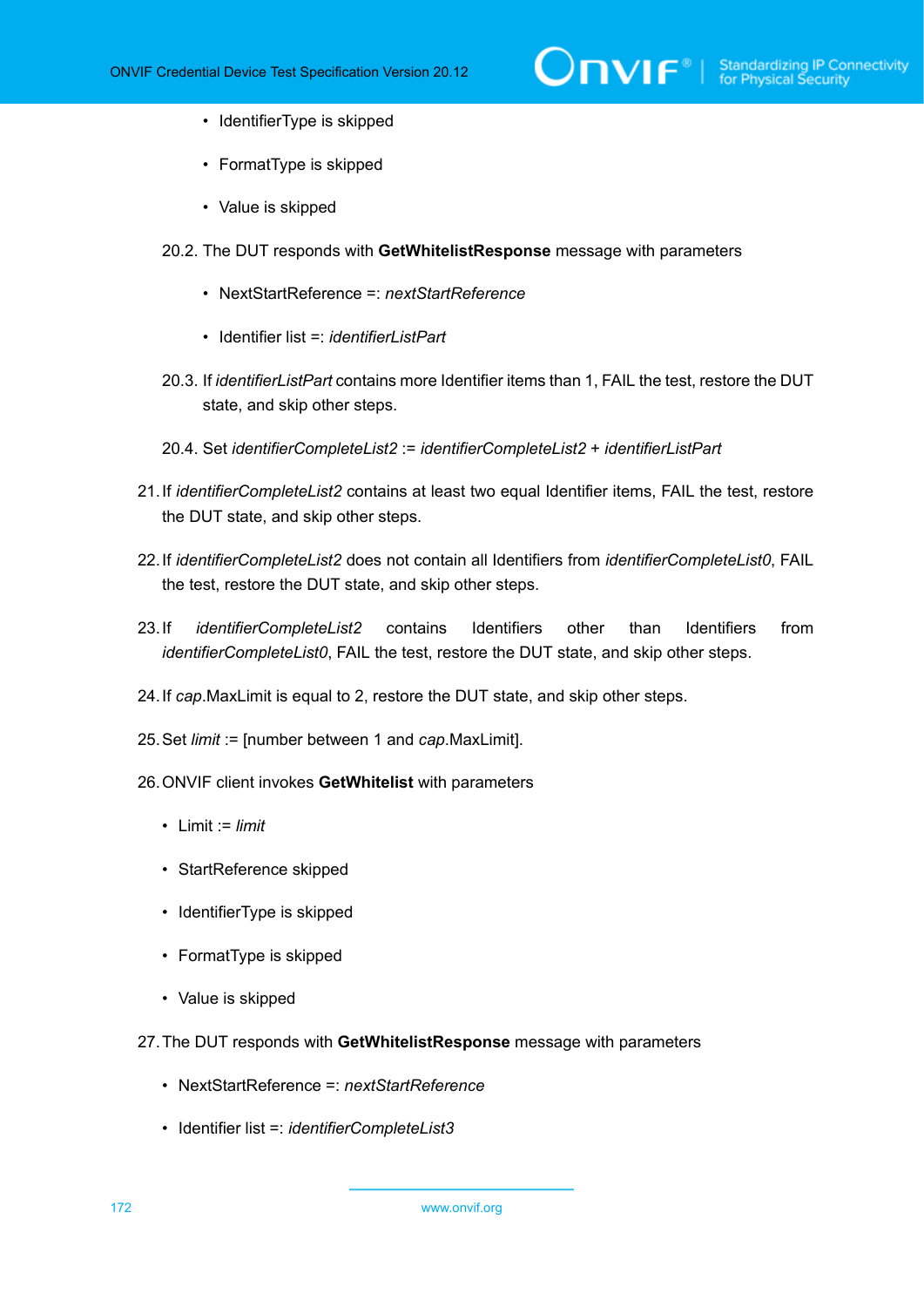- 28.If *identifierCompleteList3* contains more Identifier items than *limit*, FAIL the test, restore the DUT state, and skip other steps.
- 29.Until *nextStartReference* is not null, repeat the following steps:
	- 29.1. ONVIF client invokes **GetWhitelist** with parameters
		- Limit := *limit*
		- StartReference := *nextStartReference*
		- IdentifierType is skipped
		- FormatType is skipped
		- Value is skipped
	- 29.2. The DUT responds with **GetWhitelistResponse** message with parameters
		- NextStartReference =: *nextStartReference*
		- Identifier list =: *identifierListPart*
	- 29.3. If *identifierListPart* contains more Identifier items than *limit*, FAIL the test, restore the DUT state, and skip other steps.
	- 29.4. Set *identifierCompleteList3* := *identifierCompleteList3* + *identifierListPart*
- 30.If *identifierCompleteList3* contains at least two equal Identifiers, FAIL the test, restore the DUT state, and skip other steps.
- 31.If *identifierCompleteList3*does not contain all Identifiers from *identifierCompleteList0*, FAIL the test, restore the DUT state, and skip other steps.
- 32.If *identifierCompleteList3* contains Identifiers other than Identifiers from *identifierCompleteList0*, FAIL the test, restore the DUT state, and skip other steps.
- 33.Remove all credential identifiers from *credentialIdentifiersList* from whitelist.

### **PASS –**

• The DUT passed all assertions.

## **FAIL –**

• The DUT did not send **GetWhitelistResponse** message.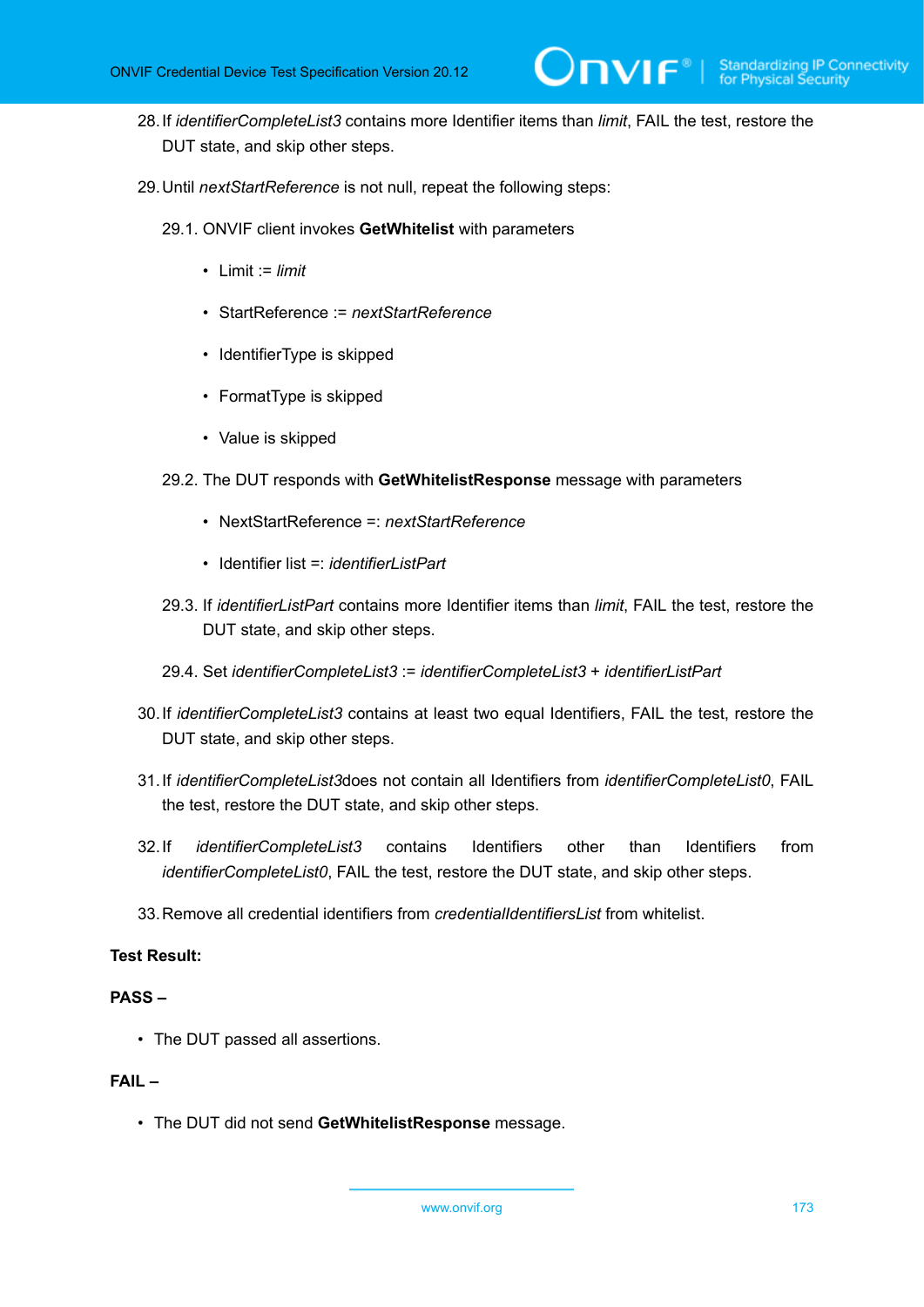# 4.10.2 GET WHITELIST - FILTERS

## **Test Case ID:** CREDENTIAL-10-1-2

**Specification Coverage:** GetWhitelist command (ONVIF Credential Service Specification)

**Feature Under Test:** GetWhitelist

**WSDL Reference:** credential.wsdl

**Test Purpose:** To verify Get Whitelist using filters.

**Pre-Requisite:** Credential Service is received from the DUT. Whitelist is supported by the DUT as indicated by MaxWhitelistedItems greater than zero capability.

**Test Configuration:** ONVIF Client and DUT

#### **Test Sequence:**

- 1. Start an ONVIF Client.
- 2. Start the DUT.
- 3. ONVIF Client adds number of credential identifiers to whitelist by following the procedure mentioned in [Annex A.24](#page-221-0) with the following input and output parameters
	- out *credentialIdentifiersList* list of added credential identifiers
	- out *cap* Credential Service capabilities
	- out *completeWhitelist* complete whitelist
- 4. Set *identifier* := *completeWhitelist*[0].
- 5. ONVIF client invokes **GetWhitelist** with parameters
	- Limit is skipped
	- StartReference is skipped
	- IdentifierType := *identifier*.Type.Name
	- FormatType is skipped
	- Value is skipped
- 6. The DUT responds with **GetWhitelistResponse** message with parameters
	- NextStartReference =: *nextStartReference*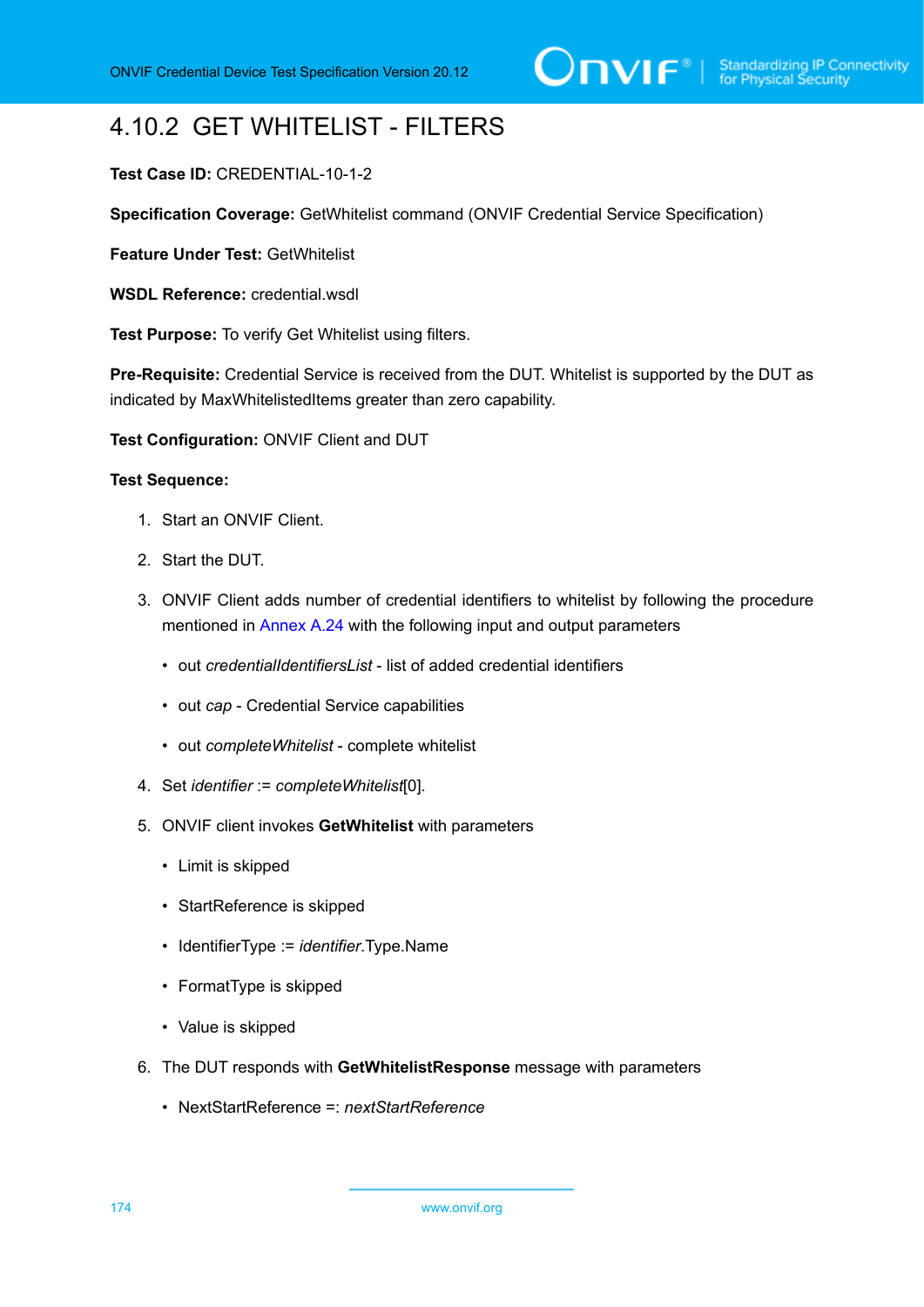- Identifier list =: *identifierCompleteList0*
- 7. Until *nextStartReference* is not null, repeat the following steps:
	- 7.1. ONVIF client invokes **GetWhitelist** with parameters
		- Limit is skipped
		- StartReference := *nextStartReference*
		- IdentifierType := *identifier*.Type.Name
		- FormatType is skipped
		- Value is skipped
	- 7.2. The DUT responds with **GetWhitelistResponse** message with parameters
		- NextStartReference =: *nextStartReference*
		- Identifier list =: *identifierPart*
	- 7.3. Set *identifierCompleteList0* := *identifierCompleteList0* + *identifierPart*.
- 8. If *identifierCompleteList0* contains at least two equal Identifier items, FAIL the test, restore the DUT state, and skip other steps.
- 9. If *identifierCompleteList0* contains at least one item with Type.Name other than *identifier*.Type.Name, FAIL the test, restore the DUT state, and skip other steps.
- 10.ONVIF client invokes **GetWhitelist** with parameters
	- Limit is skipped
	- StartReference is skipped
	- IdentifierType is skipped
	- FormatType := *identifier*.Type.FormatType
	- Value is skipped
- 11. The DUT responds with **GetWhitelistResponse** message with parameters
	- NextStartReference =: *nextStartReference*
	- Identifier list =: *identifierCompleteList1*
- 12.Until *nextStartReference* is not null, repeat the following steps: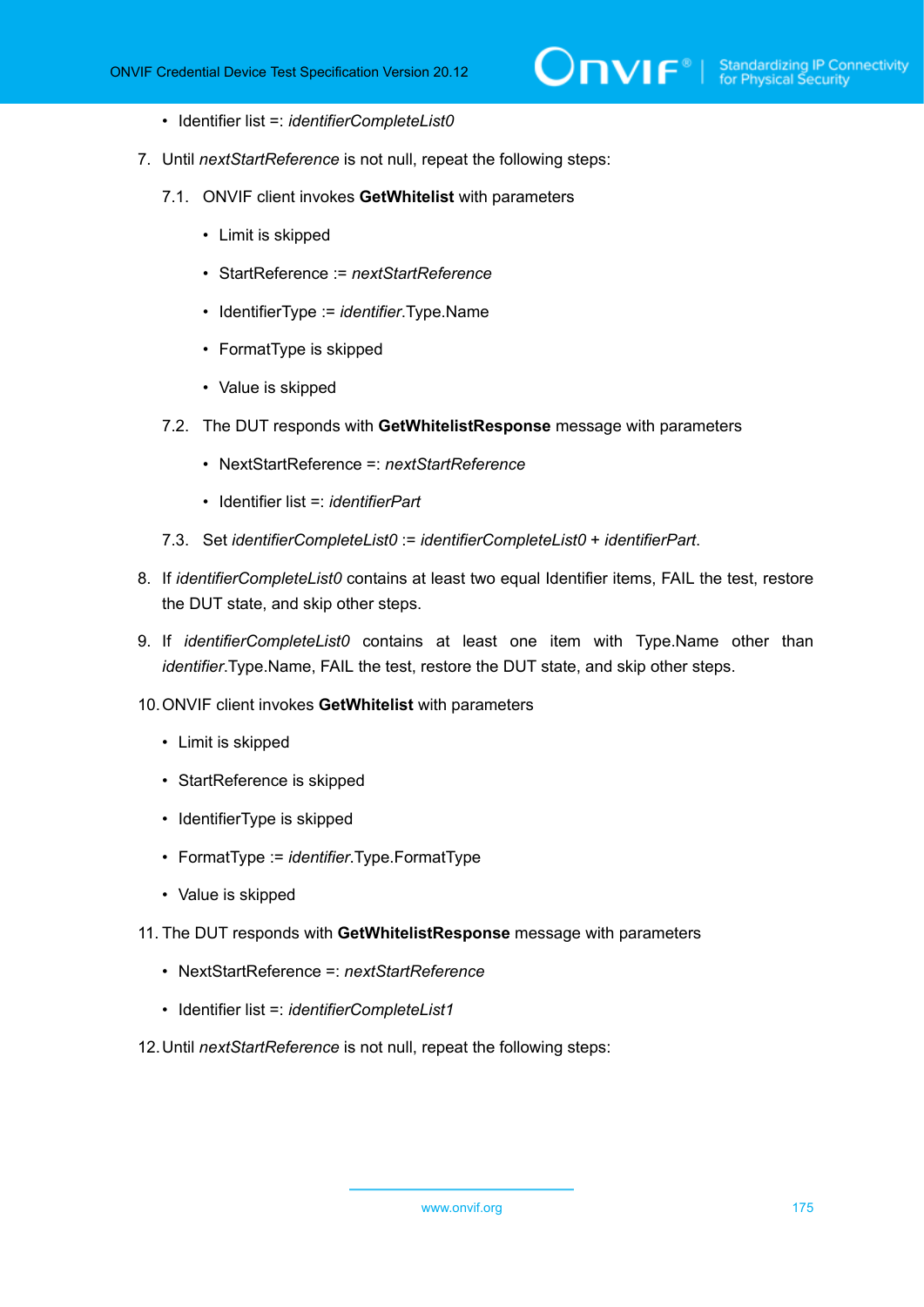#### 12.1. ONVIF client invokes **GetWhitelist** with parameters

- Limit is skipped
- StartReference := *nextStartReference*
- IdentifierType is skipped
- FormatType := *identifier*.Type.FormatType
- Value is skipped
- 12.2. The DUT responds with **GetWhitelistResponse** message with parameters
	- NextStartReference =: *nextStartReference*
	- Identifier list =: *identifierPart*
- 12.3. Set *identifierCompleteList1* := *identifierCompleteList1* + *identifierPart*.
- 13.If *identifierCompleteList1* contains at least two equal Identifier items, FAIL the test, restore the DUT state, and skip other steps.
- 14.If *identifierCompleteList1* contains at least one item with Type.FormatType other than *identifier*.Type.FormatType, FAIL the test, restore the DUT state, and skip other steps.
- 15.ONVIF client invokes **GetWhitelist** with parameters
	- Limit is skipped
	- StartReference is skipped
	- IdentifierType is skipped
	- FormatType is skipped
	- Value := *identifier*.Value
- 16.The DUT responds with **GetWhitelistResponse** message with parameters
	- NextStartReference =: *nextStartReference*
	- Identifier list =: *identifierCompleteList2*
- 17.Until *nextStartReference* is not null, repeat the following steps:
	- 17.1. ONVIF client invokes **GetWhitelist** with parameters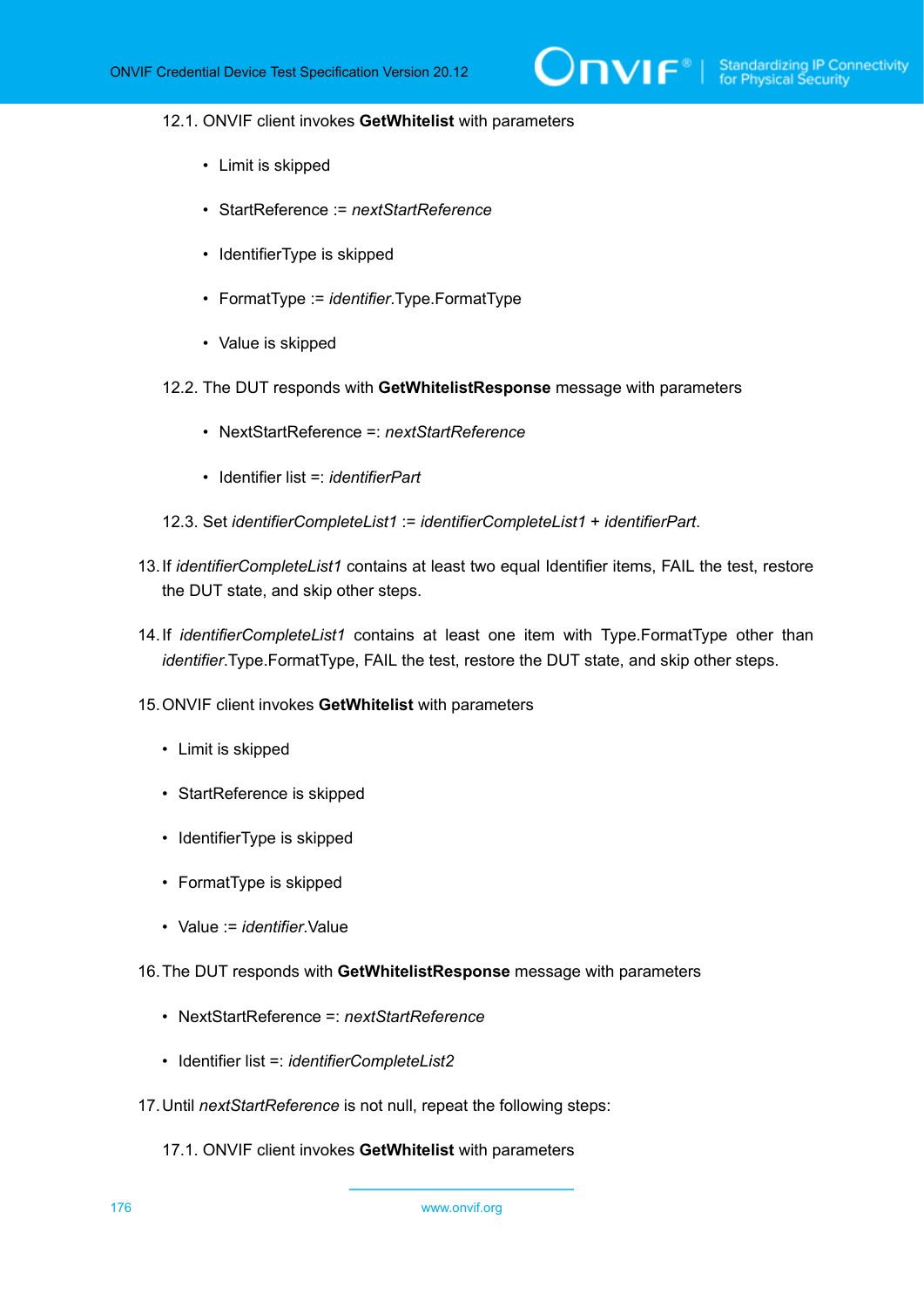- Limit is skipped
- StartReference := *nextStartReference*
- IdentifierType is skipped
- FormatType is skipped
- Value := *identifier*.Value
- 17.2. The DUT responds with **GetWhitelistResponse** message with parameters
	- NextStartReference =: *nextStartReference*
	- Identifier list =: *identifierPart*
- 17.3. Set *identifierCompleteList2* := *identifierCompleteList2* + *identifierPart*.
- 18.If *identifierCompleteList2* contains at least two equal Identifier items, FAIL the test, restore the DUT state, and skip other steps.
- 19.If *identifierCompleteList2* contains at least one item with Value other than *identifier*.Value, FAIL the test, restore the DUT state, and skip other steps.
- 20.ONVIF client invokes **GetWhitelist** with parameters
	- Limit is skipped
	- StartReference is skipped
	- IdentifierType := *identifier*.Type.Name
	- FormatType := *identifier*.Type.FormatType
	- Value := *identifier*.Value
- 21.The DUT responds with **GetWhitelistResponse** message with parameters
	- NextStartReference =: *nextStartReference*
	- Identifier list =: *identifierCompleteList3*
- 22.Until *nextStartReference* is not null, repeat the following steps:
	- 22.1. ONVIF client invokes **GetWhitelist** with parameters
		- Limit is skipped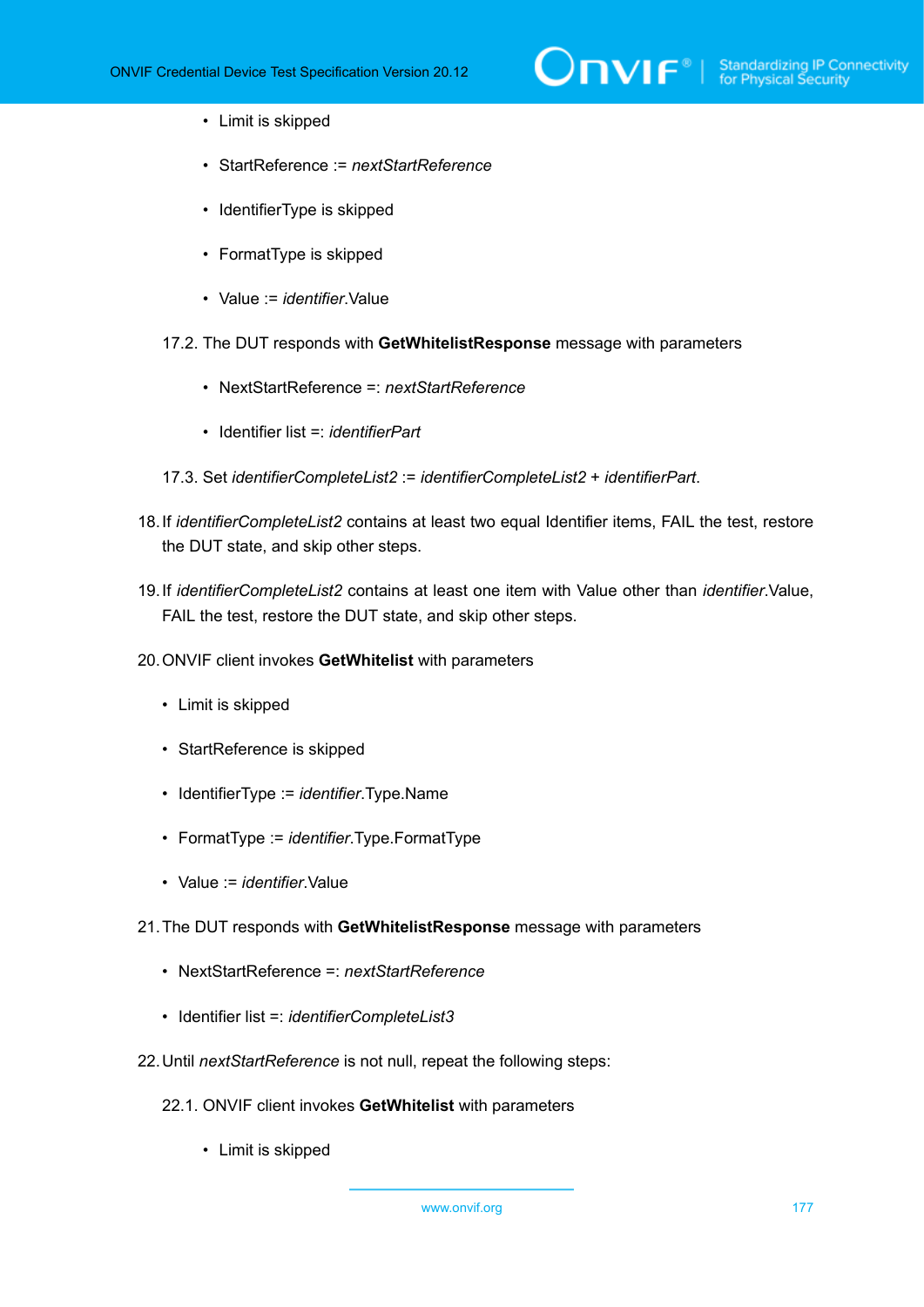- StartReference := *nextStartReference*
- IdentifierType := *identifier*.Type.Name
- FormatType := *identifier*.Type.FormatType
- Value := *identifier*.Value
- 22.2. The DUT responds with **GetWhitelistResponse** message with parameters
	- NextStartReference =: *nextStartReference*
	- Identifier list =: *identifierPart*
- 22.3. Set *identifierCompleteList3* := *identifierCompleteList3* + *identifierPart*.
- 23.If *identifierCompleteList3* contains at least two equal Identifier items, FAIL the test, restore the DUT state, and skip other steps.
- 24.If *identifierCompleteList3* contains at least one item with Type.Name other than *identifier*.Type.Name, FAIL the test, restore the DUT state, and skip other steps.
- 25.If *identifierCompleteList3* contains at least one item with Type.FormatType other than *identifier*.Type.FormatType, FAIL the test, restore the DUT state, and skip other steps.
- 26.If *identifierCompleteList3* contains at least one item with Value other than *identifier*.Value, FAIL the test, restore the DUT state, and skip other steps.
- 27.Remove all credential identifiers from *credentialIdentifiersList* from whitelist.

## **PASS –**

• The DUT passed all assertions.

#### **FAIL –**

• The DUT did not send **GetWhitelistResponse** message.

## 4.10.3 ADD IDENTIFIER TO WHITELIST

## **Test Case ID:** CREDENTIAL-10-1-3

**Specification Coverage:** AddToWhitelist command (ONVIF Credential Service Specification)

## **Feature Under Test:** AddToWhitelist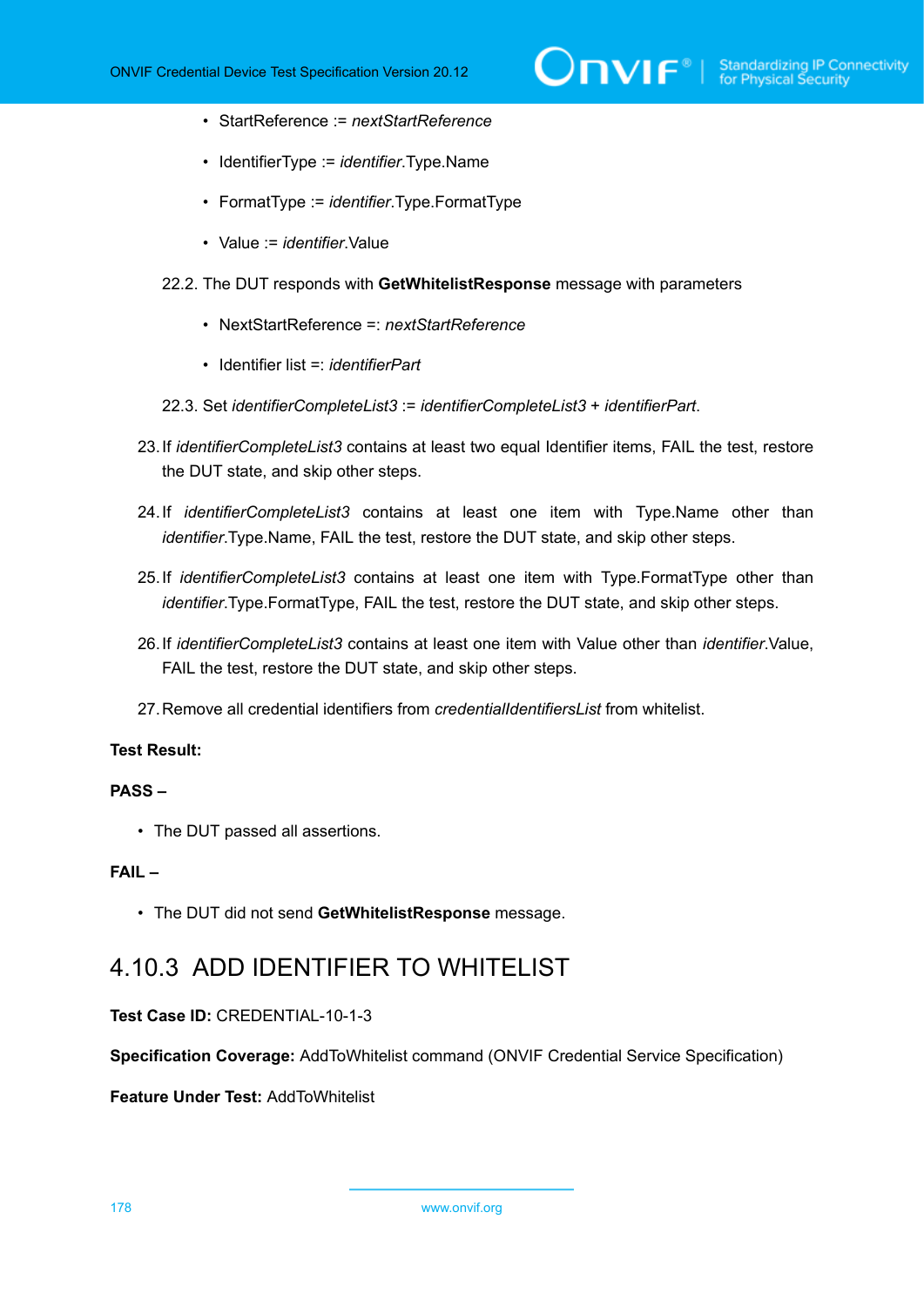#### **WSDL Reference:** credential.wsdl

**Test Purpose:** To verify adding identifier to whitelist.

**Pre-Requisite:** Credential Service is received from the DUT. Whitelist is supported by the DUT as indicated by MaxWhitelistedItems greater than zero capability. The DUT shall have enough free storage capacity for two additional items in whitelist. The DUT shall have enough free storage capacity for two additional items in blacklist, if blacklist is supported by the DUT as indicated by MaxBlacklistedItems greater than zero capability.

**Test Configuration:** ONVIF Client and DUT

#### **Test Sequence:**

- 1. Start an ONVIF Client.
- 2. Start the DUT.
- 3. ONVIF Client retrieves a complete whitelist by following the procedure mentioned in [Annex](#page-223-0) [A.25](#page-223-0) with the following input and output parameters
	- out *initialWhiteList* complete whitelist
- 4. ONVIF Client gets the service capabilities by following the procedure mentioned in [Annex](#page-201-0) [A.2](#page-201-0) with the following input and output parameters
	- out *cap* Credential Service capabilities
- 5. ONVIF Client generates list of credential identifiers by following the procedure mentioned in [Annex A.30](#page-228-0) with the following input and output parameters
	- in *cap* Credential Service capabilities
	- in *initialWhiteList* initial list of credential identifiers (to prevent creation of duplications)
	- in min{2; *cap*.MaxWhitelistedItems; *cap*.MaxLimit} requiered number of credential identifiers
	- out *credentialIdentifiersList* credential identifiers list
- 6. If *cap*.MaxBlacklistedItems > 0:
	- 6.1. ONVIF Client adds credential identifiers to blacklist by following the procedure mentioned in [Annex A.26](#page-224-0) with the following input and output parameters
		- in *credentialIdentifiersList* credential identifier list to be added to blacklist
- 7. ONVIF client invokes **AddToWhitelist** with parameters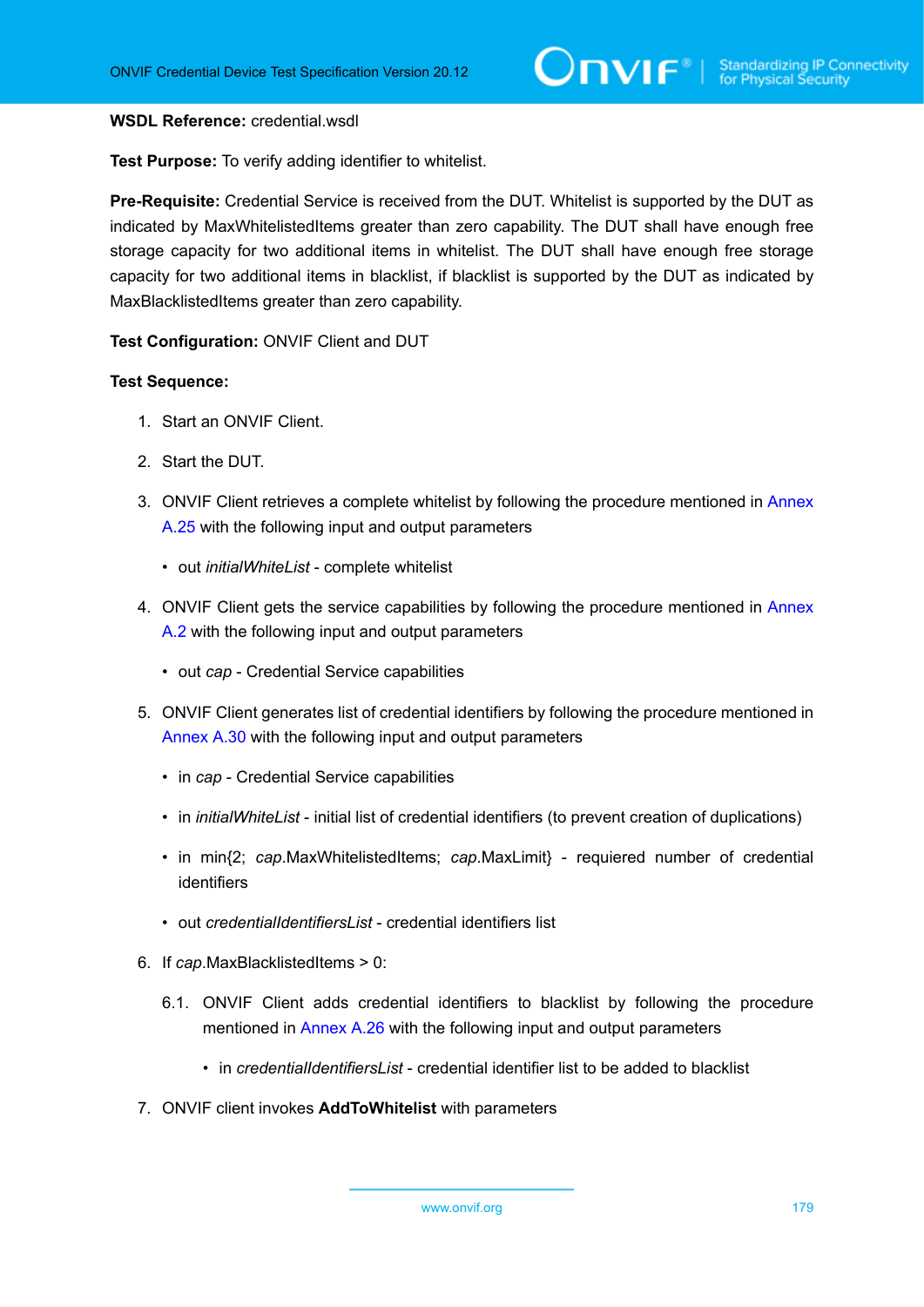- Identifier list := *credentialIdentifiersList*
- 8. The DUT responds with **AddToWhitelistResponse** message.
- 9. ONVIF Client retrieves a complete whitelist by following the procedure mentioned in [Annex](#page-223-0) [A.25](#page-223-0) with the following input and output parameters
	- out *updatedWhiteList* complete whitelist
- 10.If *updatedWhiteList* does not contain all items from *initialWhiteList*, FAIL the test, restore the DUT state, and skip other steps.
- 11. If *updatedWhiteList* does not contain all items from *credentialIdentifiersList* item, FAIL the test, restore the DUT state, and skip other steps.
- 12.If *cap*.MaxBlacklistedItems > 0:
	- 12.1. ONVIF Client retrieves a complete blacklist by following the procedure mentioned in [Annex A.27](#page-225-0) with the following input and output parameters
		- out *updatedBlackList* complete blacklist
	- 12.2. If *updatedBlackList* contains any item from *credentialIdentifiersList* item, FAIL the test, restore the DUT state, and skip other steps.
- 13.ONVIF client invokes **AddToWhitelist** with parameters
	- Identifier list := *credentialIdentifiersList*
- 14.The DUT responds with **AddToWhitelistResponse** message.
- 15.ONVIF Client retrieves a complete whitelist by following the procedure mentioned in [Annex](#page-223-0) [A.25](#page-223-0) with the following input and output parameters
	- out *updatedWhiteList2* complete whitelist
- 16.If *updatedWhiteList2* contains more items that *updatedWhiteList*, FAIL the test, restore the DUT state, and skip other steps.
- 17.Remove all items from *credentialIdentifiersList* from whitelist.

## **PASS –**

• The DUT passed all assertions.

## **FAIL –**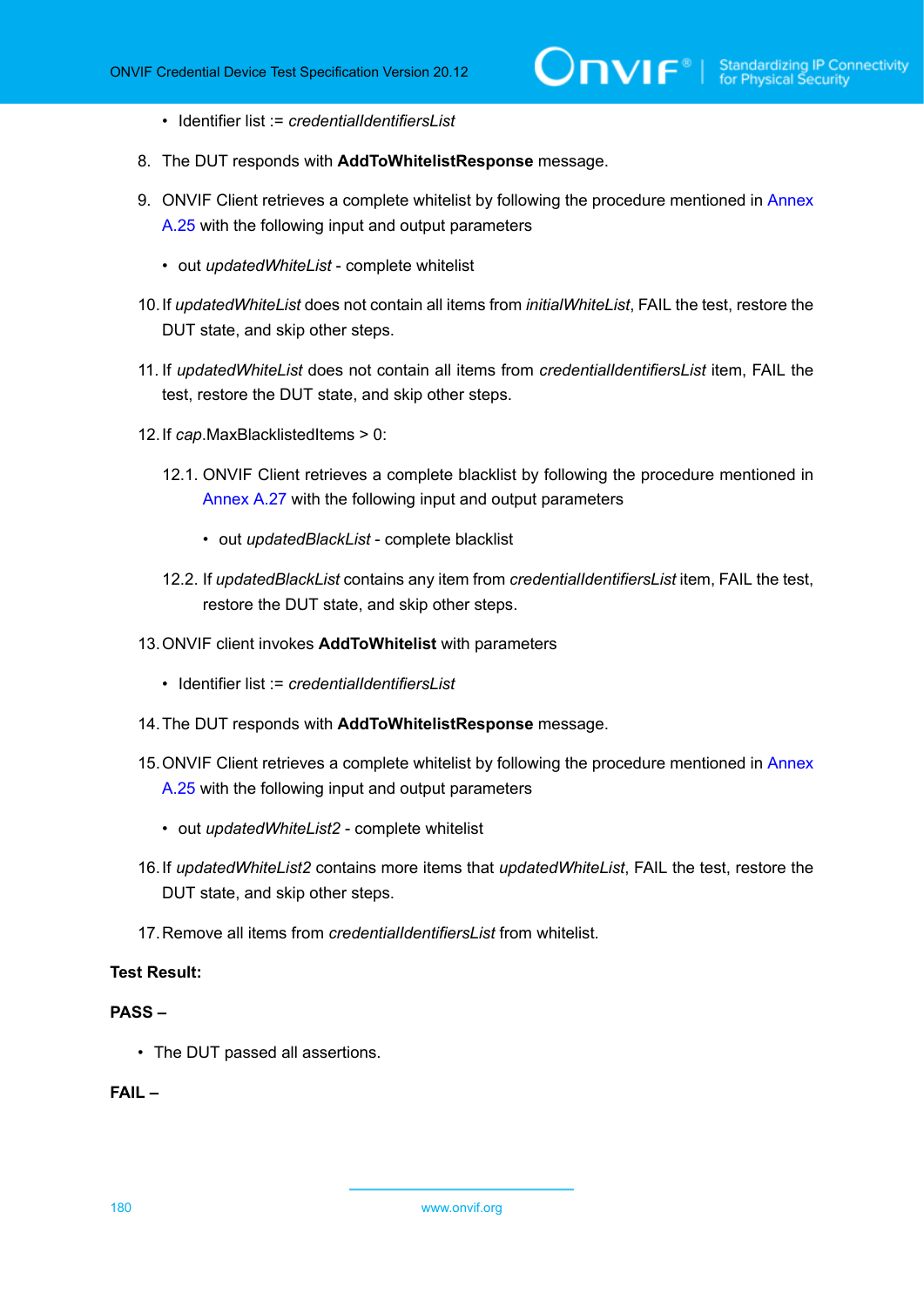• The DUT did not send **AddToWhitelistResponse** message.

## 4.10.4 REMOVE IDENTIFIER FROM WHITELIST

**Test Case ID:** CREDENTIAL-10-1-4

**Specification Coverage:** RemoveFromWhitelist command (ONVIF Credential Service Specification)

**Feature Under Test:** RemoveFromWhitelist

**WSDL Reference:** credential.wsdl

**Test Purpose:** To verify removing identifier to whitelist.

**Pre-Requisite:** Credential Service is received from the DUT. Whitelist is supported by the DUT as indicated by MaxWhitelistedItems greater than zero capability. The DUT shall have enough free storage capacity for two additional items in whitelist.

**Test Configuration:** ONVIF Client and DUT

#### **Test Sequence:**

- 1. Start an ONVIF Client.
- 2. Start the DUT.
- 3. ONVIF Client retrieves a complete whitelist by following the procedure mentioned in [Annex](#page-223-0) [A.25](#page-223-0) with the following input and output parameters
	- out *initialWhiteList* complete whitelist
- 4. ONVIF Client gets the service capabilities by following the procedure mentioned in [Annex](#page-201-0) [A.2](#page-201-0) with the following input and output parameters
	- out *cap* Credential Service capabilities
- 5. ONVIF Client generates list of credential identifiers by following the procedure mentioned in [Annex A.30](#page-228-0) with the following input and output parameters
	- in *cap* Credential Service capabilities
	- in *initialWhiteList* initial list of credential identifiers (to prevent creation of duplications)
	- in min{2; *cap*.MaxWhitelistedItems; *cap*.MaxLimit} requiered number of credential identifiers
	- out *credentialIdentifiersList* credential identifiers list

www.onvif.org 181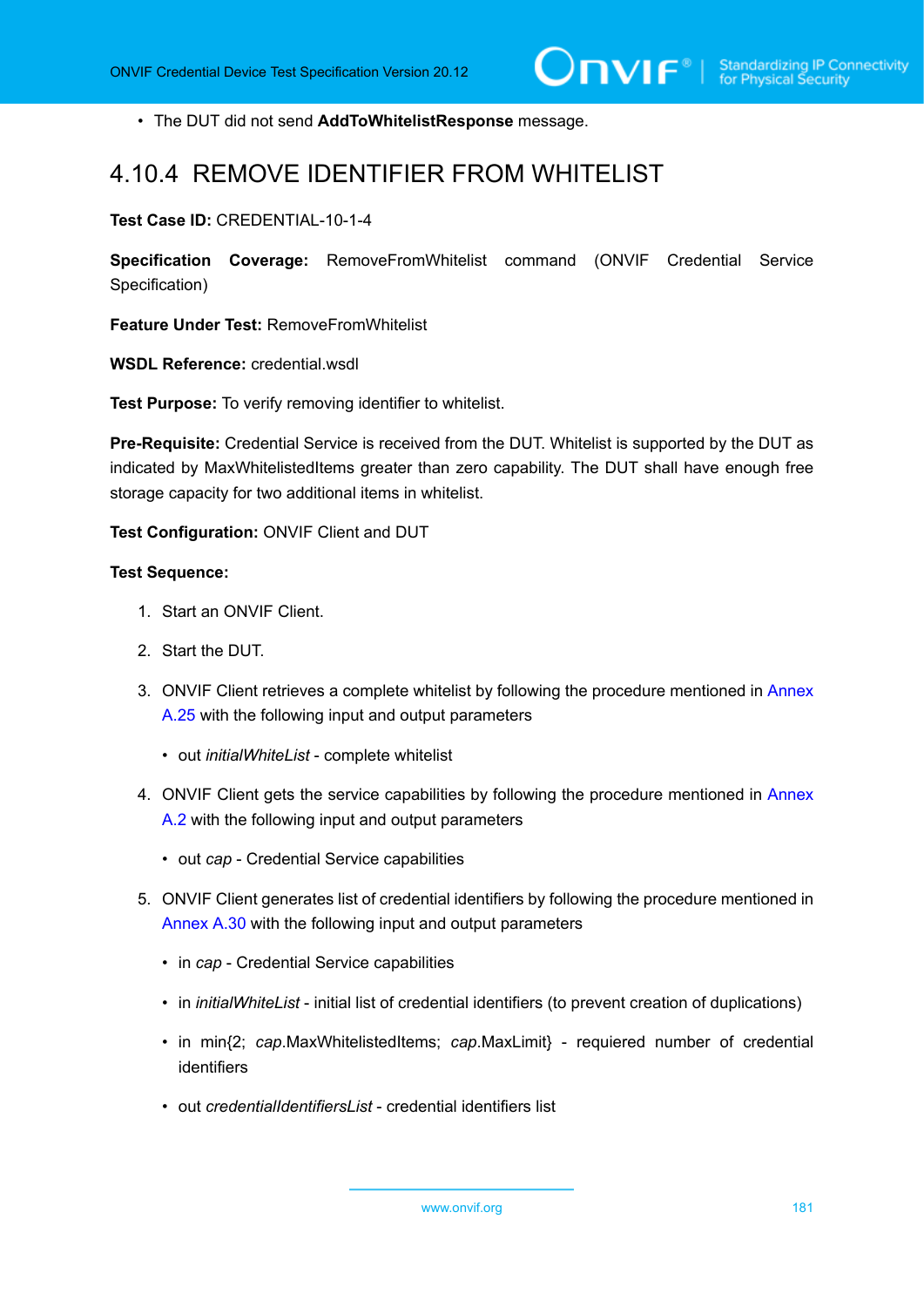- 6. ONVIF Client adds credential identifiers to whitelist by following the procedure mentioned in [Annex A.28](#page-226-0) with the following input and output parameters
	- in *credentialIdentifiersList* credential identifiers to be added to whitelist
- 7. ONVIF client invokes **RemoveFromWhitelist** with parameters
	- Identifier list := *credentialIdentifiersI ist*
- 8. The DUT responds with **RemoveFromWhitelistResponse** message.
- 9. ONVIF Client retrieves a complete whitelist by following the procedure mentioned in [Annex](#page-223-0) [A.25](#page-223-0) with the following input and output parameters
	- out *updatedWhiteList* complete whitelist
- 10.If *updatedWhiteList* does not contain all items from *initialWhiteList*, FAIL the test, restore the DUT state, and skip other steps.
- 11. If *updatedWhiteList* contains any item from *credentialIdentifiersList*, FAIL the test, restore the DUT state, and skip other steps.
- 12.ONVIF client invokes **RemoveFromWhitelist** with parameters
	- Identifier list := *credentialIdentifiersList*
- 13.The DUT responds with **RemoveFromWhitelistResponse** message.

#### **PASS –**

• The DUT passed all assertions.

## **FAIL –**

• The DUT did not send **RemoveFromWhitelistResponse** message.

## 4.10.5 DELETE WHITELIST

### **Test Case ID:** CREDENTIAL-10-1-5

**Specification Coverage:** DeleteWhitelist command (ONVIF Credential Service Specification)

**Feature Under Test:** DeleteWhitelist

**WSDL Reference:** credential.wsdl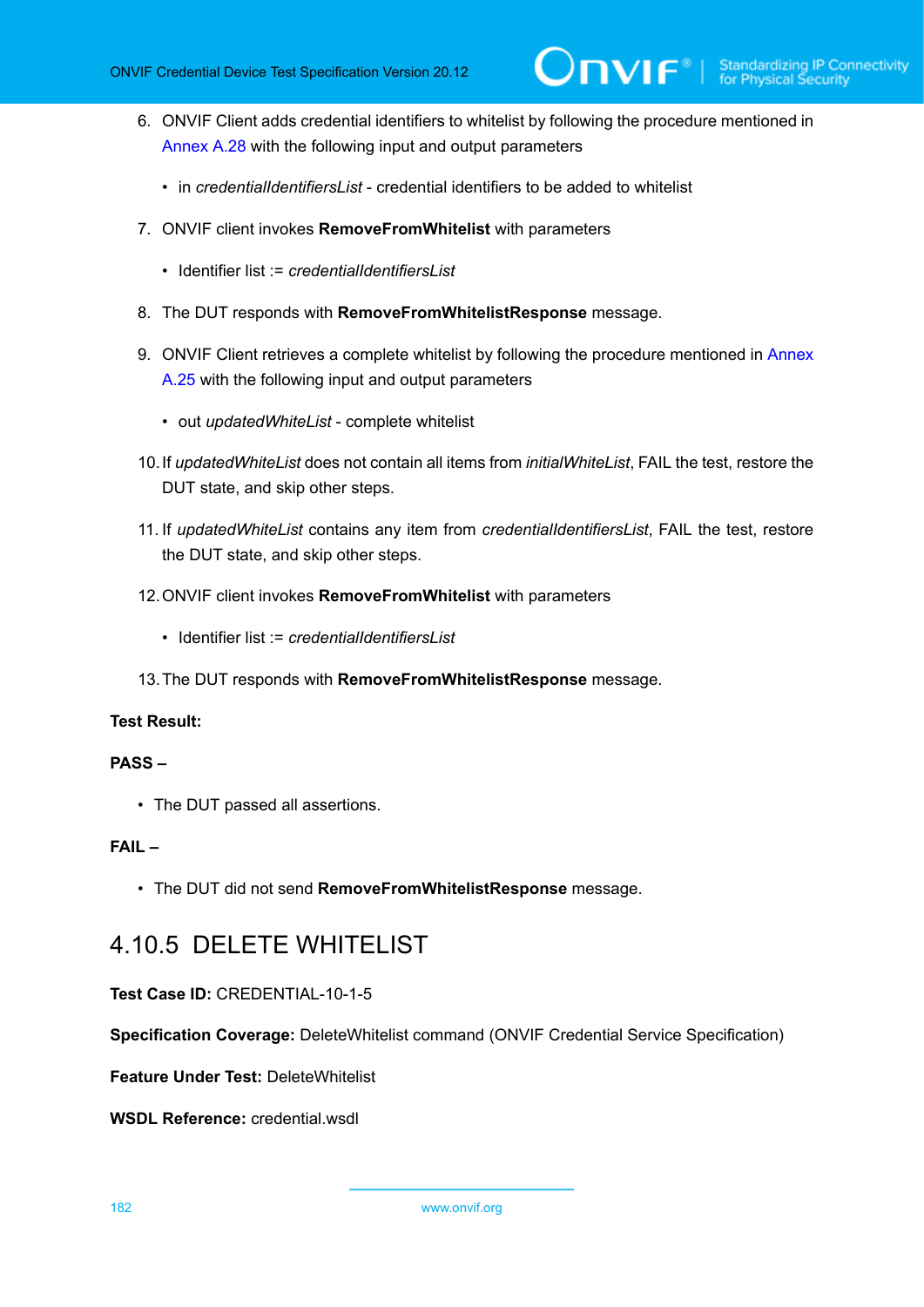#### **Test Purpose:** To verify deleting whitelist.

**Pre-Requisite:** Credential Service is received from the DUT. Whitelist is supported by the DUT as indicated by MaxWhitelistedItems greater than zero capability. The DUT shall have enough free storage capacity for two additional items in whitelist.

**Test Configuration:** ONVIF Client and DUT

- 1. Start an ONVIF Client.
- 2. Start the DUT.
- 3. ONVIF Client retrieves a complete whitelist by following the procedure mentioned in [Annex](#page-223-0) [A.25](#page-223-0) with the following input and output parameters
	- out *initialWhiteList* complete whitelist
- 4. ONVIF Client gets the service capabilities by following the procedure mentioned in [Annex](#page-201-0) [A.2](#page-201-0) with the following input and output parameters
	- out *cap* Credential Service capabilities
- 5. ONVIF Client generates list of credential identifiers by following the procedure mentioned in [Annex A.30](#page-228-0) with the following input and output parameters
	- in *cap* Credential Service capabilities
	- in *initialWhiteList* initial list of credential identifiers (to prevent creation of duplications)
	- in min{2; *cap*.MaxWhitelistedItems; *cap*.MaxLimit} requiered number of credential identifiers
	- out *credentialIdentifiersList* credential identifiers list
- 6. ONVIF Client adds credential identifiers to whitelist by following the procedure mentioned in [Annex A.28](#page-226-0) with the following input and output parameters
	- in *credentialIdentifiersList* credential identifiers to be added to whitelist
- 7. ONVIF client invokes **DeleteWhitelist**.
- 8. The DUT responds with **DeleteWhitelistResponse** message.
- 9. ONVIF Client retrieves a complete whitelist by following the procedure mentioned in [Annex](#page-223-0) [A.25](#page-223-0) with the following input and output parameters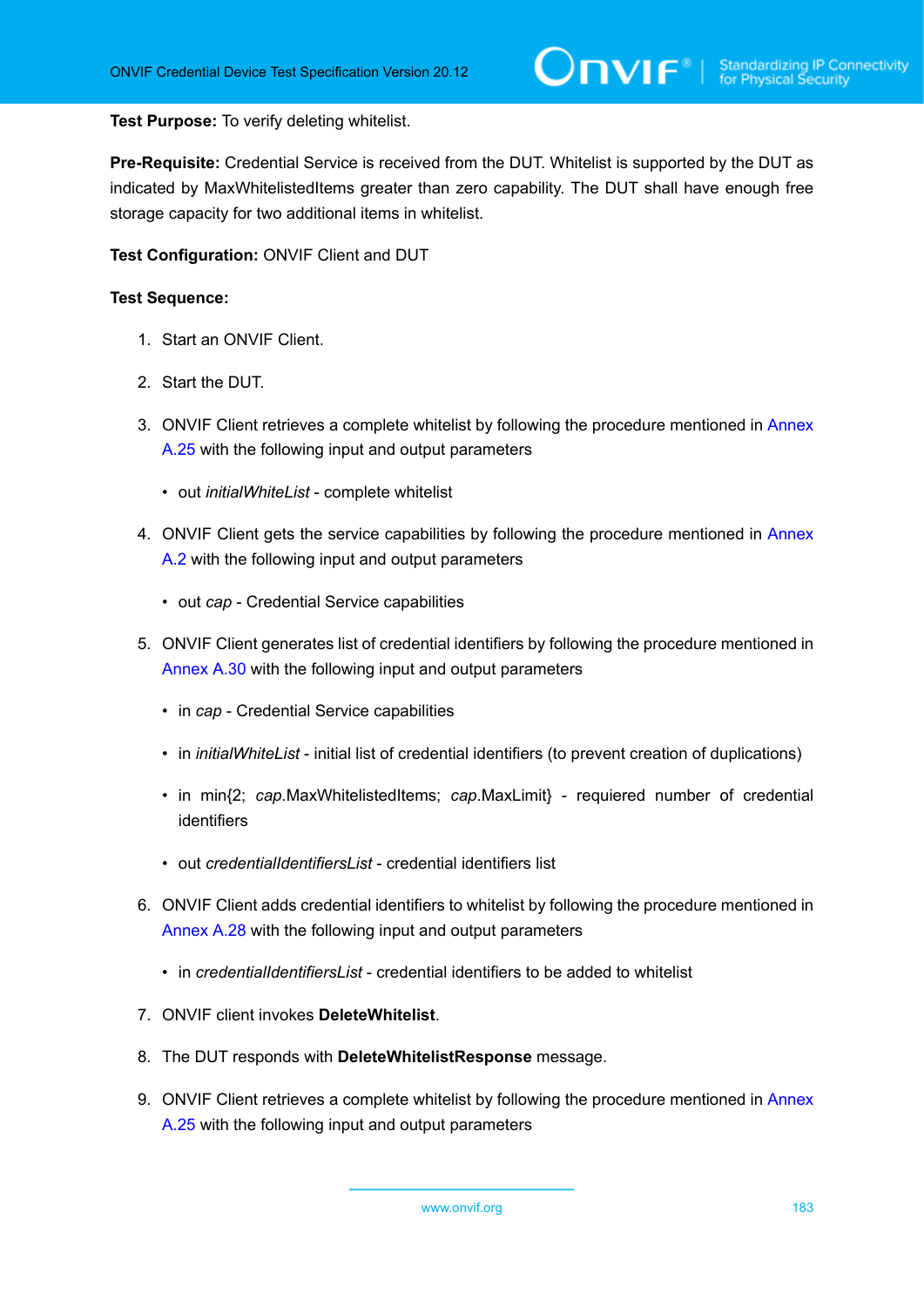- out *updatedWhiteList* complete whitelist
- 10.If *updatedWhiteList* contains any items, FAIL the test, restore the DUT state, and skip other steps.
- 11. ONVIF client invokes **DeleteWhitelist**.
- 12.The DUT responds with **DeleteWhitelistResponse** message.
- 13.Client restores all items from *initialWhiteList*.

## **PASS –**

• The DUT passed all assertions.

## **FAIL –**

• The DUT did not send **DeleteWhitelistResponse** message.

## 4.11 Blacklist Management

## 4.11.1 GET BLACKLIST - START REFERENCE AND LIMIT

**Test Case ID:** CREDENTIAL-11-1-1

**Specification Coverage:** GetBlacklist command (ONVIF Credential Service Specification)

**Feature Under Test:** GetBlacklist

**WSDL Reference:** credential.wsdl

**Test Purpose:** To verify Get Blacklist using StartReference and Limit.

**Pre-Requisite:** Credential Service is received from the DUT. Blacklist is supported by the DUT as indicated by MaxBlacklistedItems greater than zero capability.

**Test Configuration:** ONVIF Client and DUT

- 1. Start an ONVIF Client.
- 2. Start the DUT.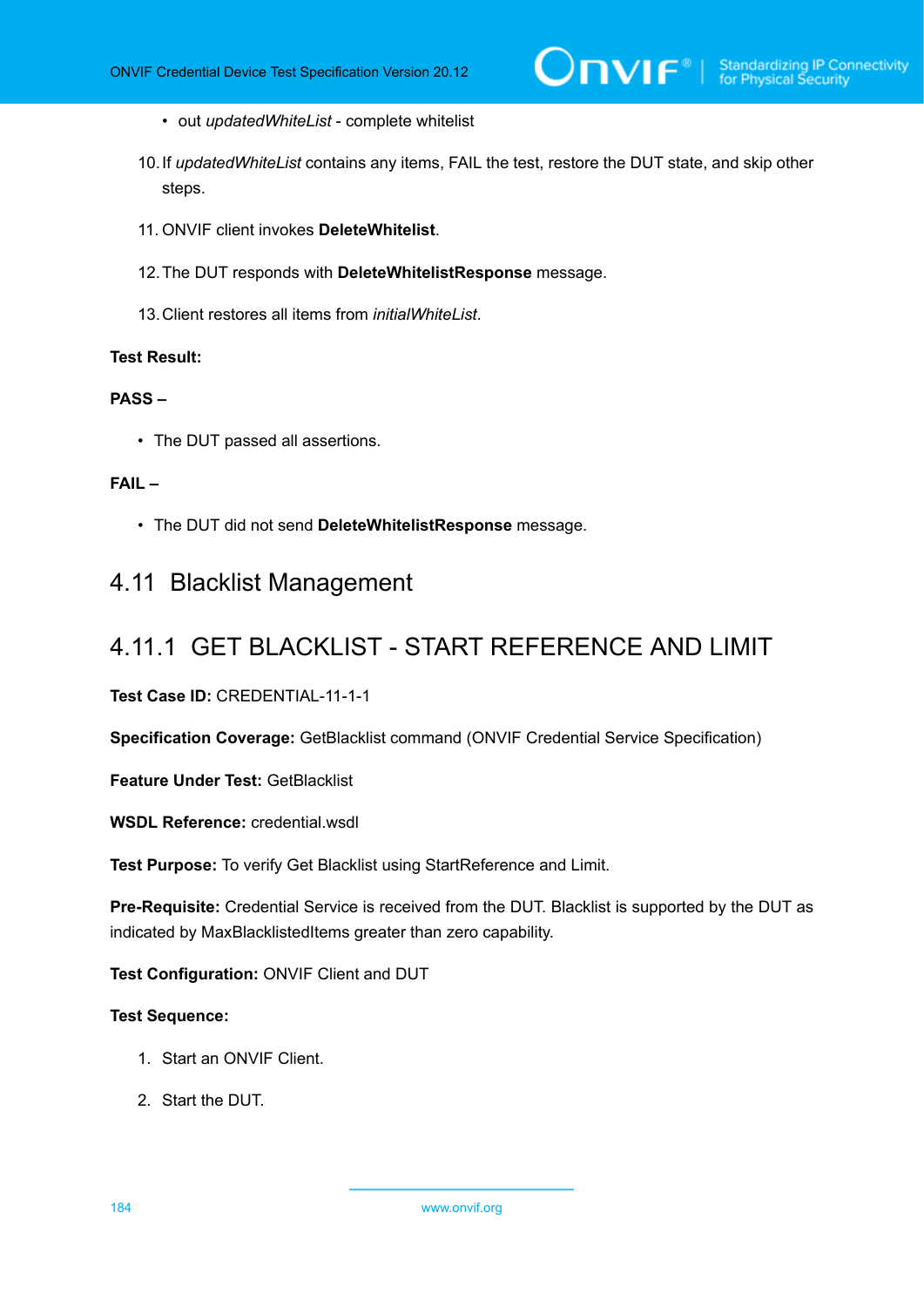- 3. ONVIF Client adds number of credential identifiers to blacklist by following the procedure mentioned in [Annex A.29](#page-227-0) with the following input and output parameters
	- out *credentialIdentifiersList* list of added credential identifiers
	- out *cap* Credential Service capabilities
	- out *completeBlacklist* complete blacklist
- 4. ONVIF client invokes **GetBlacklist** with parameters
	- Limit is skipped
	- StartReference is skipped
	- IdentifierType is skipped
	- FormatType is skipped
	- Value is skipped
- 5. The DUT responds with **GetBlacklistResponse** message with parameters
	- NextStartReference =: *nextStartReference*
	- Identifier list =: *identifierCompleteList0*
- 6. If *identifierCompleteList0* contains more Identifier items than *cap*.MaxLimit, FAIL the test, restore the DUT state, and skip other steps.
- 7. Until *nextStartReference* is not null, repeat the following steps:
	- 7.1. ONVIF client invokes **GetBlacklist** with parameters
		- Limit is skipped
		- StartReference := *nextStartReference*
		- IdentifierType is skipped
		- FormatType is skipped
		- Value is skipped
	- 7.2. The DUT responds with **GetBlacklistResponse** message with parameters
		- NextStartReference =: *nextStartReference*
		- Identifier list =: *identifierPart*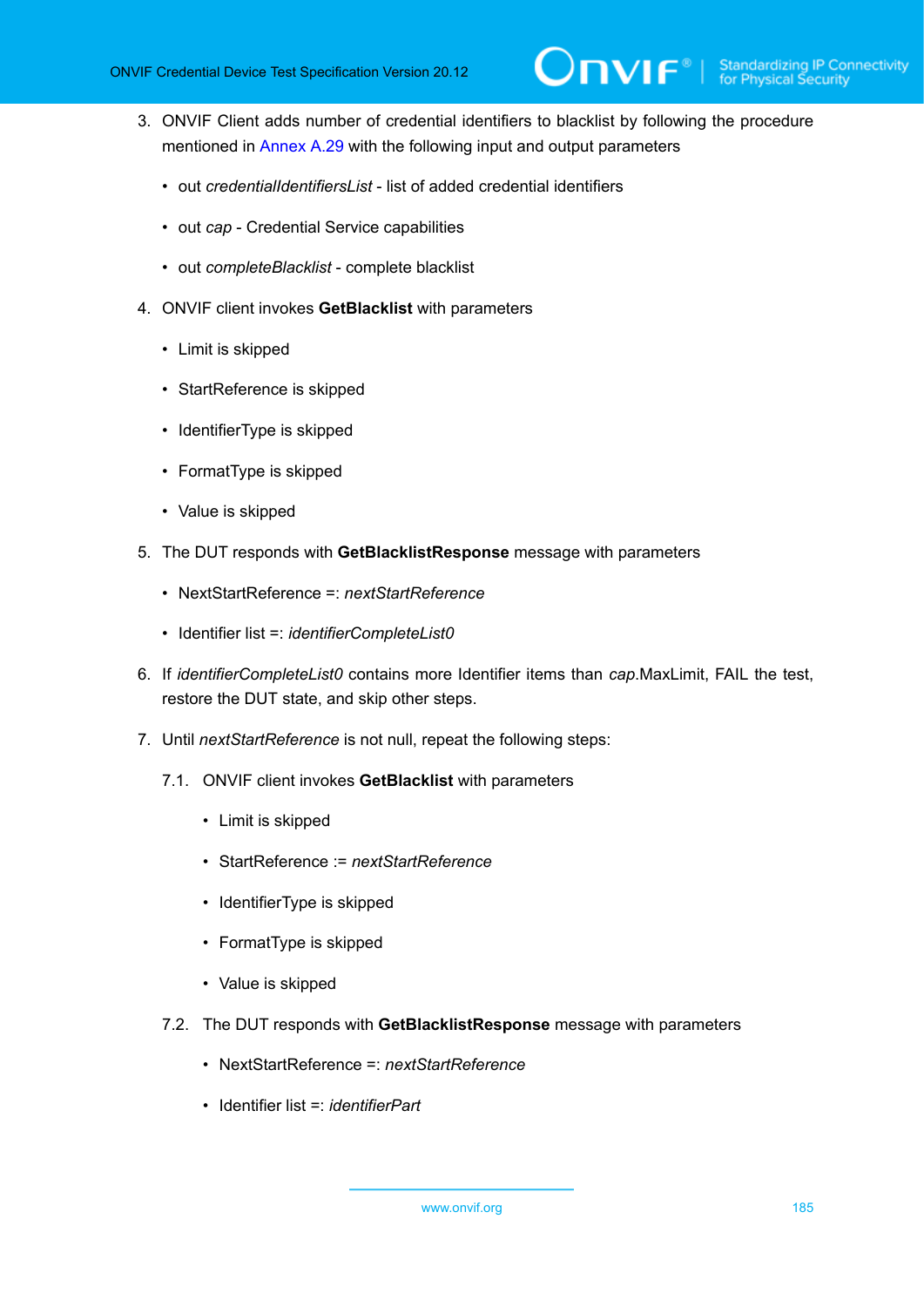- 7.3. If *identifierPart* contains more Identifier items than *cap*.MaxLimit, FAIL the test, restore the DUT state, and skip other steps.
- 7.4. Set *identifierCompleteList0* := *identifierCompleteList0* + *identifierPart*.
- 8. If *identifierCompleteList0* contains at least two equal Identifier items, FAIL the test, restore the DUT state, and skip other steps.
- 9. ONVIF client invokes **GetBlacklist** with parameters
	- Limit := *cap*.MaxLimit
	- StartReference is skipped
	- IdentifierType is skipped
	- FormatType is skipped
	- Value is skipped
- 10.The DUT responds with **GetBlacklistResponse** message with parameters
	- NextStartReference =: *nextStartReference*
	- Identifier list =: *identifierCompleteList1*
- 11. If *identifierCompleteList1* contains more Identifier items than *cap*.MaxLimit, FAIL the test, restore the DUT state, and skip other steps.
- 12.Until *nextStartReference* is not null, repeat the following steps:
	- 12.1. ONVIF client invokes **GetBlacklist** with parameters
		- Limit := *cap*.MaxLimit
		- StartReference := *nextStartReference*
		- IdentifierType is skipped
		- FormatType is skipped
		- Value is skipped
	- 12.2. The DUT responds with **GetBlacklistResponse** message with parameters
		- NextStartReference =: *nextStartReference*
		- Identifier list =: *identifierPart*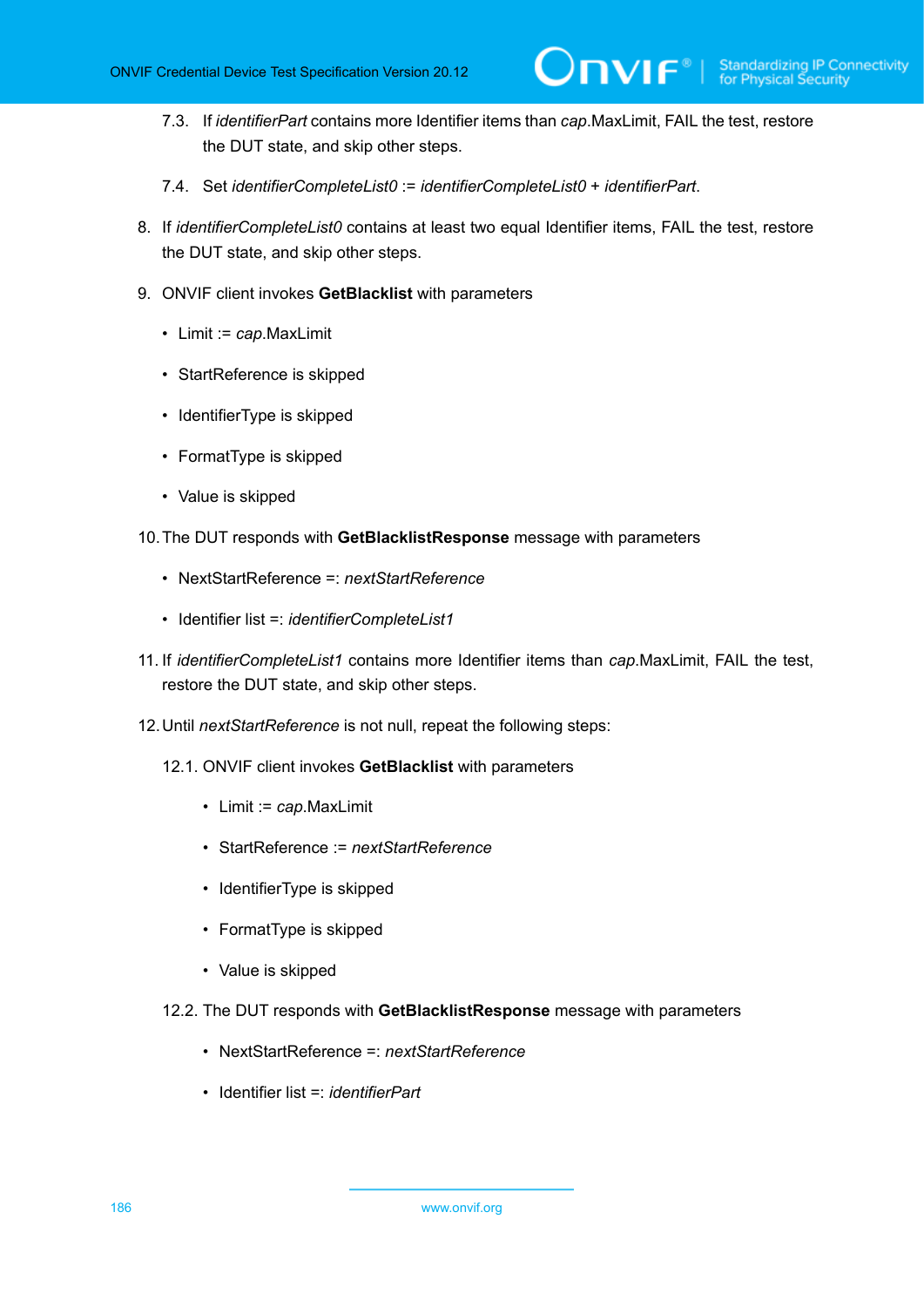- 12.3. If *identifierPart* contains more Identifier items than *cap*.MaxLimit, FAIL the test, restore the DUT state, and skip other steps.
- 12.4. Set *identifierCompleteList1* := *identifierCompleteList1* + *identifierPart*.
- 13.If *identifierCompleteList1* contains at least two equal Identifier items, FAIL the test, restore the DUT state, and skip other steps.
- 14.If *identifierCompleteList1* does not contain all Identifiers from *identifierCompleteList0*, FAIL the test, restore the DUT state, and skip other steps.
- 15.If *identifierCompleteList1* contains Identifiers other than Identifiers from *identifierCompleteList0*, FAIL the test, restore the DUT state, and skip other steps.
- 16.If *cap*.MaxLimit is equal to 1, restore the DUT state, and skip other steps.
- 17.ONVIF client invokes **GetBlacklist** with parameters
	- $\cdot$  Limit := 1
	- StartReference skipped
	- IdentifierType is skipped
	- FormatType is skipped
	- Value is skipped
- 18.The DUT responds with **GetBlacklistResponse** message with parameters
	- NextStartReference =: *nextStartReference*
	- Identifier list =: *identifierCompleteList2*
- 19.If *identifierCompleteList2* contains more Identifier items than 1, FAIL the test, restore the DUT state, and skip other steps.
- 20.Until *nextStartReference* is not null, repeat the following steps:
	- 20.1. ONVIF client invokes **GetBlacklist** with parameters
		- Limit  $:= 1$
		- StartReference := *nextStartReference*
		- IdentifierType is skipped
		- FormatType is skipped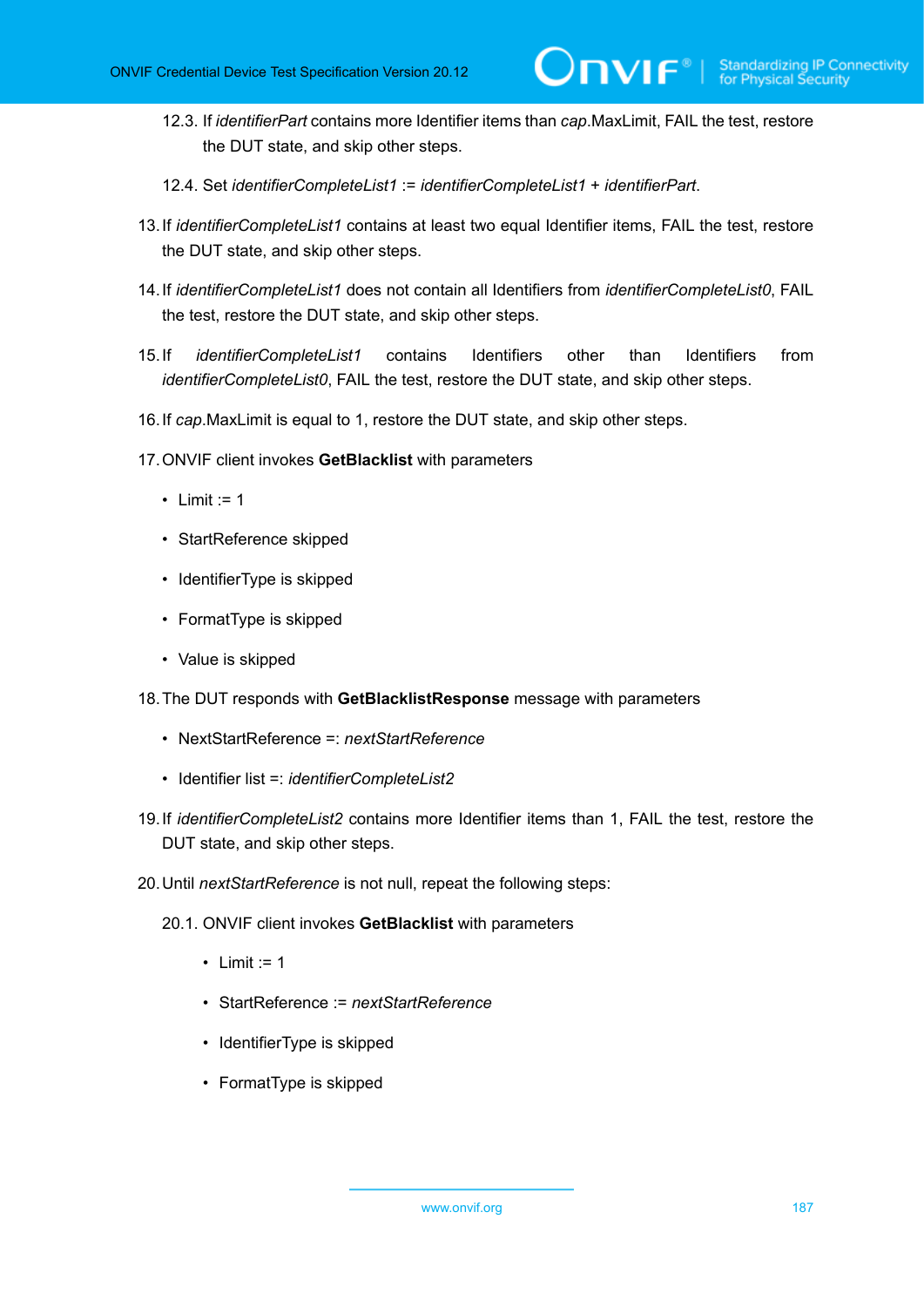- Value is skipped
- 20.2. The DUT responds with **GetBlacklistResponse** message with parameters
	- NextStartReference =: *nextStartReference*
	- Identifier list =: *identifierListPart*
- 20.3. If *identifierListPart* contains more Identifier items than 1, FAIL the test, restore the DUT state, and skip other steps.
- 20.4. Set *identifierCompleteList2* := *identifierCompleteList2* + *identifierListPart*
- 21.If *identifierCompleteList2* contains at least two equal Identifier items, FAIL the test, restore the DUT state, and skip other steps.
- 22.If *identifierCompleteList2* does not contain all Identifiers from *identifierCompleteList0*, FAIL the test, restore the DUT state, and skip other steps.
- 23.If *identifierCompleteList2* contains Identifiers other than Identifiers from *identifierCompleteList0*, FAIL the test, restore the DUT state, and skip other steps.
- 24.If *cap*.MaxLimit is equal to 2, restore the DUT state, and skip other steps.
- 25.Set *limit* := [number between 1 and *cap*.MaxLimit].
- 26.ONVIF client invokes **GetBlacklist** with parameters
	- Limit := *limit*
	- StartReference skipped
	- IdentifierType is skipped
	- FormatType is skipped
	- Value is skipped
- 27.The DUT responds with **GetBlacklistResponse** message with parameters
	- NextStartReference =: *nextStartReference*
	- Identifier list =: *identifierCompleteList3*
- 28.If *identifierCompleteList3* contains more Identifier items than *limit*, FAIL the test, restore the DUT state, and skip other steps.
- 29.Until *nextStartReference* is not null, repeat the following steps: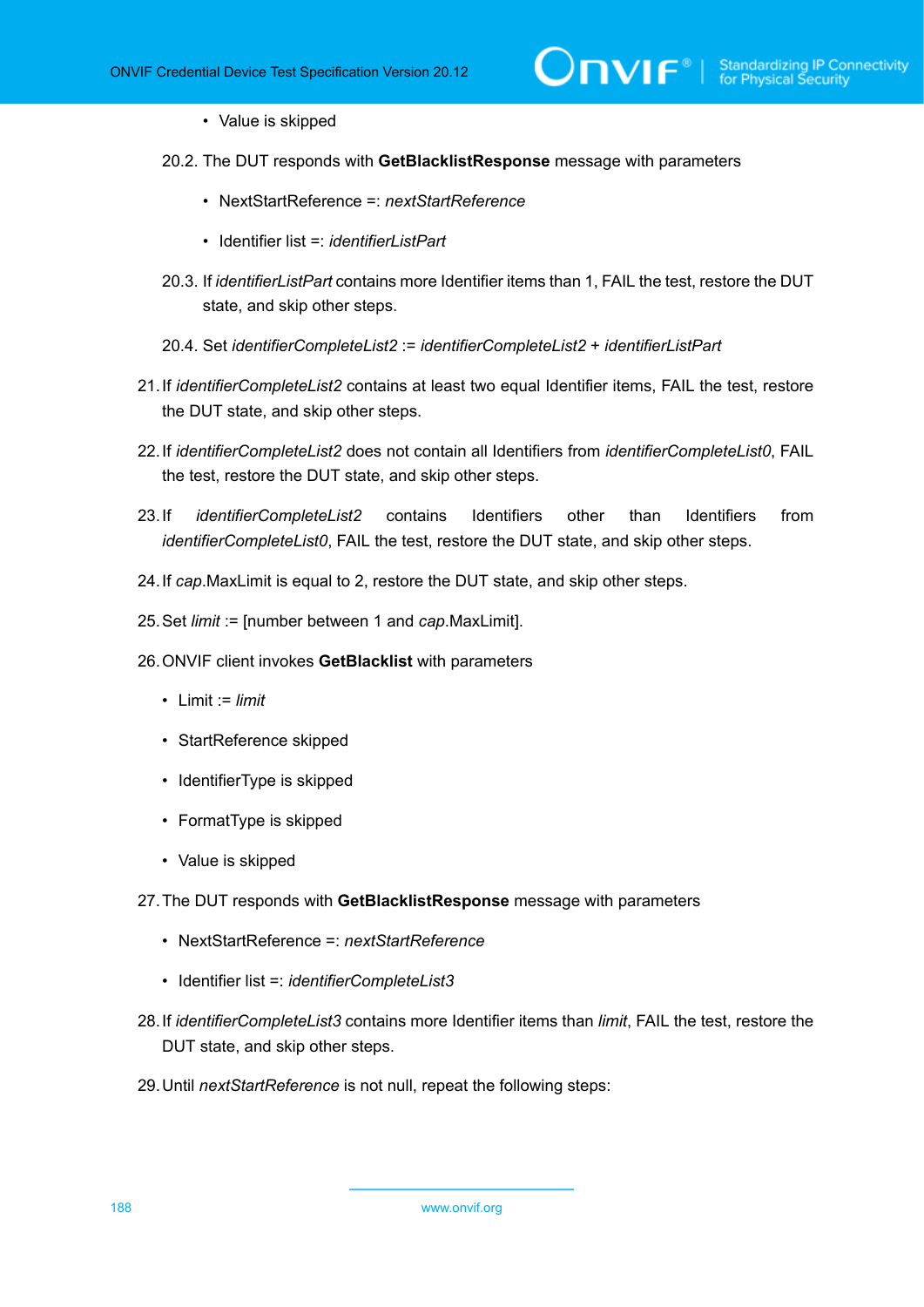#### 29.1. ONVIF client invokes **GetBlacklist** with parameters

- Limit := *limit*
- StartReference := *nextStartReference*
- IdentifierType is skipped
- FormatType is skipped
- Value is skipped
- 29.2. The DUT responds with **GetBlacklistResponse** message with parameters
	- NextStartReference =: *nextStartReference*
	- Identifier list = *identifierListPart*
- 29.3. If *identifierListPart* contains more Identifier items than *limit*, FAIL the test, restore the DUT state, and skip other steps.
- 29.4. Set *identifierCompleteList3* := *identifierCompleteList3* + *identifierListPart*
- 30.If *identifierCompleteList3* contains at least two equal Identifiers, FAIL the test, restore the DUT state, and skip other steps.
- 31.If *identifierCompleteList3*does not contain all Identifiers from *identifierCompleteList0*, FAIL the test, restore the DUT state, and skip other steps.
- 32.If *identifierCompleteList3* contains Identifiers other than Identifiers from *identifierCompleteList0*, FAIL the test, restore the DUT state, and skip other steps.
- 33.Remove all credential identifiers from *credentialIdentifiersList* from blacklist.

### **Test Result:**

## **PASS –**

• The DUT passed all assertions.

#### **FAIL –**

• The DUT did not send **GetBlacklistResponse** message.

## 4.11.2 GET BLACKLIST - FILTERS

#### **Test Case ID:** CREDENTIAL-11-1-2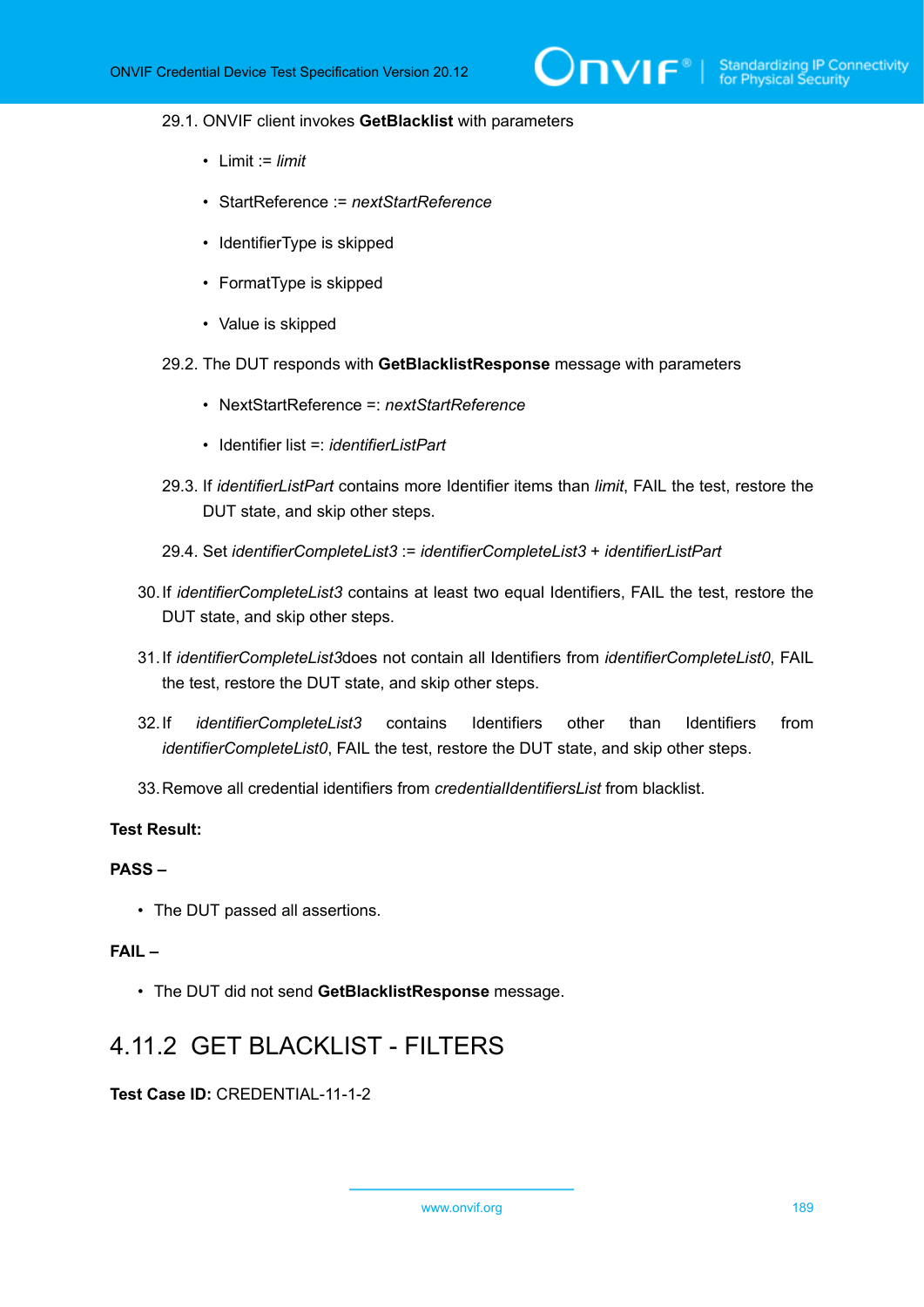$\mathsf{D}\mathbf{N}\mathsf{I}\mathsf{F}^\ast$ l

**Specification Coverage:** GetBlacklist command (ONVIF Credential Service Specification)

**Feature Under Test:** GetBlacklist

**WSDL Reference:** credential.wsdl

**Test Purpose:** To verify Get Blacklist using filters.

**Pre-Requisite:** Credential Service is received from the DUT. Blacklist is supported by the DUT as indicated by MaxBlacklistedItems greater than zero capability.

**Test Configuration:** ONVIF Client and DUT

- 1. Start an ONVIF Client.
- 2. Start the DUT.
- 3. ONVIF Client adds number of credential identifiers to blacklist by following the procedure mentioned in [Annex A.29](#page-227-0) with the following input and output parameters
	- out *credentialIdentifiersList* list of added credential identifiers
	- out *cap* Credential Service capabilities
	- out *completeBlacklist* complete blacklist
- 4. Set *identifier* := *completeBlacklist*[0].
- 5. ONVIF client invokes **GetBlacklist** with parameters
	- Limit is skipped
	- StartReference is skipped
	- IdentifierType := *identifier*.Type.Name
	- FormatType is skipped
	- Value is skipped
- 6. The DUT responds with **GetBlacklistResponse** message with parameters
	- NextStartReference =: *nextStartReference*
	- Identifier list =: *identifierCompleteList0*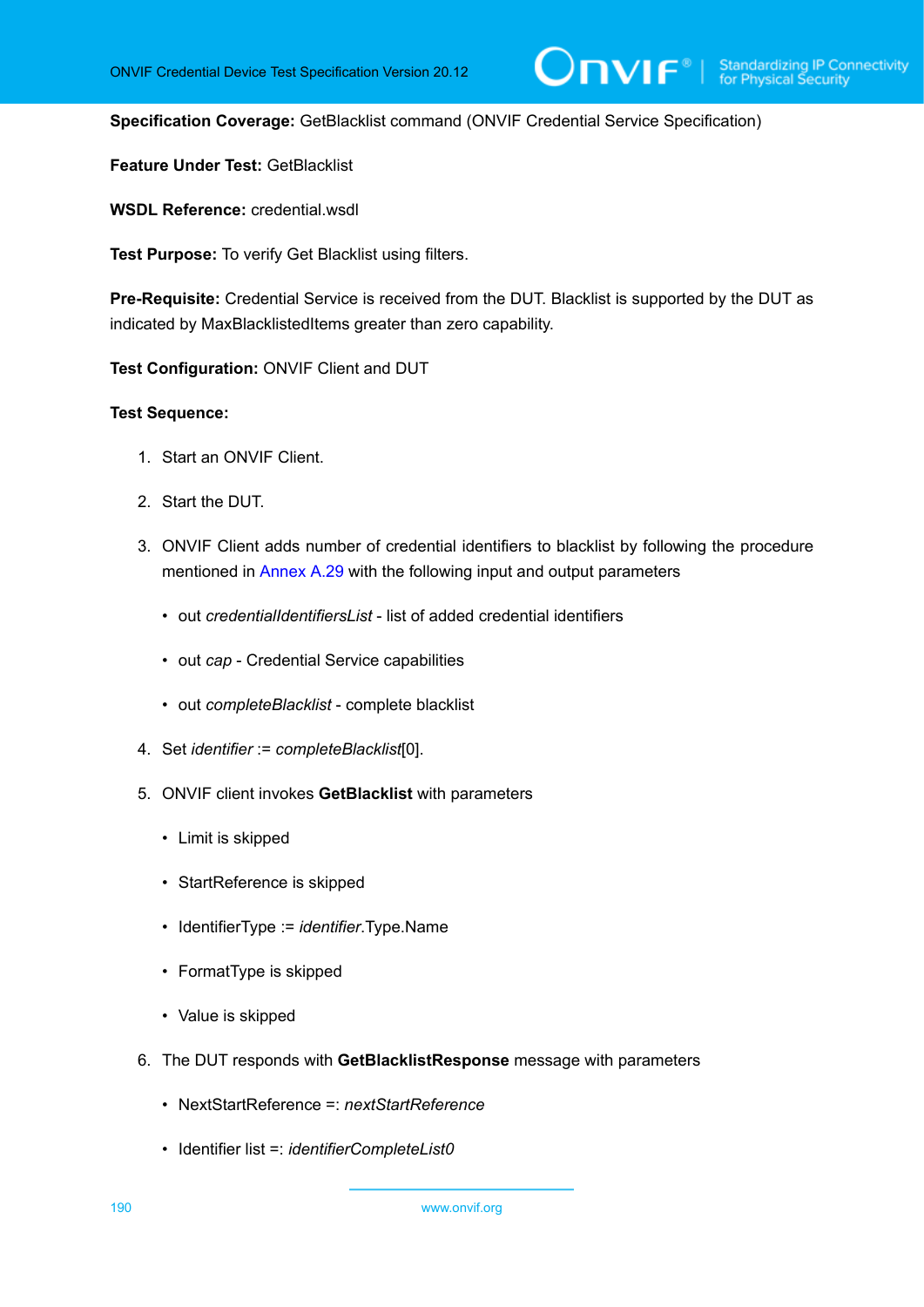- 7. Until *nextStartReference* is not null, repeat the following steps:
	- 7.1. ONVIF client invokes **GetBlacklist** with parameters
		- Limit is skipped
		- StartReference := *nextStartReference*
		- IdentifierType := *identifier*.Type.Name
		- FormatType is skipped
		- Value is skipped
	- 7.2. The DUT responds with **GetBlacklistResponse** message with parameters
		- NextStartReference =: *nextStartReference*
		- Identifier list =: *identifierPart*
	- 7.3. Set *identifierCompleteList0* := *identifierCompleteList0* + *identifierPart*.
- 8. If *identifierCompleteList0* contains at least two equal Identifier items, FAIL the test, restore the DUT state, and skip other steps.
- 9. If *identifierCompleteList0* contains at least one item with Type.Name other than *identifier*.Type.Name, FAIL the test, restore the DUT state, and skip other steps.
- 10.ONVIF client invokes **GetBlacklist** with parameters
	- Limit is skipped
	- StartReference is skipped
	- IdentifierType is skipped
	- FormatType := *identifier*.Type.FormatType
	- Value is skipped
- 11. The DUT responds with **GetBlacklistResponse** message with parameters
	- NextStartReference =: *nextStartReference*
	- Identifier list =: *identifierCompleteList1*
- 12.Until *nextStartReference* is not null, repeat the following steps:
	- 12.1. ONVIF client invokes **GetBlacklist** with parameters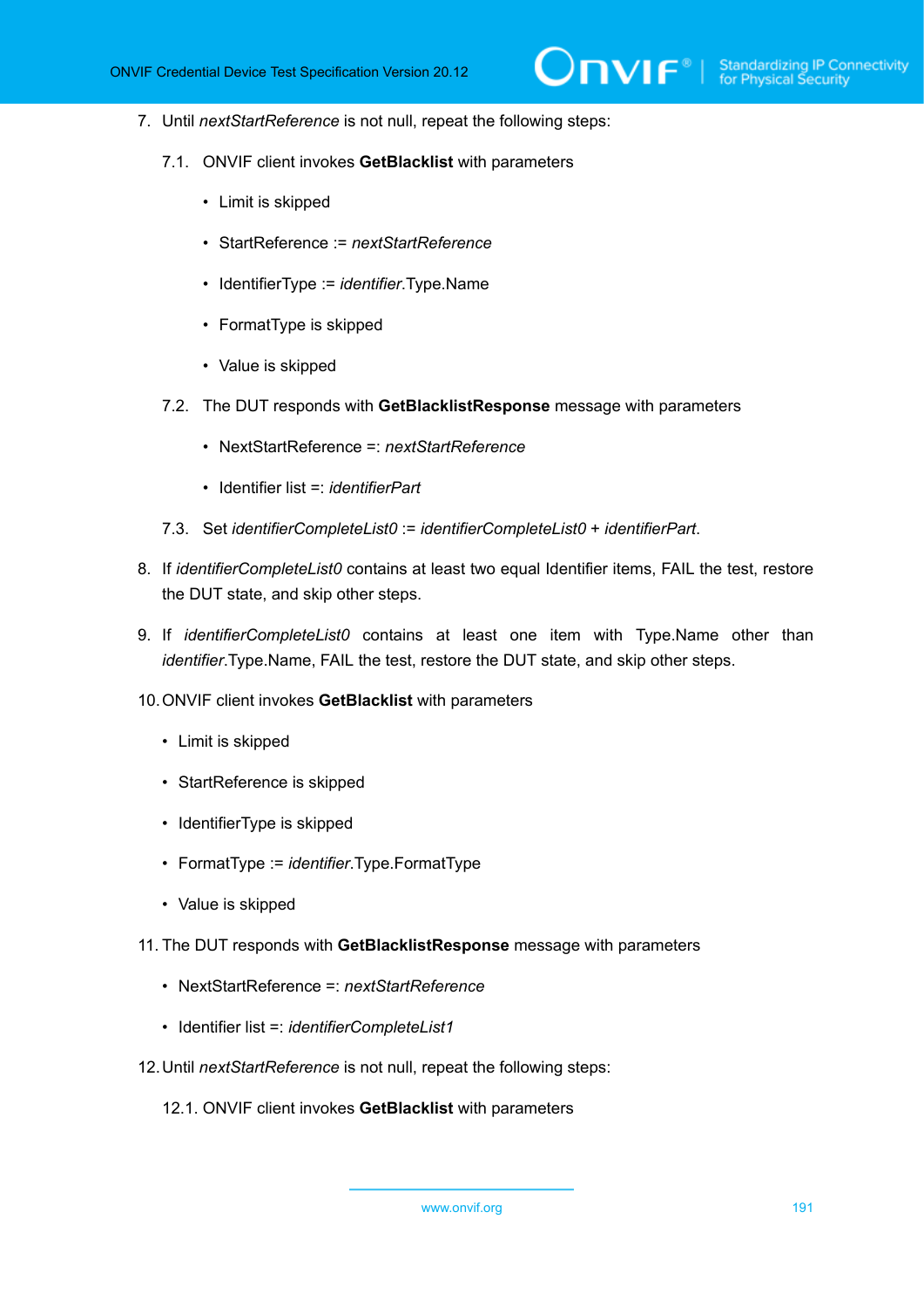- Limit is skipped
- StartReference := *nextStartReference*
- IdentifierType is skipped
- FormatType := *identifier*.Type.FormatType
- Value is skipped
- 12.2. The DUT responds with **GetBlacklistResponse** message with parameters
	- NextStartReference =: *nextStartReference*
	- Identifier list =: *identifierPart*
- 12.3. Set *identifierCompleteList1* := *identifierCompleteList1* + *identifierPart*.
- 13.If *identifierCompleteList1* contains at least two equal Identifier items, FAIL the test, restore the DUT state, and skip other steps.
- 14.If *identifierCompleteList1* contains at least one item with Type.FormatType other than *identifier*.Type.FormatType, FAIL the test, restore the DUT state, and skip other steps.
- 15.ONVIF client invokes **GetBlacklist** with parameters
	- Limit is skipped
	- StartReference is skipped
	- IdentifierType is skipped
	- FormatType is skipped
	- Value := *identifier*.Value
- 16.The DUT responds with **GetBlacklistResponse** message with parameters
	- NextStartReference =: *nextStartReference*
	- Identifier list =: *identifierCompleteList2*
- 17.Until *nextStartReference* is not null, repeat the following steps:
	- 17.1. ONVIF client invokes **GetBlacklist** with parameters
		- Limit is skipped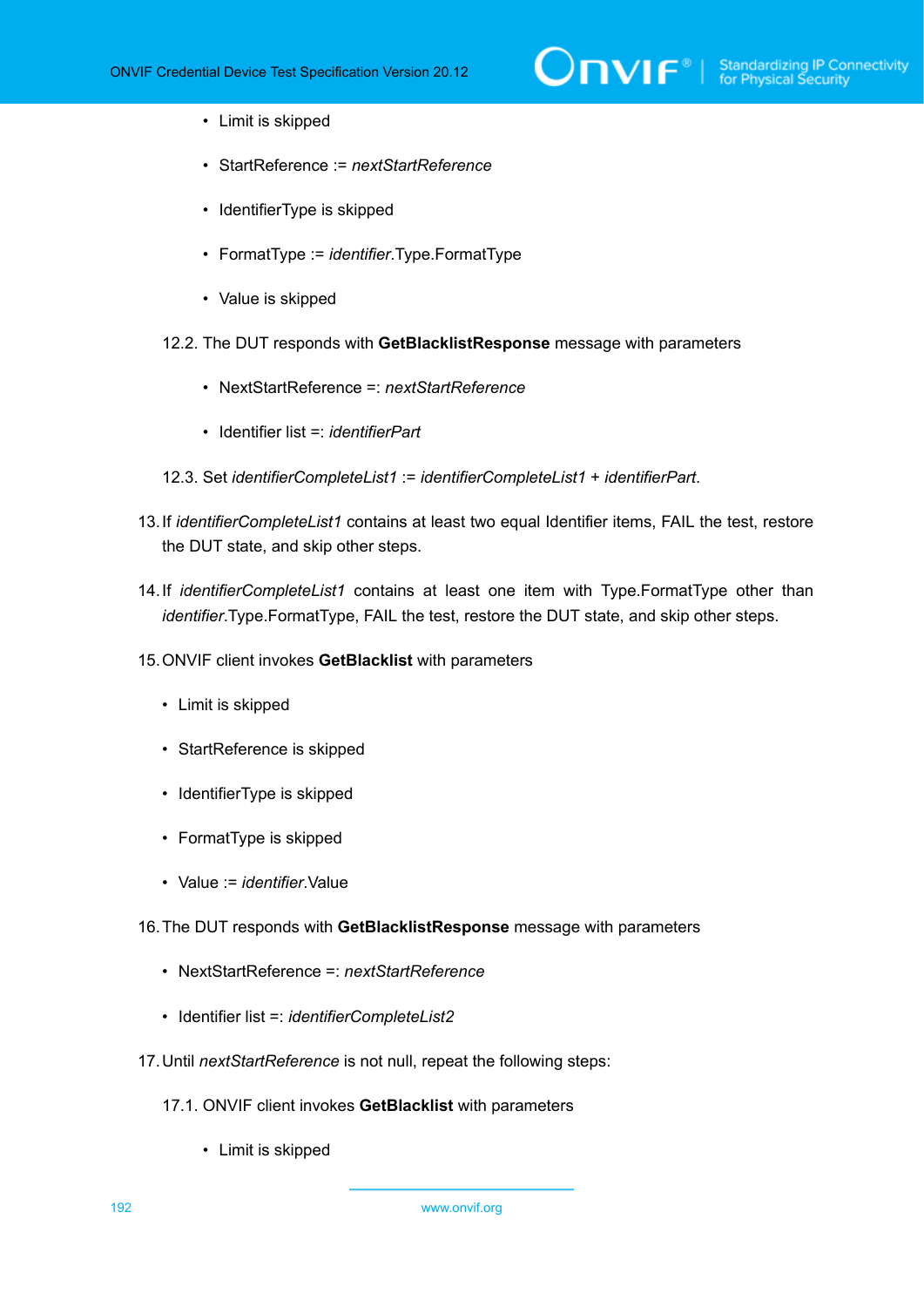- StartReference := *nextStartReference*
- IdentifierType is skipped
- FormatType is skipped
- Value := *identifier*.Value
- 17.2. The DUT responds with **GetBlacklistResponse** message with parameters
	- NextStartReference =: *nextStartReference*
	- Identifier list =: *identifierPart*
- 17.3. Set *identifierCompleteList2* := *identifierCompleteList2* + *identifierPart*.
- 18.If *identifierCompleteList2* contains at least two equal Identifier items, FAIL the test, restore the DUT state, and skip other steps.
- 19.If *identifierCompleteList2* contains at least one item with Value other than *identifier*.Value, FAIL the test, restore the DUT state, and skip other steps.
- 20.ONVIF client invokes **GetBlacklist** with parameters
	- Limit is skipped
	- StartReference is skipped
	- IdentifierType := *identifier*.Type.Name
	- FormatType := *identifier*.Type.FormatType
	- Value := *identifier*.Value
- 21.The DUT responds with **GetBlacklistResponse** message with parameters
	- NextStartReference =: *nextStartReference*
	- Identifier list =: *identifierCompleteList3*
- 22.Until *nextStartReference* is not null, repeat the following steps:
	- 22.1. ONVIF client invokes **GetBlacklist** with parameters
		- Limit is skipped
		- StartReference := *nextStartReference*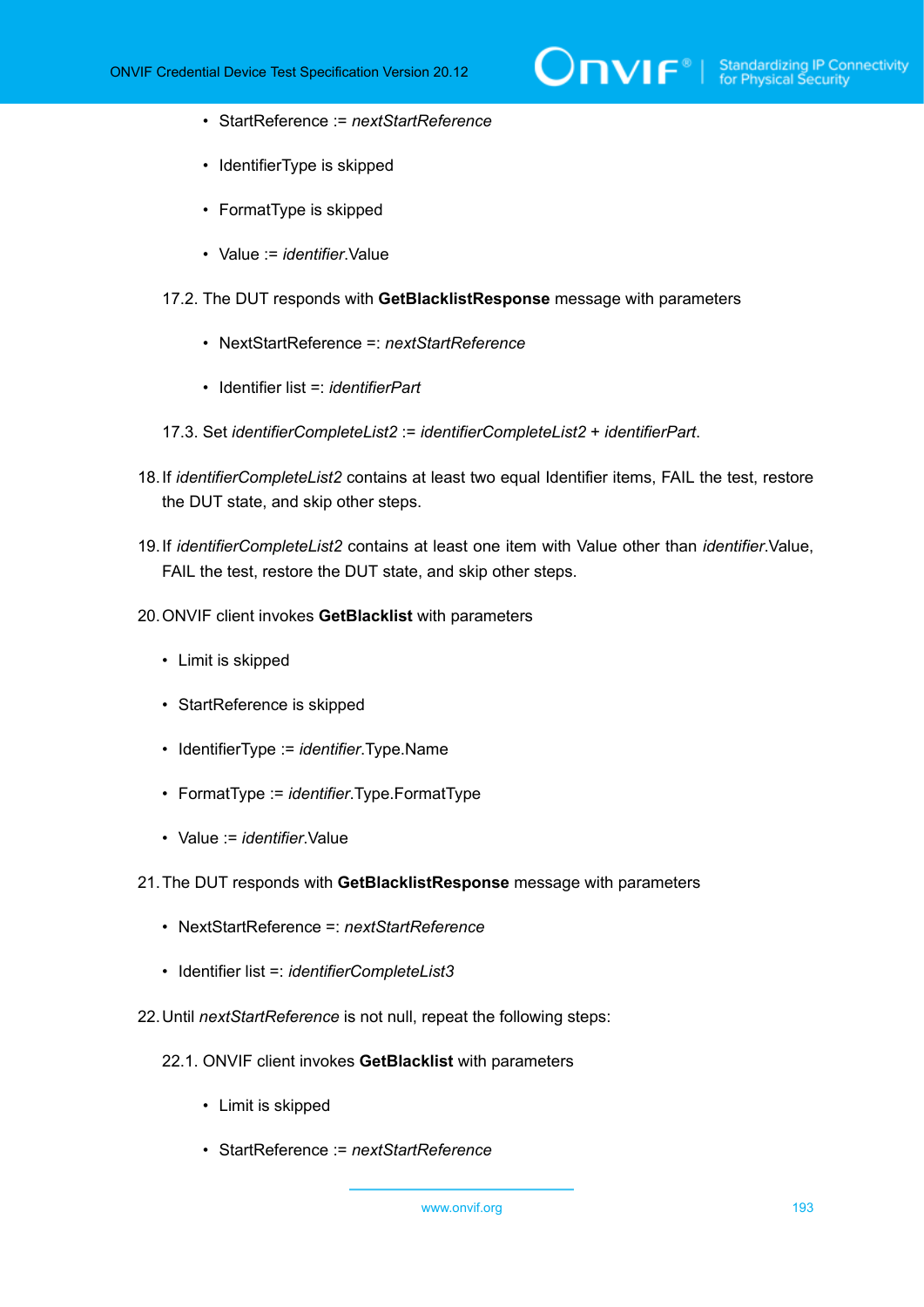- IdentifierType := *identifier*.Type.Name
- FormatType := *identifier*.Type.FormatType
- Value := *identifier*.Value
- 22.2. The DUT responds with **GetBlacklistResponse** message with parameters
	- NextStartReference =: *nextStartReference*
	- Identifier list =: *identifierPart*
- 22.3. Set *identifierCompleteList3* := *identifierCompleteList3* + *identifierPart*.
- 23.If *identifierCompleteList3* contains at least two equal Identifier items, FAIL the test, restore the DUT state, and skip other steps.
- 24.If *identifierCompleteList3* contains at least one item with Type.Name other than *identifier*.Type.Name, FAIL the test, restore the DUT state, and skip other steps.
- 25.If *identifierCompleteList3* contains at least one item with Type.FormatType other than *identifier*.Type.FormatType, FAIL the test, restore the DUT state, and skip other steps.
- 26.If *identifierCompleteList3* contains at least one item with Value other than *identifier*.Value, FAIL the test, restore the DUT state, and skip other steps.
- 27.Remove all credential identifiers from *credentialIdentifiersList* from blacklist.

#### **PASS –**

• The DUT passed all assertions.

#### **FAIL –**

• The DUT did not send **GetBlacklistResponse** message.

## 4.11.3 ADD IDENTIFIER TO BLACKLIST

#### **Test Case ID:** CREDENTIAL-11-1-3

**Specification Coverage:** AddToBlacklist command (ONVIF Credential Service Specification)

**Feature Under Test:** AddToBlacklist

**WSDL Reference:** credential.wsdl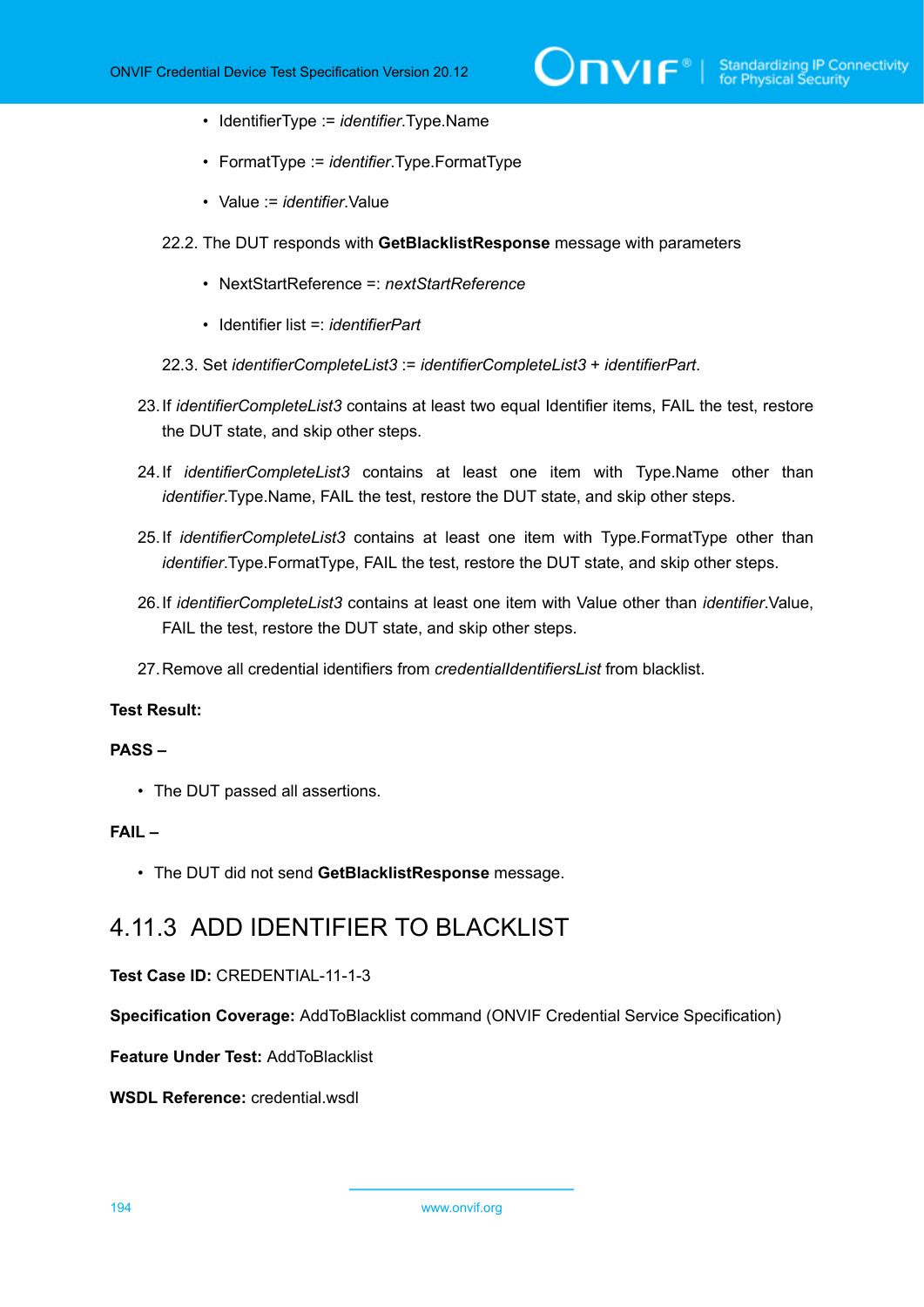#### **Test Purpose:** To verify adding identifier to blacklist.

**Pre-Requisite:** Credential Service is received from the DUT. Blacklist is supported by the DUT as indicated by MaxBlacklistedItems greater than zero capability. The DUT shall have enough free storage capacity for two additional items in blacklist. The DUT shall have enough free storage capacity for two additional items in whitelist, if whitelist is supported by the DUT as indicated by MaxWhitelistedItems greater than zero capability.

#### **Test Configuration:** ONVIF Client and DUT

- 1. Start an ONVIF Client.
- 2. Start the DUT.
- 3. ONVIF Client retrieves a complete blacklist by following the procedure mentioned in [Annex](#page-225-0) [A.27](#page-225-0) with the following input and output parameters
	- out *initialBlackList* complete blacklist
- 4. ONVIF Client gets the service capabilities by following the procedure mentioned in [Annex](#page-201-0) [A.2](#page-201-0) with the following input and output parameters
	- out *cap* Credential Service capabilities
- 5. ONVIF Client generates list of credential identifiers by following the procedure mentioned in [Annex A.30](#page-228-0) with the following input and output parameters
	- in *cap* Credential Service capabilities
	- in *initialWhiteList* initial list of credential identifiers (to prevent creation of duplications)
	- in min{2; *cap*.MaxBlacklistedItems; *cap*.MaxLimit} requiered number of credential identifiers
	- out *credentialIdentifiersList* credential identifiers list
- 6. If *cap*.MaxWhitelistedItems > 0:
	- 6.1. ONVIF Client adds credential identifiers to whitelist by following the procedure mentioned in [Annex A.28](#page-226-0) with the following input and output parameters
		- in *credentialIdentifiersList* credential identifiers to be added to whitelist
- 7. ONVIF client invokes **AddToBlacklist** with parameters
	- Identifier list := *credentialIdentifiersList*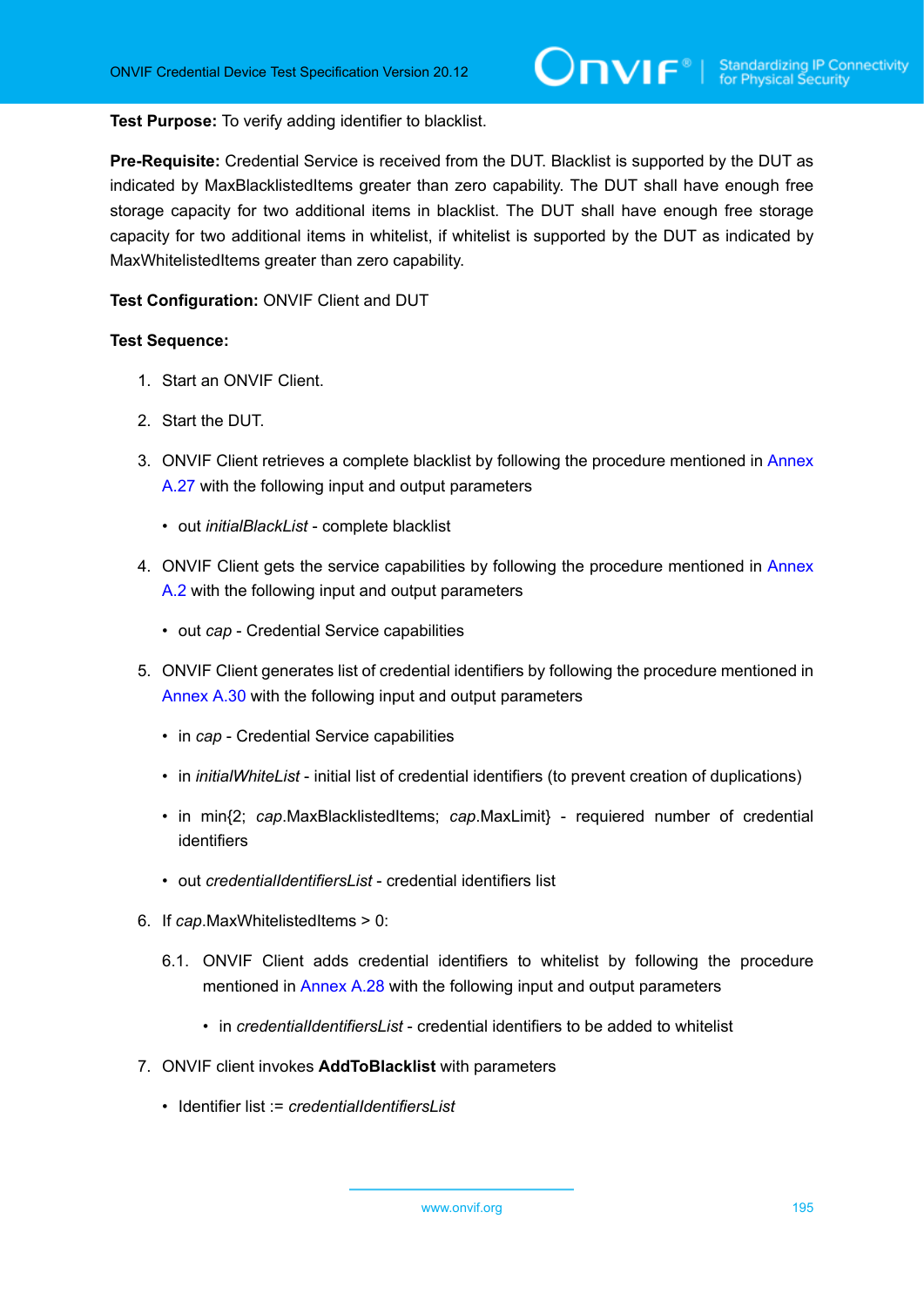- 8. The DUT responds with **AddToBlacklistResponse** message.
- 9. ONVIF Client retrieves a complete blacklist by following the procedure mentioned in [Annex](#page-225-0) [A.27](#page-225-0) with the following input and output parameters
	- out *updatedBlackList* complete blacklist
- 10.If *updatedBlackList* does not contain all items from *initialBlackList*, FAIL the test, restore the DUT state, and skip other steps.
- 11. If *updatedBlackList* does not contain all items from *credentialIdentifiersList*, FAIL the test, restore the DUT state, and skip other steps.
- 12.If *cap*.MaxWhitelistedItems > 0:
	- 12.1. ONVIF Client retrieves a complete whitelist by following the procedure mentioned in [Annex A.25](#page-223-0) with the following input and output parameters
		- out *updatedWhiteList* complete whitelist
	- 12.2. If *updatedWhiteList* contains any item from *credentialIdentifiersList* item, FAIL the test, restore the DUT state, and skip other steps.
- 13.ONVIF client invokes **AddToBlacklist** with parameters
	- Identifier list := *credentialIdentifiersList*
- 14.The DUT responds with **AddToBlacklistResponse** message.
- 15. ONVIF Client retrieves a complete blacklist by following the procedure mentioned in [Annex](#page-225-0) [A.27](#page-225-0) with the following input and output parameters
	- out *updatedBlackList2* complete blacklist
- 16.If *updatedBlackList2* contains more items that *updatedBlackList*, FAIL the test, restore the DUT state, and skip other steps.
- 17.Remove all items from *credentialIdentifiersList* from blacklist.

## **PASS –**

• The DUT passed all assertions.

## **FAIL –**

• The DUT did not send **AddToBlacklistResponse** message.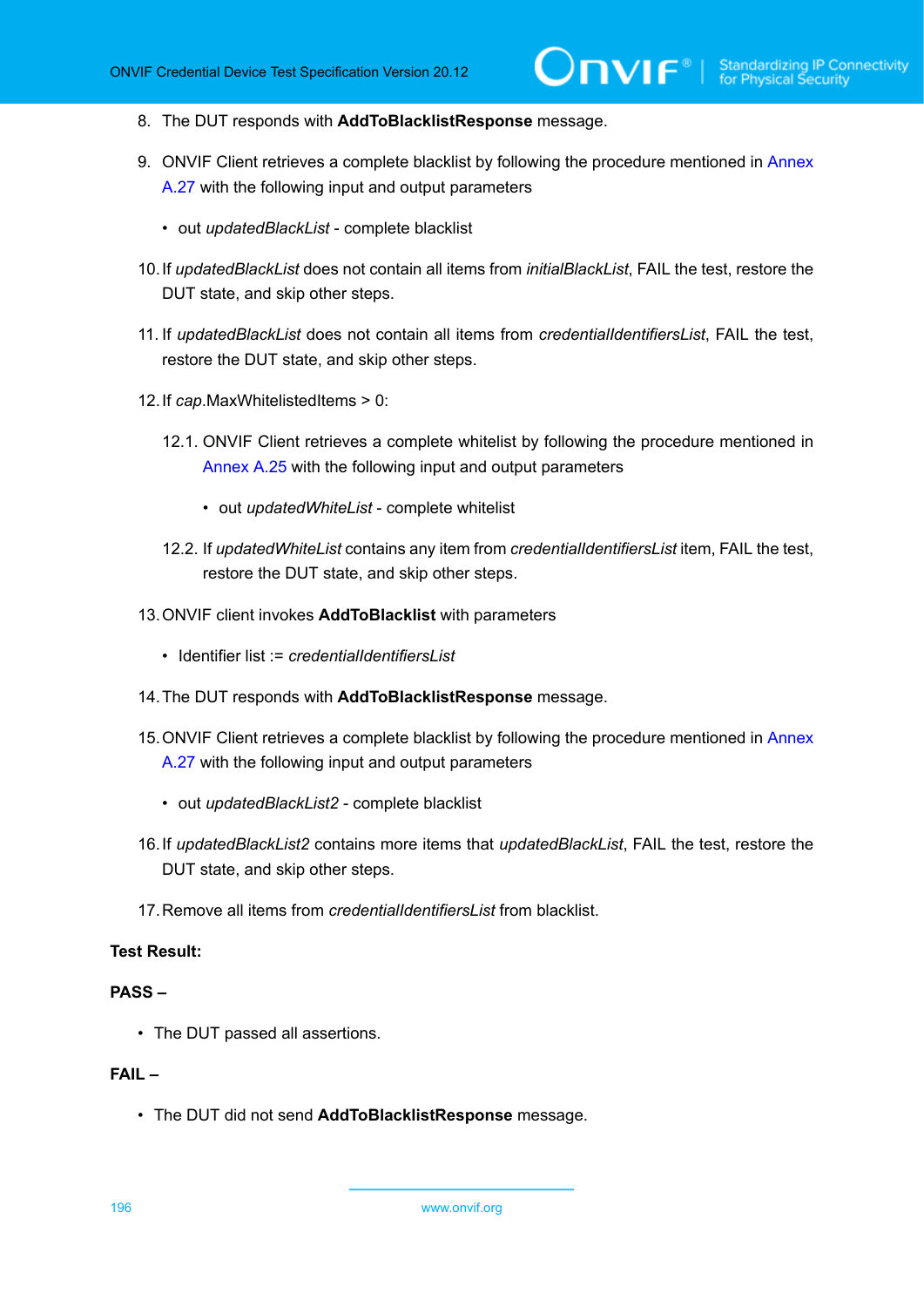## 4.11.4 REMOVE IDENTIFIER FROM BLACKLIST

## **Test Case ID:** CREDENTIAL-11-1-4

**Specification Coverage:** RemoveFromBlacklist command (ONVIF Credential Service Specification)

**Feature Under Test:** RemoveFromBlacklist

**WSDL Reference:** credential.wsdl

**Test Purpose:** To verify removing identifier to blacklist.

**Pre-Requisite:** Credential Service is received from the DUT. Blacklist is supported by the DUT as indicated by MaxBlacklistedItems greater than zero capability. The DUT shall have enough free storage capacity for two additional items in blacklist.

### **Test Configuration:** ONVIF Client and DUT

- 1. Start an ONVIF Client.
- 2. Start the DUT.
- 3. ONVIF Client retrieves a complete blacklist by following the procedure mentioned in [Annex](#page-225-0) [A.27](#page-225-0) with the following input and output parameters
	- out *initialBlackList* complete blacklist
- 4. ONVIF Client gets the service capabilities by following the procedure mentioned in [Annex](#page-201-0) [A.2](#page-201-0) with the following input and output parameters
	- out *cap* Credential Service capabilities
- 5. ONVIF Client generates list of credential identifiers by following the procedure mentioned in [Annex A.30](#page-228-0) with the following input and output parameters
	- in *cap* Credential Service capabilities
	- in *initialWhiteList* initial list of credential identifiers (to prevent creation of duplications)
	- in min{2; *cap*.MaxBlacklistedItems; *cap*.MaxLimit} requiered number of credential identifiers
	- out *credentialIdentifiersList* credential identifiers list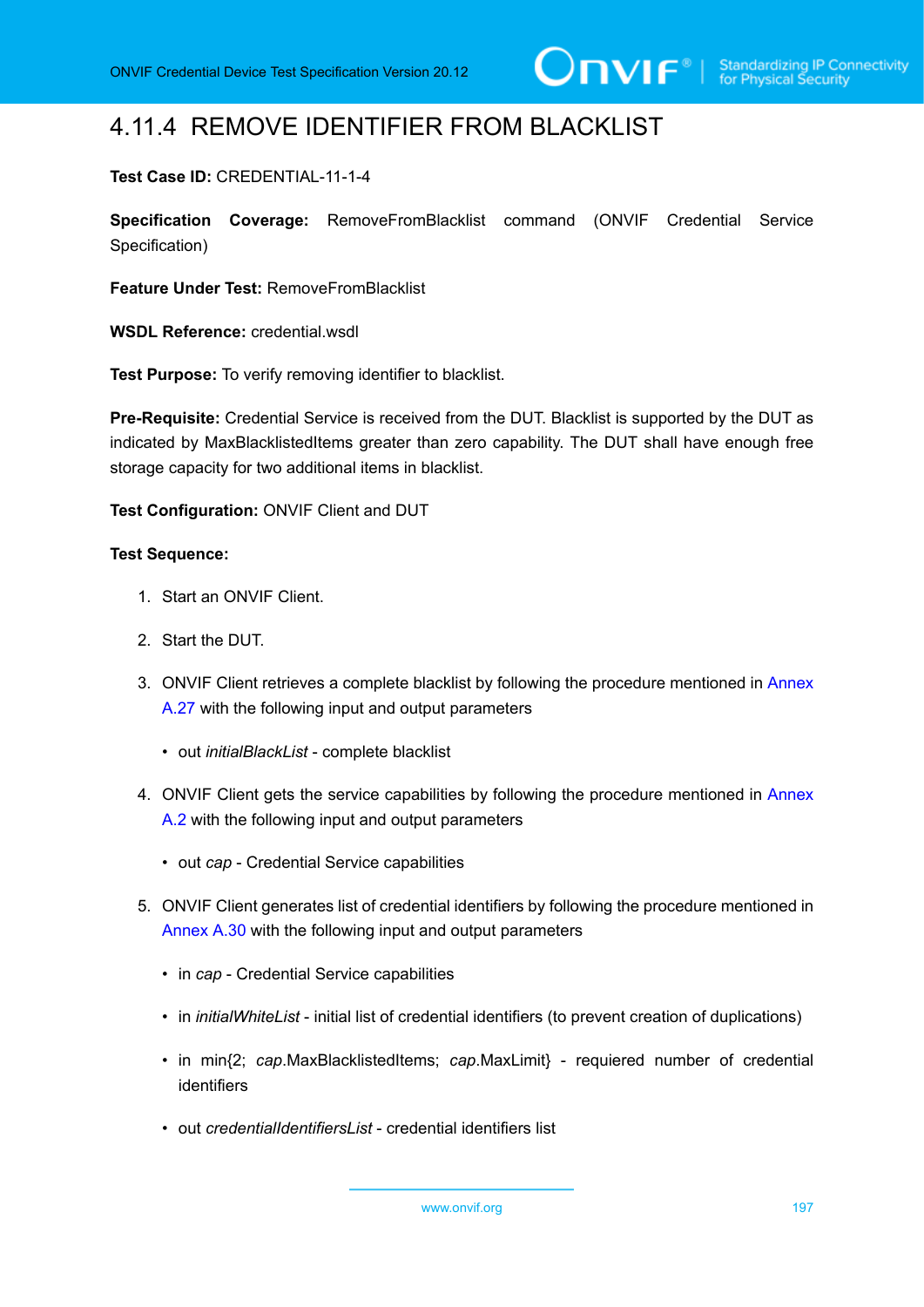- 6. ONVIF Client adds credential identifiers to blacklist by following the procedure mentioned in [Annex A.26](#page-224-0) with the following input and output parameters
	- in *credentialIdentifiersList* credential identifiers to be added to blacklist
- 7. ONVIF client invokes **RemoveFromBlacklist** with parameters
	- Identifier list := *credentialIdentifiersI ist*
- 8. The DUT responds with **RemoveFromBlacklistResponse** message.
- 9. ONVIF Client retrieves a complete blacklist by following the procedure mentioned in [Annex](#page-225-0) [A.27](#page-225-0) with the following input and output parameters
	- out *updatedBlackList* complete blacklist
- 10.If *updatedBlackList* does not contain all items from *initialBlackList*, FAIL the test, restore the DUT state, and skip other steps.
- 11. If *updatedBlackList* contains all items from *credentialIdentifiersList*, FAIL the test, restore the DUT state, and skip other steps.
- 12.ONVIF client invokes **RemoveFromBlacklist** with parameters
	- Identifier list := *credentialIdentifiersList*
- 13.The DUT responds with **RemoveFromBlacklistResponse** message.

#### **PASS –**

• The DUT passed all assertions.

### **FAIL –**

• The DUT did not send **RemoveFromBlacklistResponse** message.

## 4.11.5 DELETE BLACKLIST

#### **Test Case ID:** CREDENTIAL-11-1-5

**Specification Coverage:** DeleteBlacklist command (ONVIF Credential Service Specification)

**Feature Under Test:** DeleteBlacklist

**WSDL Reference:** credential.wsdl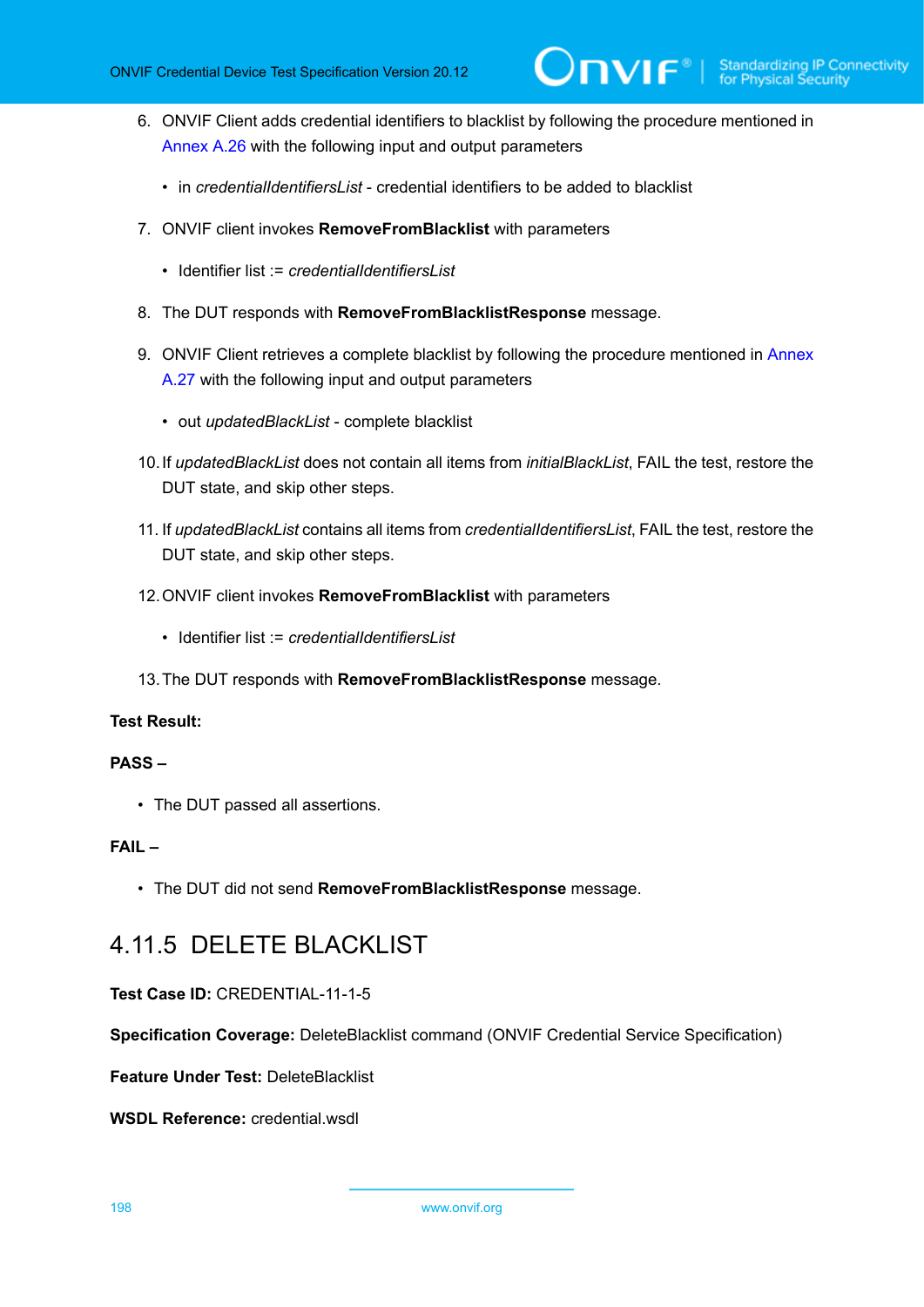#### **Test Purpose:** To verify deleting blacklist.

**Pre-Requisite:** Credential Service is received from the DUT. Blacklist is supported by the DUT as indicated by MaxBlacklistedItems greater than zero capability. The DUT shall have enough free storage capacity for two additional items in blacklist.

**Test Configuration:** ONVIF Client and DUT

- 1. Start an ONVIF Client.
- 2. Start the DUT.
- 3. ONVIF Client retrieves a complete blacklist by following the procedure mentioned in [Annex](#page-225-0) [A.27](#page-225-0) with the following input and output parameters
	- out *initialBlackList* complete blacklist
- 4. ONVIF Client gets the service capabilities by following the procedure mentioned in [Annex](#page-201-0) [A.2](#page-201-0) with the following input and output parameters
	- out *cap* Credential Service capabilities
- 5. ONVIF Client generates list of credential identifiers by following the procedure mentioned in [Annex A.30](#page-228-0) with the following input and output parameters
	- in *cap* Credential Service capabilities
	- in *initialWhiteList* initial list of credential identifiers (to prevent creation of duplications)
	- in min{2; *cap*.MaxBlacklistedItems; *cap*.MaxLimit} requiered number of credential identifiers
	- out *credentialIdentifiersList* credential identifiers list
- 6. ONVIF Client adds credential identifiers to blacklist by following the procedure mentioned in [Annex A.26](#page-224-0) with the following input and output parameters
	- in *credentialIdentifiersList* credential identifiers to be added to blacklist
- 7. ONVIF client invokes **DeleteBlacklist**.
- 8. The DUT responds with **DeleteBlacklistResponse** message.
- 9. ONVIF Client retrieves a complete blacklist by following the procedure mentioned in [Annex](#page-225-0) [A.27](#page-225-0) with the following input and output parameters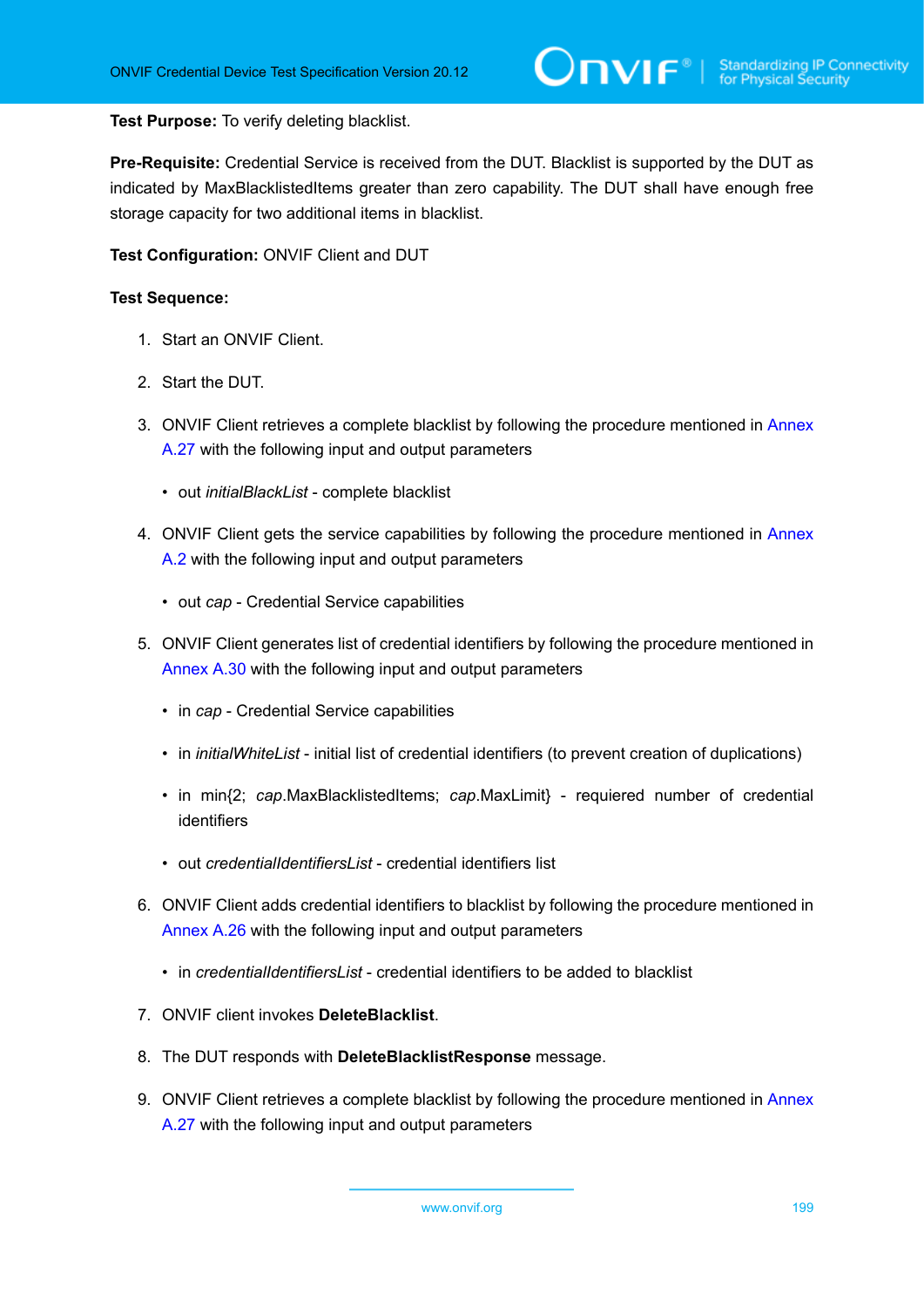- out *updatedBlackList* complete blacklist
- 10.If *updatedBlackList* contains any items, FAIL the test, restore the DUT state, and skip other steps.
- 11. ONVIF client invokes **DeleteBlacklist**.
- 12.The DUT responds with **DeleteBlacklistResponse** message.
- 13.Client restores all items from *initialBlackList*.

### **PASS –**

• The DUT passed all assertions.

#### **FAIL –**

• The DUT did not send **DeleteBlacklistResponse** message.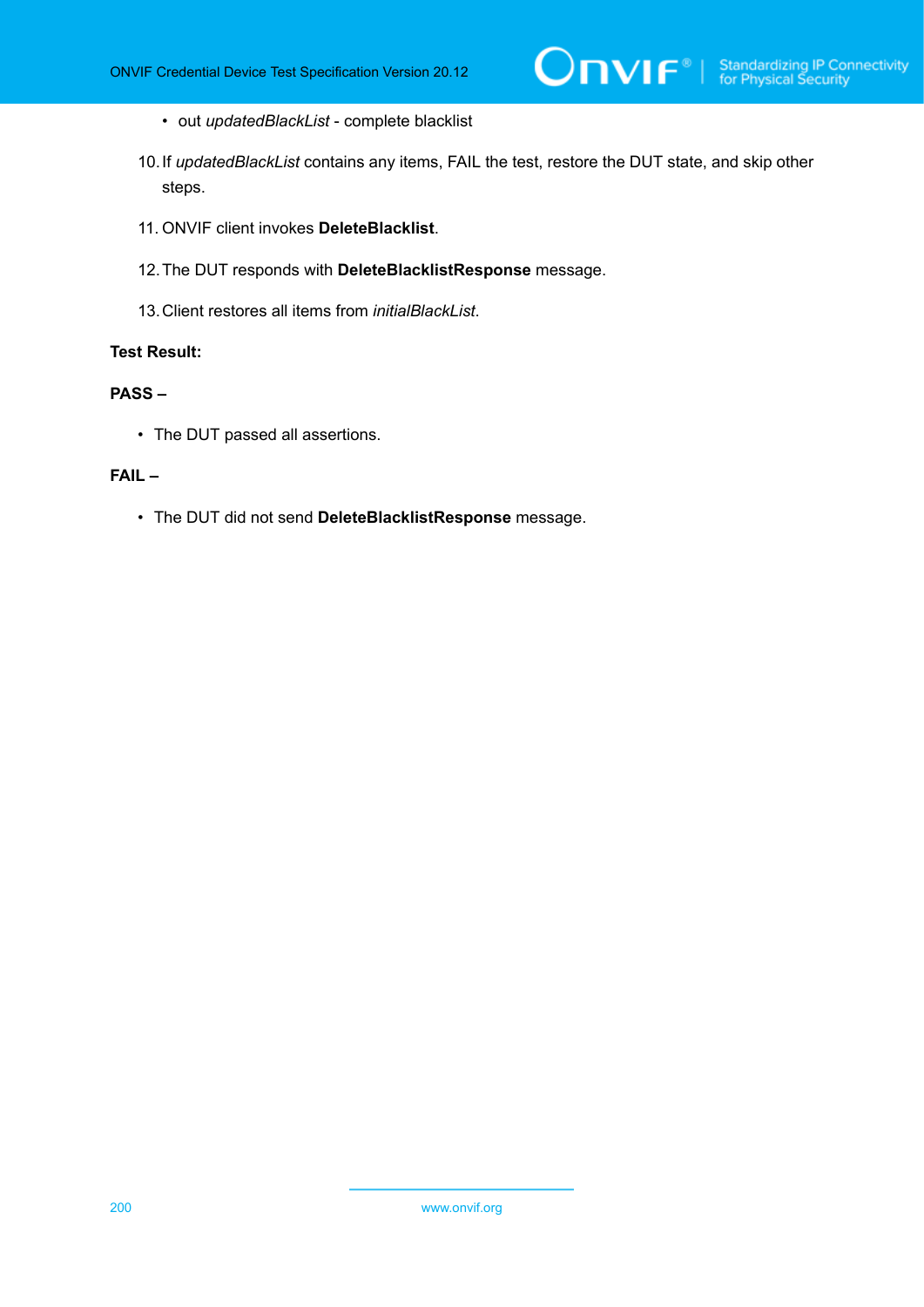## **Annex A Helper Procedures and Additional Notes**

## A.1 Get credentials information list

**Name:** HelperGetCredentialInfoList

**Procedure Purpose:** Helper procedure to get complete credentials information list.

**Pre-requisite:** Credential Service is received from the DUT.

**Input:** None.

**Returns:** The complete list of credentials information (*credentialInfoCompleteList*).

#### **Procedure:**

- 1. ONVIF client invokes **GetCredentialInfoList** with parameters
	- Limit skipped
	- StartReference skipped
- 2. The DUT responds with **GetCredentialInfoListResponse** message with parameters
	- NextStartReference =: *nextStartReference*
	- CredentialInfo list =: *credentialInfoCompleteList*
- 3. Until *nextStartReference* is not null, repeat the following steps:
	- 3.1. ONVIF client invokes **GetCredentialInfoList** with parameters
		- Limit skipped
		- StartReference := *nextStartReference*
	- 3.2. The DUT responds with **GetCredentialInfoListResponse** message with parameters
		- NextStartReference =: *nextStartReference*
		- CredentialInfo list =: *credentialInfoListPart*
	- 3.3. Set the following:
		- *credentialInfoCompleteList* := *credentialInfoCompleteList* + *credentialInfoListPart*

### **Procedure Result:**

www.onvif.org 201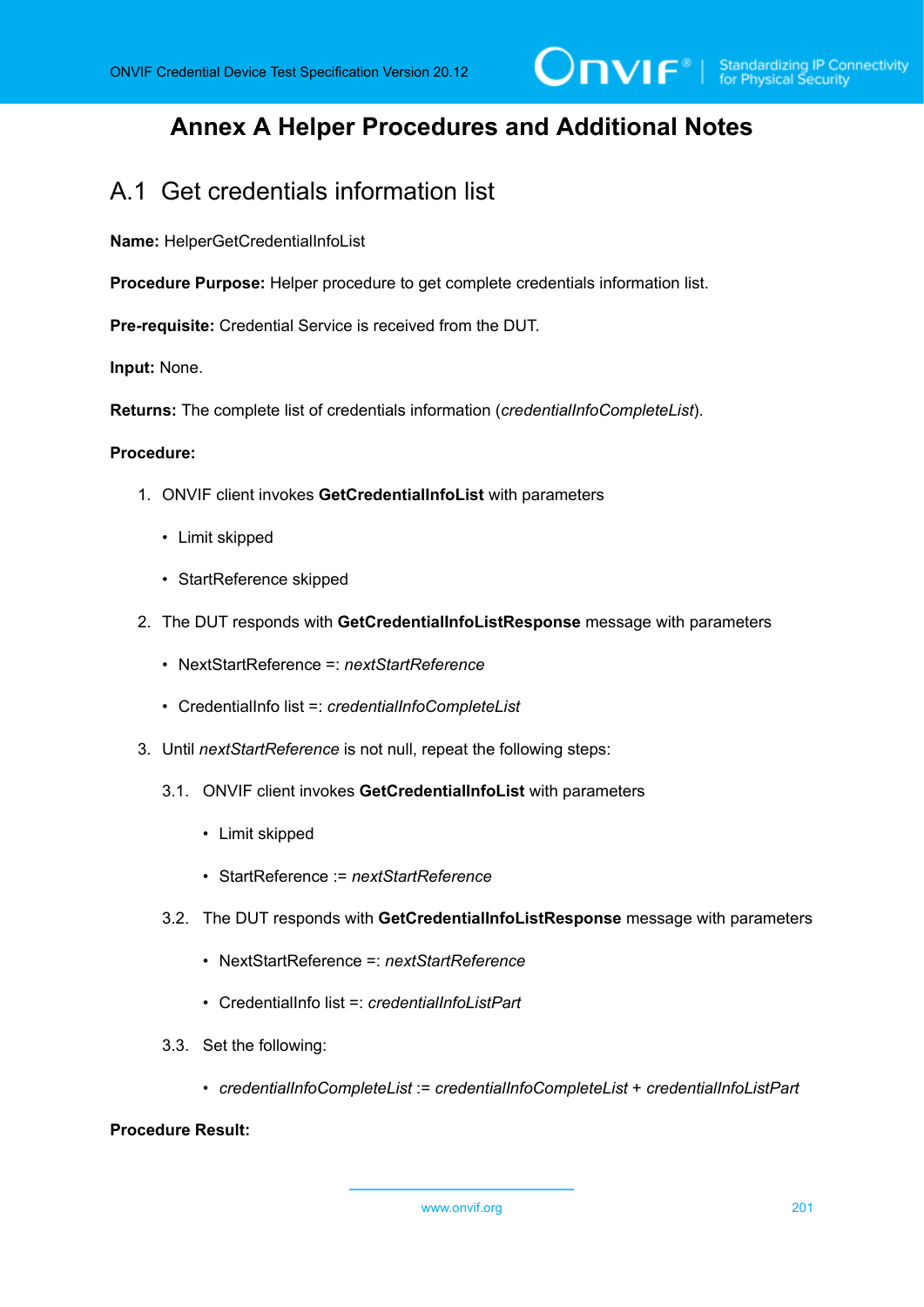## **PASS –**

• DUT passes all assertions.

### **FAIL –**

• The DUT did not send **GetCredentialInfoListResponse** message

## <span id="page-201-0"></span>A.2 Get service capabilities

**Name:** HelperGetServiceCapabilities

**Procedure Purpose:** Helper procedure to get service capabilities.

**Pre-requisite:** Credential Service is received from the DUT.

#### **Input:** None

**Returns:** The service capabilities (*cap*).

### **Procedure:**

- 1. ONVIF Client invokes **GetServiceCapabilities**.
- 2. The DUT responds with a **GetServiceCapabilitiesResponse** message with parameters
	- Capabilities =: *cap*

#### **Procedure Result:**

#### **PASS –**

• DUT passes all assertions.

#### **FAIL –**

• The DUT did not send **GetServiceCapabilitiesResponse** message

## A.3 Get credentials list

**Name:** HelperGetCredentialList

**Procedure Purpose:** Helper procedure to get complete credentials list with.

**Pre-requisite:** Credential Service is received from the DUT.

**Input:** None.

**Returns:** The complete list of credentials (*credentialCompleteList*).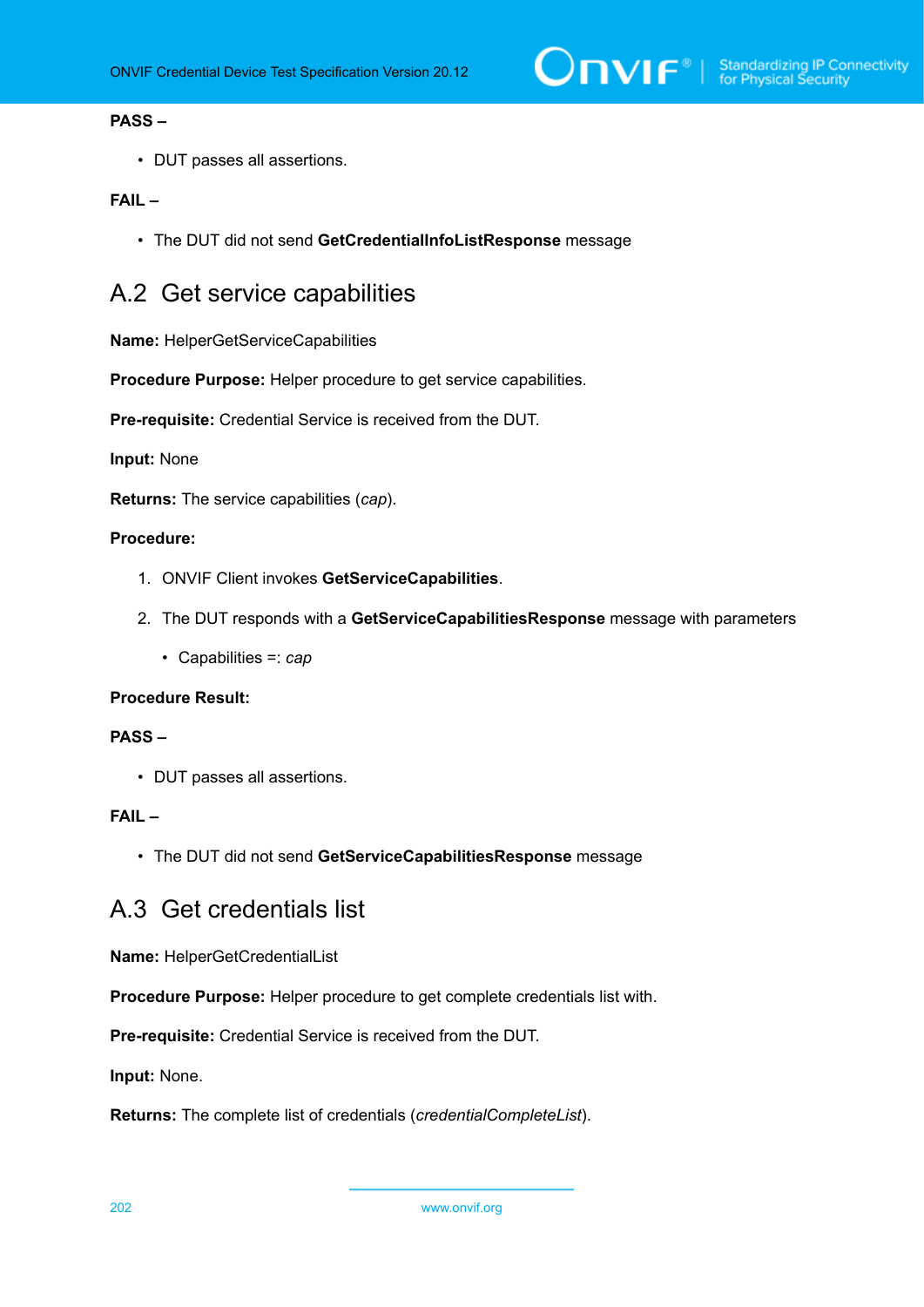#### **Procedure:**

- 1. ONVIF client invokes **GetCredentialList** with parameters
	- Limit skipped
	- StartReference skipped
- 2. The DUT responds with **GetCredentialListResponse** message with parameters
	- NextStartReference =: *nextStartReference*
	- Credential list =: *credentialCompleteList*
- 3. Until *nextStartReference* is not null, repeat the following steps:
	- 3.1. ONVIF client invokes **GetCredentialList** with parameters
		- Limit skipped
		- StartReference := *nextStartReference*
	- 3.2. The DUT responds with **GetCredentialListResponse** message with parameters
		- NextStartReference =: *nextStartReference*
		- Credential list =: *credentialListPart*
	- 3.3. Set the following:
		- *credentialCompleteList* := *credentialCompleteList* + *credentialListPart*

#### **Procedure Result:**

### **PASS –**

• DUT passes all assertions.

### **FAIL –**

• The DUT did not send **GetCredentialListResponse** message

## A.4 Change credential state

**Name:** HelperChangeCredentialState

**Procedure Purpose:** Helper procedure to change credential state.

**Pre-requisite:** Credential Service is received from the DUT.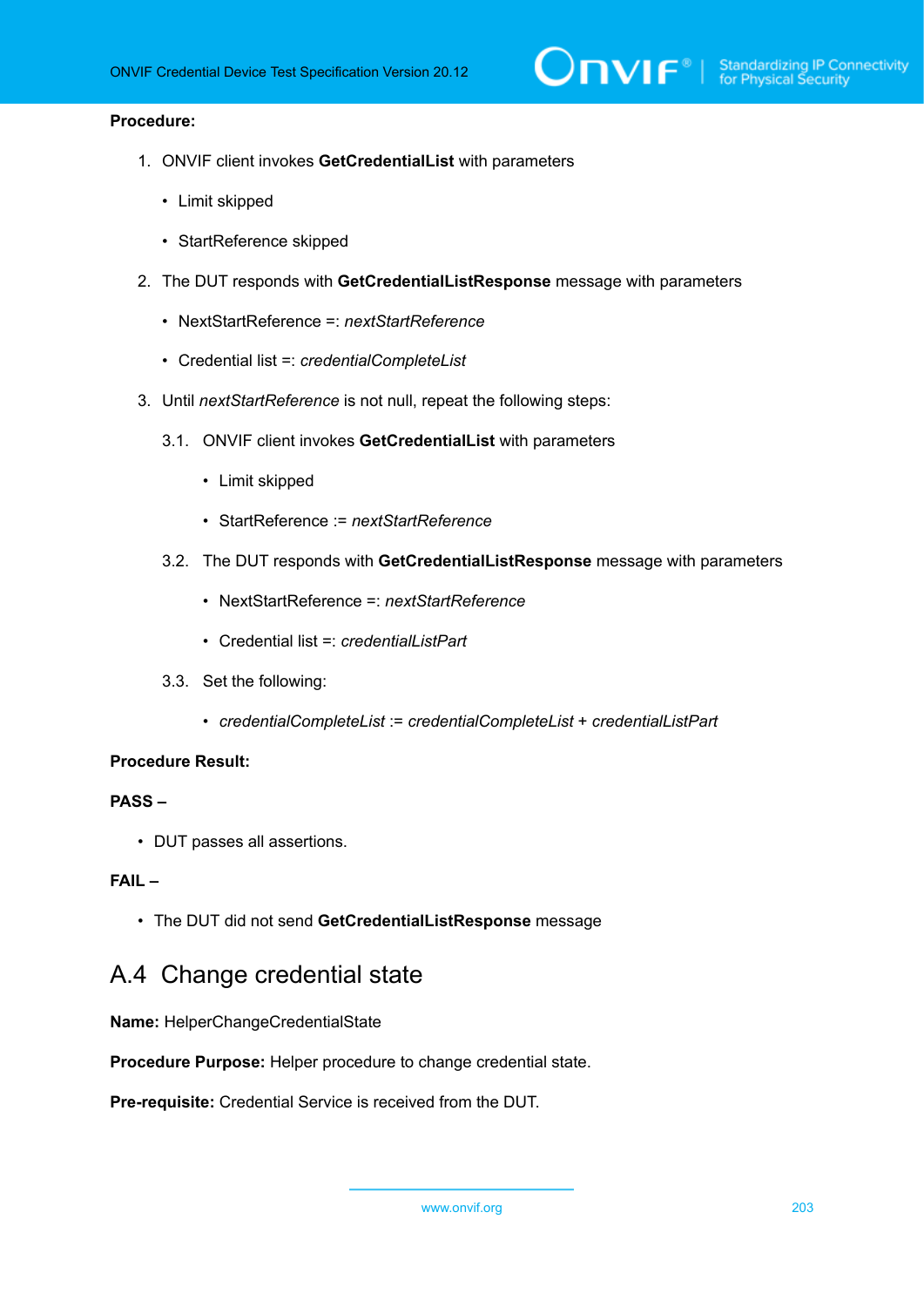**Input:** Credential token (*credentialToken*), credential state (*credentialState*).

## **Returns:** None.

## **Procedure:**

- 1. If *credentialState*.Enabled equal to *true*, do the following steps:
	- 1.1. ONVIF client invokes **DisableCredential** with parameters
		- Token := *credentialToken*
		- Reason := "Test Reason"
	- 1.2. The DUT responds with empty **DisableCredentialResponse** message.
- 2. If *credentialState*.Enabled is equal to *false*, perform the following steps:
	- 2.1. ONVIF client invokes **EnableCredential** with parameters
		- Token := *credentialToken*
		- Reason := "Test Reason"
	- 2.2. The DUT responds with empty **EnableCredentialResponse** message.

#### **Procedure Result:**

#### **PASS –**

• DUT passes all assertions.

### **FAIL –**

- The DUT did not send **EnableCredentialResponse** message.
- The DUT did not send **DisableCredentialResponse** message.

## A.5 Get access profiles list

**Name:** HelperGetAccessProfilesList

**Procedure Purpose:** Helper procedure to get complete access profiles list with.

**Pre-requisite:** Access Rules Service is received from the DUT.

**Input:** None.

**Returns:** The complete list of access profiles (*accessProfileCompleteList*).

204 www.onvif.org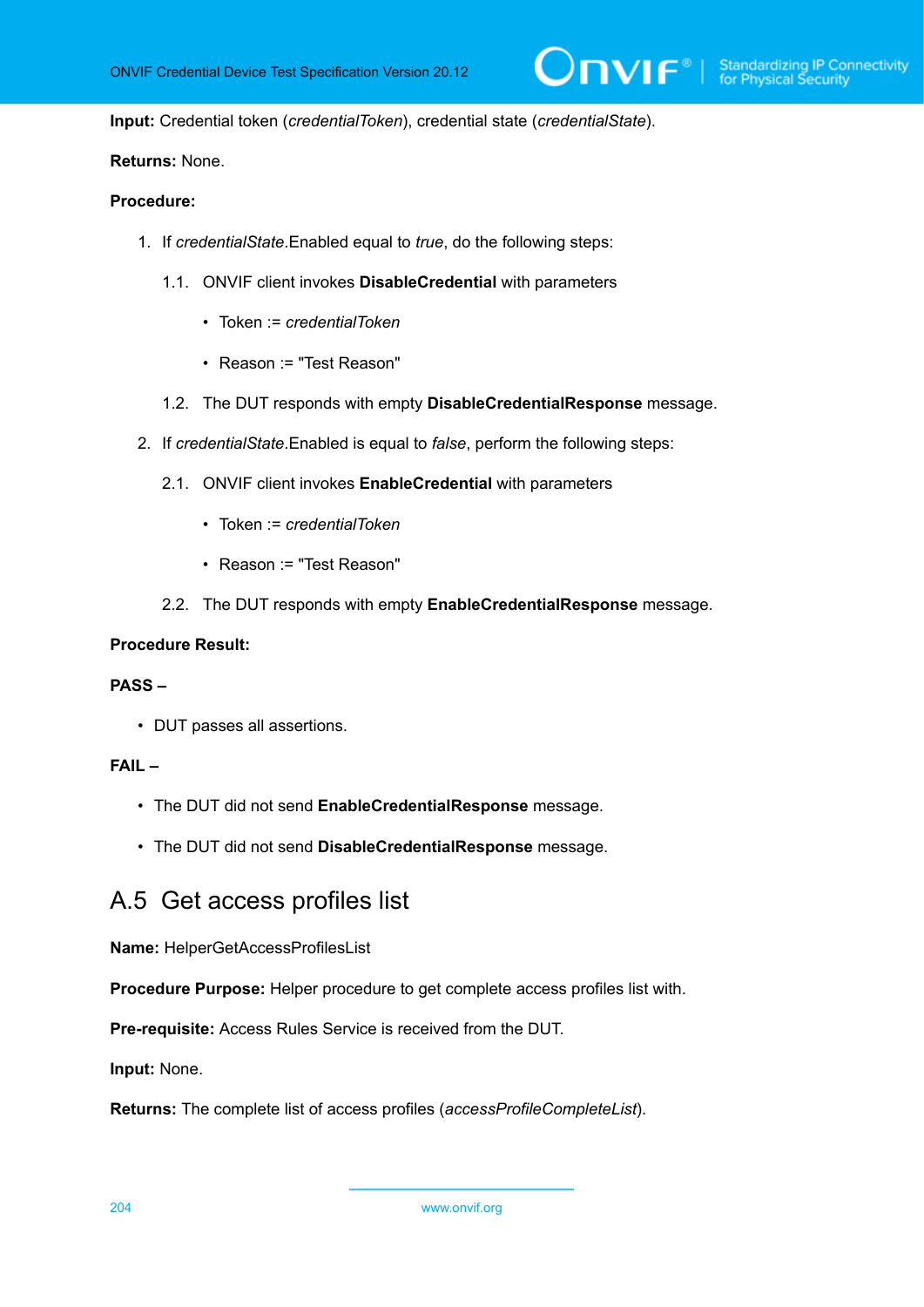#### **Procedure:**

- 1. ONVIF client invokes **GetAccessProfileList** with parameters
	- Limit skipped
	- StartReference skipped
- 2. The DUT responds with **GetAccessProfileListResponse** message with parameters
	- NextStartReference =: *nextStartReference*
	- AccessProfile list =: *accessProfileCompleteList*
- 3. Until *nextStartReference* is not null, repeat the following steps:
	- 3.1. ONVIF client invokes **GetAccessProfileList** with parameters
		- Limit skipped
		- StartReference := *nextStartReference*
	- 3.2. The DUT responds with **GetAccessProfileListResponse** message with parameters
		- NextStartReference =: *nextStartReference*
		- AccessProfile list =: *accessProfileListPart*
	- 3.3. Set the following:
		- *accessProfileCompleteList* := *accessProfileCompleteList* + *accessProfileListPart*

#### **Procedure Result:**

## **PASS –**

• DUT passes all assertions.

### **FAIL –**

• The DUT did not send **GetAccessProfileListResponse** message.

## <span id="page-204-0"></span>A.6 Delete credential

**Name:** HelperDeleteCredential

**Procedure Purpose:** Helper procedure to delete credential.

**Pre-requisite:** Credential Service is received from the DUT.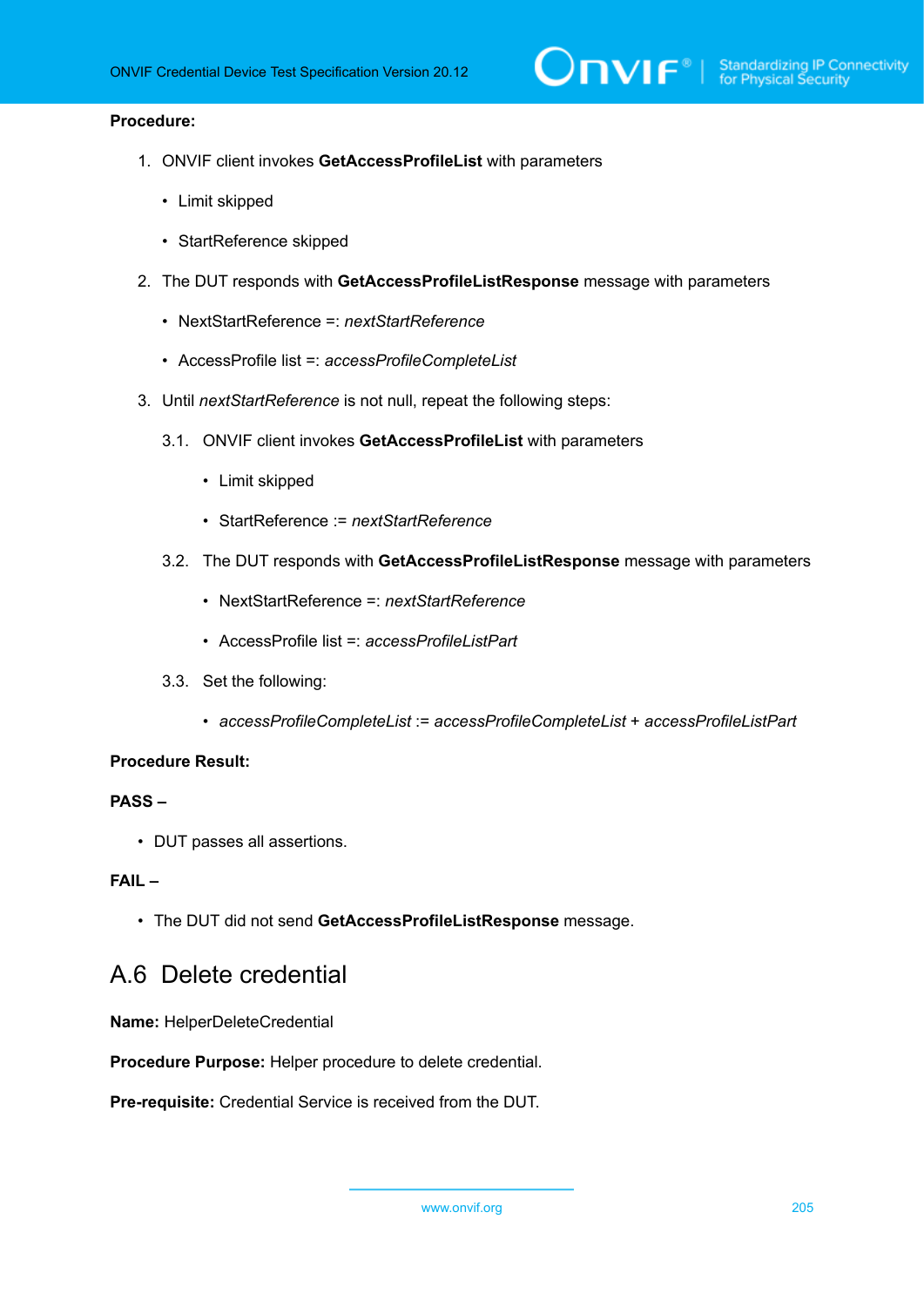$\sum_{\text{IVIF}^{\circ} | \text{Standardizing IP Connectivity}}$ 

**Input:** Credential Token (*credentialToken*).

## **Returns:** None.

## **Procedure:**

- 1. ONVIF Client invokes **DeleteCredential** request with parameters
	- Token =: *credentialToken*
- 2. The DUT responds with **DeleteCredentialResponse** message.

#### **Procedure Result:**

#### **PASS –**

• DUT passes all assertions.

#### **FAIL –**

• The DUT did not send **DeleteCredentialResponse** message

## A.7 Free storage for additional credential

**Name:** HelperCheckFreeStorageForCredential

**Procedure Purpose:** Helper procedure to provide possibility to add a credential.

**Pre-requisite:** Credential Service is received from the DUT.

**Input:** The complete list of credentials (*credentialCompleteList*).

**Returns:** Removed credential (*credentialToRestore*) and its state (*stateToRestore*) if any.

## **Procedure:**

- 1. ONVIF Client gets the service capabilities (out *cap*) by following the procedure mentioned in [Annex A.2.](#page-201-0)
- 2. ONVIF client compares *cap*.MaxCredentials with number of items at *credentialCompleteList*.
- 3. If number of items of *credentialCompleteList* less than cap.MaxCredential, skip other steps.
- 4. If number of items at *credentialCompleteList* equal to *cap*.MaxCredentials, execute the following steps:
	- 4.1. ONVIF client invokes **GetCredentials** with parameters
		- Token list := *credentialCompleteList*[0].token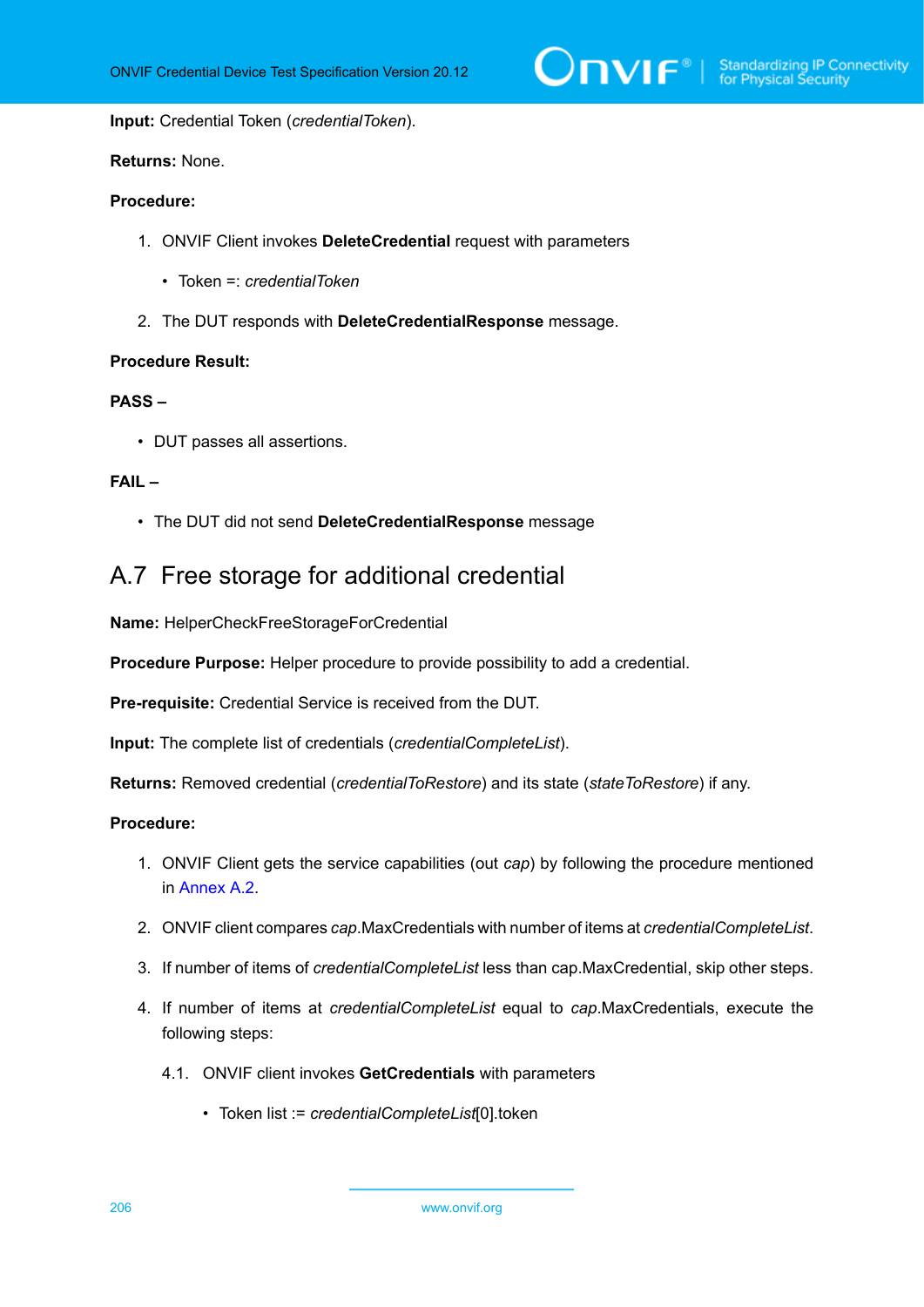- 4.2. The DUT responds with **GetCredentialsResponse** message with parameters
	- Credential list =: *credentialToRestore*
- 4.3. ONVIF client invokes **GetCredentialState** with parameters
	- Token[0] := *credentialCompleteList*[0].token
- 4.4. The DUT responds with **GetCredentialStateResponse** message with parameters
	- State =: *stateToRestore*
- 4.5. ONVIF Client deletes the Credential (in *credentialCompleteList*[0].token) by following the procedure mentioned in [Annex A.6.](#page-204-0)

#### **Procedure Result:**

#### **PASS –**

• DUT passes all assertions.

#### **FAIL –**

- The number of items at *accessProfileCompleteList* more than *cap*.MaxAccessProfiles.
- The DUT did not send **GetCredentialsResponse** message.
- The DUT did not send **GetCredentialStateResponse** message.

## A.8 Get credential

**Name:** HelperGetCredential

**Procedure Purpose:** Helper procedure to get credential.

**Pre-requisite:** Credential Service is received from the DUT.

**Input:** Credential Token (*credentialToken*).

**Returns:** Credential List (*credentialList*).

## **Procedure:**

- 1. ONVIF Client invokes **GetCredentials** with parameters
	- Token[0] := *credentialToken*
- 2. The DUT responds with **GetCredentialsResponse** message with parameters: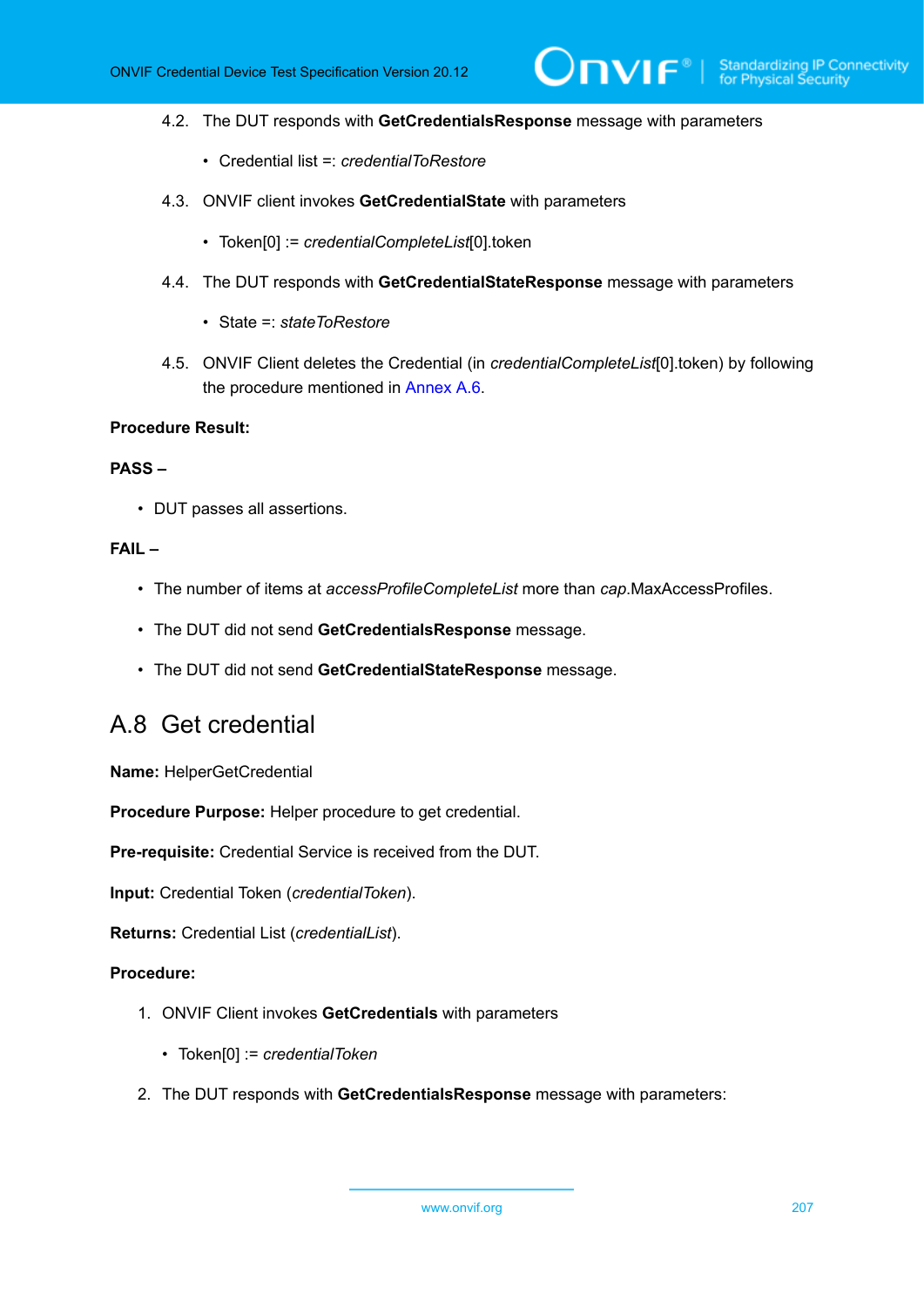

• Credential list =: *credentialList*

#### **Procedure Result:**

## **PASS –**

• DUT passes all assertions.

## **FAIL –**

• The DUT did not send **GetCredentialsResponse** message.

## A.9 Get credential info

**Name:** HelperGetCredentialInfo

**Procedure Purpose:** Helper procedure to get credential info.

**Pre-requisite:** Credential Service is received from the DUT.

**Input:** Credential Token (*credentialToken*).

**Returns:** Credential Info List (*credentialInfoList*).

### **Procedure:**

- 1. ONVIF Client invokes **GetCredentialInfo** with parameters
	- Token[0] := *credentialToken*
- 2. The DUT sends the **GetCredentialInfoResponse** message with parameters
	- CredentialInfo =: *credentialInfoList*

### **Procedure Result:**

## **PASS –**

• DUT passes all assertions.

## **FAIL –**

• The DUT did not send **GetCredentialInfoResponse** message

## A.10 Restore credential

**Name:** HelperRestoreCredential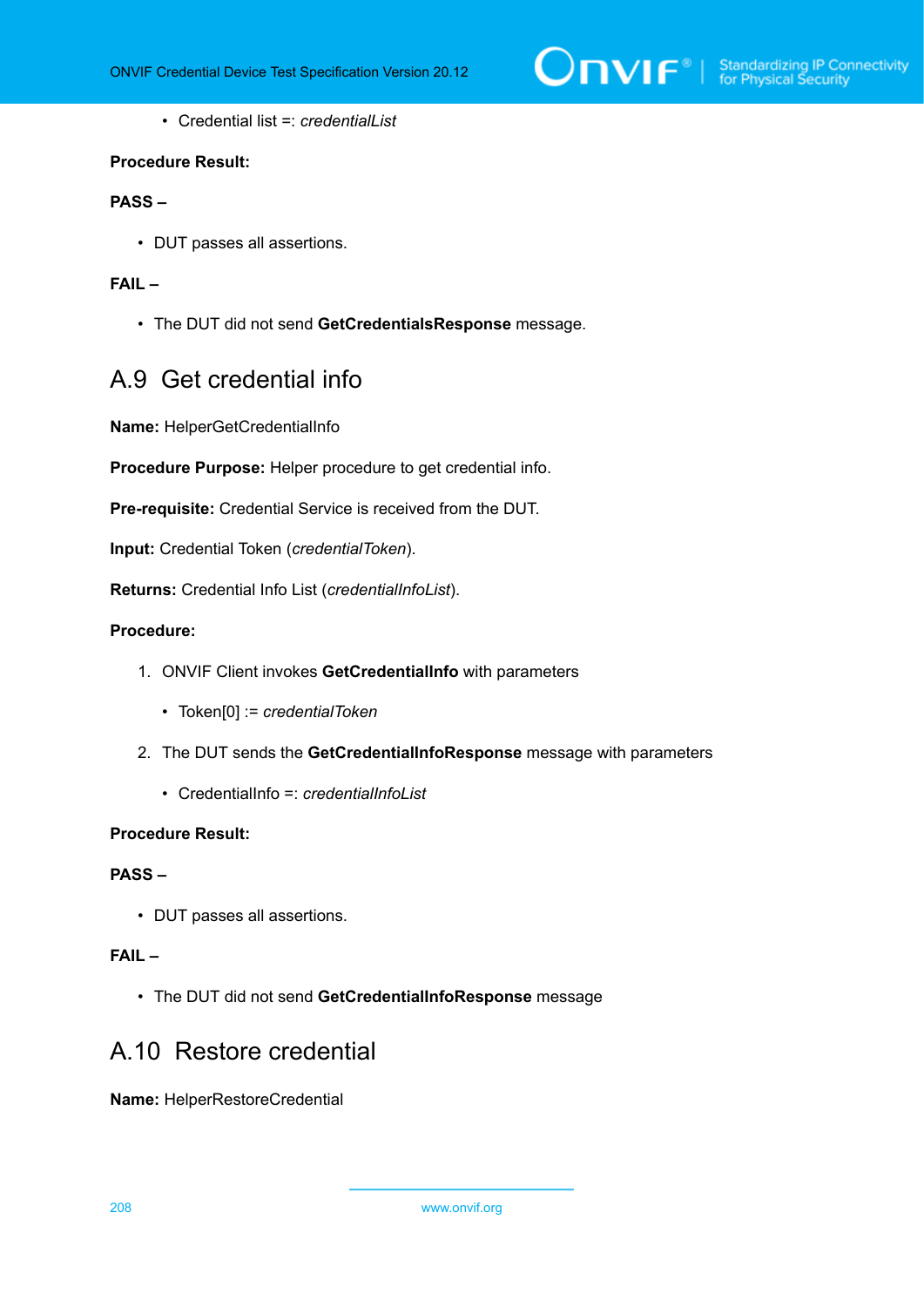#### **Procedure Purpose:** Helper procedure to restore credential.

**Pre-requisite:** Credential Service is received from the DUT.

**Input:** Credential (*credentialToRestore*) and its state (*stateToRestore*).

**Returns:** None.

### **Procedure:**

- 1. Set:
	- *credentialToRestore*.token := "";
- 2. ONVIF client invokes **CreateCredential** with parameters
	- Credential := *credentialToRestore*
	- State := *stateToRestore*
- 3. The DUT responds with **CreateCredentialResponse** message with parameters
	- Token =: *credentialToken*

#### **Procedure Result:**

#### **PASS –**

• DUT passes all assertions.

### **FAIL –**

• The DUT did not send **CreateCredentialResponse** message

## A.11 Create credential

**Name:** HelperCreateCredential

**Procedure Purpose:** Helper procedure to create credential.

**Pre-requisite:** Credential Service is received from the DUT.

**Input:** Credential Service capabilities (*cap*) (optional input parameter, could be skipped), Antipassback Violation State (*AntipassbackViolated*).

**Returns:** Credential Token (*credentialToken*), Credential identifier Type Name (*typeName*), Credential identifier Format Type (*formatType*), Credential identifier value (*value*).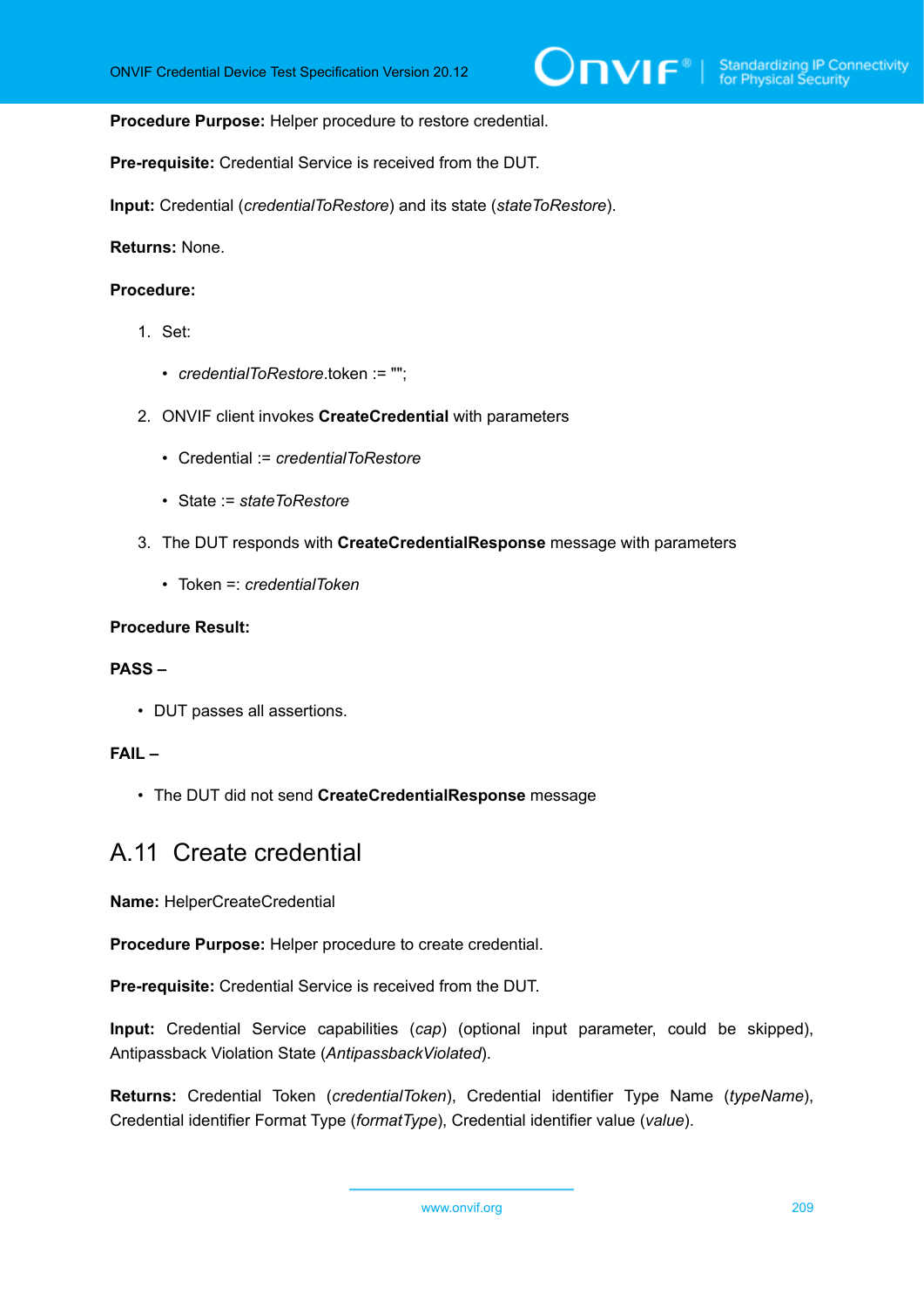#### **Procedure:**

1. If cap is skipped, ONVIF Client gets the service capabilities (out *cap*) by following the procedure mentioned in [Annex A.2](#page-201-0).

)nvıғ®

- 2. ONVIF Client retrieves (in *cap*.SupportedIdentifierType) a supported Credential identifier type name (out *typeName*) with Credential identifier Format Type (out *formatType*) and with credential identifier value (out *value*) by following the procedure mentioned in [Annex A.15.](#page-212-0)
- 3. ONVIF client invokes **CreateCredential** with parameters
	- Credential.token := ""
	- Credential.Description := "Test Description"
	- Credential.CredentialHolderReference := "TestUser"
	- Credential.ValidFrom skipped
	- Credential.ValidTo skipped
	- Credential.CredentialIdentifier[0].Type.Name := *typeName*
	- Credential.CredentialIdentifier[0].Type.FormatType := *formatType*
	- Credential.CredentialIdentifier[0].ExemptedFromAuthentication := false
	- Credential.CredentialIdentifier[0].Value := *value*
	- Credential.CredentialAccessProfile skipped
	- Credential.Extension skipped
	- State.Enabled := true
	- State.Reason := "Test Reason"
	- State.AntipassbackState.AntipassbackViolated := *AntipassbackViolated* if *cap*.ResetAntipassbackSupported value is equal to true, otherwise State.AntipassbackState is skipped
- 4. The DUT responds with **CreateCredentialResponse** message with parameters
	- Token =: *credentialToken*

#### **Procedure Result:**

#### **PASS –**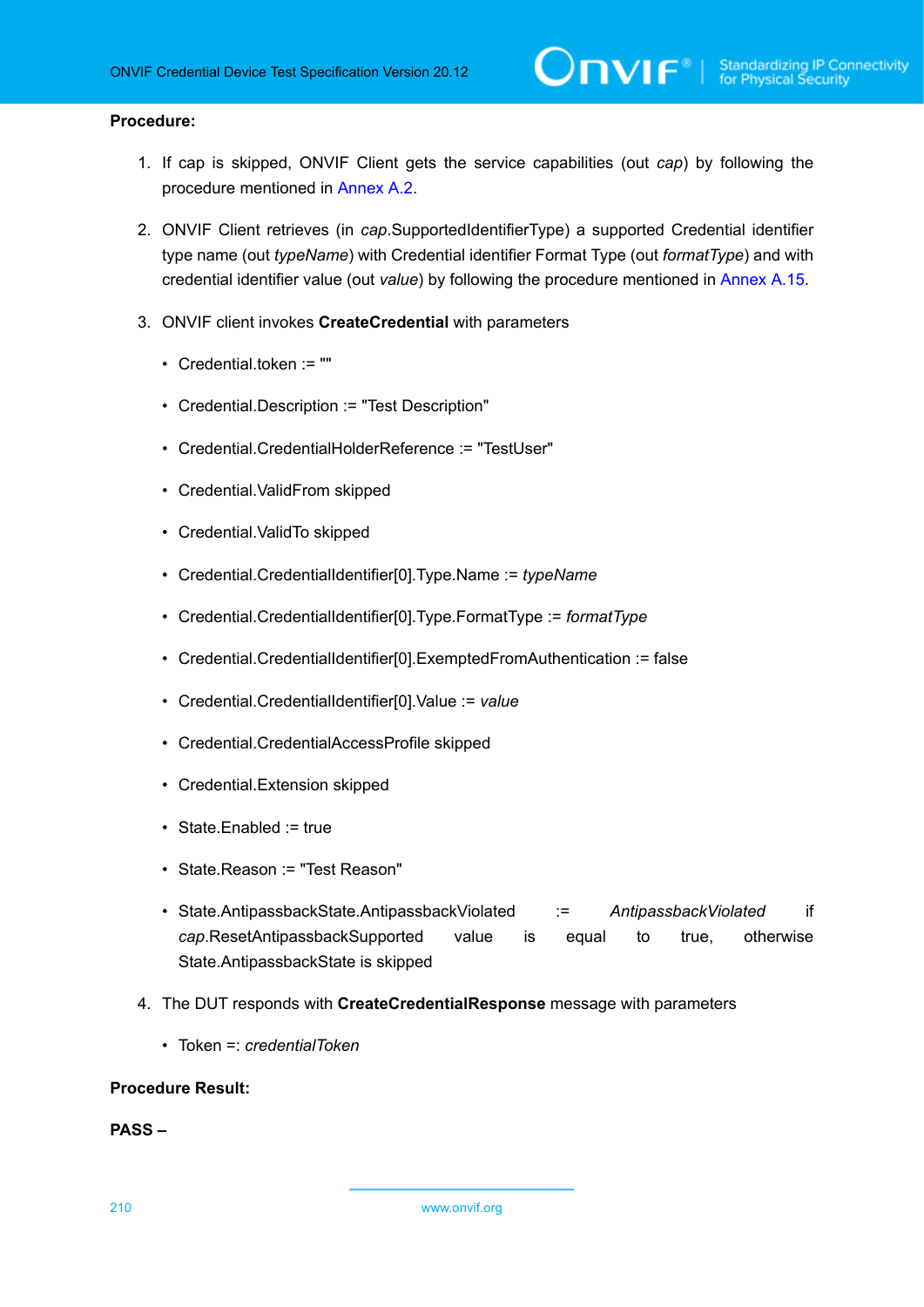• DUT passes all assertions.

## **FAIL –**

• The DUT did not send **CreateCredentialResponse** message

## A.12 Get access profiles information list

**Name:** HelperGetAccessProfileInfoList

**Procedure Purpose:** Helper procedure to get complete access profiles information list.

**Pre-requisite:** Access Rules Service is received from the DUT.

**Input:** None.

**Returns:** The complete list of access profiles information (*accessProfileInfoCompleteList*).

#### **Procedure:**

- 1. ONVIF client invokes **GetAccessProfileInfoList** with parameters
	- Limit skipped
	- StartReference skipped
- 2. The DUT responds with **GetAccessProfileInfoListResponse** message with parameters
	- NextStartReference =: *nextStartReference*
	- AccessProfileInfo list =: *accessProfileInfoCompleteList*
- 3. Until *nextStartReference* is not null, repeat the following steps:
	- 3.1. ONVIF client invokes **GetAccessProfileInfoList** with parameters
		- Limit skipped
		- StartReference := *nextStartReference*
	- 3.2. The DUT responds with **GetAccessProfileInfoListResponse** message with parameters
		- NextStartReference =: *nextStartReference*
		- AccessProfileInfo list =: *accessProfileInfoListPart*
	- 3.3. Set the following: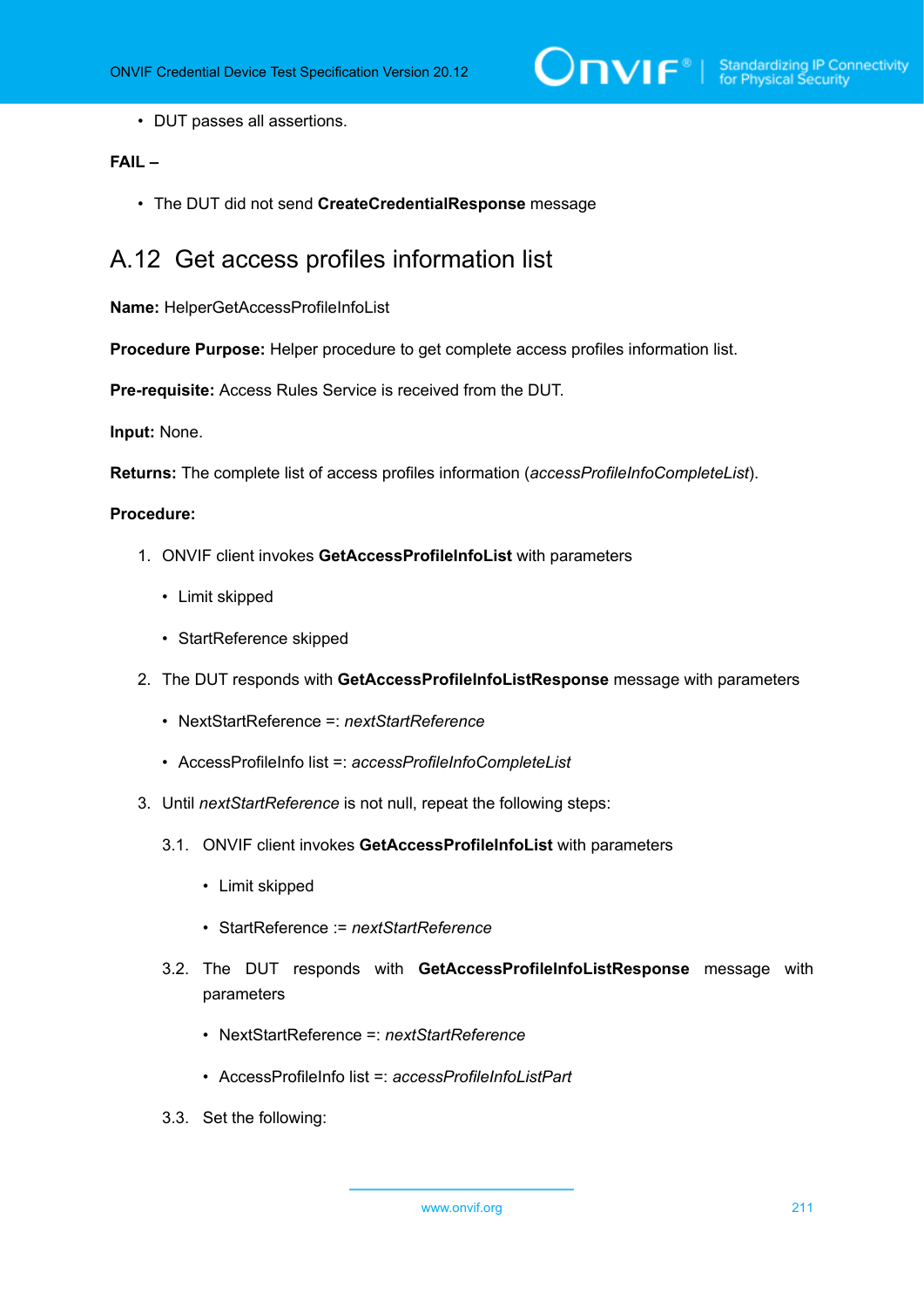- *accessProfileInfoCompleteList* := *accessProfileInfoCompleteList* + *accessProfileInfoListPart*
- 

 $\overline{C}$ NIF $^{\circ}$ 

### **Procedure Result:**

### **PASS –**

• DUT passes all assertions.

## **FAIL –**

• The DUT did not send **GetAccessProfileInfoListResponse** message

## A.13 Get credential state

**Name:** HelperGetCredentialState

**Procedure Purpose:** Helper procedure to get credential state.

**Pre-requisite:** Credential Service is received from the DUT.

**Input:** Credential Token (*credentialToken*).

**Returns:** Credential State (*credentialState*).

#### **Procedure:**

- 1. ONVIF Client invokes **GetCredentialState** with parameters
	- Token[0] := *credentialToken*
- 2. The DUT responds with **GetCredentialStateResponse** message with parameters
	- State =: *credentialState*

### **Procedure Result:**

## **PASS –**

• DUT passes all assertions.

## **FAIL –**

• The DUT did not send **GetCredentialStateResponse** message

## <span id="page-211-0"></span>A.14 Supported credential identifier format types

The list of supported credential identifier format types is the following: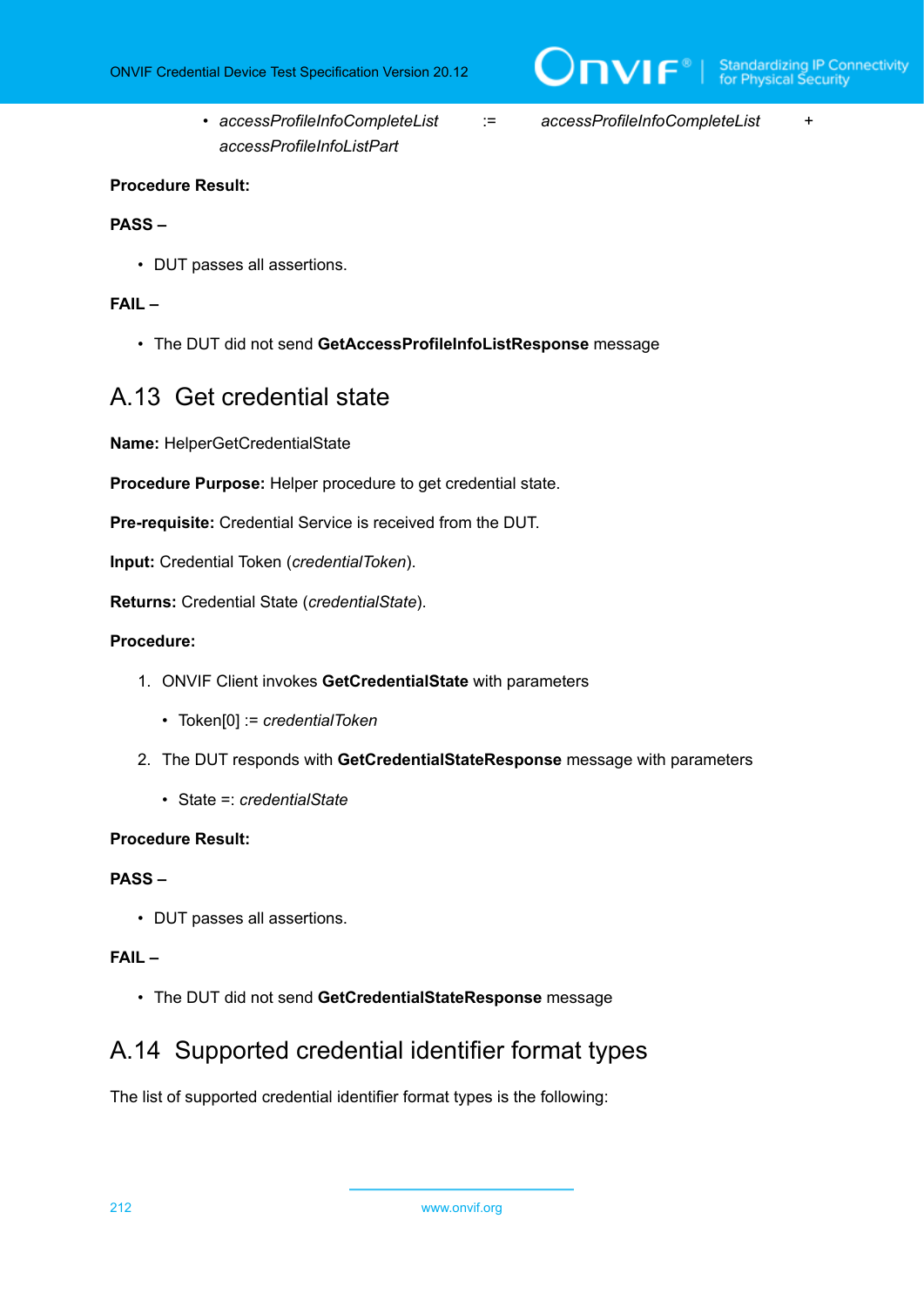

- WIEGAND26
- WIEGAND37
- WIEGAND37 FACILITY
- FACILITY16 CARD32
- FACILITY32\_CARD32
- FASC\_N
- FASC\_N\_BCD
- FASC N LARGE
- FASC\_N\_LARGE\_BCD
- GSA75
- GUID
- CHUID
- USER\_PASSWORD
- SIMPLE\_NUMBER16
- SIMPLE\_NUMBER32
- SIMPLE\_NUMBER56
- SIMPLE\_ALPHA\_NUMERIC
- ABA\_TRACK2

## <span id="page-212-0"></span>A.15 Get Credential Identifier type and value

## **Name:** HelperGetCredentialIdentifierTypeAndValue

**Procedure Purpose:** Helper procedure to get one Credential identifier Type Name with one corresponding FormatType and corresponding Value.

**Pre-requisite:** Credential Service is received from the DUT.

**Input:** List of supported Identifies types (*identifierTypeList*).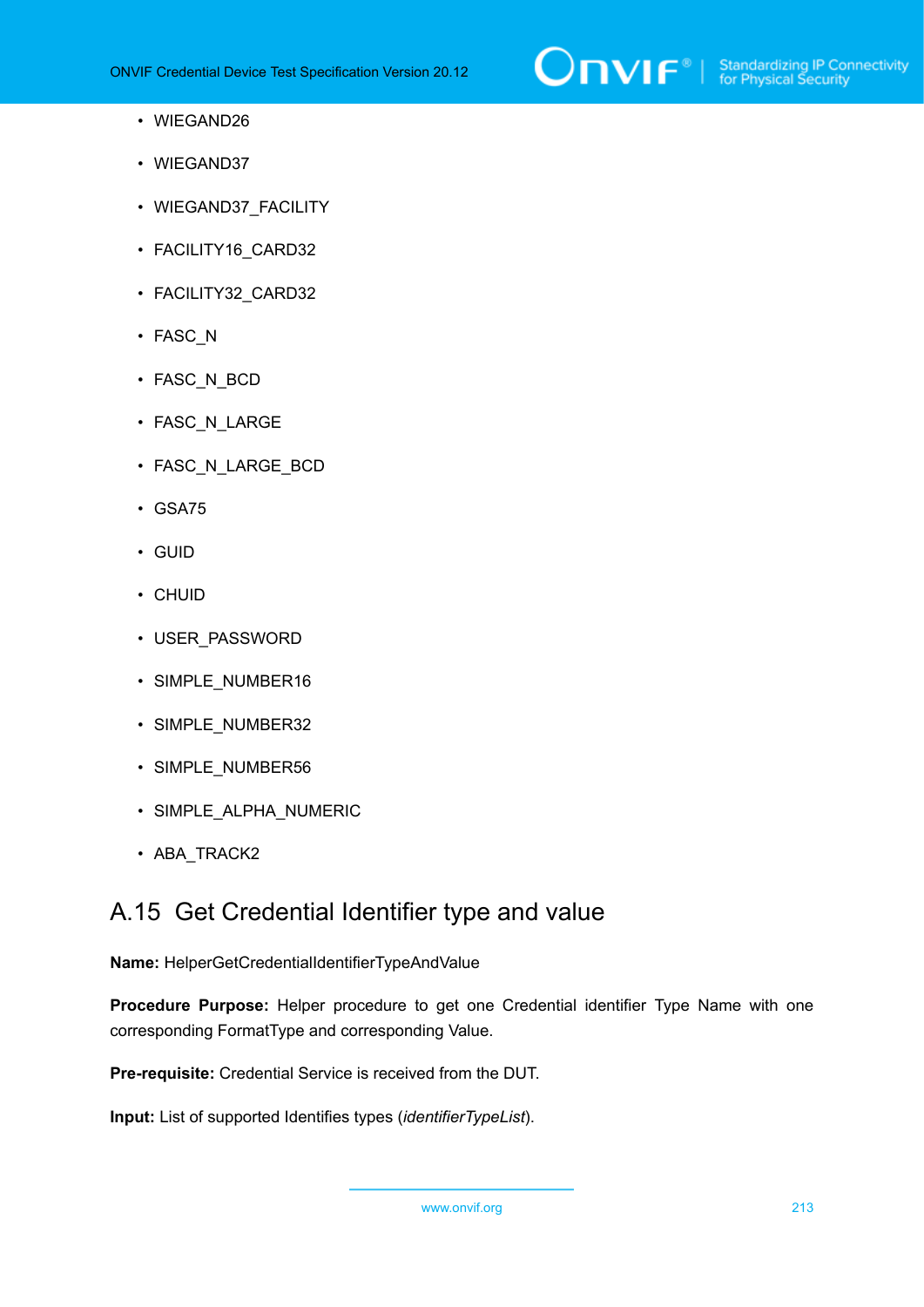**Returns:** Credential identifier Type Name (*typeName*) with corresponding Credential identifier Format Type (*formatType*) and Credential identifier value (*value*).

## **Procedure:**

- 1. For each IdentifierType (*typeName*) contained in *identifierTypeList* repeat the following steps:
	- 1.1. ONVIF client invokes **GetSupportedFormatTypes** with parameters
		- CredentialIdentifierTypeName := *typeName*
	- 1.2. The DUT responds with **GetSupportedFormatTypesResponse** message with parameters
		- FormatTypeInfo list =: *formatTypeInfoList*
	- 1.3. If *formatTypeInfoList* is empty, FAIL the test and skip other steps.
	- 1.4. For each FormatType (*formatType*) from *formatTypeInfoList* repeat the following steps:
		- 1.4.1. If *formatType* is listed in [Annex A.14](#page-211-0) go to step [2](#page-213-0).
- <span id="page-213-0"></span>2. ONVIF Client generate appropriate value (*value*) for *formatType* and skip other steps.
- <span id="page-213-1"></span>3. ONVIF Client gets values from the Management tab for *typeName*, *formatType* and *value*.

### **Procedure Result:**

### **PASS –**

• DUT passes all assertions.

### **FAIL –**

• The DUT did not send **GetSupportedFormatTypesResponse** message

**Note:** If values for *typeName*, *formatType* or *value* were empty on the Management tab at step [3](#page-213-1), FAIL the test.

# A.16 Get Credential Identifier type name list with at least two Format Type

**Name:** HelperGetCredentialIdentifierName

**Procedure Purpose:** Helper procedure to get list of Credential identifier Type Name items which support at least two Format Types.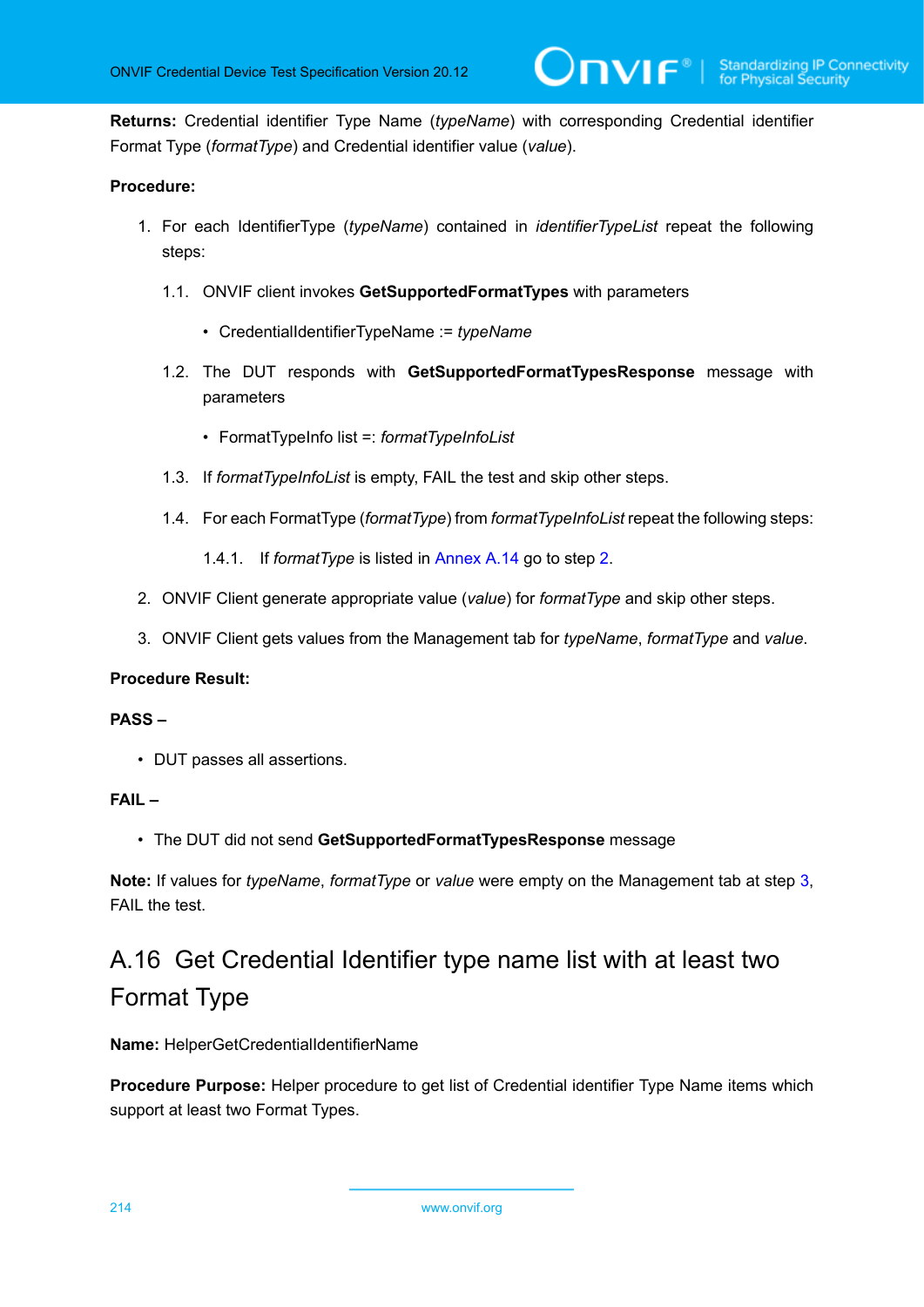**Pre-requisite:** Credential Service is received from the DUT.

**Input:** None.

**Returns:** *CredentialIdentifierTypeNameList*

#### **Procedure:**

- 1. ONVIF Client gets the service capabilities (out *cap*) by following the procedure mentioned in [Annex A.2.](#page-201-0)
- 2. For each SupportedIdentifierType (*typeName*) contained in *cap*.SupportedIdentifierType repeat the following steps:
	- 2.1. ONVIF client invokes **GetSupportedFormatTypes** with parameters
		- CredentialIdentifierTypeName := *typeName*
	- 2.2. The DUT responds with **GetSupportedFormatTypesResponse** message with parameters
		- FormatTypeInfo list =: *formatTypeInfoList*
	- 2.3. If *formatTypeInfoList* is empty, FAIL the test and skip other steps.
	- 2.4. If *formatTypeInfoList* contains at least two FormatType items do the following:
		- 2.4.1. *CredentialIdentifierTypeNameList* := *CredentialIdentifierTypeNameList* + *typeName*

#### **Procedure Result:**

### **PASS –**

• DUT passes all assertions.

## **FAIL –**

• The DUT did not send **GetSupportedFormatTypesResponse** message

# A.17 Get Credential Identifier type and value for Type Name with at least two Format Type

**Name:** HelperGetCredentialIdentifierTypeAndValue2

**Procedure Purpose:** Helper procedure to get one Credential identifier Type Name with two corresponding FormatType and corresponding Values.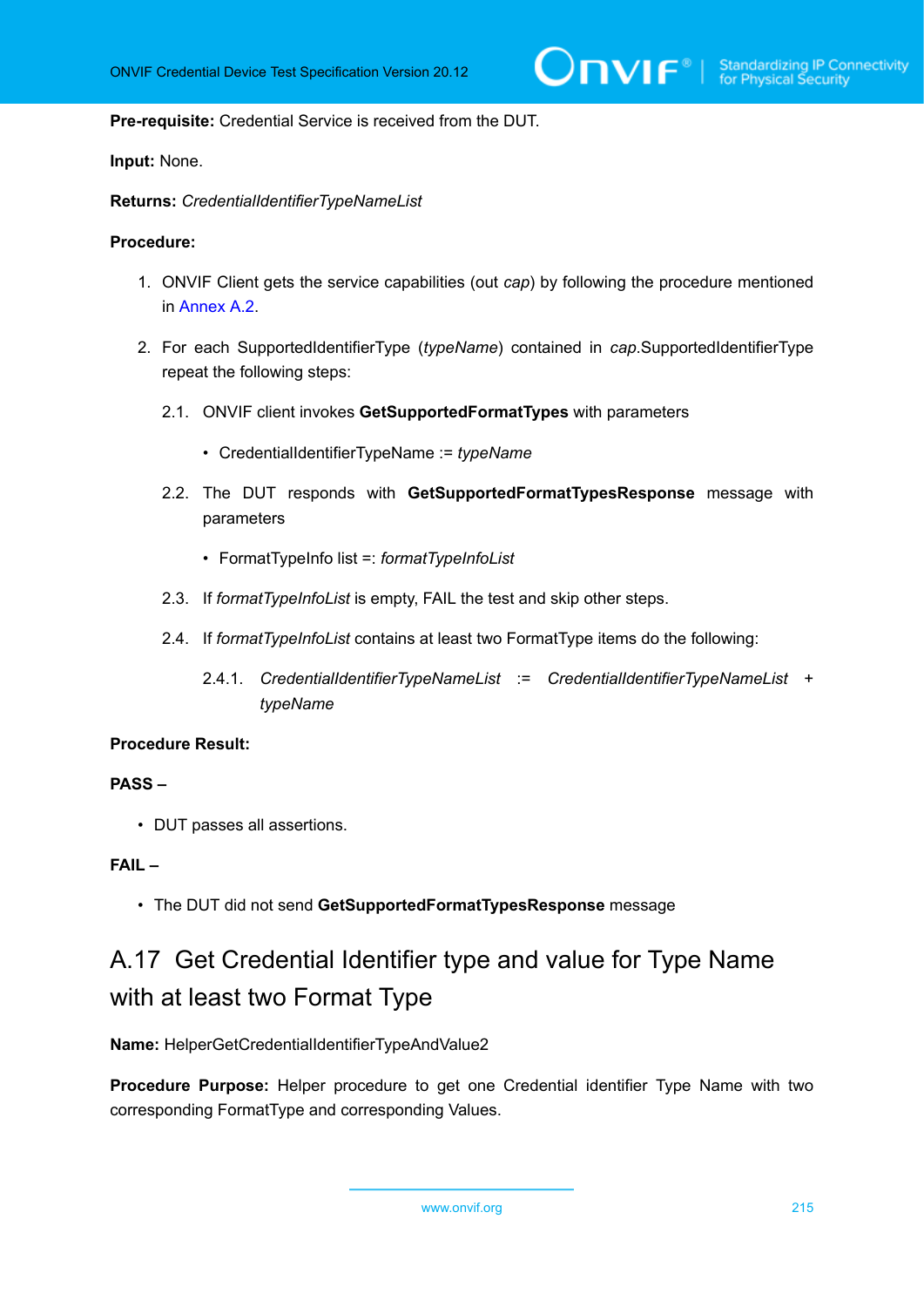**Pre-requisite:** Credential Service is received from the DUT.

**Input:** *CredentialIdentifierTypeNameList*.

**Returns:** Credential identifier Type Name (*typeName*) with corresponding Credential identifier Format Type (*formatType1*) and Credential identifier value (*value1*), and with corresponding Credential identifier Format Type (*formatType2*) and Credential identifier value (*value2*).

## **Procedure:**

- 1. For each IdentifierTypeName (*typeName*) contained in *CredentialIdentifierTypeNameList* repeat the following steps:
	- 1.1. ONVIF client invokes **GetSupportedFormatTypes** with parameters
		- CredentialIdentifierTypeName := *typeName*
	- 1.2. The DUT responds with **GetSupportedFormatTypesResponse** message with parameters
		- FormatTypeInfo list =: *formatTypeInfoList*
	- 1.3. If *formatTypeInfoList* is empty, FAIL the test and skip other steps.
	- 1.4. If at least two FormatTypes (*formatType1*, *formatType2*) from *formatTypeInfoList* are listed in [Annex A.14](#page-211-0) go to step [2](#page-215-0).
- <span id="page-215-0"></span>2. ONVIF Client generates an appropriate value (*value1*) for *formatType1* and appropriate value (*value2*) for *formatType2* and skip other steps.
- 3. ONVIF Client gets *typeName* with at least two Format Type items from the Management tab.
- 4. ONVIF Client gets appropriate values (*formatType1*, *value1*) and (*formatType2*, *value2*) from the Management tab for *typeName*.

#### **Procedure Result:**

#### **PASS –**

• DUT passes all assertions.

## **FAIL –**

• The DUT did not send **GetSupportedFormatTypesResponse** message

**Note:** If there was no *typeName* with at least two Format Type items and corresponding values for FormatType on the Management tab, FAIL the test.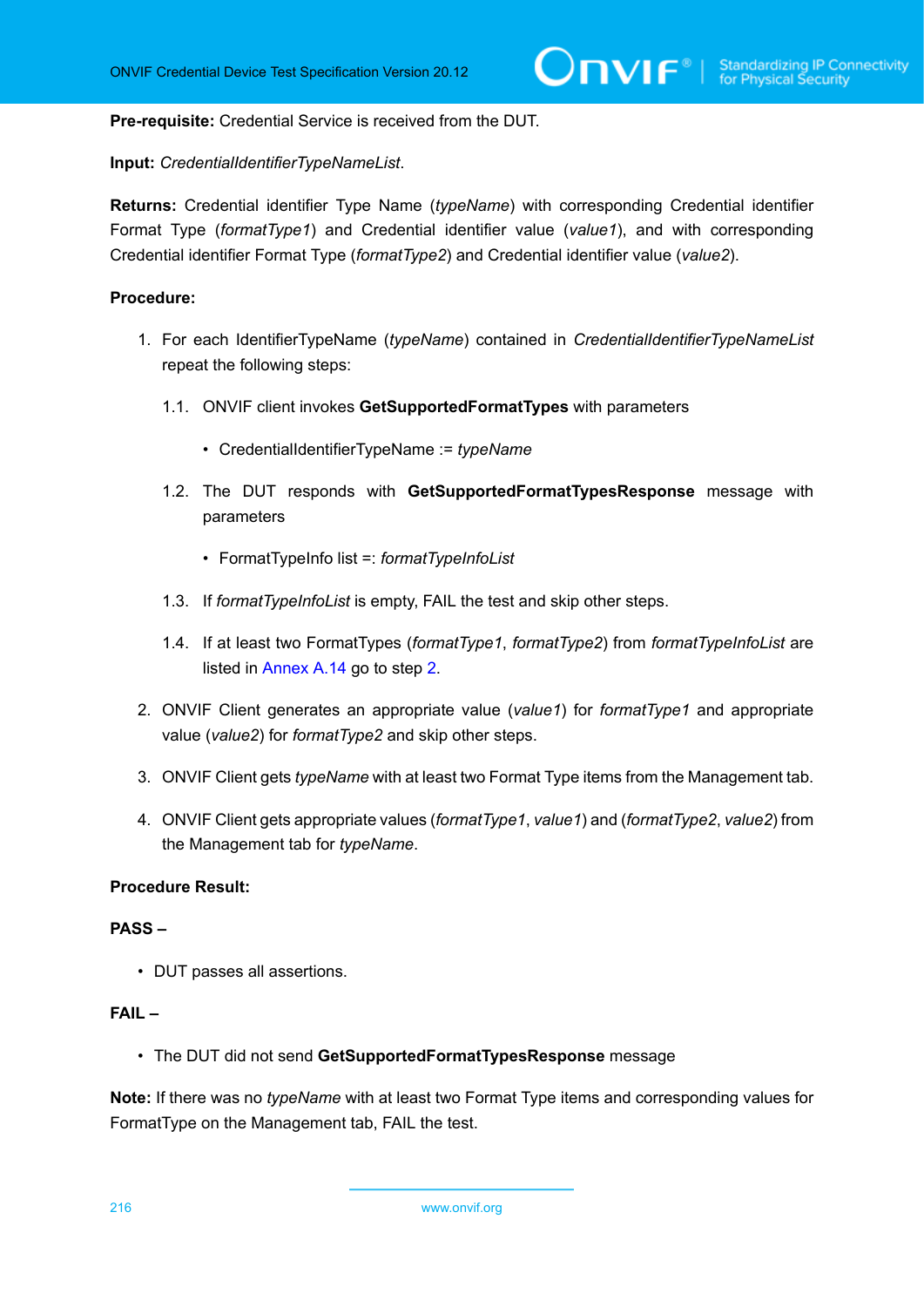# A.18 Create credential with two Credential identifier items

**Name:** HelperCreateCredential2

**Procedure Purpose:** Helper procedure to create credential with two Credential identifier items.

**Pre-requisite:** Credential Service is received from the DUT.

**Input:** Credential Service capabilities (*cap*) (optional input parameter, could be skipped), Antipassback Violation State (*AntipassbackViolated*).

**Returns:** Credential Token (*credentialToken*), the first Credential identifier Type Name (*typeName1*) with corresponding Credential identifier Format Type (*formatType1*) and corresponding Credential identifier value (*value1*), the second Credential identifier Type Name (*typeName2*) with corresponding Credential identifier Format Type (*formatType2*) and corresponding Credential identifier value (*value2*).

- 1. If *cap* is skipped, ONVIF Client gets the service capabilities (out *cap*) by following the procedure mentioned in [Annex A.2](#page-201-0).
- 2. ONVIF Client retrieves (in *cap*.SupportedIdentifierType) a supported Credential identifier type name (out *typeName1*) with Credential identifier Format Type (out *formatType1*) and with credential identifier value (out *value1*) by following the procedure mentioned in [Annex](#page-212-0) [A.15](#page-212-0).
- 3. Set the following:
	- *identifierTypeList* := *cap*.SupportedIdentifierType *typeName1*
- 4. ONVIF Client retrieves (in *identifierTypeList*) other supported Credential identifier type name (out *typeName2*) with Credential identifier Format Type (out *formatType2*) and with credential identifier value (out *value2*) by following the procedure mentioned in [Annex A.15.](#page-212-0)
- 5. ONVIF client invokes **CreateCredential** with parameters
	- Credential.token := ""
	- Credential.Description := "Test Description"
	- Credential.CredentialHolderReference := "TestUser"
	- Credential.ValidFrom skipped
	- Credential.ValidTo skipped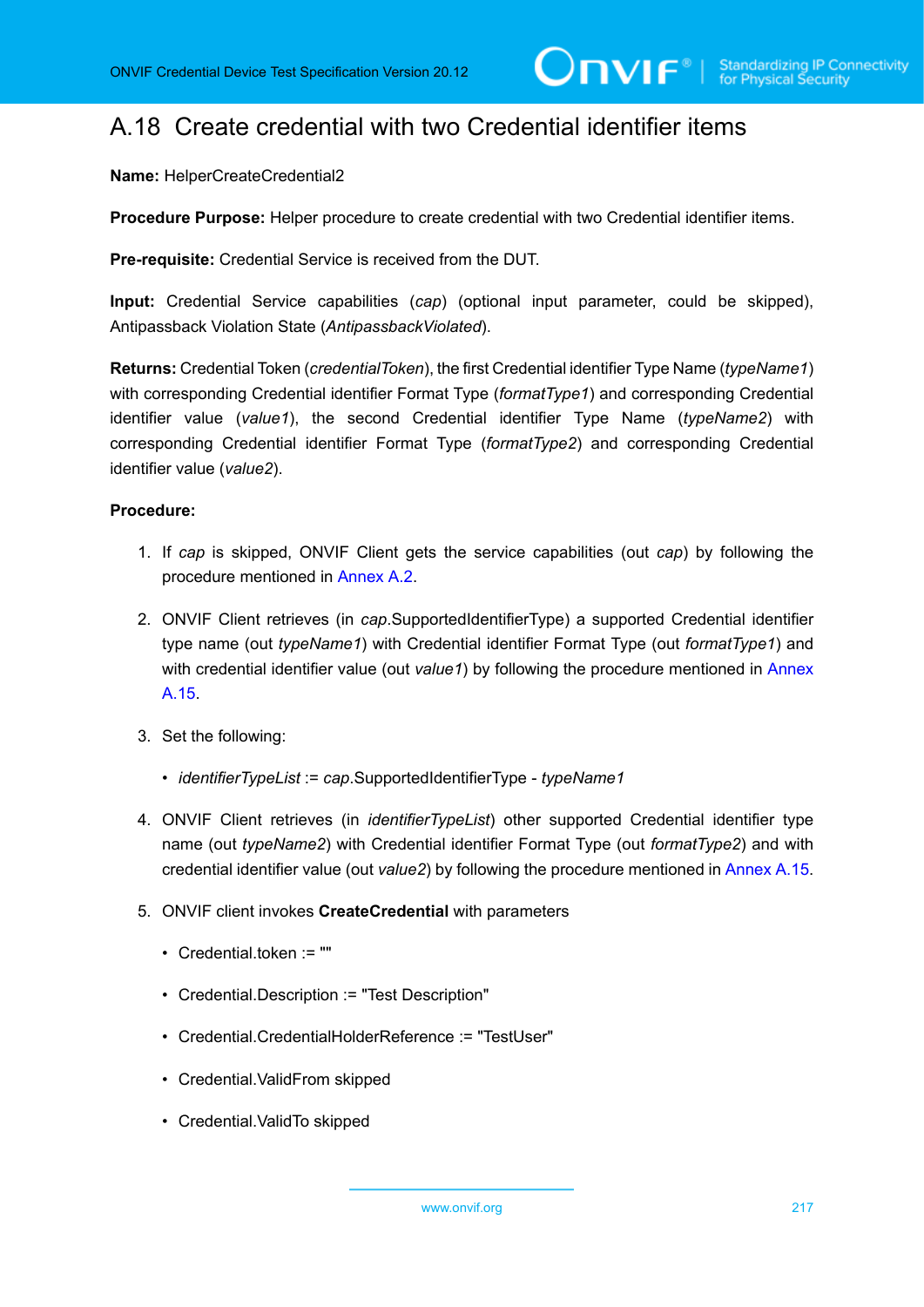- Credential.CredentialIdentifier[0].Type.Name := *typeName1*
- Credential.CredentialIdentifier[0].Type.FormatType := *formatType1*
- Credential.CredentialIdentifier[0].ExemptedFromAuthentication := false
- Credential.CredentialIdentifier[0].Value := *value1*
- Credential.CredentialIdentifier[1].Type.Name := *typeName2*
- Credential.CredentialIdentifier[1].Type.FormatType := *formatType2*
- Credential.CredentialIdentifier[1].ExemptedFromAuthentication := false
- Credential.CredentialIdentifier[1].Value := *value2*
- Credential.CredentialAccessProfile skipped
- Credential.Extension skipped
- State.Enabled := true
- State.Reason := "Test Reason"
- State.AntipassbackState.AntipassbackViolated := *AntipassbackViolated* if *cap*.ResetAntipassbackSupported value is equal to true, otherwise State.AntipassbackState is skipped
- 6. The DUT responds with **CreateCredentialResponse** message with parameters
	- Token =: *credentialToken*

#### **PASS –**

• DUT passes all assertions.

## **FAIL –**

• The DUT did not send **CreateCredentialResponse** message

## A.19 Create access profile

**Name:** HelperCreateAccessProfile

**Procedure Purpose:** Helper procedure to Create access profile.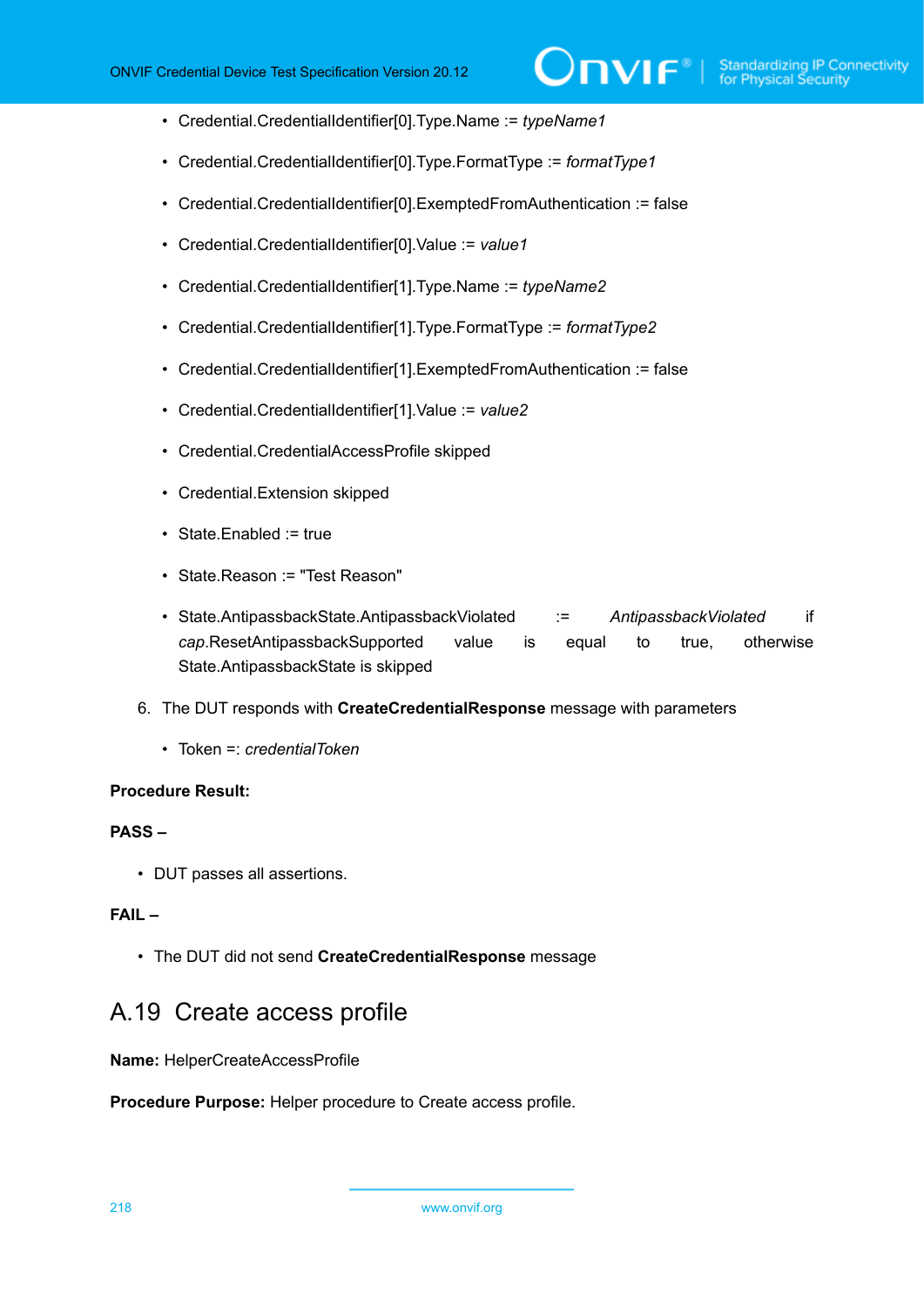#### **Pre-requisite:** Access Rules Service is received from the DUT.

**Input:** None.

**Returns:** Access Profile Token (*accessProfileToken*).

#### **Procedure:**

- 1. ONVIF Client invokes **CreateAccessProfile** with parameters
	- AccessProfile.token := ""
	- AccessProfile.Name := "Test Access Profile"
	- AccessProfile.Description := "Test Description"
	- AccessProfile.AccessPolicy skipped
	- AccessProfile.Extension skipped
- 2. The DUT responds with **CreateAccessProfileResponse** message with parameters
	- Token =: *accessProfileToken*

## **Procedure Result:**

#### **PASS –**

• DUT passes all assertions.

### **FAIL –**

• The DUT did not send **CreateAccessProfileResponse** message

## A.20 Delete access profile

**Name:** HelperDeleteAccessProfile

**Procedure Purpose:** Helper procedure to delete access profile.

**Pre-requisite:** Access Rules Service is received from the DUT.

**Input:** Access Profile Token (*accessProfileToken*).

**Returns:** None.

#### **Procedure:**

1. ONVIF Client invokes **DeleteAccessProfile** with parameters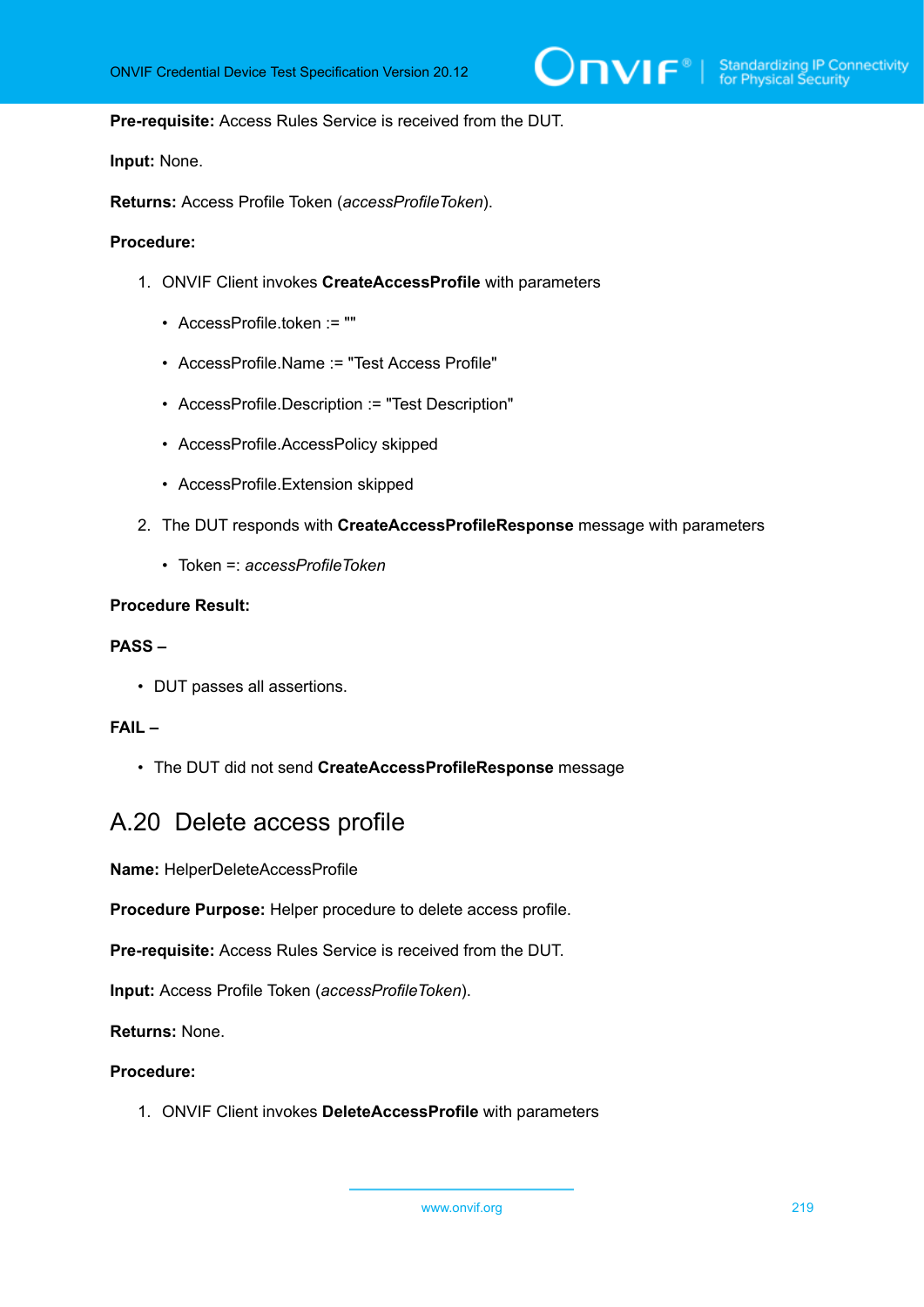- Token =: *accessProfileToken*
- 2. The DUT sends the **DeleteAccessProfileResponse** message.

## **PASS –**

• DUT passes all assertions.

#### **FAIL –**

• The DUT did not send **DeleteAccessProfileResponse** message

## A.21 Create Pull Point Subscription

**Name:** HelperCreatePullPointSubscription

**Procedure Purpose:** Helper procedure to create PullPoint Subscription with specified Topic.

**Pre-requisite:** Event Service is received from the DUT. Device supports Pull-Point Notification feature.

**Input:** Notification Topic (*topic*).

**Returns:** Subscription reference (*s*), current time for the DUT (*ct*), subscription termination time (*tt*).

#### **Procedure:**

- 1. ONVIF Client invokes **CreatePullPointSubscription** request with parameters
	- Filter.TopicExpression := *topic*
	- Filter.TopicExpression.@Dialect := "http://www.onvif.org/ver10/tev/topicExpression/ ConcreteSet"
- 2. The DUT responds with **CreatePullPointSubscriptionResponse** message with parameters
	- SubscriptionReference =: *s*
	- CurrentTime =: *ct*
	- TerminationTime =: *tt*

#### **Procedure Result:**

**PASS –**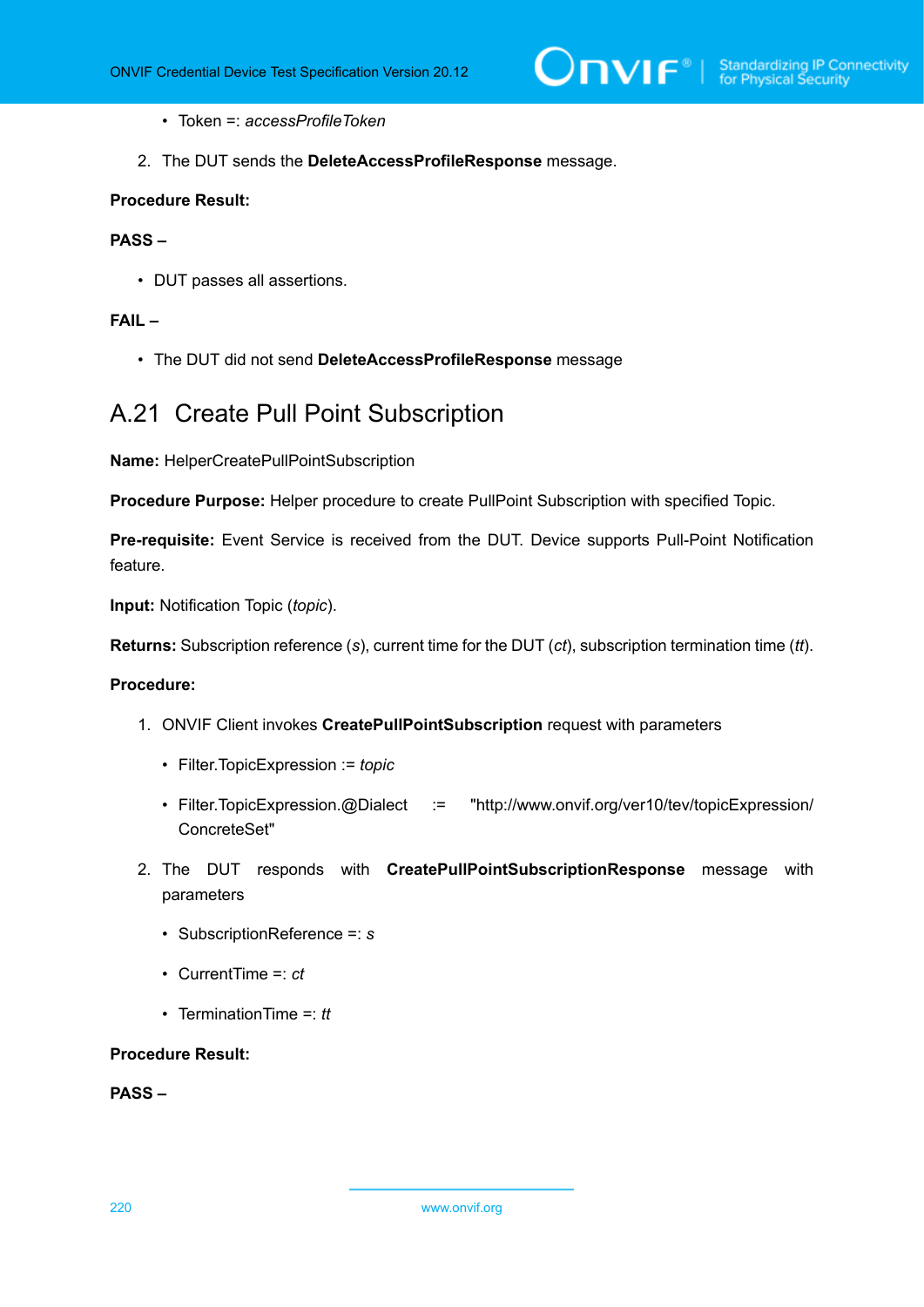• DUT passes all assertions.

## **FAIL –**

• DUT did not send **CreatePullPointSubscriptionResponse** message.

# A.22 Delete Subscription

**Name:** HelperDeleteSubscription

**Procedure Purpose:** Helper procedure to delete supscribtion.

**Pre-requisite:** Event Service is received from the DUT. Device supports Pull-Point Notification feature.

**Input:** Subscription reference (*s*)

#### **Returns:** None

## **Procedure:**

- 1. ONVIF Client sends an **Unsubscribe** to the subscription endpoint s.
- 2. The DUT responds with **UnsubscribeResponse** message.

#### **Procedure Result:**

#### **PASS –**

• DUT passes all assertions.

## **FAIL –**

• DUT did not send **UnsubscribeResponse** message.

## A.23 Retrieve Credential Changed Event by PullPoint

#### **Name:** HelperPullCredentialChanged

**Procedure Purpose:** Helper procedure to retrieve and check tns1:Configuration/Credential/ Changed event with PullMessages.

**Pre-requisite:** Event Service is received from the DUT. Device supports Pull-Point Notification feature.

**Input:** Subscription reference (*s*), current time for the DUT (*ct*), Subscription termination time (*tt*) and Credential token (*credentialToken*).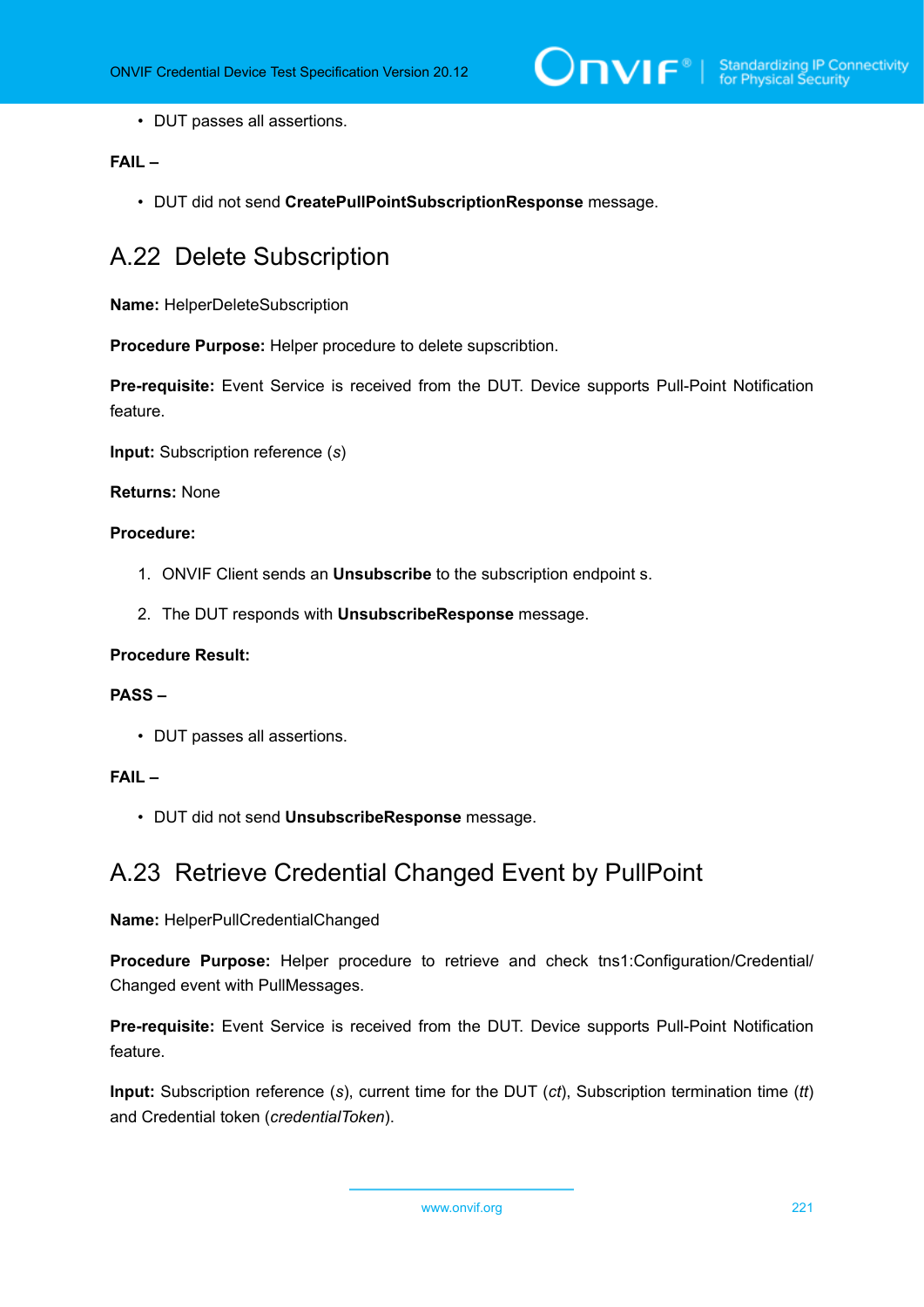## **Returns:** None

### **Procedure:**

- <span id="page-221-0"></span>1. Until *operationDelay* timeout expires, repeat the following steps:
	- 1.1. ONVIF Client waits for time *t* := min{(*tt*-*ct*)/2, 1 second}.
	- 1.2. ONVIF Client invokes **PullMessages** to the subscription endpoint *s* request with parameters
		- Timeout := PT60S
		- MessageLimit := 1
	- 1.3. The DUT responds with **PullMessagesResponse** message with parameters
		- CurrentTime =: *ct*
		- TerminationTime =: *tt*
		- NotificationMessage list =: *notificationMessageList*
	- 1.4. If *notificationMessageList* is not empty and the CredentialToken source simple item in *notificationMessageList* is equal to *credentialToken*, skip other steps and finish the procedure.
- 2. If *operationDelay* timeout expires for step [1](#page-221-0) without Notification with Token source simple item equal to *credentialToken*, FAIL the test, restore the DUT state, and skip other steps.

### **Procedure Result:**

#### **PASS –**

• DUT passes all assertions.

## **FAIL –**

• DUT did not send **PullMessagesResponse** message.

**Note:** *operationDelay* will be taken from Operation Delay field of ONVIF Device Test Tool.

## A.24 Add Number of Credential Identifiers to Whitelist

**Name:** HelperAddCredentialIdentifiersToWhitelist

**Procedure Purpose:** Helper procedure to add number of credential identifiers required for test cases to whitelist.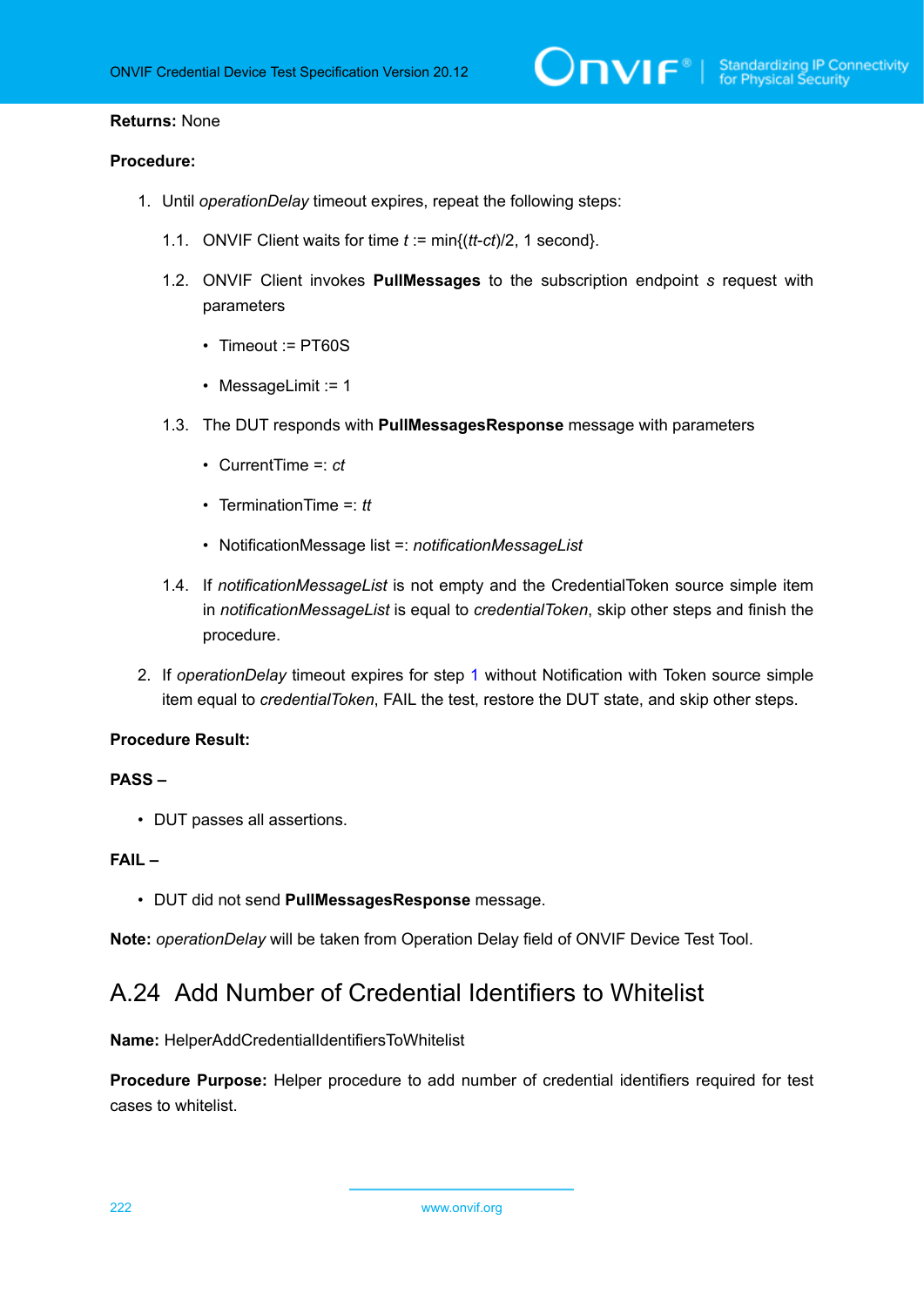**Pre-requisite:** Credential Service is received from the DUT. Whitelist is supported by the DUT as indicated by MaxWhitelistedItems greater than zero capability.

## **Input:** None.

**Returns:** List of added credential identifiers (*credentialIdentifiersList*). The service capabilities (*cap*). The complete whitelist (*completeWhitelist*).

- 1. ONVIF Client retrieves a complete whitelist by following the procedure mentioned in [Annex](#page-223-0) [A.25](#page-223-0) with the following input and output parameters
	- out *initialWhiteList* complete whitelist
- 2. Set *completeWhitelist* := *initialWhiteList*.
- 3. ONVIF Client gets the service capabilities by following the procedure mentioned in [Annex](#page-201-0) [A.2](#page-201-0) with the following input and output parameters
	- out *cap* Credential Service capabilities
- 4. Set *requiredNumberOfItems* := min {50; *cap*.MaxLimit; *cap*.MaxWhitelistedItems}.
- 5. If *requiredNumberOfItems* <= number Identifier items in *initialWhiteList*, skip other steps of the procedure.
- 6. Set *numberOfIdentefiersToBeAdded* := *requiredNumberOfItems* number of Identifier items in *initialWhiteList*.
- 7. ONVIF Client generates list of credential identifiers by following the procedure mentioned in [Annex A.30](#page-228-0) with the following input and output parameters
	- in *cap* Credential Service capabilities
	- in *initialWhiteList* initial list of credential identifiers (to prevent creation of duplications)
	- in *numberOfIdentefiersToBeAdded* requiered number of credential identifiers
	- out *credentialIdentifiersList* credential identifiers list
- 8. ONVIF client invokes **AddToWhitelist** with parameters
	- Identifier list := *credentialIdentifiersList*
- 9. The DUT responds with **AddToWhitelistResponse** message.
- 10.Set *completeWhitelist* := *completeWhitelist* + *credentialIdentifiersList*.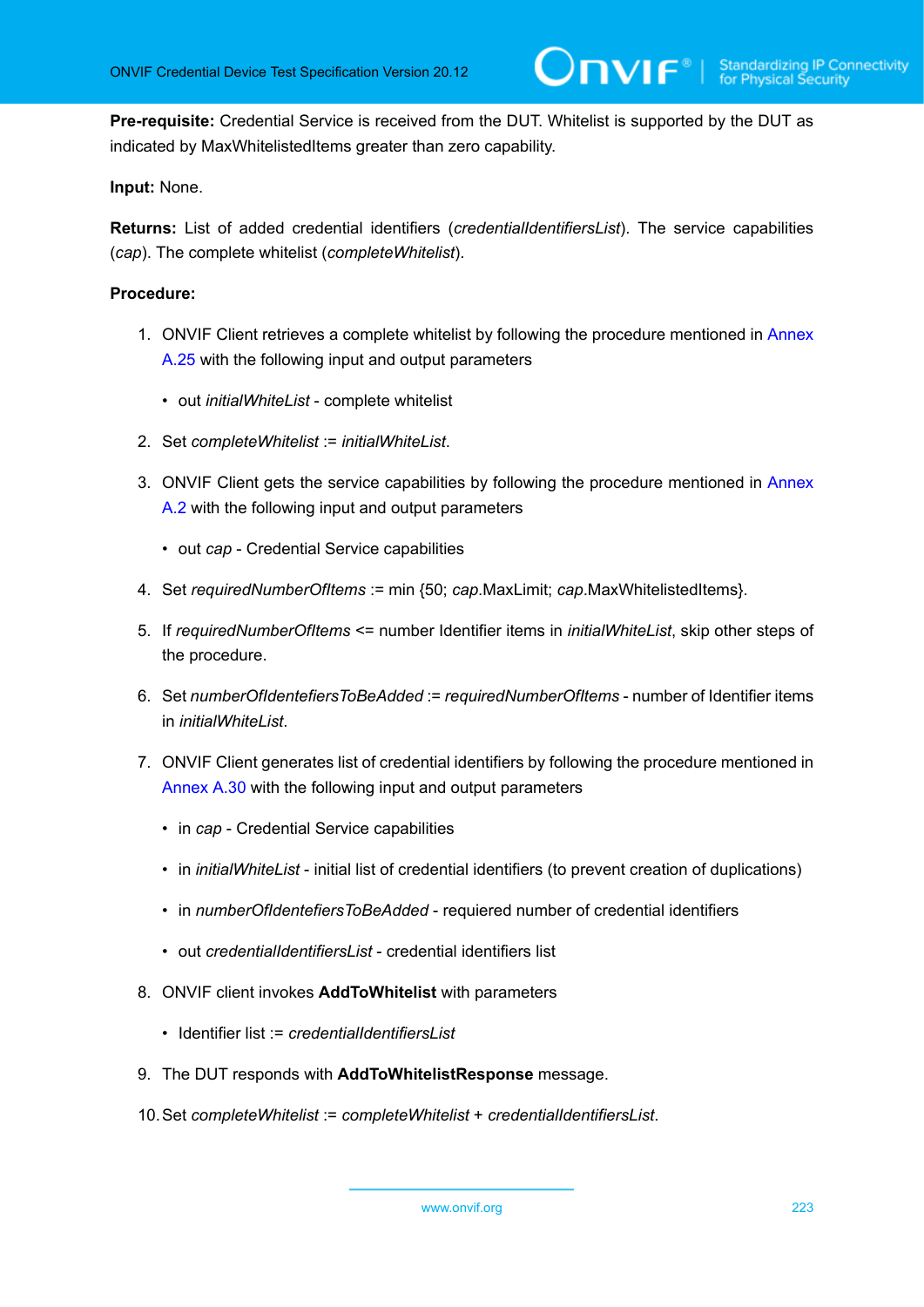$\sum_{\text{IVIF}^{\circ} | \text{Standardizing IP Connectivity}}$ 

### **Procedure Result:**

### **PASS –**

• The DUT passed all assertions.

## **FAIL –**

• The DUT did not send **AddToWhitelistResponse** message.

## <span id="page-223-0"></span>A.25 Get Whitelist

**Name:** HelperGetWhitelist

**Procedure Purpose:** Helper procedure to get complete whitelist.

**Pre-requisite:** Credential Service is received from the DUT. Whitelist is supported by the DUT as indicated by MaxWhitelistedItems greater than zero capability.

**Input:** None.

**Returns:** The complete whitelist (*completeWhitelist*).

- 1. ONVIF client invokes **GetWhitelist** with parameters
	- Limit is skipped
	- StartReference is skipped
	- IdentifierType is skipped
	- FormatType is skipped
	- Value is skipped
- 2. The DUT responds with **GetWhitelistResponse** message with parameters
	- NextStartReference =: *nextStartReference*
	- Identifier list =: *completeWhitelist*
- 3. Until *nextStartReference* is not null, repeat the following steps:
	- 3.1. ONVIF client invokes **GetWhitelist** with parameters
		- Limit is skipped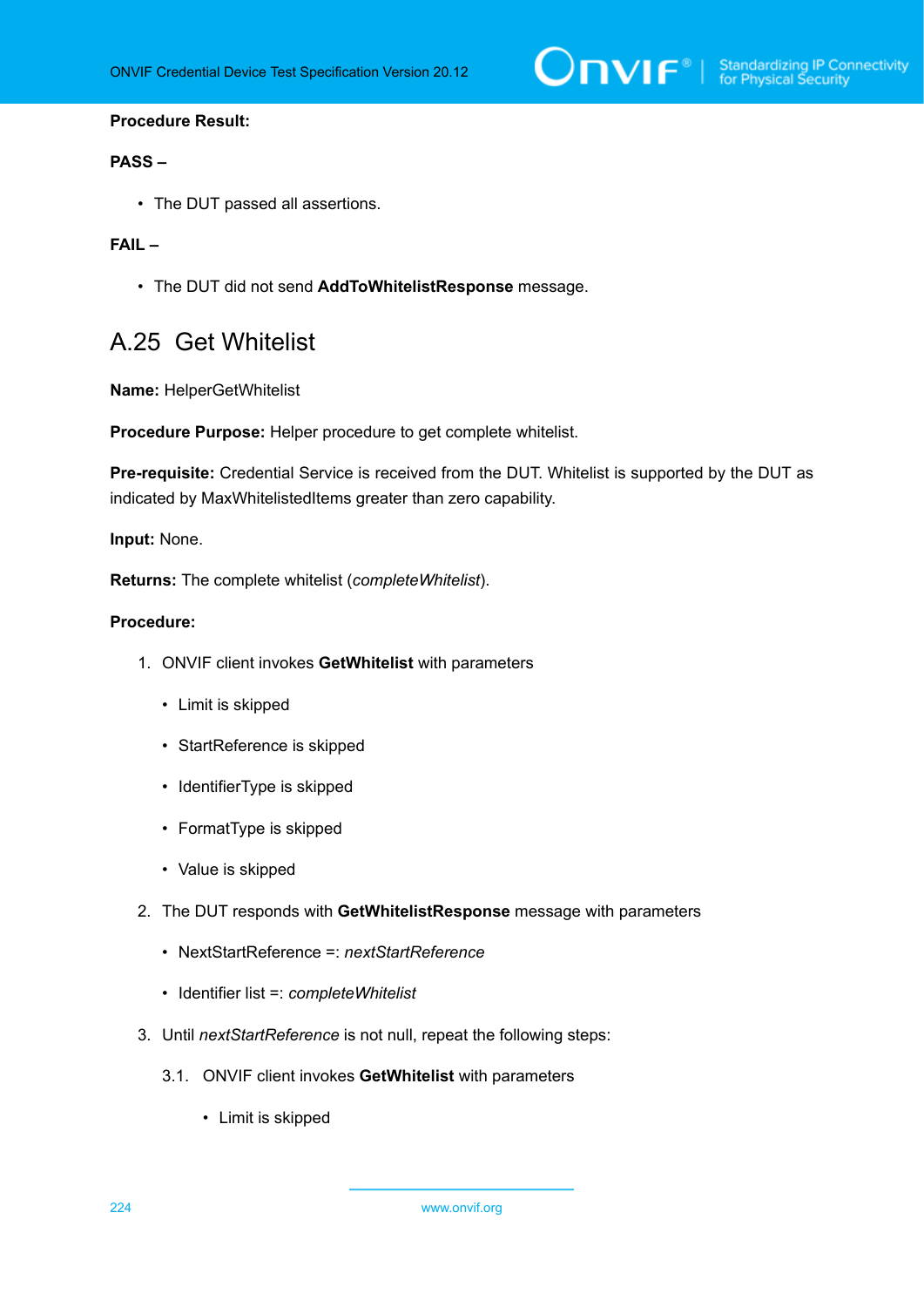

- StartReference := *nextStartReference*
- IdentifierType is skipped
- FormatType is skipped
- Value is skipped
- 3.2. The DUT responds with **GetWhitelistResponse** message with parameters
	- NextStartReference =: *nextStartReference*
	- Identifier list =: *identifierPart*
- 3.3. Set *completeWhitelist* := *completeWhitelist* + *identifierPart*.

## **PASS –**

• DUT passes all assertions.

## **FAIL –**

• The DUT did not send **GetWhitelistResponse** message

## A.26 Add Identifiers to Blacklist

**Name:** HelperAddToBlacklist

**Procedure Purpose:** Helper procedure to add identifier to blacklist.

**Pre-requisite:** Credential Service is received from the DUT. Blacklist is supported by the DUT as indicated by MaxBlacklistedItems greater than zero capability. The DUT shall have enough free storage capacity for two additional item in blacklist.

**Input:** Identifier list to be added (*identifierList*).

**Returns:** None.

- 1. ONVIF client invokes **AddToBlacklist** with parameters
	- Identifier list := *identifierList*
- 2. The DUT responds with **AddToBlacklistResponse** message.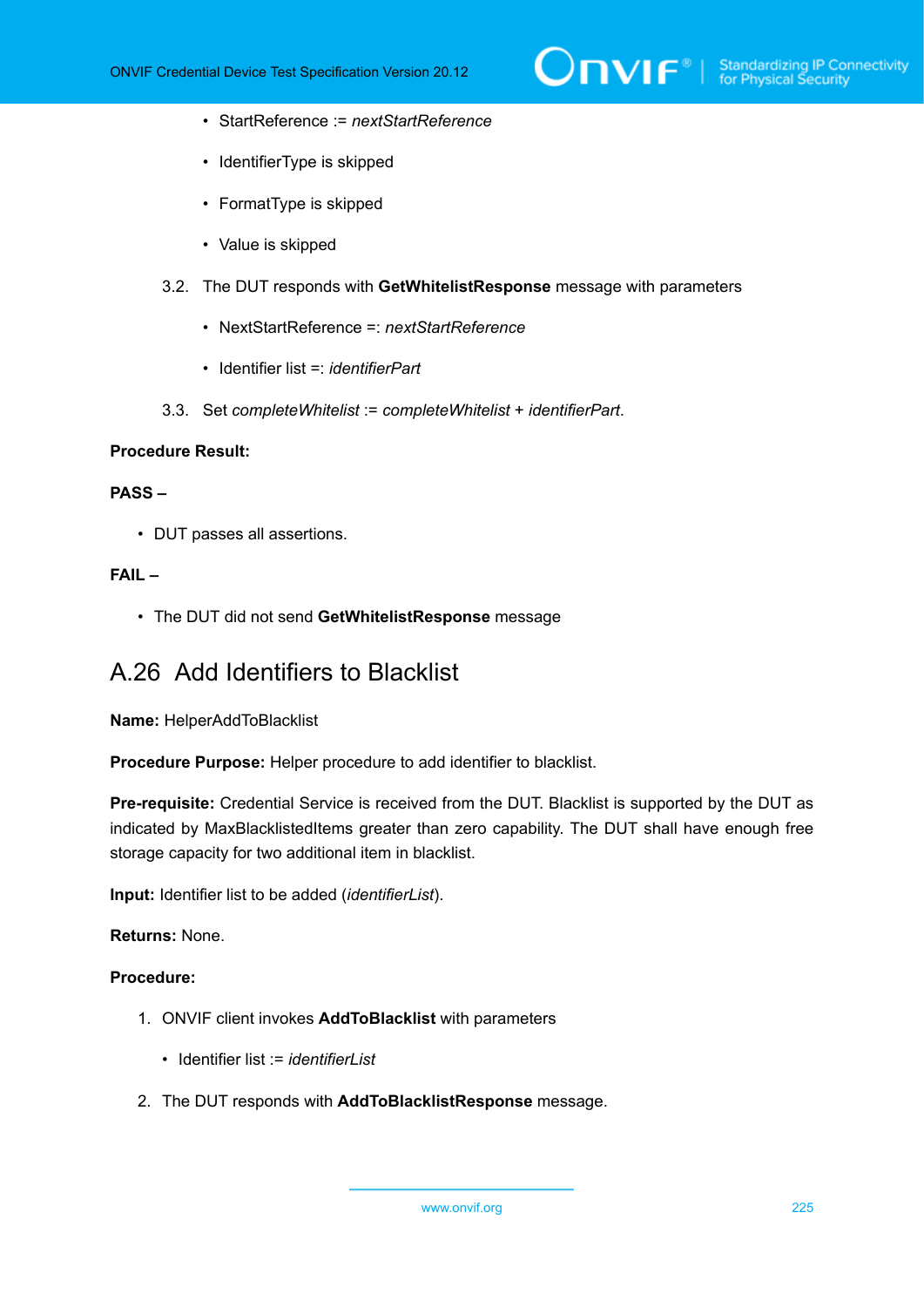$\sum_{\text{IVIF}^{\circ} | \text{Standardizing IP Connectivity}}$ 

### **Procedure Result:**

#### **PASS –**

• DUT passes all assertions.

#### **FAIL –**

• The DUT did not send **AddToBlacklistResponse** message

## <span id="page-225-0"></span>A.27 Get Blacklist

**Name:** HelperGetBlacklist

**Procedure Purpose:** Helper procedure to get complete blacklist.

**Pre-requisite:** Credential Service is received from the DUT. Blacklist is supported by the DUT as indicated by MaxBlacklistedItems greater than zero capability.

**Input:** None.

**Returns:** The complete blacklist (*completeBlacklist*).

- 1. ONVIF client invokes **GetBlacklist** with parameters
	- Limit is skipped
	- StartReference is skipped
	- IdentifierType is skipped
	- FormatType is skipped
	- Value is skipped
- 2. The DUT responds with **GetBlacklistResponse** message with parameters
	- NextStartReference =: *nextStartReference*
	- Identifier list =: *completeBlacklist*
- 3. Until *nextStartReference* is not null, repeat the following steps:
	- 3.1. ONVIF client invokes **GetBlacklist** with parameters
		- Limit is skipped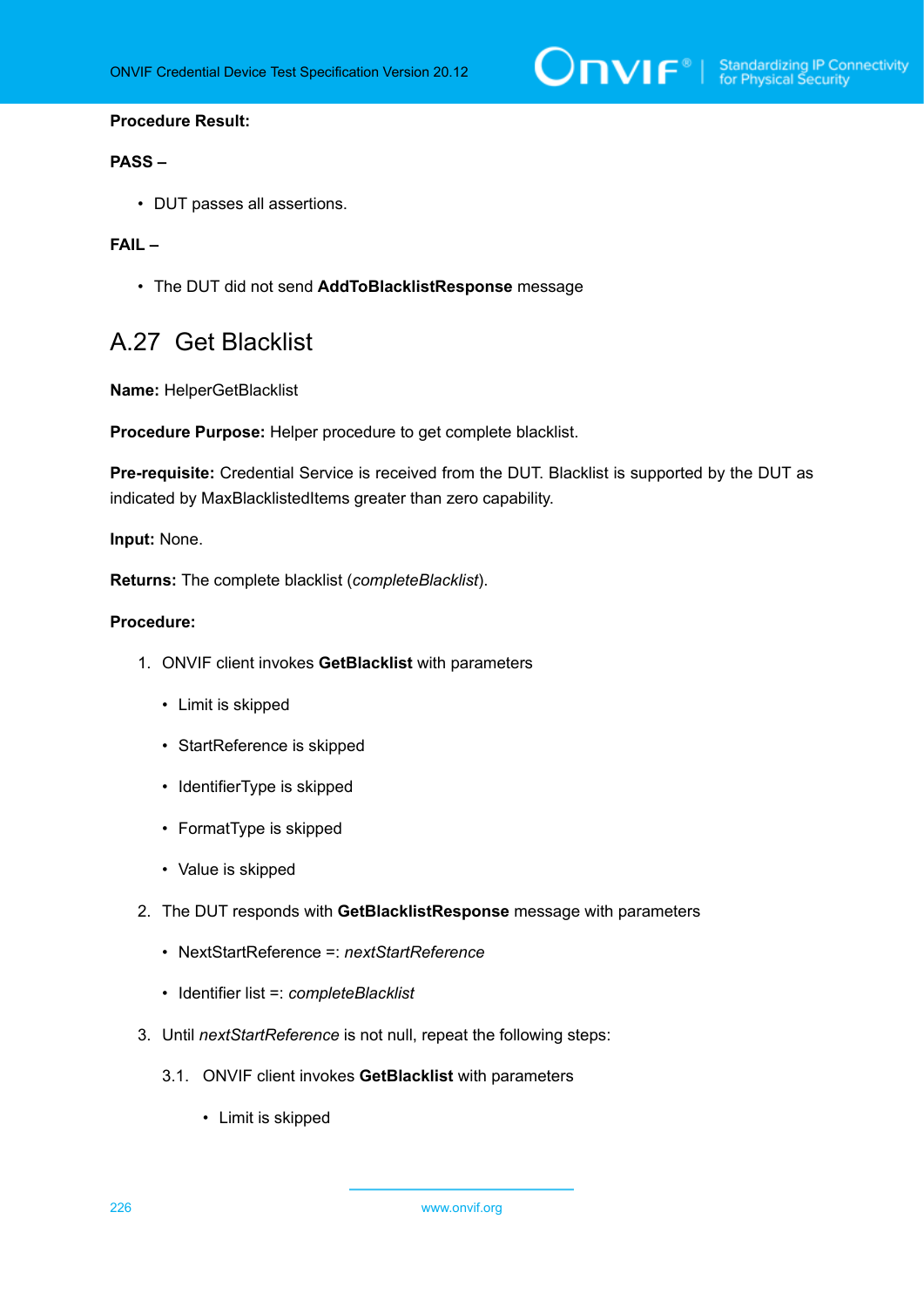

- StartReference := *nextStartReference*
- IdentifierType is skipped
- FormatType is skipped
- Value is skipped
- 3.2. The DUT responds with **GetBlacklistResponse** message with parameters
	- NextStartReference =: *nextStartReference*
	- Identifier list =: *identifierPart*
- 3.3. Set *completeBlacklist* := *completeBlacklist* + *identifierPart*.

## **PASS –**

• DUT passes all assertions.

## **FAIL –**

• The DUT did not send **GetBlacklistResponse** message

## A.28 Add Identifiers to Whitelist

**Name:** HelperAddToWhitelist

**Procedure Purpose:** Helper procedure to add identifier to whitelist.

**Pre-requisite:** Credential Service is received from the DUT. Whitelist is supported by the DUT as indicated by MaxWhitelistedItems greater than zero capability. The DUT shall have enough free storage capacity for two additional item in whitelist.

**Input:** Identifier list to be added (*identifierList*).

**Returns:** None.

- 1. ONVIF client invokes **AddToWhitelist** with parameters
	- Identifier list := *identifierList*
- 2. The DUT responds with **AddToWhitelistResponse** message.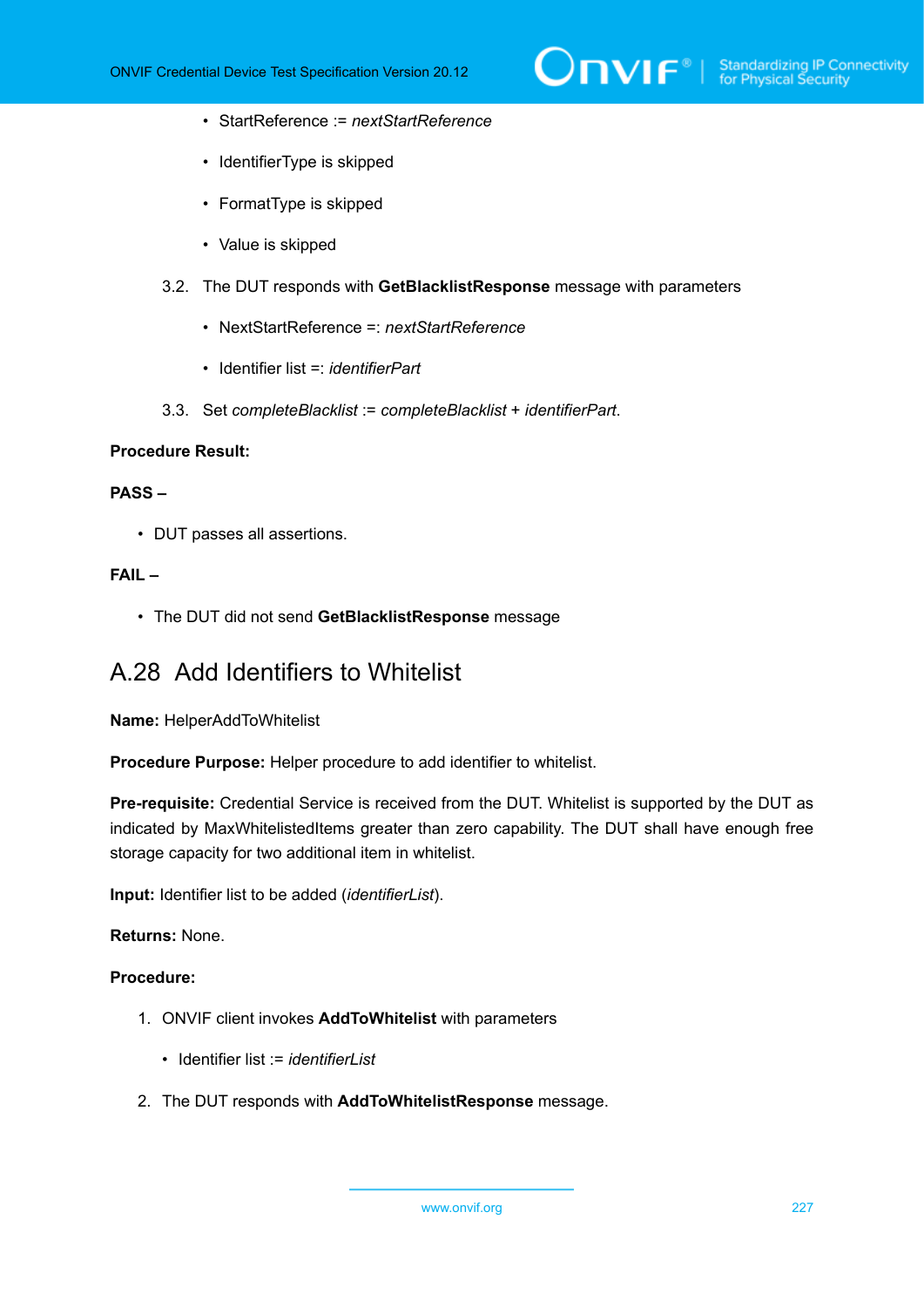$\bigcirc$   $\bigcap$   $\bigvee$   $\bigcap$   $\bigcirc$   $\bigcirc$   $\bigcirc$  Standardizing IP Connectivity

#### **Procedure Result:**

## **PASS –**

• DUT passes all assertions.

### **FAIL –**

• The DUT did not send **AddToWhitelistResponse** message

## A.29 Add Number of Credential Identifiers to Blacklist

**Name:** HelperAddCredentialIdentifiersToBlacklist

**Procedure Purpose:** Helper procedure to add number of credential identifiers required for test cases to blacklist.

**Pre-requisite:** Credential Service is received from the DUT. Blacklist is supported by the DUT as indicated by MaxBlacklistedItems greater than zero capability.

## **Input:** None.

**Returns:** List of added credential identifiers (*credentialIdentifiersList*). The service capabilities (*cap*). The complete blacklist (*completeBlacklist*).

### **Procedure:**

- 1. ONVIF Client retrieves a complete blacklist by following the procedure mentioned in [Annex](#page-225-0) [A.27](#page-225-0) with the following input and output parameters
	- out *initialBlackList* complete blacklist
- 2. Set *completeBlacklist* := *initialBlackList*.
- 3. ONVIF Client gets the service capabilities by following the procedure mentioned in [Annex](#page-201-0) [A.2](#page-201-0) with the following input and output parameters
	- out *cap* Credential Service capabilities
- 4. Set *requiredNumberOfItems* := min {50; *cap*.MaxLimit; *cap*.MaxBlacklistedItems}.
- 5. If *requiredNumberOfItems* <= number Identifier items in *initialBlackList*, skip other steps of the procedure.
- 6. Set *numberOfIdentefiersToBeAdded* := *requiredNumberOfItems* number of Identifier items in *initialBlackList*.

228 www.onvif.org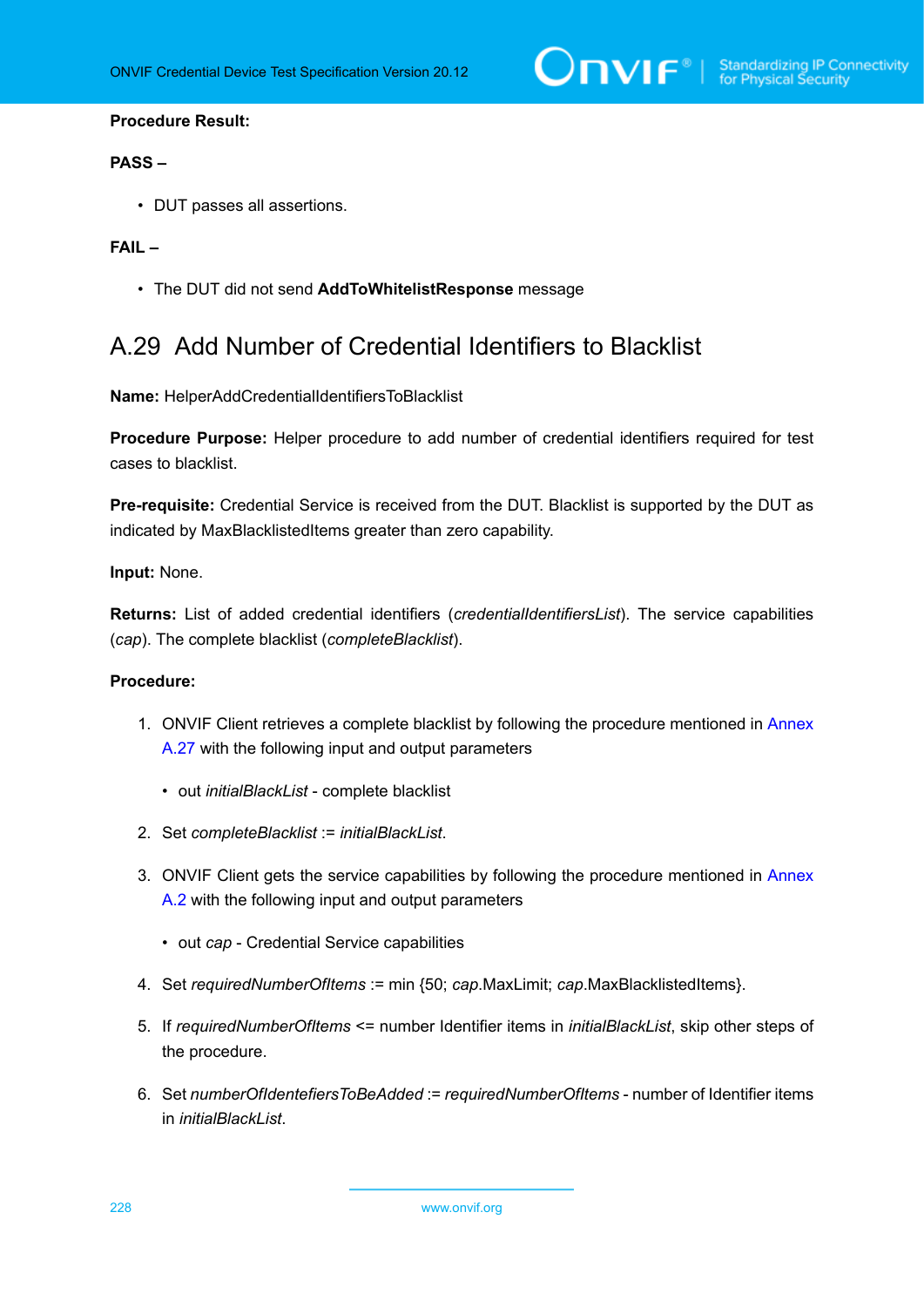- 7. ONVIF Client generates list of credential identifiers by following the procedure mentioned in [Annex A.30](#page-228-0) with the following input and output parameters
	- in *cap* Credential Service capabilities
	- in *initialBlackList* initial list of credential identifiers (to prevent creation of duplications)
	- in *numberOfIdentefiersToBeAdded* requiered number of credential identifiers
	- out *credentialIdentifiersList* credential identifiers list
- 8. ONVIF client invokes **AddToBlacklist** with parameters
	- Identifier list := *credentialIdentifiersList*
- 9. The DUT responds with **AddToBlacklistResponse** message.
- 10.Set *completeBlacklist* := *completeBlacklist* + *credentialIdentifiersList*.

## **PASS –**

• The DUT passed all assertions.

## **FAIL –**

• The DUT did not send **AddToBlacklistResponse** message.

# <span id="page-228-0"></span>A.30 Generate Number of Credential Identifiers

**Name:** HelperGenerateNumberOfCredentialIdentifiers

**Procedure Purpose:** Helper procedure to generate number of credential identifiers.

**Pre-requisite:** Credential Service is received from the DUT.

**Input:** Initial list of credential identifiers (*credentialIdentifiersInitialList*). The service capabilities (*cap*). Requiered number of credential identifiers (*requiredNumberOfNewItems*).

**Returns:** List of credential identifiers (*credentialIdentifiersList*).

- 1. For each IdentifierType (*typeName*) contained in *cap*.SupportedIdentifierType repeat the following steps:
	- 1.1. ONVIF client invokes **GetSupportedFormatTypes** with parameters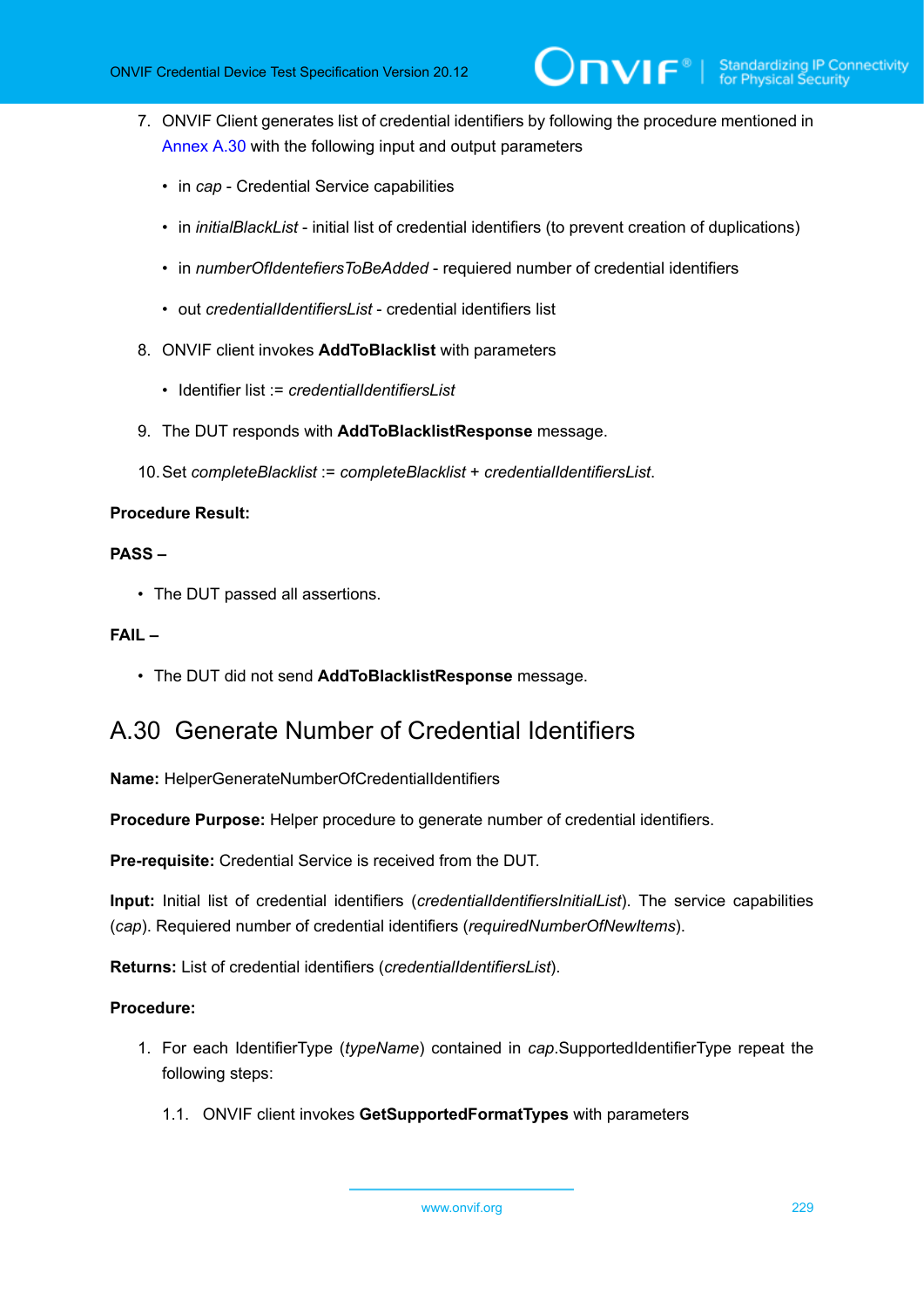- CredentialIdentifierTypeName := *typeName*
- 1.2. The DUT responds with **GetSupportedFormatTypesResponse** message with parameters

 $\mathsf{D}\mathbf{N}\mathsf{I}\mathsf{F}^\ast$ l

- FormatTypeInfo list =: *formatTypeInfoList*
- 1.3. If *formatTypeInfoList* is empty, FAIL the test and skip other steps.
- 1.4. For each FormatType (*formatType*) from *formatTypeInfoList* repeat the following steps:
	- 1.4.1. If *formatType* is listed in [Annex A.14](#page-211-0) go to step [6](#page-229-0).
- 2. Set *identifier1* :=
	- Type.Name := type name from the Management tab for first value
	- Type.FormatType := format type from the Management tab for first value
	- Value := first value from management tab
- 3. Set *identifier2* :=
	- Type.Name := type name from the Management tab for second value
	- Type.FormatType := format type from the Management tab for second value
	- Value := second value from management tab
- 4. Set *credentialIdentifiersList* := list with *identifier1* (if it is not listed in *credentialIdentifiersInitialList*) and *identifier2* (if it is not listed in *credentialIdentifiersInitialList*).
- 5. Skip other steps of the procedure and return to the test.
- <span id="page-229-0"></span>6. Set *identifier* :=
	- Type.Name := *typeName*
	- Type.FormatType := *formatType*
	- Value := appropriate random value for *formatType* which is not contains in *credentialIdentifiersList*
- 7. Set *credentialIdentifiersList* := *credentialIdentifiersList* with added *identifier*.
- 8. Set *requiredNumberOfNewItems* := *requiredNumberOfNewItems* 1.